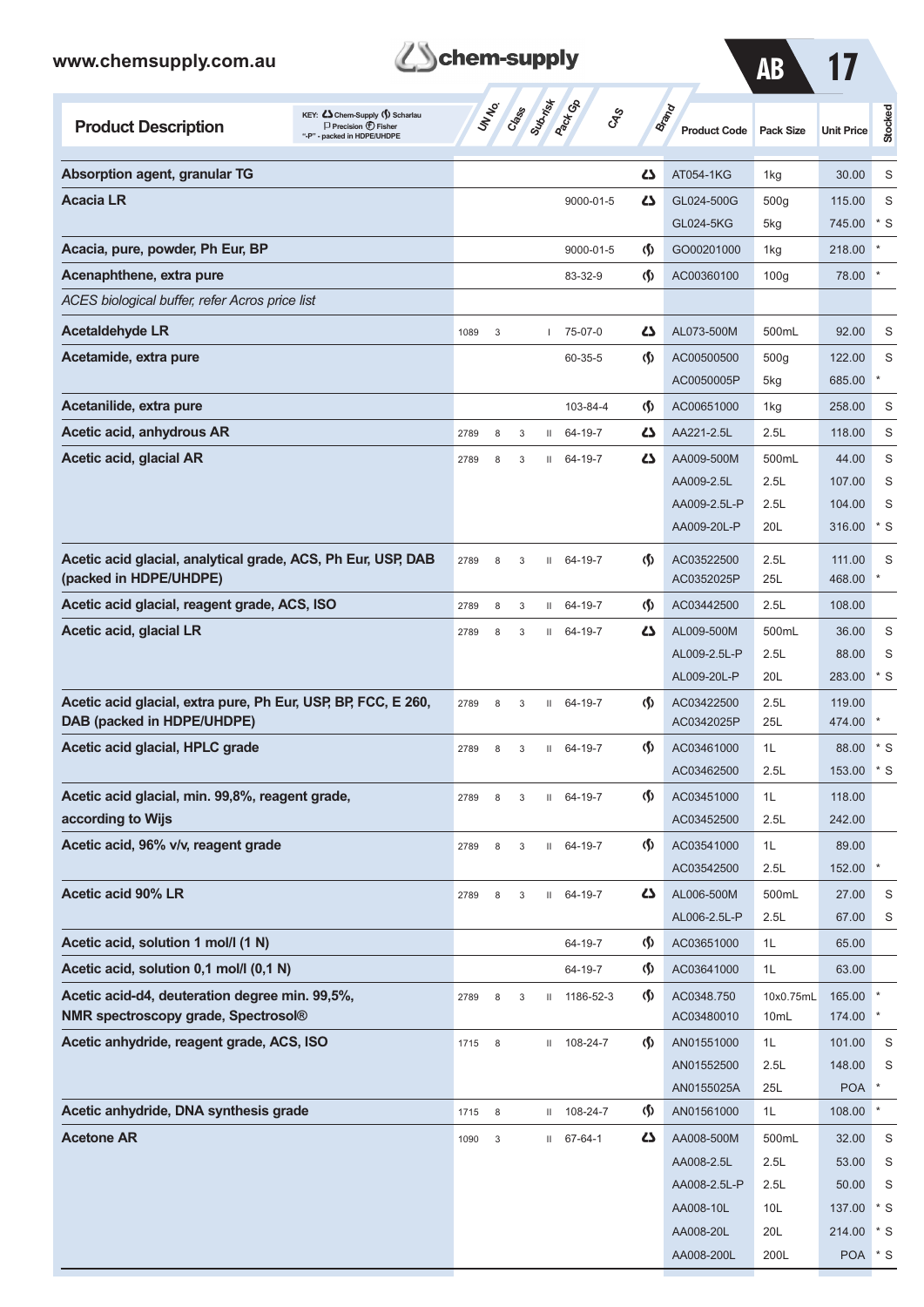

| KEY: Cohem-Supply (5) Scharlau<br><b>Product Description</b><br>$\Box$ Precision $\bigoplus$ Fisher<br>"-P" - packed in HDPE/UHDPE |      | UN NO.<br>Cass            | Superior     | Pactocol         | <b>GRS</b>                         | <b>Brand</b><br><b>Product Code</b> | <b>Pack Size</b> | <b>Unit Price</b>  | Stocked |
|------------------------------------------------------------------------------------------------------------------------------------|------|---------------------------|--------------|------------------|------------------------------------|-------------------------------------|------------------|--------------------|---------|
| Acetone, analytical grade, ACS, Ph Eur, NF                                                                                         | 1090 | 3                         |              | $11 67 - 64 - 1$ | $\langle \mathbf{\langle} \rangle$ | AC03112500                          | 2.5L             | 62.00              | S       |
| (packed in HDPE/UHDPE)                                                                                                             |      |                           |              |                  |                                    | AC0311025P                          | 25L              | 304.00             |         |
|                                                                                                                                    |      |                           |              |                  |                                    | AC0311025L                          | 25L              | 304.00             | $\ast$  |
| Acetone, reagent grade, ACS, ISO                                                                                                   | 1090 | 3                         |              | $11 67 - 64 - 1$ | $\langle \mathbf{\S} \rangle$      | AC03152500                          | 2.5L             | 59.00              | S       |
| <b>Acetone LR</b>                                                                                                                  | 1090 | 3                         |              | $11 67 - 64 - 1$ | ひ                                  | AL008-500M                          | 500mL            | 29.00              | S       |
|                                                                                                                                    |      |                           |              |                  |                                    | AL008-2.5L-P                        | 2.5L             | 46.00              | S       |
|                                                                                                                                    |      |                           |              |                  |                                    | AL008-10L                           | 10L              | 117.00             | * S     |
|                                                                                                                                    |      |                           |              |                  |                                    | AL008-10L-P                         | 10L              | 114.00             | * S     |
|                                                                                                                                    |      |                           |              |                  |                                    | AL008-20L                           | 20L              | 198.00             | $*$ S   |
|                                                                                                                                    |      |                           |              |                  |                                    | AL008-200L                          | 200L             | <b>POA</b>         | * S     |
|                                                                                                                                    |      |                           |              |                  |                                    |                                     |                  |                    |         |
| <b>Acetone TG</b>                                                                                                                  | 1090 | 3                         |              | $11 67 - 64 - 1$ | 45                                 | AT008-5L                            | 5L               | <b>POA</b>         | $*$ S   |
|                                                                                                                                    |      |                           |              |                  |                                    | AT008-20L                           | 20L              | POA <sup>*</sup> S |         |
| Acetone, anhydrous, 99,8%                                                                                                          | 1090 | 3                         |              | $11 67 - 64 - 1$ | $\langle \mathbf{\S} \rangle$      | AC03190500                          | 500mL            | 107.00             |         |
|                                                                                                                                    |      |                           |              |                  |                                    | AC03191000                          | 1L               | 139.00             |         |
| Acetone, dried (max. 0,01% H2O), reagent grade                                                                                     | 1090 | 3                         | $\mathbf{H}$ | 67-64-1          | $\langle \mathbf{\S} \rangle$      | AC03161000                          | 1L               | 94.00              | $\ast$  |
| Acetone, for GC residue analysis                                                                                                   | 1090 | 3                         |              | $11 67 - 64 - 1$ | $\langle \mathbf{\S} \rangle$      | AC03082500                          | 2.5L             | 68.00              |         |
|                                                                                                                                    |      |                           |              |                  |                                    | AC03084000                          | 4L               | 70.00              | * S     |
| Acetone, GC ultra-trace analysis grade                                                                                             | 1090 | 3                         |              | $11 67 - 64 - 1$ | $\langle \mathbf{\S} \rangle$      | AC03091000                          | 1L               | 86.00              |         |
|                                                                                                                                    |      |                           |              |                  |                                    | AC03092500                          | 2.5L             | 178.00             |         |
| Acetone, Multisolvent® HPLC grade ACS ISO UV-VIS                                                                                   | 1090 | 3                         |              | $11 67 - 64 - 1$ | $\langle \mathbf{\S} \rangle$      | AC03102500                          | 2.5L             | 59.00              | $*$ S   |
|                                                                                                                                    |      |                           |              |                  |                                    | AC03104000                          | 4L               | 60.00              | * S     |
|                                                                                                                                    |      |                           |              |                  |                                    |                                     |                  |                    |         |
| Acetone, spectroscopy grade, Spectrosol®                                                                                           | 1090 | 3                         | $\mathbf{H}$ | 67-64-1          | $\langle \mathbf{\S} \rangle$      | AC03171000                          | 1L               | 81.00              | $\ast$  |
|                                                                                                                                    |      |                           |              |                  |                                    | AC03172500                          | 2.5L             | 129.00             |         |
| Acetone, VLSI grade (packed in HDPE/UHDPE)                                                                                         | 1090 | 3                         |              | $11 67 - 64 - 1$ | $\langle \mathbf{\S} \rangle$      | AC03201000                          | 1L               | <b>POA</b>         |         |
|                                                                                                                                    |      |                           |              |                  |                                    | AC03202500                          | 2.5L             | <b>POA</b>         |         |
| Acetone/methanol mixture refer Mixture acetone/methanol                                                                            |      |                           |              |                  |                                    |                                     |                  |                    |         |
| Acetone-d6, deuteration degree min. 99,95%,                                                                                        | 1090 | 3                         | Ш.           | 666-52-4         | $\langle \mathsf{S} \rangle$       | AC0323.750                          | 10x0.75mL        | 219.00             |         |
| NMR spectroscopy grade, Spectrosol®                                                                                                |      |                           |              |                  |                                    | AC03230010                          | 10 <sub>mL</sub> | 256.00             |         |
| Acetone-d6, deuteration degree min. 99,8%,                                                                                         | 1090 | $\sqrt{3}$                |              | II 666-52-4      | $\langle \mathsf{S} \rangle$       | AC0322.750                          | 10x0.75mL        | 92.00              |         |
| NMR spectroscopy grade, Spectrosol®                                                                                                |      |                           |              |                  |                                    | AC03220010                          | 10mL             | 95.00              |         |
|                                                                                                                                    |      |                           |              |                  |                                    | AC03220100                          | 100mL            | 675.00             |         |
| Acetone-d6, deuteration degree min. 99,5%,                                                                                         | 1090 | $\ensuremath{\mathsf{3}}$ | $\mathbf{H}$ | 666-52-4         | $\varphi$                          | AC03210100                          | 100mL            | 946.00             |         |
| <b>NMR spectroscopy grade, Spectrosol®</b>                                                                                         |      |                           |              |                  |                                    |                                     |                  |                    |         |
| Acetone-d6 + TMS (99:1 v/v), deuteration degree min. 99,8%,                                                                        | 1090 | 3                         | $\mathbf{H}$ | 666-52-4         | $\langle \mathbf{\S} \rangle$      | AC03240010                          | 10mL             | 143.00             |         |
| NMR spectroscopy grade, Spectrosol®                                                                                                |      |                           |              |                  |                                    |                                     |                  |                    |         |
| Acetonitrile, anhydrous, 99,9 %                                                                                                    | 1648 | 3                         |              | $II$ 75-05-8     | $\langle \mathbf{\S} \rangle$      | AC03260500                          | 500mL            | 120.00             |         |
|                                                                                                                                    |      |                           |              |                  |                                    | AC03261000                          | 1L               | 195.00             |         |
| Acetonitrile, anhydrous, with molecular sieves                                                                                     | 1648 | $\mathbf{3}$              | $\mathbf{H}$ | 75-05-8          | $\langle \mathbf{\S} \rangle$      | AC03701000                          | 1L               | 152.00             |         |
| Acetonitrile, reagent grade, ACS                                                                                                   | 1648 | $\sqrt{3}$                |              | $II$ 75-05-8     | $\langle \mathbf{\S} \rangle$      | AC03271000                          | 1L               | 109.00             |         |
|                                                                                                                                    |      |                           |              |                  |                                    | AC03272500                          | 2.5L             | 174.00             | S       |
| Acetonitrile, DNA synthesis grade, max 0,001% H2O                                                                                  | 1648 | $\sqrt{3}$                | $\mathbf{H}$ | 75-05-8          | $\langle \mathsf{S} \rangle$       | AC03371000                          | 1L               | 195.00             |         |
| Acetonitrile, DNA synthesis grade, max 0,003% H2O                                                                                  |      | $\ensuremath{\mathsf{3}}$ |              | $1175 - 05 - 8$  | $\langle \mathbf{\S} \rangle$      | AC03361000                          | 1L               | 121.00             |         |
|                                                                                                                                    | 1648 |                           |              |                  |                                    |                                     |                  |                    |         |
|                                                                                                                                    |      |                           |              |                  |                                    | AC03362500                          | 2.5L             | 189.00             |         |
| Acetonitrile, fluorescence HPLC grade                                                                                              | 1648 | 3                         |              | $II$ 75-05-8     | $\langle \mathbf{\S} \rangle$      | AC03352500                          | 2.5L             | 125.00             |         |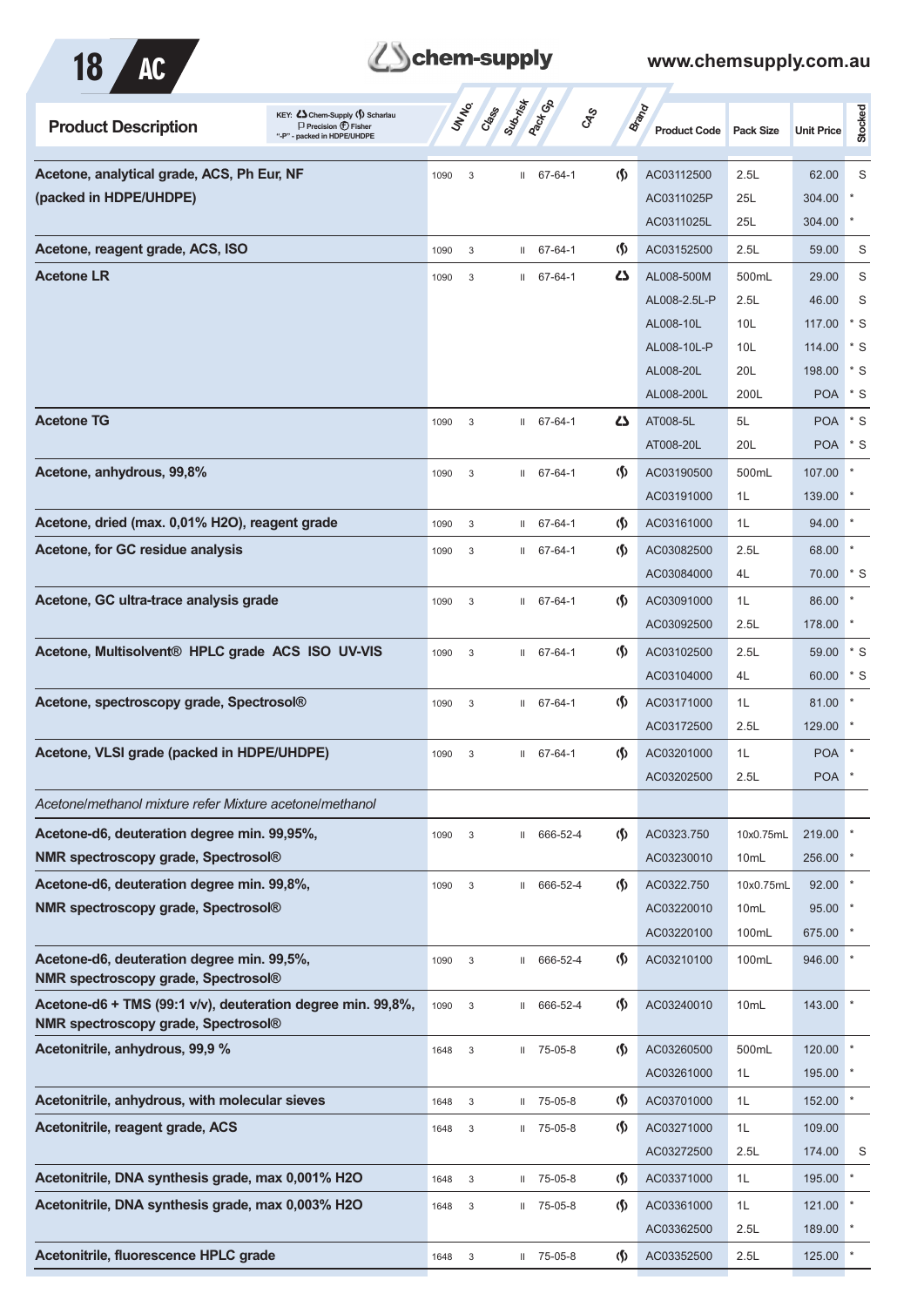| <b>B</b> chem-supply |
|----------------------|
|----------------------|

AC 19

| <b>Product Description</b>                                                                     | KEY: Cohem-Supply (5) Scharlau<br>$\Box$ Precision $\bigcirc$ Fisher<br>"-P" - packed in HDPE/UHDPE |      | UN NO.      | Class | Subsitive          | <b>Pack G</b> B<br>$\mathcal{S}_{\mathcal{S}}$ |                               | <b>Brand</b><br><b>Product Code</b> | <b>Pack Size</b> | <b>Unit Price</b> | Stocked           |
|------------------------------------------------------------------------------------------------|-----------------------------------------------------------------------------------------------------|------|-------------|-------|--------------------|------------------------------------------------|-------------------------------|-------------------------------------|------------------|-------------------|-------------------|
| Acetonitrile, for GC residue analysis                                                          |                                                                                                     | 1648 | $\mathsf 3$ |       | Ш                  | 75-05-8                                        | ৻∮                            | AC03382500                          | 2.5L             | 155.00            |                   |
| Acetonitrile, GC ultra-trace analysis grade                                                    |                                                                                                     | 1648 | 3           |       | Ш                  | 75-05-8                                        | ற                             | AC03411000                          | 1L               | 142.00            |                   |
|                                                                                                |                                                                                                     |      |             |       |                    |                                                |                               | AC03412500                          | 2.5L             | 283.00            |                   |
| Acetonitrile, gradient 240nm/ far UV HPLC grade                                                |                                                                                                     | 1648 | $\mathsf 3$ |       | Ш                  | 75-05-8                                        | $\langle \mathbf{\S} \rangle$ | AC03292500                          | 2.5L             | 190.00            | $*_{\mathcal{S}}$ |
|                                                                                                |                                                                                                     |      |             |       |                    |                                                |                               | AC03294000                          | 4L               | 116.00            | * S               |
| Acetonitrile, isocratic HPLC grade                                                             |                                                                                                     | 1648 | $\mathsf 3$ |       | Ш                  | 75-05-8                                        | $\langle \mathsf{S} \rangle$  | AC03402500                          | 2.5L             | 68.00             | $*$ S             |
|                                                                                                |                                                                                                     |      |             |       |                    |                                                |                               | AC03404000                          | 4L               | 83.00             | * S               |
| <b>Acetonitrile, LC-MS</b>                                                                     |                                                                                                     | 1648 | $\mathsf 3$ |       | Ш                  | 75-05-8                                        | $\langle \mathbf{\S} \rangle$ | AC03711000                          | 1L               | <b>POA</b>        |                   |
|                                                                                                |                                                                                                     |      |             |       |                    |                                                |                               | AC03712500                          | 2.5L             | <b>POA</b>        |                   |
| Acetonitrile with 0.1% of TFA, LC-MS                                                           |                                                                                                     | 1993 | 3           |       | Ш                  |                                                | $\langle \mathbf{\S} \rangle$ | AC03721000                          | 1L               | <b>POA</b>        |                   |
| Acetonitrile with 0.1% formic acid, LC-MS                                                      |                                                                                                     | 1993 | 3           |       | Ш                  |                                                | (§)                           | AC03731000                          | 1L               | <b>POA</b>        |                   |
| Acetonitrile with 0.1% acetic acid, LC-MS                                                      |                                                                                                     | 1993 | 3           |       | Ш                  |                                                | (∮)                           | AC03741000                          | 1L               | <b>POA</b>        |                   |
| Acetonitrile, spectroscopy grade, Spectrosol®                                                  |                                                                                                     | 1648 | $\mathsf 3$ |       | $\mathbf{H}$       | 75-05-8                                        | $\langle \mathbf{\S} \rangle$ | AC03281000                          | 1L               | 162.00            |                   |
|                                                                                                |                                                                                                     |      |             |       |                    |                                                |                               | AC03282500                          | 2.5L             | 282.00            |                   |
| Acetonitrile, supragradient HPLC grade                                                         |                                                                                                     | 1648 | 3           |       | Ш                  | 75-05-8                                        | $\langle \mathbf{\S} \rangle$ | AC03312500                          | 2.5L             | 73.00             | $*$ S             |
|                                                                                                |                                                                                                     |      |             |       |                    |                                                |                               | AC03314000                          | 4L               | 94.00             | $*$ S             |
| Acetonitrile-d3, deuteration degree min. 99,95%,<br><b>NMR spectroscopy grade, Spectrosol®</b> |                                                                                                     | 1648 | $\mathsf 3$ |       | Ш                  | 2206-26-0                                      | $\langle \mathbf{\S} \rangle$ | AC0334.750                          | 10x0.75mL        | 374.00            |                   |
| Acetonitrile-d3, deuteration degree min. 99%,<br><b>NMR spectroscopy grade, Spectrosol®</b>    |                                                                                                     | 1648 | 3           |       | Ш                  | 2206-26-0                                      | ற                             | AC03320010                          | 10 <sub>mL</sub> | 193.00            |                   |
| Aceto-orcein stain LR                                                                          |                                                                                                     | 3265 | 8           |       | Ш                  |                                                | 4                             | AL025-100M                          | 100mL            | 85.00             | S                 |
| Acetophenone, extra pure                                                                       |                                                                                                     |      |             |       |                    | 98-86-2                                        | (∮)                           | AC03001000                          | 1L               | 87.00             | S                 |
| Acetylacetone, synthesis grade                                                                 |                                                                                                     | 2310 | 3           | 6.1   | $\mathop{\rm III}$ | 123-54-6                                       | ற                             | AC02200250                          | 250mL            | 44.00             |                   |
|                                                                                                |                                                                                                     |      |             |       |                    |                                                |                               | AC02201000                          | 1L               | 134.00            | S                 |
| Acetyl chloride, reagent grade, ACS                                                            |                                                                                                     | 1717 | 3           | 8     | Ш                  | 75-36-5                                        | (∮)                           | CL02320100                          | 100mL            | 85.00             | S                 |
|                                                                                                |                                                                                                     |      |             |       |                    |                                                |                               | CL02320250                          | 250mL            | 136.00            |                   |
|                                                                                                |                                                                                                     |      |             |       |                    |                                                |                               | CL02321000                          | 1L               | 311.00            |                   |
| Acetyl chloride, synthesis grade                                                               |                                                                                                     | 1717 | 3           | 8     | Ш                  | 75-36-5                                        | $\varphi$                     | CL02301000                          | 1L               | 68.00             | S                 |
| N-Acetyl-L-cysteine, refer Acros price list                                                    |                                                                                                     |      |             |       |                    |                                                |                               |                                     |                  |                   |                   |
| Acetylsalicylic acid, extra pure, Ph Eur, USP, BP, DAB                                         |                                                                                                     |      |             |       |                    | 50-78-2                                        | $\Phi$                        | AC03550500                          | 500g             | 105.00            |                   |
|                                                                                                |                                                                                                     |      |             |       |                    |                                                |                               | AC0355005P                          | 5kg              | 517.00            |                   |
|                                                                                                |                                                                                                     |      |             |       |                    |                                                |                               | AC0355025P                          | 25kg             | <b>POA</b>        |                   |
| Acridine orange, C.I. 46005, for microscopy                                                    |                                                                                                     |      |             |       |                    | 10127-02-3                                     | $\varphi$                     | AN00400025                          | 25g              | 274.00            |                   |
| Acriflavine, refer Acros price list                                                            |                                                                                                     |      |             |       |                    |                                                |                               |                                     |                  |                   |                   |
| Acrylamide, electrophoresis grade                                                              |                                                                                                     | 2074 | 6.1         |       | Ш                  | 79-06-1                                        | $\langle \mathsf{S} \rangle$  | AC33450100                          | 100 <sub>g</sub> | 59.00             |                   |
|                                                                                                |                                                                                                     |      |             |       |                    |                                                |                               | AC33451000                          | 1kg              | 371.00            |                   |
| Acrylamide, molecular biology grade                                                            |                                                                                                     | 2074 | 6.1         |       | Ш                  | 79-06-1                                        | $\langle \mathsf{S} \rangle$  | AC33430100                          | 100 <sub>g</sub> | 85.00             |                   |
|                                                                                                |                                                                                                     |      |             |       |                    |                                                |                               | AC33431000                          | 1kg              | 506.00            |                   |
| Acrylic acid, refer Acros price list                                                           |                                                                                                     |      |             |       |                    |                                                |                               |                                     |                  |                   |                   |
| Acti-dione, refer Acros price list                                                             |                                                                                                     |      |             |       |                    |                                                |                               |                                     |                  |                   |                   |
| ADA biological buffer, refer Acros price list                                                  |                                                                                                     |      |             |       |                    |                                                |                               |                                     |                  |                   |                   |
| Adipic acid, synthesis grade                                                                   |                                                                                                     |      |             |       |                    | 124-04-9                                       | $\langle \mathsf{S} \rangle$  | AC03751000                          | 1kg              | 38.00             | $*$ S             |
| <b>Adipoyl chloride LR</b>                                                                     |                                                                                                     | 3265 | 8           |       |                    | III 111-50-2                                   | 45                            | AL046-25ML                          | 25mL             | 149.00            | S                 |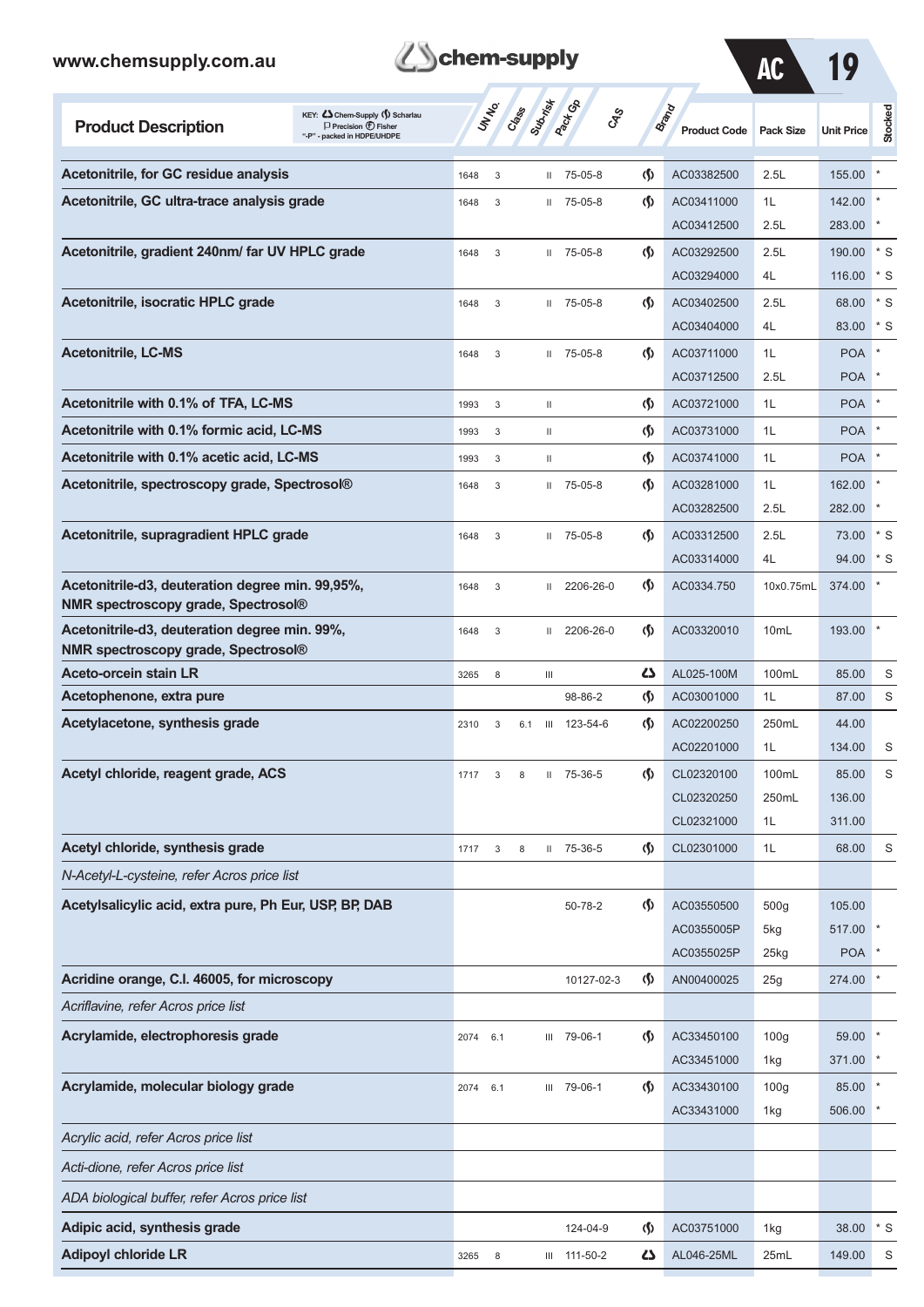

# Behem-supply

| KEY: Cohem-Supply (5) Scharlau<br><b>Product Description</b><br>$\Box$ Precision $\bigoplus$ Fisher<br>"-P" - packed in HDPE/UHDPE | Cases Superior Co<br><b>UNTER</b><br><b>GRS</b> |                               | <b>Brand</b><br><b>Product Code</b> | Pack Size               | <b>Unit Price</b> | Stocked      |
|------------------------------------------------------------------------------------------------------------------------------------|-------------------------------------------------|-------------------------------|-------------------------------------|-------------------------|-------------------|--------------|
| Agar, 750 gel LR                                                                                                                   |                                                 | 27                            | AL027-100G                          | 100 <sub>g</sub>        | 71.00             | S            |
|                                                                                                                                    |                                                 |                               | AL027-500G                          | 500 <sub>g</sub>        | 188.00            | S            |
|                                                                                                                                    |                                                 |                               | AL027-5KG                           | 5kg                     | 1215.00           | $*$ S        |
| Agar-agar, powder, for bacteriology                                                                                                | 9002-18-0                                       | $\langle \mathbf{\langle}$    | AG00200250                          | 250g                    | 150.00            | $\ast$       |
|                                                                                                                                    |                                                 |                               | AG00201000                          | 1kg                     | 417.00            |              |
| Agar, malt extract LR                                                                                                              |                                                 | ひ                             | AL097-100G                          | 100 <sub>g</sub>        | 116.00            | $^*$ S       |
|                                                                                                                                    |                                                 |                               | AL097-500G                          | 500 <sub>g</sub>        | 318.00            | * S          |
| Agar, nutrient, refer Nutrient agar                                                                                                |                                                 |                               |                                     |                         |                   |              |
| Agarose High EEO, electrophoresis grade                                                                                            | 9012-36-6                                       | $\langle \mathsf{S} \rangle$  | AG00320025                          | 25g                     | 119.00            | $\ast$       |
|                                                                                                                                    |                                                 |                               | AG00320100                          | 100 <sub>g</sub>        | 348.00            |              |
|                                                                                                                                    |                                                 |                               | AG00320250                          | 250g                    | 884.00            |              |
| Agarose Low EEO, electrophoresis grade                                                                                             | 9012-36-6                                       | $\langle \mathbf{\langle}$    | AG00300025                          | 25g                     | 115.00            |              |
|                                                                                                                                    |                                                 |                               | AG00300100                          | 100 <sub>g</sub>        | 377.00            |              |
|                                                                                                                                    |                                                 |                               | AG00300250                          | 250g                    | 855.00            |              |
|                                                                                                                                    |                                                 |                               | AG00301000                          | 1kg                     | 2563.00           |              |
| Agarose Low Melt, electrophoresis grade                                                                                            | 9012-36-6                                       | $\langle \mathbf{\langle}$    | AG00340005                          | 5g                      | 110.00            |              |
|                                                                                                                                    |                                                 |                               | AG00340025                          | 25g                     | 483.00            |              |
| Agarose Medium EEO, electrophoresis grade                                                                                          | 9012-36-6                                       | $\langle \mathbf{\S} \rangle$ | AG00310025                          | 25 <sub>g</sub>         | 111.00            |              |
|                                                                                                                                    |                                                 |                               | AG00310100                          | 100 <sub>g</sub>        | 402.00            |              |
|                                                                                                                                    |                                                 |                               | AG00310250                          | 250g                    | 855.00            |              |
|                                                                                                                                    |                                                 |                               | AG00311000                          | 1kg                     | 3120.00           |              |
| $\beta$ -Alanine, extra pure                                                                                                       | 107-95-9                                        | $\langle \mathbf{\S} \rangle$ | AL00350250                          | 250g                    | 43.00             |              |
|                                                                                                                                    |                                                 |                               | AL00351000                          | 1kg                     | 135.00            |              |
| DL-Alanine, extra pure                                                                                                             | 302-72-7                                        | $\Phi$                        | AL00250100                          | 100 <sub>g</sub>        | 38.00             |              |
|                                                                                                                                    |                                                 |                               | AL00251000                          | 1kg                     | 228.00            |              |
| L-Alanine, extra pure, Ph Eur                                                                                                      | 56-41-7                                         | $\varphi$                     | AL00300100                          | 100g                    | 96.00             | $\pmb{\ast}$ |
| Alcian blue 8GX, refer Acros price list                                                                                            |                                                 |                               |                                     |                         |                   |              |
| Alcohol, ethyl, refer Ethanol and Methylated spirits                                                                               |                                                 |                               |                                     |                         |                   |              |
| Aliquat <sup>®</sup> 336 TG                                                                                                        |                                                 | 5                             | AT036-500M                          | 500mL                   | 96.00             | S            |
|                                                                                                                                    | 2922<br>8<br>6.1 III                            |                               | AT036-20L-P                         | 20L                     | <b>POA</b>        | $*$ S        |
|                                                                                                                                    |                                                 |                               |                                     |                         |                   |              |
| Alizarin red S, C.I. 58005, reagent grade                                                                                          | 130-22-3                                        | $\langle \mathsf{S} \rangle$  | RO00700025<br>RO00700100            | 25g<br>100 <sub>g</sub> | 116.00<br>298.00  |              |
|                                                                                                                                    |                                                 |                               |                                     |                         |                   |              |
| Alizarin red S (C.I. 58005) LR                                                                                                     | 130-22-3                                        | 47                            | AL080-10G                           | 10 <sub>g</sub>         | 53.00             | S            |
|                                                                                                                                    |                                                 |                               | AL080-25G<br>AL080-100G             | 25g<br>100 <sub>g</sub> | 104.00<br>270.00  | S            |
|                                                                                                                                    |                                                 |                               |                                     |                         |                   | S            |
| Alizarin red S, solution 0,1%                                                                                                      | $III$ 130-22-3<br>1993<br>3                     | $\langle \mathbf{\S} \rangle$ | RO00710100                          | 100mL                   | 45.00             |              |
| Alizarin yellow GG, C.I. 14025, indicator                                                                                          | 584-42-9                                        | $\Phi$                        | AM00250010                          | 10 <sub>g</sub>         | 139.00            |              |
|                                                                                                                                    |                                                 |                               | AM00250050                          | 50g                     | 528.00            |              |
| Alizarin yellow R sodium salt (C.I. 14030) LR                                                                                      | 2243-76-7                                       | 5                             | AL024-5G                            | 5g                      | 63.00             | S            |
| Alkali blue LR (C.I. 42765)                                                                                                        | 30586-13-1                                      | 47                            | AL291-25G                           | 25g                     | 92.00             | S            |
| Alum, refer Aluminium sulfate or Aluminium potassium sulfate                                                                       |                                                 |                               |                                     |                         |                   |              |
| Aluminium, powder LR                                                                                                               | 7429-90-5                                       | 5                             | AL030-100G                          | 100 <sub>g</sub>        | 32.00             | S            |
|                                                                                                                                    |                                                 |                               | AL030-500G                          | 500g                    | 108.00            | S            |
|                                                                                                                                    |                                                 |                               | AL030-5KG                           | 5kg                     | 712.00            | $*$ S        |
|                                                                                                                                    |                                                 |                               |                                     |                         |                   |              |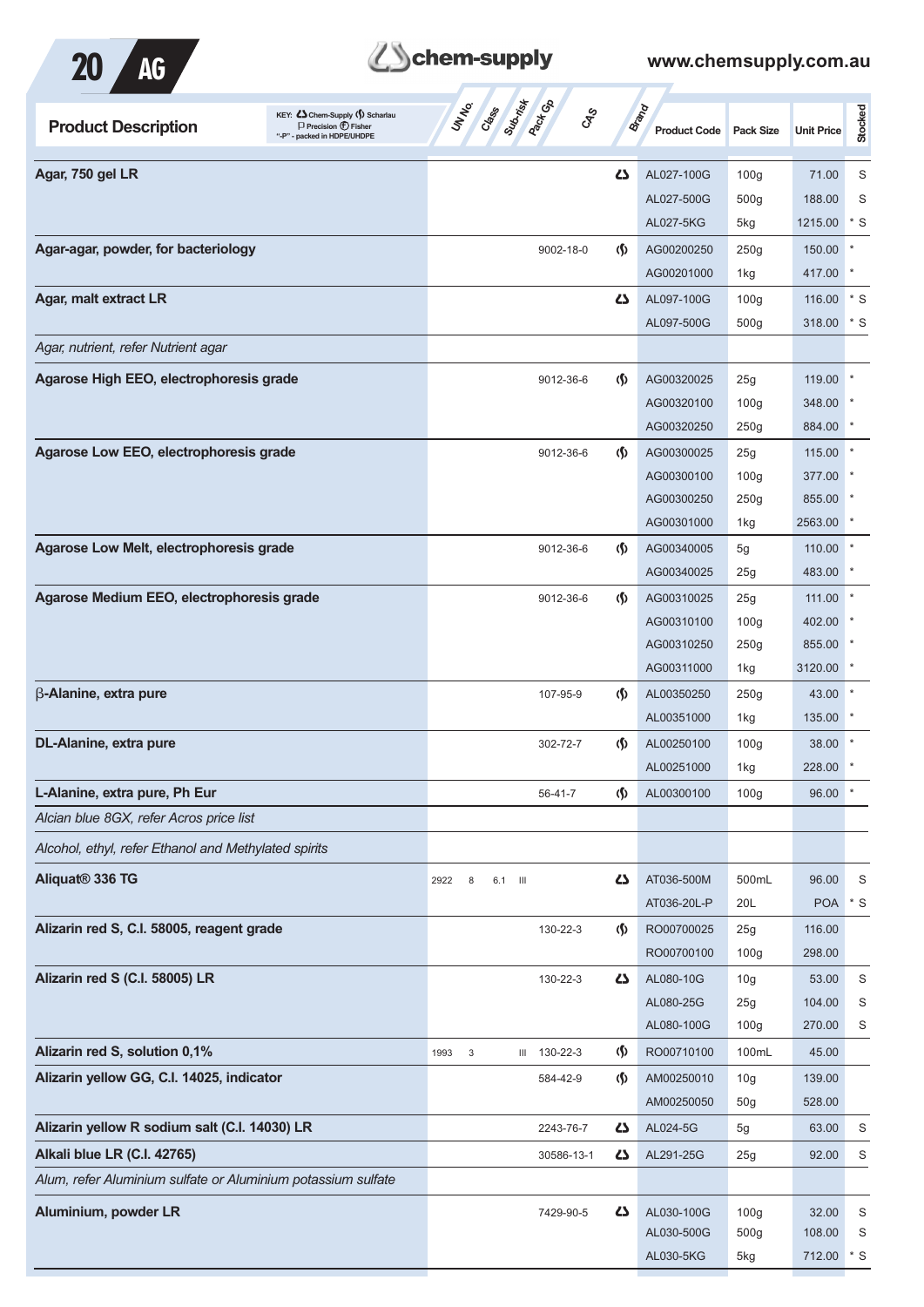| www.chemsupply.com.au                                                                                                              | chem-supply                                               |                                       |                              |                  |                        |              |  |  |  |  |  |
|------------------------------------------------------------------------------------------------------------------------------------|-----------------------------------------------------------|---------------------------------------|------------------------------|------------------|------------------------|--------------|--|--|--|--|--|
| KEY: Cohem-Supply (5) Scharlau<br><b>Product Description</b><br>$\Box$ Precision $\bigoplus$ Fisher<br>"-P" - packed in HDPE/UHDPE | <b>Perf</b> GP<br>Suprist<br>UNINO<br>Class<br><b>CAS</b> |                                       | Brand<br><b>Product Code</b> | <b>Pack Size</b> | <b>Unit Price</b>      | Stocked      |  |  |  |  |  |
| Aluminium, sheet (min. 99% Al) LR                                                                                                  | 7429-90-5                                                 | Ω                                     | AL041-500G                   | 500g             | 137.00                 | S            |  |  |  |  |  |
| Aluminium, standard solution 1000 mg/l AI for AA<br>(aluminium nitrate nonahydrate in nitric acid 0,5 mol/l)                       | 3264<br>8<br>Ш                                            | $\langle \mathbf{\langle} \rangle$    | AL07510500                   | 500mL            | 49.00                  | S            |  |  |  |  |  |
| Aluminium, standard solution 1000 mg/l Al for ICP<br>(aluminium in nitric acid 2%)                                                 | 3264<br>8<br>Ш                                            | $\langle \mathbf{\S} \rangle$         | AL07530100                   | 100mL            | 93.00                  |              |  |  |  |  |  |
| Aluminium ammonium sulfate dodecahydrate AR                                                                                        | 7784-26-1                                                 | ひ                                     | AA033-500G                   | 500g             | 54.00                  | S            |  |  |  |  |  |
|                                                                                                                                    |                                                           |                                       | AA033-5KG                    | 5kg              | 343.00                 | $*$ S        |  |  |  |  |  |
|                                                                                                                                    |                                                           |                                       | AA033-25KG                   | 25kg             | <b>POA</b>             | $*$ S        |  |  |  |  |  |
| Aluminium ammonium sulfate dodecahydrate LR                                                                                        | 7784-26-1                                                 | 45                                    | AL033-500G                   | 500 <sub>g</sub> | 40.00                  | S            |  |  |  |  |  |
|                                                                                                                                    |                                                           |                                       | AL033-5KG                    | 5kg              | 263.00                 | $*$ S        |  |  |  |  |  |
| Aluminium chloride anhydrous LR                                                                                                    | II 7446-70-0<br>1726<br>8                                 | 45                                    | AL058-100G                   | 100 <sub>g</sub> | 36.00                  | S            |  |  |  |  |  |
|                                                                                                                                    |                                                           |                                       | AL058-500G                   | 500 <sub>g</sub> | 83.00                  | S            |  |  |  |  |  |
| Aluminium chloride hexahydrate AR                                                                                                  | 7784-13-6                                                 | ひ                                     | AA060-500G                   | 500 <sub>g</sub> | 63.00                  | S            |  |  |  |  |  |
|                                                                                                                                    |                                                           |                                       | AA060-5KG                    | 5kg              | 294.00                 | $*$ S        |  |  |  |  |  |
| Aluminium chloride hexahydrate LR                                                                                                  | 7784-13-6                                                 | 5                                     | AL060-500G                   | 500 <sub>g</sub> | 57.00                  | S            |  |  |  |  |  |
|                                                                                                                                    |                                                           |                                       | AL060-5KG                    | 5kg              | 267.00                 | $*$ S        |  |  |  |  |  |
|                                                                                                                                    |                                                           |                                       | AL060-25KG                   | 25kg             | <b>POA</b>             | $\ast$       |  |  |  |  |  |
| Aluminium chloride hexahydrate, extra pure, Ph Eur, USP, BP                                                                        | 7784-13-6                                                 | <sub>(</sub> f)                       | AL07700500                   | 500 <sub>g</sub> | 62.00                  |              |  |  |  |  |  |
|                                                                                                                                    |                                                           |                                       | AL0770005P                   | 5kg              | 278.00 *               |              |  |  |  |  |  |
|                                                                                                                                    |                                                           |                                       | AL0770025P                   | 25kg             | <b>POA</b>             | $\pmb{\ast}$ |  |  |  |  |  |
| <b>Aluminium hydroxide LR</b>                                                                                                      | 21645-51-2                                                | 45                                    | AL035-500G                   | 500 <sub>g</sub> | 46.00                  | S            |  |  |  |  |  |
| Aluminium hydroxide, extra pure                                                                                                    | 21645-51-2                                                | $\langle \mathbf{\S} \rangle$         | AL07950250                   | 250g             | 31.00                  | S            |  |  |  |  |  |
|                                                                                                                                    |                                                           |                                       | AL0795005P                   | 5kg              | 321.00                 | $\mathbf{x}$ |  |  |  |  |  |
|                                                                                                                                    |                                                           |                                       | AL0795025P                   | 25kg             | POA <sup>*</sup>       |              |  |  |  |  |  |
| Aluminium nitrate nonahydrate AR                                                                                                   | III 7784-27-2<br>1438 5.1                                 | 45                                    | AA056-500G                   | 500 <sub>g</sub> | 76.00                  | S            |  |  |  |  |  |
|                                                                                                                                    |                                                           |                                       | AA056-5KG                    | 5kg              | 514.00 * S             |              |  |  |  |  |  |
|                                                                                                                                    |                                                           |                                       | AA056-25KG                   | 25kg             | <b>POA</b>             | $\star$      |  |  |  |  |  |
| Aluminium nitrate nonahydrate, reagent grade, ACS                                                                                  | III 7784-27-2<br>1438<br>5.1                              | $\langle \mathbf{\mathbf{r}} \rangle$ | AL08200500                   | 500 <sub>g</sub> | 83.00                  |              |  |  |  |  |  |
| Aluminium nitrate nonahydrate LR                                                                                                   | III 7784-27-2<br>1438<br>5.1                              | 45                                    | AL056-500G                   | 500 <sub>g</sub> | 49.00                  | S            |  |  |  |  |  |
|                                                                                                                                    |                                                           |                                       | AL056-5KG                    | 5kg              | 294.00 * S             | $\ast$       |  |  |  |  |  |
|                                                                                                                                    |                                                           |                                       | AL056-25KG                   | 25kg             | <b>POA</b>             |              |  |  |  |  |  |
| Aluminium oxide activated, acid, for column chromatography<br>(activity degree 1)                                                  | 1344-28-1                                                 | $\Phi$                                | AL08361000                   | 1kg              | 146.00 * S<br>282.00 * |              |  |  |  |  |  |
|                                                                                                                                    |                                                           |                                       | AL08362500<br>AL0836005P     | 2.5kg<br>5kg     | 524.00 *               |              |  |  |  |  |  |
| Aluminium oxide activated, basic, for column chromatography                                                                        | 1344-28-1                                                 | $\Phi$                                | AL08371000                   | 1kg              | 146.00 * S             |              |  |  |  |  |  |
| (activity degree 1)                                                                                                                |                                                           |                                       | AL08372500                   | 2.5kg            | 282.00 *               |              |  |  |  |  |  |
|                                                                                                                                    |                                                           |                                       | AL0837005P                   | 5kg              | 524.00 *               |              |  |  |  |  |  |
| Aluminium oxide activated, neutral, for column                                                                                     | 1344-28-1                                                 | $\langle \mathbf{\S} \rangle$         | AL08351000                   | 1kg              | 146.00 * S             |              |  |  |  |  |  |
| chromatography (activity degree 1)                                                                                                 |                                                           |                                       | AL08352500                   | 2.5kg            | 282.00                 | $\star$      |  |  |  |  |  |
|                                                                                                                                    |                                                           |                                       | AL0835005P                   | 5kg              | 524.00 *               |              |  |  |  |  |  |
| <b>Aluminium oxide calcined LR</b>                                                                                                 | 1344-28-1                                                 | 45                                    | AL071-500G                   | 500g             | 32.00                  | S            |  |  |  |  |  |
|                                                                                                                                    |                                                           |                                       | AL071-5KG                    | 5kg              | 199.00                 | $*$ S        |  |  |  |  |  |

**Aluminium oxide, synthesis grade** 1344-28-1 1344-28-1 AL08301000 1kg 70.00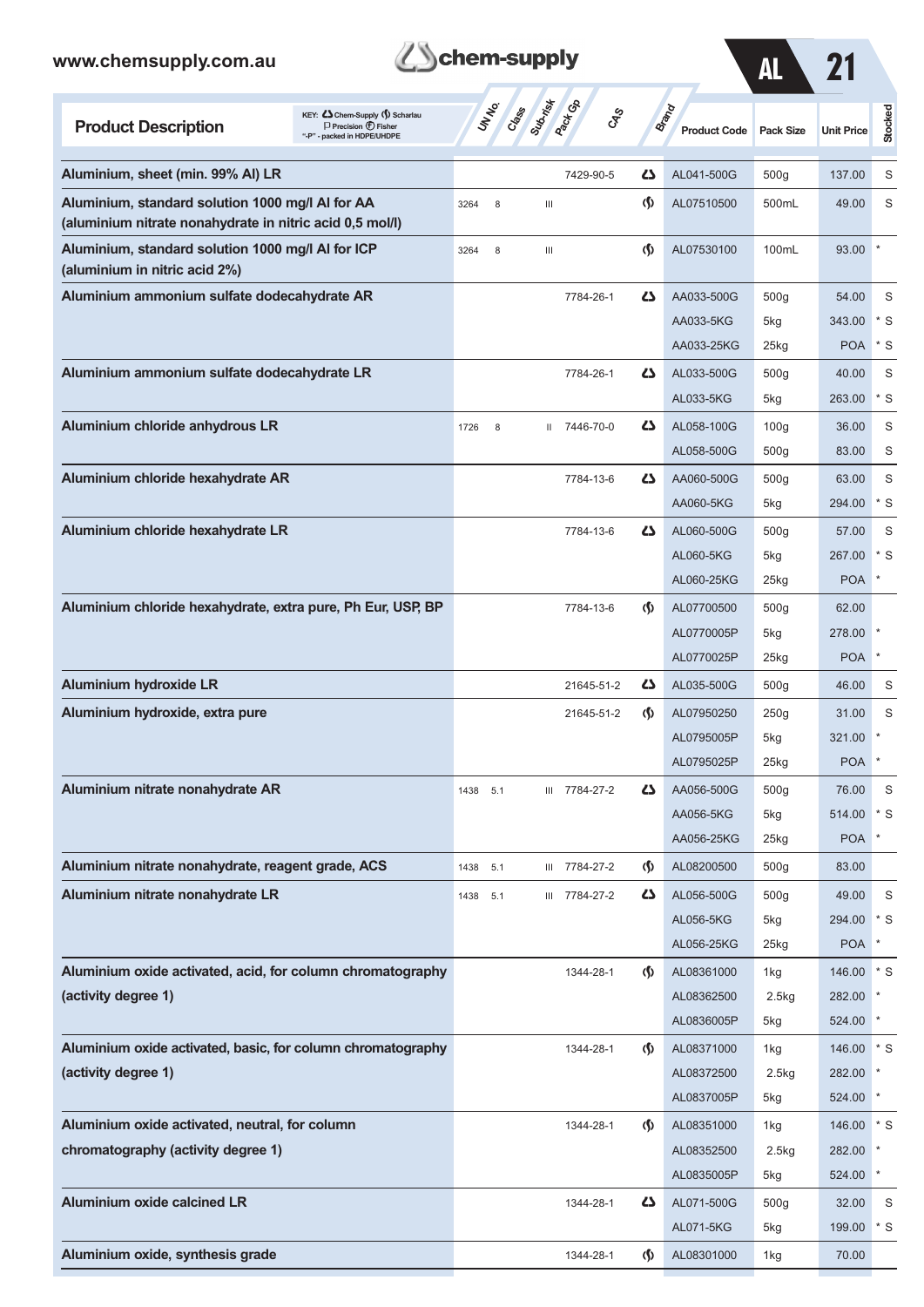

## **Z**Schem-supply

| KEY: C Chem-Supply (5) Scharlau<br><b>Product Description</b><br>$\Box$ Precision $\bigoplus$ Fisher<br>packed in HDPE/UHDPE | Suprist<br><b>Pactice</b><br>UN NO.<br>Crass | <b>GRS</b>                    | <b>Brand</b><br><b>Product Code</b> | Pack Size               | <b>Unit Price</b> | Stocked     |
|------------------------------------------------------------------------------------------------------------------------------|----------------------------------------------|-------------------------------|-------------------------------------|-------------------------|-------------------|-------------|
| Aluminium potassium sulfate dodecahydrate,                                                                                   | 7784-24-9                                    | <sub>(</sub> f)               | AL07460500                          | 500 <sub>g</sub>        | 53.00             | S           |
| reagent grade, ACS                                                                                                           |                                              |                               | AL0746005P                          | 5kg                     | 348.00            | $\ast$      |
| Aluminium potassium sulfate dodecahydrate LR                                                                                 | 7784-24-9                                    | 5                             | AL039-500G                          | 500 <sub>g</sub>        | 36.00             | S           |
|                                                                                                                              |                                              |                               | AL039-5KG                           | 5kg                     | 216.00            | $^*$ S      |
|                                                                                                                              |                                              |                               | AL039-25KG                          | 25kg                    | <b>POA</b>        | $*$ S       |
| Aluminium potassium sulfate dodecahydrate, extra pure,                                                                       | 7784-24-9                                    | G)                            | AL07450500                          | 500 <sub>g</sub>        | 43.00             |             |
| Ph Eur, USP, BP, DAB                                                                                                         |                                              |                               | AL0745005P                          | 5kg                     | 224.00            |             |
| Aluminium silicate hydrated, refer Kaolin light                                                                              |                                              |                               | AL0745025P                          | 25kg                    | <b>POA</b>        |             |
|                                                                                                                              |                                              |                               |                                     |                         |                   |             |
| Aluminium sulfate 18-hydrate AR                                                                                              | 7784-31-8                                    | 45                            | AA296-500G<br>AA296-5KG             | 500 <sub>g</sub>        | 172.00<br>1100.00 | S<br>$*$ S  |
|                                                                                                                              |                                              |                               | AA296-25KG                          | 5kg<br>25kg             | <b>POA</b>        | $\ast$      |
| Aluminium sulfate 18-hydrate LR                                                                                              | 7784-31-8                                    | ひ                             | AL296-500G                          | 500 <sub>g</sub>        | 102.00            | S           |
|                                                                                                                              |                                              |                               | <b>AL296-5KG</b>                    | 5kg                     | 653.00            | $*$ S       |
|                                                                                                                              |                                              |                               | AL296-25KG                          | 25kg                    | <b>POA</b>        | * S         |
| Aluminium sulfate 18-hydrate, extra pure, Ph Eur, BP, DAB                                                                    | 7784-31-8                                    | $\langle \mathbf{\S} \rangle$ | AL08551000                          | 1kg                     | 137.00            |             |
|                                                                                                                              |                                              |                               | AL0855005P                          | 5kg                     | 714.00            |             |
| Aluminon, refer Acros price list                                                                                             |                                              |                               |                                     |                         |                   |             |
| Amberlite® IRA-402, ion exchange resin<br>(Amberlite is a trade mark of Rohm and Haas Company)                               |                                              | $\langle \mathbf{\langle}$    | AM01301000                          | 1kg                     | 178.00            |             |
| Amberlite® IR120, H resin, refer Acros price list                                                                            |                                              |                               |                                     |                         |                   |             |
| Amberlite® IR120, standard form, refer Amberlite® IR120, H resin                                                             |                                              |                               |                                     |                         |                   |             |
| Amido black 10 B, C.I. 20470                                                                                                 | 1064-48-8                                    | $\langle \mathbf{\S} \rangle$ | NE00250025<br>NE00250100            | 25g<br>100 <sub>g</sub> | 61.00<br>187.00   |             |
| Amidosulfonic acid, refer Sulfamic acid                                                                                      |                                              |                               |                                     |                         |                   |             |
| 4-Aminoantipyrine, refer Acros price list                                                                                    |                                              |                               |                                     |                         |                   |             |
| 4-Aminobenzoic acid, synthesis grade                                                                                         | 150-13-0                                     | $\langle \mathbf{\S} \rangle$ | AC04150250                          | 250g                    | 70.00             |             |
|                                                                                                                              |                                              |                               | AC04151000                          | 1kg                     | 197.00            |             |
| 4-Aminobutyric acid, synthesis grade                                                                                         | $56-12-2$                                    | $\langle \mathsf{S} \rangle$  | AC04270100                          | 100 <sub>g</sub>        | 50.00             |             |
| 2-Aminoethanol, refer Ethanolamine                                                                                           |                                              |                               |                                     |                         |                   |             |
| 4-Amino-3-hydroxy-1-naphthalene sulfonic acid AR                                                                             | 116-63-2                                     | 42                            | AA292-25G                           | 25g                     | 101.00            | S           |
| 1-Amino-2-naphthol-4-sulfonic acid, refer 4-Amino-3-hydroxy-1-<br>naphthalene sulfonic acid                                  |                                              |                               |                                     |                         |                   |             |
| 2-Aminophenol, technical grade                                                                                               | III 95-55-6<br>2512 6.1                      | $\langle \mathbf{\S} \rangle$ | AM02100100                          | 100 <sub>g</sub>        | 30.00             |             |
|                                                                                                                              |                                              |                               | AM02101000                          | 1kg                     | 173.00            |             |
| 3-Aminophenol, refer Acros price list                                                                                        |                                              |                               |                                     |                         |                   |             |
| 2-Aminopyridine, refer Acros price list                                                                                      |                                              |                               |                                     |                         |                   |             |
| Ammonia test strips (0.5-1.0-3.0-6.0ppm)                                                                                     |                                              | P                             | IS146-25S                           | 25 strips               | 43.00             | S           |
| Ammonia, solution 32%, reagent grade                                                                                         | III 1336-21-6<br>2672<br>8                   | $\langle \mathsf{S} \rangle$  | AM02522500<br>AM0252025P            | 2.5L<br>25L             | 102.00<br>614.00  | S<br>$\ast$ |
| <b>Ammonia solution 30% AR</b>                                                                                               | III 1336-21-6<br>8<br>2672                   | 5                             | AA005-500M                          | 500mL                   | 27.00             | S           |
|                                                                                                                              |                                              |                               | AA005-2.5L                          | 2.5L                    | 62.00             | S           |
|                                                                                                                              |                                              |                               | AA005-20L-P                         | 20L                     | 188.00            | $*$ S       |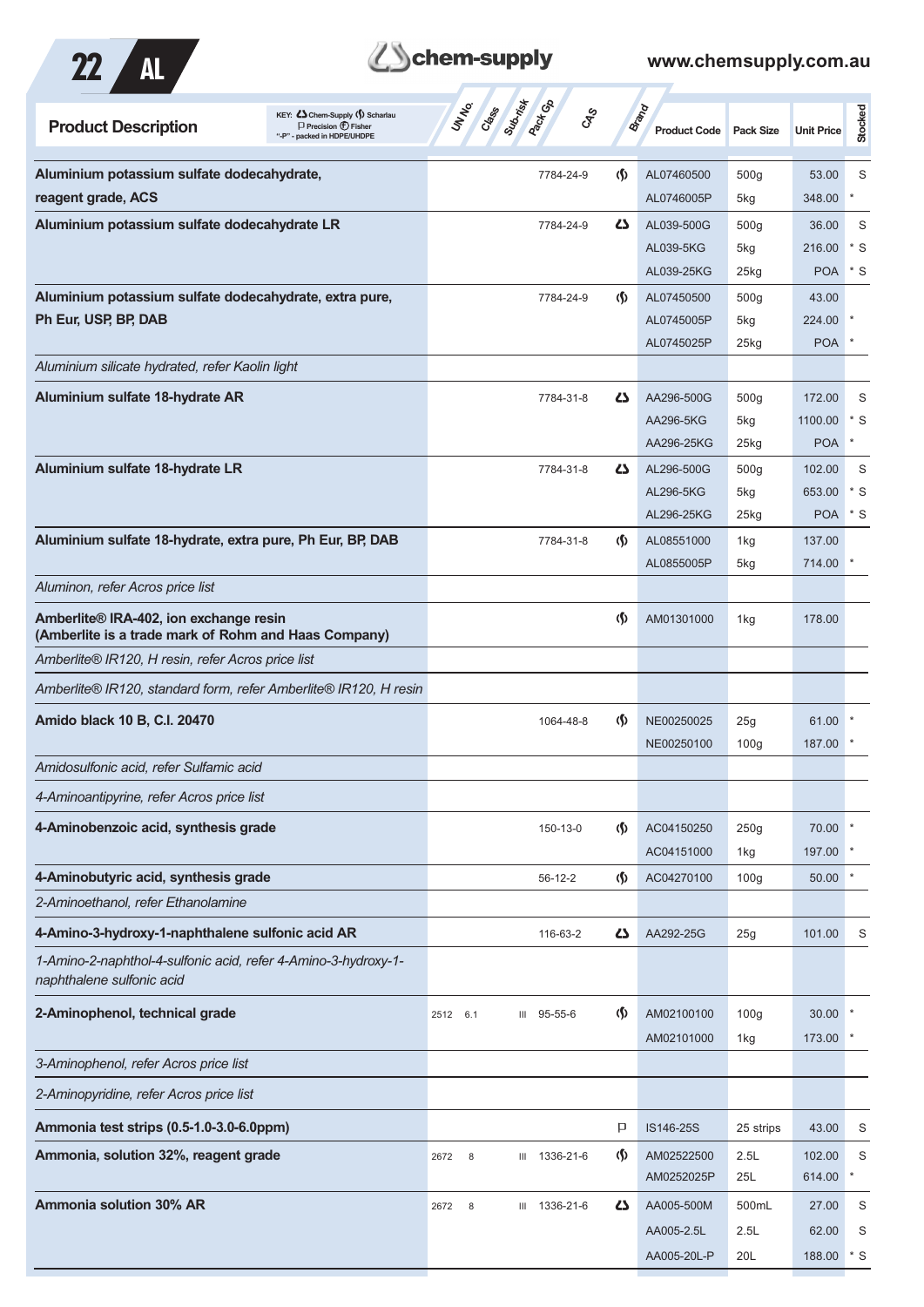

| <b>AM</b> |  |
|-----------|--|
|           |  |

| <b>Product Description</b>                                                                 | KEY: Cohem-Supply () Scharlau<br>$\Box$ Precision $\bigoplus$ Fisher<br>"-P" - packed in HDPE/UHDPE |      | UNINO<br>Class | Suprist | <b>Paction</b><br><b>GPS</b> |                                      | <b>Brand</b><br><b>Product Code</b> | <b>Pack Size</b> | <b>Unit Price</b> | Stocked        |
|--------------------------------------------------------------------------------------------|-----------------------------------------------------------------------------------------------------|------|----------------|---------|------------------------------|--------------------------------------|-------------------------------------|------------------|-------------------|----------------|
| <b>Ammonia solution 30% LR</b>                                                             |                                                                                                     | 2672 | 8              | Ш       | 1336-21-6                    | 27                                   | AL005-500M                          | 500mL            | 25.00             | S              |
|                                                                                            |                                                                                                     |      |                |         |                              |                                      | AL005-2.5L                          | 2.5L             | 60.00             | S              |
|                                                                                            |                                                                                                     |      |                |         |                              |                                      | AL005-20L-P                         | 20L              | 168.00            | $^{\ast}$<br>S |
|                                                                                            |                                                                                                     |      |                |         |                              |                                      | AL005-200L                          | 200L             | <b>POA</b>        | * S            |
| Ammonia, solution 28%, reagent grade, Ph.Eur                                               |                                                                                                     | 2672 | 8              | Ш       | 1336-21-6                    | $\langle \mathbf{\langle} \rangle$   | AM02562500<br>AM0256025P            | 2.5L<br>25L      | 92.00<br>372.00   | S              |
| Ammonia, solution 25%, reagent grade                                                       |                                                                                                     | 2672 | 8              | Ш       | 1336-21-6                    | $\langle \mathbf{\langle} \rangle$   | AM02491000                          | 1L               | 58.00             |                |
|                                                                                            |                                                                                                     |      |                |         |                              |                                      | AM02492500                          | 2.5L             | 77.00             | S              |
|                                                                                            |                                                                                                     |      |                |         |                              |                                      | AM0249025P                          | 25L              | 324.00            |                |
| <b>Ammonia solution 25% LR</b>                                                             |                                                                                                     | 2672 | 8              | Ш       | 1336-21-6                    | 47                                   | AL007-500M                          | 500mL            | 18.00             | S              |
|                                                                                            |                                                                                                     |      |                |         |                              |                                      | AL007-2.5L                          | 2.5L             | 51.00             | S              |
| Ammonium, standard solution 1000 mg/l NH4+                                                 |                                                                                                     |      |                |         |                              | $\langle \mathbf{\S} \rangle$        | AM02350500                          | 500mL            | 358.00            |                |
| (ammonium chloride in water)                                                               |                                                                                                     |      |                |         |                              |                                      |                                     |                  |                   |                |
| Ammonium acetate AR                                                                        |                                                                                                     |      |                |         | 631-61-8                     | Δ                                    | AA051-500G                          | 500g             | 58.00             | S              |
|                                                                                            |                                                                                                     |      |                |         |                              |                                      | AA051-5KG                           | 5kg              | 279.00            | $*$ S          |
|                                                                                            |                                                                                                     |      |                |         |                              |                                      | AA051-25KG                          | 25kg             | <b>POA</b>        | * S            |
| Ammonium acetate, reagent grade, ACS                                                       |                                                                                                     |      |                |         | 631-61-8                     | $\langle \mathbf{\langle} \rangle$   | AM02540500                          | 500 <sub>g</sub> | 64.00             | S              |
| <b>Ammonium acetate LR</b>                                                                 |                                                                                                     |      |                |         | 631-61-8                     | 45                                   | AL051-500G                          | 500 <sub>g</sub> | 53.00             | S              |
|                                                                                            |                                                                                                     |      |                |         |                              |                                      | AL051-5KG                           | 5kg              | 264.00            | * S            |
|                                                                                            |                                                                                                     |      |                |         |                              |                                      | AL051-25KG                          | 25kg             | <b>POA</b>        | * S            |
| Ammonium acetate, HPLC grade                                                               |                                                                                                     |      |                |         | 631-61-8                     | $\langle \mathbf{\S} \rangle$        | AM02550250                          | 250g             | 60.00             |                |
|                                                                                            |                                                                                                     |      |                |         |                              |                                      | AM02551000                          | 1kg              | 230.00            |                |
| Ammonium acetate, molecular biology grade                                                  |                                                                                                     |      |                |         | 631-61-8                     | $\langle \mathbf{\langle} \rangle$   | AM02710250                          | 250g             | 52.00             |                |
|                                                                                            |                                                                                                     |      |                |         |                              |                                      | AM02710500                          | 500 <sub>g</sub> | 86.00             |                |
| Ammonium acetate, solution 1 mol/l, buffered at pH = 7                                     |                                                                                                     |      |                |         | 631-61-8                     | $\langle \mathbf{\langle} \rangle$   | AM02301000                          | 1L               | 108.00            |                |
|                                                                                            |                                                                                                     |      |                |         |                              |                                      | AM0230010C                          | 10L              | 805.00            |                |
| Ammonium acetate 10 mmol/l in water, pH7<br>water solution, LC-MS                          |                                                                                                     |      |                |         | 631-61-8                     | $\langle \mathbf{\langle} \rangle$   | AM02621000                          | 1L               | <b>POA</b>        |                |
| Ammonium alum, refer Aluminium ammonium sulfate                                            |                                                                                                     |      |                |         |                              |                                      |                                     |                  |                   |                |
| Ammonium amidosulfonate, reagent grade, ACS, for<br>determination of sulfonamides in blood |                                                                                                     |      |                |         | 7773-06-0                    | $\langle \mathbf{\S} \rangle$        | AM03950100                          | 100 <sub>g</sub> | 72.00             |                |
| Ammonium bicarbonate, refer Ammonium hydrogen carbonate                                    |                                                                                                     |      |                |         |                              |                                      |                                     |                  |                   |                |
| Ammonium bifluoride, refer Ammonium hydrogen difluoride                                    |                                                                                                     |      |                |         |                              |                                      |                                     |                  |                   |                |
| Ammonium bromide, reagent grade, ACS                                                       |                                                                                                     |      |                |         | 12124-97-9                   | $\langle \mathbf{\S} \rangle$        | AM02660500                          | 500g             | 57.00             |                |
| Ammonium bromide, extra pure, Ph Eur, BP, NF                                               |                                                                                                     |      |                |         | 12124-97-9                   | $\langle \mathbf{\S} \rangle$        | AM02650500                          | 500g             | 54.00             |                |
|                                                                                            |                                                                                                     |      |                |         |                              |                                      | AM0265005P                          | 5kg              | 351.00            |                |
| <b>Ammonium carbonate AR</b>                                                               |                                                                                                     |      |                |         | 506-87-6                     | 4                                    | AA013-500G                          | 500 <sub>g</sub> | 55.00             | S              |
|                                                                                            |                                                                                                     |      |                |         |                              |                                      | AA013-5KG                           | 5kg              | 320.00            | * S            |
|                                                                                            |                                                                                                     |      |                |         |                              |                                      | AA013-25KG                          | 25kg             | <b>POA</b>        | $^\star$ S     |
| Ammonium carbonate, reagent grade, ACS                                                     |                                                                                                     |      |                |         | 506-87-6                     | $\langle \mathbf{\mathbf{\langle }}$ | AM02680500                          | 500 <sub>g</sub> | 63.00             | S              |
| <b>Ammonium carbonate LR</b>                                                               |                                                                                                     |      |                |         | 506-87-6                     | 77                                   | AL013-500G                          | 500 <sub>g</sub> | 46.00             | S              |
|                                                                                            |                                                                                                     |      |                |         |                              |                                      | AL013-5KG                           | 5kg              | 295.00            | $*$ S          |
|                                                                                            |                                                                                                     |      |                |         |                              |                                      | AL013-25KG                          | 25kg             | <b>POA</b>        | * S            |
| Ammonium carbonate, HPLC grade                                                             |                                                                                                     |      |                |         | 506-87-6                     | $\Phi$                               | AM02670250                          | 250g             | 72.00             |                |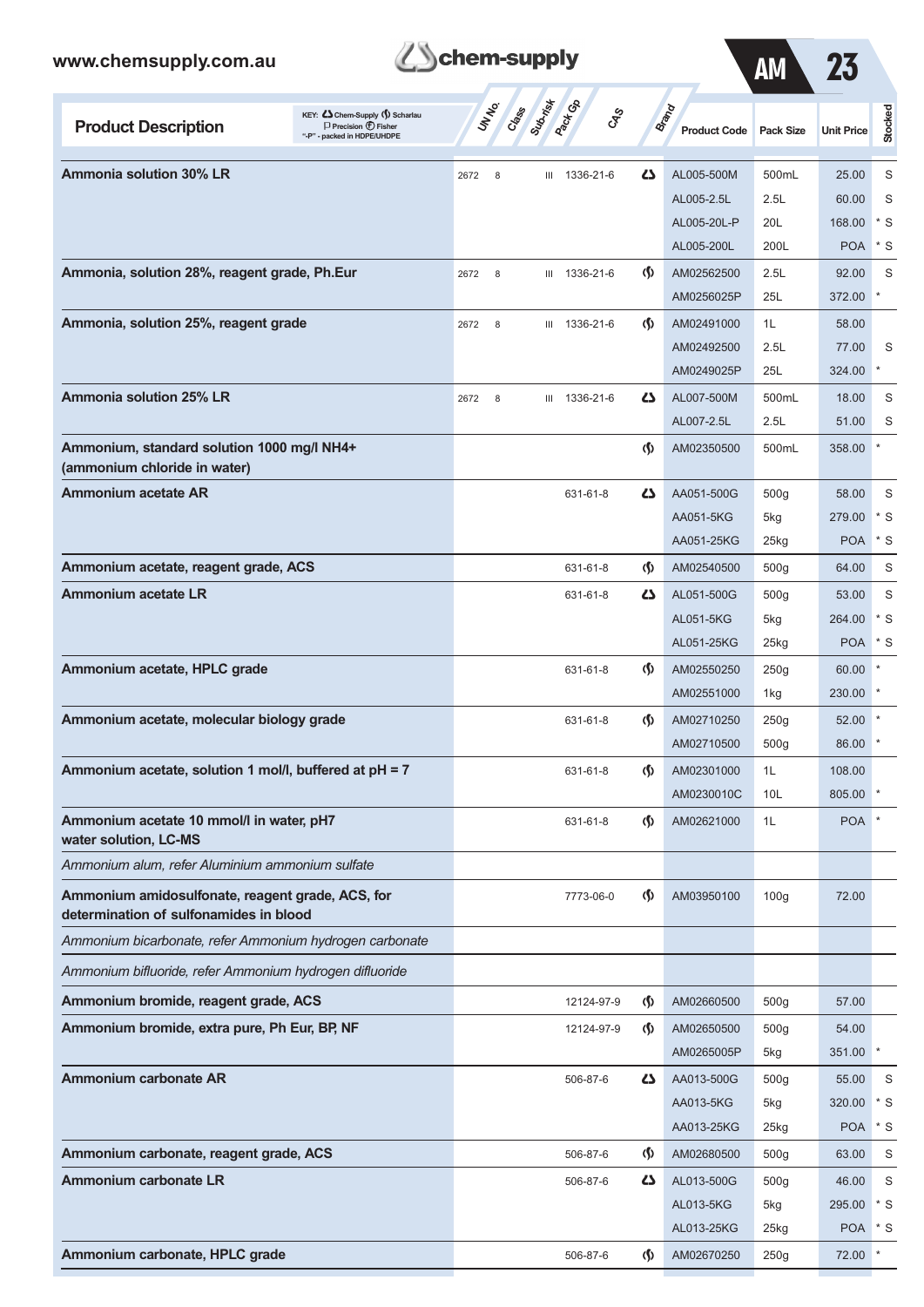

## **Z**Schem-supply

| KEY: Cohem-Supply (5) Scharlau<br><b>Product Description</b><br>$\Box$ Precision $\bigoplus$ Fisher<br>packed in HDPE/UHDPE | Subsition<br><b>Pack</b> Ga<br>UN NO.<br>Cass | <b>GRS</b>                    | <b>Brand</b><br><b>Product Code</b> | <b>Pack Size</b> | <b>Unit Price</b> | Stocked      |
|-----------------------------------------------------------------------------------------------------------------------------|-----------------------------------------------|-------------------------------|-------------------------------------|------------------|-------------------|--------------|
| Ammonium cerium(IV) nitrate, synthesis grade                                                                                | 16774-21-3<br>5.1<br>1477<br>Ш                | $\Phi$                        | CE00500100                          | 100 <sub>g</sub> | 138.00            |              |
|                                                                                                                             |                                               |                               | CE00500500                          | 500q             | 552.00            |              |
| Ammonium cerium(IV) sulfate dihydrate, synthesis grade                                                                      | 10378-47-9                                    | $\langle \mathbf{\S} \rangle$ | CE00600100                          | 100 <sub>g</sub> | 192.00            | S            |
| <b>Ammonium chloride AR</b>                                                                                                 | 12125-02-9                                    | 42                            | AA049-500G                          | 500 <sub>g</sub> | 47.00             | S            |
|                                                                                                                             |                                               |                               | AA049-5KG                           | 5kg              | 271.00            | * S          |
|                                                                                                                             |                                               |                               | AA049-25KG                          | 25kg             | <b>POA</b>        | $^*$ S       |
| Ammonium chloride, reagent grade, ACS, ISO                                                                                  | 12125-02-9                                    | $\langle \mathbf{\S} \rangle$ | AM02730500                          | 500 <sub>g</sub> | 51.00             | S            |
| <b>Ammonium chloride LR</b>                                                                                                 | 12125-02-9                                    | 45                            | AL049-500G                          | 500 <sub>g</sub> | 41.00             | S            |
|                                                                                                                             |                                               |                               | AL049-5KG                           | 5kg              | 242.00            | $*$ S        |
|                                                                                                                             |                                               |                               | AL049-25KG                          | $25$ kg          | <b>POA</b>        | $*$ S        |
| Ammonium chloride, extra pure, Ph Eur, USP, BP, DAB                                                                         | 12125-02-9                                    | $\langle \mathbf{\S} \rangle$ | AM02700500                          | 500 <sub>g</sub> | 45.00             |              |
|                                                                                                                             |                                               |                               | AM0270005P                          | 5kg              | 251.00            |              |
| Ammonium chloride, molecular biology grade                                                                                  | 12125-02-9                                    | $\langle \mathbf{\S} \rangle$ | AM02740500                          | 500 <sub>g</sub> | 67.00             | $\ast$       |
| tri-Ammonium citrate AR                                                                                                     | 3458-72-8                                     | 45                            | AA065-500G                          | 500 <sub>g</sub> | 392.00            | S            |
| tri-Ammonium citrate LR                                                                                                     | 3458-72-8                                     | ひ                             | AL065-500G                          | 500 <sub>g</sub> | 298.00            | S            |
| Ammonium citrate dibasic, refer di-Ammonium hydrogen citrate                                                                |                                               |                               |                                     |                  |                   |              |
| Ammonium citrate tribasic, refer tri-Ammonium citrate                                                                       |                                               |                               |                                     |                  |                   |              |
| Ammonium cupric chloride dihydrate LR                                                                                       | 10060-13-6                                    | 45                            | AL140-500G                          | 500q             | 332.00            | S            |
| <b>Ammonium dichromate LR</b>                                                                                               | 7789-09-5<br>1439<br>5.1<br>$\mathbf{II}$     | 45                            | AL012-500G                          | 500 <sub>g</sub> | 86.00             | S            |
|                                                                                                                             |                                               |                               | AL012-25KG                          | 25kg             | <b>POA</b>        | $*$ S        |
| Ammonium dichromate, moistened with 0,5 - 3% H2O,                                                                           | 7789-09-5<br>1439<br>5.1<br>Ш.                | $\langle \mathbf{\S} \rangle$ | AM02760500                          | 500 <sub>g</sub> | 173.00            |              |
| extra pure                                                                                                                  |                                               |                               | AM0276005P                          | 5kg              | 812.00            | $\ast$       |
| Ammonium dihydrogen phosphate, reagent grade, ACS                                                                           | 7722-76-1                                     | $\langle \mathbf{\S} \rangle$ | AM03350500                          | 500 <sub>g</sub> | 83.00             | S            |
|                                                                                                                             |                                               |                               | AM0335005P                          | 5kg              | 446.00            |              |
|                                                                                                                             |                                               |                               | AM0335025P                          | $25$ kg          | <b>POA</b>        |              |
| Ammonium dihydrogen orthophosphate LR                                                                                       | 7722-76-1                                     | 45                            | AL031-500G                          | 500g             | 77.00             | S            |
|                                                                                                                             |                                               |                               | AL031-5KG                           | 5kg              | 428.00            | $*$ S        |
|                                                                                                                             |                                               |                               | AL031-25KG                          | 25kg             | <b>POA</b>        | $*$ S        |
| Ammonium ferric citrate, brown LR                                                                                           | 1185-57-5                                     | 4                             | FL041-500G                          | 500 <sub>g</sub> | 77.00             | S            |
| Ammonium ferric citrate, green LR                                                                                           | 1185-57-5                                     | 45                            | FL024-500G                          | 500 <sub>g</sub> | 102.00            | S            |
| Ammonium ferric sulfate dodecahydrate AR                                                                                    | 7783-83-7                                     | 4                             | AA059-500G                          | 500 <sub>g</sub> | 64.00             | S            |
|                                                                                                                             |                                               |                               | AA059-5KG                           | 5kg              | 463.00            | $*$ S        |
|                                                                                                                             |                                               |                               | AA059-25KG                          | 25kg             | <b>POA</b>        | $\star$      |
| Ammonium ferric sulfate dodecahydrate, reagent grade,                                                                       | 7783-83-7                                     | $\langle \mathbf{\S} \rangle$ | HI03150500                          | 500 <sub>g</sub> | 69.00             | $\mathsf S$  |
| ACS, ISO                                                                                                                    |                                               |                               | HI0315005P                          | 5kg              | 476.00            |              |
|                                                                                                                             |                                               |                               | HI0315025P                          | 25kg             | <b>POA</b>        | $\ast$       |
| Ammonium ferric sulfate dodecahydrate LR                                                                                    | 7783-83-7                                     | 4                             | AL059-500G                          | 500 <sub>g</sub> | 52.00             | $\mathsf S$  |
|                                                                                                                             |                                               |                               | AL059-5KG                           | 5kg              | 317.00            | $*$ S        |
|                                                                                                                             |                                               |                               | AL059-25KG                          | 25kg             | <b>POA</b>        | $\ast$       |
| Ammonium ferric sulfate, solution 0,1 mol/l (0,1 N)                                                                         | 7783-83-7                                     | $\langle \mathbf{\S} \rangle$ | HI03171000                          | 1L               | 105.00            |              |
| Ammonium ferrous sulfate hexahydrate AR                                                                                     | 7783-85-9                                     | 4                             | AA078-500G                          | 500 <sub>g</sub> | 78.00             | S            |
|                                                                                                                             |                                               |                               | AA078-5KG                           | 5kg              | 386.00            | $*$ S        |
|                                                                                                                             |                                               |                               | AA078-25KG                          | 25kg             | <b>POA</b>        | $*$ S        |
| Ammonium ferrous sulfate hexahydrate, reagent grade,                                                                        | 7783-85-9                                     | $\langle \mathbf{\S} \rangle$ | HI03160500                          | 500 <sub>g</sub> | 84.00             | S            |
| ACS, ISO                                                                                                                    |                                               |                               | HI0316005P                          | 5kg              | 404.00            | $\pmb{\ast}$ |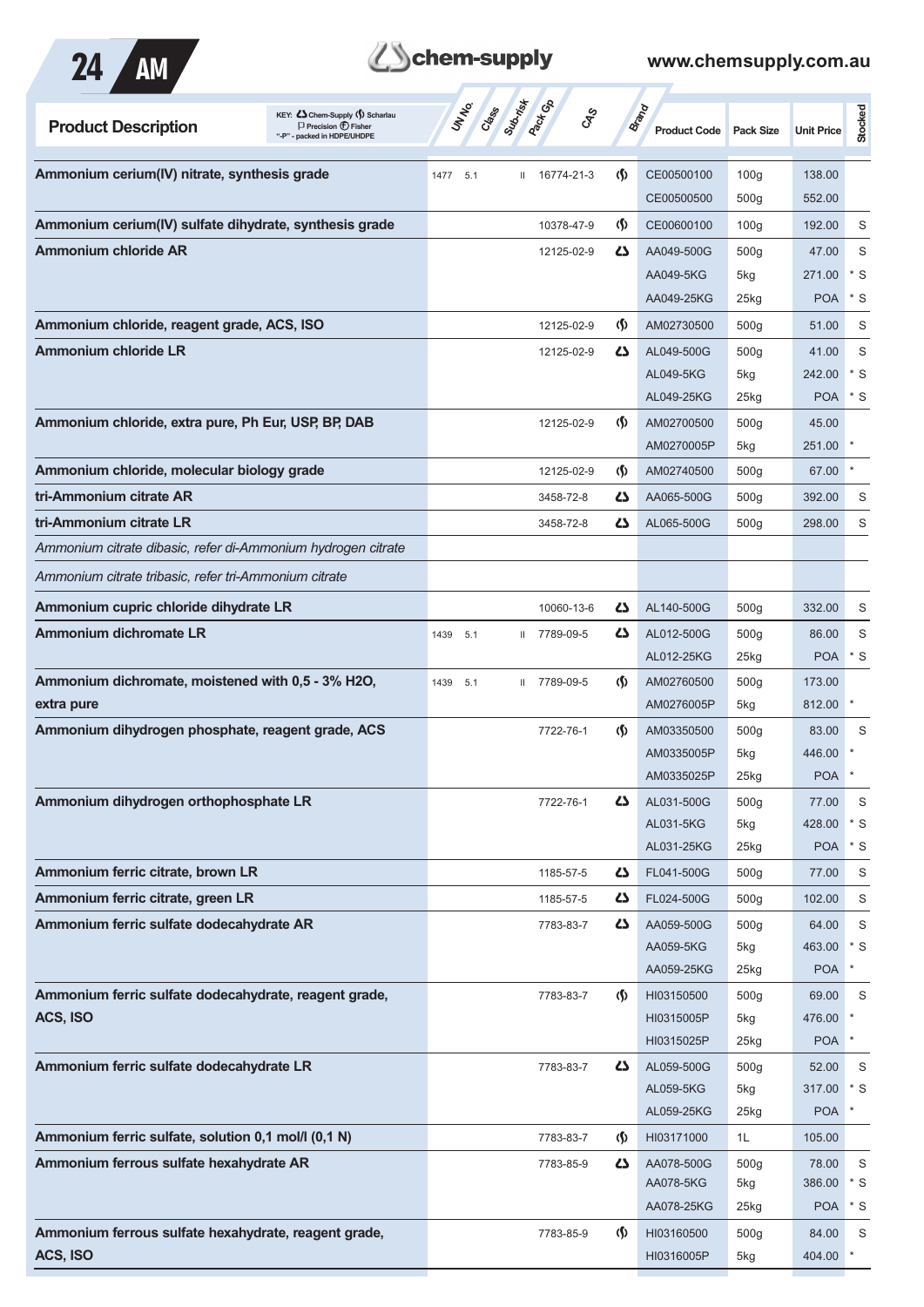| www.chemsupply.com.au                                                                                                             | chem-supply                 |                                               | АM                                 | 25                                  |                          |                   |                 |
|-----------------------------------------------------------------------------------------------------------------------------------|-----------------------------|-----------------------------------------------|------------------------------------|-------------------------------------|--------------------------|-------------------|-----------------|
| KEY: Cohem-Supply (5) Scharlau<br><b>Product Description</b><br>$\Box$ Precision $\bigcirc$ Fisher<br>"-P" - packed in HDPE/UHDPE | Superior<br>UN NO.<br>Creas | <b>Pack</b> Ga<br>$\mathcal{S}_{\mathcal{S}}$ |                                    | <b>Brand</b><br><b>Product Code</b> | <b>Pack Size</b>         | <b>Unit Price</b> | Stocked         |
| Ammonium ferrous sulfate hexahydrate LR                                                                                           |                             | 7783-85-9                                     | 5                                  | AL078-500G                          | 500 <sub>g</sub>         | 57.00             | S               |
|                                                                                                                                   |                             |                                               |                                    | AL078-5KG                           | 5kg                      | 287.00            | * S             |
|                                                                                                                                   |                             |                                               |                                    | AL078-25KG                          | $25$ kg                  | <b>POA</b>        | * S             |
| Ammonium ferrous sulfate, solution $\sim$ 0,12 mol/l (0,12 N),<br>for COD determination                                           |                             | 7783-83-7                                     | $\langle \mathbf{\S} \rangle$      | HI03181000                          | 1L                       | 106.00            |                 |
| <b>Ammonium fluoride AR</b>                                                                                                       | 2505<br>6.1<br>Ш            | 12125-01-8                                    | دے                                 | AA123-500G                          | 500 <sub>g</sub>         | 176.00            | S               |
| <b>Ammonium fluoride LR</b>                                                                                                       | 2505<br>6.1                 | III 12125-01-8                                | 4                                  | AL123-500G                          | 500 <sub>g</sub>         | 145.00            | S               |
| Ammonium formate, refer Acros price list                                                                                          |                             |                                               |                                    |                                     |                          |                   |                 |
| Ammonium heptamolybdate, refer Ammonium molybdate                                                                                 |                             |                                               |                                    |                                     |                          |                   |                 |
| Ammonium hexanitratocerate (IV), refer Ammonium cerium (IV) nitrate                                                               |                             |                                               |                                    |                                     |                          |                   |                 |
| Ammonium hydrogen carbonate AR                                                                                                    |                             | 1066-33-7                                     | 5                                  | AA037-500G                          | 500 <sub>g</sub>         | 45.00             | S               |
|                                                                                                                                   |                             |                                               |                                    | AA037-5KG                           | 5kg                      | 283.00            | $*$ S           |
| Ammonium hydrogen carbonate, reagent grade                                                                                        |                             | 1066-33-7                                     | $\langle \mathbf{\langle} \rangle$ | AM03300500                          | 500 <sub>g</sub>         | 51.00             | S               |
|                                                                                                                                   |                             |                                               |                                    | AM0330005P                          | 5kg                      | 304.00            | $\ast$          |
| Ammonium hydrogen carbonate LR                                                                                                    |                             | 1066-33-7                                     | 5                                  | AL037-500G                          | 500 <sub>g</sub>         | 38.00             | S               |
|                                                                                                                                   |                             |                                               |                                    | AL037-5KG                           | 5kg                      | 173.00            | $*$ S           |
|                                                                                                                                   |                             |                                               |                                    | AL037-25KG                          | $25$ <sub>kg</sub>       | <b>POA</b>        | * S             |
| di-Ammonium hydrogen citrate, reagent grade, ACS                                                                                  |                             | 3012-65-5                                     | $\langle \mathbf{\langle} \rangle$ | AM03320500                          | 500 <sub>g</sub>         | 109.00            |                 |
|                                                                                                                                   |                             |                                               |                                    | AM0332005P                          | 5kg                      | 667.00            |                 |
|                                                                                                                                   |                             |                                               |                                    | AM0332025P                          | 25kg                     | <b>POA</b>        | $\ast$          |
| Ammonium hydrogen difluoride LR                                                                                                   | 1727<br>8                   | $11$ 1341-49-7                                | 5                                  | AL082-500G                          | 500 <sub>g</sub>         | 82.00             | S               |
|                                                                                                                                   |                             |                                               |                                    | AL082-5KG                           | 5kg                      | 233.00            | * S             |
|                                                                                                                                   |                             |                                               |                                    | AL082-25KG                          | 25kg                     | <b>POA</b>        | * S             |
| Ammonium hydrogen difluoride TG                                                                                                   | 1727<br>8<br>$\mathbf{H}$   | 1341-49-7                                     | 45                                 | AT082-2.5K                          | 2.5kg                    | 170.00            | S               |
| di-Ammonium hydrogen phosphate, reagent grade, ACS                                                                                |                             | 7783-28-0                                     | $\langle \mathbf{\S} \rangle$      | AM03120500                          | 500 <sub>g</sub>         | 88.00             | S               |
| di-Ammonium hydrogen phosphate, extra pure, NF                                                                                    |                             | 7783-28-0                                     | $\langle \mathbf{\langle} \rangle$ | AM03100500                          | 500 <sub>g</sub>         | 82.00             | S               |
|                                                                                                                                   |                             |                                               |                                    | AM0310005P                          | 5kg                      | 403.00            |                 |
| Ammonium hydroxide, refer Ammonia solutions                                                                                       |                             |                                               |                                    |                                     |                          |                   |                 |
| Ammonium iodide, extra pure                                                                                                       |                             | 12027-06-4                                    | $\langle \mathbf{\langle} \rangle$ | AM04800250                          | 250g                     | 284.00            | S               |
|                                                                                                                                   |                             |                                               |                                    | AM04801000                          | 1kg                      | 852.00            | S               |
| Ammonium iron (II) salts, refer Ammonium ferrous salts                                                                            |                             |                                               |                                    |                                     |                          |                   |                 |
| Ammonium iron (III) salts, refer Ammonium ferric salts                                                                            |                             |                                               |                                    |                                     |                          |                   |                 |
| Ammonium metavanadate, reagent grade, ACS                                                                                         | 2859<br>6.1                 | II 7803-55-6                                  | $\langle \mathbf{\S} \rangle$      | AM04670100                          | 100 <sub>g</sub>         | 106.00            | S               |
|                                                                                                                                   |                             |                                               |                                    | AM04671000                          | 1kg                      | 643.00            |                 |
| Ammonium metavanadate LR                                                                                                          | 2859<br>6.1                 | II 7803-55-6                                  | 4                                  | AL072-100G                          | 100 <sub>g</sub>         | 87.00             | S               |
|                                                                                                                                   |                             |                                               |                                    | AL072-500G                          | 500 <sub>g</sub>         | 208.00            | S               |
|                                                                                                                                   |                             |                                               |                                    | AL072-5KG                           | 5kg                      | 1585.00           | $*$ S           |
| Ammonium molybdate tetrahydrate AR                                                                                                |                             | 12027-67-7                                    | 45                                 | AA084-100G                          | 100 <sub>g</sub>         | 88.00             | S               |
|                                                                                                                                   |                             |                                               |                                    | AA084-500G                          | 500g                     | 246.00            | S               |
|                                                                                                                                   |                             |                                               |                                    | AA084-5KG                           | 5kg                      | 1587.00           | $*$ S<br>$\ast$ |
| Ammonium molybdate tetrahydrate, reagent grade, ACS, ISO                                                                          |                             |                                               |                                    | AA084-25KG                          | 25kg                     | <b>POA</b>        |                 |
|                                                                                                                                   |                             | 12054-85-2                                    | $\langle \mathbf{\S} \rangle$      | AM03500100<br>AM03500250            | 100 <sub>g</sub><br>250g | 137.00<br>266.00  | S               |
|                                                                                                                                   |                             |                                               |                                    |                                     |                          |                   |                 |

AM03501000 1kg 765.00 S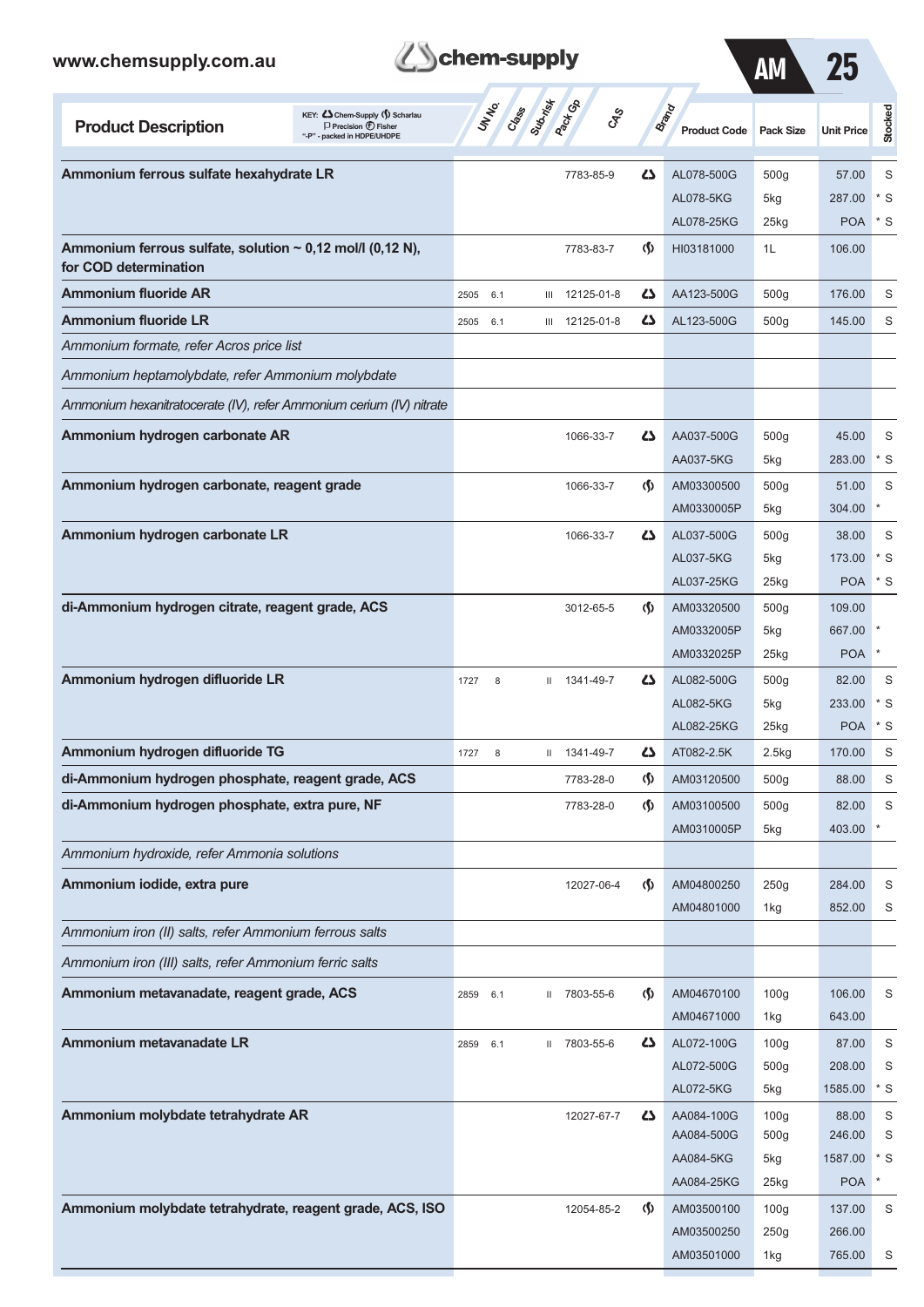

| <b>Product Description</b>                                       | KEY: Cohem-Supply (5) Scharlau<br>$\Box$ Precision $\bigoplus$ Fisher<br>"-P" - packed in HDPE/UHDPE | UNIVO       | Class Superior Re<br>$c_{\rm x}^2$             |                                    | Brand<br><b>Product Code</b> | <b>Pack Size</b>        | <b>Unit Price</b> | Stocked       |
|------------------------------------------------------------------|------------------------------------------------------------------------------------------------------|-------------|------------------------------------------------|------------------------------------|------------------------------|-------------------------|-------------------|---------------|
| Ammonium molybdate tetrahydrate LR                               |                                                                                                      |             | 12027-67-7                                     | Δ                                  | AL084-100G                   | 100 <sub>g</sub>        | 82.00             | S             |
|                                                                  |                                                                                                      |             |                                                |                                    | AL084-500G                   | 500 <sub>g</sub>        | 227.00            | S             |
|                                                                  |                                                                                                      |             |                                                |                                    | AL084-5KG                    | 5kg                     | 1494.00           | $*$ S         |
|                                                                  |                                                                                                      |             |                                                |                                    | AL084-25KG                   | 25kg                    | <b>POA</b>        |               |
| Ammonium molybdate tetrahydrate, extra pure, USP                 |                                                                                                      |             | 12054-85-2                                     | $\langle \mathbf{\langle} \rangle$ | AM03490100                   | 100 <sub>g</sub>        | 129.00            |               |
|                                                                  |                                                                                                      |             |                                                |                                    | AM03490250                   | 250g                    | 252.00            |               |
|                                                                  |                                                                                                      |             |                                                |                                    | AM03491000                   | 1kg                     | 741.00            |               |
| Ammonium monovanadate, refer Ammonium metavanadate               |                                                                                                      |             |                                                |                                    |                              |                         |                   |               |
| Ammonium nickel (II) sulfate hexahydrate LR                      |                                                                                                      |             | 15699-18-0                                     | 45                                 | AL172-500G                   | 500 <sub>g</sub>        | 211.00            | S             |
| di-Ammonium oxalate monohydrate, reagent grade, ACS, ISO         |                                                                                                      | 2811<br>6.1 | 6009-70-7<br>Ш                                 | $\Phi$                             | AM03650500                   | 500 <sub>g</sub>        | 119.00<br>738.00  | S             |
| di-Ammonium oxalate monohydrate, extra pure                      |                                                                                                      |             | 6009-70-7                                      | $\Phi$                             | AM0365005P<br>AM03640500     | 5kg                     | 106.00            | S             |
|                                                                  |                                                                                                      | 6.1<br>2811 | Ш                                              |                                    | AM0364005P                   | 500 <sub>g</sub><br>5kg | 704.00            |               |
|                                                                  |                                                                                                      |             |                                                |                                    | AM0364025P                   | 25kg                    | <b>POA</b>        | $\ast$        |
| Ammonium peroxodisulfate, refer Ammonium persulfate              |                                                                                                      |             |                                                |                                    |                              |                         |                   |               |
| Ammonium persulfate ACS grade, refer Acros price list            |                                                                                                      |             |                                                |                                    |                              |                         |                   |               |
| <b>Ammonium persulfate LR</b>                                    |                                                                                                      | 5.1<br>1444 | III 7727-54-0                                  | 45                                 | AL019-500G                   | 500 <sub>g</sub>        | 51.00             | S             |
|                                                                  |                                                                                                      |             |                                                |                                    | AL019-5KG                    | 5kg                     | 293.00            | $*$ S         |
|                                                                  |                                                                                                      |             |                                                |                                    | AL019-25KG                   | 25kg                    | <b>POA</b>        | $*$ S         |
| Ammonium persulfate, molecular biology grade                     |                                                                                                      | 1444<br>5.1 | III 7727-54-0                                  | $\Phi$                             | AM03710025                   | 25g                     | 43.00             |               |
|                                                                  |                                                                                                      |             |                                                |                                    | AM03710100                   | 100 <sub>g</sub>        | 63.00             | $\ast$        |
| di-Ammonium phosphate, refer di-Ammonium hydrogen orthophosphate |                                                                                                      |             |                                                |                                    |                              |                         |                   |               |
| Ammonium purpurate, refer Murexide                               |                                                                                                      |             |                                                |                                    |                              |                         |                   |               |
| Ammonium 1-pyrrolidinedithiocarbamate, refer Acros price list    |                                                                                                      |             |                                                |                                    |                              |                         |                   |               |
| Ammonium 1-pyrrolidinedithiocarbamate, refer Acros price list    |                                                                                                      |             |                                                |                                    |                              |                         |                   |               |
| Ammonium sodium phosphate, refer Acros price list                |                                                                                                      |             |                                                |                                    |                              |                         |                   |               |
| <b>Ammonium sulfate AR</b>                                       |                                                                                                      |             | 7783-20-2                                      | 45                                 | AA014-500G                   | 500 <sub>g</sub>        | 45.00             | S             |
|                                                                  |                                                                                                      |             |                                                |                                    | AA014-5KG                    | 5kg                     | 246.00            | $*$ S         |
|                                                                  |                                                                                                      |             |                                                |                                    | AA014-25KG                   | 25kg                    | <b>POA</b>        | $*$ S         |
| Ammonium sulfate, reagent grade, ACS, ISO                        |                                                                                                      |             | 7783-20-2                                      | $\Phi$                             | AM04000500<br>AM0400005P     | 500 <sub>g</sub><br>5kg | 48.00<br>258.00   | S<br>$*$ S    |
|                                                                  |                                                                                                      |             |                                                |                                    | AM0400025P                   | 25kg                    | <b>POA</b>        | $\ast$        |
| <b>Ammonium sulfate LR</b>                                       |                                                                                                      |             | 7783-20-2                                      | 42                                 | AL014-500G                   | 500 <sub>g</sub>        | 37.00             | S             |
|                                                                  |                                                                                                      |             |                                                |                                    | AL014-5KG                    | 5kg                     | 201.00            | $^{\star}$ S  |
|                                                                  |                                                                                                      |             |                                                |                                    | AL014-25KG                   | 25kg                    | POA * S           |               |
| Ammonium sulfate, molecular biology grade                        |                                                                                                      |             | 7783-20-2                                      | $\Phi$                             | AM04010100                   | 100 <sub>g</sub>        | 49.00             | $\mathbf{r}$  |
|                                                                  |                                                                                                      |             |                                                |                                    | AM04011000                   | 1kg                     | 148.00            | $^\star$      |
| Ammonium sulfide 10% w/v solution LR                             |                                                                                                      | 8<br>2683   | $\ensuremath{\mathsf{3}}$<br>$\mathop{\rm II}$ | 4                                  | AL016-500M                   | 500mL                   | 94.00             | S             |
|                                                                  |                                                                                                      |             |                                                |                                    | AL016-2.5L                   | 2.5L                    | 284.00            | S             |
| di-Ammonium tartrate, reagent grade                              |                                                                                                      |             | 3164-29-2                                      | $\Phi$                             | AM04100500<br>AM0410005P     | 500 <sub>g</sub><br>5kg | 241.00<br>1362.00 | S<br>$^\star$ |
| <b>Ammonium thiocyanate AR</b>                                   |                                                                                                      |             | 1762-95-4                                      | 45                                 | AA010-500G                   | 500 <sub>g</sub>        | 56.00             | S             |
|                                                                  |                                                                                                      |             |                                                |                                    | AA010-5KG                    | 5kg                     | 275.00            | $*$ S         |
|                                                                  |                                                                                                      |             |                                                |                                    | AA010-25KG                   | 25kg                    | <b>POA</b>        | $*$ S         |
| Ammonium thiocyanate, reagent grade, ACS, ISO                    |                                                                                                      |             | 1762-95-4                                      | $\Phi$                             | AM04190500                   | 500 <sub>g</sub>        | 77.00             | S             |
|                                                                  |                                                                                                      |             |                                                |                                    | AM0419005P                   | 5kg                     | 448.00            | $^\star$      |
|                                                                  |                                                                                                      |             |                                                |                                    | AM0419025P                   | 25kg                    | POA <sup>*</sup>  |               |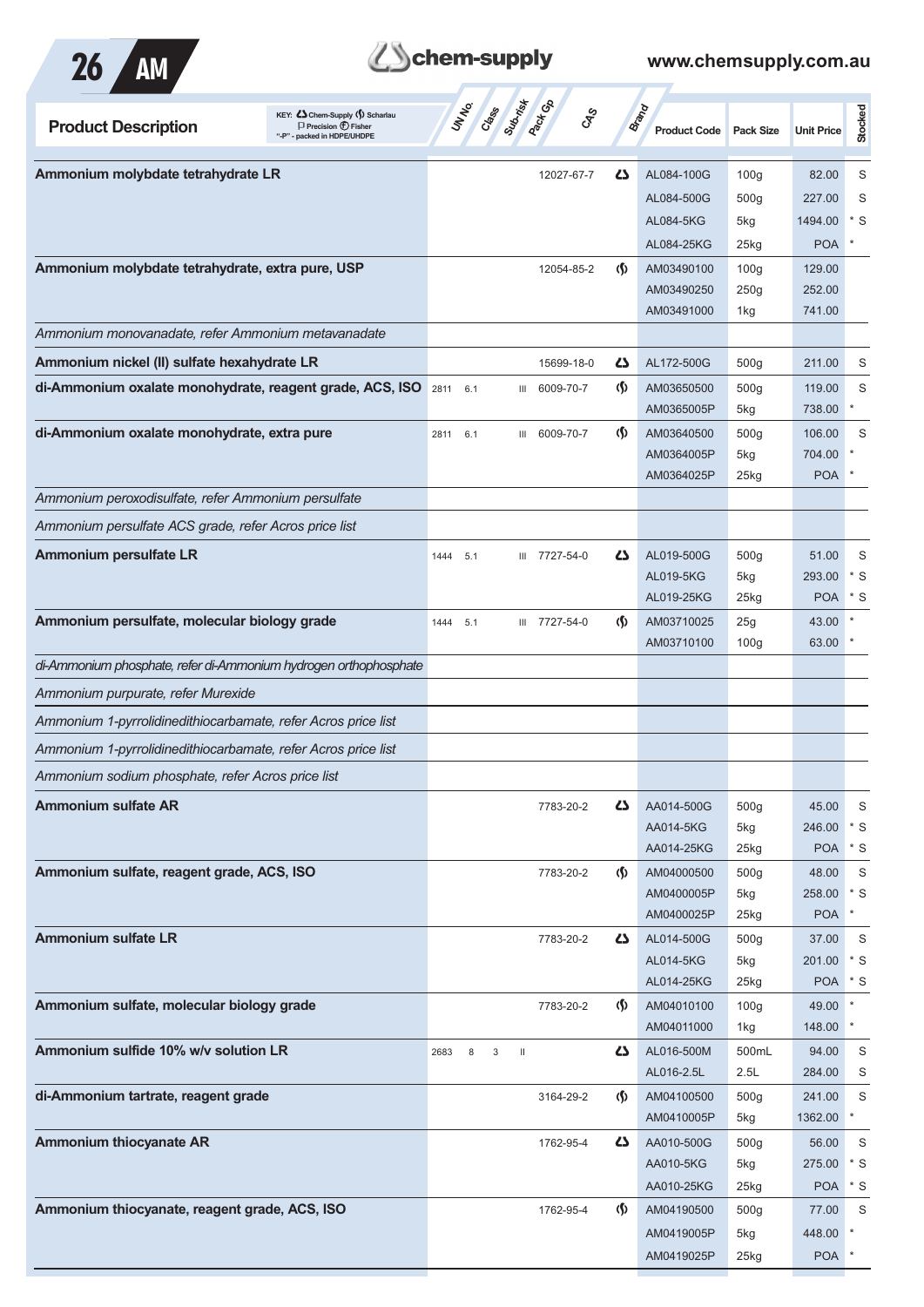### **Product Description**<br>
Precision  $\bigcirc$  **Fisher**<br>  $\bigcirc$  **Precision**  $\bigcirc$  **<b>Fisher Class Sub-risk Pack Gp Brand Product Code Pack Size Unit Price** AM 27 **Stocked Ammonium thiocyanate LR** 1762-95-4 **Annonium thiocyanate LR** 51.00 S AL010-5KG 5kg 258.00 \* S AL010-25KG 25kg POA \* S **Ammonium thiocyanate, concentrated solution to prepare** 1762-95-4 **(1)** AM041800PA Ampoule 37.00 S **1 l of solution 0,1 mol/l (0,1 N) Ammonium thiocyanate, 0.1M, (0.1N), concentrated volumetric** 1762-95-4 (F) J/1500C/05 Ampoule 41.00 S **standard to prepare 1L of solution Ammonium thiocyanate, solution 1 mol/l (1 N)** 1762-95-4 **(1 M)** 1762-95-4 **(1 M)** AM04211000 1L 87.00 **Ammonium thiocyanate, solution 0,1 mol/l (0,1 N)** 1762-95-4 **(1)** AM04201000 1L 68.00 *Ammonium vanadate, refer Ammonium metavanadate* **iso-Amyl acetate, extra pure** 1104 104 1104 3 III 123-92-2 (1) AC01571000 1L 104.00 S AC01572500 2.5L 243.00 **iso-Amyl alcohol, reagent grade, ACS** 1105 3 III 123-51-3 (**)** ME03761000 1L 141.00 S ME03762500 2.5L 269.00 S **iso-Amyl alcohol LR** 1105 3 III 123-51-3 **43** AL015-500M 500mL 57.00 S AL015-2.5L 2.5L 192.00 S AL015-20L 20L 813.00 \* S **iso-Amyl alcohol, synthesis grade (packed in HDPE/UHDPE)** 1105 3 III 71-41-0 (1) AL02841000 1L 120.00 AL02842500 2.5L 209.00 *n-Amyl alcohol, refer Pentan-1-ol Amylase, refer Diastase* **Ampicilline, sodium salt, for biochemical purposes** 69-52-3 **(1)**  $\bullet$  69-52-3 **(1)**  $\bullet$  AM04680005 5g 93.00 AM04680025 25g 308.00 **Aniline, reagent grade, ACS** 1547 6.1 1547 6.1 II 62-53-3 (1) AN03470250 250mL 57.00 S AN03471000 1L 134.00 **Aniline, synthesis grade** 205.00 **1547 6.1 II 62-53-3 (1547 6.1 C)** AN03452500 2.5L 205.00 **Aniline blue, C.I. 42755, for microscopy** 28631-66-5 **(f)** AZ01000025 25g 118.00 *Aniline hydrochloride, refer Acros price list Aniline sulfate, refer Acros price list* **Anisole, synthesis grade** 2222 3 III 100-66-3 (2220 450mL 31.00 \* S AN04001000 1L 88.00 \* S *Anthracene, refer Acros price list* **Anthraquinone, synthesis grade** 84-65-1 **(1)** AN05300250 250g 43.00 AN05301000 1kg 138.00 *Anthrone, refer Acros price list* **Anti-bumping granules TG (3-5mm fused alumina)** 1344-28-1 **AT285-250G** 250g 49.00 S AT285-5KG 5kg 392.00 \* S **Antifoam 2010, 10% silicone emulsion LR AL201-500M** 500ml 48.00 S **Antifoam, silicone liquid** and the state of the state of the state of the state of the state of the state of the state of the state of the state of the state of the state of the state of the state of the state of the stat SI00200500 500ml 377.00 **Antimony, granulated, extra pure** 2871 6.1 III 7440-36-0 (1) AN04200100 100g 107.00

**Schem-supply** 

**Antimony, standard solution 1000 mg/l Sb for AA** 3264 8 II AN04410500 500mL 49.00 S

**Antimony, standard solution 1000 mg/l Sb for ICP** 3264 8 III AN04440100 100mL 93.00

**(antimony(III) chloride in hydrochloric acid 2 mol/l)**

**(antimony in hydrochloric acid 10%)**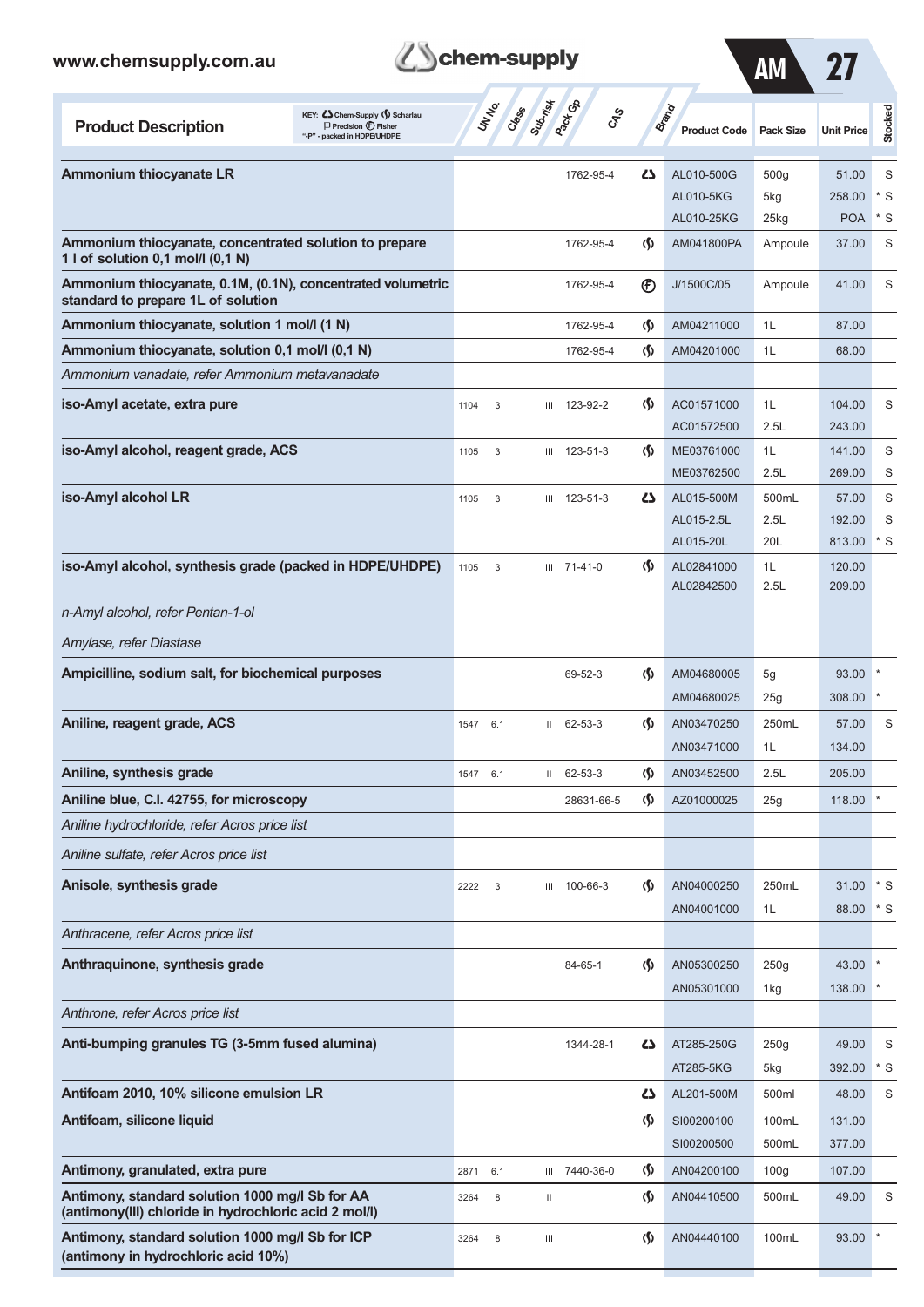



| KEY: Cohem-Supply (5) Scharlau<br><b>Product Description</b><br>$\Box$ Precision $\bigoplus$ Fisher<br>- packed in HDPE/UHDPE | Suprimited<br>UNINO<br>Cass | <b>Pacifica</b><br><b>GRS</b> |                               | <b>Brand</b><br><b>Product Code</b> | <b>Pack Size</b> | <b>Unit Price</b> | Stocked                |
|-------------------------------------------------------------------------------------------------------------------------------|-----------------------------|-------------------------------|-------------------------------|-------------------------------------|------------------|-------------------|------------------------|
| Antimony trichloride, refer Acros price list                                                                                  |                             |                               |                               |                                     |                  |                   |                        |
| Antimony(III) oxide, synthesis grade                                                                                          |                             | 1309-64-4                     | $\langle \mathbf{\S} \rangle$ | AN04500500                          | 500g             | 256.00            |                        |
| Antimony potassium (+)-tartrate trihydrate AR                                                                                 | 1551<br>6.1                 | 28300-74-5<br>Ш               | 45                            | AA000-500G                          | 500g             | 251.00            | S                      |
| Antimony potassium (+)-tartrate trihydrate LR                                                                                 | 1551<br>6.1                 | 28300-74-5<br>Ш               | ひ                             | AL000-500G                          | 500g             | 225.00            | S                      |
|                                                                                                                               |                             |                               |                               | AL000-5KG                           | 5kg              | 1425.00           | $*$ S                  |
| Antimony potassium tartrate trihydrate, extra pure                                                                            | 1551 6.1                    | III 28300-74-5                | $\langle \mathbf{\S} \rangle$ | PO01250500                          | 500 <sub>g</sub> | 236.00            |                        |
| Antimony trioxide, refer Antimony (III) oxide                                                                                 |                             |                               |                               |                                     |                  |                   |                        |
| Aquagent® refer Karl Fischer Reagents                                                                                         |                             |                               |                               |                                     |                  |                   |                        |
| <b>Aquarium Test strips (Three pad)</b>                                                                                       |                             |                               | P                             | IS115-50S                           | 50 strips        | 30.00             | S                      |
| <b>Aquarium Test strips (Five pad)</b>                                                                                        |                             |                               | P                             | IS153-50S                           | 50 strips        | 55.00             | S                      |
| D(-)-Arabinose, for biochemistry                                                                                              |                             | 28697-53-2                    | $\langle \mathbf{\S} \rangle$ | AR00500005                          | 5g               | 40.00             |                        |
|                                                                                                                               |                             |                               |                               | AR00500025                          | 25g              | 123.00            |                        |
| L-Arginine, extra pure, Ph Eur                                                                                                |                             | 74-79-3                       | $\langle \mathsf{S} \rangle$  | AR01200100                          | 100 <sub>g</sub> | 72.00             |                        |
|                                                                                                                               |                             |                               |                               | AR01200500                          | 500g             | 224.00            |                        |
| L-Arginine monohydrochloride, extra pure, Ph Eur, USP, BP                                                                     |                             | 1119-34-2                     | $\langle \mathbf{\langle}$    | AR01250050                          | 50 <sub>g</sub>  | 105.00            |                        |
|                                                                                                                               |                             |                               |                               | AR01250250                          | 250g             | 204.00            |                        |
| Arsenic, standard solution 1000 mg/l As for AA (arsenic(III)<br>oxide in nitric acid 0,5 mol/l)                               | 2922<br>8<br>$6.1$ II       |                               | $\langle \mathbf{\S} \rangle$ | AR01510500                          | 500mL            | 49.00             | S                      |
| Arsenic, standard solution 1000 mg/l As for ICP<br>(arsenic in nitric acid 2%)                                                | 2922<br>8<br>6.1            | - 11                          | $\langle \mathbf{\S} \rangle$ | AR01550100                          | 100mL            | 93.00             |                        |
| Arsenic trioxide, refer Acros price list                                                                                      |                             |                               |                               |                                     |                  |                   |                        |
| <b>L-Ascorbic acid AR</b>                                                                                                     |                             | $50 - 81 - 7$                 | 45                            | AA022-100G                          | 100 <sub>g</sub> | 78.00             | S                      |
|                                                                                                                               |                             |                               |                               | AA022-500G                          | 500g             | 237.00            | S                      |
|                                                                                                                               |                             |                               |                               | AA022-5KG                           | 5kg              | 1382.00           | $*$ S                  |
|                                                                                                                               |                             |                               |                               | AA022-25KG                          | 25kg             | <b>POA</b>        | $*$ S                  |
| L(+)-Ascorbic acid, reagent grade, ACS, ISO                                                                                   |                             | $50 - 81 - 7$                 | $\boldsymbol{\varphi}$        | AC05150100                          | 100 <sub>g</sub> | 82.00             | S                      |
|                                                                                                                               |                             |                               |                               | AC05151000                          | 1kg              | 462.00            | S                      |
|                                                                                                                               |                             |                               |                               | AC0515005P                          | 5kg              | 1615.00           | $\ast$<br>$\pmb{\ast}$ |
|                                                                                                                               |                             |                               |                               | AC0515025P                          | 25kg             | <b>POA</b>        |                        |
| <b>L-Ascorbic acid LR</b>                                                                                                     |                             | $50 - 81 - 7$                 | 45                            | AL022-100G<br>AL022-500G            | 100 <sub>g</sub> | 44.00<br>104.00   | $\mathbb S$<br>S       |
|                                                                                                                               |                             |                               |                               | AL022-5KG                           | 500g<br>5kg      | 567.00            | $*$ S                  |
|                                                                                                                               |                             |                               |                               | AL022-25KG                          | $25$ kg          | <b>POA</b>        | $*$ S                  |
| <b>L-Ascorbic acid BP</b>                                                                                                     |                             | $50 - 81 - 7$                 | 5                             | AP022-5KG                           | 5kg              | 310.00            | $^\star$ S             |
| DL-Asparagine monohydrate, refer Acros price list                                                                             |                             |                               |                               |                                     |                  |                   |                        |
| L-Asparagine monohydrate, extra pure, Ph Eur                                                                                  |                             | 5794-13-8                     | $\langle \mathsf{S} \rangle$  | AS00150100                          | 100 <sub>g</sub> | 94.00             |                        |
| DL-Aspartic acid, refer Acros price list                                                                                      |                             |                               |                               |                                     |                  |                   |                        |
| L-Aspartic acid, extra pure, Ph Eur, BP                                                                                       |                             |                               | $\Phi$                        |                                     | 100 <sub>g</sub> |                   |                        |
|                                                                                                                               |                             | 56-84-8                       |                               | AC05290100<br>AC05290500            | 500g             | 41.00 *<br>107.00 |                        |
|                                                                                                                               |                             |                               |                               | AC0529005P                          | 5kg              | 652.00            |                        |
| Auramine, carbol solution                                                                                                     |                             | 2465-27-2                     | $\langle \mathbf{\S} \rangle$ | AU00151000                          | 1L               | 218.00            | $\star$                |
| <b>Auramine O Stain LR</b>                                                                                                    |                             | 2465-27-2                     | 45                            | AL089-25G                           | 25g              | 30.00             | S                      |
| Azur eosin methylene blue, according to Giemsa, refer                                                                         |                             |                               |                               |                                     |                  |                   |                        |
| Giemsa's Azur eosin methylene blue                                                                                            |                             |                               |                               |                                     |                  |                   |                        |
| Azure II, C.I. 52010/52015, for microscopy                                                                                    |                             | 37247-10-2                    | $\Phi$                        | AZ03650010                          | 10 <sub>g</sub>  | 55.00             |                        |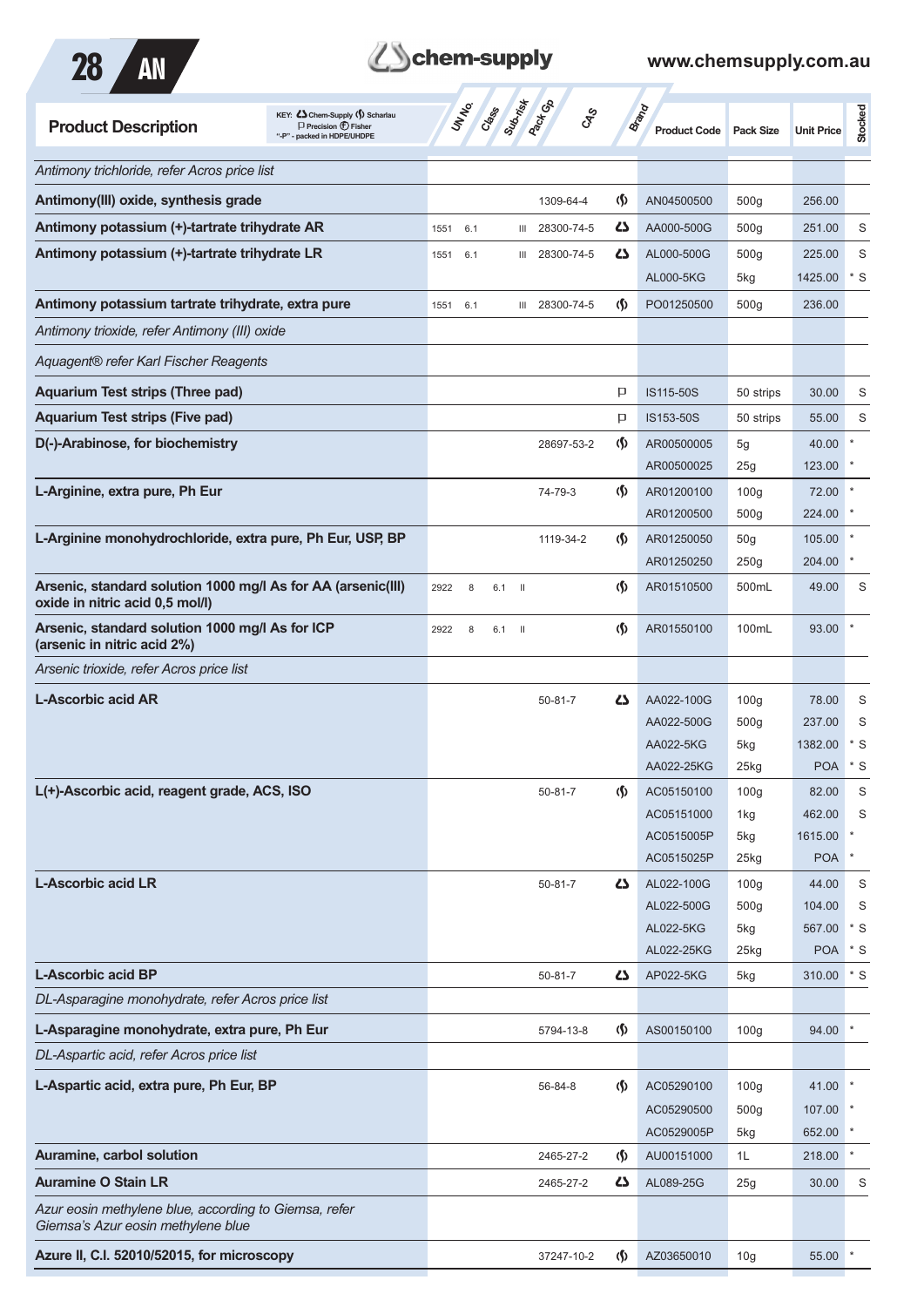

**Schem-supply** 

BL022-2.5L-P 2.5L 259.00 S

**Benedict's reagent, for qualitative determination of sugar** 63126-89-6 **(f)** RE00010500 500mL 77.00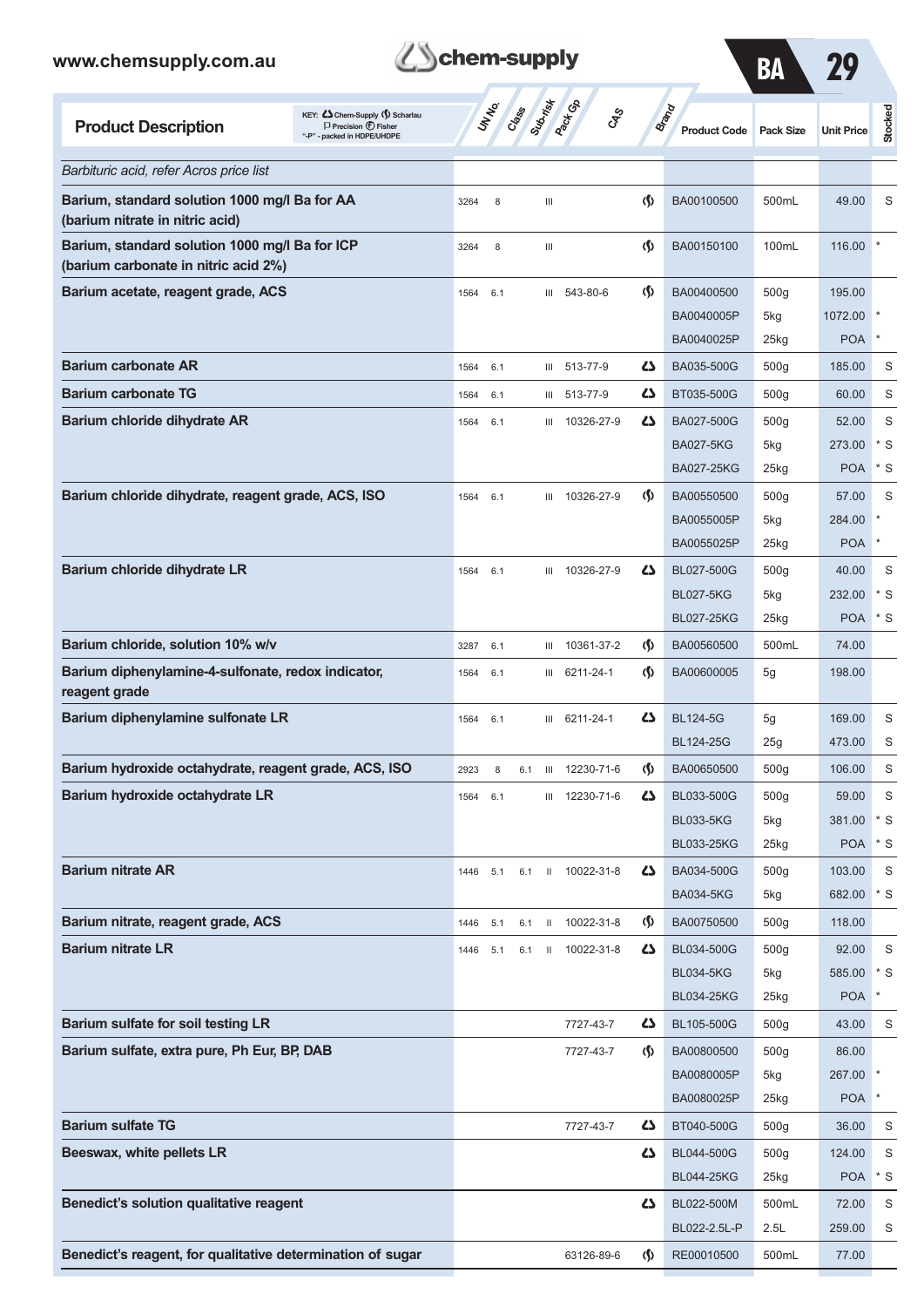

# **Them-supply**

| KEY: C Chem-Supply () Scharlau<br><b>Product Description</b><br>$\Box$ Precision $\bigoplus$ Fisher<br>"-P" - packed in HDPE/UHDPE |      | UN NO.<br>Crass | Submish      | <b>Pack</b> Ga         | <b>GRS</b>                    | <b>Brand</b><br><b>Product Code</b> | <b>Pack Size</b>              | <b>Unit Price</b>  | <b>Stocked</b> |
|------------------------------------------------------------------------------------------------------------------------------------|------|-----------------|--------------|------------------------|-------------------------------|-------------------------------------|-------------------------------|--------------------|----------------|
| Benedict's reagent, for quantitative determination of sugar                                                                        |      |                 |              | 63126-89-6             | $\langle \mathbf{\S} \rangle$ | RE00020500                          | 500mL                         | 94.00              |                |
| Benzaldehyde, synthesis grade                                                                                                      | 1990 | 9               | Ш            | 100-52-7               | $\langle \mathbf{\S} \rangle$ | BE01601000                          | 1L                            | 68.00              | S              |
|                                                                                                                                    |      |                 |              |                        |                               | BE01602500                          | 2.5L                          | 142.00             | S              |
| Benzalkonium chloride 10% LR                                                                                                       |      |                 |              |                        | ひ                             | BL010-500M                          | 500mL                         | 54.00              | S              |
| Benzalkonium chloride, synthesis grade                                                                                             | 3261 | 8               |              | II 63449-41-2          | $\langle \mathbf{\S} \rangle$ | BE01550250<br>BE01551000            | 250g<br>1kg                   | 428.00<br>996.00   |                |
| Benzamide, refer Acros price list                                                                                                  |      |                 |              |                        |                               |                                     |                               |                    |                |
| Benzanilide, refer Acros price list                                                                                                |      |                 |              |                        |                               |                                     |                               |                    |                |
| Benzene, reagent grade, ACS, ISO                                                                                                   | 1114 | 3               |              | $11 \quad 71 - 43 - 2$ | $\langle \mathbf{\S} \rangle$ | BE00332500<br>BE0033025A            | 2.5L<br>25L                   | 183.00<br>745.00   | S              |
| Benzene, anhydrous, 99,5%                                                                                                          | 1114 | 3               |              | $11 \quad 71 - 43 - 2$ | $\langle \mathsf{S} \rangle$  | BE00320500<br>BE00321000            | 500mL<br>1L                   | 104.00<br>155.00   |                |
| Benzene, anhydrous, with molecular sieves                                                                                          | 1114 | 3               |              | $11 \quad 71 - 43 - 2$ | $\langle \mathbf{\hat{y}}$    | BE00381000                          | 1L                            | 121.00             | $\pmb{\ast}$   |
| Benzene, dried (max. 0,01% H2O), reagent grade                                                                                     | 1114 | 3               | $\mathbf{H}$ | 71-43-2                | $\langle \mathbf{\S} \rangle$ | BE00341000                          | 1L                            | 128.00             |                |
| Benzene, for liquid scintillation, Normascint®                                                                                     | 1114 | 3               |              | $11 \quad 71 - 43 - 2$ | $\langle \mathbf{\hat{y}}$    | BE00371000                          | 1L                            | 104.00             |                |
| Benzene, Multisolvent® HPLC grade ACS ISO UV-VIS                                                                                   | 1114 | 3               |              | $11 \quad 71 - 43 - 2$ | $\langle \mathbf{\S} \rangle$ | BE00412500<br>BE00414000            | 2.5L<br>4L                    | 203.00<br>335.00   |                |
| Benzene, spectroscopy grade, Spectrosol®                                                                                           | 1114 | 3               |              | $11 \quad 71 - 43 - 2$ | $\langle \mathbf{\S} \rangle$ | BE00351000<br>BE00352500            | 1L<br>2.5L                    | 157.00<br>321.00   |                |
| Benzene-d6, deuteration degree min. 99,8%, NMR<br>spectroscopy grade, Spectrosol®                                                  | 1114 | 3               | $\mathbf{H}$ | 1076-43-3              | (∫)                           | BE0042.750<br>BE00420010            | 10x0.75mL<br>10 <sub>mL</sub> | 256.00<br>411.00   |                |
| Benzene-d6, deuteration degree min. 99,5%, NMR                                                                                     | 1114 | 3               |              | II 1076-43-3           | (∫)                           | BE00400010                          | 10mL                          | 127.00             |                |
| spectroscopy grade, Spectrosol®                                                                                                    |      |                 |              |                        |                               | BE00400100                          | 100mL                         | 1243.00            |                |
| Benzenesulfonyl chloride, refer Acros price list                                                                                   |      |                 |              |                        |                               |                                     |                               |                    |                |
| Benzil, refer Acros price list                                                                                                     |      |                 |              |                        |                               |                                     |                               |                    |                |
| Benzilic acid, refer Acros price list                                                                                              |      |                 |              |                        |                               |                                     |                               |                    |                |
| Benzoic acid, reagent grade, ACS                                                                                                   |      |                 |              | 65-85-0                | (Ş)                           | AC05650500<br>AC0565005P            | 500g<br>5kg                   | 119.00<br>591.00 * | S              |
|                                                                                                                                    |      |                 |              |                        |                               | AC0565025P                          | 25kg                          | <b>POA</b>         |                |
| <b>Benzoic acid LR</b>                                                                                                             |      |                 |              | 65-85-0                | 42                            | BL020-100G                          | 100 <sub>g</sub>              | 26.00              | S              |
|                                                                                                                                    |      |                 |              |                        |                               | <b>BL020-500G</b>                   | 500 <sub>g</sub>              | 66.00              | S              |
|                                                                                                                                    |      |                 |              |                        |                               | <b>BL020-5KG</b>                    | 5kg                           | 405.00             | $*$ S          |
|                                                                                                                                    |      |                 |              |                        |                               | <b>BL020-25KG</b>                   | 25kg                          | <b>POA</b>         | * S            |
| Benzoic acid, secondary volumetric standard Titrasure®                                                                             |      |                 |              | 65-85-0                | $\langle \mathbf{\S} \rangle$ | AC05660080                          | 80 <sub>g</sub>               | 86.00              | $\star$        |
| Benzoin, synthesis grade                                                                                                           |      |                 |              | 119-53-9               | $\langle \mathbf{\S} \rangle$ | BE02700250<br>BE02701000            | 250g<br>1kg                   | 33.00<br>94.00     | $\ast$         |
| Benzophenone, synthesis grade                                                                                                      | 3077 | 9               |              | III 119-61-9           | $\langle \mathbf{\S} \rangle$ | BE02450250                          | 250g                          | 62.00              | S              |
|                                                                                                                                    |      |                 |              |                        |                               | BE02451000                          | 1kg                           | 212.00             |                |
| 1,4-Benzoquinone, refer Acros price list                                                                                           |      |                 |              |                        |                               |                                     |                               |                    |                |
| p-Benzoquinone, refer 1,4-Benzoquinone                                                                                             |      |                 |              |                        |                               |                                     |                               |                    |                |
| 1H-Benzotriazole, refer Acros price list                                                                                           |      |                 |              |                        |                               |                                     |                               |                    |                |
| Benzoyl chloride, synthesis grade                                                                                                  | 1736 | 8               |              | $11$ 98-88-4           | $\langle \mathbf{\S} \rangle$ | CL02701000                          | 1L                            | 104.00             |                |
| Benzoyl peroxide, moistened with 25% H2O, extra pure,<br>Ph Eur, USP, BP                                                           | 3104 | 5.2             |              | $11 \quad 94 - 36 - 0$ | $\langle \mathbf{\S} \rangle$ | PE01600250                          | 250g                          | 86.00              |                |
| Benzoyl peroxide, moistened with 25% H2O, synthesis grade                                                                          | 3104 | 5.2             |              | $11$ 94-36-0           | $\langle \mathsf{S} \rangle$  | PE01650100                          | 100 <sub>g</sub>              | 71.00              |                |
|                                                                                                                                    |      |                 |              |                        |                               | PE01651000                          | 1kg                           | 248.00             |                |
| Benzyl acetate, synthesis grade                                                                                                    |      |                 |              | 140-11-4               | $\langle \mathbf{\S} \rangle$ | AC00801000                          | 1L                            | 194.00             |                |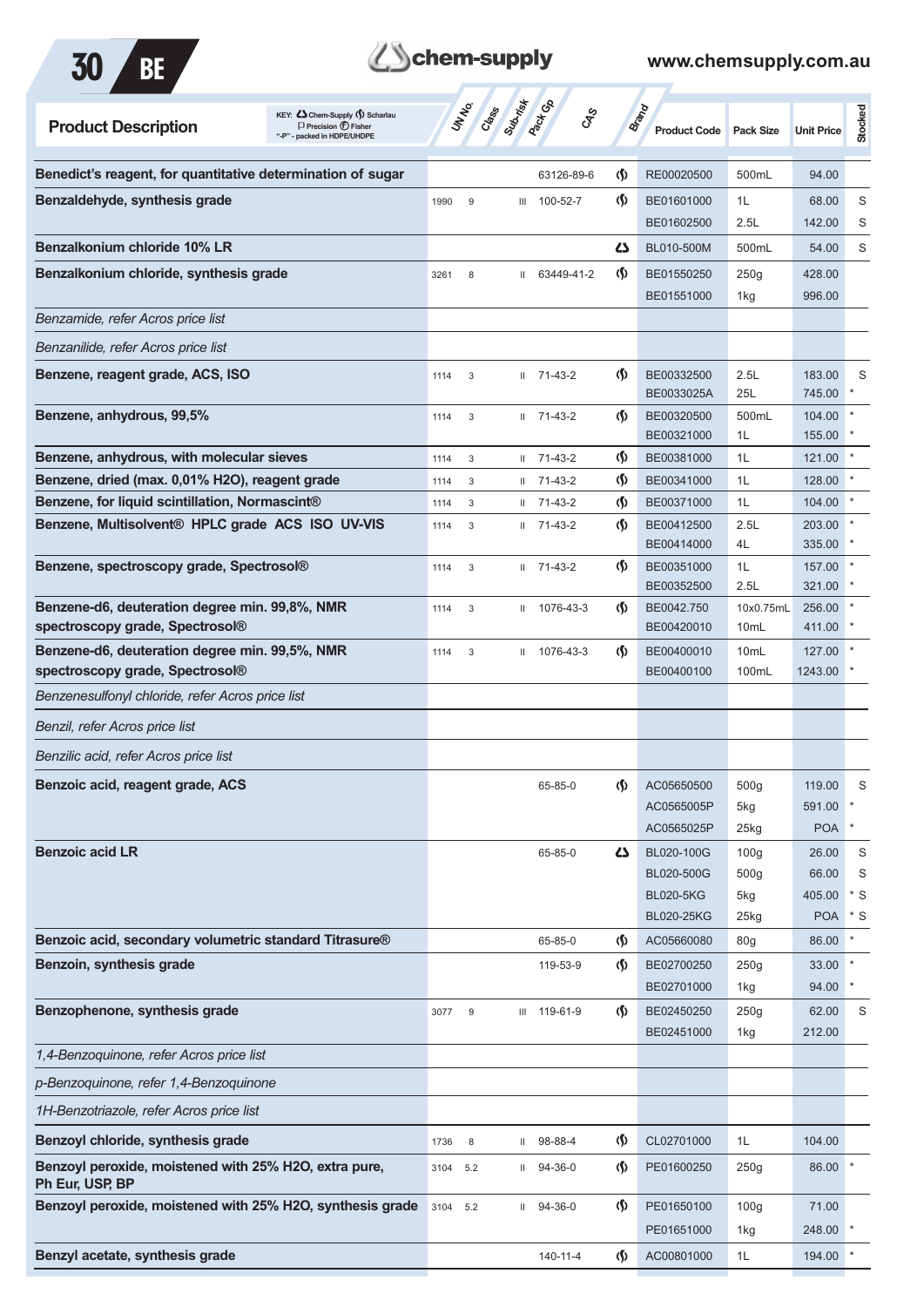*Borax, refer Sodium tetraborate hydrated*

| www.chemsupply.com.au                                                                                                               | chem-supply                                      |                               |                                              | BE                                   | 31                        |                 |
|-------------------------------------------------------------------------------------------------------------------------------------|--------------------------------------------------|-------------------------------|----------------------------------------------|--------------------------------------|---------------------------|-----------------|
| KEY: C Chem-Supply (5) Scharlau<br><b>Product Description</b><br>$\Box$ Precision $\bigoplus$ Fisher<br>"-P" - packed in HDPE/UHDPE | Class<br><b>Pack Go</b><br>UN NO.<br>$c_{X}^{3}$ |                               | Brand<br><b>Product Code</b>                 | <b>Pack Size</b>                     | <b>Unit Price</b>         | Stocked         |
| Benzyl alcohol, reagent grade                                                                                                       | 100-51-6                                         | ற                             | AL01611000<br>AL01612500                     | 1L<br>2.5L                           | 168.00<br>347.00          |                 |
| <b>Benzyl alcohol LR</b>                                                                                                            | 100-51-6                                         | 4                             | BL041-500M<br>BL041-2.5L<br><b>BL041-20L</b> | 500mL<br>2.5L<br>20L                 | 72.00<br>193.00<br>752.00 | S<br>S<br>$*$ S |
| Benzyl alcohol, extra pure, Ph Eur, BP, NF                                                                                          | 100-51-6                                         | ற                             | AL01622500<br>AL0162025A                     | 2.5L<br>25L                          | 202.00<br>1062.00         |                 |
| Benzyl alcohol, anhydrous, 99,5 %                                                                                                   | 100-51-6                                         | ற                             | AL01630500<br>AL01631000                     | 500mL<br>1L                          | 298.00<br>471.00          |                 |
| Benzyl alcohol, synthesis grade                                                                                                     | 100-51-6                                         | $\langle \mathbf{\S} \rangle$ | AL01601000                                   | 1L                                   | 92.00                     |                 |
| Benzylamine, synthesis grade                                                                                                        | 8<br>100-46-9<br>2735<br>Ш                       | $\langle \mathbf{\S} \rangle$ | BE00750250<br>BE00751000                     | 250mL<br>1L                          | 43.00<br>115.00           |                 |
| Benzyl benzoate, extra pure, Ph Eur, USP, BP, DAB                                                                                   | 120-51-4                                         | (∮)                           | BE01851000                                   | 1L                                   | 164.00                    |                 |
| Benzyl chloride, synthesis grade                                                                                                    | 100-44-7<br>6.1<br>1738<br>8<br>$\mathbf{H}$     | $\langle \mathbf{\S} \rangle$ | CL02501000                                   | 1L                                   | 101.00                    |                 |
| Benzylideneacetone, synthesis grade                                                                                                 | 122-57-6                                         | (§)                           | BE00950250                                   | 250g                                 | 38.00                     |                 |
| Beryllium, standard solution 1000 mg/l Be for ICP<br>(beryllium oxide in hydrochloric acid 2%)                                      |                                                  | $\varphi$                     | BE03450100                                   | 100mL                                | 138.00                    |                 |
| Bicine biological buffer, refer Acros price list                                                                                    |                                                  |                               |                                              |                                      |                           |                 |
| Biebrich scarlet (CI 26905), refer Acros price list                                                                                 |                                                  |                               |                                              |                                      |                           |                 |
| Biphenyl, synthesis grade                                                                                                           | $92 - 52 - 4$<br>3077<br>9<br>Ш                  | $\langle \mathbf{\S} \rangle$ | BI00330500<br>BI0033005P                     | 500 <sub>g</sub><br>5kg              | 39.00<br>248.00           |                 |
| 2,2'-Bipyridine LR                                                                                                                  | 366-18-7<br>2811 6.1<br>Ш                        | 45                            | <b>BL206-5G</b>                              | 5g                                   | 76.00                     | S               |
| Bismarck brown R, C.I. 21010, for microscopy                                                                                        | 5421-66-9                                        | ற                             | PA01500050                                   | 50g                                  | 94.00                     |                 |
| Bismuth, metal, refer Acros price list                                                                                              |                                                  |                               |                                              |                                      |                           |                 |
| Bismuth, standard solution 1000 mg/l Bi for AA<br>(bismuth(III) nitrate in nitric acid)                                             | 3264<br>8<br>Ш                                   | (\$)                          | BI01300500                                   | 500mL                                | 49.00                     | S               |
| Bismuth, standard solution 1000 mg/l Bi for ICP<br>(bismuth in nitric acid 2%)                                                      | 8<br>3264<br>Ш                                   | (\$)                          | BI01350100                                   | 100mL                                | 144.00                    |                 |
| Bismuth(III) chloride, refer Acros price list                                                                                       |                                                  |                               |                                              |                                      |                           |                 |
| Bismuth (III) hydroxide nitrate, refer Bismuth subnitrate                                                                           |                                                  |                               |                                              |                                      |                           |                 |
| <b>Bismuth nitrate pentahydrate AR</b>                                                                                              | 10035-06-0<br>1477 5.1<br>Ш                      | 47                            | BA056-100G<br>BA056-500G                     | 100 <sub>g</sub><br>500 <sub>g</sub> | 134.00<br>261.00          | S<br>S          |
| Bismuth oxide, synthesis grade                                                                                                      | 1304-76-3                                        | $\varphi$                     | BI02000100                                   | 100 <sub>g</sub>                     | 88.00                     |                 |
| Bismuth oxychloride, refer Acros price list                                                                                         |                                                  |                               |                                              |                                      |                           |                 |
| Bismuth subnitrate, extra pure, USP, DAB                                                                                            | II 1304-85-4<br>5.1<br>1477                      | ற                             | BI02250250                                   | 250g                                 | 168.00                    |                 |
|                                                                                                                                     |                                                  |                               | BI02251000                                   | 1kg                                  | 531.00                    |                 |
| Bismuth trichloride, refer Acros price list                                                                                         |                                                  |                               |                                              |                                      |                           |                 |
| <b>Biuret, synthesis grade</b>                                                                                                      | 108-19-11                                        | ֍                             | BI02500100                                   | 100 <sub>g</sub>                     | 59.00                     |                 |
| Biuret's reagent, for determination of proteins                                                                                     |                                                  | (§)                           | RE00030100                                   | 100mL                                | 53.00                     |                 |
| Bleaching agent, solution according to Gram<br>(packed in HDPE/UHDPE)                                                               | 37348-17-7<br>1993<br>3<br>Ш.                    | $\varphi$                     | DE00100500<br>DE00102500                     | 500mL<br>2.5L                        | 67.00<br>124.00           |                 |
| Blue tetrazolium, for microscopy                                                                                                    | 1871-22-3                                        | ற                             | AZ02200001<br>AZ02200005                     | 1g<br>5g                             | 102.00<br>376.00          |                 |
|                                                                                                                                     |                                                  |                               |                                              |                                      |                           |                 |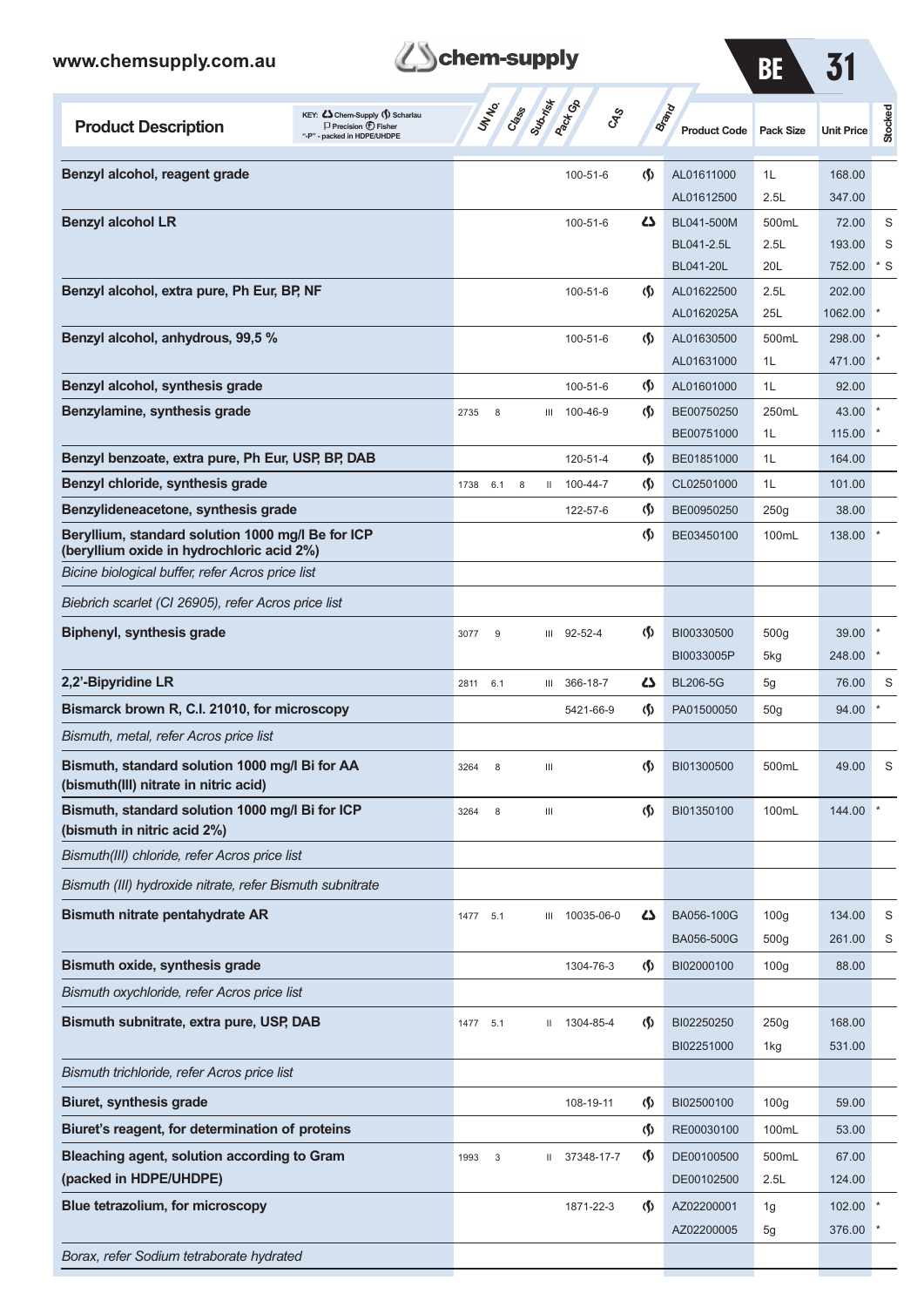

| <b>Product Description</b>                                                         | KEY: Cohem-Supply (1) Scharlau<br>$\Box$ Precision $\bigoplus$ Fisher<br>"-P" - packed in HDPE/UHDPE | UN NO.           | Class Submist<br><b>PROFIT</b><br><b>GRS</b> |                                    | <b>Brand</b><br><b>Product Code</b> | <b>Pack Size</b> | <b>Unit Price</b> | Stocked     |
|------------------------------------------------------------------------------------|------------------------------------------------------------------------------------------------------|------------------|----------------------------------------------|------------------------------------|-------------------------------------|------------------|-------------------|-------------|
| <b>Boric acid granular AR</b>                                                      |                                                                                                      |                  | 10043-35-3                                   | 45                                 | BA031-500G                          | 500g             | 49.00             | S           |
|                                                                                    |                                                                                                      |                  |                                              |                                    | <b>BA031-5KG</b>                    | 5kg              | 238.00            | $*$ S       |
|                                                                                    |                                                                                                      |                  |                                              |                                    | <b>BA031-25KG</b>                   | 25kg             | <b>POA</b>        | $*$ S       |
| Boric acid, granulated, reagent grade, ACS, ISO                                    |                                                                                                      |                  | 10043-35-3                                   | $\langle \mathbf{\langle} \rangle$ | AC05780500                          | 500 <sub>g</sub> | 55.00             | S           |
|                                                                                    |                                                                                                      |                  |                                              |                                    | AC0578005P                          | 5kg              | 252.00            | * S         |
|                                                                                    |                                                                                                      |                  |                                              |                                    | AC0578025P                          | $25$ kg          | <b>POA</b>        | $\ast$      |
| <b>Boric acid granular LR</b>                                                      |                                                                                                      |                  | 10043-35-3                                   | 47                                 | BL031-500G                          | 500 <sub>g</sub> | 44.00             | S           |
|                                                                                    |                                                                                                      |                  |                                              |                                    | <b>BL031-5KG</b>                    | 5kg              | 217.00            | * S         |
|                                                                                    |                                                                                                      |                  |                                              |                                    | <b>BL031-25KG</b>                   | $25$ kg          | <b>POA</b>        | $*$ S       |
| <b>Boric acid powder LR</b>                                                        |                                                                                                      |                  | 10043-35-3                                   | 47                                 | BL032-500G                          | 500 <sub>g</sub> | 38.00             | S           |
|                                                                                    |                                                                                                      |                  |                                              |                                    | <b>BL032-5KG</b>                    | 5kg              | 209.00            | * S         |
|                                                                                    |                                                                                                      |                  |                                              |                                    | <b>BL032-25KG</b>                   | $25$ kg          | POA * S           |             |
| Boric acid, granulated, extra pure, Ph Eur, USP, BP, NF, DAB                       |                                                                                                      |                  | 10043-35-3                                   | $\langle \mathbf{\langle} \rangle$ | AC05770500                          | 500 <sub>g</sub> | 46.00             |             |
|                                                                                    |                                                                                                      |                  |                                              |                                    | AC0577005P                          | 5kg              | 230.00            |             |
|                                                                                    |                                                                                                      |                  |                                              |                                    | AC0577025P                          | $25$ kg          | <b>POA</b>        |             |
| Boric acid, granulated, molecular biology grade                                    |                                                                                                      |                  | 10043-35-3                                   | $\langle \mathbf{\langle} \rangle$ | AC05800500                          | 500 <sub>g</sub> | 55.00             |             |
|                                                                                    |                                                                                                      |                  |                                              |                                    | AC0580005P                          | 5kg              | 413.00            |             |
| Boric acid, solution 4% w/v                                                        |                                                                                                      |                  | 10043-35-3                                   | $\langle \mathbf{\langle} \rangle$ | AC05791000                          | 1L               | 107.00            |             |
|                                                                                    |                                                                                                      |                  |                                              |                                    | AC0579005P                          | 5L               | 334.00            | $\ast$      |
| Boron, standard solution 1000 mg/l B for AA<br>(di-Potassium tetraborate in water) |                                                                                                      |                  |                                              | $\langle \mathbf{\langle} \rangle$ | BO00130500                          | 500mL            | 49.00             | S           |
| Boron, standard solution 1000 mg/l B for ICP<br>(boric acid in water)              |                                                                                                      |                  |                                              | $\langle \mathbf{\S} \rangle$      | BO00170100                          | 100mL            | 93.00             |             |
| Boron trifluoride 14% in methanol, refer Acros price list                          |                                                                                                      |                  |                                              |                                    |                                     |                  |                   |             |
| Brij® 35 (Brij is a trade mark of ICI Americas Inc.)                               |                                                                                                      |                  |                                              | $\langle \mathbf{\S} \rangle$      | BR00170250                          | 250g             | 49.00             | S           |
|                                                                                    |                                                                                                      |                  |                                              |                                    | BR00171000                          | 1kg              | 176.00            |             |
| Brilliant blue LR (C.I. 42660)                                                     |                                                                                                      |                  | 6104-59-2                                    | ひ                                  | BL210-25G                           | 25g              | 85.00             | S           |
| <b>Brilliant cresyl blue (redox indicator)</b>                                     |                                                                                                      |                  |                                              | 5                                  | BL162-25G                           | 25g              | 124.00            | S           |
| Brilliant fuchsin, refer Fuchsin basic                                             |                                                                                                      |                  |                                              |                                    |                                     |                  |                   |             |
| <b>Brilliant green LR</b>                                                          |                                                                                                      |                  | 633-03-4                                     | 5                                  | <b>BL000-25G</b>                    | 25g              | 82.00             | S           |
| Brilliant green, C.I. 42040, for microscopy                                        |                                                                                                      |                  | 633-03-4                                     | $\langle \mathbf{\hat{y}} \rangle$ | VE00600025                          | 25g              | 87.00             |             |
|                                                                                    |                                                                                                      |                  |                                              |                                    | VE00600100                          | 100 <sub>g</sub> | 174.00            |             |
| Bromide-bromate, solution 0,05 mol/l (0,1 N), according to<br><b>ASTM D5776-99</b> |                                                                                                      | 3287 6.1         | $\ensuremath{\mathsf{III}}\xspace$           | $\langle \mathbf{\S} \rangle$      | BR00701000                          | 1L               | 89.00             |             |
| Bromine index determination solution, according to                                 |                                                                                                      | 1760<br>8        | $\rm H$                                      | $\langle \mathbf{\S} \rangle$      | ME07361000                          | 1L               | 84.00             |             |
| <b>ASTM D5776-99</b>                                                               |                                                                                                      |                  |                                              |                                    | ME07362500                          | 2.5L             | 169.00            |             |
| <b>Bromine liquid AR</b>                                                           |                                                                                                      | 8<br>6.1<br>1744 | 7726-95-6<br>$\overline{\phantom{a}}$        | 5                                  | <b>BA039-1ML</b>                    | 1 <sub>mL</sub>  | 47.00             | S           |
|                                                                                    |                                                                                                      |                  |                                              |                                    | BA039-100M                          | 100mL            | 118.00            | S           |
|                                                                                    |                                                                                                      |                  |                                              |                                    | BA039-500M                          | 500mL            | 338.00            | S           |
| <b>Bromine liquid LR</b>                                                           |                                                                                                      | 1744<br>8        | 7726-95-6<br>6.1<br>$\overline{\phantom{a}}$ | 5                                  | <b>BL039-1ML</b>                    | 1 <sub>mL</sub>  | 44.00             | S           |
|                                                                                    |                                                                                                      |                  |                                              |                                    | BL039-100M                          | 100mL            | 107.00            | S           |
|                                                                                    |                                                                                                      |                  |                                              |                                    | BL039-500M                          | 500mL            | 291.00            | S           |
| <b>Bromine water LR</b>                                                            |                                                                                                      | 8<br>6.1<br>1744 | 7726-95-6<br>$\mathbf{I}$                    | 5                                  | BL093-500M                          | 500mL            | 47.00             | $\mathbf S$ |
| Bromine water, saturated solution                                                  |                                                                                                      | 2922<br>8        | II 7726-95-6<br>6.1                          | $\Phi$                             | AG00050500                          | 500mL            | 72.00             |             |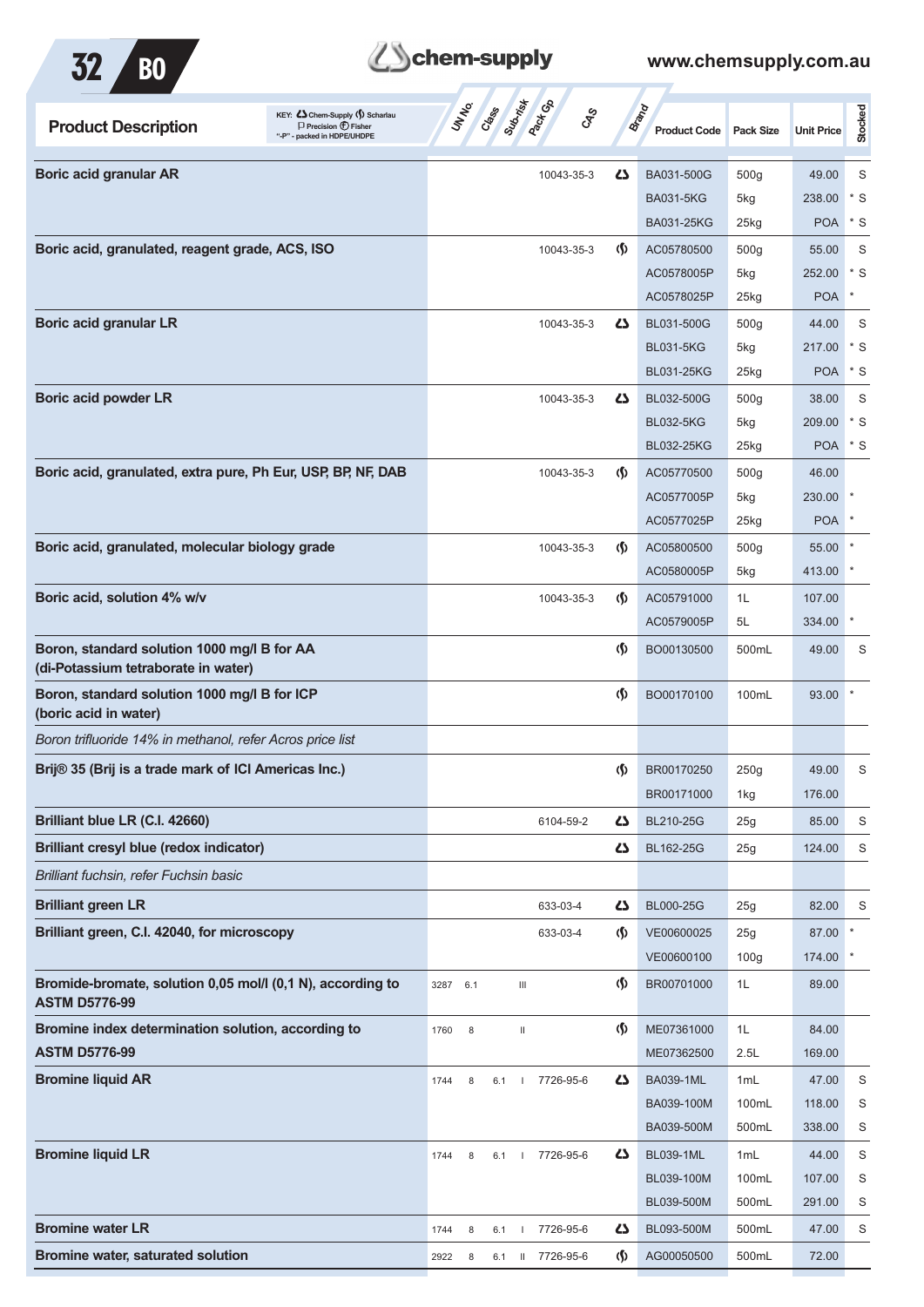

**BB** 33

BL107-20L-P 20L 248.00 \* S

|                                                                                  |                                                                                                      |                    |                                            |                                    |                              | <u>DN</u>        |                   |         |
|----------------------------------------------------------------------------------|------------------------------------------------------------------------------------------------------|--------------------|--------------------------------------------|------------------------------------|------------------------------|------------------|-------------------|---------|
| <b>Product Description</b>                                                       | KEY: Cohem-Supply (5) Scharlau<br>$\Box$ Precision $\bigoplus$ Fisher<br>"-P" - packed in HDPE/UHDPE | UN NO.<br>Cass     | Submist<br><b>Pack</b> Co<br>$c_{\rm x}^2$ |                                    | Brand<br><b>Product Code</b> | <b>Pack Size</b> | <b>Unit Price</b> | Stocked |
| p-Bromoacetanilide, extra pure                                                   |                                                                                                      |                    | 103-88-8                                   | $\Phi$                             | BR00300100                   | 100 <sub>g</sub> | 62.00             |         |
| 4-Bromoaniline, extra pure                                                       |                                                                                                      | 2811 6.1           | $11 106 - 40 - 1$                          | $\Phi$                             | BR00450100                   | 100 <sub>g</sub> | 743.00            |         |
| Bromobenzene, refer Acros price list                                             |                                                                                                      |                    |                                            |                                    |                              |                  |                   |         |
| Bromochloromethane, refer Acros price list                                       |                                                                                                      |                    |                                            |                                    |                              |                  |                   |         |
| Bromocresol blue, refer Bromocresol green                                        |                                                                                                      |                    |                                            |                                    |                              |                  |                   |         |
| Bromocresol green, Indicator, LR                                                 |                                                                                                      |                    | 76-60-8                                    | ひ                                  | <b>BL163-5G</b>              | 5g               | 161.00            | S       |
|                                                                                  |                                                                                                      |                    |                                            |                                    | BL163-25G                    | 25 <sub>g</sub>  | 314.00            | S       |
| <b>Bromocresol green, indicator</b>                                              |                                                                                                      |                    | 76-60-8                                    | $\langle \mathbf{\langle} \rangle$ | VE00700001                   | 1g               | 69.00             | S       |
|                                                                                  |                                                                                                      |                    |                                            |                                    | VE00700005                   | 5g               | 174.00            |         |
|                                                                                  |                                                                                                      |                    |                                            |                                    | VE00700025                   | 25g              | 696.00            |         |
| Bromocresol green, sodium salt LR                                                |                                                                                                      |                    | 62625-32-5                                 | Ω                                  | <b>BL001-1G</b>              | 1g               | 64.00             | S       |
|                                                                                  |                                                                                                      |                    |                                            |                                    | <b>BL001-5G</b>              | 5g               | 152.00            | S       |
|                                                                                  |                                                                                                      |                    |                                            |                                    | BL001-25G                    | 25g              | 392.00            | S       |
| Bromocresol green, solution 0,04%, indicator                                     |                                                                                                      |                    | 76-60-8                                    | $\Phi$                             | VE00750100                   | 100mL            | 38.00             | S       |
| Bromocresol purple, Indicator, LR                                                |                                                                                                      |                    | 115-40-2                                   | Ω                                  | BL208-25G                    | 25g              | 168.00            | S       |
| <b>Bromocresol purple, indicator</b>                                             |                                                                                                      |                    | 115-40-2                                   | $\langle \mathbf{\langle} \rangle$ | PU00200005<br>PU00200025     | 5g<br>25g        | 79.00<br>225.00   | S       |
| Bromocresol purple, sodium salt LR                                               |                                                                                                      |                    | 62625-30-3                                 | دے                                 | <b>BL065-5G</b>              | 5g               | 71.00             | S       |
| Bromoform, refer Acros price list                                                |                                                                                                      |                    |                                            |                                    |                              |                  |                   |         |
|                                                                                  |                                                                                                      |                    |                                            |                                    |                              |                  |                   |         |
| <b>Bromophenol blue, indicator, ACS</b>                                          |                                                                                                      |                    | 115-39-9                                   | O.                                 | AZ01250005<br>AZ01250025     | 5g<br>25g        | 63.00<br>231.00   | S       |
| <b>Bromophenol blue free acid LR</b>                                             |                                                                                                      |                    | 115-39-9                                   | ひ                                  | <b>BL036-5G</b>              | 5g               | 59.00             | S       |
| Bromophenol blue, sodium salt, AR                                                |                                                                                                      |                    | 34725-61-6                                 | 45                                 | <b>BA209-5G</b>              | 5g               | 77.00             | S       |
| Bromophenol blue 0.04% solution LR                                               |                                                                                                      |                    | 115-39-9                                   | $\mathbf{z}$                       | BL129-100M                   | 100ml            | 32.00             | S       |
| Bromophenol blue, solution 0,04%, indicator                                      |                                                                                                      |                    | 115-39-9                                   | $\langle \mathbf{\S} \rangle$      | AZ01260100                   | 100mL            | 45.00             |         |
| Bromopyrogallol red, refer Acros price list                                      |                                                                                                      |                    |                                            |                                    |                              |                  |                   |         |
| N-Bromosuccinimide, extra pure                                                   |                                                                                                      |                    |                                            |                                    | BR01200250                   | 250g             | 93.00             | S       |
|                                                                                  |                                                                                                      | 8<br>1759          | III 128-08-5                               | $\Phi$                             | BR01201000                   | 1kg              | 324.00            |         |
| <b>Bromothymol blue, indicator, ACS</b>                                          |                                                                                                      |                    | 76-59-5                                    | $\langle \mathsf{S} \rangle$       | AZ01300005                   | 5g               | 66.00             |         |
|                                                                                  |                                                                                                      |                    |                                            |                                    | AZ01300025                   | 25g              | 254.00            |         |
| <b>Bromothymol blue free acid LR</b>                                             |                                                                                                      |                    | 76-59-5                                    | 5                                  | <b>BL053-5G</b>              | 5g               | 50.00             | S       |
|                                                                                  |                                                                                                      |                    |                                            |                                    | BL053-10G                    | 10 <sub>g</sub>  | 84.00             | S       |
|                                                                                  |                                                                                                      |                    |                                            |                                    | BL053-100G                   | 100 <sub>g</sub> | 436.00            | S       |
| Bromothymol blue, sodium salt, Indicator LR                                      |                                                                                                      |                    | 34722-90-2                                 | 47                                 | BL203-10G                    | 10 <sub>g</sub>  | 168.00            | S       |
| Bromothymol blue 0.1% solution LR                                                |                                                                                                      | $\sqrt{3}$<br>1993 | $\mathbf{II}$                              | 45                                 | BL083-100M                   | 100mL            | 27.00             | S       |
|                                                                                  |                                                                                                      |                    |                                            |                                    | BL083-500M                   | 500mL            | 77.00             | S       |
| <b>Bromoxylenol blue, indicator</b>                                              |                                                                                                      |                    | 40070-59-5                                 | $\Phi$                             | AZ01350005                   | 5g               | 198.00            |         |
| <b>Brucine, synthesis grade</b>                                                  |                                                                                                      | 6.1<br>1570        | 357-57-3<br>T.                             | $\langle \mathbf{\hat{y}} \rangle$ | BR02690010                   | 10 <sub>g</sub>  | 101.00            |         |
|                                                                                  |                                                                                                      |                    |                                            |                                    | BR02690100                   | 100 <sub>g</sub> | 629.00            |         |
| Brucine sulfate hydrate, reagent grade                                           |                                                                                                      | 6.1<br>2811        | 4845-99-2<br>$\mathbf{H}$                  | $\Phi$                             | BR02750025                   | 25g              | 195.00            |         |
| Buffer solution pH = $1,00$ (20 °C)                                              |                                                                                                      |                    |                                            | $\Phi$                             | SO11011000                   | 1L               | 110.00            | S       |
| (Hydrochloric acid/Sodium chloride)<br>Buffer solution, pH 2.0 (20°C) colourless |                                                                                                      |                    |                                            | 5                                  |                              | 500mL            |                   |         |
|                                                                                  |                                                                                                      |                    |                                            |                                    | BL107-500M                   |                  | 21.00             | S       |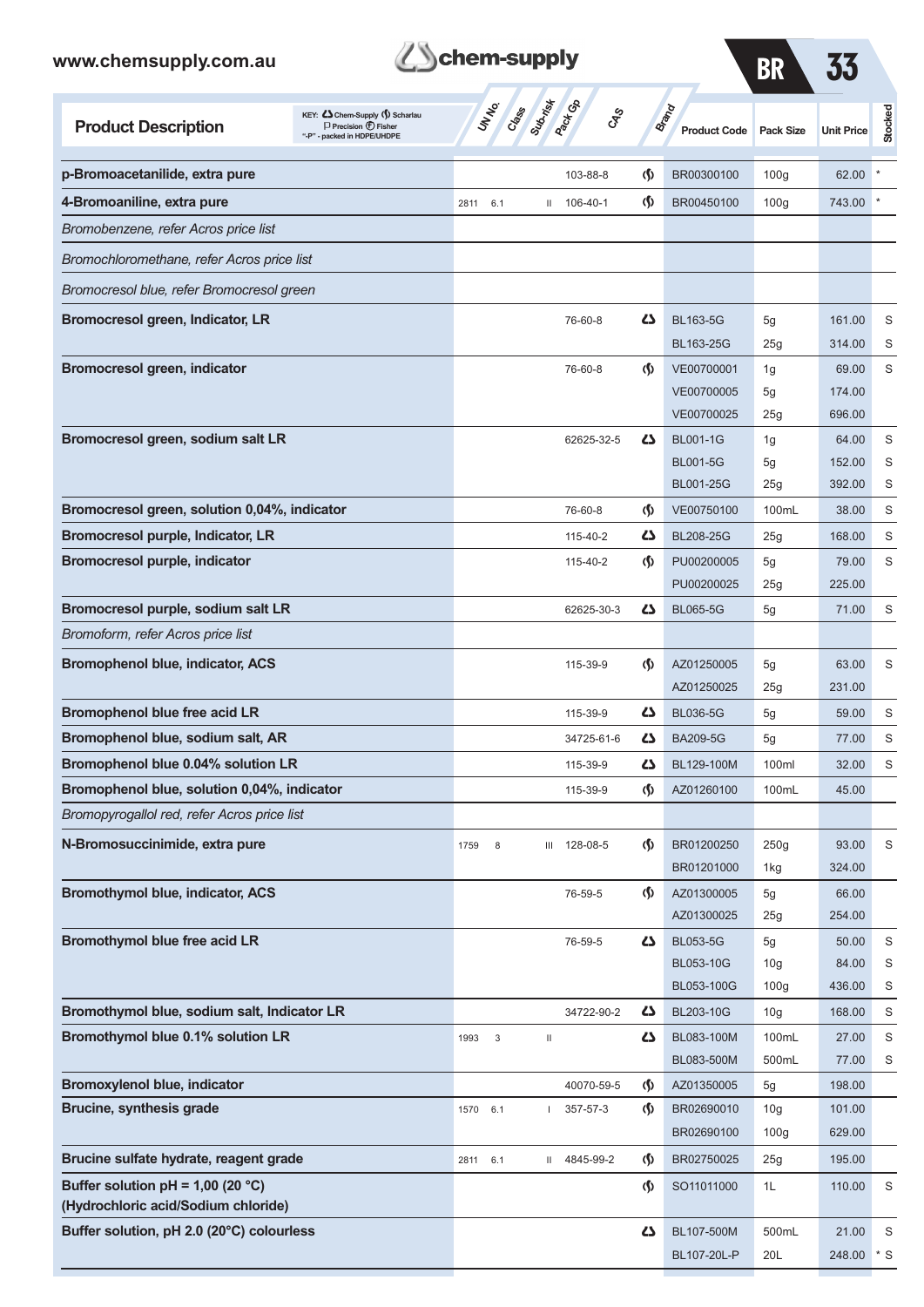



| KEY: Cohem-Supply () Scharlau<br><b>Product Description</b><br>$\Box$ Precision $\bigoplus$ Fisher<br>"-P" - packed in HDPE/UHDPE | Subsite of<br><b>Pack</b> Go<br>UN NO.<br>Crass<br><b>GRS</b> |                               | Brand<br><b>Product Code</b> | <b>Pack Size</b> | <b>Unit Price</b> | Stocked     |
|-----------------------------------------------------------------------------------------------------------------------------------|---------------------------------------------------------------|-------------------------------|------------------------------|------------------|-------------------|-------------|
| Buffer solution pH = 2,00 (20 °C) (Citric acid/Sodium<br>hydroxide/Hydrochloric acid)                                             |                                                               | $\langle \mathbf{\S} \rangle$ | SO10221000                   | 1L               | 52.00             | S           |
| Buffer solution pH = 3,00 (20 °C) (ortho-Phosphoric acid/<br>Sodium hydroxide)                                                    |                                                               | $\langle \mathbf{\S} \rangle$ | SO10231000                   | 1L               | 52.00             | S           |
| Buffer solution, pH 4.0 (20°C) colour-coded red                                                                                   |                                                               | ひ                             | BL047-500M                   | 500mL            | 20.00             | S           |
|                                                                                                                                   |                                                               |                               | <b>BL047-1L</b>              | 1L               | 34.00             | S           |
|                                                                                                                                   |                                                               |                               | <b>BL047-5L</b>              | 5L               | 98.00             | $*$ S       |
|                                                                                                                                   |                                                               |                               | BL047-20L-P                  | 20L              | 204.00            | $*$ S       |
| Buffer solution, pH 4.0 (20°C) colourless                                                                                         |                                                               | ひ                             | BL076-500M                   | 500mL            | 21.00             | S           |
|                                                                                                                                   |                                                               |                               | BL076-20L-P                  | 20L              | 248.00            | $*$ S       |
| Buffer solution $pH = 4,00$ (20 °C), red-coloured                                                                                 |                                                               | $\langle \mathbf{\S} \rangle$ | SO20040500                   | 500ml            | 27.00             | S           |
|                                                                                                                                   |                                                               |                               | SO20041000                   | 1L               | 52.00             | S           |
|                                                                                                                                   |                                                               |                               | SO2004005P                   | 5L               | 105.00            | $*$ S       |
| Buffer solution $pH = 4,00$ (20 °C), red-coloured, Monobuf                                                                        |                                                               | $\langle \mathbf{\S} \rangle$ | SO20400360                   | 12x 30mL         | 47.00             | S           |
| Buffer solution $pH = 4,00$ (25 °C), red-coloured                                                                                 |                                                               | $\langle \mathbf{\S} \rangle$ | SO30041000                   | 1L               | 52.00             |             |
| Buffer solution $pH = 4,00$ (20 °C) (Potassium                                                                                    |                                                               | (∫)                           | SO10040500                   | 500mL            | 27.00             | S           |
| hydrogen phthalate)                                                                                                               |                                                               |                               | SO10041000                   | 1L               | 52.00             | S           |
|                                                                                                                                   |                                                               |                               | SO1004005P                   | 5L               | 105.00            |             |
| Buffer solution pH = 4,01 (20 °C) (Potassium hydrogen<br>phthalate)                                                               |                                                               | $\langle \mathbf{\S} \rangle$ | SO10051000                   | 1L               | 52.00             |             |
| Buffer solution pH = 5,00 (20 °C) (Acetic acid/Potassium<br>hydroxide)                                                            |                                                               | $\langle \mathbf{\S} \rangle$ | SO10251000                   | 1L               | 74.00             |             |
| Buffer solution pH = 6,00 (20 °C) (Potassium dihydrogen<br>phosphate/Sodium hydroxide)                                            |                                                               | $\langle \mathbf{\S} \rangle$ | SO10061000                   | 1L               | 74.00             |             |
| Buffer solution, pH 6.8 (20°C) colourless                                                                                         |                                                               | ひ                             | BL075-500M                   | 500mL            | 21.00             | S           |
|                                                                                                                                   |                                                               |                               | BL075-20L-P                  | 20L              | 248.00            | $*$ S       |
| Buffer solution, pH 7.0 (20°C) colour-coded green                                                                                 |                                                               | 5                             | BL048-500M                   | 500mL            | 20.00             | S           |
|                                                                                                                                   |                                                               |                               | <b>BL048-1L</b>              | 1L               | 34.00             | S           |
|                                                                                                                                   |                                                               |                               | <b>BL048-5L</b>              | 5L               | 98.00             | $*$ S       |
|                                                                                                                                   |                                                               |                               | BL048-20L-P                  | 20L              | 204.00            | $*$ S       |
| Buffer solution, pH 7.0 (20°C) colourless                                                                                         |                                                               | ひ                             | BL077-500M                   | 500mL            | 21.00             | $\mathsf S$ |
|                                                                                                                                   |                                                               |                               | <b>BL077-5L</b>              | 5L               | 98.00             | $*$ S       |
|                                                                                                                                   |                                                               |                               | BL077-20L-P                  | 20L              | 248.00            | $*$ S       |
| Buffer solution pH = 7,00 (20 °C), yellow-coloured                                                                                |                                                               | $\langle \mathbf{\S} \rangle$ | SO20070500                   | 500mL            | 27.00             | S           |
|                                                                                                                                   |                                                               |                               | SO20071000                   | 1L               | 52.00             | S           |
|                                                                                                                                   |                                                               |                               | SO2007005P                   | 5L               | 105.00            | $*$ S       |
| Buffer solution pH = 7,00 (20°C), yellow-coloured, Monobuf                                                                        |                                                               | $\langle \mathbf{\S} \rangle$ | SO20700360                   | 12x 30mL         | 56.00             | S           |
| Buffer solution pH = 7,00 (25 °C), yellow-coloured                                                                                |                                                               | $\langle \mathbf{\S} \rangle$ | SO30071000                   | 1L               | 52.00             |             |
| Buffer solution pH = 7,00 (20 °C) (Potassium dihydrogen                                                                           |                                                               | $\varphi$                     | SO10070500                   | 500mL            | 27.00             | S           |
| phosphate/di-Sodium hydrogen phosphate)                                                                                           |                                                               |                               | SO10071000                   | 1L               | 52.00             | S           |
|                                                                                                                                   |                                                               |                               | SO1007005P                   | 5L               | 105.00            |             |
| Buffer solution pH = 7,02 (20 °C)(Potassium dihydrogen                                                                            |                                                               | (∫)                           | SO10081000                   | 1L               | 52.00             |             |
| phosphate/di-Sodium hydrogen phosphate)                                                                                           |                                                               |                               | SO1008005P                   | 5L               | 105.00            |             |
| Buffer solution pH = 8,00 (20 °C) (Borate/Hydrochloric acid)                                                                      |                                                               | $\varphi$                     | SO10181000                   | 1L               | 74.00             |             |
|                                                                                                                                   |                                                               |                               |                              |                  |                   |             |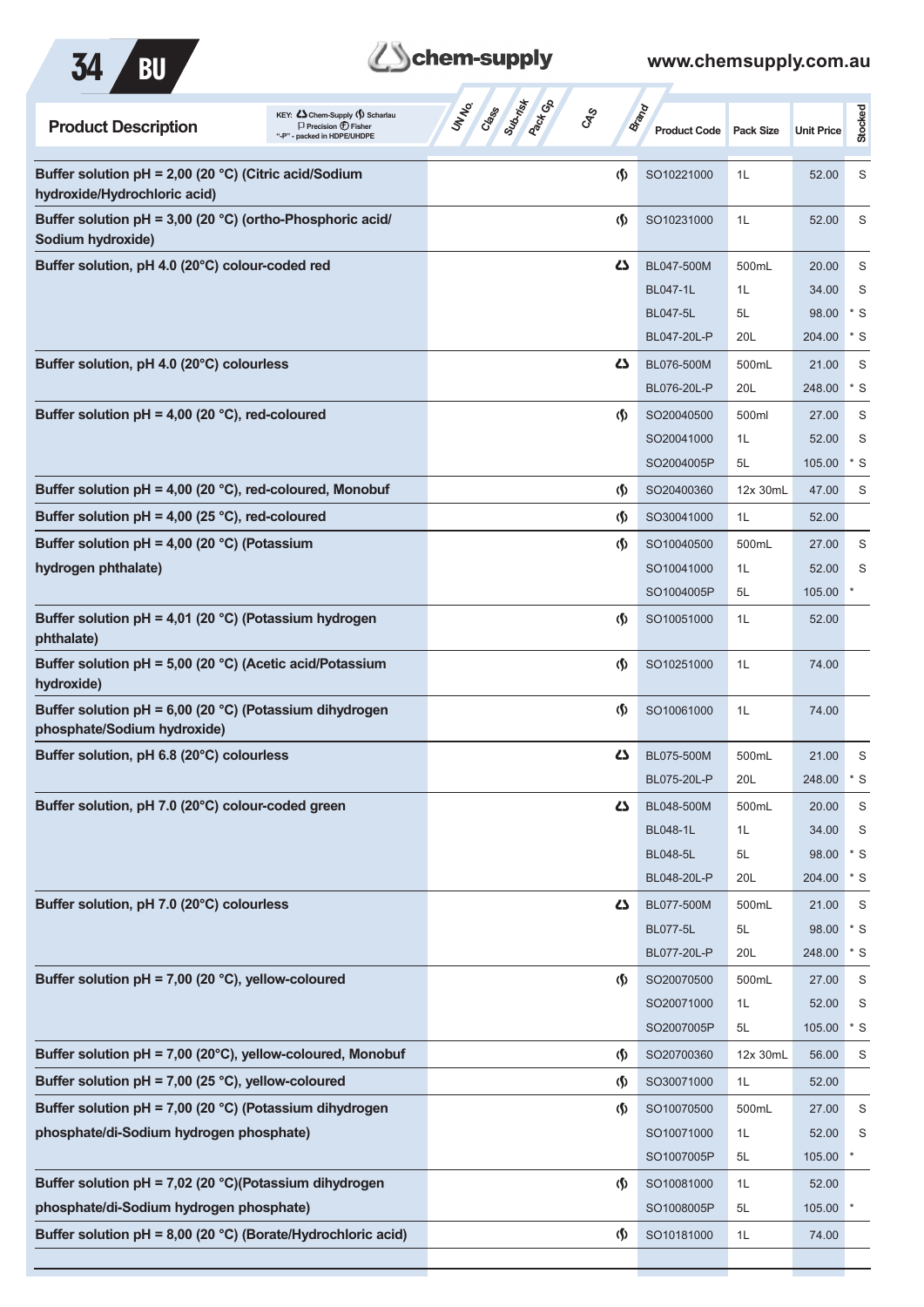

| RI |  |
|----|--|
|    |  |

| <b>Product Description</b>                                                             | KEY: Cohem-Supply (5) Scharlau<br>$\Box$ Precision $\bigcirc$ Fisher<br>"-P" - packed in HDPE/UHDPE | UN NO.               | Class Subscription | <b>GRS</b>  |                                    | <b>Brand</b><br><b>Product Code</b> | <b>Pack Size</b> | <b>Unit Price</b> | <b>Stocked</b> |
|----------------------------------------------------------------------------------------|-----------------------------------------------------------------------------------------------------|----------------------|--------------------|-------------|------------------------------------|-------------------------------------|------------------|-------------------|----------------|
| Buffer solution pH = 9,00 (20 °C) (Boric acid/Potassium                                |                                                                                                     |                      |                    |             | (\$)                               | SO10091000                          | 1L               | 52.00             | S              |
| chloride/Sodium hydroxide)                                                             |                                                                                                     |                      |                    |             |                                    | SO1009005P                          | 5L               | 105.00            |                |
| Buffer solution, pH 9.2 (20°C) colour-coded turquoise                                  |                                                                                                     |                      |                    |             | دے                                 | BL100-500M                          | 500mL            | 20.00             | S              |
|                                                                                        |                                                                                                     |                      |                    |             |                                    | <b>BL100-1L</b>                     | 1L               | 34.00             | S              |
|                                                                                        |                                                                                                     |                      |                    |             |                                    | BL100-20L-P                         | 20L              | 204.00            | $*$ S          |
| Buffer solution, pH 10.0 (20°C) colour-coded blue                                      |                                                                                                     |                      |                    |             | دے                                 | BL019-500M                          | 500mL            | 20.00             | S              |
|                                                                                        |                                                                                                     |                      |                    |             |                                    | <b>BL019-1L</b>                     | 1L               | 34.00             | S              |
|                                                                                        |                                                                                                     |                      |                    |             |                                    | <b>BL019-5L</b>                     | 5L               | 98.00             | * S            |
|                                                                                        |                                                                                                     |                      |                    |             |                                    | BL019-20L-P                         | 20L              | 204.00            | * S            |
| Buffer solution, pH 10.0 (20°C) colourless                                             |                                                                                                     |                      |                    |             | دے                                 | BL078-500M<br>BL078-20L-P           | 500mL<br>20L     | 21.00<br>248.00   | S<br>$*$ S     |
| Buffer solution $pH = 10,00$ (20 °C), blue-coloured                                    |                                                                                                     |                      |                    |             |                                    | SO20100500                          |                  |                   |                |
|                                                                                        |                                                                                                     |                      |                    |             | $\langle \mathbf{\S} \rangle$      | SO20101000                          | 500mL<br>1L      | 27.00<br>52.00    | S<br>S         |
|                                                                                        |                                                                                                     |                      |                    |             |                                    | SO2010005P                          | 5L               | 105.00            | * S            |
| Buffer solution $pH = 10,00$ (20 °C), blue-coloured, Monobuf                           |                                                                                                     |                      |                    |             | (\$)                               | SO21000360                          | 12x 30mL         | 77.00             | S              |
| Buffer solution pH = 10,00 (25 °C), blue-coloured                                      |                                                                                                     |                      |                    |             | (\$)                               | SO30101000                          | 1L               | 52.00             |                |
| Buffer solution pH = 10,00 (20°C) (ammonium                                            |                                                                                                     |                      |                    |             | $\langle \mathbf{\S} \rangle$      | SO10131000                          | 1L               | 110.00            |                |
| chloride/ammonia)                                                                      |                                                                                                     |                      |                    |             |                                    |                                     |                  |                   |                |
| Buffer solution pH = 10,00 (20 °C) (Sodium carbonate/                                  |                                                                                                     |                      |                    |             | (\$)                               | SO10101000                          | 1L               | 52.00             | S              |
| Sodium hydrogen carbonate)                                                             |                                                                                                     |                      |                    |             |                                    | SO1010005P                          | 5L               | 105.00            |                |
| Buffer solution pH = 11,00 (20 °C) (Boric acid/Sodium<br>hydroxide/Potassium chloride) |                                                                                                     |                      |                    |             | $\langle \mathbf{\S} \rangle$      | SO11411000                          | 1L               | 110.00            |                |
| Buffer solution pH = 12,00 (20 °C) (di-Sodium hydrogen<br>phosphate/Sodium hydroxide)  |                                                                                                     |                      |                    |             | $\langle \mathbf{\S} \rangle$      | SO11421000                          | 1L               | 110.00            |                |
| Buffer solution pH = 13,00 (20 °C) (Potassium chloride/<br>Sodium hydroxide)           |                                                                                                     |                      |                    |             | $\langle \mathbf{\S} \rangle$      | SO11431000                          | 1L               | 110.00            | S              |
| Buffer capsules, to prepare 100 ml of pH 4.0 LR                                        |                                                                                                     |                      |                    |             | ひ                                  | BL214-10                            | Pack of 10       | 43.00             | S              |
| Buffer capsules, to prepare 100 ml of pH 7.0 LR                                        |                                                                                                     |                      |                    |             | دے                                 | BL215-10                            | Pack of 10       | 43.00             | S              |
| Buffer capsules, to prepare 100 ml of pH 9.2 LR                                        |                                                                                                     |                      |                    |             | دے                                 | BL216-10                            | Pack of 10       | 43.00             | S              |
| Butanedioic acid, refer Succinic acid                                                  |                                                                                                     |                      |                    |             |                                    |                                     |                  |                   |                |
| 1,4-Butanediol, refer Acros price list                                                 |                                                                                                     |                      |                    |             |                                    |                                     |                  |                   |                |
| 2,3-Butanedione monoxime, refer Diacetyl monoxime                                      |                                                                                                     |                      |                    |             |                                    |                                     |                  |                   |                |
| 1-Butane sulfonic acid, sodium salt, anhydrous, HPLC grade                             |                                                                                                     |                      |                    | 2386-54-1   | 47                                 | <b>BL207-25G</b>                    | 25g              | 208.00            | $*$ S          |
| 1-Butane sulfonic acid, sodium salt, HPLC grade                                        |                                                                                                     |                      |                    | 2386-54-1   | (∮)                                | AC06010025                          | 25g              | 316.00            | *              |
| <b>Butan-1-ol AR</b>                                                                   |                                                                                                     | $\mathbf{3}$<br>1120 |                    | III 71-36-3 | 5                                  | BA012-500M                          | 500mL            | 48.00             | S              |
|                                                                                        |                                                                                                     |                      |                    |             |                                    | BA012-2.5L                          | 2.5L             | 159.00            | S              |
|                                                                                        |                                                                                                     |                      |                    |             |                                    | BA012-20L                           | 20L              | 413.00            | $*$ S          |
|                                                                                        |                                                                                                     |                      |                    |             |                                    | BA012-200L                          | 200L             | <b>POA</b>        | $*$ S          |
| 1-Butanol, reagent grade, ACS, ISO                                                     |                                                                                                     | $\sqrt{3}$<br>1120   |                    | III 71-36-3 | $\langle \mathbf{\hat{y}} \rangle$ | AL01732500                          | 2.5L             | 192.00            |                |
|                                                                                        |                                                                                                     |                      |                    |             |                                    | AL0173025A                          | 25L              | 720.00            |                |
| <b>Butan-1-ol LR</b>                                                                   |                                                                                                     | 1120<br>3            |                    | III 71-36-3 | 4                                  | BL012-500M                          | 500mL            | 37.00             | S              |
|                                                                                        |                                                                                                     |                      |                    |             |                                    | BL012-2.5L                          | 2.5L             | 85.00             | S              |
|                                                                                        |                                                                                                     |                      |                    |             |                                    | BL012-20L                           | 20L              | 382.00            | * S            |
|                                                                                        |                                                                                                     |                      |                    |             |                                    | BL012-200L                          | 200L             | <b>POA</b>        | * S            |
| 1-Butanol, extra pure, USP, NF (packed in HDPE/UHDPE)                                  |                                                                                                     | 1120<br>$\mathbf{3}$ |                    | III 71-36-3 | $\Phi$                             | AL01702500                          | 2.5L             | 97.00             |                |
|                                                                                        |                                                                                                     |                      |                    |             |                                    | AL0170025A                          | 25L              | 524.00 *          |                |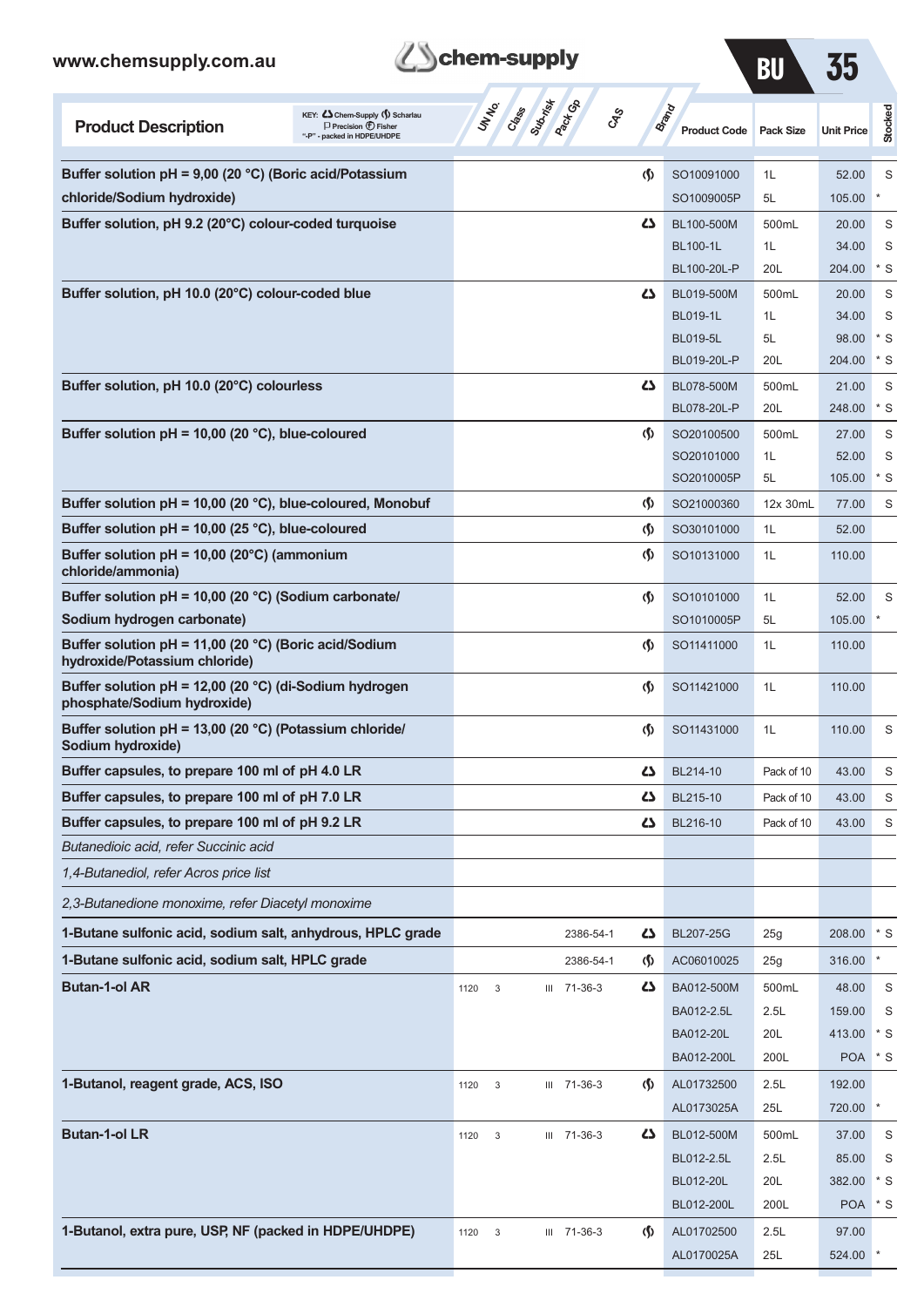

| <b>Product Description</b>                                 | KEY: Cohem-Supply () Scharlau<br>$\Box$ Precision $\bigoplus$ Fisher<br>"-P" - packed in HDPE/UHDPE |      | UNIVO                     | Crass | Submistr     | <b>Pack G</b> B<br><b>GRS</b> |                                    | Brand<br><b>Product Code</b> | <b>Pack Size</b> | <b>Unit Price</b>    | Stocked   |
|------------------------------------------------------------|-----------------------------------------------------------------------------------------------------|------|---------------------------|-------|--------------|-------------------------------|------------------------------------|------------------------------|------------------|----------------------|-----------|
| 1-Butanol, anhydrous, 99,5%                                |                                                                                                     | 1120 | 3                         |       |              | $III$ 71-36-3                 | $\langle \mathbf{\langle}$         | AL01720500                   | 500mL            | 181.00               |           |
|                                                            |                                                                                                     |      |                           |       |              |                               |                                    | AL01721000                   | 1L               | 272.00               |           |
| 1-Butanol, HPLC grade                                      |                                                                                                     | 1120 | 3                         |       |              | III 71-36-3                   | $\langle \mathbf{\langle} \rangle$ | AL01752500                   | 2.5L             | 128.00               |           |
| 1-Butanol, spectroscopy grade, Spectrosol®                 |                                                                                                     | 1120 | 3                         |       |              | III 71-36-3                   | $\langle \mathsf{S} \rangle$       | AL01741000                   | 1L               | 174.00               |           |
| 2-Butanol, reagent grade                                   |                                                                                                     | 1120 | 3                         |       | Ш            | 78-92-2                       | $\langle \mathbf{\S} \rangle$      | AL01771000                   | 1L               | 84.00                |           |
|                                                            |                                                                                                     |      |                           |       |              |                               |                                    | AL01772500                   | 2.5L             | 165.00               | S         |
| <b>Butan-2-ol LR</b>                                       |                                                                                                     | 1120 | 3                         |       | Ш            | 78-92-2                       | ひ                                  | BL013-500M                   | 500mL            | 46.00                | S         |
| 2-Butanol, anhydrous, 99 %                                 |                                                                                                     | 1120 | 3                         |       |              | III 78-92-2                   | $\langle \mathbf{\langle} \rangle$ | AL01780500<br>AL01781000     | 500mL<br>1L      | 158.00<br>233.00     |           |
| 2-Butanone, refer Methyl ethyl ketone                      |                                                                                                     |      |                           |       |              |                               |                                    |                              |                  |                      |           |
| 2-Butoxyethanol, refer Ethylene glycol monobutyl ether     |                                                                                                     |      |                           |       |              |                               |                                    |                              |                  |                      |           |
| iso-Butyl acetate, synthesis grade                         |                                                                                                     | 1213 | 3                         |       | Ш            | 110-19-0                      | $\langle \mathbf{\S} \rangle$      | AC01701000                   | 1L               | 74.00                |           |
| n-Butyl acetate, reagent grade, ACS                        |                                                                                                     | 1123 | 3                         |       |              | $11$ 123-86-4                 | $\langle \mathbf{\S} \rangle$      | AC00931000                   | 1L               | 85.00                | S         |
|                                                            |                                                                                                     |      |                           |       |              |                               |                                    | AC00932500                   | 2.5L             | 196.00               |           |
| n-Butyl acetate LR                                         |                                                                                                     | 1123 | 3                         |       |              | II 123-86-4                   | 4                                  | BL016-500M                   | 500mL            | 39.00                | S         |
|                                                            |                                                                                                     |      |                           |       |              |                               |                                    | BL016-2.5L                   | 2.5L             | 115.00               | S         |
| iso-Butyl alcohollisobutanol, refer 2-Methylpropan-1-ol    |                                                                                                     |      |                           |       |              |                               |                                    | <b>BL016-20L</b>             | 20L              | 483.00               | $*$ S     |
| n-Butyl alcohol, refer Butan-1-ol                          |                                                                                                     |      |                           |       |              |                               |                                    |                              |                  |                      |           |
| sec-Butyl alcohol, refer Butan-2-ol                        |                                                                                                     |      |                           |       |              |                               |                                    |                              |                  |                      |           |
|                                                            |                                                                                                     |      |                           |       |              |                               |                                    |                              |                  |                      |           |
| tert-Butyl alcohol/tert-Butanol, refer 2-Methylpropan-2-ol |                                                                                                     |      |                           |       |              |                               |                                    |                              |                  |                      |           |
| n-Butylamine, reagent grade                                |                                                                                                     | 1125 | 3                         | 8     | Ш            | 109-73-9                      | ⊛                                  | BU00221000                   | 1L               | 176.00               |           |
| n-Butylamine, synthesis grade                              |                                                                                                     | 1125 | 3                         | 8     | Ш.           | 109-73-9                      | $\langle \mathbf{\langle} \rangle$ | BU00202500<br>BU0020025A     | 2.5L<br>25L      | 125.00<br>595.00     |           |
| n-Butyl chloride, refer 1-Chlorobutane                     |                                                                                                     |      |                           |       |              |                               |                                    |                              |                  |                      |           |
| sec-Butyl chloride, refer Acros price list                 |                                                                                                     |      |                           |       |              |                               |                                    |                              |                  |                      |           |
| tert-Butyl chloride, refer Acros price list                |                                                                                                     |      |                           |       |              |                               |                                    |                              |                  |                      |           |
| Butyl cellosolve, refer Ethylene glycol monobutyl ether    |                                                                                                     |      |                           |       |              |                               |                                    |                              |                  |                      |           |
| Butyl digol, refer Diethylene glycol monobutyl ether       |                                                                                                     |      |                           |       |              |                               |                                    |                              |                  |                      |           |
| Butyl glycol, refer Ethylene glycol monobutyl ether        |                                                                                                     |      |                           |       |              |                               |                                    |                              |                  |                      |           |
| Butyl icinol, refer Ethylene glycol monobutyl ether        |                                                                                                     |      |                           |       |              |                               |                                    |                              |                  |                      |           |
| tert-Butyl methyl ether, reagent grade                     |                                                                                                     | 2398 | $\sqrt{3}$                |       | $\mathbf{H}$ | 1634-04-4                     | $\langle \mathbf{\S} \rangle$      | ME05512500                   | 2.5L             | 235.00               | S         |
| tert-Butyl methyl ether, extra pure                        |                                                                                                     |      |                           |       |              | 216-653-1                     | $\langle \mathbf{\S} \rangle$      | ME0551025S<br>ME05502500     | 25L<br>2.5L      | <b>POA</b><br>120.00 |           |
|                                                            |                                                                                                     | 2398 | 3                         |       | $\mathbf{H}$ |                               |                                    | ME0550025A                   | 25L              | 521.00               |           |
| tert-Butyl methyl ether, anhydrous, 99,5%                  |                                                                                                     | 2398 | $\sqrt{3}$                |       | $\mathbf{H}$ | 1634-04-4                     | $\langle \mathbf{\S} \rangle$      | ME05550500                   | 500mL            | 125.00               |           |
|                                                            |                                                                                                     |      |                           |       |              |                               |                                    | ME05551000                   | 1L               | 211.00               |           |
| tert-Butyl methyl ether, anhydrous, with molecular sieves  |                                                                                                     | 2398 | $\ensuremath{\mathsf{3}}$ |       | $\mathbf{H}$ | 1634-04-4                     | $\langle \mathbf{\S} \rangle$      | ME05561000                   | 1L               | 172.00               |           |
| tert-Butyl methyl ether, for GC residue analysis           |                                                                                                     | 2398 | 3                         |       | Ш            | 1634-04-4                     | $\varphi$                          | ME05532500                   | 2.5L             | 266.00               |           |
| tert-Butyl methyl ether, HPLC grade                        |                                                                                                     | 2398 | 3                         |       | Ш.           | 1634-04-4                     | $\langle \mathbf{\S} \rangle$      | ME05522500                   | 2.5L             | 150.00               | $\cdot$ s |
| iso-Butyl methyl ketone, refer 4-Methylpentan-2-one        |                                                                                                     |      |                           |       |              |                               |                                    |                              |                  |                      |           |
| 2,6-Di-tert-butyl-4-methylphenol, synthesis grade          |                                                                                                     |      |                           |       |              | 128-37-0                      | $\langle \mathbf{\S} \rangle$      | DI03150500                   | 500 <sub>g</sub> | 51.00                |           |
| 4-tert-Butylphenol, extra pure                             |                                                                                                     | 2430 | 8                         |       | Ш            | 98-54-4                       | $\varphi$                          | BU00751000                   | 1kg              | 53.00                | $\star$   |
| 4-tert-Butylpyrocatechol, extra pure                       |                                                                                                     | 2923 | 8                         | 6.1   | Ш            | 98-29-3                       | $\langle \mathbf{\langle} \rangle$ | BU00450250<br>BU00451000     | 250g<br>1kg      | 80.00 *<br>303.00    |           |
| n-Butyl sulfide, refer Acros price list                    |                                                                                                     |      |                           |       |              |                               |                                    |                              |                  |                      |           |
| Butyraldehyde, refer Acros price list                      |                                                                                                     |      |                           |       |              |                               |                                    |                              |                  |                      |           |
| iso-Butyric acid, synthesis grade                          |                                                                                                     | 2529 | 3                         | 8     |              | III 79-31-2                   | $\varphi$                          | AC13081000                   | 1L               | 70.00                |           |
| n-Butyric acid, refer Acros price list                     |                                                                                                     |      |                           |       |              |                               |                                    |                              |                  |                      |           |
| gamma-Butyrolactone, refer Acros price list                |                                                                                                     |      |                           |       |              |                               |                                    |                              |                  |                      |           |
|                                                            |                                                                                                     |      |                           |       |              |                               |                                    |                              |                  |                      |           |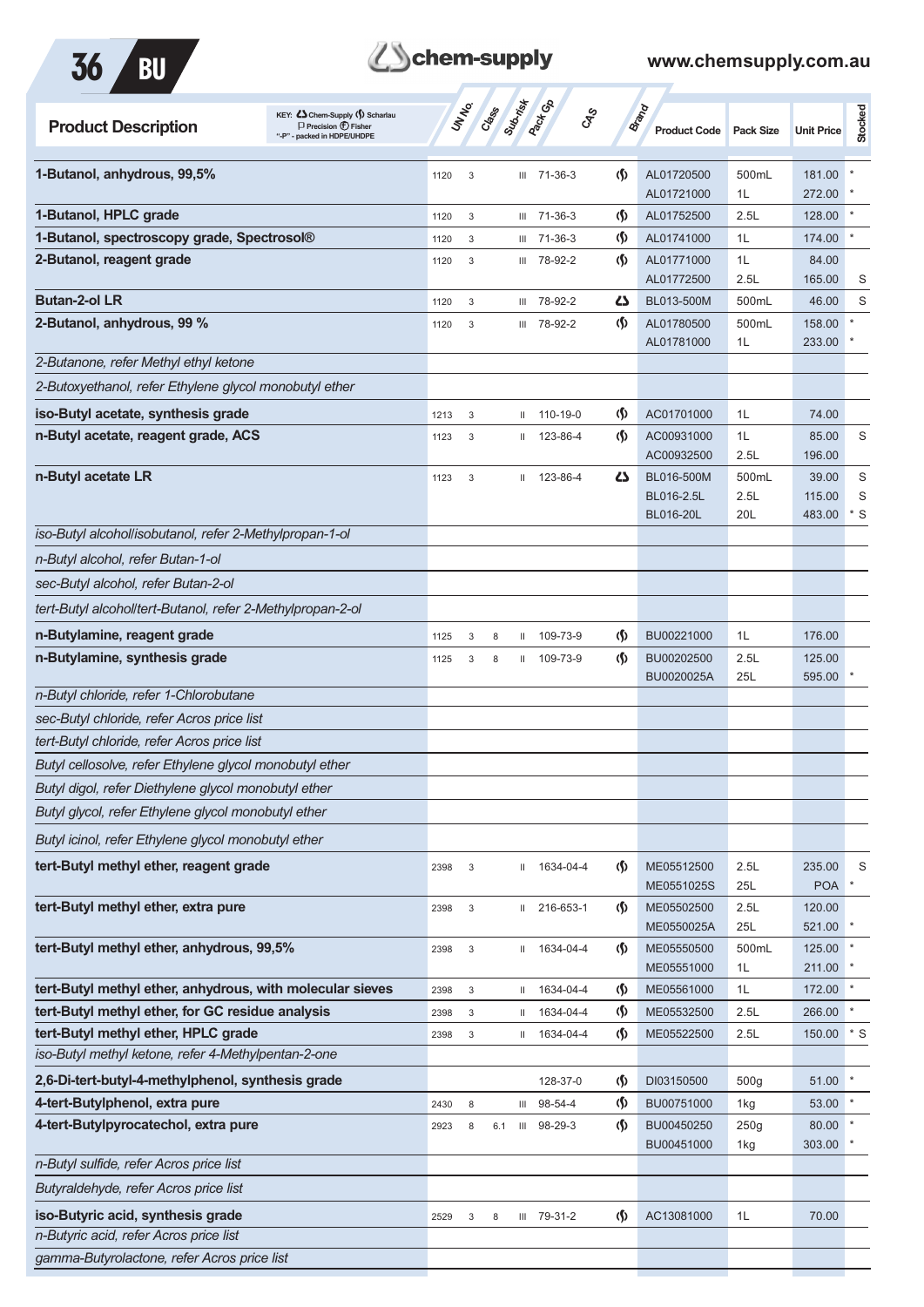| www.chemsupply.com.au                                                                        |                                                                                                 | chem-supply    |                                         |                               |                                              | CA                                   |                               |                  |
|----------------------------------------------------------------------------------------------|-------------------------------------------------------------------------------------------------|----------------|-----------------------------------------|-------------------------------|----------------------------------------------|--------------------------------------|-------------------------------|------------------|
| <b>Product Description</b>                                                                   | KEY: Cohem-Supply (5) Scharlau<br>$\Box$ Precision $\bigoplus$ Fisher<br>- packed in HDPE/UHDPE | UNIVO<br>Crass | Suprime<br><b>Pack</b> CA<br><b>GRS</b> |                               | <b>Brand</b><br><b>Product Code</b>          | <b>Pack Size</b>                     | <b>Unit Price</b>             | Stocked          |
| Cadmium, standard solution 1000 mg/l Cd for AA<br>(cadmium nitrate in nitric acid 0,5 mol/l) |                                                                                                 | 3287<br>6.1    | Ш                                       | $\langle \mathbf{\S} \rangle$ | CA00410500                                   | 500mL                                | 49.00                         | S                |
| Cadmium, standard solution 1000 mg/l Cd for ICP<br>(cadmium in nitric acid 2%)               |                                                                                                 | 3287<br>6.1    | Ш                                       | $\langle \mathbf{\langle}$    | CA00440100                                   | 100mL                                | 93.00                         |                  |
| Cadmium acetate dihydrate, reagent grade                                                     |                                                                                                 | 2570<br>6.1    | III 5743-04-4                           | $\langle \mathbf{\langle}$    | CA00500100<br>CA00500250<br>CA0050005P       | 100 <sub>g</sub><br>250g<br>5kg      | 97.00<br>208.00<br>1852.00    |                  |
| Cadmium acetate dihydrate, extra pure                                                        |                                                                                                 | 2570<br>6.1    | III 5743-04-4                           | $\langle \mathbf{\langle}$    | CA00480250<br>CA0048005P                     | 250g<br>5kg                          | 169.00<br>1569.00             | S                |
| Cadmium carbonate, refer Acros price list                                                    |                                                                                                 |                |                                         |                               |                                              |                                      |                               |                  |
| Cadmium chloride, refer Acros price list                                                     |                                                                                                 |                |                                         |                               |                                              |                                      |                               |                  |
| Cadmium hydroxide, extra pure                                                                |                                                                                                 | 9<br>3077      | III 21041-95-2                          | $\langle \mathbf{\S} \rangle$ | CA00750100<br>CA0075005P                     | 100 <sub>g</sub><br>5kg              | 135.00<br>2456.00             |                  |
| Cadmium iodide, extra pure                                                                   |                                                                                                 | 2570<br>6.1    | III 7790-80-9                           | $\langle \mathbf{\langle}$    | CA01350100<br>CA01350250                     | 100 <sub>g</sub><br>250g             | 145.00<br>305.00              |                  |
| Cadmium nitrate tetrahydrate, reagent grade                                                  |                                                                                                 | 1477 5.1       | II 10022-68-1                           | $\langle \mathbf{\S} \rangle$ | CA01000250<br>CA0100005P                     | 250g<br>5kg                          | 143.00<br>2039.00             |                  |
| Cadmium oxide, extra pure                                                                    |                                                                                                 | 2570<br>6.1    | III 1306-19-0                           | ⊛                             | CA01100250                                   | 250g                                 | 179.00                        |                  |
| <b>Cadmium sulfate AR</b>                                                                    |                                                                                                 | 2570<br>6.1    | III 7790-84-3                           | Ω                             | CA249-500G                                   | 500 <sub>g</sub>                     | 373.00                        | S                |
| Caesium salts, refer Cesium salts                                                            |                                                                                                 |                |                                         |                               |                                              |                                      |                               |                  |
| Caffeine anhydrous, extra pure, Ph Eur, USP, BP                                              |                                                                                                 |                | 58-08-2                                 | $\langle \mathbf{\S} \rangle$ | CA01501000<br>CA0150005P                     | 1kg<br>5kg                           | 290.00<br>855.00              | S                |
| Calcein, indicator for metal titration                                                       |                                                                                                 |                | 1461-15-0                               | $\langle \mathsf{S} \rangle$  | CA01650001<br>CA01650005                     | 1g<br>5g                             | 72.00<br>258.00               |                  |
| Calcium, dry granules LR                                                                     |                                                                                                 | 1401<br>4.3    | II 7440-70-2                            | Ω                             | CL021-100G<br>CL021-500G                     | 100 <sub>g</sub><br>500 <sub>g</sub> | 94.00<br>250.00               | $\mathsf S$<br>S |
| Calcium, dry granules TG                                                                     |                                                                                                 | 4.3<br>1401    | II 7440-70-2                            | Ω                             | CT021-100G                                   | 100 <sub>g</sub>                     | 75.00                         | S                |
| Calcium, standard solution 1000 mg/l Ca for AA<br>(calcium nitrate in nitric acid 0,5 mol/l) |                                                                                                 | 3264<br>8      |                                         | $\langle \mathbf{\S} \rangle$ | CA01760100<br>CA01760500                     | 100mL<br>500mL                       | 38.00<br>49.00                | S                |
| Calcium, standard solution 1000 mg/l Ca for ICP<br>(calcium carbonate in nitric acid 2%)     |                                                                                                 | 8<br>3264      | $\mathop{\rm III}$                      | $\langle \mathbf{\S} \rangle$ | CA01790100                                   | 100mL                                | 93.00                         |                  |
| <b>Calcium acetate hydrated LR</b>                                                           |                                                                                                 |                | 114460-21-8                             | ひ                             | CL016-500G<br><b>CL016-5KG</b><br>CL016-25KG | 500g<br>5kg<br>$25$ <sub>kg</sub>    | 97.00<br>535.00<br><b>POA</b> | S<br>$*$ S       |
| Calcium aluminium silicate, refer Absorption agent                                           |                                                                                                 |                |                                         |                               |                                              |                                      |                               |                  |
| Calcium L(+)-ascorbate, extra pure, USP, FCC, E302                                           |                                                                                                 |                | 5743-28-2                               | $\langle \mathbf{\S} \rangle$ | CA01801000                                   | 1kg                                  | 280.00                        |                  |
| Calcium bromide, refer Acros price list                                                      |                                                                                                 |                |                                         |                               |                                              |                                      |                               |                  |
| <b>Calcium carbide lumps TG</b>                                                              |                                                                                                 | 1402 4.3       | $11$ 75-20-7                            | 47                            | CT166-500G                                   | 500q                                 | 64.00                         | S                |
| Calcium carbonate, light, powder AR                                                          |                                                                                                 |                | 471-34-1                                | 47                            | CA009-500G                                   | 500 <sub>g</sub>                     | 92.00                         | S                |
|                                                                                              |                                                                                                 |                |                                         |                               | <b>CA009-5KG</b>                             | 5kg                                  | 605.00                        | $*$ S            |
|                                                                                              |                                                                                                 |                |                                         |                               | CA009-25KG                                   | $25$ kg                              | <b>POA</b>                    | $*$ S            |
| Calcium carbonate, precipitated, powder, reagent grade                                       |                                                                                                 |                | 471-34-1                                | $\langle \mathbf{\S} \rangle$ | CA01840500                                   | 500 <sub>g</sub>                     | 103.00                        | S                |
| Calcium carbonate, precipitated, powder, secondary                                           |                                                                                                 |                | 471-34-1                                | $\langle \mathsf{S} \rangle$  | CA01850060                                   | 60g                                  | 104.00                        |                  |

**volumetric standard Titrasure®**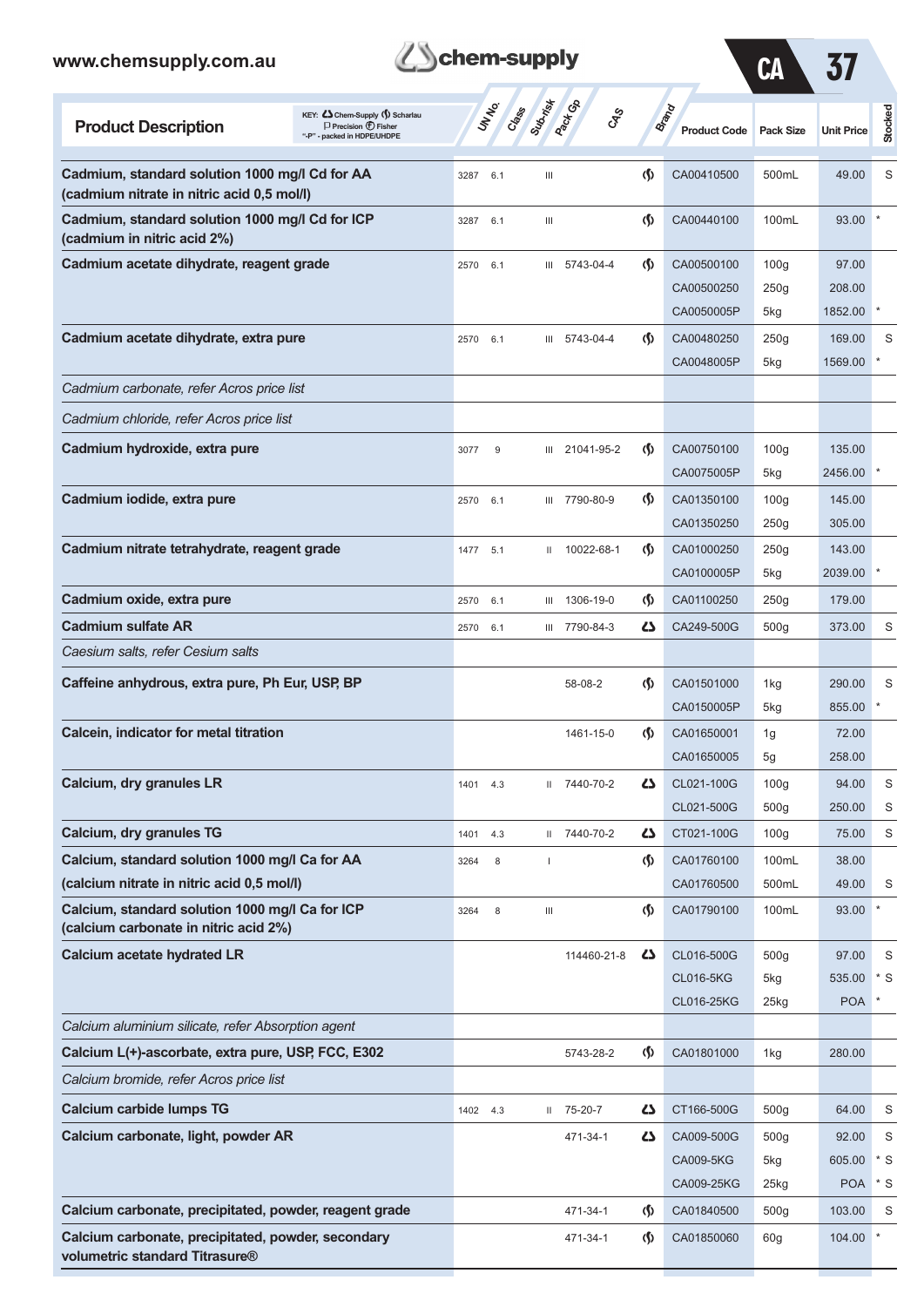

# Behem-supply

| KEY: C Chem-Supply () Scharlau<br><b>Product Description</b><br>$\Box$ Precision $\bigcirc$ Fisher<br>"-P" - packed in HDPE/UHDPE | Subsites<br><b>Pack</b> Co<br>UN NO.<br>Class 1<br><b>GRS</b> | Brand                              | <b>Product Code</b> | <b>Pack Size</b> | <b>Unit Price</b> | Stocked    |
|-----------------------------------------------------------------------------------------------------------------------------------|---------------------------------------------------------------|------------------------------------|---------------------|------------------|-------------------|------------|
| Calcium carbonate powder LR                                                                                                       | 471-34-1                                                      | 5                                  | CL009-500G          | 500g             | 84.00             | S          |
|                                                                                                                                   |                                                               |                                    | <b>CL009-5KG</b>    | 5kg              | 453.00            | * S        |
|                                                                                                                                   |                                                               |                                    | CL009-25KG          | $25$ kg          | <b>POA</b>        | $*$ S      |
| Calcium carbonate, precipitated, powder, extra pure, Ph Eur,                                                                      | 471-34-1                                                      | $\Phi$                             | CA01820500          | 500 <sub>g</sub> | 96.00             |            |
| USP, BP, FCC, E 170, DAB                                                                                                          |                                                               |                                    | CA0182005P          | 5kg              | 487.00            | $\ast$     |
| Calcium carbonate, small lumps (marble chips) TG                                                                                  | 471-34-1                                                      | ひ                                  | CT031-500G          | 500 <sub>g</sub> | 28.00             | S          |
|                                                                                                                                   |                                                               |                                    | CT031-3KG           | 3kg              | 76.00             | S          |
| Calcium chloride dried, granular LR                                                                                               | 471-34-1                                                      | 5                                  | CL115-500G          | 500g             | 54.00             | S          |
|                                                                                                                                   |                                                               |                                    | <b>CL115-5KG</b>    | 5kg              | 307.00            | $*$ S      |
|                                                                                                                                   |                                                               |                                    | CL115-25KG          | 25kg             | <b>POA</b>        | * S        |
| Calcium chloride anhydrous, granulated, extra pure                                                                                | 10043-52-4                                                    | $\Phi$                             | CA01900500          | 500 <sub>g</sub> | 60.00             | S          |
|                                                                                                                                   |                                                               |                                    | CA01901000          | 1kg              | 110.00            |            |
|                                                                                                                                   |                                                               |                                    | CA0190005P          | 5kg              | <b>POA</b>        |            |
|                                                                                                                                   |                                                               |                                    | CA0190025P          | 25kg             | POA               | $\ast$     |
| Calcium chloride anhydrous, powder, reagent grade                                                                                 | 10043-52-4                                                    | $\langle \mathbf{\S} \rangle$      | CA01920500          | 500 <sub>g</sub> | 78.00             | S          |
|                                                                                                                                   |                                                               |                                    | CA0192005P          | 5kg              | 454.00            |            |
|                                                                                                                                   |                                                               |                                    | CA0192025P          | 25kg             | <b>POA</b>        |            |
|                                                                                                                                   |                                                               |                                    |                     |                  |                   |            |
| Calcium chloride dihydrate granular AR                                                                                            | 471-34-1                                                      | 45                                 | CA033-500G          | 500 <sub>g</sub> | 51.00             | S<br>$*$ S |
|                                                                                                                                   |                                                               |                                    | CA033-5KG           | 5kg              | 241.00            | * S        |
|                                                                                                                                   |                                                               |                                    | CA033-25KG          | $25$ kg          | <b>POA</b>        |            |
| Calcium chloride dihydrate, powder, reagent grade, ACS                                                                            | 10035-04-8                                                    | $\langle \mathbf{\S} \rangle$      | CA01940500          | 500g             | 54.00             | S          |
|                                                                                                                                   |                                                               |                                    | CA0194005P          | 5kg              | 263.00            | $\ast$     |
| Calcium chloride dihydrate granular LR                                                                                            | 471-34-1                                                      | 5                                  | CL033-500G          | 500 <sub>g</sub> | 39.00             | S          |
|                                                                                                                                   |                                                               |                                    | <b>CL033-5KG</b>    | 5kg              | 213.00            | * S        |
|                                                                                                                                   |                                                               |                                    | CL033-25KG          | $25$ kg          | <b>POA</b>        | * S        |
| Calcium chloride dihydrate, powder, extra pure,                                                                                   | 10035-04-8                                                    | $\langle \mathbf{\rangle}$         | CA01930500          | 500g             | 43.00             |            |
| Ph Eur, USP, BP                                                                                                                   |                                                               |                                    | CA0193005P          | 5kg              | 232.00            |            |
|                                                                                                                                   |                                                               |                                    | CA0193025P          | 25kg             | <b>POA</b>        |            |
| Calcium chloride dihydrate, powder, molecular biology grade                                                                       | 10035-04-8                                                    | $\langle \mathbf{\langle} \rangle$ | CA01980250          | 250g             | 49.00             | $\ast$     |
|                                                                                                                                   |                                                               |                                    | CA01981000          | 1kg              | 85.00             | $\ast$     |
| Calcium chloride 40% w/w solution AR                                                                                              |                                                               | 42                                 | CA549-2.5L-P        | 2.5L             | 211.00            | S          |
| Calcium chloride, solution 1 mol/l                                                                                                | 10043-52-4                                                    | $\mathcal{S}$                      | CA01951000          | 1L               | 73.00             | S          |
| tri-Calcium di-citrate 4 hydrate, extra pure USP                                                                                  | 5785-44-4                                                     | $\langle \mathbf{\langle} \rangle$ | CA02031000          | 1kg              | 287.00            |            |
|                                                                                                                                   |                                                               |                                    | CA0203005P          | 5kg              | 885.00            | $\ast$     |
| Calcium bis-(dihydrogen phosphate), refer Calcium tetrahydrogen<br>di-orthophosphate                                              |                                                               |                                    |                     |                  |                   |            |
| <b>Calcium fluoride AR</b>                                                                                                        | 7789-75-5                                                     | 45                                 | CA008-500G          | 500 <sub>g</sub> | 152.00            | S          |
| <b>Calcium fluoride LR</b>                                                                                                        | 7789-75-5                                                     | 4                                  | CL008-500G          | 500 <sub>g</sub> | 72.00             | S          |
| Calcium gluconate, refer Acros price list                                                                                         |                                                               |                                    |                     |                  |                   |            |
| Calcium gluconate gel TG (for hydrofluoric acid burns)                                                                            |                                                               | 5                                  | CT206-50G           | 50 <sub>g</sub>  | 95.00             | S          |
| Calcium hydrogen phosphate dihydrate, extra pure, Ph Eur,                                                                         | 7789-77-7                                                     | $\Phi$                             | CA02100500          | 500 <sub>g</sub> | 92.00             | S          |
| USP, BP, FCC, E 341, DAB                                                                                                          |                                                               |                                    | CA0210005P          | 5kg              | 521.00            |            |
|                                                                                                                                   |                                                               |                                    | CA0210025P          | 25kg             | POA l             | $\ast$     |
| <b>Calcium hydroxide AR</b>                                                                                                       | 1305-62-0                                                     | 4                                  | CA011-500G          | 500 <sub>g</sub> | 80.00             | S          |
|                                                                                                                                   |                                                               |                                    |                     |                  |                   |            |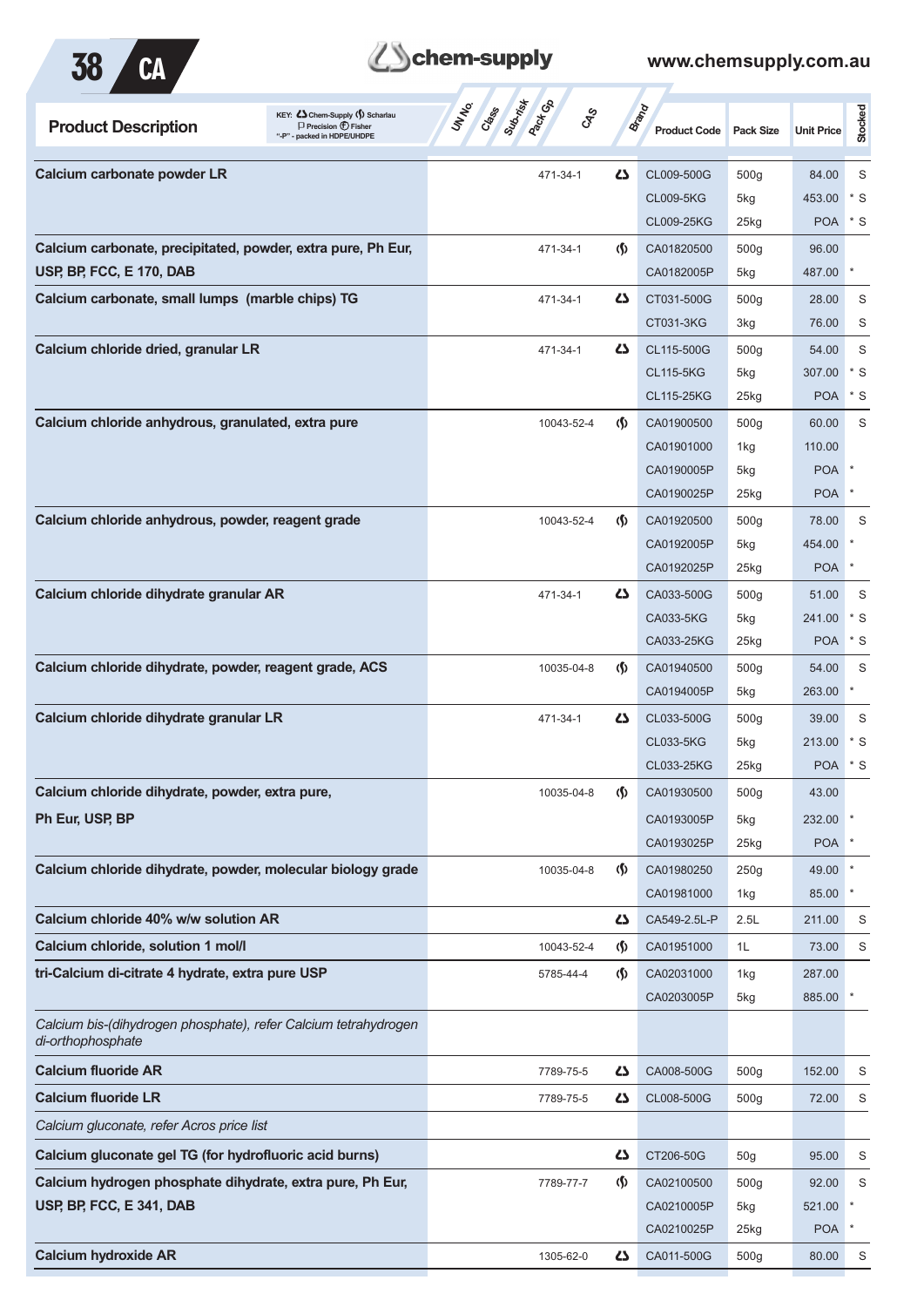| www.chemsupply.com.au                                                                 |                                                                                                    | chem-supply     |                                         |                                    |                                     | CA               | 39                   |         |
|---------------------------------------------------------------------------------------|----------------------------------------------------------------------------------------------------|-----------------|-----------------------------------------|------------------------------------|-------------------------------------|------------------|----------------------|---------|
| <b>Product Description</b>                                                            | KEY: Chem-Supply () Scharlau<br>$\Box$ Precision $\bigoplus$ Fisher<br>"-P" - packed in HDPE/UHDPE | UN NO.<br>Crass | Submist<br><b>Peck GR</b><br><b>GRS</b> |                                    | <b>Brand</b><br><b>Product Code</b> | <b>Pack Size</b> | <b>Unit Price</b>    | Stocked |
| <b>Calcium hydroxide LR</b>                                                           |                                                                                                    |                 | 1305-62-0                               | ひ                                  | CL011-500G                          | 500g             | 42.00                | S       |
|                                                                                       |                                                                                                    |                 |                                         |                                    | <b>CL011-5KG</b>                    | 5kg              | 192.00               | * S     |
|                                                                                       |                                                                                                    |                 |                                         |                                    | CL011-25KG                          | $25$ kg          | <b>POA</b>           | * S     |
| Calcium hydroxide, powder, extra pure, Ph Eur, USP, BP                                |                                                                                                    |                 | 1305-62-0                               | $\langle \mathbf{\langle} \rangle$ | CA02160500                          | 500g             | 55.00                | S       |
|                                                                                       |                                                                                                    |                 |                                         |                                    | CA0216005P                          | 5kg              | 282.00               |         |
|                                                                                       |                                                                                                    |                 |                                         |                                    | CA0216025P                          | $25$ kg          | <b>POA</b>           |         |
| Calcium hydroxide, 90%, synthesis grade                                               |                                                                                                    |                 | 1305-62-0                               | $\langle \mathsf{S} \rangle$       | CA02150500                          | 500g             | 54.00                |         |
| Calcium hypochlorite 70%, refer Acros price list                                      |                                                                                                    |                 |                                         |                                    |                                     |                  |                      |         |
| Calcium lactate pentahydrate, extra pure,                                             |                                                                                                    |                 | 28305-25-1                              | $\langle \mathbf{\langle} \rangle$ | CA02250500                          | 500g             | 106.00               |         |
| Ph Eur, USP, BP, E327                                                                 |                                                                                                    |                 |                                         |                                    | CA0225005P                          | 5kg              | 437.00               |         |
| Calcium nitrate tetrahydrate AR                                                       |                                                                                                    | 1454 5.1        | 13477-34-4<br>Ш                         | دے                                 | CA015-500G                          | 500g             | 56.00                | S       |
|                                                                                       |                                                                                                    |                 |                                         |                                    | CA015-5KG                           | 5kg              | 371.00               | * S     |
|                                                                                       |                                                                                                    |                 |                                         |                                    | CA015-25KG                          | 25kg             | <b>POA</b>           | * S     |
| Calcium nitrate tetrahydrate, reagent grade, ACS                                      |                                                                                                    | 1454<br>5.1     | 13477-34-4<br>Ш                         | $\langle \mathbf{\hat{y}} \rangle$ | CA02310500                          | 500g             | 62.00                | S       |
| Calcium nitrate tetrahydrate LR                                                       |                                                                                                    | 5.1<br>1454     | 13477-34-4<br>Ш                         | ひ                                  | CL015-500G                          | 500g             | 45.00                | S       |
|                                                                                       |                                                                                                    |                 |                                         |                                    | <b>CL015-5KG</b>                    | 5kg              | 307.00               | * S     |
|                                                                                       |                                                                                                    |                 |                                         |                                    | CL015-25KG                          | 25kg             | <b>POA</b>           | * S     |
| tri-Calcium orthophosphate LR                                                         |                                                                                                    |                 | 7758-87-4                               | دے                                 | CL030-500G                          | 500 <sub>g</sub> | 61.00                | S       |
| tri-Calcium phosphate, dried, extra pure, Ph Eur, BP, E 341                           |                                                                                                    |                 | 7758-87-4                               | $\langle \mathbf{\langle} \rangle$ | CA02050500                          | 500g             | 74.00                |         |
|                                                                                       |                                                                                                    |                 |                                         |                                    | CA0205005P                          | 5kg              | 459.00               |         |
|                                                                                       |                                                                                                    |                 |                                         |                                    | CA0205025P                          | 25kg             | <b>POA</b>           |         |
| Calcium oxide, natural, granulated                                                    |                                                                                                    |                 | 1305-78-8                               | $\langle \mathbf{\langle} \rangle$ | CA02600500                          | 500 <sub>g</sub> | 50.00                | S       |
|                                                                                       |                                                                                                    |                 |                                         |                                    | CA0260005P<br>CA0260025P            | 5kg<br>25kg      | 311.00<br><b>POA</b> |         |
| Calcium phosphate acid or monobasic, refer Calcium<br>tetrahydrogen di-orthophosphate |                                                                                                    |                 |                                         |                                    |                                     |                  |                      |         |
| Calcium phosphate dibasic, refer Calcium hydrogen orthophosphate                      |                                                                                                    |                 |                                         |                                    |                                     |                  |                      |         |
| Calcium phosphate tribasic, refer tri-Calcium orthophosphate                          |                                                                                                    |                 |                                         |                                    |                                     |                  |                      |         |
|                                                                                       |                                                                                                    |                 |                                         |                                    |                                     |                  |                      |         |
| Calcium stearate, extra pure, Ph Eur, BP, NF, FCC, E 470, DAC                         |                                                                                                    |                 | 1592-23-0                               | (§)                                | CA02000500                          | 500g             | 62.00                |         |
| Calcium sulfate dihydrate AR                                                          |                                                                                                    |                 | 10101-41-4                              | 5                                  | CA0200005P<br>CA017-500G            | 5kg<br>500g      | 353.00<br>86.00      | S       |
|                                                                                       |                                                                                                    |                 |                                         |                                    |                                     |                  |                      |         |
| Calcium sulfate dihydrate, reagent grade, ACS                                         |                                                                                                    |                 | 10101-41-4                              | $\langle \mathbf{\hat{y}} \rangle$ | CA02850500                          | 500g             | 96.00                | S       |
|                                                                                       |                                                                                                    |                 |                                         |                                    | CA0285005P                          | 5kg              | 433.00               | *       |
|                                                                                       |                                                                                                    |                 |                                         |                                    | CA0285025P                          | 25kg             | <b>POA</b>           |         |
| Calcium sulfate dihydrate LR                                                          |                                                                                                    |                 | 10101-41-4                              | 47                                 | CL017-500G                          | 500g             | 76.00                | S       |
|                                                                                       |                                                                                                    |                 |                                         |                                    | <b>CL017-5KG</b>                    | 5kg              | 390.00               | * S     |
|                                                                                       |                                                                                                    |                 |                                         |                                    | CL017-25KG                          | 25kg             | <b>POA</b>           | * S     |
| Calcium sulfate dihydrate, extra pure, Ph Eur, BP, E 5216                             |                                                                                                    |                 | 10101-41-4                              | $\langle \mathbf{\langle} \rangle$ | CA02840500                          | 500g             | 86.00                |         |
|                                                                                       |                                                                                                    |                 |                                         |                                    | CA0284005P                          | 5kg              | 419.00               |         |
|                                                                                       |                                                                                                    |                 |                                         |                                    | CA0284025P                          | 25kg             | POA <sup>*</sup>     |         |

**Calcium sulfate hemihydrate TG** 10034-76-1 **CD** 2000 500g 29.00 S

**Calcium tetrahydrogen di-orthophosphate monohydrate LR** 10031-30-8 CL007-500G 500g 113.00 S **Calcium tetrahydrogen di-orthophosphate monohydrate,** 7758-23-8 (1) CA02110500 500g 126.00 **extra pure** CA0211005P 5kg 760.00 \*

CT018-3KG 3kg 89.00 S

CA0211025P 25kg POA \*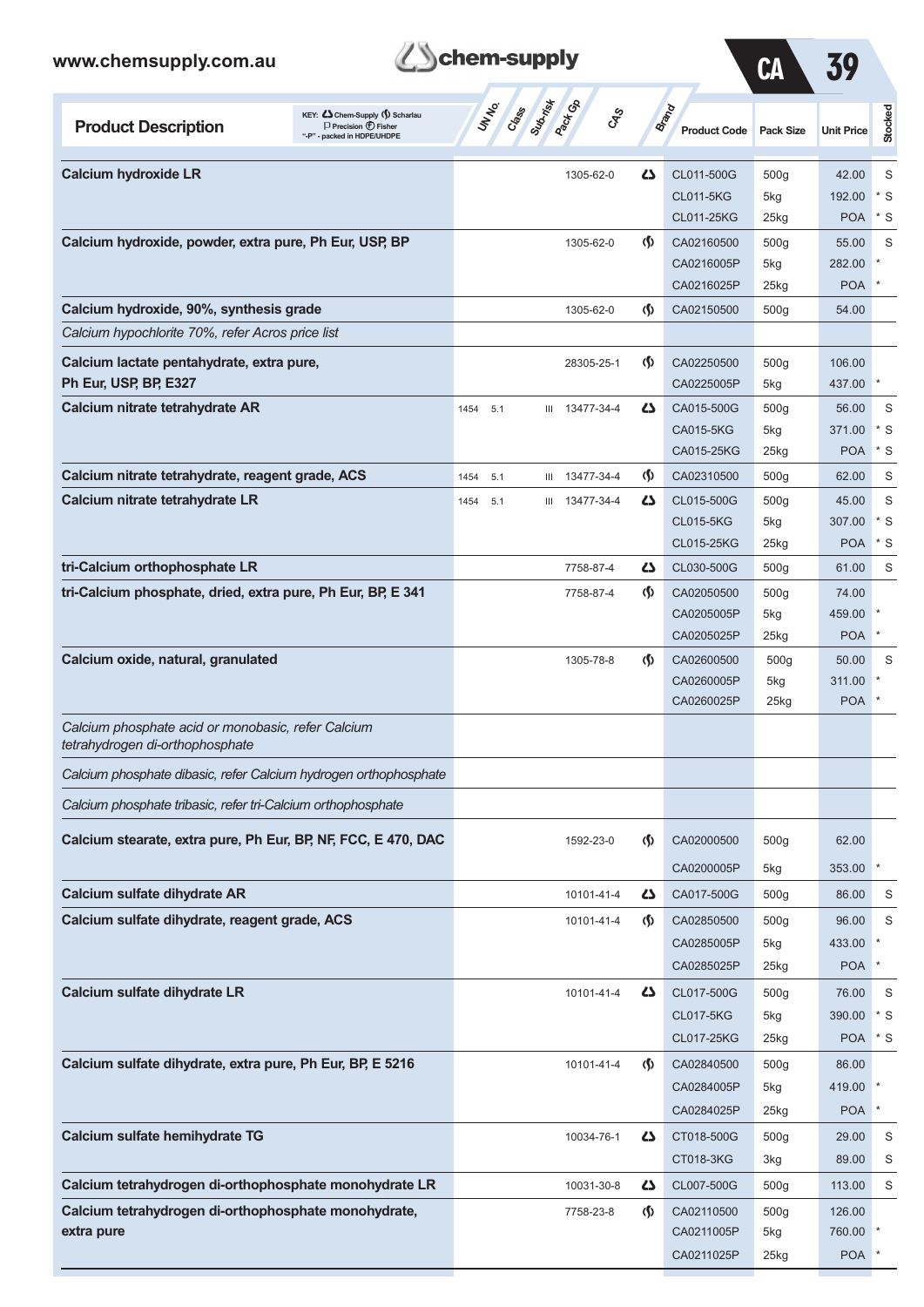

# Behem-supply

| KEY: Cohem-Supply (5) Scharlau<br><b>Product Description</b><br>$\Box$ Precision $\bigoplus$ Fisher<br>"-P" - packed in HDPE/UHDPE | <b>UNTER</b><br>Cass | Suprist<br>Pactocol<br><b>GRS</b> |                                    | <b>Brand</b><br><b>Product Code</b> | <b>Pack Size</b>         | <b>Unit Price</b> | Stocked      |
|------------------------------------------------------------------------------------------------------------------------------------|----------------------|-----------------------------------|------------------------------------|-------------------------------------|--------------------------|-------------------|--------------|
| Calconcarboxylic acid, indicator for metal titration                                                                               |                      | 3737-95-9                         | $\langle \mathbf{\langle} \rangle$ | AC06350005                          | 5g                       | 90.00             |              |
|                                                                                                                                    |                      |                                   |                                    | AC06350025                          | 25g                      | 292.00            |              |
|                                                                                                                                    |                      |                                   |                                    | AC06350250                          | 250g                     | 2133.00           |              |
| Calgon® T, refer Sodium hexametaphosphate                                                                                          |                      |                                   |                                    |                                     |                          |                   |              |
| Calmagite, refer Acros price list                                                                                                  |                      |                                   |                                    |                                     |                          |                   |              |
| Calomel, refer Mercury (I) chloride                                                                                                |                      |                                   |                                    |                                     |                          |                   |              |
| DL-Camphor, synthetic, extra pure, Ph Eur, BP, DAB                                                                                 | 2717 4.1             | III 76-22-2                       | $\langle \mathbf{\langle} \rangle$ | AL00701000                          | 1kg                      | 106.00            | $*$ S        |
| Canada balsam, for microscopy                                                                                                      |                      | 8007-47-4                         | $\langle \mathbf{\langle} \rangle$ | BA00300025                          | 25g                      | 81.00             |              |
|                                                                                                                                    |                      |                                   |                                    | BA00300100<br>BA00300250            | 100 <sub>g</sub><br>250g | 241.00<br>533.00  |              |
| Carbamide, refer Urea                                                                                                              |                      |                                   |                                    |                                     |                          |                   |              |
| Carbazole, synthesis grade                                                                                                         |                      | 86-74-8                           | $\langle \mathbf{\langle} \rangle$ | CA03350250                          | 250g                     | 51.00             |              |
| Carbitol, refer Diethylene glycol monoethyl ether                                                                                  |                      |                                   |                                    |                                     |                          |                   |              |
| Carbol Fuchsin, refer Fuchsin basic, carbol solution, according to Ziehl                                                           |                      |                                   |                                    |                                     |                          |                   |              |
| Carbon activated, refer Charcoal activated                                                                                         |                      |                                   |                                    |                                     |                          |                   |              |
| Carbon disulfide, reagent grade, ACS                                                                                               | 1131<br>3<br>6.1     | 75-15-0                           | $\langle \mathbf{\S} \rangle$      | SU01711000                          | 1L                       | 174.00            | S            |
| Carbon disulfide, extra pure                                                                                                       | 1131<br>3<br>6.1     | $75 - 15 - 0$                     | $\varphi$                          | SU01701000                          | 1L                       | 135.00            |              |
| Carmine, C.I. 75470, for microscopy                                                                                                |                      | 1390-65-4                         | $\langle \mathsf{S} \rangle$       | CA03800025                          | 25g                      | 305.00            |              |
| <b>Carmoisine red TG</b>                                                                                                           |                      | 3567-69-9                         | دے                                 | CT359-5KG                           | 5kg                      | 435.00            | $^\star$ S   |
|                                                                                                                                    |                      |                                   |                                    | CT359-20KG                          | 20kg                     | <b>POA</b>        | $*$ S        |
| <b>Carrez I reagent</b>                                                                                                            |                      |                                   | $\langle \mathbf{\S} \rangle$      | RE00161000                          | 1L                       | 88.00             |              |
|                                                                                                                                    |                      |                                   |                                    | RE0016005P                          | 5L                       | 280.00            |              |
| <b>Carrez II reagent</b>                                                                                                           |                      |                                   | $\langle \mathsf{S} \rangle$       | RE00171000<br>RE0017005P            | 1L<br>5L                 | 88.00<br>280.00   |              |
| <b>Castor oil TG</b>                                                                                                               |                      | 8001-79-4                         | دے                                 | CT043-500M                          | 500mL                    | 46.00             | S            |
| Catechol, refer Acros price list                                                                                                   |                      |                                   |                                    |                                     |                          |                   |              |
| <b>Catechol violet LR</b>                                                                                                          |                      | 115-41-3                          | Δ                                  | CL442-5G                            | 5g                       | 126.00            | S            |
|                                                                                                                                    |                      |                                   |                                    | CL442-25G                           | 25g                      | 356.00            | S            |
| Catechol violet, indicator for metal titration                                                                                     |                      | $115 - 41 - 3$                    | $\langle \mathsf{S} \rangle$       | VI01000005                          | 5g                       | 142.00            |              |
| Caustic potash, refer Potassium hydroxide                                                                                          |                      |                                   |                                    |                                     |                          |                   |              |
| Caustic soda, refer Sodium hydroxide                                                                                               |                      |                                   |                                    |                                     |                          |                   |              |
| Cedar wood oil, thickened                                                                                                          |                      | 8000-27-9                         | $\langle \mathbf{\S} \rangle$      | AC00200025                          | 25g                      | 49.00             | $\pmb{\ast}$ |
| Celatom® FW12 TG (Filter aid medium)                                                                                               |                      | 144-55-8                          | 5                                  | DT012-500G                          | 500 <sub>g</sub>         | 86.00             | S            |
| Celatom® FW60 TG (Celite® 545)                                                                                                     |                      |                                   | 4                                  | <b>CT160-1KG</b>                    | 1kg                      | 80.00             | S            |
| Celestine blue, refer Acros price list                                                                                             |                      |                                   |                                    |                                     |                          |                   |              |
| <b>Cellulose acetate TG</b>                                                                                                        |                      | 9004-35-7                         | 27                                 | CT096-500G                          | 500 <sub>g</sub>         | 38.00             | S            |
| Ceric salts, refer Cerium (IV) salts                                                                                               |                      |                                   |                                    |                                     |                          |                   |              |
| Cerium, standard solution 1000 mg/l Ce for ICP (cerium I IV)<br>oxide in nitric acid 5%)                                           | 3264<br>8            | Ш                                 | $\langle \mathbf{\S} \rangle$      | CE00370100                          | 100mL                    | 193.00            |              |
| Cerium(III) nitrate hexahydrate, extra pure                                                                                        | 1477<br>5.1          | II 10294-41-4                     | $\langle \mathsf{S} \rangle$       | CE00800100                          | 100 <sub>g</sub>         | 171.00            | S            |
| Cerium (III) sulfate LR                                                                                                            |                      | 13454-94-9                        | 4                                  | CL319-100G                          | 100 <sub>g</sub>         | 55.00             | S            |
|                                                                                                                                    |                      |                                   |                                    | CL319-500G                          | 500g                     | 143.00            | S            |
| Cerium(IV) oxide, synthesis grade                                                                                                  |                      | 1306-38-3                         | $\langle \mathsf{S} \rangle$       | CE00900100<br>CE00900250            | 100 <sub>g</sub><br>250g | 232.00<br>481.00  | $\ast$       |
| Cerium (IV) sulfate tetrahydrate AR                                                                                                | 1479<br>5.1          | 13590-82-4<br>Ш                   | ひ                                  | CA320-100G                          | 100G                     | 335.00            | S            |
| Cerium(IV) sulfate tetrahydrate, extra pure                                                                                        |                      | 10294-42-5                        | $\langle \mathbf{\S} \rangle$      | CE01000100                          | 100 <sub>g</sub>         | 361.00            |              |
|                                                                                                                                    |                      |                                   |                                    | CE01000250                          | 250g                     | 593.00            |              |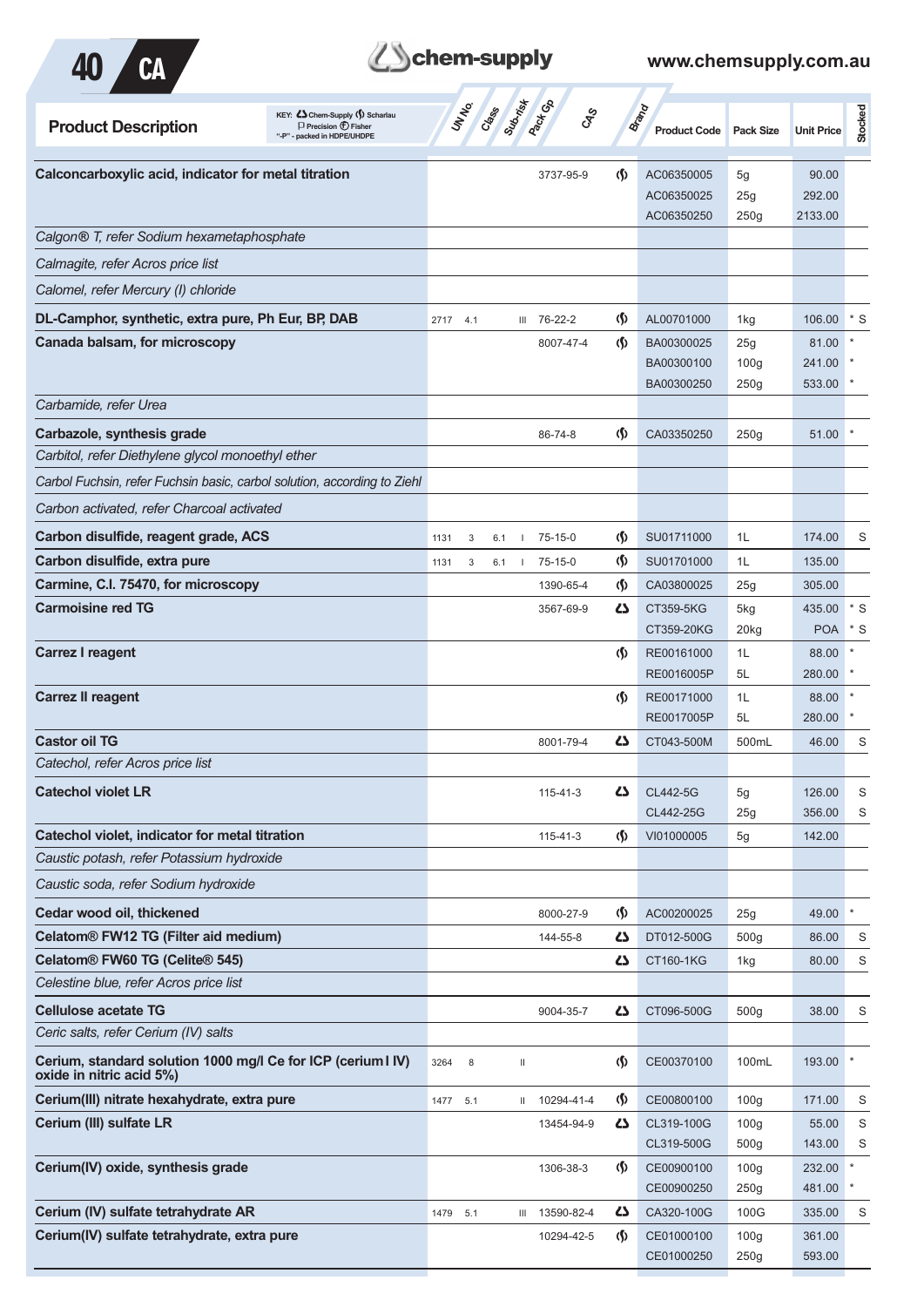| www.chemsupply.com.au                                                        |                                                                                                     | chem-supply           |                       |                                    |                                     | CE                                  |                   |         |
|------------------------------------------------------------------------------|-----------------------------------------------------------------------------------------------------|-----------------------|-----------------------|------------------------------------|-------------------------------------|-------------------------------------|-------------------|---------|
| <b>Product Description</b>                                                   | KEY: Cohem-Supply (5) Scharlau<br>$\Box$ Precision $\bigcirc$ Fisher<br>"-P" - packed in HDPE/UHDPE | <b>UNTER</b><br>Crass | Submist<br><b>GRS</b> |                                    | <b>Brand</b><br><b>Product Code</b> | <b>Pack Size</b>                    | <b>Unit Price</b> | Stocked |
| Cerium(IV) sulfate, solution 0,1 mol/l (0,1 N)                               |                                                                                                     |                       | 10294-42-5            | $\langle \mathbf{\langle} \rangle$ | CE01021000                          | 1L                                  | 185.00            |         |
| Cerium(IV) sulfate, solution 0,05 mol/l (0,05 N)                             |                                                                                                     |                       | 10294-42-5            | $\langle \mathbf{\S} \rangle$      | CE01011000                          | 1L                                  | 127.00            |         |
| Cerous salts, refer Cerium (III) salts                                       |                                                                                                     |                       |                       |                                    |                                     |                                     |                   |         |
| Cesium, standard solution 1000 mg/l Cs for ICP<br>(cesium chloride in water) |                                                                                                     |                       |                       | $\langle \mathbf{\S} \rangle$      | CE01070100                          | 100mL                               | 193.00            |         |
| Cesium chloride, reagent grade                                               |                                                                                                     |                       | 7647-17-8             | $\langle \mathbf{\langle} \rangle$ | CE01100100                          | 100 <sub>g</sub>                    | 364.00            | S       |
| Cesium chloride, molecular biology grade                                     |                                                                                                     |                       | 7647-17-8             | $\Phi$                             | CE01210100                          | 100 <sub>g</sub>                    | 253.00            |         |
|                                                                              |                                                                                                     |                       |                       |                                    | CE01210500                          | 500g                                | 945.00            |         |
| <b>Cetrimide LR</b>                                                          |                                                                                                     | 8<br>3263             | 1119-97-7<br>Ш        | 45                                 | CL040-500G                          | 500g                                | 177.00            | S       |
| <b>Cetyl alcohol LR</b>                                                      |                                                                                                     |                       | 36653-82-4            | ひ                                  | CL044-500G                          | 500g                                | 45.00             | S       |
| Cetyl alcohol, extra pure, Ph Eur, BP, NF, DAB                               |                                                                                                     |                       | 36653-82-4            | $\Phi$                             | AL01901000                          | 1kg                                 | 124.00            |         |
| Cetylpyridinium chloride, refer Acros price list                             |                                                                                                     |                       |                       |                                    |                                     |                                     |                   |         |
| Cetyl stearyl alcohol LR                                                     |                                                                                                     |                       |                       | دے                                 | CL057-500G                          | 500g                                | 35.00             | S       |
| Cetyltrimethylammonium bromide, refer Acros price list                       |                                                                                                     |                       |                       |                                    |                                     |                                     |                   |         |
| <b>Charcoal activated granular LR</b>                                        |                                                                                                     |                       | 1333-86-4             | 45                                 | CL006-500G                          | 500g                                | 105.00            | S       |
|                                                                              |                                                                                                     |                       |                       |                                    | <b>CL006-5KG</b>                    | 5kg                                 | 650.00            | * S     |
|                                                                              |                                                                                                     |                       |                       |                                    | CL006-25KG                          | $25$ kg                             | <b>POA</b>        | $*$ S   |
| Charcoal activated, granulated                                               |                                                                                                     |                       | 7440-44-0             | $\Phi$                             | CA03460500                          | 500g                                | 145.00            |         |
|                                                                              |                                                                                                     |                       |                       |                                    | CA0346005P                          | 5kg                                 | 680.50            | $\ast$  |
| Charcoal activated, powder, reagent grade                                    |                                                                                                     |                       | 7440-44-0             | <sub>(</sub> f)                    | CA03520500                          | 500g                                | 136.00            | S       |
|                                                                              |                                                                                                     |                       |                       |                                    | CA0352005P                          | 5kg                                 | 833.00            |         |
| <b>Charcoal activated powder LR</b>                                          |                                                                                                     | 1362<br>4.2           | 1333-86-4<br>Ш        | دے                                 | CL026-500G                          | 500 <sub>g</sub>                    | 102.00            | S       |
|                                                                              |                                                                                                     |                       |                       |                                    | <b>CL026-5KG</b>                    | 5kg                                 | 555.00            | * S     |
|                                                                              |                                                                                                     |                       |                       |                                    | CL026-25KG                          | 25kg                                | <b>POA</b>        | $^*$ S  |
| Charcoal activated, powder, extra pure                                       |                                                                                                     |                       | 7440-44-0             | $\langle \mathbf{\langle} \rangle$ | CA03510500<br>CA0351005P            | 500 <sub>g</sub><br>5kg             | 118.00<br>673.00  | S       |
| Ches biological buffer, refer Acros price list                               |                                                                                                     |                       |                       |                                    |                                     |                                     |                   |         |
| Chloral hydrate, extra pure, Ph Eur, USP, BP, DAB                            |                                                                                                     |                       |                       |                                    |                                     |                                     |                   |         |
|                                                                              |                                                                                                     | 2811<br>6.1           | II 302-17-0           | $\langle \mathbf{\S} \rangle$      | CL00100500                          | 500g                                | 156.00            | S       |
| alpha-Chloralose, refer Acros price list                                     |                                                                                                     |                       |                       |                                    |                                     |                                     |                   |         |
| Chloramine T trihydrate, reagent grade, ACS                                  |                                                                                                     | 3263<br>8             | III 7080-50-4         | $\langle \mathbf{\langle} \rangle$ | CL00200250                          | 250g                                | 72.00             | S       |
|                                                                              |                                                                                                     |                       |                       |                                    | CL00201000                          | 1kg                                 | 215.00            |         |
| <b>Chloramine T trihydrate LR</b>                                            |                                                                                                     | 3263<br>8             | 127-65-1<br>Ш         | ひ                                  | CL215-500G                          | 500g                                | 68.00             | S       |
| <b>Chloramphenicol, for biochemical purposes</b>                             |                                                                                                     |                       | 56-75-7               | $\langle \mathbf{\S} \rangle$      | CL00250050<br>CL00250500            | 50 <sub>g</sub><br>500 <sub>g</sub> | 130.00<br>969.00  |         |
| <b>Chloride solution, 10 ppm</b>                                             |                                                                                                     |                       | 7647-14-5             | ⊛                                  | SO0910005P                          | 5L                                  | 367.00            |         |
| Chloride solution, 1000 ppm                                                  |                                                                                                     |                       | 7647-14-5             | $\langle \mathbf{\S} \rangle$      | SO0900005P                          | 5L                                  | 545.00            |         |
| Chloride, standard solution 1000 mg/l CI- (potassium                         |                                                                                                     |                       |                       | $\langle \mathbf{\S} \rangle$      | CL02270500                          | 500mL                               | 91.00             |         |
| chloride in water)                                                           |                                                                                                     |                       |                       |                                    |                                     |                                     |                   |         |
| Chlorine Low level Test strips (0-1-3-5-10 ppm)                              |                                                                                                     |                       |                       | P                                  | IS116-50S                           | 50 strips                           | 30.00             | S       |
| Chlorine Medium level Test papers (10-200ppm)                                |                                                                                                     |                       |                       | P                                  | IS066-100S                          | 100 strips                          | 21.00             | S       |
| Chlorine Medium level Test strips (Chlor-Assure™)<br>(25-50-100-150-200 ppm) |                                                                                                     |                       |                       | P                                  | IS142-50S                           | 50 strips                           | 30.00             | S       |

**Z**Schem-supply

**Chlorine High level Test strips (0-1000ppm) IS156-100S** 100 strips 30.00 S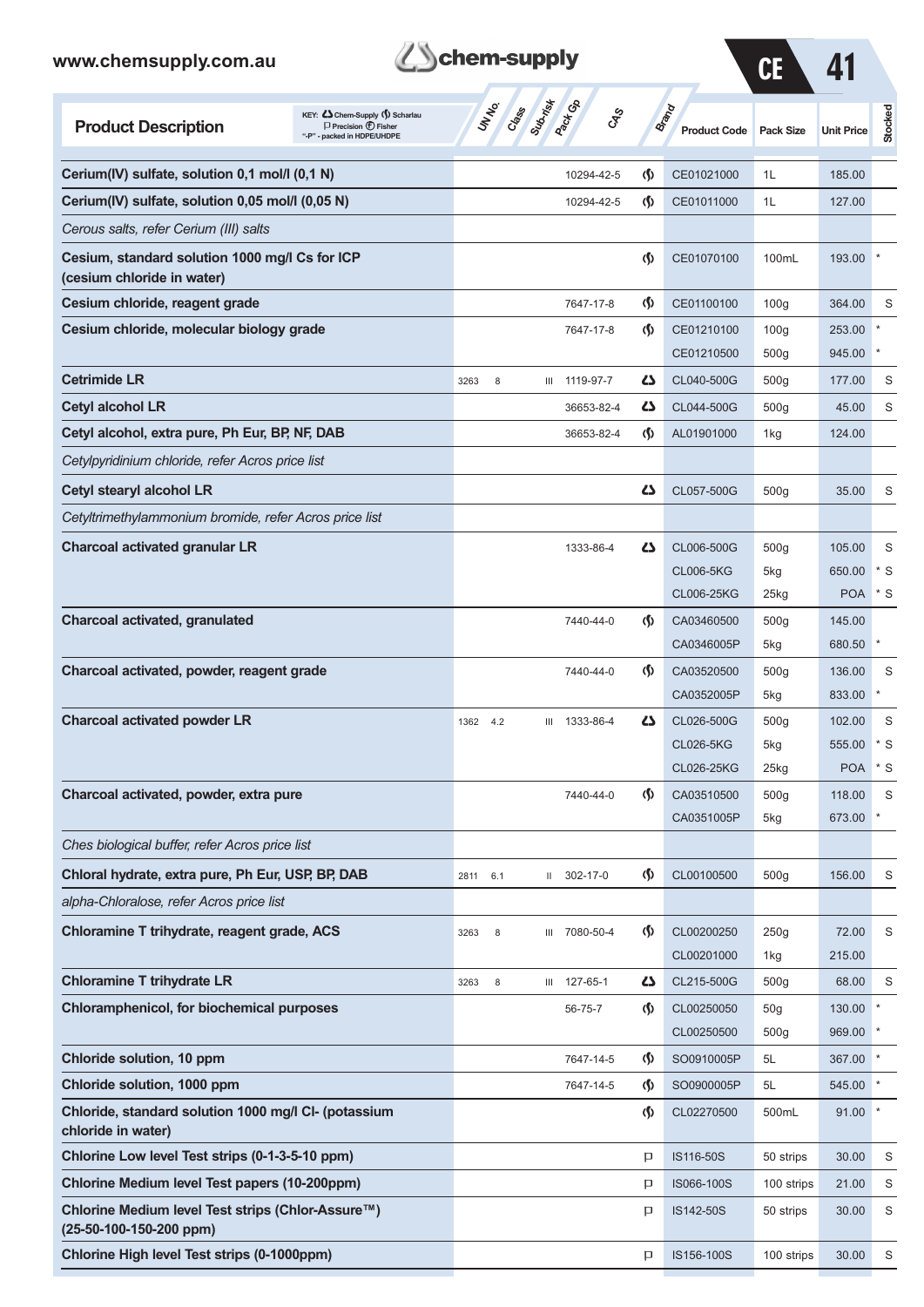



| KEY: C Chem-Supply (5) Scharlau<br><b>Product Description</b><br>$\Box$ Precision $\bigoplus$ Fisher<br>"-P" - packed in HDPE/UHDPE |      | UN NO. | Subsition<br>Cass |              | <b>Pack</b> Go     | <b>GRS</b>                         | <b>Brand</b><br><b>Product Code</b> | <b>Pack Size</b> | <b>Unit Price</b>    | Stocked        |
|-------------------------------------------------------------------------------------------------------------------------------------|------|--------|-------------------|--------------|--------------------|------------------------------------|-------------------------------------|------------------|----------------------|----------------|
| Chloroacetic acid, extra pure                                                                                                       | 1751 | 6.1    | 8                 |              | $11 \quad 79-11-8$ | $\langle \mathbf{\langle} \rangle$ | AC07470500                          | 500g             | 53.00                |                |
|                                                                                                                                     |      |        |                   |              |                    |                                    | AC0747005P                          | 5kg              | 266.00               |                |
| 4-Chloroaniline, refer Acros price list                                                                                             |      |        |                   |              |                    |                                    |                                     |                  |                      |                |
| 4-Chlorobenzaldehyde, refer Acros price list                                                                                        |      |        |                   |              |                    |                                    |                                     |                  |                      |                |
| p-Chlorobenzaldehyde, refer 4-Chlorobenzaldehyde                                                                                    |      |        |                   |              |                    |                                    |                                     |                  |                      |                |
| Chlorobenzene, reagent grade, ACS                                                                                                   | 1134 | 3      |                   | Ш            | 108-90-7           | $\langle \mathbf{\S} \rangle$      | CL01112500                          | 2.5L             | 235.00               | S              |
| <b>Chlorobenzene LR</b>                                                                                                             | 1134 | 3      |                   | Ш            | 108-90-7           | ひ                                  | CL127-2.5L                          | 2.5L             | 113.00               | S              |
|                                                                                                                                     |      |        |                   |              |                    |                                    | CL127-20L-P                         | 20L              | 458.00               | $*$ S          |
| Chlorobenzene, extra pure                                                                                                           | 1134 | 3      |                   | III          | 108-90-7           | $\langle \mathsf{S} \rangle$       | CL01102500                          | 2.5L             | 124.00               |                |
|                                                                                                                                     |      |        |                   |              |                    |                                    | CL0110025P                          | 25L              | 592.00               |                |
| Chlorobenzene, for capillary chromatography (head space)                                                                            | 1134 | 3      |                   | Ш            | 108-90-7           | $\langle \mathbf{\langle} \rangle$ | CL01122500                          | 2.5L             | 219.00               |                |
| 2-Chlorobenzoic acid, extra pure                                                                                                    |      |        |                   |              | 118-91-2           | $\langle \mathsf{S} \rangle$       | AC07650250                          | 250g             | 83.00                |                |
| 1-Chlorobutane, reagent grade                                                                                                       | 1127 | 3      |                   | $\mathbf{H}$ | 109-69-3           | $\langle \mathbf{\S} \rangle$      | CL01191000                          | 1L               | 182.00               | $*$ S          |
|                                                                                                                                     |      |        |                   |              |                    |                                    | CL01192500                          | 2.5L             | 356.00               |                |
| 1-Chlorobutane, HPLC grade                                                                                                          | 1127 | 3      |                   | $\mathbf{H}$ | 109-69-3           | (∫)                                | CL01201000                          | 1L               | 87.00                |                |
|                                                                                                                                     |      |        |                   |              |                    |                                    | CL01202500                          | 2.5L             | 220.00               | $*$ S          |
| 4-Chloro-m-cresol refer 4-Chloro-3-methylphenol                                                                                     |      |        |                   |              |                    |                                    |                                     |                  |                      |                |
| 1-Chloro-2,4-dinitrobenzene, extra pure                                                                                             | 1577 | 6.1    |                   | Ш            | 97-00-7            | $\langle \mathbf{\S} \rangle$      | CL01351000                          | 1L               | 136.00               |                |
| <b>Chloroform AR</b>                                                                                                                | 1888 | 6.1    |                   |              | III 67-66-3        | ひ                                  | CA038-500M                          | 500mL            | 46.00                | S              |
|                                                                                                                                     |      |        |                   |              |                    |                                    | CA038-2.5L                          | 2.5L             | 97.00                | S              |
|                                                                                                                                     |      |        |                   |              |                    |                                    | CA038-10L                           | 10L              | 198.00               | $*$ S          |
|                                                                                                                                     |      |        |                   |              |                    |                                    | CA038-200L                          | 200L             | <b>POA</b>           | $*$ S          |
| Chloroform, analytical grade, stabilized with ethanol,<br>ACS, Ph Eur                                                               | 1888 | 6.1    |                   |              | III 67-66-3        | (∫)                                | CL02012500                          | 2.5L             | 113.00               | S              |
| Chloroform, reagent grade, ACS, stabilized with ethanol, for                                                                        | 1888 | 6.1    |                   | Ш            | 67-66-3            | $\langle \mathbf{\S} \rangle$      | CL02041000                          | 1L               | 177.00               |                |
| determinations with dithizone                                                                                                       |      |        |                   |              |                    |                                    | CL02042500                          | 2.5L             | 353.00               |                |
| <b>Chloroform LR</b>                                                                                                                | 1888 | 6.1    |                   |              | III 67-66-3        | 5                                  | CL038-500M                          | 500mL            | 38.00                | S              |
|                                                                                                                                     |      |        |                   |              |                    |                                    | CL038-2.5L                          | 2.5L             | 87.00                | S              |
|                                                                                                                                     |      |        |                   |              |                    |                                    | CL038-10L<br>CL038-200L             | 10L<br>200L      | 186.00<br><b>POA</b> | $*$ S<br>$*$ S |
| <b>Chloroform TG</b>                                                                                                                | 1888 | 6.1    |                   |              | III 67-66-3        | 5                                  | CT038-10L                           | 10L              | <b>POA</b>           | $*$ S          |
| Chloroform, anhydrous, 99,9%, stabilized with 150 ppm                                                                               | 1888 | 6.1    |                   |              | III 67-66-3        | $\langle \mathbf{\S} \rangle$      | CL02020500                          | 500mL            | 86.00                |                |
| of amylene                                                                                                                          |      |        |                   |              |                    |                                    | CL02021000                          | 1L               | 144.00               |                |
| Chloroform, anhydrous, with molecular sieves, stabilized with 1888<br>150 ppm of amylene                                            |      | 6.1    |                   |              | III 67-66-3        | $\langle \mathsf{S} \rangle$       | CL02191000                          | 1L               | 83.00                |                |
| Chloroform, for GC residue analysis, stabilized with ethanol                                                                        | 1888 | 6.1    |                   |              | III 67-66-3        | $\langle \mathsf{S} \rangle$       | CL02082500                          | 2.5L             | 158.00               |                |
| Chloroform, HPLC grade, stabilized with amylene                                                                                     | 1888 | 6.1    |                   |              | III 67-66-3        | $\langle \mathbf{\S} \rangle$      | CL02072500                          | 2.5L             | 60.00                | $*$ S          |
| (approx. 150 ppm)                                                                                                                   |      |        |                   |              |                    |                                    |                                     |                  |                      |                |
| Chloroform, spectroscopy grade, stabilized with                                                                                     | 1888 | 6.1    |                   |              | III 67-66-3        | $\langle \mathbf{\S} \rangle$      | CL02051000                          | 1L               | 122.00               |                |
| ethanol, Spectrosol®                                                                                                                |      |        |                   |              |                    |                                    | CL02052500                          | 2.5L             | 176.00               |                |
| Chloroform, stabilized with ethanol, Multisolvent®<br>HPLC grade ACS ISO UV-VIS                                                     | 1888 | 6.1    |                   |              | III 67-66-3        | $\langle \mathsf{S} \rangle$       | CL02182500                          | 2.5L             | 149.00               |                |
| Chloroform, VLSI grade (packed in HDPE/UHDPE)                                                                                       | 1888 | 6.1    |                   |              | III 67-66-3        | $\langle \mathbf{\S} \rangle$      | CL02201000                          | 1L               | <b>POA</b>           |                |
|                                                                                                                                     |      |        |                   |              |                    |                                    | CL02202500                          | 2.5L             | <b>POA</b>           |                |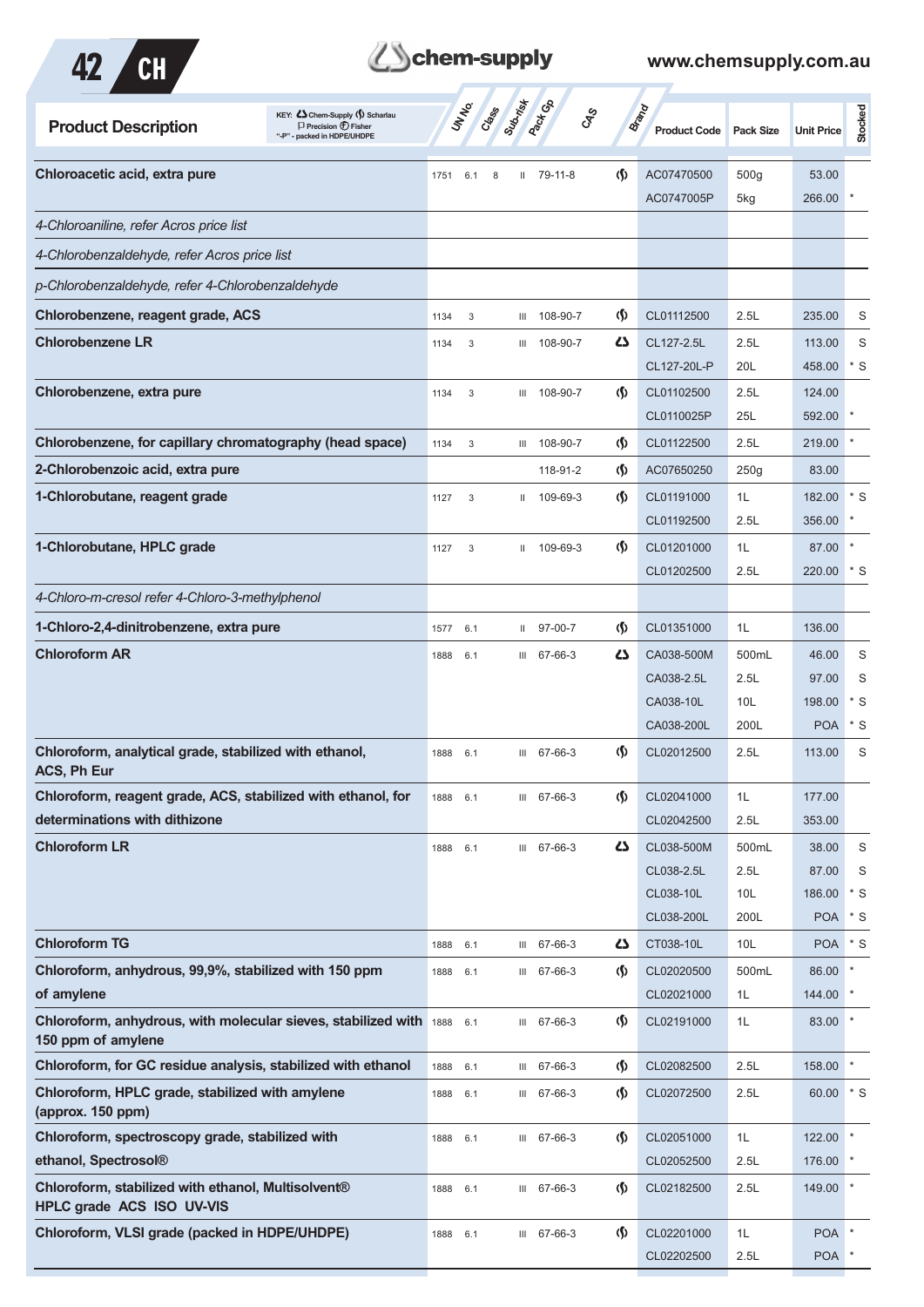

| ${\mathcal G}$ ${\mathcal H}$ |  |
|-------------------------------|--|
|                               |  |

| KEY: Cohem-Supply (5) Scharlau<br><b>Product Description</b><br>$\Box$ Precision $\bigoplus$ Fisher<br>"-P" - packed in HDPE/UHDPE |          | UN NO. | Class Suthist |                                    | Pack Co<br>GRS | <b>Brand</b>                       | <b>Product Code</b> | Pack Size          | <b>Unit Price</b> | Stocked |
|------------------------------------------------------------------------------------------------------------------------------------|----------|--------|---------------|------------------------------------|----------------|------------------------------------|---------------------|--------------------|-------------------|---------|
| Chloroform-d, deuteration degree min. 99,95%, NMR                                                                                  | 1888     | 6.1    |               | Ш                                  | 865-49-6       | G)                                 | CL0214.750          | 10x0.75mL          | 88.00             |         |
| spectroscopy grade, Spectrosol <sup>®</sup>                                                                                        |          |        |               |                                    |                |                                    | CL02140010          | 10 <sub>mL</sub>   | 102.00            |         |
|                                                                                                                                    |          |        |               |                                    |                |                                    | CL02140025          | 25mL               | 199.00            |         |
|                                                                                                                                    |          |        |               |                                    |                |                                    | CL02140100          | 100mL              | 294.00            |         |
| Chloroform-d, deuteration degree min. 99,8%, NMR                                                                                   | 1888     | 6.1    |               | Ш                                  | 865-49-6       | <sub>(</sub> f)                    | CL02130010          | 10mL               | 41.00             |         |
| spectroscopy grade, Spectrosol®                                                                                                    |          |        |               |                                    |                |                                    | CL02130100          | 100mL              | 120.00            |         |
|                                                                                                                                    |          |        |               |                                    |                |                                    | CL02130500          | 500mL              | 452.00            |         |
|                                                                                                                                    |          |        |               |                                    |                |                                    | CL02131000          | 1L                 | 771.00            |         |
| Chloroform-d + TMS (99:1, v/v), deuteration degree min.<br>99,8%, NMR spectroscopy grade, Spectrosol®                              | 1888     | 6.1    |               | Ш                                  | 865-49-6       | $\langle \mathbf{\S} \rangle$      | CL02150100          | 100mL              | 133.00            |         |
| 4-Chloro-3-methylphenol, synthesis grade                                                                                           | 2669     | 6.1    |               | Ш                                  | 59-50-7        | $\Phi$                             | CL01250250          | 250g               | 28.00             | $*$ S   |
|                                                                                                                                    |          |        |               |                                    |                |                                    | CL01251000          | 1kg                | 98.00             |         |
| 2-Chloro-2-methylpropane, refer Acros price list                                                                                   |          |        |               |                                    |                |                                    |                     |                    |                   |         |
| 2-Chlorophenol, reagent grade                                                                                                      | 2021     | 6.1    |               | Ш                                  | 95-57-8        | $\langle \mathbf{\langle} \rangle$ | CL01510100          | 100mL              | 79.00             |         |
|                                                                                                                                    |          |        |               |                                    |                |                                    | CL01511000          | 1L                 | 404.00            |         |
| 2-Chlorophenol, synthesis grade                                                                                                    | 2021     | 6.1    |               | Ш                                  | 95-57-8        | $\langle \mathbf{\S} \rangle$      | CL01500500          | 500mL              | 47.00             |         |
| 4-Chlorophenol, synthesis grade                                                                                                    | 2020     | 6.1    |               | Ш                                  |                | $\langle \mathbf{\S} \rangle$      | CL01601000          | 1kg                | 75.00             |         |
| Chlorophenol red, indicator                                                                                                        |          |        |               |                                    | 4430-20-0      | $\langle \mathbf{\S} \rangle$      | RO01000005          | 5g                 | 186.00            |         |
| Chloroplatinic acid, refer Acros price list                                                                                        |          |        |               |                                    |                |                                    |                     |                    |                   |         |
| Cholesterol, extra pure, Ph Eur, BP, NF, JP                                                                                        |          |        |               |                                    | 57-88-5        | $\langle \mathbf{\S} \rangle$      | CO01800100          | 100 <sub>g</sub>   | 163.00            |         |
| Chrome alum, refer Chromium (III) potassium sulfate                                                                                |          |        |               |                                    |                |                                    |                     |                    |                   |         |
| Chromic acid, refer Chromium trioxide                                                                                              |          |        |               |                                    |                |                                    |                     |                    |                   |         |
| Chromic anhydride, refer Chromium trioxide                                                                                         |          |        |               |                                    |                |                                    |                     |                    |                   |         |
| <b>Chromic Acid Glassware Cleaning Solution</b>                                                                                    | 2240     | 8      |               |                                    | 65272-71-1     | $\langle \mathbf{\langle} \rangle$ | CR02101000          | 1L                 | 105.00            |         |
| <b>Chromium powder LR</b>                                                                                                          |          |        |               |                                    | 7440-47-3      | 27                                 | CL232-100G          | 100 <sub>g</sub>   | 140.00            | S       |
|                                                                                                                                    |          |        |               |                                    |                |                                    | CL232-500G          | 500 <sub>g</sub>   | 381.00            | S       |
| Chromium, standard solution 1000 mg/l Cr for AA<br>(chromium(III) nitrate in nitric acid 0,5 mol/l)                                | 3264     | 8      |               | $\ensuremath{\mathsf{III}}\xspace$ |                | $\langle \mathbf{\S} \rangle$      | CR02220500          | 500mL              | 49.00             | S       |
| Chromium, standard solution 1000 mg/l Cr for ICP<br>(chromium(III) nitrate nonahydrate in nitric acid 2%)                          | 3264     | 8      |               | $\ensuremath{\mathsf{III}}\xspace$ |                | $\Phi$                             | CR02260100          | 100mL              | 93.00             |         |
| Chromium (III) chloride hexahydrate LR                                                                                             |          |        |               |                                    | 10025-73-7     | 47                                 | CL126-500G          | 500g               | 195.00            | S       |
| Chromium(III) chloride hexahydrate, extra pure                                                                                     |          |        |               |                                    | 10060-12-5     | $\langle \mathbf{\S} \rangle$      | CR01901000          | 1kg                | 319.00            |         |
|                                                                                                                                    |          |        |               |                                    |                |                                    | CR0190005P          | 5kg                | 799.00            |         |
| Chromium (III) nitrate nonahydrate LR                                                                                              | 2720 5.1 |        |               |                                    | III 7789-02-8  | 5                                  | CL058-500G          | 500 <sub>g</sub>   | 286.00            | S       |
| Chromium (VI) oxide, refer Chromium trioxide                                                                                       |          |        |               |                                    |                |                                    |                     |                    |                   |         |
| Chromium (III) potassium sulfate dodecahydrate LR                                                                                  |          |        |               |                                    | 10144-00-1     | دے                                 | CL039-500G          | 500 <sub>g</sub>   | 70.00             | S       |
| Chromium(III) potassium sulfate dodecahydrate, extra pure                                                                          |          |        |               |                                    | 7788-99-0      | $\langle \mathbf{\S} \rangle$      | CR02300500          | 500 <sub>g</sub>   | 123.00            |         |
|                                                                                                                                    |          |        |               |                                    |                |                                    | CR0230005P          | 5kg                | 766.00            |         |
|                                                                                                                                    |          |        |               |                                    |                |                                    | CR0230025P          | $25$ <sub>kg</sub> | <b>POA</b>        |         |
| Chromium (III) sulfate, basic LR                                                                                                   |          |        |               |                                    | 39380-78-4     | 47                                 | CL376-500G          | 500q               | 115.00            | S       |
| Chromium (III) sulfate, basic TG                                                                                                   |          |        |               |                                    | 39380-78-4     | 47                                 | CT376-500G          | 500 <sub>g</sub>   | 94.00             | S       |
| <b>Chromium trioxide LR</b>                                                                                                        | 1463     | 5.1    | 8             |                                    | II 1333-82-0   | 47                                 | CL097-500G          | 500 <sub>g</sub>   | 168.00            | S       |
| Chromium trioxide, extra pure                                                                                                      | 1463     | 5.1    | 8             | $\mathbf{II}$                      | 1333-82-0      | $\langle \mathbf{\S} \rangle$      | AN02000500          | 500 <sub>g</sub>   | 176.00            |         |
| Chromotrop 2 R, C.I. 16570, for complexometry                                                                                      |          |        |               |                                    | 4197-07-3      | $\langle \mathbf{\S} \rangle$      | CR02350010          | 10 <sub>g</sub>    | 107.00            |         |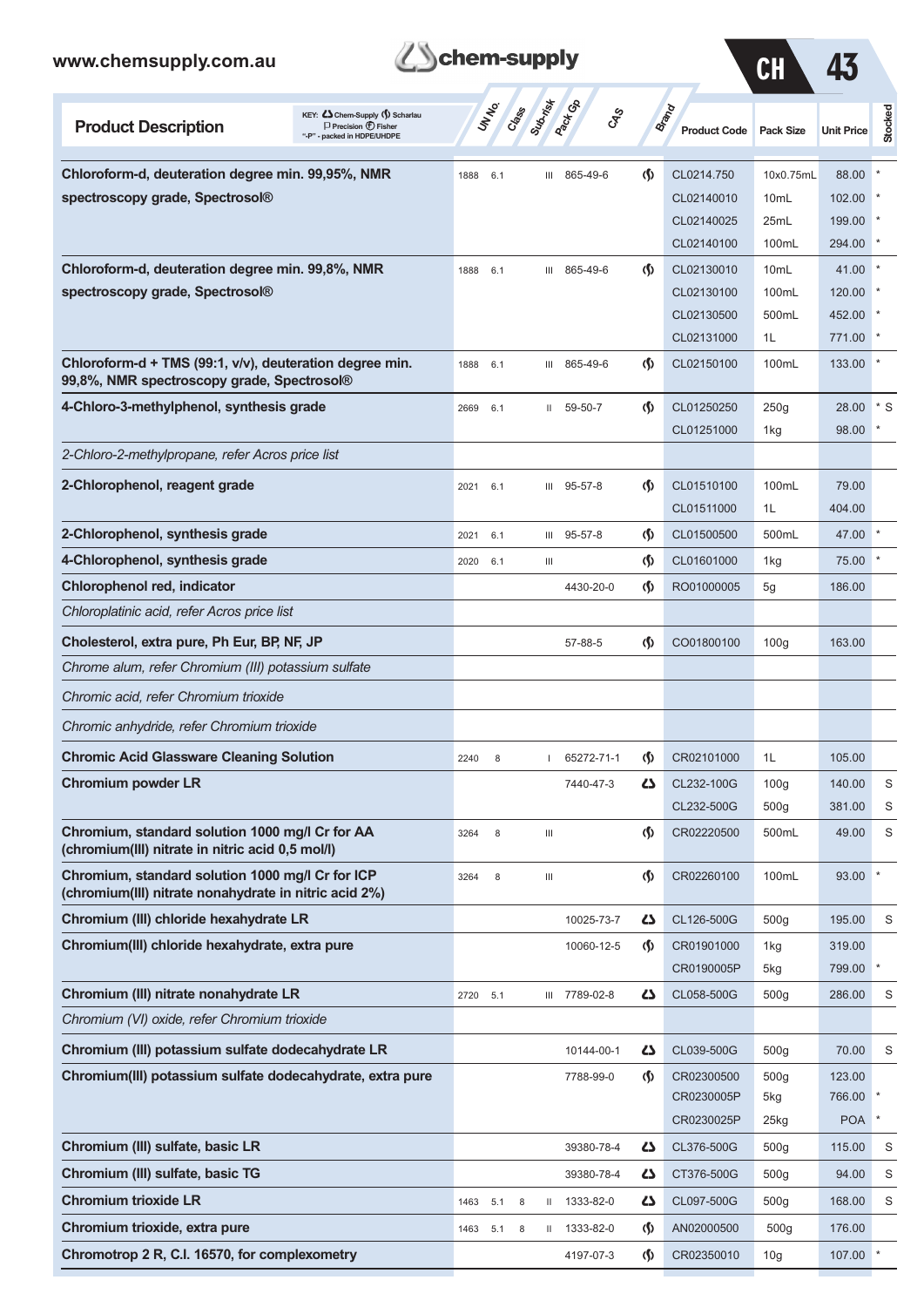

### **Z**Schem-supply

| KEY: Cohem-Supply (5) Scharlau<br><b>Product Description</b><br>$\Box$ Precision $\bigcirc$ Fisher<br>"-P" - packed in HDPE/UHDPE | Subsite<br><b>Pack GD</b><br>UN NO.<br>Class<br><b>GRS</b> |                                    | <b>Brand</b><br><b>Product Code</b> | <b>Pack Size</b> | <b>Unit Price</b> | Stocked     |
|-----------------------------------------------------------------------------------------------------------------------------------|------------------------------------------------------------|------------------------------------|-------------------------------------|------------------|-------------------|-------------|
| Chromotropic acid, disodium salt dihydrate,<br>reagent grade, ACS                                                                 | 5808-22-0                                                  | $\langle \mathbf{\S} \rangle$      | AC07880025                          | 25g              | 99.00             |             |
| Chrysoidine G, C.I. 11270, for microscopy                                                                                         | 532-82-1                                                   | $\langle \mathbf{\S} \rangle$      | CR01750025                          | 25g              | 73.00             |             |
| Cinnamaldehyde, synthesis grade                                                                                                   | 104-55-2                                                   | $\langle \mathbf{\langle} \rangle$ | AL05350250                          | 250mL            | 39.00             |             |
|                                                                                                                                   |                                                            |                                    | AL05351000                          | 1L               | 110.00            |             |
| Cinnamic acid, refer Acros price list                                                                                             |                                                            |                                    |                                     |                  |                   |             |
| Cinnamyl alcohol, synthesis grade                                                                                                 | 104-54-1                                                   | $\langle \mathbf{\S} \rangle$      | AL02000250                          | 250g             | 46.00             |             |
| Citraconic acid, synthesis grade                                                                                                  | 498-23-7                                                   | $\langle \mathsf{S} \rangle$       | AC07170100                          | 100 <sub>g</sub> | 162.00            |             |
| <b>Citric acid anhydrous AR</b>                                                                                                   | 77-92-9                                                    | 4                                  | CA013-500G                          | 500g             | 40.00             | S           |
|                                                                                                                                   |                                                            |                                    | CA013-5KG                           | 5kg              | 214.00            | $^*$ S      |
|                                                                                                                                   |                                                            |                                    | CA013-25KG                          | 25kg             | <b>POA</b>        | $*$ S       |
| Citric acid anhydrous, reagent grade, ACS                                                                                         | 77-92-9                                                    | <sub>(</sub> f)                    | AC07190500                          | 500g             | 47.00             | S           |
|                                                                                                                                   |                                                            |                                    | AC0719005P                          | 5kg              | 250.00            |             |
|                                                                                                                                   |                                                            |                                    | AC0719025P                          | 25kg             | <b>POA</b>        | $\ast$      |
| <b>Citric acid anhydrous LR</b>                                                                                                   | 77-92-9                                                    | <b>45</b>                          | CL013-500G                          | 500g             | 36.00             | S           |
|                                                                                                                                   |                                                            |                                    | <b>CL013-5KG</b>                    | 5kg              | 202.00            | $*$ S       |
|                                                                                                                                   |                                                            |                                    | CL013-25KG                          | 25kg             | <b>POA</b>        | $^*$ S      |
| Citric acid anhydrous, extra pure, Ph Eur, USP, BP, E 330, DAB                                                                    | 77-92-9                                                    | $\langle \mathbf{\langle} \rangle$ | AC07180500                          | 500g             | 62.00             |             |
|                                                                                                                                   |                                                            |                                    | AC0718005P                          | 5kg              | 231.00            |             |
|                                                                                                                                   |                                                            |                                    | AC0718025P                          | 25kg             | <b>POA</b>        | $\ast$      |
| Citric acid monohydrate AR                                                                                                        | 5949-29-1                                                  | 4                                  | CA014-500G                          | 500g             | 48.00             | S           |
|                                                                                                                                   |                                                            |                                    | CA014-5KG                           | 5kg              | 242.00            | $*$ S       |
|                                                                                                                                   |                                                            |                                    | CA014-25KG                          | 25kg             | <b>POA</b>        | $*$ S       |
| Citric acid monohydrate, reagent grade, ACS, ISO                                                                                  | 5949-29-1                                                  | $\langle \mathbf{\langle} \rangle$ | AC07250500                          | 500 <sub>g</sub> | 54.00             | S           |
|                                                                                                                                   |                                                            |                                    | AC0725005P                          | 5kg              | 359.00            |             |
|                                                                                                                                   |                                                            |                                    | AC0725025P                          | 25kg             | <b>POA</b>        |             |
| Citric acid monohydrate LR                                                                                                        | 5949-29-1                                                  | 45                                 | CL014-500G                          | 500g             | 37.00             | S           |
|                                                                                                                                   |                                                            |                                    | <b>CL014-5KG</b>                    | 5kg              | 164.00            | $\cdot$ s   |
|                                                                                                                                   |                                                            |                                    | CL014-25KG                          | 25kg             | <b>POA</b>        | $^{\ast}$ S |
| Citric acid monohydrate, extra pure, Ph Eur, USP, BP, E 330                                                                       | 5949-29-1                                                  | $\Phi$                             | AC07200500                          | 500g             | 47.00             |             |
|                                                                                                                                   |                                                            |                                    | AC0720005P                          | 5kg              | 206.00 *          |             |
|                                                                                                                                   |                                                            |                                    | AC0720025P                          | 25kg             | POA <sup>*</sup>  |             |
| Citric acid monohydrate, molecular biology grade                                                                                  | 5949-29-1                                                  | $\langle \mathbf{\langle} \rangle$ | AC07260100                          | 100 <sub>g</sub> | 47.00 *           |             |
|                                                                                                                                   |                                                            |                                    | AC07261000                          | 1kg              | 183.00 *          |             |
| L(+)-Citrulline, refer Acros price list                                                                                           |                                                            |                                    |                                     |                  |                   |             |
| Citrus oil, refer D-Limonene                                                                                                      |                                                            |                                    |                                     |                  |                   |             |
| Clove oil LR (Conforms to BP)                                                                                                     | 8000-34-8                                                  | 5                                  | CL032-100M                          | 100mL            | 74.00             | S           |
|                                                                                                                                   |                                                            |                                    | CL032-2.5L                          | 2.5L             | 296.00            | S           |
| Cobalt, metal LR                                                                                                                  | 7440-48-4                                                  | 5                                  | CL165-100G                          | 100 <sub>g</sub> | 267.00            | S           |
| Cobalt, powder, extra pure                                                                                                        | 7440-48-4                                                  | $\langle \mathbf{\hat{y}} \rangle$ | CO00150100                          | 100 <sub>g</sub> | 296.00            |             |
| Cobalt, standard solution 1000 mg/l Co for AA<br>(cobalt nitrate in nitric acid 0,5 mol/l)                                        | 8<br>3264<br>Ш                                             | $\langle \mathbf{\S} \rangle$      | CO00120500                          | 500mL            | 49.00             | S           |
| Cobalt, standard solution 1000 mg/l Co for ICP<br>(cobalt in nitric acid 2%)                                                      | $\ensuremath{\mathsf{III}}\xspace$<br>3264<br>8            | $\langle \mathbf{\S} \rangle$      | CO00130100                          | 100mL            | 93.00             |             |
| Cobalt(II) acetate tetrahydrate, refer Acros price list                                                                           |                                                            |                                    |                                     |                  |                   |             |
|                                                                                                                                   |                                                            |                                    |                                     |                  |                   |             |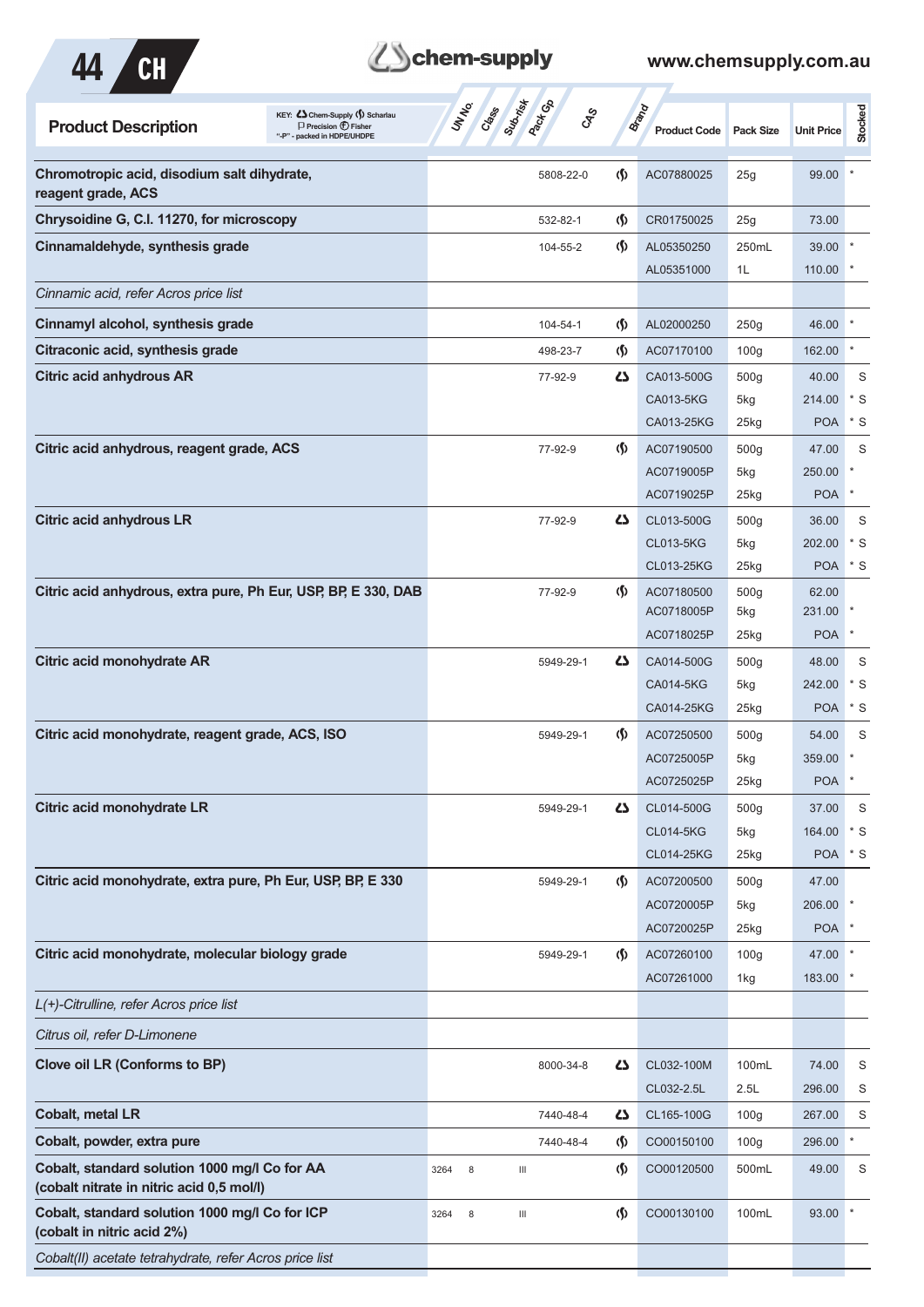

CO 45

| KEY: C Chem-Supply (5) Scharlau<br><b>Product Description</b><br>$\Box$ Precision $\bigoplus$ Fisher<br>"-P" - packed in HDPE/UHDPE |      | UN NO.<br>Class  | Submist | <b>Pack Go</b><br>GSS |                                    | Brand<br><b>Product Code</b>   | <b>Pack Size</b>        | <b>Unit Price</b> | Stocked     |
|-------------------------------------------------------------------------------------------------------------------------------------|------|------------------|---------|-----------------------|------------------------------------|--------------------------------|-------------------------|-------------------|-------------|
| Cobalt (II) bromide hexahydrate, refer Acros price list                                                                             |      |                  |         |                       |                                    |                                |                         |                   |             |
| Cobalt (II) chloride hexahydrate AR                                                                                                 | 3288 | 6.1              | Ш       | 7646-79-9             | 47                                 | CA093-100G                     | 100q                    | 226.00            | S           |
|                                                                                                                                     |      |                  |         |                       |                                    | CA093-500G                     | 500 <sub>g</sub>        | 416.00            | S           |
| Cobalt (II) chloride hexahydrate, reagent grade, ACS, ISO                                                                           | 3288 | 6.1              | Ш       | 7791-13-1             | $\langle \mathbf{\langle} \rangle$ | CO00270250                     | 250g                    | 497.00            |             |
|                                                                                                                                     |      |                  |         |                       |                                    | CO00271000                     | 1kg                     | 1420.00           |             |
| Cobalt (II) chloride hexahydrate LR                                                                                                 | 3288 | 6.1              | Ш       | 7646-79-9             | دے                                 | CL093-100G                     | 100 <sub>g</sub>        | 95.00             | S           |
|                                                                                                                                     |      |                  |         |                       |                                    | CL093-500G                     | 500 <sub>g</sub>        | 276.00            | S           |
| <b>Cobalt chloride Test strips</b>                                                                                                  |      |                  |         |                       | P                                  | IS069-100S                     | 100 strips              | 14.00             | S           |
| <b>Cobalt chloride Test strips (booklet)</b>                                                                                        |      |                  |         |                       | P                                  | IS149-25S                      | 25 strips               | 5.00              | S           |
| Cobalt (II) nitrate hexahydrate AR                                                                                                  | 1477 | 5.1              | Ш       | 10141-05-6            | دے                                 | CA091-100G                     | 100 <sub>g</sub>        | 178.00            | S           |
|                                                                                                                                     |      |                  |         |                       |                                    | CA091-500G                     | 500 <sub>g</sub>        | 525.00            | S           |
| Cobalt (II) nitrate hexahydrate, reagent grade, ACS                                                                                 | 1477 | 5.1              | Ш       | 10026-22-9            | $\langle \mathbf{\S} \rangle$      | CO00460250                     | 250g                    | 445.00            |             |
|                                                                                                                                     |      |                  |         |                       |                                    | CO00461000                     | 1kg                     | 822.00            |             |
| Cobalt (II) nitrate hexahydrate LR                                                                                                  | 1477 | 5.1              | Ш       | 10141-05-6            | ひ                                  | CL091-100G                     | 100q                    | 160.00            | S           |
|                                                                                                                                     |      |                  |         |                       |                                    | CL091-500G                     | 500 <sub>g</sub>        | 369.00            | S           |
| Cobalt (II) oxalate dihydrate LR                                                                                                    |      |                  |         | 5965-38-8             | دے                                 | CL411-500G                     | 500 <sub>g</sub>        | 655.00            | S           |
| Cobalt oxide, black, synthesis grade                                                                                                |      |                  |         | 1308-06-1             | $\langle \mathbf{\S} \rangle$      | CO00600250                     | 250g                    | 355.00            |             |
| Cobalt (II) sulfate heptahydrate AR                                                                                                 |      |                  |         | 10124-43-3            | دے                                 | CA085-500G                     | 500 <sub>g</sub>        | 376.00            | S           |
| Cobalt (II) sulfate heptahydrate, reagent grade                                                                                     | 3077 | 9                | Ш       | 10026-24-1            | $\langle \mathbf{\langle} \rangle$ | CO00770100                     | 100q                    | 173.00            |             |
|                                                                                                                                     |      |                  |         |                       |                                    | CO00770250                     | 250g                    | 302.00            |             |
|                                                                                                                                     |      |                  |         |                       |                                    | CO00771000                     | 1kg                     | 677.00            |             |
| Cobalt (II) sulfate heptahydrate LR                                                                                                 |      |                  |         | 10124-43-3            | دے                                 | CL085-500G<br><b>CL085-5KG</b> | 500 <sub>g</sub><br>5kg | 295.00<br>1691.00 | S<br>S<br>* |
| Cobalt (II) thiocyanate anhydrous LR                                                                                                |      |                  |         | 3017-60-5             | دے                                 | CL414-100G                     | 100 <sub>g</sub>        | 239.00            | S           |
| Cocktail 22, for liquid scintillation, Normascint®                                                                                  |      |                  |         |                       | (§)                                | CO01352500                     | 2.5L                    | 332.00            | $\star$     |
| <b>Cocktail Biogreen 3, for liquid scintillation</b>                                                                                |      |                  |         |                       | $\langle \mathbf{\S} \rangle$      | CO0150005P                     | 5L                      | 730.00            | $\ast$      |
| Cocktail Bis-MSB, for liquid scintillation, Normascint®                                                                             |      |                  |         |                       | $\langle \mathbf{\S} \rangle$      |                                |                         | 223.00            |             |
| <b>Coconut oil TG</b>                                                                                                               |      |                  |         | 13280-61-0            |                                    | BI01200010                     | 10 <sub>g</sub>         |                   |             |
|                                                                                                                                     |      |                  |         |                       | 47                                 | CT027-500G                     | 500 <sub>g</sub>        | 45.00             | S           |
| <b>Collodion flexible, pure</b>                                                                                                     | 2059 | 3                | T       | 9004-70-0             | $\langle \mathbf{\S} \rangle$      | CO01920250<br>CO01921000       | 250mL<br>1L             | 91.00<br>255.00   |             |
|                                                                                                                                     |      |                  |         |                       |                                    | CO0192005P                     | 5L                      | 586.00            |             |
| Collodion, solution approx. 4% w/v, extra pure, USP                                                                                 | 2059 | $\mathsf 3$      | I       |                       | $\langle \mathbf{\S} \rangle$      | CO01900250                     | 250mL                   | 120.00            |             |
|                                                                                                                                     |      |                  |         |                       |                                    | CO01901000                     | 1L                      | 205.00            |             |
|                                                                                                                                     |      |                  |         |                       |                                    | CO0190005P                     | 5L                      | 532.00            |             |
| Complexon - magnesium, solution 0,1 mol/l                                                                                           |      |                  |         |                       | $\langle \mathbf{\S} \rangle$      | CO02210250                     | 250mL                   | 59.00             |             |
|                                                                                                                                     |      |                  |         |                       |                                    | CO02211000                     | 1L                      | 164.00            |             |
| Congo red (C.I. 22120) LR                                                                                                           |      |                  |         | 573-58-0              | 47                                 | CL070-25G                      | 25g                     | 56.00             | S           |
| <b>Congo red Test strips</b>                                                                                                        |      |                  |         |                       | P                                  | IS070-100S                     | 100 strips              | 13.00             | S           |
| <b>Control paper Taste test paper</b>                                                                                               |      |                  |         |                       | P                                  | IS144-100S                     | 100 strips              | 13.00             | S           |
| <b>Copper, metal foil LR</b>                                                                                                        |      |                  |         | 7440-50-8             | 47                                 | CL054-500G                     | 500 <sub>g</sub>        | 113.00            | S           |
| Copper, metal powder LR                                                                                                             | 3077 | $\boldsymbol{9}$ | Ш       | 7440-50-8             | 47                                 | CL051-500G                     | 500 <sub>g</sub>        | 117.00            | S           |
| Copper, powder, extra pure                                                                                                          |      |                  |         | 7440-50-8             | $\langle \mathbf{\S} \rangle$      | CO00930500                     | 500 <sub>g</sub>        | 136.00            |             |
| <b>Copper, metal turnings TG</b>                                                                                                    |      |                  |         | 7440-50-8             | 47                                 | CT056-500G                     | 500g                    | 81.00             | S           |
| Copper, metal wire LR                                                                                                               |      |                  |         | 7440-50-8             | 45                                 | CL076-500G                     | 500g                    | 79.00             | S           |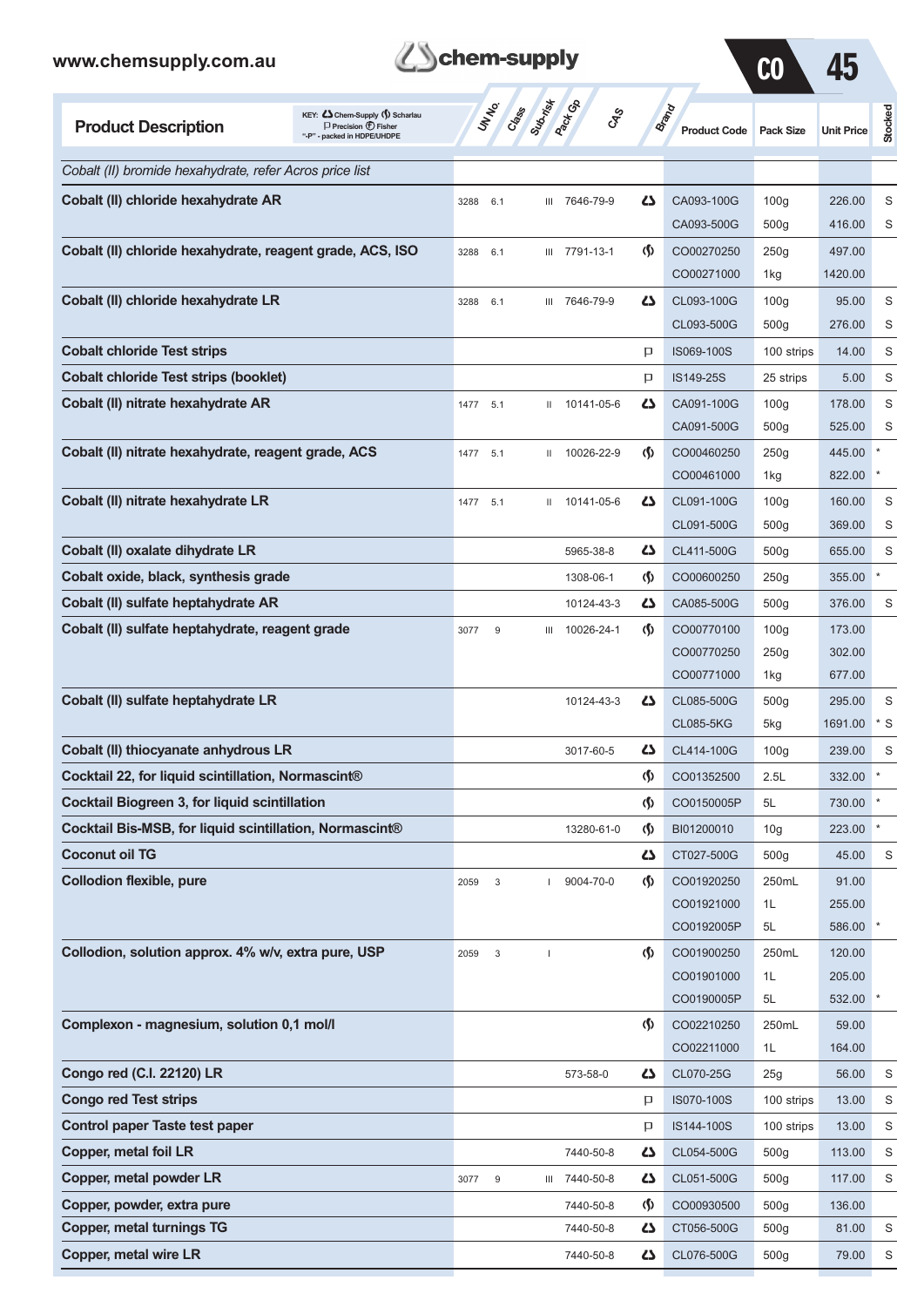



| KEY: Chem-Supply () Scharlau<br><b>Product Description</b><br>$\Box$ Precision $\bigcirc$ Fisher<br>"-P" - packed in HDPE/UHDPE | <b>UNTER</b> | Submish<br>Crass | <b>Pack G</b> B<br><b>GRS</b> |                                      | <b>Brand</b><br><b>Product Code</b>                        | <b>Pack Size</b>                                       | <b>Unit Price</b>                       | Stocked              |
|---------------------------------------------------------------------------------------------------------------------------------|--------------|------------------|-------------------------------|--------------------------------------|------------------------------------------------------------|--------------------------------------------------------|-----------------------------------------|----------------------|
| Copper, standard solution 1000 mg/l Cu for AA                                                                                   | 3264<br>8    | $\mathbf{III}$   |                               | $\langle \mathsf{S} \rangle$         | CO00850100                                                 | 100mL                                                  | 38.00                                   |                      |
| (copper(II) nitrate in nitric acid 0.5 mol/l)                                                                                   |              |                  |                               |                                      | CO00850500                                                 | 500mL                                                  | 49.00                                   | S                    |
| Copper, standard solution 1000 mg/l Cu for ICP<br>(copper in nitric acid 2%)                                                    | 3264<br>8    | $\mathbf{III}$   |                               | (\$)                                 | CO00800100                                                 | 100mL                                                  | 93.00                                   |                      |
| Copper(I) cyanide, extra pure, refer Acros price list                                                                           |              |                  |                               |                                      |                                                            |                                                        |                                         |                      |
| Copper (II) acetate monohydrate, reagent grade, ACS                                                                             | 9<br>3077    | Ш                | 6046-93-1                     | $\langle \mathbf{\S} \rangle$        | CO00950500<br>CO0095005P<br>CO0095025P                     | 500g<br>5kg<br>$25$ kg                                 | 186.00<br>866.00<br><b>POA</b>          | S<br>$\ast$          |
| Copper (II) acetate monohydrate LR                                                                                              |              |                  | 6046-93-1                     | ひ                                    | CL104-100G<br>CL104-500G<br><b>CL104-5KG</b><br>CL104-25KG | 100 <sub>g</sub><br>500 <sub>g</sub><br>5kg<br>$25$ kg | 40.00<br>100.00<br>716.00<br><b>POA</b> | S<br>S<br>$*$ S      |
| Copper (II) ammonium chloride, refer Ammonium cupric chloride                                                                   |              |                  |                               |                                      |                                                            |                                                        |                                         |                      |
| Copper (II) ammonium sulfate, refer Ammonium cupric sulfate                                                                     |              |                  |                               |                                      |                                                            |                                                        |                                         |                      |
| Copper (II) bromide, refer Acros price list                                                                                     |              |                  |                               |                                      |                                                            |                                                        |                                         |                      |
| Copper (II) carbonate basic monohydrate LR                                                                                      |              |                  | 12069-69-1                    | دے                                   | CL035-100G<br>CL035-500G                                   | 100 <sub>g</sub><br>500 <sub>g</sub>                   | 46.00<br>111.00                         | S<br>S               |
| Copper (II) carbonate basic, extra pure                                                                                         |              |                  | 12069-69-1                    | $\langle \mathbf{\mathbf{\Diamond}}$ | CO00880500                                                 | 500 <sub>g</sub>                                       | 248.00                                  |                      |
| Copper (I) chloride AR                                                                                                          | 2802<br>8    | Ш                | 7758-89-6                     | ひ                                    | CA092-500G                                                 | 500 <sub>g</sub>                                       | 281.00                                  | S                    |
| Copper (I) chloride, reagent grade, ACS                                                                                         | 2802<br>8    | Ш                | 7758-89-6                     | $\langle \mathbf{\langle} \rangle$   | CO00970500                                                 | 500 <sub>g</sub>                                       | 327.00                                  |                      |
| Copper (I) chloride LR                                                                                                          | 2802<br>8    | Ш                | 7758-89-6                     | دے                                   | CL092-500G                                                 | 500 <sub>g</sub>                                       | 147.00                                  | S                    |
| Copper (II) chloride dihydrate, reagent grade, ACS                                                                              | 8<br>2802    | Ш                | 10125-13-0                    | $\langle \mathbf{\langle} \rangle$   | CO01121000<br>CO0112005P<br>CO0112025P                     | 1kg<br>5kg<br>$25$ kg                                  | 277.00<br>1243.00<br><b>POA</b>         | S                    |
| Copper (II) chloride dihydrate LR                                                                                               | 2802<br>8    | Ш                | 10125-13-0                    | ひ                                    | CL004-500G<br><b>CL004-5KG</b><br>CL004-25KG               | 500 <sub>g</sub><br>5kg<br>$25$ <sub>kg</sub>          | 128.00<br>756.00<br><b>POA</b>          | S<br>* S<br>$*$ S    |
| Copper (II) chloride dihydrate, extra pure, USP                                                                                 | 2802<br>8    |                  | III 10125-13-0                | $\langle \mathbf{\langle} \rangle$   | CO01000500<br>CO0100005P<br>CO0100025P                     | 500g<br>5kg<br>25kg                                    | 146.00<br>789.00<br><b>POA</b>          |                      |
| Copper (II) ethylenediamine solution, for determination of<br>viscosity in cellulose according to DIN 54270                     | 1761<br>8    | 6.1              | II 14552-35-3                 | $\langle \mathbf{\mathbf{\Diamond}}$ | RE00081000                                                 | 1L                                                     | 861.00                                  |                      |
| Copper (II) hydroxide carbonate, refer Copper (II) carbonate basic                                                              |              |                  |                               |                                      |                                                            |                                                        |                                         |                      |
| Copper (I) iodide LR                                                                                                            |              |                  | 7681-65-4                     | 47                                   | CL221-100G                                                 | 100q                                                   | 116.00                                  | S                    |
| Copper (II) nitrate trihydrate AR                                                                                               | 1477 5.1     |                  | II 10031-43-3                 | 45                                   | CA059-500G<br>CA059-25KG                                   | 500 <sub>g</sub><br>25kg                               | 173.00<br><b>POA</b>                    | S<br>$\pmb{\ast}$    |
| Copper (II) nitrate trihydrate, reagent grade                                                                                   | 5.1<br>1477  |                  | II 10031-43-3                 | $\langle \mathsf{S} \rangle$         | CO00910500                                                 | 500 <sub>g</sub>                                       | 184.00                                  | S                    |
| Copper (II) nitrate trihydrate LR                                                                                               | 1477<br>5.1  |                  | II 10031-43-3                 | 45                                   | CL059-500G<br><b>CL059-5KG</b><br>CL059-25KG               | 500 <sub>g</sub><br>5kg<br>$25$ <sub>kg</sub>          | 147.00<br>915.00<br><b>POA</b>          | S<br>$*$ S<br>$*$ S  |
| Copper (II) oxalate hemihydrate LR                                                                                              | 6.1<br>3288  |                  | III 814-91-5                  | 47                                   | CL417-500G                                                 | 500 <sub>g</sub>                                       | 263.00                                  | S                    |
| Copper (I) oxide LR                                                                                                             |              |                  | 1317-39-1                     | 45                                   | CL081-500G                                                 | 500 <sub>g</sub>                                       | 124.00                                  | S                    |
| Copper (II) oxide powder LR                                                                                                     |              |                  | 1317-38-0                     | 47                                   | CL055-500G<br><b>CL055-5KG</b><br>CL055-25KG               | 500 <sub>g</sub><br>5kg<br>25kg                        | 198.00<br>1134.00<br><b>POA</b>         | S<br>$*$ S<br>$\ast$ |
|                                                                                                                                 |              |                  |                               |                                      |                                                            |                                                        |                                         |                      |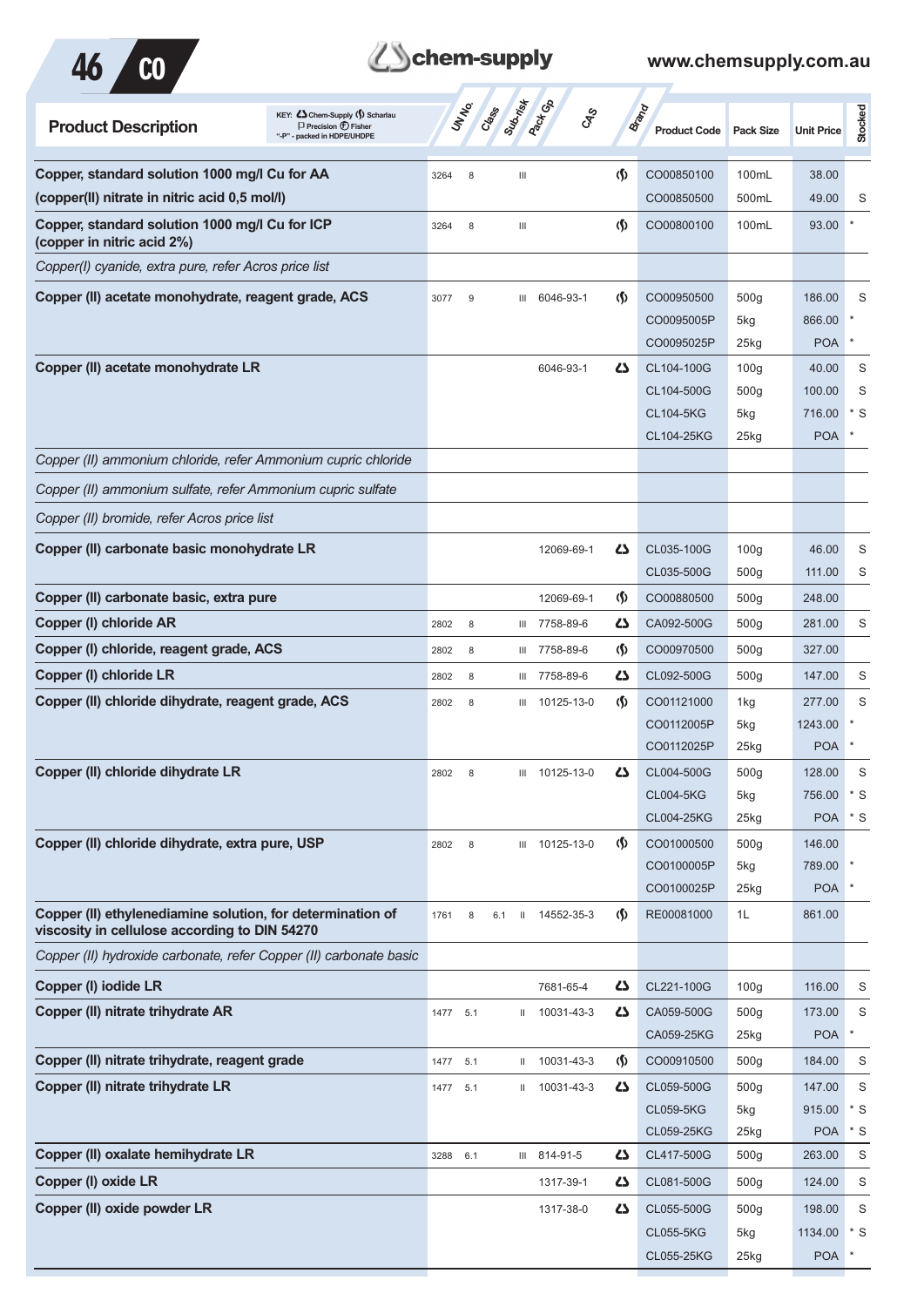### www.chemsupply.org

| com.au |                                                                                                    | chem-supply      |                    |
|--------|----------------------------------------------------------------------------------------------------|------------------|--------------------|
|        |                                                                                                    |                  |                    |
| 'n     | KEY: C Chem-Supply (5) Scharlau<br>$\Box$ Precision $\bigoplus$ Fisher<br>"D" seeked is UDDEAIUDDE | Pack Co<br>Class | Brand<br>duct Code |



| <b>Product Description</b>                                             | KEY: Cohem-Supply (5) Scharlau<br>$\Box$ Precision $\bigcirc$ Fisher<br>"-P" - packed in HDPE/UHDPE |          | <b>SARS</b>    | Class Supering |   | <b>GRS</b>    |                                    | <b>Brand</b><br><b>Product Code</b> | <b>Pack Size</b>   | <b>Unit Price</b> | <b>Stocked</b> |
|------------------------------------------------------------------------|-----------------------------------------------------------------------------------------------------|----------|----------------|----------------|---|---------------|------------------------------------|-------------------------------------|--------------------|-------------------|----------------|
| Copper (II) oxide, extra pure                                          |                                                                                                     |          |                |                |   | 1317-38-0     | $\langle \mathbf{\langle} \rangle$ | CO00990500                          | 500g               | 255.00            |                |
|                                                                        |                                                                                                     |          |                |                |   |               |                                    | CO0099005P                          | 5kg                | 1341.00           |                |
|                                                                        |                                                                                                     |          |                |                |   |               |                                    | CO0099025P                          | 25kg               | <b>POA</b>        |                |
| Copper (II) sulfate anhydrous LR                                       |                                                                                                     | 3077     | 9              |                |   | III 7758-98-7 | 4                                  | CL071-500G                          | 500 <sub>g</sub>   | 97.00             | S              |
|                                                                        |                                                                                                     |          |                |                |   |               |                                    | CL071-25KG                          | 25kg               | <b>POA</b>        |                |
| Copper(II) sulfate anhydrous, extra pure, Ph Eur, USP, BP              |                                                                                                     | 3077     | 9              |                |   | III 7758-98-7 | $\langle \mathbf{\langle} \rangle$ | CO00870250                          | 250g               | 64.00             | S              |
|                                                                        |                                                                                                     |          |                |                |   |               |                                    | CO00871000                          | 1kg                | 210.00            |                |
|                                                                        |                                                                                                     |          |                |                |   |               |                                    | CO0087005P                          | 5kg                | 640.00            | *              |
| Copper (II) sulfate pentahydrate AR                                    |                                                                                                     | 3077     | 9              |                |   | III 7758-99-8 | دے                                 | CA068-500G                          | 500 <sub>g</sub>   | 70.00             | S              |
|                                                                        |                                                                                                     |          |                |                |   |               |                                    | CA068-5KG                           | 5kg                | 364.00            | * S            |
|                                                                        |                                                                                                     |          |                |                |   |               |                                    | CA068-25KG                          | $25$ kg            | <b>POA</b>        | $*$ S          |
| Copper (II) sulfate pentahydrate, reagent grade, ACS, ISO              |                                                                                                     | 3077     | 9              |                |   | III 7758-99-8 | $\langle \mathbf{\langle} \rangle$ | CO01010500                          | 500 <sub>g</sub>   | 73.00             | S              |
|                                                                        |                                                                                                     |          |                |                |   |               |                                    | CO0101005P                          | 5kg                | 432.00            | * S            |
|                                                                        |                                                                                                     |          |                |                |   |               |                                    | CO0101025P                          | $25$ <sub>kg</sub> | <b>POA</b>        | $\ast$         |
| Copper (II) sulfate pentahydrate LR                                    |                                                                                                     | 3077     | 9              |                |   | III 7758-99-8 | دے                                 | CL068-500G                          | 500 <sub>g</sub>   | 44.00             | S              |
|                                                                        |                                                                                                     |          |                |                |   |               |                                    | <b>CL068-5KG</b>                    | 5kg                | 310.00            | $*$ S          |
|                                                                        |                                                                                                     |          |                |                |   |               |                                    | <b>CL068-25KG</b>                   | $25$ kg            | <b>POA</b>        | $*$ S          |
| Copper(II) sulfate pentahydrate, extra pure, Ph Eur, USP, BP           |                                                                                                     | 3077     | $\overline{9}$ |                |   | III 7758-99-8 | $\langle \mathbf{\langle} \rangle$ | CO00960500                          | 500g               | 64.00             |                |
|                                                                        |                                                                                                     |          |                |                |   |               |                                    | CO0096005P                          | 5kg                | 347.00            |                |
|                                                                        |                                                                                                     |          |                |                |   |               |                                    | CO0096025P                          | $25$ kg            | <b>POA</b>        |                |
| Copper (II) sulfate pentahydrate TG                                    |                                                                                                     | 3077     | 9              |                |   | III 7758-99-8 | دے                                 | CT068-500G                          | 500 <sub>g</sub>   | 30.00             | S              |
|                                                                        |                                                                                                     |          |                |                |   |               |                                    | CT068-3KG                           | 3kg                | 94.00             | S              |
|                                                                        |                                                                                                     |          |                |                |   |               |                                    | CT068-5KG                           | 5kg                | 132.00            | $*$ S          |
| Copper (II) sulfate, solution 0,1 mol/l                                |                                                                                                     |          |                |                |   | 7758-98-7     | $\Phi$                             | CO01021000                          | 1L                 | 74.00             |                |
| Cream of tartar, refer Potassium hydrogen tartrate                     |                                                                                                     |          |                |                |   |               |                                    |                                     |                    |                   |                |
| Creatine monohydrate, refer Acros price list                           |                                                                                                     |          |                |                |   |               |                                    |                                     |                    |                   |                |
| Creatinine, refer Acros price list                                     |                                                                                                     |          |                |                |   |               |                                    |                                     |                    |                   |                |
| o-Cresol/dichlromethane mixture refer Mixture o-cresol/dichloromethane |                                                                                                     |          |                |                |   |               |                                    |                                     |                    |                   |                |
| m-Cresol, synthesis grade                                              |                                                                                                     | 2076 6.1 |                | 8              |   | II 108-39-4   | $\Phi$                             | CR00721000                          | 1L                 | 90.00             |                |
|                                                                        |                                                                                                     |          |                |                |   |               |                                    | CR00722500                          | 2.5L               | 184.00            |                |
| o-Cresol, synthesis grade                                              |                                                                                                     | 2076     | 6.1            | 8              |   | II 95-48-7    | $\Phi$                             | CR00621000                          | 1L                 | 106.00            |                |
| p-Cresol, synthesis grade                                              |                                                                                                     | 2076     | 6.1            | 8              |   | II 106-44-5   | $\Phi$                             | CR00821000                          | 1L                 | 175.00            | $\ast$         |
| m Cresol purple, Indicator, LR                                         |                                                                                                     |          |                |                |   | 2303-01-7     | 47                                 | CL538-5G                            | 5g                 | 128.00            | S              |
| m-Cresol purple sodium salt LR                                         |                                                                                                     |          |                |                |   | 62625-31-4    | 5                                  | CL397-5G                            | 5g                 | 149.00            | S              |
|                                                                        |                                                                                                     |          |                |                |   |               |                                    | CL397-100G                          | 100 <sub>g</sub>   | 1182.00           | S              |
| o-Cresol red LR                                                        |                                                                                                     |          |                |                |   | 1733-12-6     | دے                                 | CL207-5G                            | 5g                 | 55.00             | S              |
| <b>Cresol red, indicator</b>                                           |                                                                                                     |          |                |                |   | 1733-12-6     | $\langle \mathbf{\hat{y}} \rangle$ | RO01100005                          | 5g                 | 72.00             |                |
|                                                                        |                                                                                                     |          |                |                |   |               |                                    | RO01100025                          | 25g                | 225.00            |                |
| o-Cresolphthalein, indicator                                           |                                                                                                     |          |                |                |   | 596-27-0      | $\langle \mathsf{S} \rangle$       | CR00950025                          | 25g                | 171.00            |                |
| Crude oil, refer Petroleum, crude                                      |                                                                                                     |          |                |                |   |               |                                    |                                     |                    |                   |                |
| Crystal violet (C.I. 42555) LR                                         |                                                                                                     |          |                |                |   | 548-62-9      | 5                                  | CL067-25G                           | 25g                | 51.00             | S              |
| Crystal violet, C.I. 42555, indicator, extra pure                      |                                                                                                     | 3077     | $9\,$          |                | Ш | 548-62-9      | $\langle \mathbf{\hat{y}} \rangle$ | VI00250025                          | 25g                | 56.00             | $\mathbb S$    |
|                                                                        |                                                                                                     |          |                |                |   |               |                                    | VI00250100                          | 100 <sub>g</sub>   | 177.00            |                |
| Crystal violet oxalate, solution according to Gram Hücker              |                                                                                                     |          |                |                |   |               | $\Phi$                             | VI00270500                          | 500mL              | 31.00             | $\cdot$ s      |
| (packed in HDPE/UHDPE)                                                 |                                                                                                     |          |                |                |   |               |                                    | VI00272500                          | 2.5L               | 105.00            |                |
|                                                                        |                                                                                                     |          |                |                |   |               |                                    |                                     |                    |                   |                |
| Cupric salts, refer Copper (II) salts                                  |                                                                                                     |          |                |                |   |               |                                    |                                     |                    |                   |                |

┯

−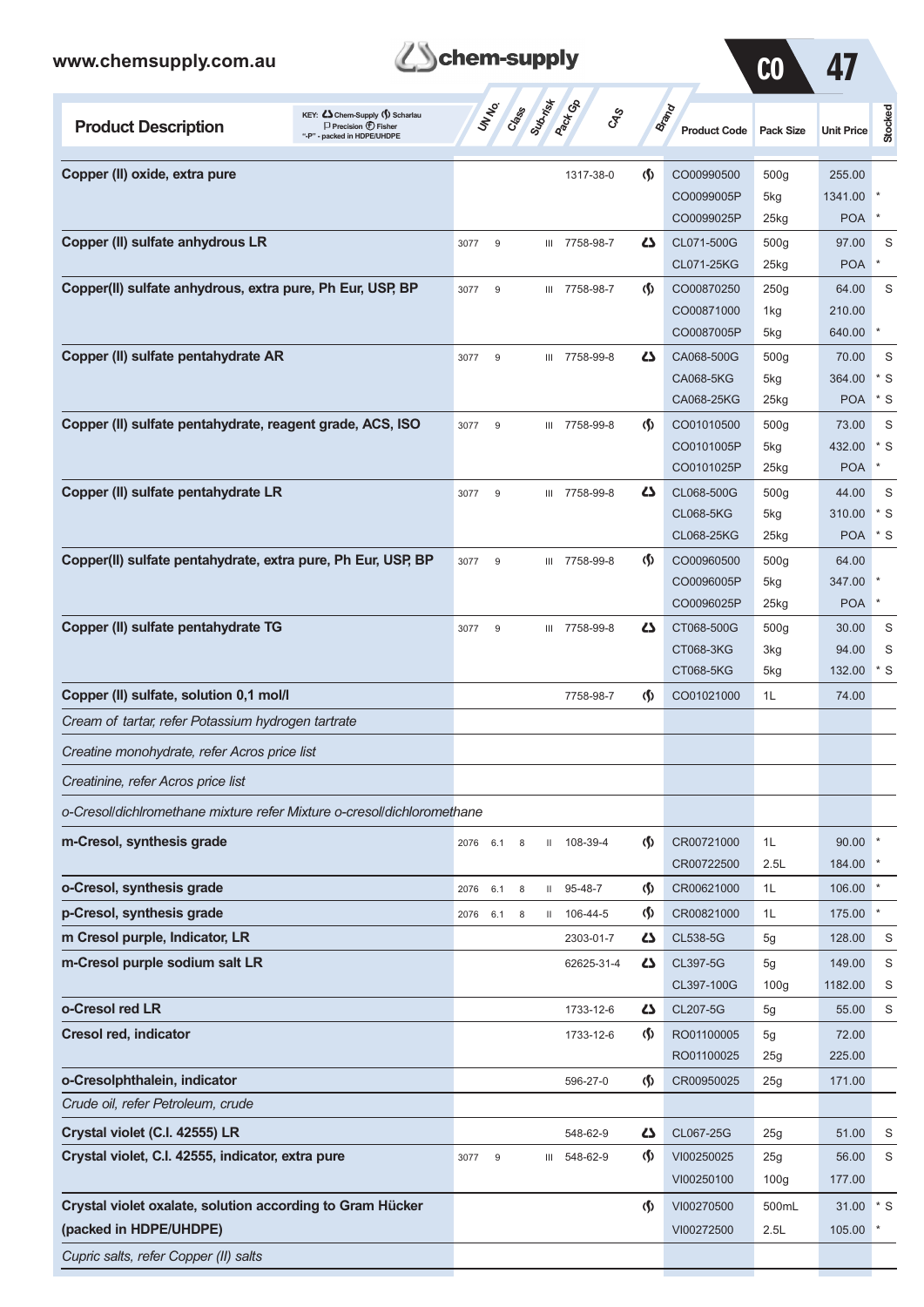



| <b>Product Description</b>                                                             | KEY: C Chem-Supply (5) Scharlau<br>$\Box$ Precision $\bigoplus$ Fisher<br>"-P" - packed in HDPE/UHDPE |      | <b>STAR</b> | Class |              | <b>Pacifica</b><br>CAS |                                      | <b>Brand</b><br><b>Product Code</b> | <b>Pack Size</b> | <b>Unit Price</b> | Stocked      |
|----------------------------------------------------------------------------------------|-------------------------------------------------------------------------------------------------------|------|-------------|-------|--------------|------------------------|--------------------------------------|-------------------------------------|------------------|-------------------|--------------|
| Cuprous salts, refer Copper (I) salts                                                  |                                                                                                       |      |             |       |              |                        |                                      |                                     |                  |                   |              |
| Cyanogen bromide, synthesis grade                                                      |                                                                                                       | 1889 | 6.1         | 8     |              | 506-68-3               | $\langle \mathbf{\S} \rangle$        | BR01750010                          | 10 <sub>g</sub>  | 112.00            | $\ast$       |
| <b>Cyclohexane AR</b>                                                                  |                                                                                                       | 1145 | 3           |       |              | II 110-82-7            | 47                                   | CA019-500M                          | 500mL            | 66.00             | S            |
|                                                                                        |                                                                                                       |      |             |       |              |                        |                                      | CA019-2.5L                          | 2.5L             | 119.00            | S            |
|                                                                                        |                                                                                                       |      |             |       |              |                        |                                      | CA019-20L                           | 20L              | 461.00            | $*$ S        |
| Cyclohexane, reagent grade, ACS, ISO                                                   |                                                                                                       | 1145 | 3           |       |              | $11 110-82-7$          | $\langle \mathbf{\langle} \rangle$   | CI00322500                          | 2.5L             | 157.00            | S            |
|                                                                                        |                                                                                                       |      |             |       |              |                        |                                      | CI0032025A                          | 25L              | 662.00            | ×            |
| <b>Cyclohexane LR</b>                                                                  |                                                                                                       | 1145 | 3           |       | Ш.           | 110-82-7               | 5                                    | CL019-500M                          | 500mL            | 61.00             | S            |
|                                                                                        |                                                                                                       |      |             |       |              |                        |                                      | CL019-2.5L                          | 2.5L             | 115.00            | S            |
|                                                                                        |                                                                                                       |      |             |       |              |                        |                                      | CL019-20L                           | 20L              | 418.00            | $*$ S        |
| Cyclohexane, anhydrous                                                                 |                                                                                                       | 1145 | 3           |       |              | II 110-82-7            | $\langle \mathbf{\S} \rangle$        | CI00300500                          | 500mL            | 110.00            |              |
|                                                                                        |                                                                                                       |      |             |       |              |                        |                                      | CI00301000                          | 1L               | 173.00            |              |
| Cyclohexane, anhydrous, with molecular sieves                                          |                                                                                                       | 1145 | 3           |       |              | $11 110-82-7$          | $\langle \mathbf{\mathbf{\Diamond}}$ | CI00291000                          | 1L               | 86.00             | $\ast$       |
| <b>Cyclohexane, for GC residue analysis</b>                                            |                                                                                                       | 1145 | 3           |       |              | $11 110-82-7$          | $\langle \mathbf{\S} \rangle$        | CI00352500                          | 2.5L             | 135.00            | $*$ S        |
| Cyclohexane, GC ultra-trace analysis grade                                             |                                                                                                       | 1145 | 3           |       | Ш.           | 110-82-7               | $\langle \mathbf{\S} \rangle$        | CI00362500                          | 2.5L             | 235.00            |              |
| Cyclohexane, Multisolvent® HPLC grade ACS ISO UV-VIS                                   |                                                                                                       | 1145 | 3           |       |              | $11 110-82-7$          | (∫)                                  | CI00392500                          | 2.5L             | 132.00            |              |
|                                                                                        |                                                                                                       |      |             |       |              |                        |                                      | CI00394000                          | 4L               | 203.00            | $\pmb{\ast}$ |
| Cyclohexane, UV spectroscopy grade, Spectrosol®                                        |                                                                                                       | 1145 | 3           |       |              | $11 110-82-7$          | $\langle \mathbf{\langle}$           | CI00331000                          | 1L               | 181.00            | $\ast$       |
|                                                                                        |                                                                                                       |      |             |       |              |                        |                                      | CI00332500                          | 2.5L             | 216.00            | * S          |
| Cyclohexane-d12, deuteration degree min. 99,5%,<br>NMR spectroscopy grade, Spectrosol® |                                                                                                       | 1145 | 3           |       | Ш.           | 1735-17-7              | $\langle \mathbf{\S} \rangle$        | CI0037.750                          | 10x0.75mL        | 549.00            |              |
| Cyclohexanol, reagent grade                                                            |                                                                                                       |      |             |       |              | 108-93-0               | $\langle \mathsf{S} \rangle$         | CI00421000                          | 1L               | 154.00            |              |
| Cyclohexanol, synthesis grade                                                          |                                                                                                       |      |             |       |              | 108-93-0               | $\varphi$                            | CI00401000                          | 1L               | 102.00            | S            |
| <b>Cyclohexanone LR</b>                                                                |                                                                                                       | 1915 | 3           |       | III          | 108-94-1               | 5                                    | CL020-500M                          | 500mL            | 52.00             | S            |
|                                                                                        |                                                                                                       |      |             |       |              |                        |                                      | CL020-2.5L                          | 2.5L             | 133.00            | S            |
|                                                                                        |                                                                                                       |      |             |       |              |                        |                                      | CL020-20L                           | 20L              | 591.00            | $*$ S        |
| <b>Cyclohexene LR</b>                                                                  |                                                                                                       | 2256 | 3           |       |              | $II$ 110-83-8          | 5                                    | CL073-500M                          | 500mL            | 68.00             | S            |
|                                                                                        |                                                                                                       |      |             |       |              |                        |                                      | CL073-2.5L                          | 2.5L             | 198.00            | S            |
|                                                                                        |                                                                                                       |      |             |       |              |                        |                                      | CL073-20L                           | 20L              | 833.00            | $^\star$ S   |
| Cyclohexene, synthesis grade, stabilized with approx.                                  |                                                                                                       | 2256 | 3           |       |              | $II$ 110-83-8          | $\langle \mathsf{S} \rangle$         | CI00601000                          | 1L               | 128.00            |              |
| 100 ppm of 2,6-Di-tert-butyl-4-methylphenol (BHT)                                      |                                                                                                       |      |             |       |              |                        |                                      | CI0060025P                          | 25L              | 992.00            | $\ast$       |
| Cycloheximide, refer Acros price list                                                  |                                                                                                       |      |             |       |              |                        |                                      |                                     |                  |                   |              |
| Cyclohexylamine, synthesis grade                                                       |                                                                                                       | 2357 | 8           | 3     | $\mathbf{H}$ | 108-91-8               | $\Phi$                               | CI00701000                          | 1L               | 49.00             | $*$ S        |
| Cyclopentane, refer Acros price list                                                   |                                                                                                       |      |             |       |              |                        |                                      |                                     |                  |                   |              |
| L-Cysteine hydrochloride anhydrous, extra pure                                         |                                                                                                       |      |             |       |              | 52-89-1                | $\varphi$                            | CI03050025                          | 25g              | 36.00             | $\ast$       |
|                                                                                        |                                                                                                       |      |             |       |              |                        |                                      | CI03050100                          | 100 <sub>g</sub> | 108.00            | $\ast$       |
| L-Cysteine hydrochloride monohydrate, refer Acros price list                           |                                                                                                       |      |             |       |              |                        |                                      |                                     |                  |                   |              |
| L-Cystine, extra pure, FCC                                                             |                                                                                                       |      |             |       |              | 56-89-3                | $\sp(5)$                             | CI03150100                          | 100g             | 122.00            |              |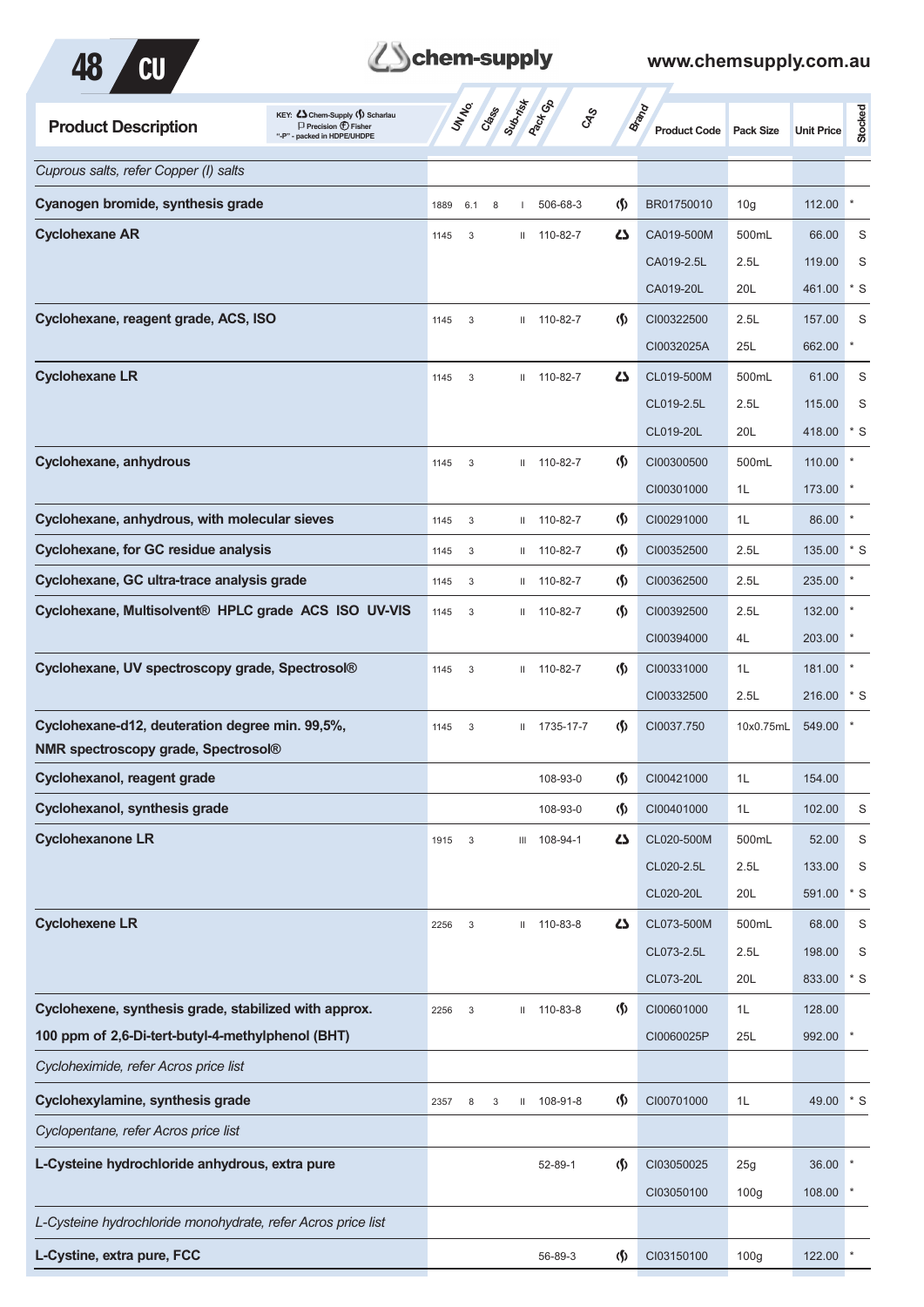

DE 49

| <b>Product Description</b>                                                                          | KEY: Cohem-Supply (5) Scharlau<br>$\Box$ Precision $\bigcirc$ Fisher<br>"-P" - packed in HDPE/UHDPE |      | UN NO.           | Class | Submist        | <b>Pack Go</b><br><b>GRS</b> |                                    | Brand<br><b>Product Code</b> Pack Size                             |                                              | <b>Unit Price</b>                              | Stocked         |
|-----------------------------------------------------------------------------------------------------|-----------------------------------------------------------------------------------------------------|------|------------------|-------|----------------|------------------------------|------------------------------------|--------------------------------------------------------------------|----------------------------------------------|------------------------------------------------|-----------------|
| Deblock solution, DNA synthesis grade                                                               |                                                                                                     | 3265 | 8                |       | Ш              |                              | $\langle \mathbf{\langle}$         | SO10301000                                                         | 1L                                           | <b>POA</b>                                     |                 |
| Decahydronaphthalene, mixture of isomers, synthesis grade                                           |                                                                                                     | 1147 | 3                |       | Ш              | $91 - 17 - 8$                | $\langle \mathbf{\langle} \rangle$ | DE00201000                                                         | 1L                                           | 52.00                                          | $*$ S           |
| 1-Decane sulfonic acid, sodium salt, anhydrous, HPLC grade                                          |                                                                                                     |      |                  |       |                | 13419-61-9                   | دے                                 | <b>DL130-25G</b>                                                   | 25g                                          | 276.00                                         | $*$ S           |
| 1-Decane sulfonic acid, sodium salt, HPLC grade                                                     |                                                                                                     |      |                  |       |                | 13419-61-9                   | $\langle \mathbf{\langle} \rangle$ | AC08010025                                                         | 25g                                          | 786.00                                         |                 |
| Decanoic acid, refer Acros price list                                                               |                                                                                                     |      |                  |       |                |                              |                                    |                                                                    |                                              |                                                |                 |
| Dekalin, refer Decahydronaphthalene                                                                 |                                                                                                     |      |                  |       |                |                              |                                    |                                                                    |                                              |                                                |                 |
| Detcon 95 (Detergent concentrate) LR                                                                |                                                                                                     |      |                  |       |                |                              | 27                                 | <b>DL036-1L</b>                                                    | 1L                                           | 34.00                                          | S               |
| Deuterium oxide, deuteration degree min. 99,95%, NMR<br>spectroscopy grade, Spectrosol®             |                                                                                                     |      |                  |       |                | 7789-20-0                    | $\langle \mathbf{\langle}$         | <b>DL036-5L</b><br>DE0038.750<br>DE00380010<br>DE00380100          | 5L<br>10x0.75mL<br>10 <sub>mL</sub><br>100mL | 91.00<br>82.00<br>79.00<br>481.00              | $*$ S           |
| Deuterium oxide, deuteration degree min. 99,8%, NMR<br>spectroscopy grade, Spectrosol®              |                                                                                                     |      |                  |       |                | 7789-20-0                    | $\langle \mathbf{\langle} \rangle$ | DE0037.750<br>DE00370010<br>DE00370100<br>DE00370500<br>DE00371000 | 10x0.75mL<br>10mL<br>100mL<br>500mL<br>1L    | 81.00<br>75.00<br>399.00<br>2195.00<br>3604.00 |                 |
| Dextrin white, extra pure, Ph Eur                                                                   |                                                                                                     |      |                  |       |                | 9004-53-9                    | $\langle \mathbf{\langle} \rangle$ | DE00401000                                                         | 1kg                                          | 108.00                                         |                 |
| Dextrose, refer D-Glucose                                                                           |                                                                                                     |      |                  |       |                |                              |                                    |                                                                    |                                              |                                                |                 |
| Diacetone alcohol, refer 4-Hydroxy-4-methyl-2-pentanone                                             |                                                                                                     |      |                  |       |                |                              |                                    |                                                                    |                                              |                                                |                 |
| Diacetyl dioxime, refer Dimethylglyoxime                                                            |                                                                                                     |      |                  |       |                |                              |                                    |                                                                    |                                              |                                                |                 |
| Diacetylmethane, refer Acetylacetone                                                                |                                                                                                     |      |                  |       |                |                              |                                    |                                                                    |                                              |                                                |                 |
| Diacetylmonoxime, reagent grade                                                                     |                                                                                                     |      |                  |       |                | $57 - 71 - 6$                | $\langle \mathbf{\langle}$         | DI00300025<br>DI00300100                                           | 25g<br>100 <sub>g</sub>                      | 96.00<br>294.00                                |                 |
| N,N'-Diallyl-L-tartardiamide, refer Acros price list                                                |                                                                                                     |      |                  |       |                |                              |                                    |                                                                    |                                              |                                                |                 |
| 1,2-Diaminoethane, refer Ethylenediamine                                                            |                                                                                                     |      |                  |       |                |                              |                                    |                                                                    |                                              |                                                |                 |
| Diaminoethanetetra-acetic acid and salts, refer Ethylenediaminetetraacetic acid and salts           |                                                                                                     |      |                  |       |                |                              |                                    |                                                                    |                                              |                                                |                 |
| trans-1,2-Diaminocyclohexane-N,N,N,N',N'-tetracetic acid monohydrate (CDTA), refer Acros price list |                                                                                                     |      |                  |       |                |                              |                                    |                                                                    |                                              |                                                |                 |
| 1,6-Diaminohexane LR                                                                                |                                                                                                     | 2280 | 8                |       |                | III 124-09-4                 | دے                                 | DL017-100G                                                         | 100 <sub>g</sub>                             | 55.00                                          | S               |
| <b>Diastase LR</b>                                                                                  |                                                                                                     |      |                  |       |                | 9000-90-2                    | 47                                 | DL026-100G                                                         | 100 <sub>g</sub>                             | 60.00                                          | S               |
| 1,2-Dibromoethane, refer Acros price list                                                           |                                                                                                     |      |                  |       |                |                              |                                    |                                                                    |                                              |                                                |                 |
| Dibutylamine, synthesis grade                                                                       |                                                                                                     | 2248 | 8                | 3     |                | $11 11 - 92 - 2$             | $\langle \mathbf{\langle} \rangle$ | DI03001000<br>DI03002500                                           | 1L<br>2.5L                                   | 48.00<br>120.00                                | S               |
| Dibutyl ether, synthesis grade                                                                      |                                                                                                     | 1149 | $\mathsf 3$      |       |                | III 142-96-1                 | $\langle \mathbf{\S} \rangle$      | ET00601000<br>ET00602500                                           | 1L<br>2.5L                                   | 68.00<br>147.00                                |                 |
| Di-iso-butyl ketone LR                                                                              |                                                                                                     | 1157 | 3                |       | $\mathbf{III}$ | 108-83-8                     | $\mathbf{Z}$                       | DL018-2.5L<br>DL018-20L                                            | 2.5L<br>20L                                  | 142.00<br>394.00                               | S<br>$^\star$ S |
| Diisobutyl ketone, extra pure                                                                       |                                                                                                     | 1157 | 3                |       | Ш              | 108-83-8                     | $\langle \mathbf{\S} \rangle$      | DI08101000<br>DI08102500                                           | 1L<br>2.5L                                   | 66.00<br>124.00                                |                 |
| Di-n-butyl phthalate LR                                                                             |                                                                                                     | 3082 | $\boldsymbol{9}$ |       | Ш              | 84-74-2                      | 47                                 | DL025-500M                                                         | 500mL                                        | 41.00                                          | S               |
| Dibutyl phthalate, synthesis grade                                                                  |                                                                                                     | 3082 | $\mathsf g$      |       | Ш              | 84-74-2                      | $\langle \mathbf{\S} \rangle$      | FT00351000                                                         | 1L                                           | 62.00                                          | S               |
| 1,2-Dichlorobenzene, synthesis grade                                                                |                                                                                                     | 1591 | 6.1              |       | Ш              | $95 - 50 - 1$                | $\langle \mathbf{\S} \rangle$      | DI03821000<br>DI03822500                                           | 1L<br>2.5L                                   | 75.00<br>174.00                                |                 |
| 1,2-Dichlorobenzene-d4, deuteration degree min. 99%,<br><b>NMR spectroscopy grade, Spectrosol®</b>  |                                                                                                     | 1591 | 6.1              |       | Ш              | 2199-69-1                    | $\langle \mathbf{\S} \rangle$      | DI03850005                                                         | 5mL                                          | 775.00                                         |                 |
| 1,4-Dichlorobenzene LR                                                                              |                                                                                                     | 3077 | $9\,$            |       |                | III 106-46-7                 | 47                                 | PL099-500G                                                         | 500 <sub>g</sub>                             | 49.00                                          | S               |
| 2,6-Dichloro-p-benzoquinone-4-chlorimine, refer 2,6-Dichloroquinone-4-chloroimide                   |                                                                                                     |      |                  |       |                |                              |                                    |                                                                    |                                              |                                                |                 |
| 1,2-Dichloroethane, reagent grade, ACS                                                              |                                                                                                     | 1184 | 3                | 6.1   | Ш              | 107-06-2                     | $\langle \mathbf{\S} \rangle$      | DI04071000<br>DI04072500                                           | 1L<br>2.5L                                   | 87.00<br>163.00                                | S               |
| 1,2-Dichloroethane, extra pure                                                                      |                                                                                                     | 1184 | 3                | 6.1   | $\mathbf{H}$   | 107-06-2                     | $\langle \mathbf{\S} \rangle$      | DI04061000                                                         | 1L                                           | 95.00                                          |                 |
|                                                                                                     |                                                                                                     |      |                  |       |                |                              |                                    | DI04062500                                                         | 2.5L                                         | 138.00                                         |                 |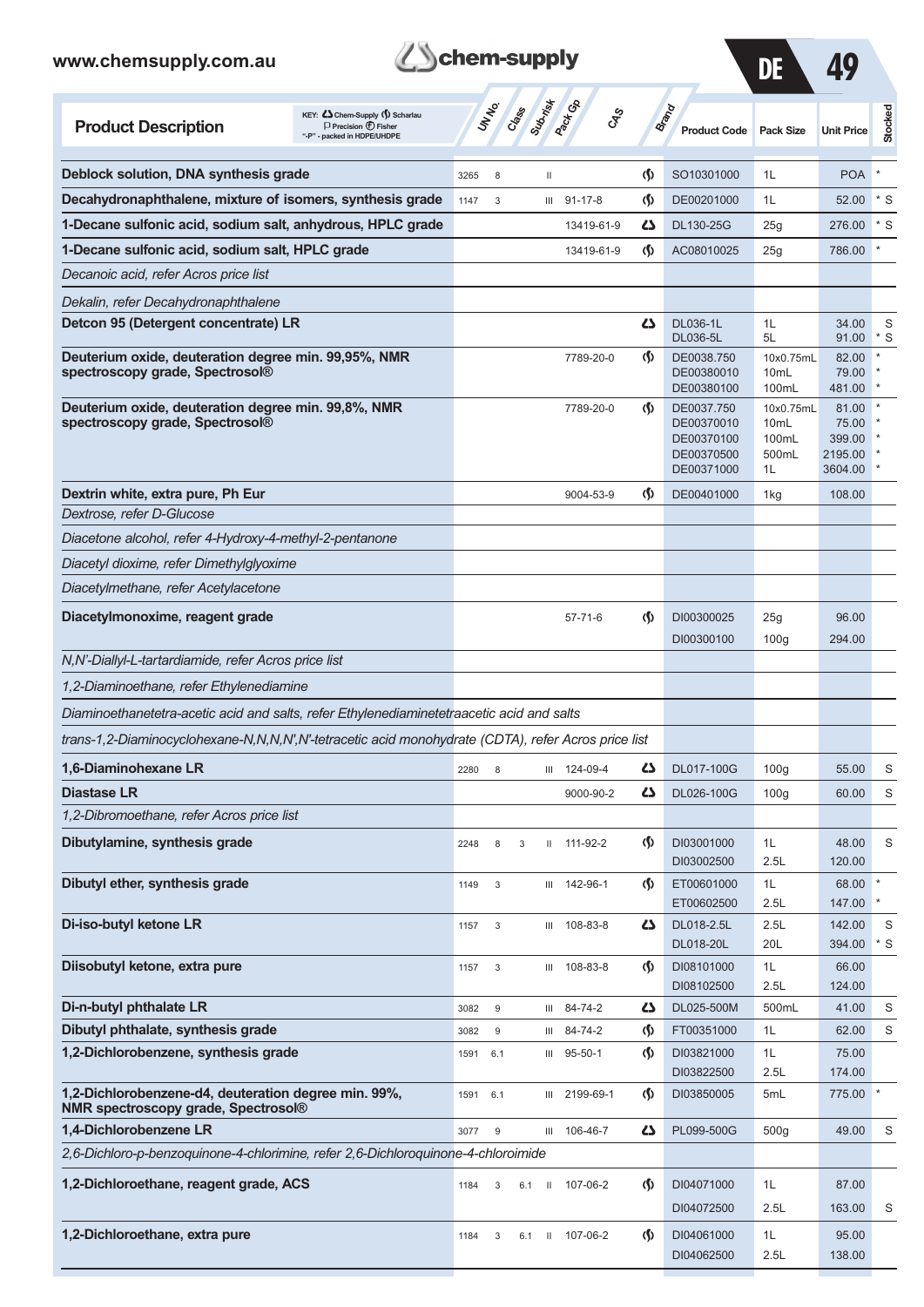



| <b>Product Description</b>                                           | KEY: C Chem-Supply (1) Scharlau<br>$\Box$ Precision $\bigoplus$ Fisher<br>- packed in HDPE/UHDPE |      | UN NO. | Submish<br>Crass    | <b>Pactice</b> | <b>GRS</b>                           | <b>Brand</b><br><b>Product Code</b> | <b>Pack Size</b> | <b>Unit Price</b> | Stocked      |
|----------------------------------------------------------------------|--------------------------------------------------------------------------------------------------|------|--------|---------------------|----------------|--------------------------------------|-------------------------------------|------------------|-------------------|--------------|
| 1,2-Dichloroethane, anhydrous                                        |                                                                                                  | 1184 | 3      | $\mathbf{H}$<br>6.1 | 107-06-2       | $\Phi$                               | DI04110500                          | 500mL            | 123.00            |              |
|                                                                      |                                                                                                  |      |        |                     |                |                                      | DI04111000                          | 1L               | 201.00            |              |
| 1,2-Dichloroethane, HPLC grade                                       |                                                                                                  | 1184 | 3      | 6.1<br>$\mathbf{H}$ | 107-06-2       | (\$)                                 | DI04092500                          | 2.5L             | 366.00            |              |
| 1,2-Dichloroethane, max. 0,005% H2O, DNA synthesis grade             |                                                                                                  | 1184 | 3      | 6.1<br>$\mathbf{H}$ | 107-06-2       | $\langle \mathbf{\langle}$           | DI04101000                          | 1L               | 167.00            |              |
|                                                                      |                                                                                                  |      |        |                     |                |                                      | DI04102500                          | 2.5L             | 368.00            |              |
| 1,2-Dichloroethane, spectroscopy grade, Spectrosol®                  |                                                                                                  | 1184 | 3      | 6.1<br>$\mathbf{H}$ | 107-06-2       | $\langle \mathsf{S} \rangle$         | DI04081000                          | 1L               | 185.00            |              |
|                                                                      |                                                                                                  |      |        |                     |                |                                      | DI04082500                          | 2.5L             | 382.00            |              |
| 2',7'-Dichlorofluorescein, indicator                                 |                                                                                                  |      |        |                     | 76-54-0        | $\langle \mathbf{\mathbf{\Diamond}}$ | DI04250005                          | 5g               | 155.00            | S            |
| <b>Dichloromethane AR</b>                                            |                                                                                                  | 1593 | 6.1    |                     | III 75-09-2    | ひ                                    | MA012-500M                          | 500mL            | 39.00             | S            |
|                                                                      |                                                                                                  |      |        |                     |                |                                      | MA012-2.5L                          | 2.5L             | 104.00            | S            |
|                                                                      |                                                                                                  |      |        |                     |                |                                      | MA012-10L                           | 10L              | 190.00            | * S          |
|                                                                      |                                                                                                  |      |        |                     |                |                                      | MA012-200L                          | 200L             | <b>POA</b>        | * S          |
| Dichloromethane, stabilized with approx. 50 ppm of amylene,          |                                                                                                  | 1593 | 6.1    |                     | III 75-09-2    | $\langle \mathbf{\langle} \rangle$   | CL03472500                          | 2.5L             | 58.00             | * S          |
| Multisolvent® HPLC grade ACS ISO UV-VIS                              |                                                                                                  |      |        |                     |                |                                      | CL03474000                          | 4L               | 78.00             | $*$ S        |
| Dichloromethane, reagent grade, stabilized with ethanol              |                                                                                                  | 1593 | 6.1    |                     | III 75-09-2    | $\langle \mathbf{\langle} \rangle$   | CL03322500                          | 2.5L             | 127.00            |              |
| <b>Dichloromethane LR</b>                                            |                                                                                                  | 1593 | 6.1    |                     | III 75-09-2    | 27                                   | ML012-500M                          | 500mL            | 35.00             | S            |
|                                                                      |                                                                                                  |      |        |                     |                |                                      | ML012-2.5L                          | 2.5L             | 96.00             | S            |
|                                                                      |                                                                                                  |      |        |                     |                |                                      | ML012-10L                           | 10L              | 180.00            | * S          |
|                                                                      |                                                                                                  |      |        |                     |                |                                      | ML012-200L                          | 200L             | <b>POA</b>        | * S          |
| Dichloromethane, extra pure, stabilized with approx.                 |                                                                                                  | 1593 | 6.1    |                     | III 75-09-2    | $\langle \mathbf{\langle} \rangle$   | CL03312500                          | 2.5L             | 110.00            |              |
| 50 ppm of amylene, Ph Eur, NF, DAB                                   |                                                                                                  |      |        |                     |                |                                      | CL0331025A                          | 25L              | <b>POA</b>        |              |
| Dichloromethane, anhydrous, 99,9%, stabilized with approx.           |                                                                                                  | 1593 | 6.1    |                     | III 75-09-2    | $\langle \mathbf{\langle} \rangle$   | CL03490500                          | 500mL            | 96.00             |              |
| 50 ppm of amylene                                                    |                                                                                                  |      |        |                     |                |                                      | CL03491000                          | 1L               | 162.00            |              |
| Dichloromethane, anhydrous, with molecular sieves                    |                                                                                                  | 1593 | 6.1    |                     | III 75-09-2    | $\langle \mathbf{\S} \rangle$        | CL03501000                          | 1L               | 92.00             |              |
| Dichloromethane, DNA synthesis grade                                 |                                                                                                  | 1593 | 6.1    |                     | III 75-09-2    | $\langle \mathbf{\S} \rangle$        | CL03431000                          | 1L               | <b>POA</b>        |              |
| Dichloromethane, dried (max. 0,005% H2O), reagent grade,             |                                                                                                  | 1593 | 6.1    |                     | III 75-09-2    | $\langle \mathbf{\langle} \rangle$   | CL03381000                          | 1L               | 98.00             | $\pmb{\ast}$ |
| stabilized with approx. 50 ppm of amylene                            |                                                                                                  |      |        |                     |                |                                      | CL03382500                          | 2.5L             | 186.00            |              |
| Dichloromethane, for GC residue analysis, stabilized                 |                                                                                                  | 1593 | 6.1    |                     | III 75-09-2    | $\langle \mathsf{S} \rangle$         | CL03452500                          | 2.5L             | 98.00             |              |
| with approx. 50 ppm of amylene                                       |                                                                                                  |      |        |                     |                |                                      | CL03454000                          | 4L               | 70.00             | $*$ S        |
| Dichloromethane, for GC residue analysis, stabilized<br>with ethanol |                                                                                                  | 1593 | 6.1    |                     | III 75-09-2    | $\langle \mathsf{S} \rangle$         | CL03402500                          | 2.5L             | 172.00            |              |
| Dichloromethane, GC ultra-trace analysis grade, stabilized           |                                                                                                  | 1593 | 6.1    |                     | III 75-09-2    | $\langle \mathbf{\S} \rangle$        | CL03411000                          | 1L               | 147.00            |              |
| with ethanol                                                         |                                                                                                  |      |        |                     |                |                                      | CL03412500                          | 2.5L             | 309.00            |              |
| Dichloromethane, HPLC grade, stabilized with ethanol                 |                                                                                                  | 1593 | 6.1    |                     | III 75-09-2    | $\Phi$                               | CL03352500                          | 2.5L             | 58.00             | $*$ S        |
| Dichloromethane, spectroscopy grade, stabilized with approx. 1593    |                                                                                                  |      | 6.1    |                     | III 75-09-2    | $\langle \mathbf{\langle} \rangle$   | CL03441000                          | 1L               | 116.00            |              |
| 50 ppm of amylene, Spectrosol <sup>®</sup>                           |                                                                                                  |      |        |                     |                |                                      | CL03442500                          | 2.5L             | 241.00            | * S          |
| Dichloromethane, spectroscopy grade, stabilized with                 |                                                                                                  | 1593 | 6.1    |                     | III 75-09-2    | $\langle \mathsf{S} \rangle$         | CL03331000                          | 1L               | 116.00            | $\star$      |
| ethanol, Spectrosol®                                                 |                                                                                                  |      |        |                     |                |                                      | CL03332500                          | 2.5L             | 241.00            |              |
| Dichloromethane, stabilized with approx. 50 ppm of                   |                                                                                                  | 1593 | 6.1    |                     | III 75-09-2    | $\langle \mathsf{S} \rangle$         | CL03472500                          | 2.5L             | 58.00             | $*$ S        |
| amylene, Multisolvent <sup>®</sup> HPLC grade ACS ISO UV-VIS         |                                                                                                  |      |        |                     |                |                                      | CL03474000                          | 4L               | 78.00             | $*$ S        |
| Dichloromethane-d2, deuteration degree min. 99,8%,                   |                                                                                                  | 1593 | 6.1    |                     | III 1665-00-5  | $\langle \mathbf{\S} \rangle$        | CL0339.750                          | 10x0.75mL        | 346.00            |              |
| NMR spectroscopy grade, Spectrosol®                                  |                                                                                                  |      |        |                     |                |                                      | CL03390010                          | 10mL             | 370.00            |              |
| Dichloromethane-d2, deuteration degree min. 99,5%, NMR               |                                                                                                  | 1593 | 6.1    | Ш                   | 1665-00-5      | $\langle \mathbf{\S} \rangle$        | CL0337.750                          | 10x0.75mL        | 653.00            |              |
| spectroscopy grade, Spectrosol®                                      |                                                                                                  |      |        |                     |                |                                      | CL03370010                          | 10mL             | 721.00            |              |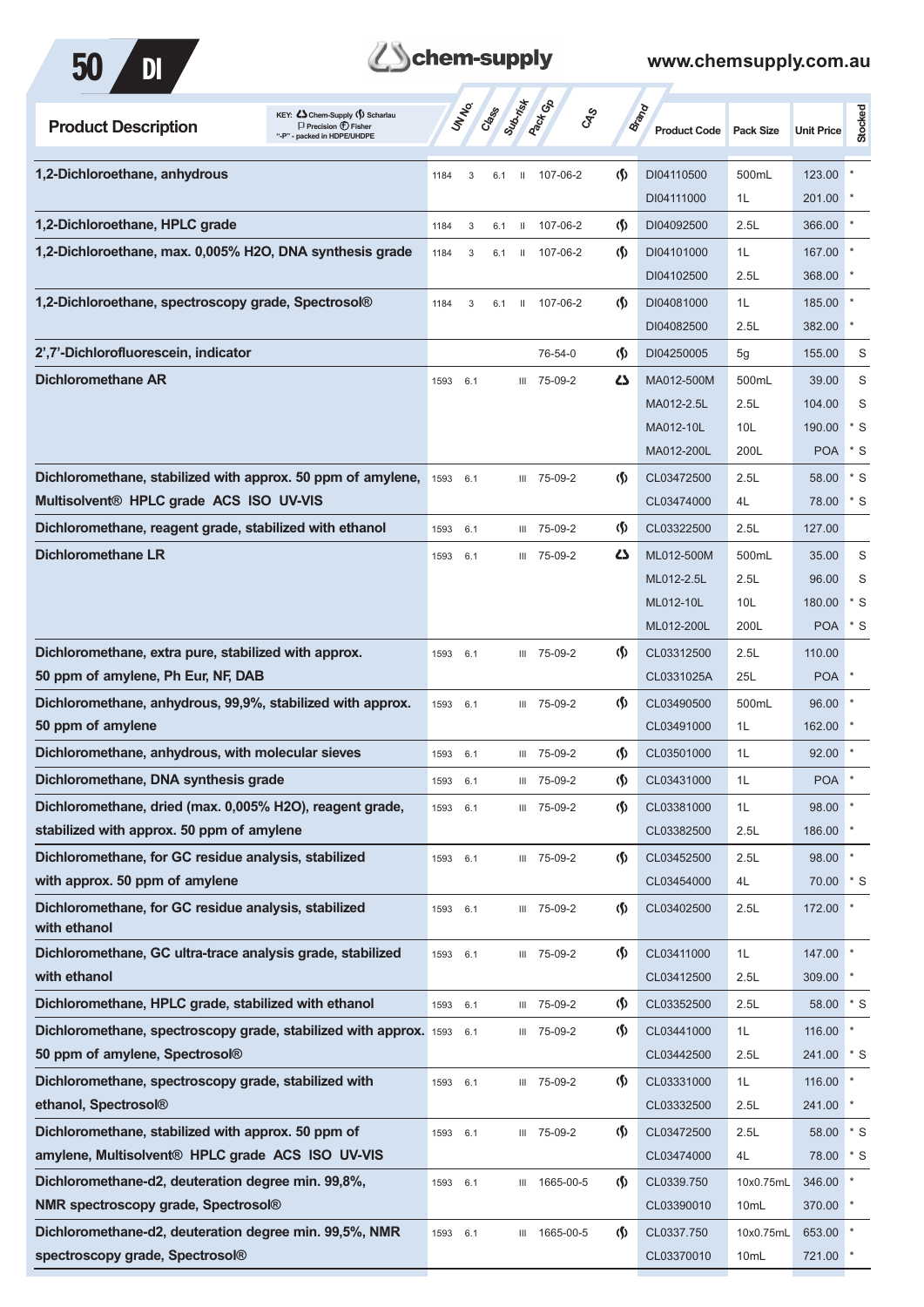



| <b>Product Description</b>                                                                                                  | KEY: Cohem-Supply (5) Scharlau<br>$\Box$ Precision $\bigcirc$ Fisher<br>"-P" - packed in HDPE/UHDPE | <b>UNTA</b>          |   | Class        | <b>Rack Co</b> | <b>GRS</b> |                                    | Brand<br><b>Product Code</b> | <b>Pack Size</b> | <b>Unit Price</b>    | Stocked      |
|-----------------------------------------------------------------------------------------------------------------------------|-----------------------------------------------------------------------------------------------------|----------------------|---|--------------|----------------|------------|------------------------------------|------------------------------|------------------|----------------------|--------------|
| 2,6-Dichlorophenol-indophenol, sodium salt dihydrate,                                                                       |                                                                                                     |                      |   |              | 620-45-1       |            | ற                                  | DI04150005                   | 5g               | 104.00               |              |
| indicator, reagent grade, ACS                                                                                               |                                                                                                     |                      |   |              |                |            |                                    | DI04150025                   | 25g              | 393.00               |              |
| 2,6-Dichlorophenolindophenol sodium salt LR                                                                                 |                                                                                                     |                      |   |              | 620-45-1       |            | دے                                 | <b>DL027-1G</b>              | 1g               | 44.00                | S            |
|                                                                                                                             |                                                                                                     |                      |   |              |                |            |                                    | <b>DL027-5G</b>              | 5g               | 103.00               | S            |
|                                                                                                                             |                                                                                                     |                      |   |              |                |            |                                    | <b>DL027-10G</b>             | 10 <sub>g</sub>  | 184.00               | S            |
|                                                                                                                             |                                                                                                     |                      |   |              |                |            |                                    | DL027-25G                    | 25g              | 332.00               | S            |
| 2,4-Dichlorophenoxyacetic acid, refer Acros price list                                                                      |                                                                                                     |                      |   |              |                |            |                                    |                              |                  |                      |              |
| 2,6-Dichloroquinone-4-chloroimide, refer Acros price list                                                                   |                                                                                                     |                      |   |              |                |            |                                    |                              |                  |                      |              |
| Dicyclopentadiene, refer Acros price list                                                                                   |                                                                                                     |                      |   |              |                |            |                                    |                              |                  |                      |              |
| Diethanolamine, synthesis grade                                                                                             |                                                                                                     |                      |   |              | 111-42-2       |            | $\langle \mathbf{\langle} \rangle$ | DI04701000                   | 1L               | 52.00                | $*$ S        |
|                                                                                                                             |                                                                                                     |                      |   |              |                |            |                                    | DI04702500                   | 2.5L             | 113.00               |              |
| Diethylamine, reagent grade, ACS                                                                                            |                                                                                                     | 3<br>1154            | 8 | Ш            | 109-89-7       |            | $\langle \mathbf{\langle} \rangle$ | DI04861000                   | 1L               | 149.00               |              |
| Diethylamine, extra pure                                                                                                    |                                                                                                     | 3<br>1154            | 8 | Ш            | 109-89-7       |            | $\langle \mathbf{\langle} \rangle$ | DI04851000                   | 1L               | 79.00                | S            |
|                                                                                                                             |                                                                                                     |                      |   |              |                |            |                                    | DI04852500                   | 2.5L             | 147.00               | S            |
|                                                                                                                             |                                                                                                     |                      |   |              |                |            |                                    | DI0485025A                   | 25L              | <b>POA</b>           |              |
| Diethylene glycol, synthesis grade                                                                                          |                                                                                                     |                      |   |              | 111-46-6       |            | $\langle \mathbf{\S} \rangle$      | DI05621000                   | 1L               | 72.00                | S            |
|                                                                                                                             |                                                                                                     |                      |   |              |                |            |                                    | DI05622500                   | 2.5L             | 128.00               |              |
| Diethylene glycol monobutyl ether, reagent grade                                                                            |                                                                                                     |                      |   |              | 112-34-5       |            | (∮)                                | DI05731000                   | 1L               | 84.00                | S            |
| Diethylene glycol monoethyl ether, synthesis grade                                                                          |                                                                                                     |                      |   |              | 112-34-5       |            | $\langle \mathbf{\langle} \rangle$ | DI05801000                   | 1L               | 54.00                | $\star$      |
| Diethyl ether anhydrous AR                                                                                                  |                                                                                                     | 1155<br>3            |   |              | 60-29-7        |            | دے                                 | EA036-500M                   | 500mL            | 40.00                | S            |
|                                                                                                                             |                                                                                                     |                      |   |              |                |            |                                    | EA036-2.5L                   | 2.5L             | 99.00                | S            |
|                                                                                                                             |                                                                                                     |                      |   |              |                |            |                                    | EA036-20L                    | 20L              | 374.00               | * S          |
| Diethyl ether, anhydrous, stabilized with approx. 7 ppm of                                                                  |                                                                                                     | 3<br>1155            |   |              | 60-29-7        |            | (\$)                               | ET00830500                   | 500mL            | 98.00                |              |
| 2,6-Di-tert-butyl-4-methylphenol (BHT)                                                                                      |                                                                                                     |                      |   |              |                |            |                                    | ET00831000                   | 1L               | 155.00               |              |
| Diethyl ether, anhydrous, with molecular sieves, stabilized<br>with approx. 7 ppm of 2,6-Di-tert-butyl-4-methylphenol (BHT) |                                                                                                     | 3<br>1155            |   |              | 60-29-7        |            | $\langle \mathbf{\langle} \rangle$ | ET00741000                   | 1L               | 139.00               |              |
| Diethyl ether, dried (max. 0,0075% H2O), reagent grade,                                                                     |                                                                                                     | 1155<br>3            |   |              | 60-29-7        |            | $\Phi$                             | ET00801000                   | 1L               | 109.00               |              |
| stabilized with approx.7 ppm of 2,6-Di-tert-butyl-4-<br>methylphenol (BHT)                                                  |                                                                                                     |                      |   |              |                |            |                                    | ET00802500                   | 2.5L             | 228.00               |              |
| <b>Diethyl ether AR</b>                                                                                                     |                                                                                                     | 3<br>1155            |   |              | 60-29-7        |            | 47                                 | EA012-500M                   | 500mL            | 37.00                | S            |
|                                                                                                                             |                                                                                                     |                      |   |              |                |            |                                    | EA012-2.5L                   | 2.5L             | 95.00                | S            |
|                                                                                                                             |                                                                                                     |                      |   |              |                |            |                                    | EA012-20L                    | 20L              | 291.00               | * S          |
| Diethyl ether, analytical grade, Ph Eur, USP, ACS, DAB,                                                                     |                                                                                                     | $\mathbf{3}$<br>1155 |   | $\mathbf{L}$ | 60-29-7        |            | $\Phi$                             | ET00811000                   | 1L               | 89.00                |              |
| stabilized with approx. 7 ppm of 2,6-Di-tert-butyl-4-                                                                       |                                                                                                     |                      |   |              |                |            |                                    | ET00812500                   | 2.5L             | 153.00               | S            |
| methylphenol (BHT)                                                                                                          |                                                                                                     |                      |   |              |                |            |                                    | ET0081025A                   | 25L              | 651.00               | $\ast$       |
| Diethyl ether LR                                                                                                            |                                                                                                     | 1155<br>3            |   |              | $1 60-29-7$    |            | 5                                  | EL012-500M                   | 500mL            | 31.00                | S            |
|                                                                                                                             |                                                                                                     |                      |   |              |                |            |                                    | EL012-2.5L                   | 2.5L             | 92.00                | S            |
|                                                                                                                             |                                                                                                     |                      |   |              |                |            |                                    | EL012-20L                    | 20L<br>200L      | 275.00<br><b>POA</b> | * S<br>$*$ S |
| Diethyl ether, NMR tested, stabilized with approx.                                                                          |                                                                                                     | 1155<br>$\mathbf{3}$ |   | $\mathbf{L}$ | 60-29-7        |            | $\Phi$                             | EL012-200L<br>ET00841000     | 1L               | 117.00               |              |
| 7 ppm of 2,6-Di-tert-butyl-4-methylphenol (BHT)                                                                             |                                                                                                     |                      |   |              |                |            |                                    |                              |                  |                      |              |
| Diethyl ether, stabilized with approx. 7 ppm of 2,6-Di-tert-butyl 1155<br>-4-methylphenol (BHT), Multisolvent® ACS ISO      |                                                                                                     | $\mathsf 3$          |   |              | 60-29-7        |            | $\langle \mathsf{S} \rangle$       | ET00822500                   | 2.5L             | 240.00               |              |
| Diethyl ether, synthesis grade, stabilized with approx. 7 ppm<br>of 2,6-Di-tert-butyl-4-methylphenol (BHT)                  |                                                                                                     | 1155<br>3            |   |              | 60-29-7        |            | $\Phi$                             | ET0077025L                   | 25L              | <b>POA</b>           |              |
| Diethyl phthalate, synthesis grade (packed in HDPE/UHDPE)                                                                   |                                                                                                     |                      |   |              | 84-66-2        |            | $\Phi$                             | FT00451000                   | 1L               | 88.00                |              |
|                                                                                                                             |                                                                                                     |                      |   |              |                |            |                                    | FT00452500                   | 2.5L             | 184.00               |              |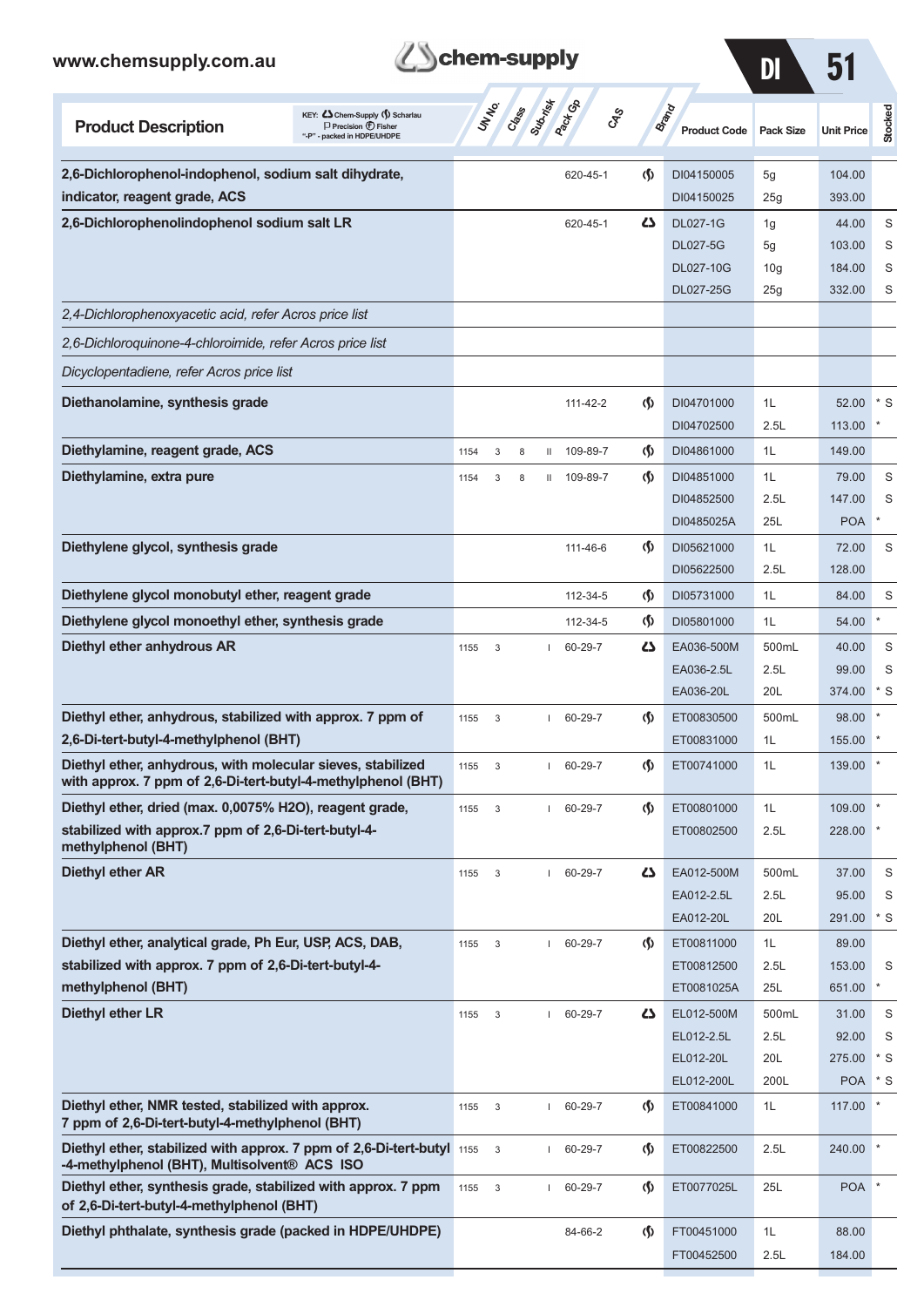



| KEY: Cohem-Supply (5) Scharlau<br><b>Product Description</b><br>$\Box$ Precision $\bigoplus$ Fisher<br>"-P" - packed in HDPE/UHDPE | UN NO.      | Suprime<br>Cass | <b>Pack</b> Go | <b>GRS</b>                           | <b>Brand</b><br><b>Product Code</b> | <b>Pack Size</b> | <b>Unit Price</b> | Stocked |
|------------------------------------------------------------------------------------------------------------------------------------|-------------|-----------------|----------------|--------------------------------------|-------------------------------------|------------------|-------------------|---------|
| Diethyl sulfate, extra pure                                                                                                        | 1594<br>6.1 | $\mathbf{H}$    | 64-67-5        | $\langle \mathbf{\S} \rangle$        | SU01101000                          | 1L               | 78.00             |         |
| 1,8-Dihydroxyanthraquinone, synthesis grade                                                                                        |             |                 | 117-10-2       | (\$)                                 | DI07750100                          | 100 <sub>g</sub> | 86.00             |         |
| 3,4-Dihydroxy-L-phenylalanine, extra pure                                                                                          |             |                 | 59-92-7        | $\langle \mathbf{\S} \rangle$        | DI07950025                          | 25g              | 381.00            |         |
| Diiodomethane, refer Acros price list                                                                                              |             |                 |                |                                      |                                     |                  |                   |         |
| Dimethylamine hydrochloride, refer Acros price list                                                                                |             |                 |                |                                      |                                     |                  |                   |         |
| Dimethylammonium chloride, refer Dimethylamine hydrochloride                                                                       |             |                 |                |                                      |                                     |                  |                   |         |
| Diisopropanolamine, extra pure, NF                                                                                                 |             |                 | 110-97-4       | <§                                   | DI08271000                          | 1kg              | 92.00             |         |
| Diisopropanolamine, synthesis grade                                                                                                |             |                 | 110-97-4       | $\langle \mathbf{\S} \rangle$        | DI08251000                          | 1kg              | 62.00             |         |
| Diisopropyl ether, reagent grade, ACS, stabilized with approx.                                                                     | 1159<br>3   | Ш               | 108-20-3       | (\$)                                 | ET00871000                          | 1L               | 85.00             |         |
| 50 ppm of 2,6-Di-tert-butyl-4-methylphenol (BHT)                                                                                   |             |                 |                |                                      | ET00872500                          | 2.5L             | 176.00            | S       |
| Diisopropyl ether, anhydrous, 99%, stabilized with approx.                                                                         | 1159<br>3   | $\mathbf{H}$    | 108-20-3       | $\langle \mathbf{\S} \rangle$        | ET00890500                          | 500mL            | 126.00            |         |
| 10 ppm of 2,6-Di-tert-butyl-4-methylphenol (BHT)                                                                                   |             |                 |                |                                      | ET00891000                          | 1L               | 203.00            |         |
| Diisopropyl ether, synthesis grade, stabilized with approx.                                                                        | 3<br>1159   | $\mathbf{H}$    | 108-20-3       | $\langle \mathbf{\S} \rangle$        | ET00851000                          | 1L               | 47.00             |         |
| 10 ppm of 2,6-Di-tert-butyl-4-methylphenol (BHT)                                                                                   |             |                 |                |                                      | ET00852500                          | 2.5L             | 91.00             | S       |
|                                                                                                                                    |             |                 |                |                                      | ET0085025L                          | 25L              | 443.00            |         |
| Dimedone, reagent grade (reagent for aldehydes)                                                                                    |             |                 | 126-81-8       | $\langle \mathbf{\S} \rangle$        | DI08400025                          | 25g              | 122.00            |         |
| N,N-Dimethylacetamide, reagent grade                                                                                               |             |                 | 127-19-5       | (\$)                                 | DI08562500                          | 2.5L             | 319.00            |         |
|                                                                                                                                    |             |                 |                |                                      | DI0856025A                          | 25L              | <b>POA</b>        |         |
| N,N-Dimethylacetamide, anhydrous                                                                                                   |             |                 | 127-19-5       | $\langle \mathbf{\S} \rangle$        | DI08610500                          | 500mL            | 145.00            |         |
|                                                                                                                                    |             |                 |                |                                      | DI08611000                          | 1L               | 243.00            |         |
| N, N-Dimethylacetamide, anhydrous, with molecular sieves                                                                           |             |                 | 127-19-5       | (\$)                                 | DI08631000                          | 1L               | 188.00            |         |
| N, N-Dimethylacetamide, for capillary chromatography<br>(head space)                                                               |             |                 | 127-19-5       | (\$)                                 | DI08621000                          | 1L               | 173.00            |         |
| N,N-Dimethylacetamide, HPLC grade                                                                                                  |             |                 | 127-19-5       | $\boldsymbol{\varphi}$               | DI08602500                          | 2.5L             | 240.00            |         |
| N,N-Dimethylacetamide, spectroscopy grade, Spectrosol®                                                                             |             |                 | 127-19-5       | $\langle \mathbf{\S} \rangle$        | DI08571000                          | 1L               | 166.00            |         |
| N,N-Dimethylacetamide, synthesis grade                                                                                             |             |                 | 127-19-5       | (∫)                                  | DI08551000                          | 1L               | 84.00             |         |
|                                                                                                                                    |             |                 |                |                                      | DI08552500                          | 2.5L             | 174.00            |         |
|                                                                                                                                    |             |                 |                |                                      | DI0855025L                          | 25L              | <b>POA</b>        |         |
| Dimethylamine, solution 40% in water, synthesis grade                                                                              | 1160<br>3   | Ш<br>8          | 124-40-3       | <§                                   | DI08701000                          | 1L               | 47.00             |         |
| 4-(Dimethylamino)-azobenzene, reagent grade                                                                                        | 6.1<br>2811 |                 | $III$ 60-11-7  | $\langle \mathbf{\mathbf{\Diamond}}$ | DI09000010                          | 10 <sub>g</sub>  | 110.00            |         |
|                                                                                                                                    |             |                 |                |                                      | DI09000100                          | 100 <sub>g</sub> | 462.00            |         |
| 4-(Dimethylamino)-azobenzene, synthesis grade                                                                                      | 6.1<br>2811 |                 | III 60-11-7    | $\varphi$                            | DI08990025                          | 25g              | 93.00             |         |
|                                                                                                                                    |             |                 |                |                                      | DI08990100                          | 100 <sub>g</sub> | 254.00            |         |
|                                                                                                                                    |             |                 |                |                                      | DI08990500                          | 500g             | 1016.00           |         |
| p-Dimethylaminobenzaldehyde AR                                                                                                     |             |                 | 100-10-7       | 4                                    | DA006-25G                           | 25g              | 60.00             | S       |
|                                                                                                                                    |             |                 |                |                                      | DA006-100G                          | 100 <sub>g</sub> | 177.00            | S       |
| 4-(Dimethylamino)-benzaldehyde, reagent grade, ACS                                                                                 |             |                 | 100-10-7       | $\langle \mathbf{\mathbf{\Diamond}}$ | DI09370025                          | 25g              | 64.00             |         |
|                                                                                                                                    |             |                 |                |                                      | DI09370100                          | 100 <sub>g</sub> | 197.00            | S       |
| 5-(4-Dimethylaminobenzylidene)-rhodanine, reagent grade                                                                            |             |                 | 536-17-4       | $\langle \mathbf{\mathbf{\Diamond}}$ | DI09200005                          | 5g               | 84.00             |         |
| N,N-Dimethylaniline, reagent grade                                                                                                 | 2253<br>6.1 | Ш               | 121-69-7       | $\langle \mathbf{\S} \rangle$        | DI09750250                          | 250mL            | 95.00             |         |
|                                                                                                                                    |             |                 |                |                                      | DI09751000                          | 1L               | 253.00            |         |
| N,N-Dimethylaniline, synthesis grade                                                                                               | 2253 6.1    |                 | II 121-69-7    | $\Phi$                               | DI09722500                          | 2.5L             | 159.00            |         |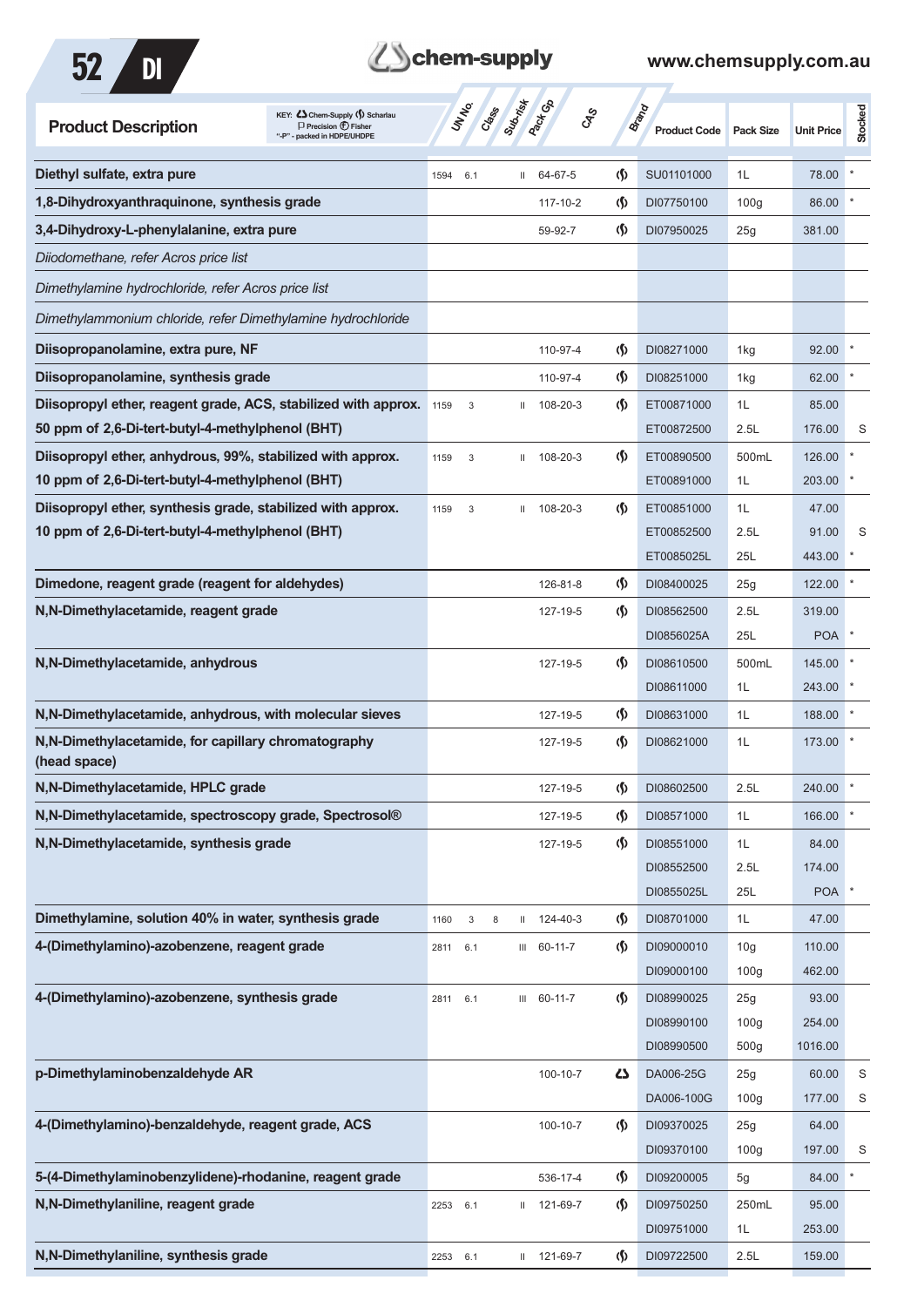

DI 53

| KEY: Cohem-Supply (5) Scharlau<br><b>Product Description</b><br>$\Box$ Precision $\bigoplus$ Fisher<br>"-P" - packed in HDPE/UHDPE |      | UNIVO<br>Creeks | Suprist | <b>Pack</b> Ga<br>CAS |                                    | <b>Brand</b><br><b>Product Code</b> | <b>Pack Size</b> | <b>Unit Price</b> | Stocked     |
|------------------------------------------------------------------------------------------------------------------------------------|------|-----------------|---------|-----------------------|------------------------------------|-------------------------------------|------------------|-------------------|-------------|
| N,N-Dimethylformamide AR                                                                                                           | 2265 | 3               | Ш       | 68-12-2               | دے                                 | DA009-500M                          | 500mL            | 48.00             | S           |
|                                                                                                                                    |      |                 |         |                       |                                    | DA009-2.5L-P                        | 2.5L             | 97.00             | S           |
|                                                                                                                                    |      |                 |         |                       |                                    | DA009-20L                           | 20L              | 388.00            | $*$ S       |
| N,N-Dimethylformamide, reagent grade, ACS, ISO                                                                                     | 2265 | 3               | Ш       | 68-12-2               | $\langle \mathbf{\langle} \rangle$ | DI10651000                          | 1L               | 88.00             | S           |
|                                                                                                                                    |      |                 |         |                       |                                    | DI10652500                          | 2.5L             | 102.00            | S           |
|                                                                                                                                    |      |                 |         |                       |                                    | DI1065025A                          | 25L              | <b>POA</b>        |             |
| N,N-Dimethylformamide LR                                                                                                           | 2265 | 3               |         | III 68-12-2           | Δ                                  | DL009-500M                          | 500mL            | 33.00             | S           |
|                                                                                                                                    |      |                 |         |                       |                                    | DL009-2.5L-P                        | 2.5L             | 84.00             | S           |
|                                                                                                                                    |      |                 |         |                       |                                    | DL009-20L                           | 20L              | 342.00            | $*$ S       |
| N,N-Dimethylformamide, synthesis grade (packed in                                                                                  | 2265 | 3               |         | III 68-12-2           | $\langle \mathbf{\langle}$         | DI10612500                          | 2.5L             | 96.00             |             |
| HDPE/UHDPE)                                                                                                                        |      |                 |         |                       |                                    | DI1061025L                          | 25L              | <b>POA</b>        |             |
| N,N-Dimethylformamide, anhydrous, 99,8%                                                                                            | 2265 | 3               | Ш       | 68-12-2               | ⊛                                  | DI10630500                          | 500mL            | 151.00            |             |
|                                                                                                                                    |      |                 |         |                       |                                    | DI10631000                          | 1L               | 262.00            |             |
| N, N-Dimethylformamide, anhydrous, with molecular sieves                                                                           | 2265 | 3               |         | III 68-12-2           | ⊛                                  | DI10731000                          | 1L               | 118.00            |             |
| N,N-Dimethylformamide, for capillary chromatography<br>(head space)                                                                | 2265 | 3               | Ш       | 68-12-2               | $\langle \mathbf{\S} \rangle$      | DI10741000                          | 1L               | 127.00            |             |
| N, N-Dimethylformamide, dried (max. 0,01% H2O),<br>reagent grade                                                                   | 2265 | 3               | Ш       | 68-12-2               | $\langle \mathbf{\langle} \rangle$ | DI10711000                          | 1L               | 138.00            |             |
| N,N-Dimethylformamide, for GC residue analysis                                                                                     | 2265 | 3               | Ш       | 68-12-2               | ⊛                                  | DI10682500                          | 2.5L             | 232.00            | $*$ S       |
| N,N-Dimethylformamide, Multisolvent® HPLC grade                                                                                    | 2265 | 3               | Ш       | 68-12-2               | $\langle \mathbf{\S} \rangle$      | DI10722500                          | 2.5L             | 180.00            | $*$ S       |
| <b>ACS ISO UV-VIS</b>                                                                                                              |      |                 |         |                       |                                    | DI10724000                          | 4L               | 240.00            |             |
| N,N-Dimethylformamide, peptide synthesis grade                                                                                     | 2265 | 3               |         | $III$ 68-12-2         | $\langle \mathbf{\langle}$         | DI10701000                          | 1L               | 134.00            |             |
|                                                                                                                                    |      |                 |         |                       |                                    | DI10702500                          | 2.5L             | 259.00            |             |
| N,N-Dimethylformamide, spectroscopy grade, Spectrosol®                                                                             | 2265 | 3               |         | $III$ 68-12-2         | $\langle \mathbf{\langle} \rangle$ | DI10661000                          | 1L               | 164.00            |             |
|                                                                                                                                    |      |                 |         |                       |                                    | DI10662500                          | 2.5L             | 257.00            |             |
| N,N'-Dimethylformamide-d7, deuteration degree min. 99,5%,                                                                          | 2265 | 3               |         | III 4472-41-7         | $\langle \mathbf{\S} \rangle$      | DI1069.750                          | 2x 0.75mL        | 408.00            |             |
| NMR spectroscopy grade, Spectrosol®                                                                                                |      |                 |         |                       |                                    | DI10690001                          | 1mL              | 266.00            |             |
| Dimethylglyoxime, reagent grade, ACS                                                                                               |      |                 |         | 95-45-4               | $\langle \mathbf{\S} \rangle$      | DI10800100                          | 100 <sub>g</sub> | 161.00            | S           |
|                                                                                                                                    |      |                 |         |                       |                                    | DI10800500                          | 500 <sub>g</sub> | 594.00            |             |
| Dimethylglyoxime, disodium salt octahydrate, reagent grade                                                                         |      |                 |         | 75006-64-3            | $\langle \mathbf{\S} \rangle$      | DI10900100                          | 100 <sub>g</sub> | 139.00            |             |
|                                                                                                                                    |      |                 |         |                       |                                    | DI10900500                          | 500g             | 515.00            |             |
| 2,6-Dimethylheptane-4-one, refer Di-iso-butyl ketone                                                                               |      |                 |         |                       |                                    |                                     |                  |                   |             |
| N,N-Dimethyl-p-phenylenediamine dihydrochloride,<br>reagent grade                                                                  | 2811 | 6.1             | Ш       | 536-46-9              | $\langle \mathbf{\S} \rangle$      | DI10100025                          | 25g              | 183.00            |             |
| Dimethyl phthalate, synthesis grade                                                                                                |      |                 |         | 131-11-3              | $\langle \mathbf{\S} \rangle$      | FT00551000                          | 1L               | 113.00            | S           |
| Dimethyl sulfate, synthesis grade                                                                                                  | 1595 | 6.1<br>8        |         | 77-78-1               | $\langle \mathbf{\S} \rangle$      | SU01191000                          | 1L               | 165.00            |             |
| <b>Dimethyl sulfoxide AR</b>                                                                                                       |      |                 |         | 67-68-5               | 5                                  | DA013-500M                          | 500mL            | 90.00             | $\mathsf S$ |
|                                                                                                                                    |      |                 |         |                       |                                    | DA013-2.5L-P                        | 2.5L             | 287.00            | S           |
|                                                                                                                                    |      |                 |         |                       |                                    | DA013-20L-P                         | 20L              | 1119.00           | $*$ S       |
| Dimethyl sulfoxide, reagent grade, ACS                                                                                             |      |                 |         | 67-68-5               | $\langle \mathbf{\S} \rangle$      | SU01531000                          | 1L               | 191.00            | S           |
|                                                                                                                                    |      |                 |         |                       |                                    | SU01532500                          | 2.5L             | 328.00            |             |
|                                                                                                                                    |      |                 |         |                       |                                    | SU0153025A                          | 25L              | <b>POA</b>        | $\ast$      |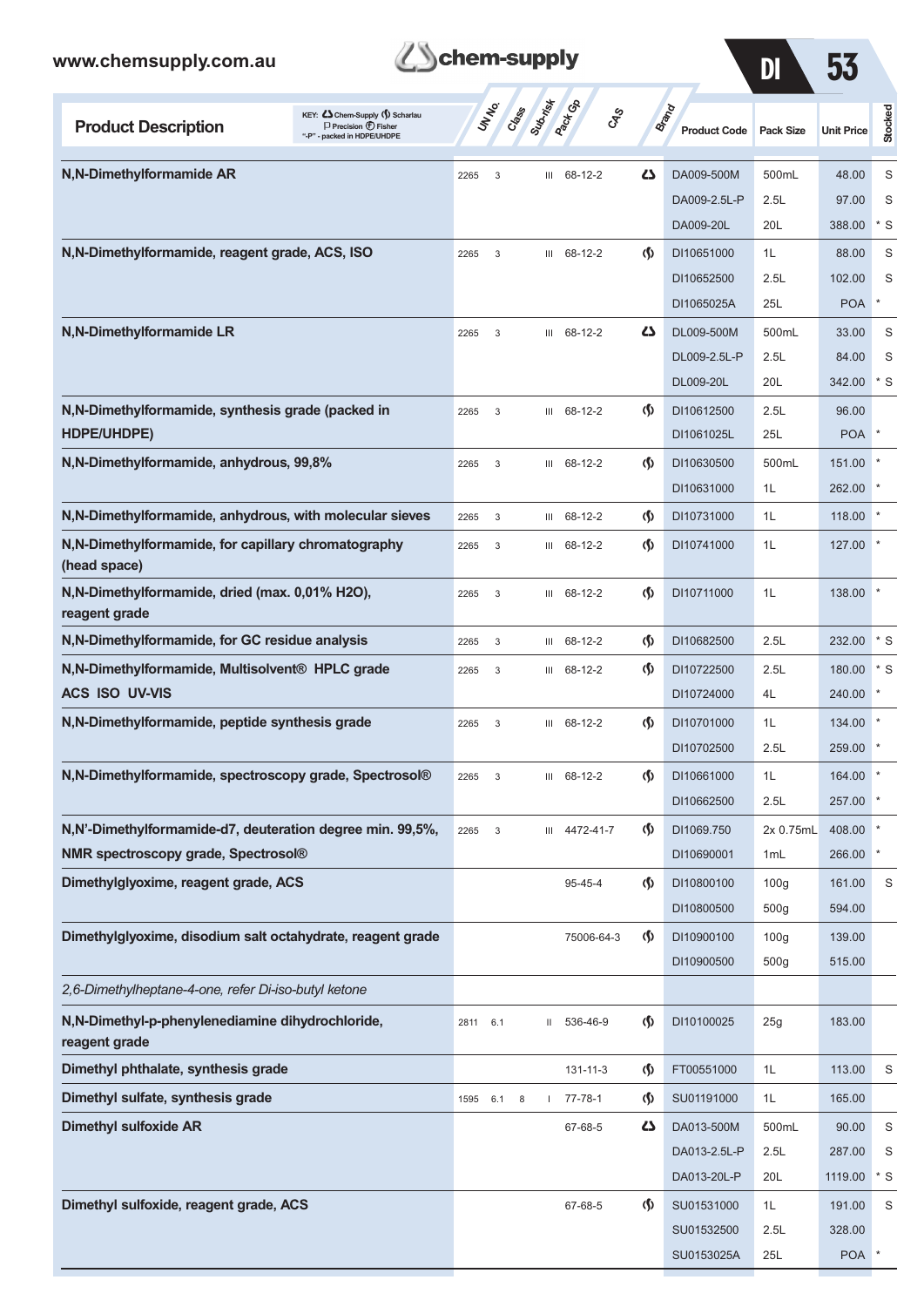

| <b>Product Description</b>                                                                                                | KEY: C Chem-Supply (5) Scharlau<br>$\Box$ Precision $\bigoplus$ Fisher<br>"-P" - packed in HDPE/UHDPE | Class<br>UNINO                     | <b>Pack</b> Ga<br>CAS |                                    | <b>Brand</b><br><b>Product Code</b> | <b>Pack Size</b> | <b>Unit Price</b> | Stocked |
|---------------------------------------------------------------------------------------------------------------------------|-------------------------------------------------------------------------------------------------------|------------------------------------|-----------------------|------------------------------------|-------------------------------------|------------------|-------------------|---------|
| <b>Dimethyl sulfoxide LR</b>                                                                                              |                                                                                                       |                                    | 67-68-5               | ひ                                  | DL013-500M                          | 500mL            | 66.00             | S       |
|                                                                                                                           |                                                                                                       |                                    |                       |                                    | DL013-2.5L-P                        | 2.5L             | 244.00            | S       |
|                                                                                                                           |                                                                                                       |                                    |                       |                                    | DL013-20L-P                         | 20L              | 1074.00           | $*$ S   |
| Dimethyl sulfoxide, extra pure, USP                                                                                       |                                                                                                       |                                    | 67-68-5               | $\langle \mathbf{\langle} \rangle$ | SU01512500                          | 2.5L             | 270.00            |         |
|                                                                                                                           |                                                                                                       |                                    |                       |                                    | SU0151025A                          | 25L              | 1385.00           |         |
| Dimethyl sulfoxide, anhydrous, 99,7%                                                                                      |                                                                                                       |                                    | 67-68-5               | $\langle \mathbf{\langle} \rangle$ | SU01520500                          | 500mL            | 141.00            |         |
|                                                                                                                           |                                                                                                       |                                    |                       |                                    | SU01521000                          | 1L               | 220.00            |         |
| Dimethyl sulfoxide, anhydrous, with molecular sieves                                                                      |                                                                                                       |                                    | 67-68-5               | $\langle \mathbf{\langle} \rangle$ | SU01581000                          | 1L               | 135.00            |         |
| Dimethyl sulfoxide, dried (max. 0,01% H2O), reagent grade                                                                 |                                                                                                       |                                    | 67-68-5               | $\langle \mathbf{\langle} \rangle$ | SU01571000                          | 1L               | 136.00            |         |
|                                                                                                                           |                                                                                                       |                                    |                       |                                    | SU01572500                          | 2.5L             | 252.00            |         |
| Dimethyl sulfoxide, HPLC grade                                                                                            |                                                                                                       |                                    | 67-68-5               | $\langle \mathbf{\langle} \rangle$ | SU01552500                          | 2.5L             | 280.00            |         |
| Dimethyl sulfoxide, molecular biology grade                                                                               |                                                                                                       |                                    | 67-68-5               | $\langle \mathbf{\langle} \rangle$ | SU01590250                          | 250mL            | 83.00             |         |
| Dimethyl sulfoxide, spectroscopy grade, Spectrosol®                                                                       |                                                                                                       |                                    | 67-68-5               | $\langle \mathbf{\langle} \rangle$ | SU01541000                          | 1L               | 209.00            |         |
| Dimethyl sulfoxide-d6, deuteration degree min. 99,95%,                                                                    |                                                                                                       |                                    | 2206-27-1             | $\langle \mathbf{\langle} \rangle$ | SU0162.750                          | 10x0.75mL        | 220.00            |         |
| <b>NMR spectroscopy grade, Spectrosol®</b>                                                                                |                                                                                                       |                                    |                       |                                    | SU01620010                          | 10mL             | 236.00            |         |
| Dimethyl sulfoxide-d6, deuteration degree min. 99,8%,                                                                     |                                                                                                       |                                    | 2206-27-1             | $\langle \mathbf{\langle} \rangle$ | SU0161.750                          | 10x0.75mL        | 103.00            |         |
| <b>NMR spectroscopy grade, Spectrosol®</b>                                                                                |                                                                                                       |                                    |                       |                                    | SU01610010                          | 10mL             | 92.00             |         |
|                                                                                                                           |                                                                                                       |                                    |                       |                                    | SU01610100                          | 100mL            | 774.00            |         |
| Dimethyl terephthalate, synthesis grade                                                                                   |                                                                                                       |                                    | 120-61-6              | $\langle \mathbf{\langle} \rangle$ | TE00801000                          | 1kg              | 70.00             |         |
| Dimethyl yellow refer 4-(Dimethylamino)-azobenzene                                                                        |                                                                                                       |                                    |                       |                                    |                                     |                  |                   |         |
| Dimidium bromide, for determination of tensioactives                                                                      |                                                                                                       |                                    | 518-67-2              | $\langle \mathbf{\langle} \rangle$ | DI11150001                          | 1g               | 516.00            |         |
|                                                                                                                           |                                                                                                       |                                    |                       |                                    | DI11150005                          | 5g               | 2088.00           |         |
| 2,4-Dinitroaniline, extra pure                                                                                            |                                                                                                       | 1596<br>6.1                        | $11$ 97-02-9          | $\langle \mathbf{\langle} \rangle$ | DI11550025                          | 25g              | 69.00             |         |
|                                                                                                                           |                                                                                                       |                                    |                       |                                    | DI11550100                          | 100 <sub>g</sub> | 166.00            |         |
| 3,5-Dinitrobenzoic acid, synthesis grade                                                                                  |                                                                                                       |                                    | 99-34-3               | $\langle \mathbf{\S} \rangle$      | AC08900250                          | 250g             | 239.00            |         |
| 2,4-Dinitrophenol, synthesis grade                                                                                        |                                                                                                       | 1320<br>4.1<br>6.1<br>$\mathbf{I}$ | $51 - 28 - 5$         | $\langle \mathbf{\hat{y}} \rangle$ | DI12450250                          | 250g             | 116.00            |         |
|                                                                                                                           |                                                                                                       |                                    |                       |                                    | DI12451000                          | 1kg              | 320.00            |         |
| 1,4-Dioxane, reagent grade, ACS, ISO, stabilized with 2,5 ppm                                                             |                                                                                                       | 3                                  | $11 123 - 91 - 1$     | $\langle \mathbf{\langle} \rangle$ | DI12891000                          | 1L               | 195.00            |         |
| of 2,6-Di-tert-butyl-4-methylphenol (BHT)                                                                                 |                                                                                                       |                                    |                       |                                    | DI12892500                          | 2.5L             | 358.00            |         |
|                                                                                                                           |                                                                                                       |                                    |                       |                                    | DI1289025A                          | 25L              | 1470.00           |         |
| 1,4-Dioxane, extra pure, stabilized with 2,5 ppm of                                                                       |                                                                                                       | 1165<br>$\sqrt{3}$                 | $11 123 - 91 - 1$     | $\langle \mathbf{\S} \rangle$      | DI12872500                          | 2.5L             | 270.00            |         |
| 2,6-Di-tert-butyl-4-methylphenol (BHT)                                                                                    |                                                                                                       |                                    |                       |                                    | DI1287025A                          | 25L              | 1021.00           |         |
| 1,4-Dioxane, anhydrous, 99,8%, stabilized with 2,5 ppm of                                                                 |                                                                                                       | 1165<br>$\sqrt{3}$                 | $11 123 - 91 - 1$     | $\langle \mathsf{S} \rangle$       | DI12880500                          | 500mL            | 143.00            |         |
| 2,6-Di-tert-butyl-4-methylphenol (BHT)                                                                                    |                                                                                                       |                                    |                       |                                    | DI12881000                          | 1L               | 236.00            |         |
| 1,4-Dioxane, anhydrous, with molecular sieves                                                                             |                                                                                                       | 1165<br>$\sqrt{3}$                 | $11 123 - 91 - 1$     | $\langle \mathbf{\langle} \rangle$ | DI12941000                          | 1L               | 173.00            |         |
| 1,4-Dioxane, dried (max. 0,005% H2O), DNA synthesis grade,                                                                |                                                                                                       | 1165<br>3                          | $11 123 - 91 - 1$     | $\langle \mathbf{\S} \rangle$      | DI12961000                          | 1L               | 278.00            |         |
| stabilized with 1 ppm of 2,6-Di-tert-butyl-4-methylphenol (BHT)                                                           |                                                                                                       |                                    |                       |                                    |                                     |                  |                   |         |
| 1,4-Dioxane, dried (max. 0,005% H2O), reagent grade,<br>stabilized with 2,5 ppm of 2,6-Di-tert-butyl-4-methylphenol (BHT) |                                                                                                       | 1165<br>$\sqrt{3}$                 | $11 123 - 91 - 1$     | $\langle \mathbf{\S} \rangle$      | DI12901000                          | 1L               | 225.00            |         |
| 1,4-Dioxane, for liquid scintillation, stabilized with 1 ppm of<br>2,6-Di-tert-butyl-4-methylphenol (BHT), Normascint®    |                                                                                                       | 1165<br>3                          | $11 123 - 91 - 1$     | $\langle \mathbf{\S} \rangle$      | DI12932500                          | 2.5L             | 348.00            |         |
| 1,4-Dioxane, HPLC grade, stabilized with 1 ppm of                                                                         |                                                                                                       | 1165<br>$\sqrt{3}$                 | $11 123 - 91 - 1$     | $\langle \mathbf{\S} \rangle$      | DI12921000                          | 1L               | 267.00            |         |
| 2,6-Di-tert-butyl-4-methylphenol (BHT)                                                                                    |                                                                                                       |                                    |                       |                                    | DI12922500                          | 2.5L             | 487.00            |         |
|                                                                                                                           |                                                                                                       |                                    |                       |                                    |                                     |                  |                   |         |
|                                                                                                                           |                                                                                                       |                                    |                       |                                    |                                     |                  |                   |         |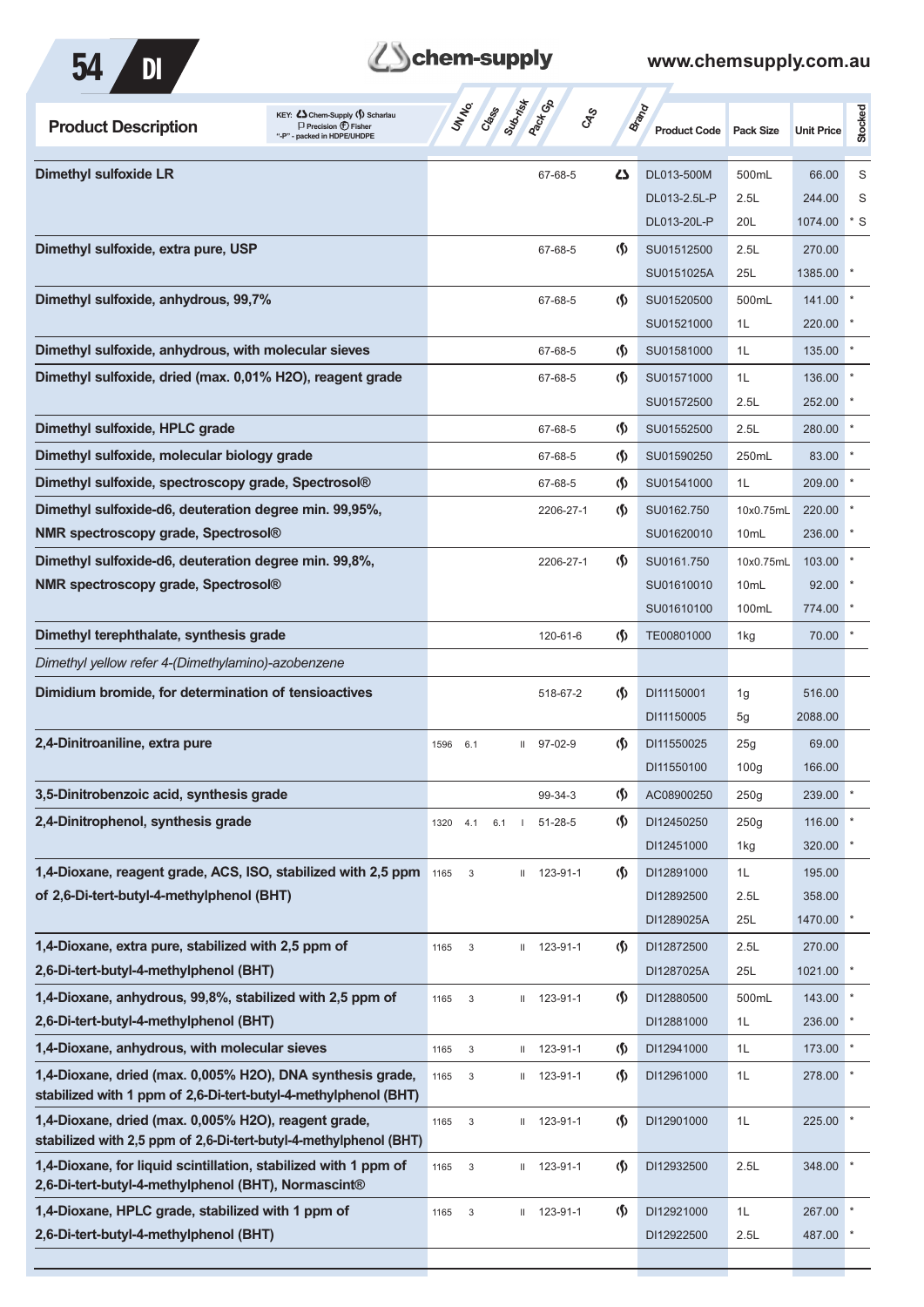| chem-supply<br>www.chemsupply.com.au                                                                                               |                                             | $\mathbf{D}$                 | 55                                 |                              |                          |                   |                |
|------------------------------------------------------------------------------------------------------------------------------------|---------------------------------------------|------------------------------|------------------------------------|------------------------------|--------------------------|-------------------|----------------|
| KEY: Cohem-Supply (5) Scharlau<br><b>Product Description</b><br>$\Box$ Precision $\bigoplus$ Fisher<br>"-P" - packed in HDPE/UHDPE | Subrist<br>UN NO.<br>Crass                  | <b>Pack Go</b><br><b>CAS</b> |                                    | Brand<br><b>Product Code</b> | <b>Pack Size</b>         | <b>Unit Price</b> | <b>Stocked</b> |
| 1,4-Dioxane, spectroscopy grade, stabilized with 1 ppm of<br>2,6-Di-tert-butyl-4-methylphenol (BHT), Spectrosol®                   | 1165<br>3                                   | 123-91-1<br>$\mathbf{II}$    | $\langle \mathbf{\S} \rangle$      | DI12911000                   | 1L                       | 510.00            |                |
| 1,4-Dioxane-d8, deuteration degree min. 99%, NMR                                                                                   | 3<br>1165                                   | 17647-74-4<br>$\mathbf{H}$   | $\langle \mathbf{\S} \rangle$      | DI1295.750                   | 10x0.75mL 1484.00        |                   |                |
| spectroscopy grade, Spectrosol®                                                                                                    |                                             |                              |                                    | DI12950005                   | 5mL                      | 889.00            |                |
| Diphenylamine, redox indicator, reagent grade, ACS                                                                                 | 2811<br>6.1                                 | 122-39-4<br>Ш                | $\langle \mathbf{\langle} \rangle$ | DI06330100<br>DI06330250     | 100 <sub>g</sub><br>250g | 72.00<br>155.00   |                |
| Diphenylamine, synthesis grade                                                                                                     | 2811<br>6.1                                 | 122-39-4<br>Ш                | $\langle \mathsf{S} \rangle$       | DI06301000                   | 1kg                      | 118.00            |                |
| Diphenylamine-4-sulfonic acid, barium salt refer Barium<br>diphenylamine sulfonate                                                 |                                             |                              |                                    |                              |                          |                   |                |
| 1,5-Diphenylcarbazide AR                                                                                                           |                                             | 140-22-7                     | دے                                 | DA072-25G                    | 25g                      | 130.00            | S              |
| 1,5-Diphenylcarbazide, reagent grade, ACS                                                                                          |                                             | 140-22-7                     | ற                                  | DI06500025<br>DI06500100     | 25g<br>100 <sub>g</sub>  | 149.00<br>370.00  |                |
| 1,5-Diphenylcarbazone, reagent grade                                                                                               |                                             | 538-62-5                     | ற                                  | DI06600005                   | 5g                       | 135.00            |                |
|                                                                                                                                    |                                             |                              |                                    | DI06600025                   | 25g                      | 299.00            |                |
| Diphenyl thiocarbazone, refer Dithizone                                                                                            |                                             |                              |                                    |                              |                          |                   |                |
| Dipropylene glycol, refer Acros price list                                                                                         |                                             |                              |                                    |                              |                          |                   |                |
| Distilled water, refer Water, purified                                                                                             |                                             |                              |                                    |                              |                          |                   |                |
| Disulfine blue LR (C.I.42045)                                                                                                      |                                             | 129-17-9                     | دے                                 | DL132-25G                    | 25g                      | 102.00            | S              |
| 5,5-Dithiobis (2-Nitrobenzoic Acid) LR                                                                                             |                                             | 69-78-3                      | دے                                 | <b>DL129-5G</b><br>DL129-25G | 5g<br>25g                | 43.00<br>121.00   | S<br>S         |
| 1,4-Dithiothreitol LR                                                                                                              |                                             | 3483-12-3                    | ひ                                  | <b>DL131-5G</b>              | 5g                       | 70.00             | S              |
| 1,4-Dithiothreitol, molecular biology grade                                                                                        |                                             | 3483-12-3                    | $\langle \mathsf{S} \rangle$       | DI13600001<br>DI13600010     | 1g<br>10 <sub>g</sub>    | 43.00<br>297.00   |                |
| <b>Dithizone AR</b>                                                                                                                |                                             | 60-10-6                      | دے                                 | DA041-5G                     | 5g                       | 77.00             | S              |
| p-DMAB, refer p-Dimethylaminobenzaldehyde                                                                                          |                                             |                              |                                    |                              |                          |                   |                |
| Doctor solution (sodium plumbite), according to ASTM D235,<br>reagent for sulfides                                                 | 8<br>3266                                   | $\mathbf{I}$                 | $\langle \mathbf{\S} \rangle$      | SO10121000<br>SO1012005P     | 1L<br>5L                 | 96.00<br>265.00   |                |
| 1-Dodecanesulfonic acid, sodium salt, refer Acros price list                                                                       |                                             |                              |                                    |                              |                          |                   |                |
| 1-Dodecanol, synthesis grade                                                                                                       | 9<br>3077                                   | 112-53-8<br>Ш                | (§)                                | AL03301000                   | 1L                       | 146.00            |                |
| n-Dodecyltrimethylammonium bromide, HPLC grade                                                                                     |                                             | 1119-94-4                    | (§)                                | BR01800025                   | 25g                      | 785.00            |                |
| DPX, mounting medium for histology                                                                                                 | 1992<br>3<br>$\overline{\mathbf{m}}$<br>6.1 |                              | (§)                                | DP00500100<br>DP00500500     | 100mL<br>500mL           | 54.00<br>100.00   | S<br>S         |
| Drierite®, indicating 8 mesh (Calcium sulfate, anhydrous),<br>refer Acros price list                                               |                                             |                              |                                    |                              |                          |                   |                |
| Drierite®, indicating 10-20 mesh (Calcium sulfate, anhydrous),<br>refer Acros price list                                           |                                             |                              |                                    |                              |                          |                   |                |
| Drierite®, non-indicating 4 mesh (Calcium sulfate anhydrous),<br>refer Acros price list                                            |                                             |                              |                                    |                              |                          |                   |                |
| Dysprosium, standard solution 1000 mg/l Dy for ICP<br>(dysprosium oxide in nitric acid 2%)                                         | 3264<br>8                                   | Ш                            | ற                                  | DI13000100                   | 100mL                    | 225.00            |                |
|                                                                                                                                    |                                             |                              |                                    |                              |                          |                   |                |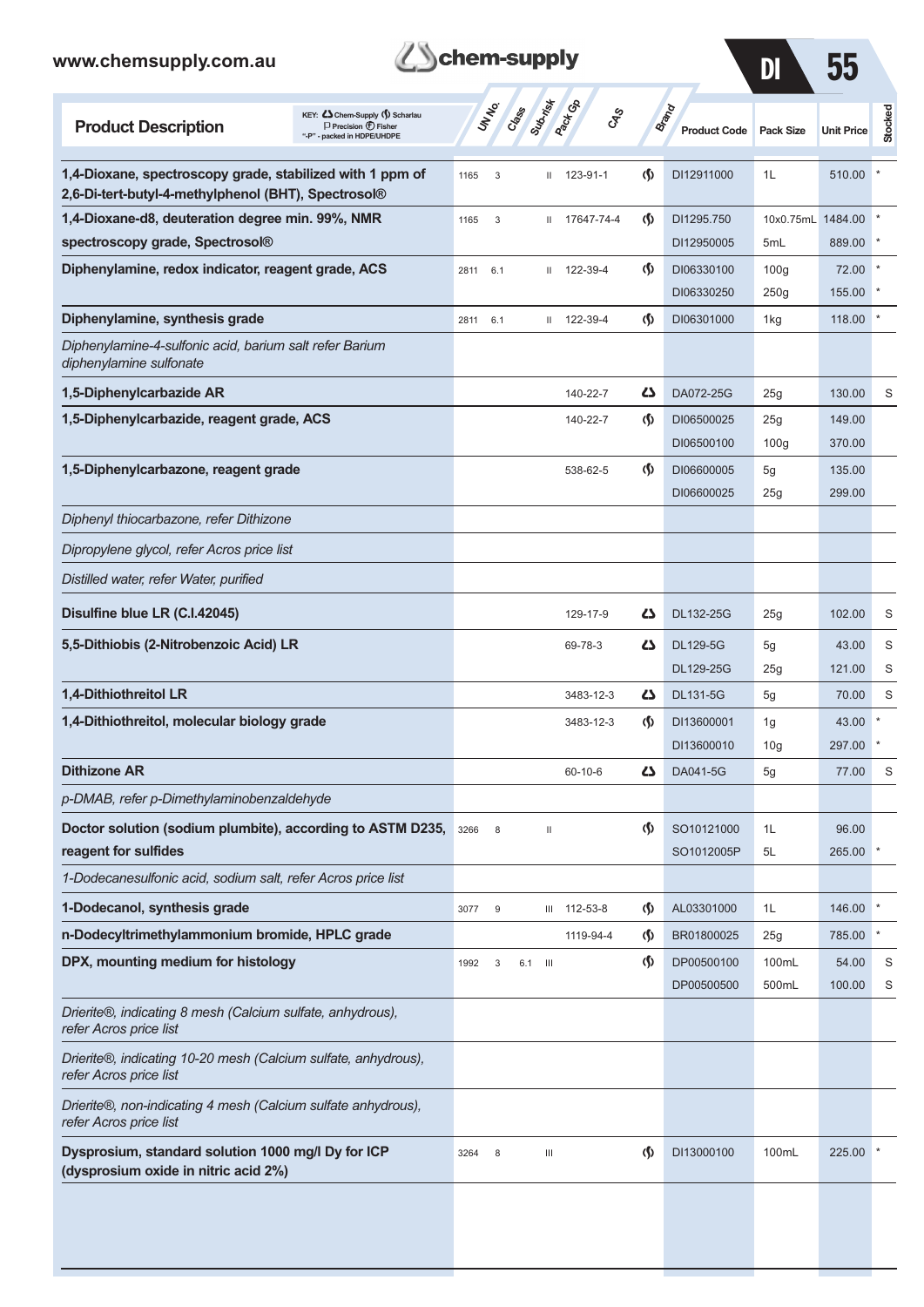



| KEY: Cohem-Supply () Scharlau<br><b>Product Description</b><br>$\Box$ Precision $\bigoplus$ Fisher<br>"-P" - packed in HDPE/UHDPE | Class Superior Co<br>UNIVO<br><b>GRS</b>      |                                    | Brand<br><b>Product Code</b> | <b>Pack Size</b> | <b>Unit Price</b> | Stocked        |
|-----------------------------------------------------------------------------------------------------------------------------------|-----------------------------------------------|------------------------------------|------------------------------|------------------|-------------------|----------------|
| EDTA, refer Ethylenediaminetetraacetic acid                                                                                       |                                               |                                    |                              |                  |                   |                |
| Emusolv, for liquid scintillation, Normascint®                                                                                    |                                               | $\langle \mathbf{\hat{y}}$         | EM00701000                   | 1L               | 136.00            |                |
| Eosin B, refer Acros price list                                                                                                   |                                               |                                    |                              |                  |                   |                |
| Eosin methylene blue, according to Wright, refer Wright's<br>Eosin methylene blue                                                 |                                               |                                    |                              |                  |                   |                |
| Eosin methylene blue, acording to May-Grünwald, refer May<br>Grünwald's Eosin methylene blue                                      |                                               |                                    |                              |                  |                   |                |
| Eosin yellowish disodium salt, water & alcohol soluble                                                                            | 17372-87-1                                    | 45                                 | EL028-25G                    | 25g              | 25.00             | S              |
| (C.I. 45380) LR                                                                                                                   |                                               |                                    | EL028-100G                   | 100 <sub>g</sub> | 86.00             | S              |
| Eosin yellowish, C.I. 45380, for microscopy                                                                                       | 17372-87-1                                    | $\langle \mathbf{\langle} \rangle$ | EO00250025                   | 25g              | 42.00             | $*$ S          |
|                                                                                                                                   |                                               |                                    | EO00250100                   | 100 <sub>g</sub> | 141.00            |                |
| Epichlorohydrine, synthesis grade                                                                                                 | II 106-89-8<br>2023<br>6.1<br>3               | $\langle \mathbf{\langle}$         | EP00301000                   | 1L               | 75.00             |                |
|                                                                                                                                   |                                               |                                    | EP00302500                   | 2.5L             | 149.00            |                |
| Epsom salts, refer Magnesium sulfate hydrated                                                                                     |                                               |                                    |                              |                  |                   |                |
| Erbium, standard solution 1000 mg/l Er for ICP<br>(erbium oxide in nitric acid 2%)                                                | 3264<br>8<br>$\mathop{\mathsf{III}}\nolimits$ | $\langle \mathbf{\S} \rangle$      | ER00300100                   | 100mL            | 225.00            |                |
| Eriochrome black T (C.I. 14645) LR                                                                                                | 1787-61-7                                     | 45                                 | EL024-25G                    | 25g              | 72.00             | S              |
|                                                                                                                                   |                                               |                                    | EL024-100G                   | 100 <sub>g</sub> | 119.00            | S              |
| Eriochrome black T, C.I. 14645, indicator for metal titration                                                                     | 3077<br>9<br>III 1787-61-7                    | $\langle \mathbf{\langle} \rangle$ | NE00450025                   | 25g              | 74.00             |                |
|                                                                                                                                   |                                               |                                    | NE00450100                   | 100 <sub>g</sub> | 127.00            |                |
| Eriochrome black T, solution 1%, for complexometry                                                                                | 1787-61-7                                     | $\langle \mathbf{\S} \rangle$      | NE00480100                   | 100mL            | 65.00             |                |
| Eriochrome blue SE, C.I. 16680, indicator for metal titration                                                                     | 1058-92-0                                     | $\langle \mathbf{\S} \rangle$      | AZ01550005                   | 5g               | 99.00             |                |
| Eriochrome blue-black B, C.I. 14640                                                                                               | 3564-14-5                                     | $\langle \mathbf{\S} \rangle$      | NE00300025                   | 25g              | 88.00             |                |
| Eriochrome blue-black R, C.I. 15705                                                                                               | 2538-85-4                                     | $\langle \mathbf{\langle}$         | NE00350050                   | 50 <sub>g</sub>  | 80.00             |                |
| Erythrosin B, refer Acros price list                                                                                              |                                               |                                    |                              |                  |                   |                |
| <b>Esbach's reagent</b>                                                                                                           |                                               | $\langle \mathsf{S} \rangle$       | RE00040500                   | 500mL            | 81.00             |                |
| <b>Eschka's mixture AR</b>                                                                                                        |                                               | 47                                 | EA088-500G                   | 500 <sub>g</sub> | 413.00            |                |
| Ethanamide, refer Acetamide                                                                                                       |                                               |                                    |                              |                  |                   |                |
| <b>Ethanediol AR</b>                                                                                                              | $107 - 21 - 1$                                | ひ                                  | EA007-500M                   | 500mL            | 68.00             | S              |
|                                                                                                                                   |                                               |                                    | EA007-2.5L                   | 2.5L             | 241.00            | S              |
| Ethanediol, reagent grade                                                                                                         | 107-21-1                                      | $\Phi$                             | ET01661000<br>ET01662500     | 1L<br>2.5L       | 136.00<br>256.00  | S              |
|                                                                                                                                   |                                               |                                    | ET0166025P                   | 25L              | 1093.00           |                |
| <b>Ethanediol LR</b>                                                                                                              | 107-21-1                                      | ひ                                  | EL007-500M                   | 500mL            | 44.00             | S              |
|                                                                                                                                   |                                               |                                    | EL007-2.5L-P                 | 2.5L             | 136.00            | S              |
| Ethanol, refer also to listings under Methylated spirits                                                                          |                                               |                                    | EL007-20L-P                  | 20L              | 350.00            | $^\star$ S     |
| <b>Ethanol, absolute AR</b>                                                                                                       | $11 \quad 64-17-5$<br>1170<br>3               | ひ                                  | EA043-500M                   | 500mL            | 40.00             | S              |
|                                                                                                                                   |                                               |                                    | EA043-2.5L                   | 2.5L             | 72.00             | S              |
|                                                                                                                                   |                                               |                                    | EA043-2.5L-P                 | 2.5L             | 70.00             | S              |
|                                                                                                                                   |                                               |                                    | EA043-10L<br>EA043-10L-P     | 10L<br>10L       | 177.00<br>174.00  | $*$ S<br>$*$ S |
|                                                                                                                                   |                                               |                                    | EA043-20L                    | 20L              | 275.00            | $*$ S          |
|                                                                                                                                   |                                               |                                    | EA043-20L-P                  | 20L              | 265.00            | $*$ S          |
| Ethanol absolute, analytical grade, ACS                                                                                           | $II$ 64-17-5<br>1170<br>3                     | $\langle \mathbf{\hat{y}} \rangle$ | ET00161000                   | 1L               | 83.00             |                |
| **No ATO permit required** (packed in HDPE/UHDPE)                                                                                 |                                               |                                    | ET00162500                   | 2.5L             | 87.00             | S              |
|                                                                                                                                   |                                               |                                    | ET0016025P<br>ET0016025L     | 25L<br>25L       | 498.00<br>498.00  |                |
|                                                                                                                                   |                                               |                                    |                              |                  |                   |                |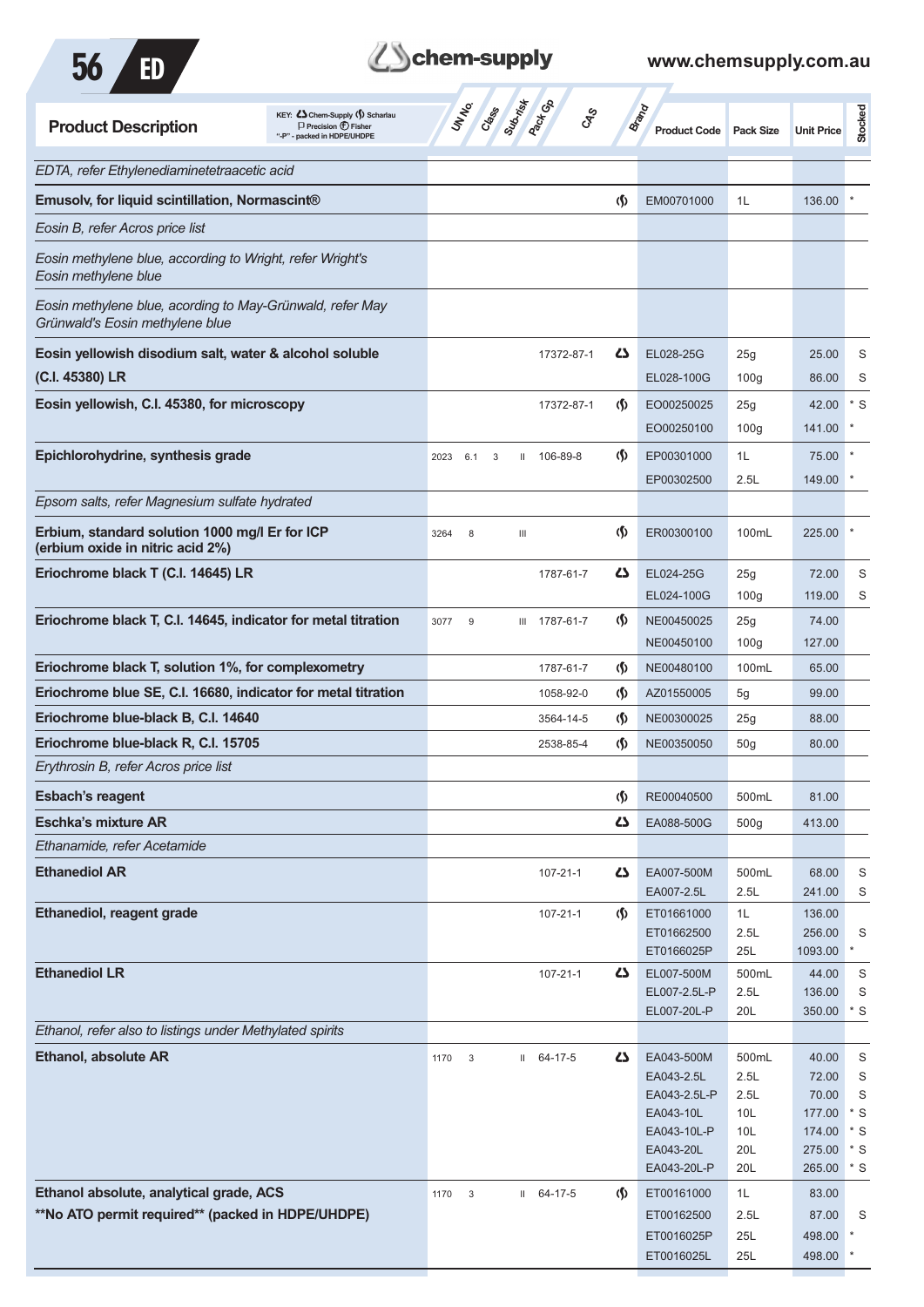

ET 57

| KEY: C Chem-Supply (5) Scharlau<br><b>Product Description</b><br>$\Box$ Precision $\bigoplus$ Fisher<br>"-P" - packed in HDPE/UHDPE |      | UN NO.<br>Cass            | Subsite      | <b>Pactice</b><br>$c_{\hspace{-1mm}S\hspace{-1mm}P}^S$ |                                    | Brand<br><b>Product Code</b> | <b>Pack Size</b> | <b>Unit Price</b> | <b>Stocked</b> |
|-------------------------------------------------------------------------------------------------------------------------------------|------|---------------------------|--------------|--------------------------------------------------------|------------------------------------|------------------------------|------------------|-------------------|----------------|
| Ethanol absolute, reagent grade, ACS, ISO                                                                                           | 1170 | 3                         | Ш            | 64-17-5                                                | $\langle \mathbf{\S} \rangle$      | ET00071000                   | 1L               | 82.00             |                |
| **No ATO permit required**                                                                                                          |      |                           |              |                                                        |                                    | ET00072500                   | 2.5L             | 95.00             | S              |
|                                                                                                                                     |      |                           |              |                                                        |                                    | ET0007025S                   | 25L              | <b>POA</b>        | $^{\star}$     |
| <b>Ethanol, absolute LR</b>                                                                                                         | 1170 | 3                         | $\mathbf{H}$ | 64-17-5                                                | ひ                                  | EL043-500M                   | 500mL            | 36.00             | S              |
|                                                                                                                                     |      |                           |              |                                                        |                                    | EL043-2.5L                   | 2.5L             | 67.00             | S              |
|                                                                                                                                     |      |                           |              |                                                        |                                    | EL043-2.5L-P                 | 2.5L             | 64.00             | S              |
|                                                                                                                                     |      |                           |              |                                                        |                                    | EL043-10L-P                  | 10 <sub>L</sub>  | 160.00            | $*$ S          |
|                                                                                                                                     |      |                           |              |                                                        |                                    | EL043-20L                    | 20L              | 251.00            | $*$ S          |
|                                                                                                                                     |      |                           |              |                                                        |                                    | EL043-20L-P                  | 20L              | 241.00            | $*$ S          |
| Ethanol absolute, gradient HPLC grade                                                                                               | 1170 | 3                         |              | $11 \quad 64-17-5$                                     | $\langle \mathbf{\langle} \rangle$ | ET00101000                   | 1L               | 84.00             | $\star$        |
| **No ATO permit required**                                                                                                          |      |                           |              |                                                        |                                    | ET00102500                   | 2.5L             | 161.00            | $*$ S          |
| Ethanol absolute, Multisolvent® HPLC grade ACS ISO UV-VIS 1170                                                                      |      | 3                         | $\mathbf{H}$ | 64-17-5                                                | (∮)                                | ET00151000                   | 1L               | 94.00             |                |
| **No ATO permit required**                                                                                                          |      |                           |              |                                                        |                                    | ET00152500                   | 2.5L             | 164.00            | $*$ S          |
|                                                                                                                                     |      |                           |              |                                                        |                                    | ET00154000                   | 4L               | 246.00            | $\star$        |
| Ethanol absolute, spectroscopy grade, Spectrosol®                                                                                   | 1170 | 3                         | $\mathbf{H}$ | 64-17-5                                                | $\Phi$                             | ET00091000                   | 1L               | 139.00            | $*$ S          |
| **No ATO permit required**                                                                                                          |      |                           |              |                                                        |                                    | ET00092500                   | 2.5L             | 264.00            |                |
| Ethanol-d6, deuteration degree min. 99%, NMR spectroscopy                                                                           | 1170 | 3                         | Ш            | 1516-08-1                                              | $\Phi$                             | ET00120001                   | 1 <sub>mL</sub>  | 165.00            |                |
| grade, Spectrosol® **No ATO permit required**                                                                                       |      |                           |              |                                                        |                                    | ET00120010                   | 10mL             | 1454.00           | $\ast$         |
| Ethanol 95% AR                                                                                                                      | 1170 | 3                         | Ш            | 64-17-5                                                | ひ                                  | EA042-500M                   | 500mL            | 34.00             | S              |
|                                                                                                                                     |      |                           |              |                                                        |                                    | EA042-2.5L                   | 2.5L             | 69.00             | S              |
|                                                                                                                                     |      |                           |              |                                                        |                                    | EA042-2.5L-P                 | 2.5L             | 66.00             | S              |
|                                                                                                                                     |      |                           |              |                                                        |                                    | EA042-10L                    | 10 <sub>L</sub>  | 125.00            | * S            |
|                                                                                                                                     |      |                           |              |                                                        |                                    | EA042-20L                    | 20L              | 202.00            | $*$ S          |
|                                                                                                                                     |      |                           |              |                                                        |                                    | EA042-20L-P                  | 20L              | 192.00            | $*$ S          |
| Ethanol 95% LR                                                                                                                      | 1170 | $\ensuremath{\mathsf{3}}$ | $\mathbf{H}$ | 64-17-5                                                | ረን                                 | EL042-500M                   | 500mL            | 29.00             | S              |
|                                                                                                                                     |      |                           |              |                                                        |                                    | EL042-2.5L-P                 | 2.5L             | 59.00             | S              |
|                                                                                                                                     |      |                           |              |                                                        |                                    | EL042-10L-P                  | 10 <sub>L</sub>  | 113.00            | $*$ S          |
|                                                                                                                                     |      |                           |              |                                                        |                                    | EL042-20L                    | 20L              | 180.00            | $*$ S          |
|                                                                                                                                     |      |                           |              |                                                        |                                    | EL042-20L-P                  | 20L              | 170.00            | $\cdot$ s      |
| Ethanol, F3-100% LR                                                                                                                 | 1170 | $\mathbf{3}$              |              | II 64-19-7                                             | 47                                 | EL027-10L-P                  | 10 <sub>L</sub>  | 76.00             | $*$ S          |
|                                                                                                                                     |      |                           |              |                                                        |                                    | EL027-20L                    | 20L              | 121.00            | $\cdot$ s      |
| Ethanol, F3-95% LR                                                                                                                  | 1170 | $\mathbf{3}$              |              | $11 \quad 64-17-5$                                     | 47                                 | EL063-2.5L-P                 | 2.5L             | 48.00             | $\mathsf S$    |
|                                                                                                                                     |      |                           |              |                                                        |                                    | EL063-20L-P                  | 20L              | 105.00            | $*$ S          |
| Ethanol, specially denatured, absolute LR                                                                                           | 1170 | $\ensuremath{\mathsf{3}}$ |              | $II$ 64-17-5                                           | 47                                 | AL048-500M                   | 500mL            | 25.00             | S              |
| **No ATO permit required**                                                                                                          |      |                           |              |                                                        |                                    | AL048-2.5L-P                 | 2.5L             | 52.00             | S              |
|                                                                                                                                     |      |                           |              |                                                        |                                    | AL048-10L                    | 10 <sub>L</sub>  | 65.00             | $*$ S          |
|                                                                                                                                     |      |                           |              |                                                        |                                    | AL048-10L-P                  | 10L              | 62.00             | $*$ S          |
|                                                                                                                                     |      |                           |              |                                                        |                                    | AL048-20L                    | 20L              | 109.00            | $*$ S          |
|                                                                                                                                     |      |                           |              |                                                        |                                    | AL048-20L-P                  | 20L              | 99.00             | $\mathbf{S}$   |
| Ethanol, specially denatured, 95% LR                                                                                                | 1170 | $\mathbf{3}$              |              | $11 \quad 64-17-5$                                     | 45                                 | AL047-20L                    | 20L              | 105.00            | $*$ S          |
| **No ATO permit required**                                                                                                          |      |                           |              |                                                        |                                    | AL047-20L-P                  | 20L              | 95.00             | $*$ S          |
|                                                                                                                                     |      |                           |              |                                                        |                                    | AL047-200L                   | 200L             | <b>POA</b>        | $\cdot$ s      |
| Ethanolamine, reagent grade, ACS                                                                                                    | 2491 | 8                         |              | III 141-43-5                                           | $\langle \mathsf{S} \rangle$       | ET00281000                   | 1L               | 112.00            | S              |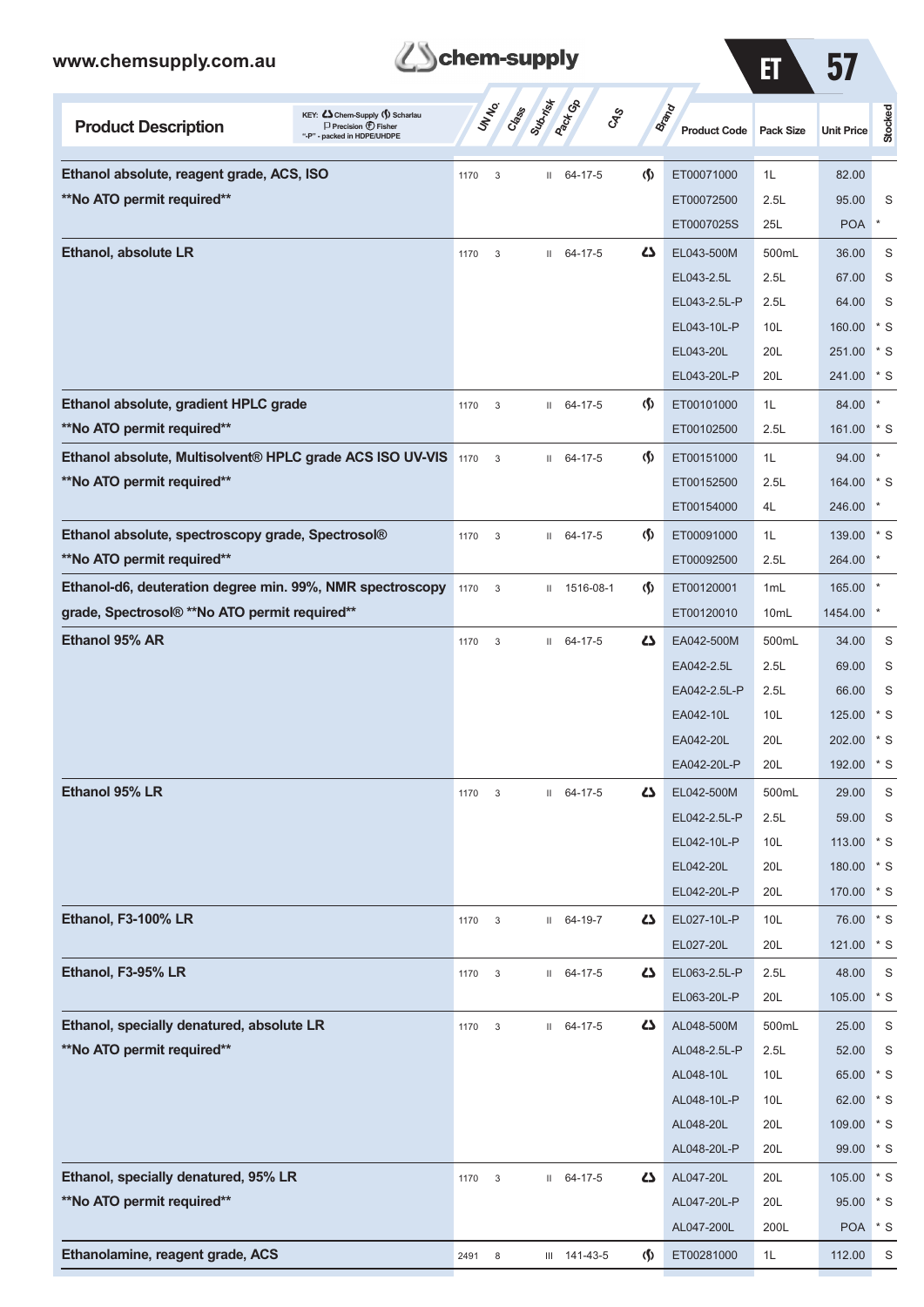

# **Them-supply**

| KEY: C Chem-Supply (5) Scharlau<br><b>Product Description</b><br>$\Box$ Precision $\bigoplus$ Fisher<br>"-P" - packed in HDPE/UHDPE |      | UN NO. | Subsition<br>Class | <b>Pactice</b>    | <b>GRS</b>                         | <b>Brand</b><br><b>Product Code</b> | <b>Pack Size</b> | <b>Unit Price</b>     | Stocked      |
|-------------------------------------------------------------------------------------------------------------------------------------|------|--------|--------------------|-------------------|------------------------------------|-------------------------------------|------------------|-----------------------|--------------|
| <b>Ethanolamine LR</b>                                                                                                              | 2491 | 8      |                    | $III$ 141-43-5    | ひ                                  | ML027-500M                          | 500mL            | 44.00                 | S            |
|                                                                                                                                     |      |        |                    |                   |                                    | ML027-2.5L                          | 2.5L             | 158.00                | S            |
|                                                                                                                                     |      |        |                    |                   |                                    | ML027-20L-P                         | 20L              | 485.00                | * S          |
| Ethanolamine, synthesis grade                                                                                                       | 2491 | 8      |                    | $III$ 141-43-5    | $\varphi$                          | ET00271000                          | 1L               | 52.00                 |              |
| Ether, refer Diethyl ether                                                                                                          |      |        |                    |                   |                                    |                                     |                  |                       |              |
| Ethidium bromide, for biochemical purposes                                                                                          | 2811 | 6.1    |                    | 1239-45-8         | $\langle \mathbf{\langle} \rangle$ | ET01080001                          | 1g               | 79.00                 |              |
|                                                                                                                                     |      |        |                    |                   |                                    | ET01080010                          | 10 <sub>g</sub>  | 532.00                |              |
| Ethidium bromide, solution 10 mg/ml                                                                                                 | 2810 | 6.1    |                    | $11$ 1239-45-8    | $\langle \mathbf{\S} \rangle$      | ET01090010                          | 10 <sub>mL</sub> | 75.00                 | $\ast$       |
| 2-Ethoxyethanol, refer Ethylene glycol monoethyl ether                                                                              |      |        |                    |                   |                                    |                                     |                  |                       |              |
| <b>Ethyl acetate AR</b>                                                                                                             | 1173 | 3      | $\mathbf{H}$       | 141-78-6          | 47                                 | EA011-500M                          | 500mL            | 35.00                 | S            |
|                                                                                                                                     |      |        |                    |                   |                                    | EA011-2.5L                          | 2.5L             | 68.00                 | S            |
|                                                                                                                                     |      |        |                    |                   |                                    | EA011-2.5L-P                        | 2.5L             | 65.00                 | S            |
|                                                                                                                                     |      |        |                    |                   |                                    | EA011-10L                           | 10L              | 165.00                | $*$ S        |
|                                                                                                                                     |      |        |                    |                   |                                    | EA011-20L                           | 20L              | 269.00                | $*$ S        |
|                                                                                                                                     |      |        |                    |                   |                                    | EA011-200L                          | 200L             | <b>POA</b>            | $*$ S        |
| Ethyl acetate, analytical grade, ACS, Ph Eur, NF, DAB                                                                               | 1173 | 3      | Ш.                 | 141-78-6          | $\langle \mathbf{\S} \rangle$      | AC01542500                          | 2.5L             | 80.00                 | S            |
| (packed in HDPE/UHDPE)                                                                                                              |      |        |                    |                   |                                    | AC0154025A                          | 25L              | 457.00                | $\ast$       |
| <b>Ethyl acetate LR</b>                                                                                                             | 1173 | 3      |                    | $11 141 - 78 - 6$ | 47                                 | EL011-500M                          | 500mL            | 25.00                 | S            |
|                                                                                                                                     |      |        |                    |                   |                                    | EL011-2.5L-P                        | 2.5L             | 59.00                 | S            |
|                                                                                                                                     |      |        |                    |                   |                                    | EL011-20L                           | 20L              | 279.00                | * S          |
|                                                                                                                                     |      |        |                    |                   |                                    | EL011-200L                          | 200L             | <b>POA</b>            | $*$ S        |
| Ethyl acetate, synthesis grade                                                                                                      | 1173 | 3      | $\mathbf{H}$       | 141-78-6          | $\langle \mathbf{\langle} \rangle$ | AC0140025L                          | 25L              | <b>POA</b>            |              |
| Ethyl acetate, anhydrous, 99,5 %                                                                                                    | 1173 | 3      |                    | $11 141 - 78 - 6$ | $\langle \mathbf{\langle} \rangle$ | AC01440500                          | 500mL            | 128.00                |              |
|                                                                                                                                     |      |        |                    |                   |                                    | AC01441000                          | 1L               | 202.00                |              |
| Ethyl acetate, anhydrous, with molecular sieves                                                                                     | 1173 | 3      |                    | $11 141 - 78 - 6$ | $\langle \mathbf{\S} \rangle$      | AC01411000                          | 1L               | 72.00                 |              |
| Ethyl acetate, for GC residue analysis                                                                                              | 1173 |        | Ш                  | 141-78-6          | $\varphi$                          | AC01482500<br>AC01484000            | 2.5L<br>4L       | 126.00 *<br>92.00 * S |              |
| Ethyl acetate, GC ultra-trace analysis grade                                                                                        | 1173 | 3      |                    | $11 141 - 78 - 6$ | $\langle \mathbf{\S} \rangle$      | AC01491000                          | 1L               | 169.00                | $\pmb{\ast}$ |
|                                                                                                                                     |      |        |                    |                   |                                    | AC01492500                          | 2.5L             | 286.00                |              |
| Ethyl acetate, LC-MS                                                                                                                | 1173 | 3      |                    | $11 141 - 78 - 6$ | $\langle \mathsf{S} \rangle$       | AC01581000                          | 1L               | <b>POA</b>            |              |
|                                                                                                                                     |      |        |                    |                   |                                    | AC01582500                          | 2.5L             | <b>POA</b>            |              |
| Ethyl acetate, max. 0,005% H2O, DNA synthesis grade                                                                                 | 1173 | $_{3}$ |                    | $11$ 141-78-6     | $\langle \mathsf{S} \rangle$       | AC01501000                          | 1L               | 177.00                | $\ast$       |
| Ethyl acetate, Multisolvent® HPLC grade ACS ISO UV-VIS                                                                              | 1173 | $_{3}$ |                    | $11 141 - 78 - 6$ | $\langle \mathbf{\S} \rangle$      | AC01552500                          | 2.5L             | 67.00                 | $\mathbf{S}$ |
|                                                                                                                                     |      |        |                    |                   |                                    | AC01554000                          | 4L               | 88.00                 | $*$ S        |
| Ethyl acetate, spectroscopy grade, Spectrosol®                                                                                      | 1173 | 3      |                    | $11 141 - 78 - 6$ | $\langle \mathbf{\langle} \rangle$ | AC01461000                          | 1L               | 170.00                | $\star$      |
|                                                                                                                                     |      |        |                    |                   |                                    | AC01462500                          | 2.5L             | 227.00                | $\ast$       |
| Ethyl acetoacetate, synthesis grade                                                                                                 |      |        |                    | 205-516-1         | $\langle \mathsf{S} \rangle$       | AC02871000                          | 1L               | 74.00 * S             |              |
| Ethyl alcohol, refer Ethanol                                                                                                        |      |        |                    |                   |                                    |                                     |                  |                       |              |
| Ethyl benzene, reagent grade                                                                                                        | 1175 | 3      |                    | $11 100 - 41 - 4$ | $\langle \mathsf{S} \rangle$       | ET01101000                          | 1L               | 152.00                |              |
| <b>Ethyl benzoate LR</b>                                                                                                            |      |        |                    | 93-89-0           | 5                                  | EL033-100M                          | 100mL            | 51.00                 | S            |
| Ethyl carbamate, refer Urethane                                                                                                     |      |        |                    |                   |                                    | EL033-500M                          | 500mL            | 126.00                | S            |
|                                                                                                                                     |      |        |                    |                   |                                    |                                     |                  |                       |              |
| Ethyldigol, refer Diethylene glycol monoethyl ether                                                                                 |      |        |                    |                   |                                    |                                     |                  |                       |              |
| Ethyl di-icinol, refer Diethylene glycol monoethyl ether                                                                            |      |        |                    |                   |                                    |                                     |                  |                       |              |
| Ethylene carbonate, synthesis grade                                                                                                 |      |        |                    | 96-49-1           | $\mathfrak{g}$                     | CA03671000                          | 1kg              | 70.00                 |              |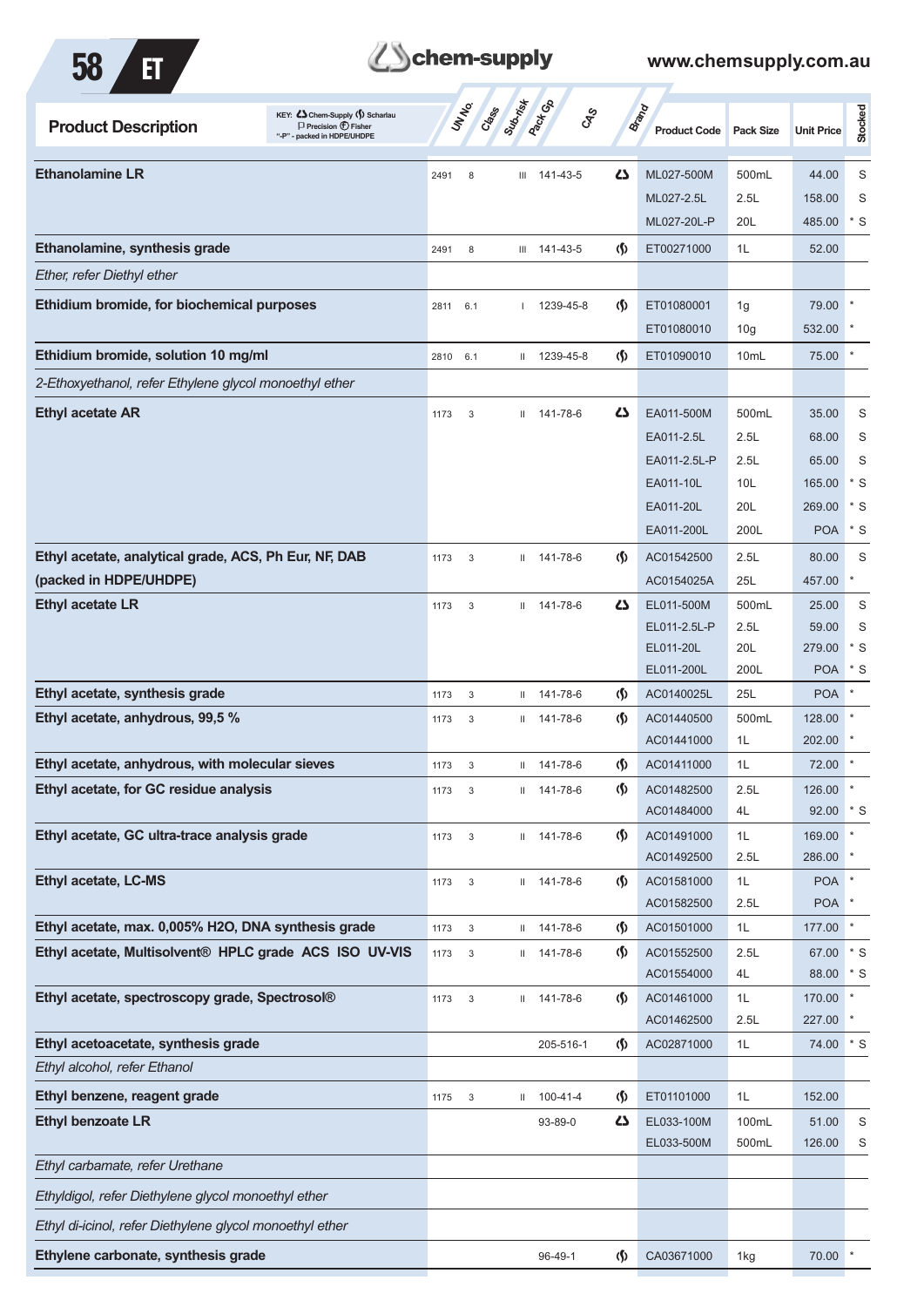

7

| ET | 50<br>JY |
|----|----------|
|    |          |

| KEY: Cohem-Supply (5) Scharlau<br><b>Product Description</b><br>$\Box$ Precision $\bigcirc$ Fisher<br>"-P" - packed in HDPE/UHDPE | <b>Rack Co</b><br><b>ST Class String</b><br>$c_{\hspace{-1mm}S\hspace{-1mm}P}^S$ |                               | <b>Brand</b><br><b>Product Code</b> | <b>Pack Size</b> | <b>Unit Price</b> | Stocked |
|-----------------------------------------------------------------------------------------------------------------------------------|----------------------------------------------------------------------------------|-------------------------------|-------------------------------------|------------------|-------------------|---------|
| <b>Ethylenediamine LR</b>                                                                                                         | 107-15-3<br>1604<br>8<br>3<br>Ш                                                  | ひ                             | EL051-500M                          | 500mL            | 41.00             | S       |
|                                                                                                                                   |                                                                                  |                               | EL051-2.5L                          | 2.5L             | 124.00            | S       |
| Ethylenediamine, synthesis grade                                                                                                  | 107-15-3<br>1604<br>8<br>3<br>$\mathbf{H}$                                       | (\$)                          | ET01351000                          | 1L               | 61.00             |         |
|                                                                                                                                   |                                                                                  |                               | ET01352500                          | 2.5L             | 119.00            |         |
|                                                                                                                                   |                                                                                  |                               | ET0135025A                          | 25L              | 712.00            |         |
| Ethylenediamine dihydrochloride, extra pure                                                                                       | 333-18-6                                                                         | ற                             | ET01450250                          | 250g             | 56.00             |         |
|                                                                                                                                   |                                                                                  |                               | ET01451000                          | 1kg              | 193.00            |         |
| Ethylenediaminetetraacetic acid ACS grade, refer Acros price list                                                                 |                                                                                  |                               |                                     |                  |                   |         |
| Ethylenediaminetetraacetic acid LR                                                                                                | 60-00-4                                                                          | ひ                             | EL022-500G                          | 500g             | 76.00             | S       |
|                                                                                                                                   |                                                                                  |                               | EL022-5KG                           | 5kg              | 371.00            | * S     |
|                                                                                                                                   |                                                                                  |                               | EL022-25KG                          | 25kg             | <b>POA</b>        |         |
| Ethylenediaminetetraacetic acid, EDTA, synthesis grade                                                                            | 60-00-4                                                                          | (§)                           | AC09400500                          | 500g             | 83.00             |         |
| Ethylenediaminetetraacetic acid, EDTA, dipotassium<br>magnesium salt dihydrate, extra pure                                        | 15708-48-2                                                                       | (∮)                           | AC09500250                          | 250g             | 134.00            |         |
| Ethylenediaminetetraacetic acid disodium salt dihydrate AR                                                                        | 6381-92-6                                                                        | ひ                             | EA023-100G                          | 100q             | 54.00             | S       |
|                                                                                                                                   |                                                                                  |                               | EA023-500G                          | 500g             | 97.00             | S       |
|                                                                                                                                   |                                                                                  |                               | EA023-5KG                           | 5kg              | 594.00            | * S     |
|                                                                                                                                   |                                                                                  |                               | EA023-25KG                          | 25kg             | <b>POA</b>        | * S     |
| Ethylenediaminetetraacetic acid, EDTA, disodium salt,<br>dihydrate, reagent grade, ACS                                            | 6381-92-6                                                                        | $\langle \mathbf{\S} \rangle$ | AC09650500                          | 500g             | 112.00            | S       |
| Ethylenediaminetetraacetic acid disodium salt dihydrate LR                                                                        | 6381-92-6                                                                        | ひ                             | EL023-100G                          | 100q             | 40.00             | S       |
|                                                                                                                                   |                                                                                  |                               | EL023-500G                          | 500g             | 87.00             | S       |
|                                                                                                                                   |                                                                                  |                               | EL023-5KG                           | 5kg              | 532.00            | * S     |
|                                                                                                                                   |                                                                                  |                               | EL023-25KG                          | 25kg             | <b>POA</b>        | $*$ S   |
| Ethylenediaminetetraacetic acid, EDTA, disodium salt,                                                                             | 6381-92-6                                                                        | (∫)                           | AC09631000                          | 1kg              | 170.00            |         |
| dihydrate, extra pure, Ph Eur, BP, FCC, DAB                                                                                       |                                                                                  |                               | AC0963005P                          | 5kg              | 550.00 *          |         |
| Ethylenediaminetetraacetic acid, EDTA, disodium salt,                                                                             | 6381-92-6                                                                        | (∮)                           | AC09670100                          | 100 <sub>g</sub> | 83.00             |         |
| dihydrate, molecular biology grade                                                                                                |                                                                                  |                               | AC09671000                          | 1kg              | 405.00            |         |
| Ethylenediaminetetraacetic acid disodium salt 0.100M<br>solution LR                                                               | 6381-92-6                                                                        | 47                            | EL026-2.5L-P                        | 2.5L             | 64.00             | S       |
| Ethylenediaminetetraacetic acid, EDTA, disodium salt,                                                                             | 6381-92-6                                                                        | $\Phi$                        | AC09701000                          | 1L               | 54.00             | S       |
| solution 0,1 mol/l (0,2 N)                                                                                                        |                                                                                  |                               | AC0970005P                          | 5L               | 133.00            | * S     |
|                                                                                                                                   |                                                                                  |                               | AC0970010C                          | 10 <sub>L</sub>  | 338.00            |         |
| Ethylenediaminetetraacetic acid, EDTA, disodium salt,<br>concentrated solution to prepare 1l of solution 0,1 mol/l (0,2N)         | 6381-92-6                                                                        | (§)                           | AC099600PA                          | Ampoule          | 65.00             | S       |
| Ethylenediaminetetraacetic acid disodium salt, 0.1M (0.2N)                                                                        | 6381-92-6                                                                        | $^{\circledR}$                | J/3700C/05                          | Ampoule          | 72.00             | S       |
| solution, concentrated volumetric standard to prepare 500ml<br>of solution                                                        |                                                                                  |                               |                                     |                  |                   |         |
| Ethylenediaminetetraacetic acid, EDTA, disodium salt,                                                                             | 6381-92-6                                                                        | (§)                           | AC09721000                          | 1L               | 51.00             | S       |
| solution 0,05 mol/l (0,1 N)                                                                                                       |                                                                                  |                               | AC0972010C                          | 10 <sub>L</sub>  | 281.00            |         |
| Ethylenediaminetetraacetic acid, EDTA, disodium salt,<br>solution 0,025 mol/l (0,05 N)                                            | 6381-92-6                                                                        | (§)                           | AC09741000                          | 1L               | 51.00             |         |
| Ethylenediaminetetraacetic acid, EDTA, disodium salt,<br>solution 0,02 mol/l (0,04 N)                                             | 6381-92-6                                                                        | (§)                           | AC09731000                          | 1L               | 51.00             |         |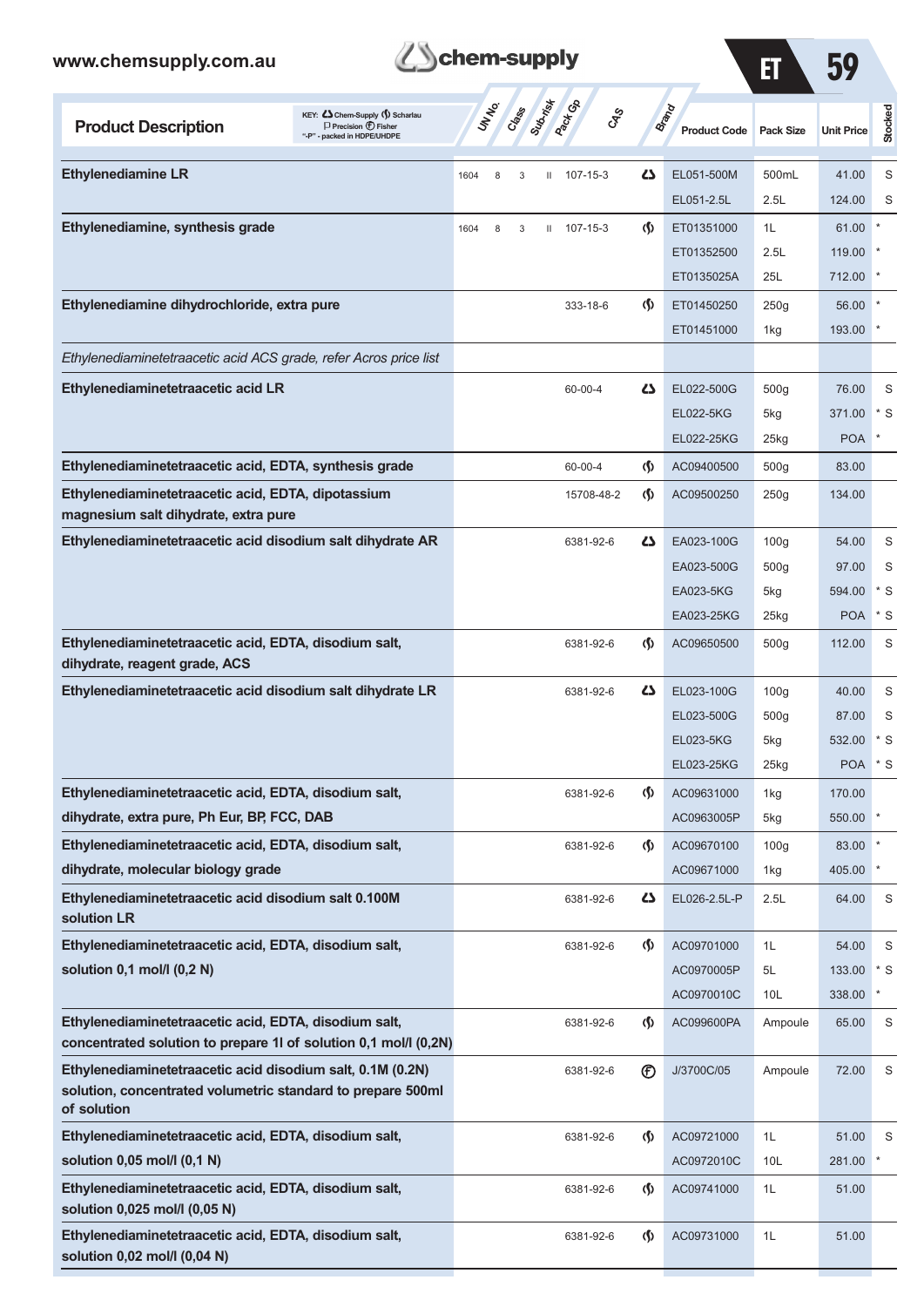

## **Z**Schem-supply

| KEY: C Chem-Supply (5) Scharlau<br><b>Product Description</b><br>$\Box$ Precision $\bigoplus$ Fisher<br>- packed in HDPE/UHDPE          | Suprist<br><b>UNTER</b><br>Crass                | <b>Pactice</b><br><b>GRS</b> | Brand                              | <b>Product Code</b>      | <b>Pack Size</b>        | <b>Unit Price</b> | Stocked |
|-----------------------------------------------------------------------------------------------------------------------------------------|-------------------------------------------------|------------------------------|------------------------------------|--------------------------|-------------------------|-------------------|---------|
| Ethylenediaminetetraacetic acid, EDTA, disodium salt,<br>solution 0,01 mol/l (0,02 N)                                                   |                                                 | 6381-92-6                    | <sub>(</sub> f)                    | AC09711000<br>AC0971010C | 1L<br>10L               | 40.00<br>216.00   | S       |
| Ethylenediaminetetraacetic acid, EDTA, disodium salt,<br>concentrated solution to prepare 1 l of solution 0,01<br>mol/l (0,02N)         |                                                 | 6381-92-6                    | $\langle \mathbf{\langle} \rangle$ | AC096600PA               | Ampoule                 | 57.00             | S       |
| Ethylenediaminetetraacetic acid disodium salt, 0.01M (0.02N)<br>solution, concentrated volumetric standard to prepare 1L<br>of solution |                                                 | 6381-92-6                    | $^{\circledR}$                     | J/3720C/05               | Ampoule                 | 63.00             | S       |
| Ethylenediaminetetraacetic acid ferric sodium salt hydrate,<br>refer Acros price list                                                   |                                                 |                              |                                    |                          |                         |                   |         |
| Ethylenediaminetetraacetic acid tetrasodium salt hydrated LR                                                                            |                                                 |                              | 27                                 | EL021-500G               | 500 <sub>g</sub>        | 142.00            | S       |
| Ethylenediaminetetraacetic acid, EDTA, tetrasodium salt,<br>dihydrate, synthesis grade                                                  |                                                 | 10378-23-1                   | (∫)                                | AC09750500<br>AC09751000 | 500 <sub>g</sub><br>1kg | 129.00<br>204.00  |         |
| Ethylene dichloride, refer 1,2-Dichloroethane                                                                                           |                                                 |                              |                                    |                          |                         |                   |         |
| Ethylene glycol, refer Ethanediol                                                                                                       |                                                 |                              |                                    |                          |                         |                   |         |
| Ethylene glycol dimethyl ether, refer Acros price list                                                                                  |                                                 |                              |                                    |                          |                         |                   |         |
| Ethylene glycol monobutyl ether LR                                                                                                      |                                                 | 111-76-2                     | 27                                 | BL018-500M<br>BL018-2.5L | 500mL<br>2.5L           | 37.00<br>116.00   | S<br>S  |
| Ethylene glycol monobutyl ether, synthesis grade                                                                                        |                                                 | 111-76-2                     | $\langle \mathbf{\S} \rangle$      | ET01751000               | 1L                      | 65.00             |         |
| Ethylene glycol monobutyl ether acetate, synthesis grade                                                                                |                                                 | 112-07-2                     | $\langle \mathbf{\langle}$         | AC00851000               | 1L                      | 92.00             |         |
| Ethylene glycol monoethyl ether, reagent grade                                                                                          | 3<br>1171<br>Ш                                  | 110-80-5                     | $\langle \mathbf{\S} \rangle$      | ET01822500               | 2.5L                    | 320.00            |         |
| Ethylene glycol monoethyl ether, synthesis grade (packed in                                                                             | 1171<br>3<br>Ш                                  | 110-80-5                     | <sub>(</sub> f)                    | ET01801000               | 1L                      | 53.00             | S       |
| HDPE/UHDPE)<br>Ethylene glycol monomethyl ether, reagent grade, ACS                                                                     | 1188<br>3<br>Ш                                  | 109-86-4                     | $\langle \mathbf{\langle} \rangle$ | ET01802500<br>ET01921000 | 2.5L<br>1L              | 94.00<br>120.00   | S       |
|                                                                                                                                         |                                                 |                              |                                    | ET01922500               | 2.5L                    | 218.00            |         |
| Ethylene glycol monomethyl ether, synthesis grade                                                                                       | 1188<br>3                                       | III 109-86-4                 | (∫)                                | ET01901000               | 1L                      | 75.00             |         |
| (packed in HDPE/UHDPE)                                                                                                                  |                                                 |                              |                                    | ET01902500<br>ET0190025P | 2.5L<br>25L             | 146.00<br>532.00  |         |
| Ethyl ether, refer Diethyl ether                                                                                                        |                                                 |                              |                                    |                          |                         |                   |         |
| Ethyl formate, refer Acros price list                                                                                                   |                                                 |                              |                                    |                          |                         |                   |         |
| Ethyl gallate, extra pure                                                                                                               |                                                 | 831-61-8                     | $\langle \mathbf{\S} \rangle$      | GA00600100               | 100 <sub>g</sub>        | 191.00            |         |
| Bis-(2-ethylhexyl) phthalate, synthesis grade                                                                                           |                                                 | 117-81-7                     | $\varphi$                          | FT00251000               | 1L                      | 39.00             |         |
| Ethyl iodide, refer iodoethane                                                                                                          |                                                 |                              |                                    |                          |                         |                   |         |
| Ethyl lactate, reagent grade                                                                                                            | $\sqrt{3}$<br>1192<br>Ш                         | 687-47-8                     | $\varphi$                          | LA00471000               | 1L                      | 128.00            |         |
| Ethyl lactate, synthesis grade                                                                                                          | 3<br>1192<br>Ш                                  | 687-47-8                     | $\Phi$                             | LA00451000               | 1L                      | 71.00             |         |
| Ethylmercurithiosalicylic acid, sodium salt, synthesis grade                                                                            | 2025<br>6.1                                     | $II$ 54-64-8                 | (∫)                                | TI00500025               | 25g                     | 353.00            |         |
|                                                                                                                                         |                                                 |                              |                                    | TI00500100               | 100 <sub>g</sub>        | 987.00            |         |
| Ethyl methyl ketone, refer Methyl ethyl ketone                                                                                          |                                                 |                              |                                    |                          |                         |                   |         |
| 1-Ethyl-4-piperidone, refer Acros price list                                                                                            |                                                 |                              |                                    |                          |                         |                   |         |
| Ethyl propionate, synthesis grade                                                                                                       | 1195<br>3<br>Ш.                                 | 105-37-3                     | $\varphi$                          | PR01151000               | 1L                      | 76.00             | $\ast$  |
| Ethylvanillin, synthesis grade                                                                                                          |                                                 | 121-32-4                     | $\langle \mathbf{\hat{y}}$         | ET02450250               | 250g                    | 138.00            | $\ast$  |
| Eucalyptol, synthesis grade                                                                                                             | 1993<br>3<br>Ш                                  | 470-82-6                     | $\langle \mathbf{\S} \rangle$      | EU00251000               | 1L                      | 286.00            |         |
| Eucalyptus oil 80-85% TG                                                                                                                | 1993<br>3                                       | III 470-82-6                 | 5                                  | ET025-500M               | 500mL                   | 51.00             | S       |
|                                                                                                                                         |                                                 |                              |                                    | ET025-2.5L               | 2.5L                    | 156.00            | S       |
|                                                                                                                                         |                                                 |                              |                                    | ET025-20L                | 20L                     | 636.00            | $*$ S   |
| Europium, standard solution 1000 mg/l Eu for ICP<br>(europium(III) oxide in nitric acid 2%)                                             | 3264<br>8<br>$\ensuremath{\mathsf{III}}\xspace$ |                              | $\langle \mathbf{\S} \rangle$      | EU00510100               | 100mL                   | 203.00            | $\ast$  |
| Evans blue, C.I. 23860, for microscopy                                                                                                  |                                                 | 314-13-6                     | $\varphi$                          | AZ01700005               | 5g                      | 155.00            |         |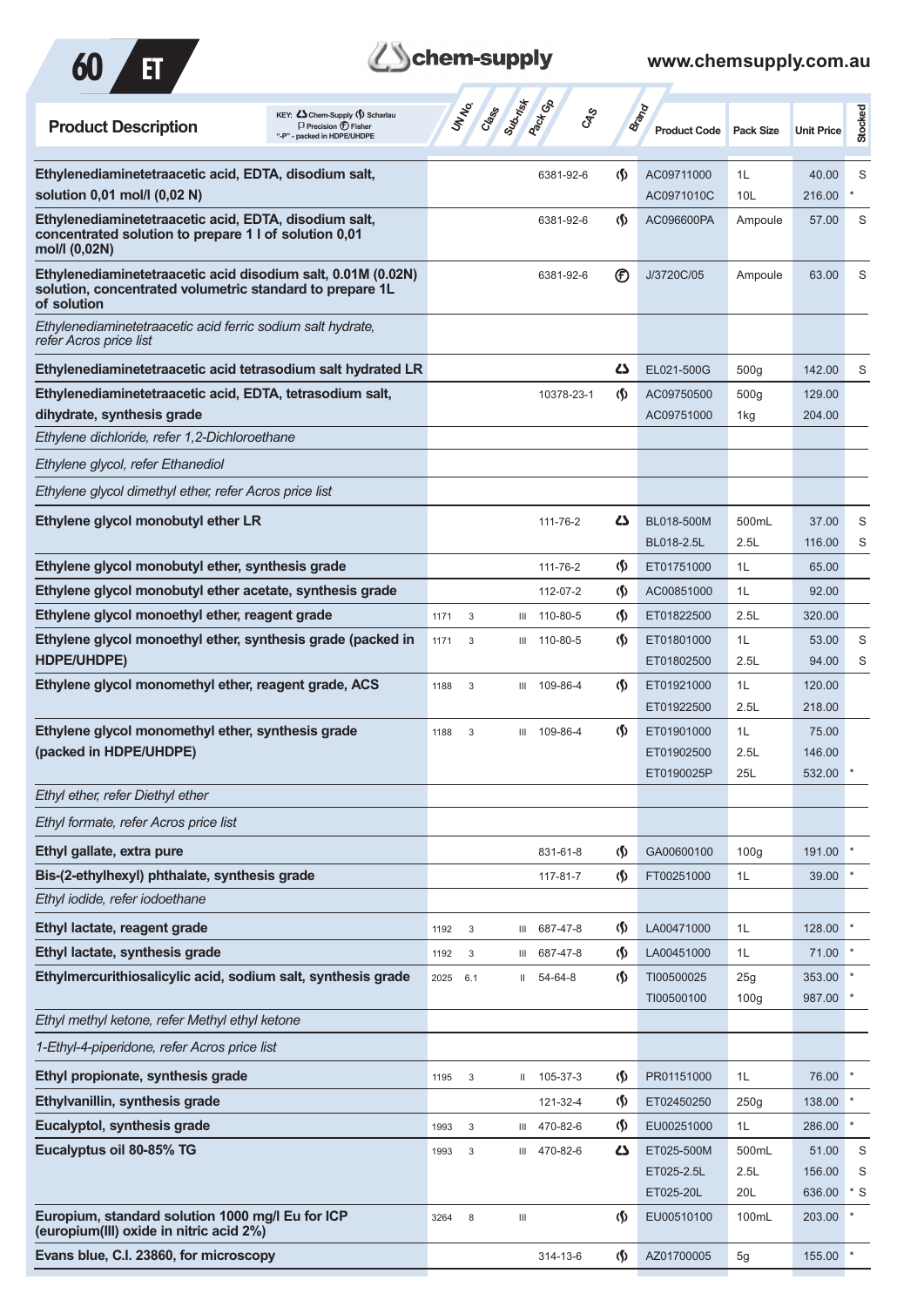

FA 61

| KEY: C Chem-Supply (5) Scharlau<br><b>Product Description</b><br>$\Box$ Precision $\bigoplus$ Fisher<br>"-P" - packed in HDPE/UHDPE | UN NO.<br>Creation | Sugarist<br><b>Pack</b> Ga<br><b>GRS</b> |                                    | <b>Brand</b><br><b>Product Code</b> | <b>Pack Size</b> | <b>Unit Price</b> | Stocked |
|-------------------------------------------------------------------------------------------------------------------------------------|--------------------|------------------------------------------|------------------------------------|-------------------------------------|------------------|-------------------|---------|
| Fast green FCF, refer Acros price list                                                                                              |                    |                                          |                                    |                                     |                  |                   |         |
| Fehling's solution No. 1 LR                                                                                                         | 3082<br>9          | Ш                                        | دے                                 | FL019-500M                          | 500mL            | 36.00             | S       |
|                                                                                                                                     |                    |                                          |                                    | FL019-2.5L-P                        | 2.5L             | 79.00             | S       |
|                                                                                                                                     |                    |                                          |                                    | FL019-20L-P                         | 20L              | 298.00            | $*$ S   |
| Fehling's solution No. 1 copper (II) sulfate, Ph Eur,<br>for determination of sugar                                                 |                    |                                          | $\langle \mathbf{\langle} \rangle$ | RE00051000                          | 1L               | 64.00             |         |
| Fehling's solution No. 2 LR                                                                                                         | 8<br>1719          | $\ensuremath{\mathsf{III}}\xspace$       | دے                                 | FL020-500M                          | 500mL            | 39.00             | S       |
|                                                                                                                                     |                    |                                          |                                    | FL020-2.5L-P                        | 2.5L             | 102.00            | S       |
|                                                                                                                                     |                    |                                          |                                    | FL020-20L-P                         | 20L              | 368.00            | * S     |
| Fehling's solution No. 2 potassium sodium tartrate, alcaline,<br>Ph Eur, for determination of sugar                                 | 1719<br>8          | $\mathbf{II}$                            | $\langle \mathbf{\S} \rangle$      | RE00061000                          | 1L               | 78.00             |         |
| Ferric ammonium salts, refer Ammonium ferric salts                                                                                  |                    |                                          |                                    |                                     |                  |                   |         |
| Ferric chloride anhydrous LR                                                                                                        | 1773<br>8          | 7705-08-0<br>Ш                           | دے                                 | FL022-500G                          | 500g             | 44.00             | S       |
|                                                                                                                                     |                    |                                          |                                    | <b>FL022-5KG</b>                    | 5kg              | 315.00            | * S     |
|                                                                                                                                     |                    |                                          |                                    | FL022-25KG                          | 25kg             | <b>POA</b>        | * S     |
| Ferric chloride hexahydate LR                                                                                                       |                    | 10025-77-1                               | دے                                 | FL023-500G                          | 500 <sub>g</sub> | 45.00             | S       |
|                                                                                                                                     |                    |                                          |                                    | <b>FL023-5KG</b>                    | 5kg              | 137.00            | * S     |
|                                                                                                                                     |                    |                                          |                                    | FL023-25KG                          | 25kg             | <b>POA</b>        | * S     |
| Ferric chloride hexahydrate, extra pure                                                                                             |                    | 10025-77-1                               | $\langle \mathbf{\langle} \rangle$ | HI03360500                          | 500g             | 53.00             | S       |
| Ferric chloride 42% solution TG                                                                                                     | 2582<br>8          | Ш                                        | دے                                 | FT021-500M                          | 500mL            | 46.00             | S       |
| Ferric chloride, 30%, aqueous solution, synthesis grade                                                                             | 8<br>2582          | 7705-08-0<br>Ш                           | $\Phi$                             | HI03331000                          | 1L               | 67.00             |         |
| <b>Ferric citrate hydrated LR</b>                                                                                                   |                    |                                          | دے                                 | FL034-500G                          | 500g             | 109.00            | S       |
| Ferric nitrate nonahydrate AR                                                                                                       | 1466<br>5.1        | 7782-61-8<br>Ш                           | دے                                 | FA006-500G                          | 500 <sub>g</sub> | 62.00             | S       |
|                                                                                                                                     |                    |                                          |                                    | <b>FA006-5KG</b>                    | 5kg              | 439.00            | * S     |
| Ferric nitrate nonahydrate LR                                                                                                       | 1466<br>5.1        | 7782-61-8<br>Ш                           | 45                                 | FL006-500G                          | 500g             | 54.00             | S       |
|                                                                                                                                     |                    |                                          |                                    | <b>FL006-5KG</b>                    | 5kg              | 387.00            | $*$ S   |
| Ferric oxide red AR                                                                                                                 |                    | 1309-37-1                                | 5                                  | FA012-500G                          | 500g             | 450.00            | S       |
| Ferric oxide, red LR                                                                                                                |                    | 1309-37-1                                | 5                                  | FL012-500G                          | 500g             | 68.00             | S       |
| Ferric sulfate hydrate, reagent grade                                                                                               |                    | 15244-10-7                               | $\Phi$                             | HI03520500                          | 500g             | 141.00            | S       |
|                                                                                                                                     |                    |                                          |                                    | HI0352005P                          | 5kg              | 784.00            | $\ast$  |
|                                                                                                                                     |                    |                                          |                                    | HI0352025P                          | 25kg             | <b>POA</b>        | *       |
| Ferric sulfate hydrated LR                                                                                                          |                    | 15244-10-7                               | 5                                  | FL027-500G                          | 500g             | 51.00             | S       |
|                                                                                                                                     |                    |                                          |                                    | <b>FL027-5KG</b>                    | 5kg              | 341.00            | $*$ S   |
|                                                                                                                                     |                    |                                          |                                    | FL027-25KG                          | 25kg             | <b>POA</b>        | * S     |
| Ferroin, solution 0,025 mol/l, redox indicator                                                                                      |                    | 14634-91-4                               | $\Phi$                             | FE05290100                          | 100mL            | 89.00             | S       |
| Ferrous ammonium salts, refer Ammonium ferrous salts                                                                                |                    |                                          |                                    |                                     |                  |                   |         |
| Ferrous chloride hydrated LR                                                                                                        |                    | 13478-10-9                               | 45                                 | FL017-100G                          | 100 <sub>g</sub> | 48.00             | S       |
|                                                                                                                                     |                    |                                          |                                    | FL017-500G                          | 500g             | 149.00            | S       |
| <b>Ferrous sulfate dried LR</b>                                                                                                     |                    | 13463-43-9                               | 5                                  | FL036-500G                          | 500g             | 42.00             | S       |
|                                                                                                                                     |                    |                                          |                                    | <b>FL036-5KG</b>                    | 5kg              | 267.00            | $*$ S   |
| Ferrous sulfate heptahydrate AR                                                                                                     |                    | 7782-63-0                                | 5                                  | FA001-500G                          | 500g             | 45.00             | S       |
|                                                                                                                                     |                    |                                          |                                    | <b>FA001-5KG</b>                    | 5kg              | 324.00            | * S     |
|                                                                                                                                     |                    |                                          |                                    | FA001-25KG                          | 25kg             | POA * S           |         |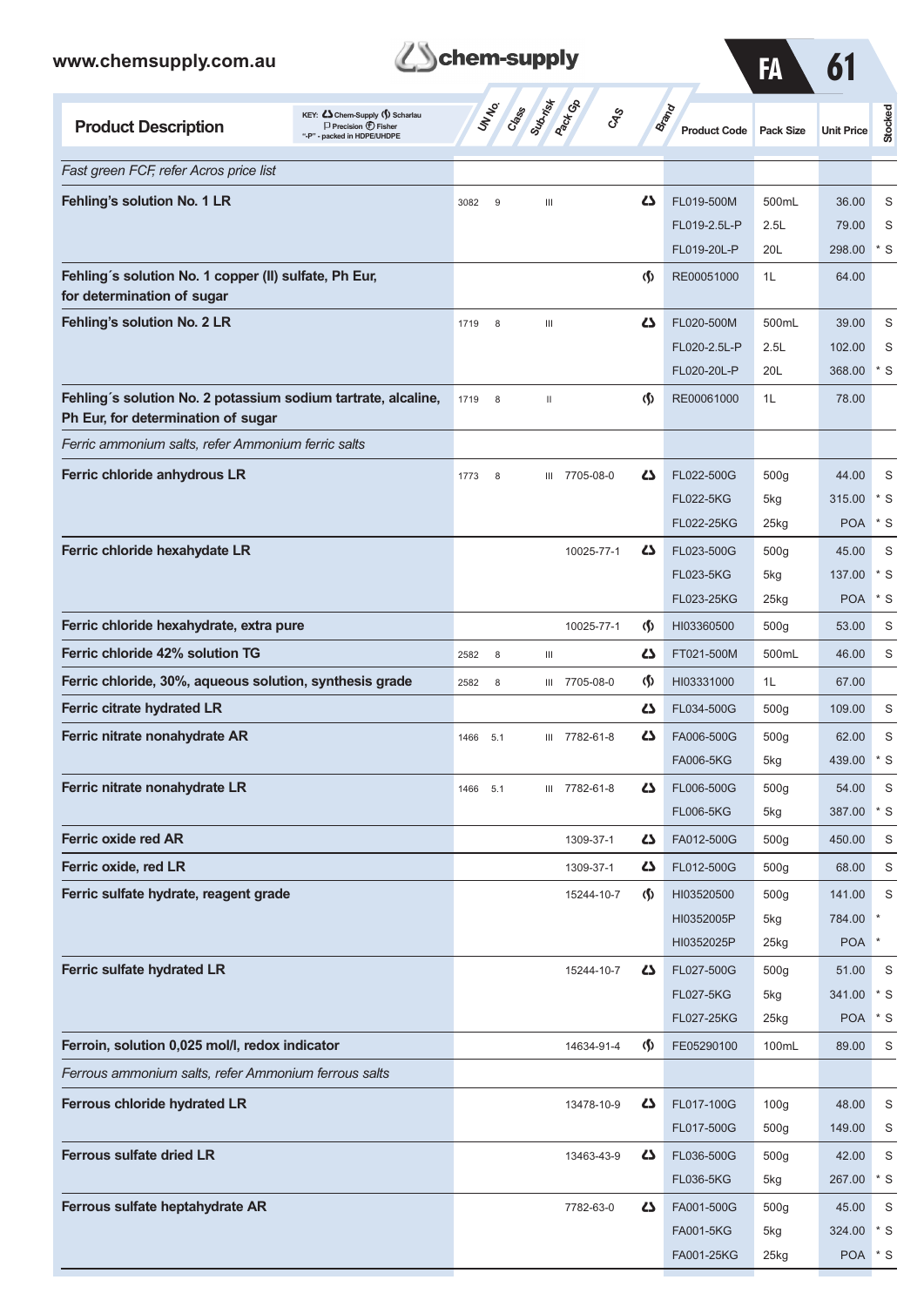

# **Them-supply**

| KEY: Cohem-Supply (5) Scharlau<br><b>Product Description</b><br>$\Box$ Precision $\bigoplus$ Fisher<br>"-P" - packed in HDPE/UHDPE | Subsition<br><b>Pack</b> Co<br><b>UNTER</b><br>Creeks | <b>GRS</b>                         | <b>Brand</b><br><b>Product Code</b> | <b>Pack Size</b> | <b>Unit Price</b> | Stocked        |
|------------------------------------------------------------------------------------------------------------------------------------|-------------------------------------------------------|------------------------------------|-------------------------------------|------------------|-------------------|----------------|
| Ferrous sulfate heptahydrate, reagent grade, ACS, ISO                                                                              | 7782-63-0                                             | $\Phi$                             | HI03510500                          | 500 <sub>g</sub> | 58.00             | S              |
|                                                                                                                                    |                                                       |                                    | HI0351005P                          | 5kg              | 367.00            |                |
|                                                                                                                                    |                                                       |                                    | HI0351025P                          | 25kg             | <b>POA</b>        |                |
| Ferrous sulfate heptahydrate LR                                                                                                    | 7782-63-0                                             | 45                                 | FL001-500G                          | 500 <sub>g</sub> | 41.00             | S              |
|                                                                                                                                    |                                                       |                                    | <b>FL001-5KG</b>                    | 5kg              | 266.00            | $*$ S          |
|                                                                                                                                    |                                                       |                                    | FL001-25KG                          | 25kg             | <b>POA</b>        | $*$ S          |
| Ferrous sulfate heptahydrate, extra pure, Ph Eur, USP, BP,                                                                         | 7782-63-0                                             | $\Phi$                             | HI03500500                          | 500 <sub>g</sub> | 53.00             |                |
| FCC, DAB                                                                                                                           |                                                       |                                    | HI0350005P                          | 5kg              | 285.00            |                |
| <b>Ferrous sulfide sticks TG</b>                                                                                                   |                                                       | دے                                 | IT016-500G                          | 500q             | 58.00             | S              |
| Ferrous sulfide, for producing hydrogen sulfide                                                                                    | 1317-37-9                                             | $\langle \mathbf{\langle} \rangle$ | HI03600500                          | 500 <sub>g</sub> | 74.00             |                |
|                                                                                                                                    |                                                       |                                    | HI03601000                          | 1kg              | 112.00            |                |
| Ficoll® 400, molecular biology grade                                                                                               | 26873-85-8                                            | $\langle \mathsf{S} \rangle$       | FI00090025                          | 25g              | 283.00            |                |
| Filter aid medium, refer Celatom® FW12                                                                                             |                                                       |                                    |                                     |                  |                   |                |
| <b>Flexol™ IP5</b>                                                                                                                 |                                                       | دے                                 | FT085-200L                          | 200L             | <b>POA</b>        |                |
| Flexol™ PM1                                                                                                                        |                                                       | 45                                 | FT086-200L                          | 200L             | <b>POA</b>        |                |
| Florisil®, 60-100 mesh, refer Acros price list                                                                                     |                                                       |                                    |                                     |                  |                   |                |
| Fluorescein, C.I. 45350, extra pure                                                                                                | 2321-07-5                                             | $\langle \mathbf{\langle} \rangle$ | FL01130025                          | 25g              | 92.00             |                |
| Fluorescein, C.I. 45350, synthesis grade                                                                                           | 2321-07-5                                             | $\langle \mathbf{\langle} \rangle$ | FL01120100                          | 100 <sub>g</sub> | 164.00            |                |
| Fluorescein sodium salt (C.I. 45350) LR                                                                                            | 518-47-8                                              | 45                                 | FL030-25G                           | 25g              | 25.00             | S              |
|                                                                                                                                    |                                                       |                                    | FL030-100G                          | 100 <sub>g</sub> | 60.00             | S              |
|                                                                                                                                    |                                                       |                                    | FL030-500G                          | 500 <sub>g</sub> | 184.00            | S              |
|                                                                                                                                    |                                                       |                                    | <b>FL030-5KG</b>                    | 5kg              | 1044.00           | $*$ S          |
| Fluorescein sodium, C.I. 45350, extra pure                                                                                         | 518-47-8                                              | $\Phi$                             | FL01250025                          | 25g              | 51.00             |                |
|                                                                                                                                    |                                                       |                                    | FL01250100                          | 100g             | 75.00             |                |
|                                                                                                                                    |                                                       |                                    | FL01250250                          | 250g             | 129.00            |                |
| Fluoride Test strips (0-10-25-50-100+ ppm)                                                                                         |                                                       | P                                  | IS117-50S                           | 50 strips        | 33.00             | S              |
| Fluoroboric acid, 50 wt% solution in water, refer Acros price list                                                                 |                                                       |                                    |                                     |                  |                   |                |
| <b>Folin-Ciocalteu phenol reagent</b>                                                                                              |                                                       | $\langle \mathsf{S} \rangle$       | RE00180250                          | 250mL            | 81.00             |                |
| Formaldehyde solution 37/10 AR                                                                                                     | III 50-00-0<br>2209<br>8                              | 4                                  | FA010-500M                          | 500mL            | 40.00             | S              |
|                                                                                                                                    |                                                       |                                    | FA010-2.5L                          | 2.5L             | 61.00             | S              |
|                                                                                                                                    |                                                       |                                    | FA010-10L-P                         | 10L              | 154.00            | $*$ S          |
|                                                                                                                                    |                                                       |                                    | FA010-20L-P                         | 20L              | 227.00            | $*$ S          |
| Formaldehyde, solution 37%, reagent grade, stabilized with                                                                         | III 50-00-0<br>2209<br>8                              | $\langle \mathbf{\langle} \rangle$ | FO00112500                          | 2.5L             | 70.00             | $\mathsf S$    |
| approx. 10% methanol (packed in HDPE/UHDPE)                                                                                        |                                                       |                                    | FO0011025P                          | 25L              | 348.00            | $\ast$         |
| Formaldehyde solution 37/10 LR                                                                                                     | III 50-00-0<br>2209<br>8                              | 45                                 | FL010-500M                          | 500mL            | 33.00             | S              |
|                                                                                                                                    |                                                       |                                    | FL010-2.5L-P                        | 2.5L             | 89.00             | S              |
|                                                                                                                                    |                                                       |                                    | FL010-5L<br>FL010-10L-P             | 5L<br>10L        | 109.00<br>148.00  | $*$ S<br>$*$ S |
|                                                                                                                                    |                                                       |                                    | FL010-20L-P                         | 20L              | 227.00            | $*$ S          |
| Formaldehyde, solution 37%, extra pure, USP, stabilized with                                                                       | 2209<br>8<br>50-00-0<br>III                           | $\Phi$                             | FO00102500                          | 2.5L             | 91.00             |                |
| approx. 10% methanol (packed in HDPE/UHDPE)                                                                                        |                                                       |                                    | FO0010025P                          | 25L              | 326.00            | $\ast$         |
| Formaldehyde, solution 37%, molecular biology grade                                                                                | III 50-00-0<br>2209<br>$\,$ 8 $\,$                    | $\langle \mathbf{\S} \rangle$      | FO00120250                          | 250mL            | 73.00             |                |
|                                                                                                                                    |                                                       |                                    | FO00121000                          | 1L               | 235.00            |                |
|                                                                                                                                    |                                                       |                                    |                                     |                  |                   |                |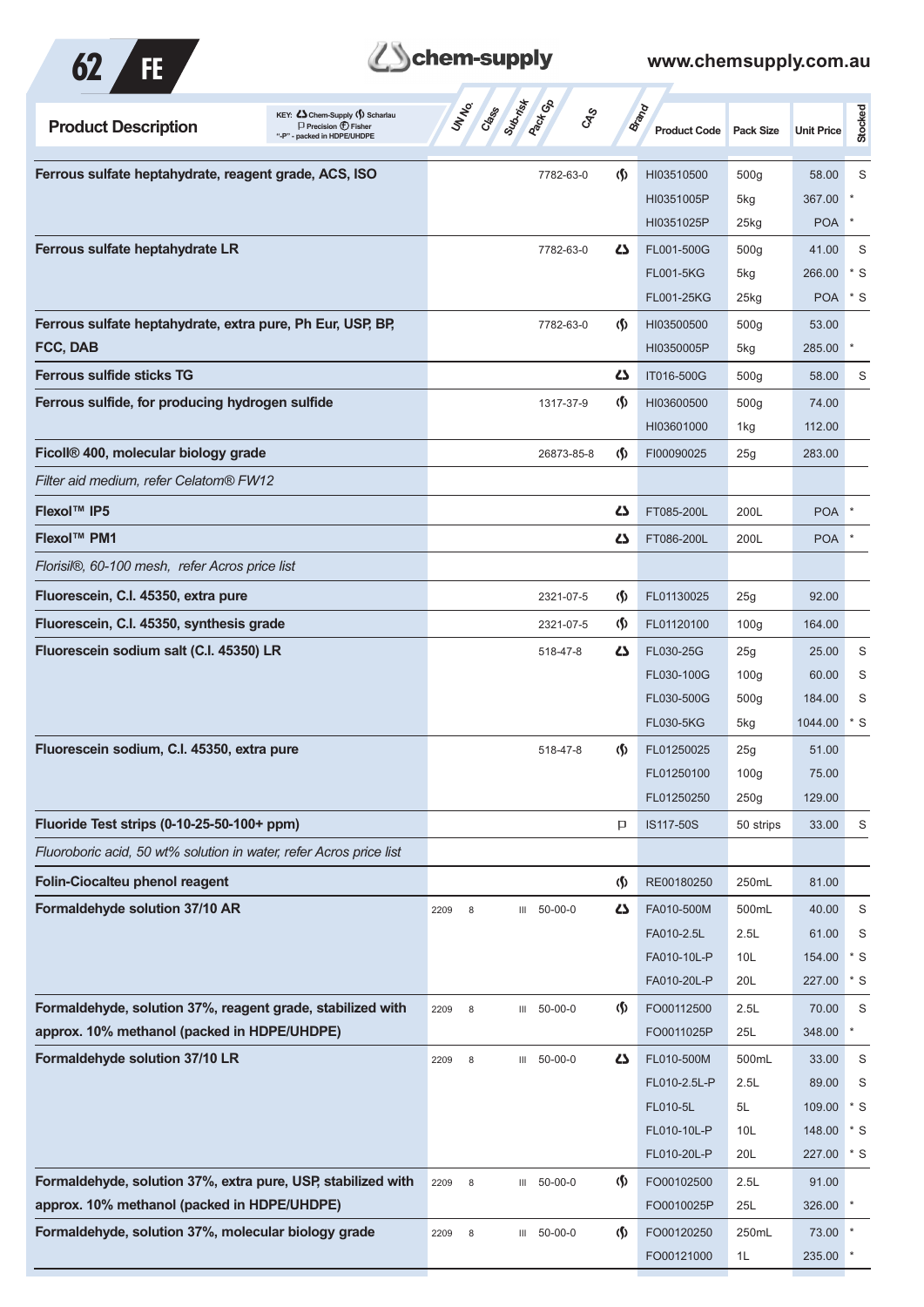| <b>Z</b> Schem-supply |
|-----------------------|
|                       |

| www.chemsupply.com.au                                                                                                            | chem-supply                                     |                                       |                                     | F <sub>0</sub>   |                   |                |
|----------------------------------------------------------------------------------------------------------------------------------|-------------------------------------------------|---------------------------------------|-------------------------------------|------------------|-------------------|----------------|
| KEY: Chem-Supply () Scharlau<br><b>Product Description</b><br>$\Box$ Precision $\bigoplus$ Fisher<br>"-P" - packed in HDPE/UHDPE | Submist<br><b>STATE</b><br>Creeks<br><b>CAS</b> |                                       | <b>Brand</b><br><b>Product Code</b> | <b>Pack Size</b> | <b>Unit Price</b> | <b>Stocked</b> |
| Formaldehyde, solution $3,5$ - 4%, buffered at pH = 7                                                                            | $50 - 00 - 0$                                   | $\langle \mathbf{\langle} \rangle$    | FO00131000                          | 1L               | 45.00             |                |
|                                                                                                                                  |                                                 |                                       | FO0013005P                          | 5L               | 60.00             |                |
|                                                                                                                                  |                                                 |                                       | FO0013025P                          | 25L              | <b>POA</b>        | $*$ S          |
| Formamide, reagent grade, ACS                                                                                                    | 75-12-7                                         | $\langle \mathbf{\S} \rangle$         | FO00261000                          | 1L               | 135.00            | S              |
|                                                                                                                                  |                                                 |                                       | FO00262500                          | 2.5L             | 258.00            | S              |
| Formamide, extra pure                                                                                                            | 75-12-7                                         | $\langle \mathbf{\S} \rangle$         | FO00252500                          | 2.5L             | 118.00            |                |
| Formamide, dried (max. 0,02% H2O), reagent grade<br>(Karl Fischer)                                                               | 75-12-7                                         | $\langle \mathbf{\S} \rangle$         | FO00281000                          | 1L               | 151.00            |                |
| Formamide, molecular biology grade                                                                                               | 75-12-7                                         | $\spadesuit$                          | FO00270100                          | 100mL            | 42.00             |                |
| Formdimethylamide, refer N,N-Dimethylformamide                                                                                   |                                                 |                                       |                                     |                  |                   |                |
| Formic acid, 98 - 100%, reagent grade, ACS                                                                                       | $II$ 64-18-6<br>1779<br>8                       | $\langle \mathbf{\langle} \rangle$    | AC10852500                          | 2.5L             | 237.00            | S              |
|                                                                                                                                  |                                                 |                                       | AC1085025P                          | 25L              | 941.00            | *              |
| Formic acid, 98 - 100%, extra pure, FCC                                                                                          | $II$ 64-18-6<br>1779<br>8                       | $\langle \mathbf{\S} \rangle$         | AC10862500                          | 2.5L             | 249.00            |                |
|                                                                                                                                  |                                                 |                                       | AC1086025P                          | 25L              | 785.00            |                |
| Formic acid, 90,1% ± 0,1%, reagent grade                                                                                         | $II$ 64-18-6<br>1779<br>8                       | $\langle \mathbf{\S} \rangle$         | AC10831000                          | 1L               | 77.00             |                |
|                                                                                                                                  |                                                 |                                       | AC10832500                          | 2.5L             | 207.00            | S              |
| Formic acid, 85%, reagent grade                                                                                                  | $II$ 64-18-6<br>1779<br>8                       | $\langle \mathbf{\S} \rangle$         | AC10812500                          | 2.5L             | 195.00            |                |
| Formic acid 85% LR                                                                                                               | $11 \quad 64-18-6$<br>8<br>1779                 | 47                                    | FL004-500M                          | 500mL            | 40.00             | S              |
|                                                                                                                                  |                                                 |                                       | FL004-2.5L-P                        | 2.5L             | 121.00            | S              |
| Formic acid 10% water solution, for cleaning purposes, LC-MS 3265 8                                                              | $\mathbf{H}$                                    | $\langle \mathbf{\hat{y}} \rangle$    | AC10751000                          | 1L               | POA <sup>*</sup>  |                |
| D(-)-Fructose LR                                                                                                                 | 57-48-7                                         | 4                                     | FL009-100G                          | 100 <sub>g</sub> | 28.00             | S              |
|                                                                                                                                  |                                                 |                                       | FL009-500G                          | 500 <sub>g</sub> | 65.00             | S              |
| D(-)-Fructose, extra pure, Ph Eur, USP, BP, FCC                                                                                  | 57-48-7                                         | $\langle \mathbf{\S} \rangle$         | LE00700500                          | 500 <sub>g</sub> | 70.00             | S              |
| Fuchsin acid, C.I. 42685, for microscopy                                                                                         | 3244-88-0                                       | $\Phi$                                | FU00550025                          | 25g              | 152.00            |                |
|                                                                                                                                  |                                                 |                                       | FU00550100                          | 100 <sub>g</sub> | 448.00            |                |
| Fuchsin basic (C.I. 42510) LR, for microscopy                                                                                    | 632-99-5                                        | 47                                    | FL057-25G                           | 25g              | 44.00             | S              |
|                                                                                                                                  |                                                 |                                       | FL057-100G                          | 100 <sub>g</sub> | 121.00            | S              |
| Fuchsin basic, C.I. 42510, for microscopy                                                                                        | 632-99-5                                        | $\Phi$                                | FU00600025                          | 25g              | 42.00             |                |
|                                                                                                                                  |                                                 |                                       | FU00600100                          | 100 <sub>g</sub> | 152.00            |                |
| Fuchsin basic, carbol solution, according to Ziehl                                                                               | 2920<br>8<br>3<br>$\mathbf{H}$                  | $\langle \mathbf{\S} \rangle$         | FU00650500                          | 500mL            | 82.00             |                |
|                                                                                                                                  |                                                 |                                       | FU00652500                          | 2.5L             | 231.00            |                |
| Fumaric acid, extra pure                                                                                                         | 110-17-8                                        | $\langle \mathbf{\S} \rangle$         | AC11551000                          | 1kg              | 77.00             |                |
| Furfural, synthesis grade                                                                                                        | $11$ 98-01-1<br>1199<br>6.1<br>3                | $\langle \mathbf{\mathbf{r}} \rangle$ | FU00901000                          | 1L               | 88.00             |                |
|                                                                                                                                  |                                                 |                                       | FU0090025A                          | 25L              | 746.00 *          |                |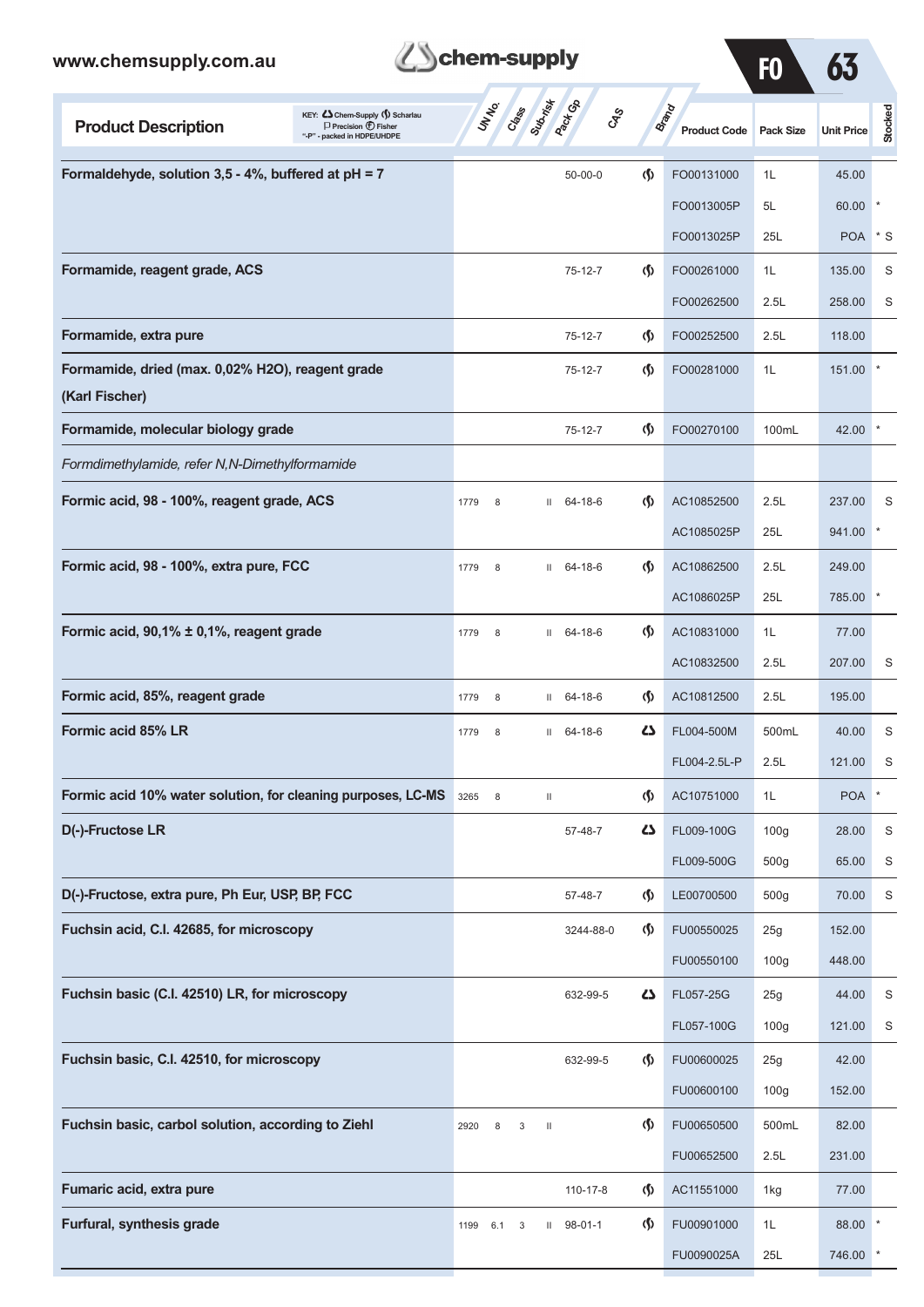

## **Z**Schem-supply

| KEY: Cohem-Supply (5) Scharlau<br><b>Product Description</b><br>$\Box$ Precision $\bigoplus$ Fisher<br>backed in HDPE/UHDPE | Submist<br><b>Pact GA</b><br>UNINO<br>Crass<br><b>GRS</b> |                                    | <b>Brand</b><br><b>Product Code</b> | <b>Pack Size</b> | <b>Unit Price</b> | <b>Stocked</b> |
|-----------------------------------------------------------------------------------------------------------------------------|-----------------------------------------------------------|------------------------------------|-------------------------------------|------------------|-------------------|----------------|
| Gadolinium, standard solution 1000 mg/l Gd for ICP<br>(gadolinium oxide in nitric acid 2%)                                  | $\mathbf{III}$<br>3264<br>8                               | $\langle \mathsf{S} \rangle$       | GA00100100                          | 100mL            | 215.00            |                |
| D(+)-Galactose, extra pure, Ph Ned, Ph Helv                                                                                 | 59-23-4                                                   | $\langle \mathbf{\S} \rangle$      | GA00250100                          | 100q             | 127.00            | S              |
| Gallic acid monohydrate, extra pure                                                                                         | 5995-86-8                                                 | $\langle \mathbf{\langle} \rangle$ | AC11800500                          | 500 <sub>g</sub> | 158.00            |                |
| Gallium, standard solution 1000 mg/l Ga for ICP<br>(gallium in nitric acid 2%)                                              | 3264<br>8<br>$\mathop{\mathsf{III}}\nolimits$             | $\langle \mathbf{\S} \rangle$      | GA00350100                          | 100mL            | 215.00            |                |
| <b>Gelatine powder LR</b>                                                                                                   |                                                           | ひ                                  | GL005-500G                          | 500 <sub>g</sub> | 49.00             | S              |
| Gelatine powder, for analysis and bacteriology                                                                              | 9000-70-8                                                 | $\langle \mathbf{\langle} \rangle$ | GE00200250                          | 250g             | 69.00             |                |
| Gentian violet, carbol solution, for microscopy                                                                             | 2810<br>6.1<br>$\mathop{\mathsf{III}}\nolimits$           | $\langle \mathbf{\S} \rangle$      | VI00320500<br>VI00322500            | 500mL<br>2.5L    | 145.00<br>248.00  |                |
| Germanium, standard solution 1000 mg/l Ge for ICP<br>(germanium in nitric acid 5% + hydrofluoric acid 1%)                   | 2922<br>8<br>6.1<br>- II                                  | $\langle \mathbf{\langle}$         | GE00710100                          | 100mL            | 215.00            |                |
| Gibberellic acid, refer Acros price list                                                                                    |                                                           |                                    |                                     |                  |                   |                |
| Gibberellic acid 10% w/v solution LR                                                                                        | 1993<br>3<br>$\mathbf{H}$                                 | دے                                 | GL076-5L                            | 5L               | 1304.00           | $*$ S          |
| Giemsa stain powder LR                                                                                                      | 51811-82-6                                                | ひ                                  | GL033-25G                           | 25g              | 71.00             | S              |
| Giemsa's Azur eosin methylene blue dye                                                                                      | 51811-82-6                                                | $\langle \mathbf{\hat{y}} \rangle$ | AZ03900100                          | 100 <sub>g</sub> | 281.00            | $\ast$         |
| Giemsa's Azur eosin methylene blue solution                                                                                 | 1992<br>3<br>6.1<br>- 11                                  | $\langle \mathbf{\langle} \rangle$ | AZ03910500                          | 500mL            | 43.00             | $*$ S          |
| (in methanol) modified for microscopy                                                                                       |                                                           |                                    | AZ03912500                          | 2.5L             | 169.00            | $*$ S          |
| Glass wool, washed                                                                                                          |                                                           | $\langle \mathbf{\S} \rangle$      | LA00750250                          | 250g             | 81.00             | S              |
|                                                                                                                             |                                                           |                                    | LA00751000                          | 1kg              | 237.00            | S              |
| Gluconic acid, solution 50% w/w, extra pure                                                                                 | 526-95-4                                                  | $\langle \mathbf{\S} \rangle$      | AC12000250                          | 250mL            | 163.00            |                |
| D-Glucono- $\delta$ -lactone, synthesis grade                                                                               | $90 - 80 - 2$                                             | $\langle \mathbf{\S} \rangle$      | GL01100250                          | 250g             | 69.00             |                |
|                                                                                                                             |                                                           |                                    | GL01101000                          | 1kg              | 205.00            |                |
| <b>D-Glucose anhydrous AR</b>                                                                                               | 50-99-7                                                   | 47                                 | GA018-500G                          | 500 <sub>g</sub> | 36.00             | S              |
|                                                                                                                             |                                                           |                                    | GA018-5KG                           | 5kg              | 217.00            | $*$ S          |
|                                                                                                                             |                                                           |                                    | GA018-25KG                          | 25kg             | <b>POA</b>        | $*$ S          |
| D(+)-Glucose anhydrous, reagent grade, ACS                                                                                  | 50-99-7                                                   | $\langle \mathbf{\langle} \rangle$ | GL01271000                          | 1kg              | 46.00             | $\mathsf S$    |
|                                                                                                                             |                                                           |                                    | GL0127005P                          | 5kg              | 241.00            | $\ast$         |
| <b>D-Glucose anhydrous LR</b>                                                                                               | 50-99-7                                                   | 5                                  | GL018-500G                          | 500 <sub>g</sub> | 33.00             | $\mathsf S$    |
|                                                                                                                             |                                                           |                                    | GL018-5KG<br>GL018-25KG             | 5kg<br>25kg      | 182.00<br>POA * S | $*$ S          |
| D(+)-Glucose anhydrous, extra pure, Ph Eur, USP, BP, DAB                                                                    | 50-99-7                                                   | $\langle \mathbf{\hat{y}} \rangle$ | GL01251000                          | 1kg              | 44.00             |                |
| <b>D-Glucose monohydrate AR</b>                                                                                             | 5996-10-1                                                 | 4                                  | GA017-500G                          | 500 <sub>g</sub> | 33.00             | $\mathsf S$    |
|                                                                                                                             |                                                           |                                    | GA017-5KG                           | 5kg              | 188.00            | $*$ S          |
|                                                                                                                             |                                                           |                                    | GA017-25KG                          | 25kg             | <b>POA</b>        | $*$ S          |
| D-Glucose monohydrate LR                                                                                                    | 5996-10-1                                                 | 4                                  | GL017-500G                          | 500 <sub>g</sub> | 25.00             | S              |
|                                                                                                                             |                                                           |                                    | GL017-5KG                           | 5kg              | 166.00            | $*$ S          |
|                                                                                                                             |                                                           |                                    | GL017-25KG                          | 25kg             | <b>POA</b>        | $^\ast$ S      |
| D(+)-Glucose monohydrate, extra pure, Ph Eur, USP, BP, DAB                                                                  | 5996-10-1                                                 | $\langle \mathbf{\langle} \rangle$ | GL01290500                          | 500 <sub>g</sub> | 36.00             |                |
|                                                                                                                             |                                                           |                                    | GL0129005P                          | 5kg              | 172.00            | $\ast$         |
| Glucose test strips (0.1-0.25-0.5-2.0)                                                                                      |                                                           | P                                  | IS151-40S                           | 40 strips        | 44.00             | S              |
| Glucose test strips (0.0-0.1-0.25-0.5-2.0) Detects sugar<br>level in potatoes                                               |                                                           | P                                  | IS152-50S                           | 50 strips        | 45.00             | S              |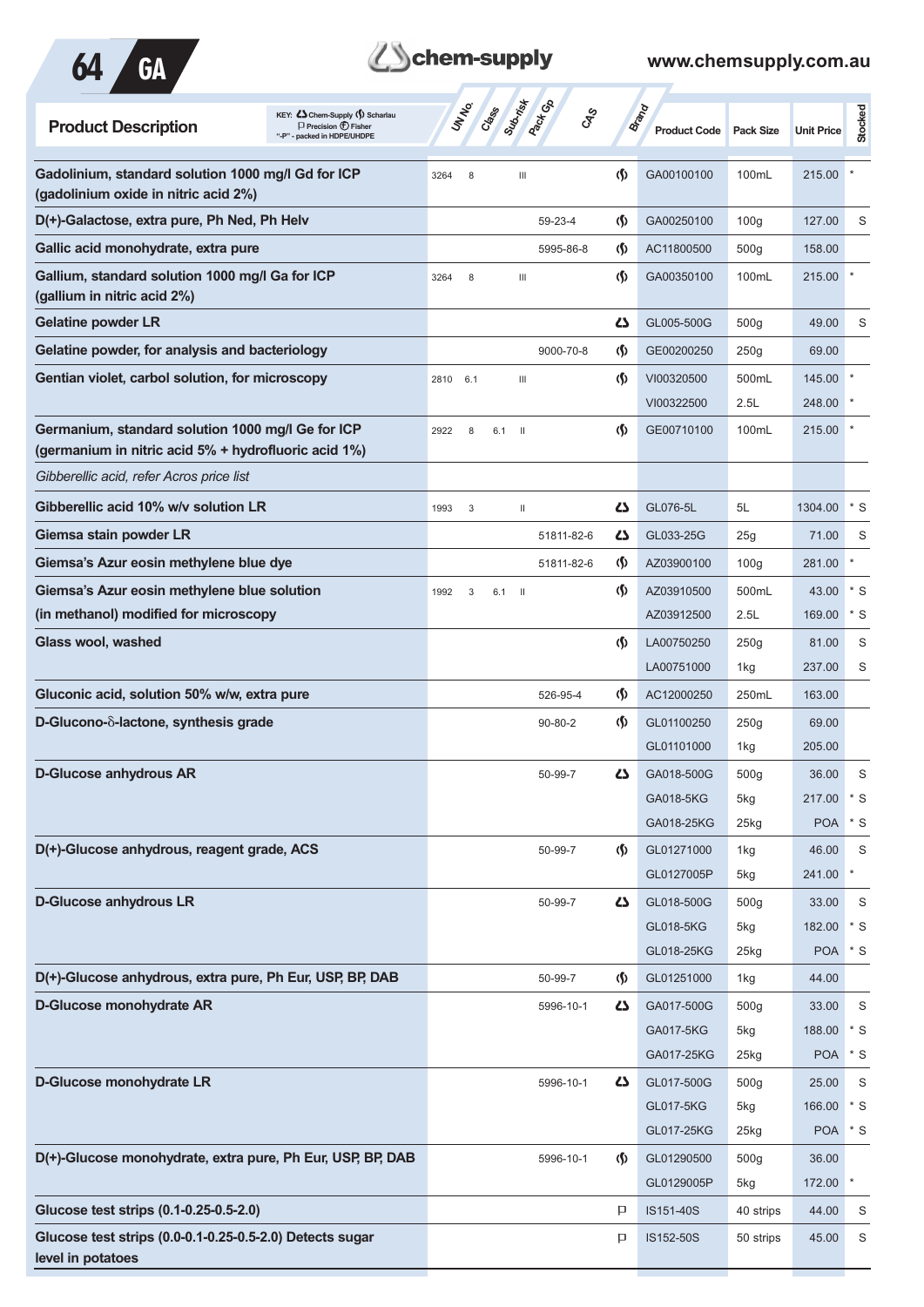| www.chemsupply.com.au                                                                                                            | chem-supply                                                             |                                    |                              | GL               | 65                   |                          |
|----------------------------------------------------------------------------------------------------------------------------------|-------------------------------------------------------------------------|------------------------------------|------------------------------|------------------|----------------------|--------------------------|
| KEY: Chem-Supply () Scharlau<br><b>Product Description</b><br>$\Box$ Precision $\bigoplus$ Fisher<br>"-P" - packed in HDPE/UHDPE | Subsition<br><b>Pack</b> CR<br>UN NO.<br>Crass<br>$c_{X}^{\mathcal{S}}$ |                                    | Brand<br><b>Product Code</b> | <b>Pack Size</b> | <b>Unit Price</b>    | Stocked                  |
| $D(+)$ -Glucuronic acid- $\gamma$ -lactone, synthesis grade                                                                      | 32449-92-6                                                              | $\langle \mathbf{\langle} \rangle$ | GL01500100                   | 100 <sub>g</sub> | 198.00               |                          |
|                                                                                                                                  |                                                                         |                                    | GL01500250                   | 250g             | 423.00               |                          |
| L-Glutamine, extra pure                                                                                                          | 56-85-9                                                                 | $\langle \mathbf{\langle} \rangle$ | GL01650025                   | 25g              | 78.00                |                          |
|                                                                                                                                  |                                                                         |                                    | GL01650100                   | 100 <sub>g</sub> | 171.00               |                          |
| L-Glutamic acid, extra pure, Ph Eur, FCC                                                                                         | 56-86-0                                                                 | $\langle \mathbf{\langle} \rangle$ | AC12250250                   | 250g             | 33.00                | S                        |
|                                                                                                                                  |                                                                         |                                    | AC12251000                   | 1kg              | 98.00                |                          |
| L-Glutamine, extra pure                                                                                                          | 56-85-9                                                                 | (§)                                | GL01650100                   | 100 <sub>g</sub> | 110.00               |                          |
| Glutaraldehyde, refer Glutardialdehyde                                                                                           |                                                                         |                                    |                              |                  |                      |                          |
| Glutardialdehyde, solution 50%, extra pure                                                                                       | 111-30-8<br>6.1<br>2927<br>8<br>Ш                                       | $\langle \mathbf{\langle} \rangle$ | GL01680250                   | 250mL            | 59.00                |                          |
|                                                                                                                                  |                                                                         |                                    | GL01681000                   | 1L               | 158.00               |                          |
| Glutardialdehyde, solution 25%, extra pure                                                                                       | 111-30-8<br>2927<br>6.1<br>$\mathbf{H}$<br>8                            | $\langle \mathbf{\langle} \rangle$ | GL01700250                   | 250mL            | 45.00                | S                        |
|                                                                                                                                  |                                                                         |                                    | GL01701000                   | 1L               | 119.00               | S                        |
| Glutathione, reduced, refer Acros price list                                                                                     |                                                                         |                                    |                              |                  |                      |                          |
| Glycerin, refer Glycerol                                                                                                         |                                                                         |                                    |                              |                  |                      |                          |
| Glycerine, refer Glycerol                                                                                                        |                                                                         |                                    |                              |                  |                      |                          |
| <b>Glycerol AR</b>                                                                                                               | $56 - 81 - 5$                                                           | <b>45</b>                          | GA010-500M                   | 500mL            | 46.00                | S                        |
|                                                                                                                                  |                                                                         |                                    | GA010-2.5L                   | 2.5L             | 115.00               | S                        |
|                                                                                                                                  |                                                                         |                                    | GA010-2.5L-P                 | 2.5L             | 111.00               | S                        |
|                                                                                                                                  |                                                                         |                                    | GA010-20L-P                  | 20L              | 528.00               | $*$ S                    |
| Glycerol, 99,5%, reagent grade, ACS (packed in HDPE/UHDPE)                                                                       | $56 - 81 - 5$                                                           | $\langle \mathbf{\S} \rangle$      | GL00261000                   | 1L               | 92.00                | S                        |
|                                                                                                                                  |                                                                         |                                    | GL00262500                   | 2.5L             | 131.00               | S                        |
| <b>Glycerol LR</b>                                                                                                               | $56 - 81 - 5$                                                           | Ω                                  | GL010-500M<br>GL010-2.5L-P   | 500mL<br>2.5L    | 39.00                | S<br>S                   |
|                                                                                                                                  |                                                                         |                                    | GL010-20L-P                  | 20L              | 93.00<br>485.00      | $^*$ S                   |
| Glycerol, 99%, extra pure, Ph Eur, USP, BP, FCC, E 422, DAB                                                                      | $56 - 81 - 5$                                                           | $\langle \mathbf{\S} \rangle$      | GL00271000                   | 1L               | 83.00                |                          |
|                                                                                                                                  |                                                                         |                                    | GL0027025P                   | 25L              | 986.00               |                          |
| Glycerol, 86 - 88%, reagent grade, ISO                                                                                           | $56 - 81 - 5$                                                           | $\langle \mathsf{S} \rangle$       | GL00231000                   | 1L               | 150.00               |                          |
| Glycerol anhydrous, molecular biology grade                                                                                      | 56-81-5                                                                 | $\langle \mathbf{\S} \rangle$      | GL00280100                   | 100mL            | $39.00$ *            |                          |
|                                                                                                                                  |                                                                         |                                    | GL00281000                   | 1L               | 212.00 *             |                          |
| <b>Glycerol monostearate LR</b>                                                                                                  | 31566-31-1                                                              | 5                                  | GL011-500G                   | 500g             | 56.00                | S                        |
| Glycerol Triacetate, refer Triacetin                                                                                             |                                                                         |                                    |                              |                  |                      |                          |
| <b>Glycine AR</b>                                                                                                                | 56-40-6                                                                 | 45                                 | GA007-100G                   | 100 <sub>g</sub> | 29.00                | S                        |
|                                                                                                                                  |                                                                         |                                    | GA007-500G                   | 500g             | 59.00                | S                        |
|                                                                                                                                  |                                                                         |                                    | GA007-5KG                    | 5kg              | 318.00<br><b>POA</b> | $\mathbf{S}^*$<br>$\ast$ |
|                                                                                                                                  |                                                                         |                                    | GA007-25KG                   | 25kg             |                      |                          |
| Glycine, reagent grade, ACS                                                                                                      | 56-40-6                                                                 | $\langle \mathbf{\langle} \rangle$ | AC04040250<br>AC04041000     | 250g<br>1kg      | 33.00<br>128.00      | $\cdot$ s<br>$*$ S       |
|                                                                                                                                  |                                                                         |                                    | AC0404005P                   | 5kg              | 398.00               | $*$ S                    |
| <b>Glycine LR</b>                                                                                                                | 56-40-6                                                                 | 4                                  | GL007-100G                   | 100 <sub>g</sub> | 24.00                | S                        |
|                                                                                                                                  |                                                                         |                                    | GL007-500G                   | 500g             | 54.00                | S                        |
|                                                                                                                                  |                                                                         |                                    | GL007-5KG                    | 5kg              | 261.00 * S           |                          |
| Glycine, extra pure, Ph Eur, USP, BP, DAB                                                                                        | 56-40-6                                                                 | $\mathcal{S}$                      | AC04021000                   | 1kg              | 166.00               |                          |
|                                                                                                                                  |                                                                         |                                    | AC0402005P                   | 5kg              | 320.00 *             |                          |
| Glycine, molecular biology grade                                                                                                 | 56-40-6                                                                 | $\langle \mathbf{\S} \rangle$      | AC04060100                   | 100 <sub>g</sub> | 49.00 *              |                          |

AC04061000 1kg 188.00 \*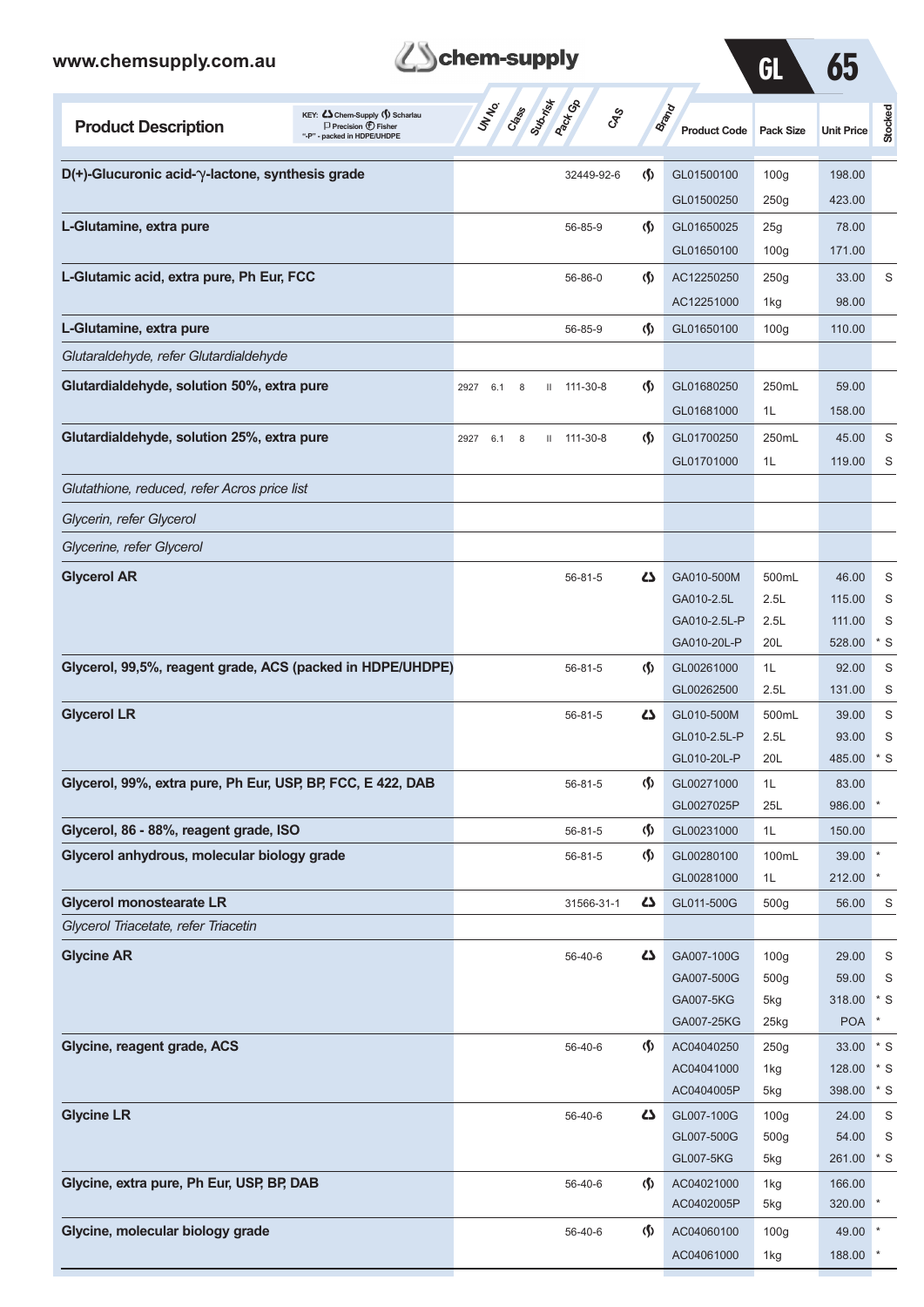

# **Zohem-supply** www.chemsupply.com.au

| <b>Product Description</b>                                                                                       | KEY: Cohem-Supply (5) Scharlau<br>$\Box$ Precision $\bigoplus$ Fisher<br>"-P" - packed in HDPE/UHDPE |             | <b>ST Class State Co.</b> | <b>CAS</b>                 | <b>Brand</b><br><b>Product Code</b> Pack Size |                  | <b>Unit Price</b> | Stocked |
|------------------------------------------------------------------------------------------------------------------|------------------------------------------------------------------------------------------------------|-------------|---------------------------|----------------------------|-----------------------------------------------|------------------|-------------------|---------|
| Glycolic acid, 67% in water, refer Acros price list                                                              |                                                                                                      |             |                           |                            |                                               |                  |                   |         |
| Gold chloride, brown, refer Gold (III) chloride                                                                  |                                                                                                      |             |                           |                            |                                               |                  |                   |         |
| Gold (III) chloride trihydrate (tetrachloroauric (III) acid trihydrate),<br>refer Acros price list               |                                                                                                      |             |                           |                            |                                               |                  |                   |         |
| Gold, standard solution 1000 mg/l Au for AA (Gold(III)                                                           |                                                                                                      |             |                           | (\$)                       | OR00570100                                    | 100mL            | 240.00            |         |
| trichloride acid in hydrochloric acid 2 mol/l)                                                                   |                                                                                                      |             |                           |                            | OR00570500                                    | 500mL            | 237.00            | S       |
| Gold, standard solution 1000 mg/l Au for ICP<br>(gold in hydrochloric acid 5%)                                   |                                                                                                      |             |                           | (\$)                       | OR00620100                                    | 100mL            | 421.00            |         |
| Gram's Bleaching agent solution, refer Bleaching agent,<br>solution according to Gram                            |                                                                                                      |             |                           |                            |                                               |                  |                   |         |
| Gram Hücker's Crystal violet oxalate solution, refer Crystal violet<br>oxalate solution according to Gram Hücker |                                                                                                      |             |                           |                            |                                               |                  |                   |         |
| Gram's Safranine O solution, refer Safranine O, solution<br>according to Gram                                    |                                                                                                      |             |                           |                            |                                               |                  |                   |         |
| <b>Graphite fine powder LR</b>                                                                                   |                                                                                                      |             | 7782-42-5                 | ひ                          | GL002-500G                                    | 500g             | 114.00            | S       |
| Graphite, powder                                                                                                 |                                                                                                      |             | 7782-42-5                 | (∮)                        | GR00121000                                    | 1kg              | 166.00            |         |
| Guaiacol, synthesis grade                                                                                        |                                                                                                      | 2810<br>6.1 | $90 - 05 - 1$<br>Ш        | (\$)                       | GU01150250                                    | 250mL            | 105.00            |         |
|                                                                                                                  |                                                                                                      |             |                           |                            | GU01151000                                    | 1L               | 217.00            |         |
| Guanidine hydrochloride, molecular biology grade                                                                 |                                                                                                      |             | $50 - 01 - 1$             | (\$)                       | GU00610100                                    | 100 <sub>g</sub> | 93.00             |         |
|                                                                                                                  |                                                                                                      |             |                           |                            | GU00611000                                    | 1kg              | 556.00            |         |
| Guanidine hydrochloride, synthesis grade                                                                         |                                                                                                      |             | $50 - 01 - 1$             | $\langle \mathbf{\langle}$ | GU00600250                                    | 250g             | 165.00            | $*$ S   |
|                                                                                                                  |                                                                                                      |             |                           |                            | GU00601000                                    | 1kg              | 482.00            | * S     |
| Guanidine thiocyanate, refer Acros price list                                                                    |                                                                                                      |             |                           |                            |                                               |                  |                   |         |
| <b>Guar gum LR</b>                                                                                               |                                                                                                      |             |                           | دے                         | GL009-500G                                    | 500g             | 51.00             | S       |
| Gum acacia, refer Acacia                                                                                         |                                                                                                      |             |                           |                            |                                               |                  |                   |         |
| Gum arabic, refer Acacia                                                                                         |                                                                                                      |             |                           |                            |                                               |                  |                   |         |
| Gum tragacanth, synthesis grade                                                                                  |                                                                                                      |             | 9000-65-1                 | (∮)                        | GO00300250                                    | 250g             | 122.00            |         |
|                                                                                                                  |                                                                                                      |             |                           |                            | GO00301000                                    | 1kg              | 361.00            |         |
| Gypsum, refer Calcium sulfate dihydrate                                                                          |                                                                                                      |             |                           |                            |                                               |                  |                   |         |
|                                                                                                                  |                                                                                                      |             |                           |                            |                                               |                  |                   |         |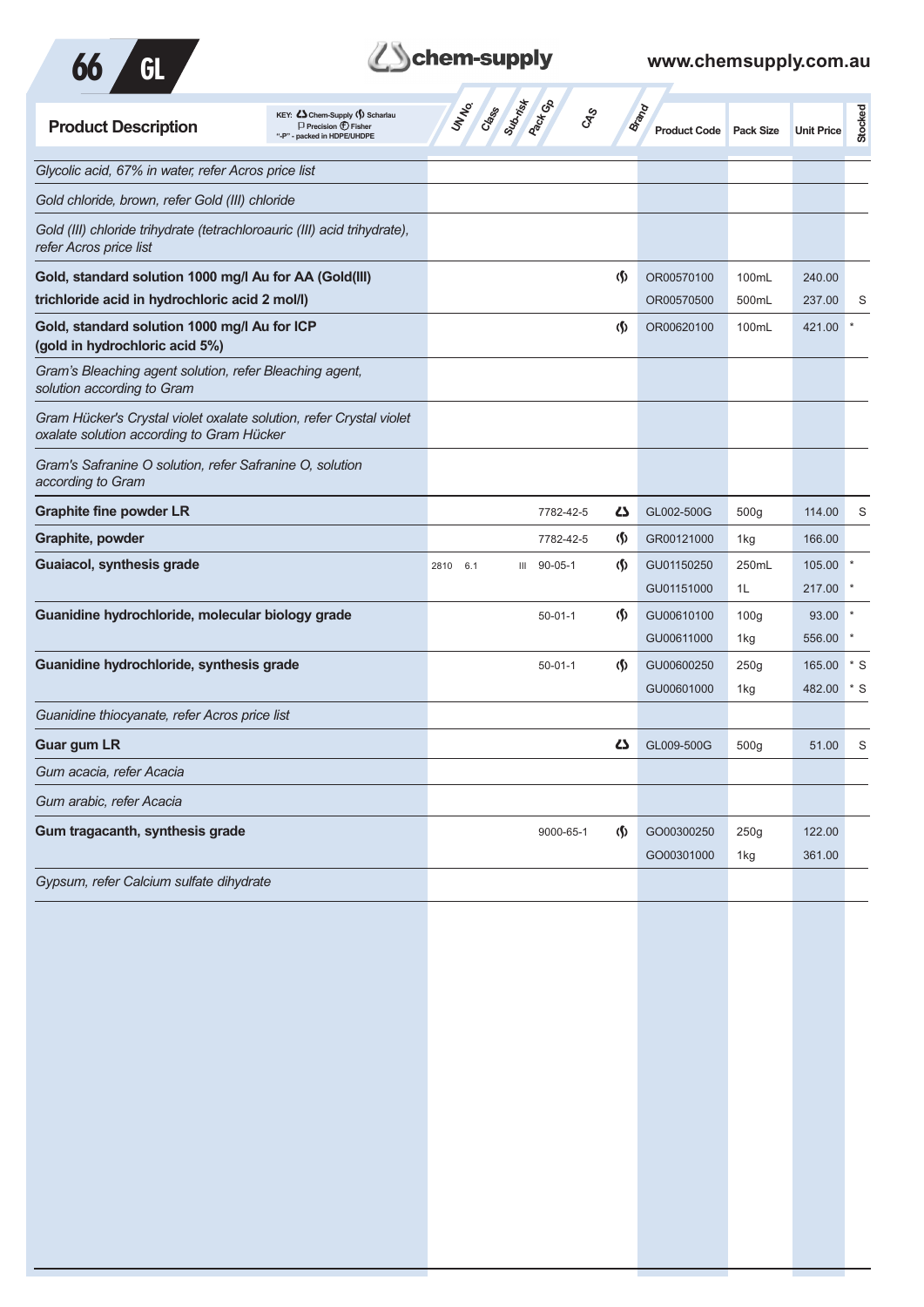| www.chemsupply.com.au                                                                                                              | chem-supply |                  |                       |                              |                                    |                                        | <b>HA</b>                                   | 67                          |                     |
|------------------------------------------------------------------------------------------------------------------------------------|-------------|------------------|-----------------------|------------------------------|------------------------------------|----------------------------------------|---------------------------------------------|-----------------------------|---------------------|
| KEY: Cohem-Supply (5) Scharlau<br><b>Product Description</b><br>$\Box$ Precision $\bigoplus$ Fisher<br>"-P" - packed in HDPE/UHDPE |             | UN NO.<br>Class  | Subsition             | <b>Pack</b> Go<br><b>GRS</b> |                                    | <b>Brand</b><br><b>Product Code</b>    | <b>Pack Size</b>                            | <b>Unit Price</b>           | Stocked             |
| Haematoxylin stain LR (C.I. 75290)                                                                                                 |             |                  |                       | 517-28-2                     | دے                                 | <b>HL150-25G</b><br><b>HL150-100G</b>  | 25g<br>100 <sub>g</sub>                     | 127.00<br>394.00            | S                   |
| Hafnium, standard solution 1000 mg/l Hf for ICP<br>(hafnium in nitric acid 5% + hydrofluoric acid 1%)                              | 2922        | 8                | 6.1<br>$\blacksquare$ |                              | (\$)                               | HA00100100                             | 100mL                                       | 253.00                      |                     |
| Hanus solution, IBr solution 0,1 mol/l (0,2 N)                                                                                     | 2920        | 8                | 3<br>Ш                |                              | $\Phi$                             | RE00201000                             | 1L                                          | 185.00                      |                     |
| Hematoxylin, according to Harris                                                                                                   | 2810        | 6.1              | Ш                     |                              | $\Phi$                             | HE00600500<br>HE00602500               | 500mL<br>2.5L                               | 50.00<br>238.00             |                     |
| Hematoxylin, C.I. 75290, pH indicator                                                                                              |             |                  |                       | 517-28-2                     | $\langle \mathbf{\langle} \rangle$ | HE00700005<br>HE00700025               | 5g<br>25g                                   | 49.00<br>145.00             |                     |
| HEPES free acid, molecular biology grade                                                                                           |             |                  |                       | 7365-45-9                    | $\langle \mathbf{\S} \rangle$      | HE01000025<br>HE01000250               | 25g<br>250g                                 | 72.00<br>432.00             | $*$ S<br>$*$ S      |
| HEPES, sodium salt, molecular biology grade                                                                                        |             |                  |                       | 75277-39-3                   | $\langle \mathbf{\langle}$         | HE00110025<br>HE00110250               | 25g<br>250g                                 | 57.00<br>408.00             |                     |
| n-Heptane, 99%, reagent grade                                                                                                      | 1206        | 3                |                       | $11$ 142-82-5                | $\langle \mathbf{\langle} \rangle$ | HE01271000<br>HE01272500<br>HE0127025A | 1L<br>2.5L<br>25L                           | 118.00<br>212.00<br>952.00  | S                   |
| n-Heptane LR                                                                                                                       | 1206        | 3                |                       | $11$ 142-82-5                | دے                                 | HL021-500M<br>HL021-2.5L<br>HL021-20L  | 500mL<br>2.5L<br>20L                        | 52.00<br>146.00<br>619.00   | S<br>S<br>* S       |
| n-Heptane, 99%, ASTM                                                                                                               | 1206        | 3                | Ш                     | 142-82-5                     | $\Phi$                             | HE0135200L                             | 200L                                        | <b>POA</b>                  | $\star$             |
| n-Heptane TG                                                                                                                       | 1206        | 3                | $\mathbf{H}$          | 142-82-5                     | دے                                 | HT021-20L                              | 20L                                         | <b>POA</b>                  | $*$ S               |
| n-Heptane, 99%, anhydrous                                                                                                          | 1206        | 3                | $\mathbf{H}$          | 142-82-5                     | $\langle \mathbf{\langle} \rangle$ | HE01260500<br>HE01261000               | 500mL<br>1L                                 | 115.00<br>186.00            |                     |
| n-Heptane, 99%, anhydrous, with molecular sieves                                                                                   | 1206        | 3                | Ш                     | 142-82-5                     | $\Phi$                             | HE01291000                             | 1L                                          | 184.00                      | $\star$             |
| n-Heptane, 99%, HPLC grade                                                                                                         | 1206        | 3                | Ш                     | 142-82-5                     | $\Phi$                             | HE01312500                             | 2.5L                                        | 87.00                       | $*$ S               |
| n-Heptane, 99%, spectroscopy grade, Spectrosol®                                                                                    | 1206        | 3                | Ш                     | 142-82-5                     | $\Phi$                             | HE01301000<br>HE01302500               | 1L<br>2.5L                                  | 255.00<br>352.00            |                     |
| n-Heptane, 95%, synthesis grade                                                                                                    | 1206        | 3                | Ш                     | 142-82-5                     | $\langle \mathbf{\S} \rangle$      | HE0123025L                             | 25L                                         | <b>POA</b>                  | $\star$             |
| 1-Heptane sulfonic acid sodium salt anhydrous HPLC grade                                                                           |             |                  |                       | 22767-50-6                   | Δ                                  | HL169-25G<br>HL169-100G<br>HL169-500G  | 25g<br>100 <sub>g</sub><br>500 <sub>g</sub> | 173.00<br>428.00<br>1278.00 | $^\star$ S<br>$*$ S |
| 1-Heptane sulfonic acid sodium salt monohydrate<br><b>HPLC</b> grade                                                               |             |                  |                       | 207300-90-1                  | ひ                                  | HL174-100G<br>HL174-500G               | 100 <sub>g</sub><br>500g                    | 428.00<br>1278.00           | $*$ S<br>* S        |
| 1-Heptane sulfonic acid, sodium salt, solution 0,1 mol/l,<br><b>HPLC</b> grade                                                     |             |                  |                       | 22767-50-6                   | $\Phi$                             | AC12400250                             | 250mL                                       | 360.00                      |                     |
| Heptan-1-ol, refer Acros price list                                                                                                |             |                  |                       |                              |                                    |                                        |                                             |                             |                     |
| Hexachloroplatinic (IV) acid hydrate, refer Acros price list                                                                       |             |                  |                       |                              |                                    |                                        |                                             |                             |                     |
| 1-Hexadecene, tech., refer Acros price list                                                                                        |             |                  |                       |                              |                                    |                                        |                                             |                             |                     |
| Hexadecyltrimethylammonium bromide, HPLC grade                                                                                     | 3077        | $\boldsymbol{9}$ |                       | III 57-09-0                  | $\Phi$                             | BR01700025                             | 25g                                         | 323.00                      |                     |
| Hexadecyltrimethylammonium hydroxide, refer Acros price list                                                                       |             |                  |                       |                              |                                    |                                        |                                             |                             |                     |
| Hexahydrobenzene, refer Cyclohexane                                                                                                |             |                  |                       |                              |                                    |                                        |                                             |                             |                     |
| Hexahydrophenol, refer Cyclohexanol                                                                                                |             |                  |                       |                              |                                    |                                        |                                             |                             |                     |
| Hexalin, refer Cyclohexanol                                                                                                        |             |                  |                       |                              |                                    |                                        |                                             |                             |                     |
| Hexamethylene diamine, refer 1,6-Diaminohexane                                                                                     |             |                  |                       |                              |                                    |                                        |                                             |                             |                     |
| Hexamethylenetetramine, refer Hexamine                                                                                             |             |                  |                       |                              |                                    |                                        |                                             |                             |                     |
| Hexamethyl violet, refer Crystal violet                                                                                            |             |                  |                       |                              |                                    |                                        |                                             |                             |                     |
| <b>Hexamine AR</b>                                                                                                                 | 1328        | 4.1              | Ш                     | 100-97-0                     | 45                                 | HA019-500G                             | 500 <sub>g</sub>                            | 136.00                      | S                   |
| <b>Hexamine LR</b>                                                                                                                 | 1328        | 4.1              | Ш                     | 100-97-0                     | 47                                 | HL019-500G                             | 500g                                        | 40.00                       | S                   |
|                                                                                                                                    |             |                  |                       |                              |                                    | <b>HL019-25KG</b>                      | 25kg                                        | <b>POA</b>                  |                     |
| Hexamine, synthesis grade                                                                                                          | 1328        | 4.1              |                       | III 100-97-0                 | $\Phi$                             | HE02000500                             | 500g                                        | 44.00                       | S                   |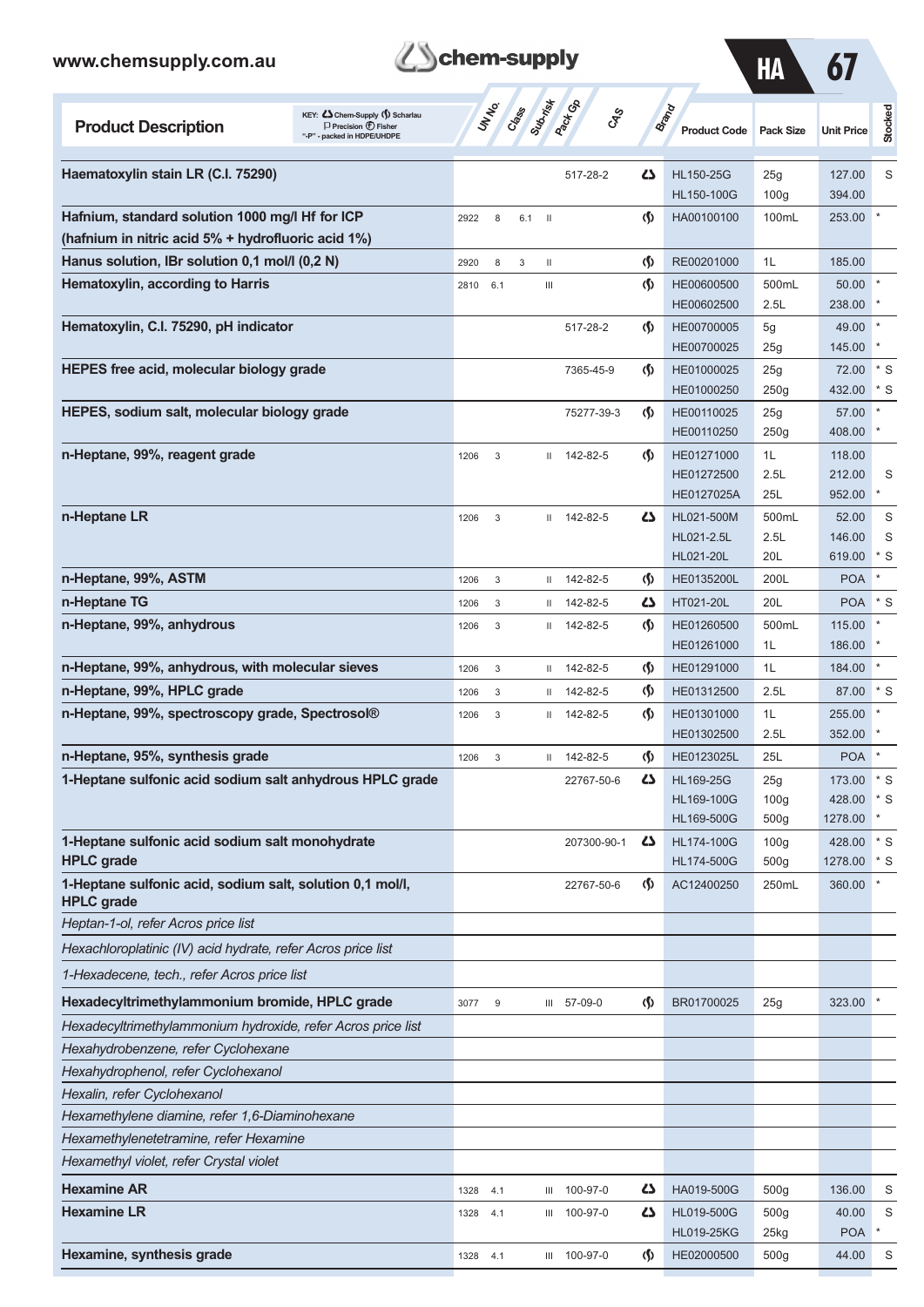



| KEY: Cohem-Supply (5) Scharlau<br><b>Product Description</b><br>$\Box$ Precision $\bigcirc$ Fisher<br>"-P" - packed in HDPE/UHDPE |      | UNIVO<br>Crass | Subrist      | <b>Pack</b> Ga<br><b>GRS</b> |                               | <b>Brand</b><br><b>Product Code</b> | <b>Pack Size</b> | <b>Unit Price</b> | Stocked        |
|-----------------------------------------------------------------------------------------------------------------------------------|------|----------------|--------------|------------------------------|-------------------------------|-------------------------------------|------------------|-------------------|----------------|
| iso-Hexane, Multisolvent <sup>®</sup> HPLC grade UV-VIS                                                                           | 1208 | 3              |              | II 73513-42-5                | $\langle \mathbf{\S} \rangle$ | IS01221000                          | 1L               | 144.00            |                |
|                                                                                                                                   |      |                |              |                              |                               | IS01222500                          | 2.5L             | 248.00            | $\ast$         |
| n-Hexane, min. 99%, reagent grade, ACS                                                                                            | 1208 | 3              | Ш.           | 110-54-3                     | $\langle \mathbf{\S} \rangle$ | HE02321000                          | 1L               | 119.00            |                |
| n-Hexane, 99%, HPLC grade                                                                                                         | 1208 | 3              | Ш.           | 110-54-3                     | $\varphi$                     | HE02322500<br>HE02422500            | 2.5L<br>2.5L     | 246.00<br>125.00  | S<br>$*$ S     |
| n-Hexane, 96%, reagent grade, ACS                                                                                                 | 1208 | 3              | Ш.           | 110-54-3                     | (∫)                           | HE02282500                          | 2.5L             | 117.00            | S              |
|                                                                                                                                   |      |                |              |                              |                               | HE0228025A                          | 25L              | <b>POA</b>        | $\ast$         |
| n-Hexane, 96%, anhydrous                                                                                                          | 1208 | 3              | $\mathbf{H}$ | 110-54-3                     | $\langle \mathbf{\S} \rangle$ | HE02330500                          | 500mL            | 78.00             | $\pmb{\ast}$   |
| n-Hexane, 96%, for GC residue analysis                                                                                            | 1208 | 3              |              | $11 110 - 54 - 3$            | (∫)                           | HE02382500                          | 2.5L             | 79.00             | $*$ S          |
|                                                                                                                                   |      |                |              |                              |                               | HE02384000                          | 4L               | 96.00             | * S            |
| n-Hexane, 96%, Multisolvent® HPLC grade ACS UV-VIS                                                                                | 1208 | 3              |              | $11 110 - 54 - 3$            | (∫)                           | HE02342500                          | 2.5L             | 51.00             | * S            |
|                                                                                                                                   |      |                |              |                              |                               | HE02344000                          | 4L               | 67.00             | $*$ S          |
| n-Hexane, 96%, spectroscopy grade, Spectrosol®                                                                                    | 1208 | 3              |              | $11 110 - 54 - 3$            | (∫)                           | HE02301000<br>HE02302500            | 1L<br>2.5L       | 142.00<br>289.00  | $*$ S<br>$*$ S |
| n-Hexane, 96%, GC ultra-trace analysis grade                                                                                      | 1208 | 3              |              | $11 110 - 54 - 3$            | (∫)                           | HE02391000                          | 1L               | 101.00            | $\ast$         |
|                                                                                                                                   |      |                |              |                              |                               | HE02392500                          | 2.5L             | 206.00            | $\ast$         |
| n-Hexane, anhydrous, with molecular sieves                                                                                        | 1208 | 3              |              | $11 110 - 54 - 3$            | $\langle \mathbf{\S} \rangle$ | HE02361000                          | 1L               | 138.00            | $\ast$         |
| <b>Hexane, fraction AR</b>                                                                                                        | 1208 | 3              | Ш            |                              | 42                            | HA018-500M                          | 500mL            | 40.00             | S              |
|                                                                                                                                   |      |                |              |                              |                               | HA018-2.5L                          | 2.5L             | 136.00            | S              |
|                                                                                                                                   |      |                |              |                              |                               | <b>HA018-20L</b>                    | 20L              | 386.00            | $*$ S          |
|                                                                                                                                   |      |                |              |                              |                               | HA018-200L                          | 200L             | <b>POA</b>        | $*$ S          |
| Hexane, fraction from petroleum, reagent grade                                                                                    | 1208 | 3              |              | $11 110 - 54 - 3$            | $\langle \mathbf{\S} \rangle$ | HE02221000<br>HE02222500            | 1L<br>2.5L       | 91.00<br>166.00   |                |
| <b>Hexane, fraction LR</b>                                                                                                        | 1208 |                |              |                              | 45                            | HL018-500M                          | 500mL            | 37.00             | S              |
|                                                                                                                                   |      | 3              | Ш            |                              |                               | HL018-2.5L                          | 2.5L             | 124.00            | S              |
|                                                                                                                                   |      |                |              |                              |                               | <b>HL018-20L</b>                    | 20L              | 349.00            | * S            |
|                                                                                                                                   |      |                |              |                              |                               | HL018-200L                          | 200L             | <b>POA</b>        | $*$ S          |
| <b>Hexane, fraction TG</b>                                                                                                        | 1208 | $\sqrt{3}$     | Ш            |                              | ひ                             | HT018-20L                           | 20L              | POA * S           |                |
| Hexane, fraction from petroleum, for GC residue analysis                                                                          | 1208 | $_{3}$         |              | $11 110 - 54 - 3$            | $\varphi$                     | HE02232500                          | 2.5L             | 180.00            | $\pmb{\ast}$   |
| Hexane, fraction from petroleum, Multisolvent® HPLC grade ACS 1208                                                                |      | 3              |              | $11 110 - 54 - 3$            | $\langle \mathbf{\S} \rangle$ | HE02212500                          | 2.5L             | 180.00            |                |
|                                                                                                                                   |      |                |              |                              |                               | HE02214000                          | 4L               | 240.00            |                |
| n-Hexane/tert-butyl methyl ether mixture, refer Mixture<br>n-hexane/tert-butyl methyl ether                                       |      |                |              |                              |                               |                                     |                  |                   |                |
| 1-Hexane sulfonic acid, sodium salt, monohydrate,                                                                                 |      |                |              | 207300-91-2                  | 5                             | <b>HL188-25G</b>                    | 25g              | 173.00            | $*$ S          |
| <b>HPLC</b> grade                                                                                                                 |      |                |              |                              |                               | HL188-100G                          | 100 <sub>g</sub> | 428.00            | $*$ S          |
| 1-Hexane sulfonic acid, sodium salt, solution 0,1 mol/l,<br><b>HPLC</b> grade                                                     |      |                |              | 2832-45-3                    | $\langle \mathsf{S} \rangle$  | AC12450250                          | 250mL            | 360.00            | $\ast$         |
| n-Hexanol, refer Hexan-1-ol                                                                                                       |      |                |              |                              |                               |                                     |                  |                   |                |
| Hexan-1-ol LR                                                                                                                     | 2282 | 3              |              | $III$ 111-27-3               | 45                            | HL010-500M                          | 500mL            | 61.00             | S              |
|                                                                                                                                   |      |                |              |                              |                               | HL010-2.5L                          | 2.5L             | 181.00            | S              |
| 1-Hexanol, synthesis grade                                                                                                        | 2282 | 3              |              | III 111-27-3                 | $\langle \mathsf{S} \rangle$  | AL02701000                          | 1L               | 77.00             |                |
| 1-Hexene, refer Acros price list                                                                                                  |      |                |              |                              |                               |                                     |                  |                   |                |
| n-Hexyl alcohol, refer Hexan-1-ol                                                                                                 |      |                |              |                              |                               |                                     |                  |                   |                |
| Hexylene glycol, synthesis grade                                                                                                  |      |                |              | 107-41-5                     | $\langle \mathbf{\S} \rangle$ | HE02501000                          | 1L               | 49.00             |                |
| High vacuum silicone grease, refer Silicone grease                                                                                |      |                |              |                              |                               |                                     |                  |                   |                |
|                                                                                                                                   |      |                |              |                              |                               |                                     |                  |                   |                |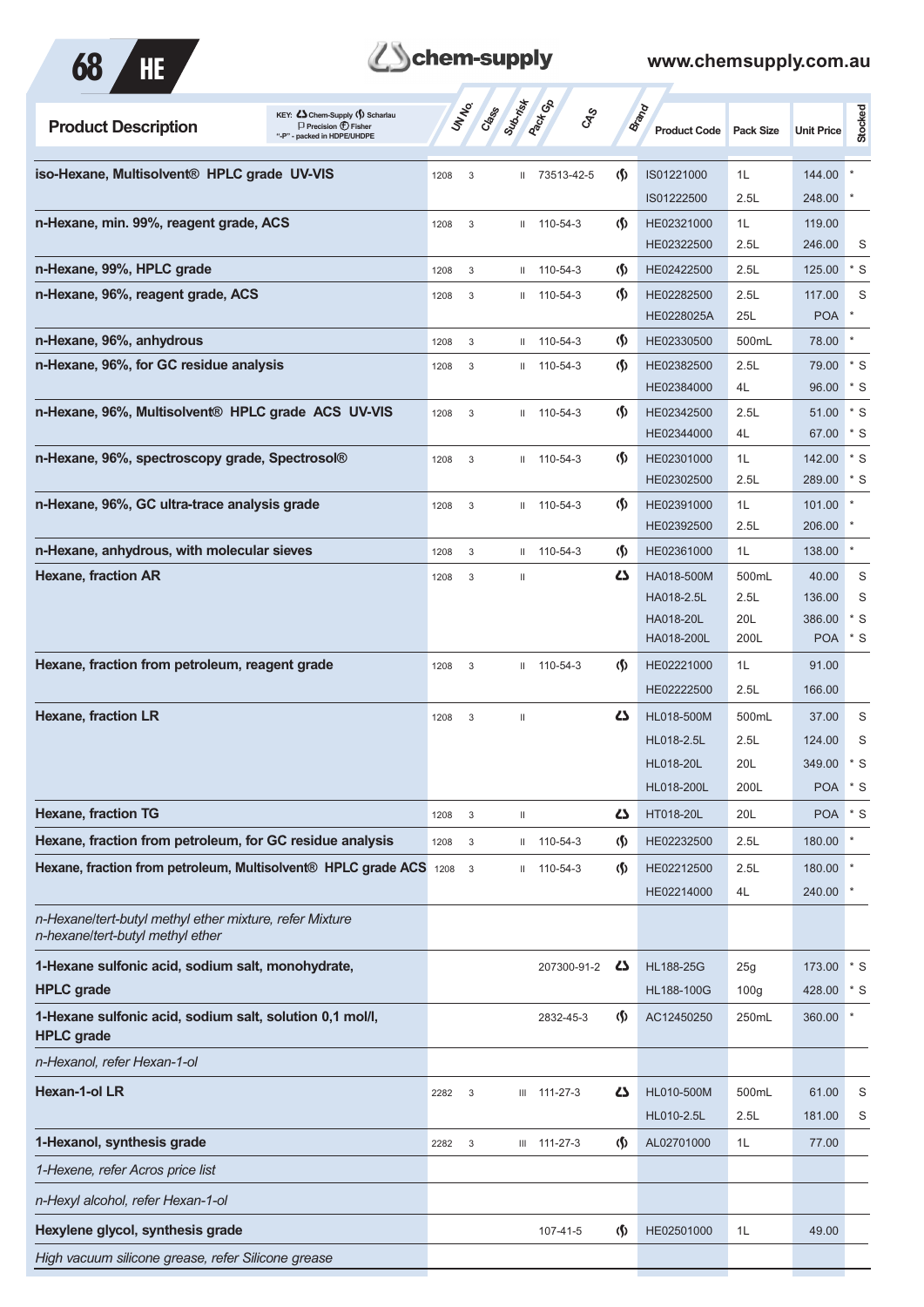| www.chemsupply.com.au                                                                                                                  | chem-supply         |                                          |                                    |                              | $\overline{\mathbf{H}}$ | 69                |                  |
|----------------------------------------------------------------------------------------------------------------------------------------|---------------------|------------------------------------------|------------------------------------|------------------------------|-------------------------|-------------------|------------------|
| KEY: <<br>Chem-Supply ( ) Scharlau<br><b>Product Description</b><br>$\Box$ Precision $\bigoplus$ Fisher<br>"-P" - packed in HDPE/UHDPE | UN NO.<br>Class     | <b>Rept CB</b><br>Supering<br><b>GRS</b> |                                    | Brand<br><b>Product Code</b> | <b>Pack Size</b>        | <b>Unit Price</b> | Stocked          |
| Hippuric acid, refer Acros price list                                                                                                  |                     |                                          |                                    |                              |                         |                   |                  |
| DL-Histidine, extra pure                                                                                                               |                     | 4998-57-6                                | $\langle \mathbf{\langle}$         | HI03900005                   | 5g                      | 95.00             |                  |
|                                                                                                                                        |                     |                                          |                                    | HI03900025                   | 25g                     | 392.00            |                  |
| L-Histidine, extra pure, USP, BP, Ph Eur                                                                                               |                     | $71-00-1$                                | $\langle \mathbf{\S} \rangle$      | HI03950025                   | 25g                     | 53.00             |                  |
| L-Histidine hydrochloride monohydrate, extra pure, Ph Eur, BP                                                                          |                     | 5934-29-2                                | $\langle \mathbf{\S} \rangle$      | HI03950100<br>HI04050025     | 100 <sub>g</sub>        | 171.00<br>89.00   |                  |
|                                                                                                                                        |                     |                                          |                                    | HI04050100                   | 25g<br>100 <sub>g</sub> | 223.00            | S<br>S           |
| Histo-Solve, alternative to xylene, for use in Histopathology                                                                          | 2052<br>$\mathsf 3$ | 5989-27-5<br>Ш                           | Δ                                  | HL202-2.5L                   | 2.5L                    | 76.00             | S                |
|                                                                                                                                        |                     |                                          |                                    | HL202-20L                    | 20L                     | 340.00            | $*$ S            |
| Holmium, standard solution 1000 mg/l Ho for ICP<br>(holmium(III) oxide in nitric acid 2%)                                              | 3264<br>8           | Ш                                        | $\langle \mathbf{\S} \rangle$      | HO00100100                   | 100mL                   | 215.00            |                  |
| Horne's dry lead, refer Lead sub-acetate                                                                                               |                     |                                          |                                    |                              |                         |                   |                  |
| Hyamine® 1622 (Hyamine is a trade mark of Rohm and<br><b>Haas Company)</b>                                                             | 3077<br>9           | 121-54-0<br>III                          | ⊛                                  | HY00020250                   | 250g                    | 312.00            |                  |
| Hyamine® 1622, solution 0,004 mol/l (Hyamine is a trade mark                                                                           |                     | 121-54-0                                 | $\langle \mathbf{\langle} \rangle$ | HY00011000                   | 1L                      | 77.00             | S                |
| of Rohm and Haas Company)                                                                                                              |                     |                                          |                                    | HY00012500                   | 2.5L                    | 150.00            | S                |
| Hydrazine dihydrochloride, reagent grade                                                                                               | 3288<br>6.1         | III 5341-61-7                            | $\langle \mathbf{\langle} \rangle$ | HI00800100                   | 100 <sub>g</sub>        | 78.00             |                  |
|                                                                                                                                        |                     |                                          |                                    | HI00800250<br>HI00801000     | 250g<br>1kg             | 133.00<br>361.00  |                  |
| Hydrazine hydrate, 100%, synthesis grade                                                                                               | 8<br>2030           | 7803-57-8<br>Ш                           | $\langle \mathbf{\S} \rangle$      | HI00921000                   | 1L                      | 117.00            |                  |
| Hydrazine hydrate, 24%, extra pure                                                                                                     | 3293<br>6.1         | Ш                                        | ⊛                                  | HI00891000                   | 1L                      | 69.00             |                  |
| Hydrazine hydrate, 80%, extra pure                                                                                                     | 2030<br>8           | 10217-52-4<br>$\mathbf{H}$               | $\langle \mathbf{\langle} \rangle$ | HI00900250                   | 250mL                   | 36.00             |                  |
|                                                                                                                                        |                     |                                          |                                    | HI00901000                   | 1L                      | 90.00             |                  |
| Hydrazine sulfate, reagent grade, ACS                                                                                                  | 3288<br>6.1         | III 10034-93-2                           | $\langle \rangle$                  | HI01100100                   | 100g                    | 63.00             | $*$ S            |
|                                                                                                                                        |                     |                                          |                                    | HI01100500                   | 500g                    | 173.00            | $*$ S            |
| Hydriodic acid, 57%, reagent grade                                                                                                     | 1787<br>8           | 10034-85-2<br>Ш                          | $\langle \mathbf{\S} \rangle$      | AC33501000                   | 1L                      | 1145.00           |                  |
| <b>Hydrobromic acid 48% AR</b>                                                                                                         | $\,$ 8 $\,$<br>1788 | 10035-10-6<br>Ш                          | 5                                  | HA029-500M<br>HA029-2.5L     | 500mL<br>2.5L           | 116.00<br>285.00  | $\mathbb S$<br>S |
| Hydrobromic acid, 48%, reagent grade, ACS, ISO                                                                                         | 8<br>1788           | II 10035-10-6                            | $\langle \mathbf{\S} \rangle$      | AC05961000                   | 1L                      | 191.00            |                  |
| <b>Hydrobromic acid 48% LR</b>                                                                                                         | $\,$ 8 $\,$<br>1788 | 10035-10-6<br>Ш                          | 5                                  | HL029-2.5L                   | 2.5L                    | 262.00            | $\mathbf S$      |
|                                                                                                                                        |                     |                                          |                                    | HL029-20L-P                  | 20L                     | 1153.00           | $^\star$ S       |
| Hydrobromic acid, approx. 48%, synthesis grade                                                                                         | 1788<br>8           | II 10035-10-6                            | $\langle \mathbf{\S} \rangle$      | AC05951000                   | 1L                      | 207.00            |                  |
|                                                                                                                                        |                     |                                          |                                    | AC05952500                   | 2.5L                    | 381.00            |                  |
| Hydrochloric acid, 37%, reagent grade, ACS, ISO                                                                                        | 8<br>1789           | II 7647-01-0                             | $\langle \mathbf{\S} \rangle$      | AC07411000                   | 1L                      | 37.00             |                  |
|                                                                                                                                        |                     |                                          |                                    | AC07412500<br>AC0741025P     | 2.5L<br>25L             | 39.00<br>285.00   | S<br>$*$ S       |
| Hydrochloric acid, 37%, reagent grade, ACS, ISO, max.<br>0,0000005% Hg                                                                 | 8<br>1789           | II 7647-01-0                             | $\langle \mathbf{\S} \rangle$      | AC07301000                   | 1L                      | 57.00             |                  |
| Hydrochloric acid, 37%, extra pure, Ph Eur, BP, NF                                                                                     | 1789<br>8           | II 7647-01-0                             | ⊛                                  | AC07362500                   | 2.5L                    | 63.00             | S                |
|                                                                                                                                        |                     |                                          |                                    | AC0736025P                   | 25L                     | 394.00            | $\star$          |
| Hydrochloric acid, 37%, for trace analysis                                                                                             | 1789<br>$\,$ 8 $\,$ | 7647-01-0<br>Ш                           | $\langle \mathbf{\S} \rangle$      | AC07611000                   | 1L                      | 366.00            | $*$ S            |
| Hydrochloric acid 32% w/w AR                                                                                                           | $\,$ 8 $\,$<br>1789 | II 7647-01-0                             | 5                                  | HA020-500M<br>HA020-2.5L     | 500mL<br>2.5L           | 24.00<br>44.00    | S<br>S           |
|                                                                                                                                        |                     |                                          |                                    | HA020-2.5L-P                 | 2.5L                    | 41.00             | S                |

**Z**Schem-supply

HA020-20L-P 20L 206.00 \* S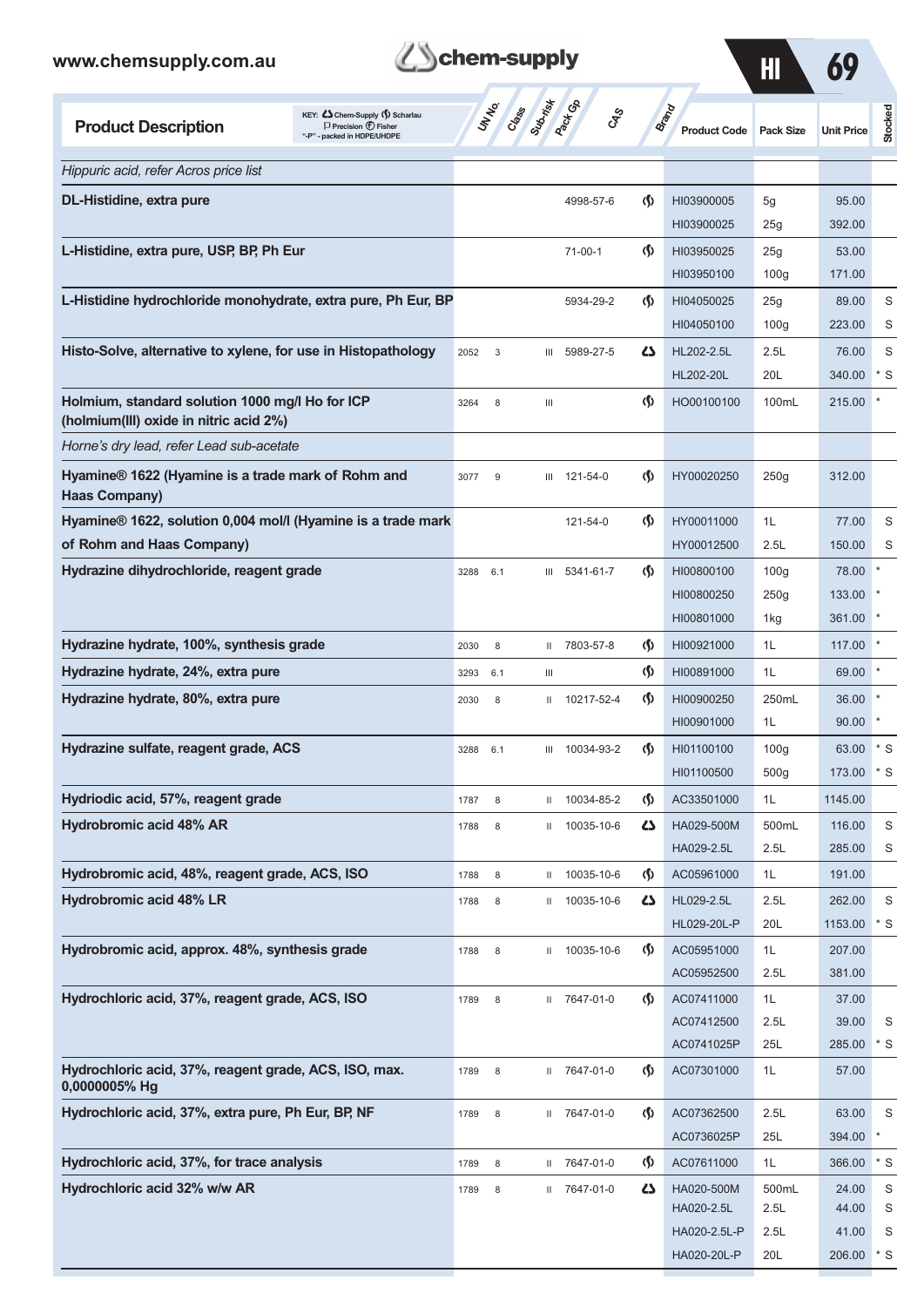

| KEY: Cohem-Supply (5) Scharlau<br><b>Product Description</b><br>$\Box$ Precision $\bigoplus$ Fisher<br>"-P" - packed in HDPE/UHDPE |      | UN NO.      | Submistr<br>Class | <b>Pack</b> Ga | <b>GRS</b>                         | <b>Brand</b> | <b>Product Code</b> | <b>Pack Size</b> | <b>Unit Price</b> | Stocked     |
|------------------------------------------------------------------------------------------------------------------------------------|------|-------------|-------------------|----------------|------------------------------------|--------------|---------------------|------------------|-------------------|-------------|
| Hydrochloric acid, 32%, reagent grade<br>(packed in HDPE/UHDPE)                                                                    | 1789 | 8           | $\mathbf{H}$      | 7647-01-0      | $\langle \mathsf{S} \rangle$       |              | AC07332500          | 2.5L             | 39.00             | S           |
| Hydrochloric acid, 32%, reagent grade                                                                                              | 1789 | 8           | $\mathbf{H}$      | 7647-01-0      | $\langle \mathsf{S} \rangle$       |              | AC07722500          | 2.5L             | 42.00             | S           |
| Hydrochloric acid 32% w/w LR                                                                                                       | 1789 | 8           | Ш.                | 7647-01-0      |                                    | ひ            | HL020-500M          | 500mL            | 22.00             | S           |
|                                                                                                                                    |      |             |                   |                |                                    |              | HL020-2.5L          | 2.5L             | 36.00             | S           |
|                                                                                                                                    |      |             |                   |                |                                    |              | HL020-2.5L-P        | 2.5L             | 33.00             | S           |
|                                                                                                                                    |      |             |                   |                |                                    |              | HL020-20L-P         | 20L              | 146.00            | * S         |
| Hydrochloric acid 32% w/w TG                                                                                                       | 1789 | 8           | $\mathbf{H}$      | 7647-01-0      |                                    | 45           | HT020-500M          | 500mL            | 16.00             | S           |
|                                                                                                                                    |      |             |                   |                |                                    |              | HT020-2.5L-P        | 2.5L             | 28.00             | S           |
|                                                                                                                                    |      |             |                   |                |                                    |              | HT020-5L            | 5L               | <b>POA</b>        | $*$ S       |
|                                                                                                                                    |      |             |                   |                |                                    |              | HT020-20L-P         | 20L              | <b>POA</b>        | $*$ S       |
| Hydrochloric acid 10% w/w TG                                                                                                       | 1789 | 8           | $\mathbf{H}$      | 7647-01-0      | دے                                 |              | HT032-20L-P         | 20L              | <b>POA</b>        | $*$ S       |
| Hydrochloric acid-water, solution 50:50 v/v, reagent grade                                                                         | 1789 | 8           | Ш                 | 7647-01-0      | $\langle \mathbf{\S} \rangle$      |              | AC07601000          | 1L               | 58.00             |             |
| Hydrochloric acid, solution 6 mol/l (6 N)                                                                                          | 1789 | 8           | Ш.                | 7647-01-0      | $\langle \mathbf{\S} \rangle$      |              | AC07521000          | 1L               | 77.00             |             |
| Hydrochloric acid, solution 5 mol/l (5 N)                                                                                          | 1789 | 8           | Ш.                | 7647-01-0      | $\langle \mathbf{\S} \rangle$      |              | AC07491000          | 1L               | 77.00             |             |
| Hydrochloric acid, solution 3 mol/l (3 N)                                                                                          | 1789 | 8           | Ш.                | 7647-01-0      | $\langle \mathbf{\hat{y}}$         |              | AC07381000          | 1L               | 72.00             |             |
| Hydrochloric acid, solution 2 mol/l (2 N)                                                                                          |      |             |                   | 7647-01-0      | $\langle \mathbf{\S} \rangle$      |              | AC07481000          | 1L               | 68.00             |             |
| Hydrochloric acid, solution 1,4 mol/l (1,4 N)                                                                                      |      |             |                   | 7647-01-0      | $\langle \mathbf{\langle} \rangle$ |              | AC07511000          | 1L               | 67.00             |             |
|                                                                                                                                    |      |             |                   |                |                                    |              | AC0751005P          | 5L               | 203.00            |             |
|                                                                                                                                    |      |             |                   |                |                                    |              | AC0751010C          | 10L              | 305.00            |             |
| Hydrochloric acid 1.000M solution LR                                                                                               |      |             |                   | 7647-01-0      |                                    | ひ            | <b>HL015-1L</b>     | 1L               | 42.00             | S           |
|                                                                                                                                    |      |             |                   |                |                                    |              | HL015-2.5L-P        | 2.5L             | 64.00             | S           |
|                                                                                                                                    |      |             |                   |                |                                    |              | <b>HL015-5L</b>     | 5L               | 81.00             | $*$ S       |
|                                                                                                                                    |      |             |                   |                |                                    |              | HL015-20L-P         | 20L              | 241.00            | $*$ S       |
| Hydrochloric acid, concentrated solution to prepare 1 l of<br>solution 1 mol/l (1 N)                                               | 1789 | 8           | Ш.                | 7647-01-0      | $\langle \mathbf{\S} \rangle$      |              | AC074300PA          | Ampoule          | 44.00             | S           |
| Hydrochloric acid, 1M, (1N), concentrated volumetric standard 1789<br>to prepare 1L of solution                                    |      | 8           |                   | II 7647-01-0   | $^{\circledR}$                     |              | J/4320C/05          | Ampoule          | 49.00             | S           |
| Hydrochloric acid, solution 1 mol/l (1 N)                                                                                          |      |             |                   | 7647-01-0      | $\langle \mathbf{\S} \rangle$      |              | AC07441000          | 1L               | 56.00             | S           |
|                                                                                                                                    |      |             |                   |                |                                    |              | AC0744005P          | 5L               | 172.00            |             |
|                                                                                                                                    |      |             |                   |                |                                    |              | AC0744010C          | 10L              | 258.00            |             |
| Hydrochloric acid 0.500M solution LR                                                                                               |      |             |                   | 7647-01-0      |                                    | 5            | HL036-2.5L-P        | 2.5L             | 61.00             | S           |
|                                                                                                                                    |      |             |                   |                |                                    |              | HL036-10L-P         | 10 <sub>L</sub>  | 174.00            | $*$ S       |
| Hydrochloric acid, concentrated solution to prepare 1 l<br>of solution 0,5 mol/l (0,5 N)                                           | 1789 | $\,$ 8 $\,$ |                   | II 7647-01-0   | $\langle \mathbf{\S} \rangle$      |              | AC075900PA          | Ampoule          | 44.00             | S           |
| Hydrochloric acid, 0.5M, (0.5N), concentrated volumetric<br>standard to prepare 1L of solution                                     | 1789 | $\,$ 8 $\,$ |                   | II 7647-01-0   | $^{\circledR}$                     |              | J/4330C/05          | Ampoule          | 49.00             | S           |
| Hydrochloric acid, solution 0,5 mol/l (0,5 N)                                                                                      |      |             |                   | 7647-01-0      |                                    | $\Phi$       | AC07451000          | 1L               | 53.00             | $\mathsf S$ |
|                                                                                                                                    |      |             |                   |                |                                    |              | AC0745005P          | 5L               | 154.00            |             |
|                                                                                                                                    |      |             |                   |                |                                    |              | AC0745010C          | 10L              | 251.00            |             |
| Hydrochloric acid, solution 0,2 mol/l (0,2 N)                                                                                      |      |             |                   | 7647-01-0      | $\langle \mathbf{\S} \rangle$      |              | AC07401000          | 1L               | 50.00             |             |
| Hydrochloric acid, solution 0,125 mol/l (0,125 N)                                                                                  |      |             |                   | 7647-01-0      | $\langle \mathbf{\S} \rangle$      |              | AC07531000          | 1L               | 48.00             |             |
|                                                                                                                                    |      |             |                   |                |                                    |              | AC0753005P          | 5L               | 154.00            |             |
|                                                                                                                                    |      |             |                   |                |                                    |              | AC0753010C          | 10 <sub>L</sub>  | 251.00            | $\ast$      |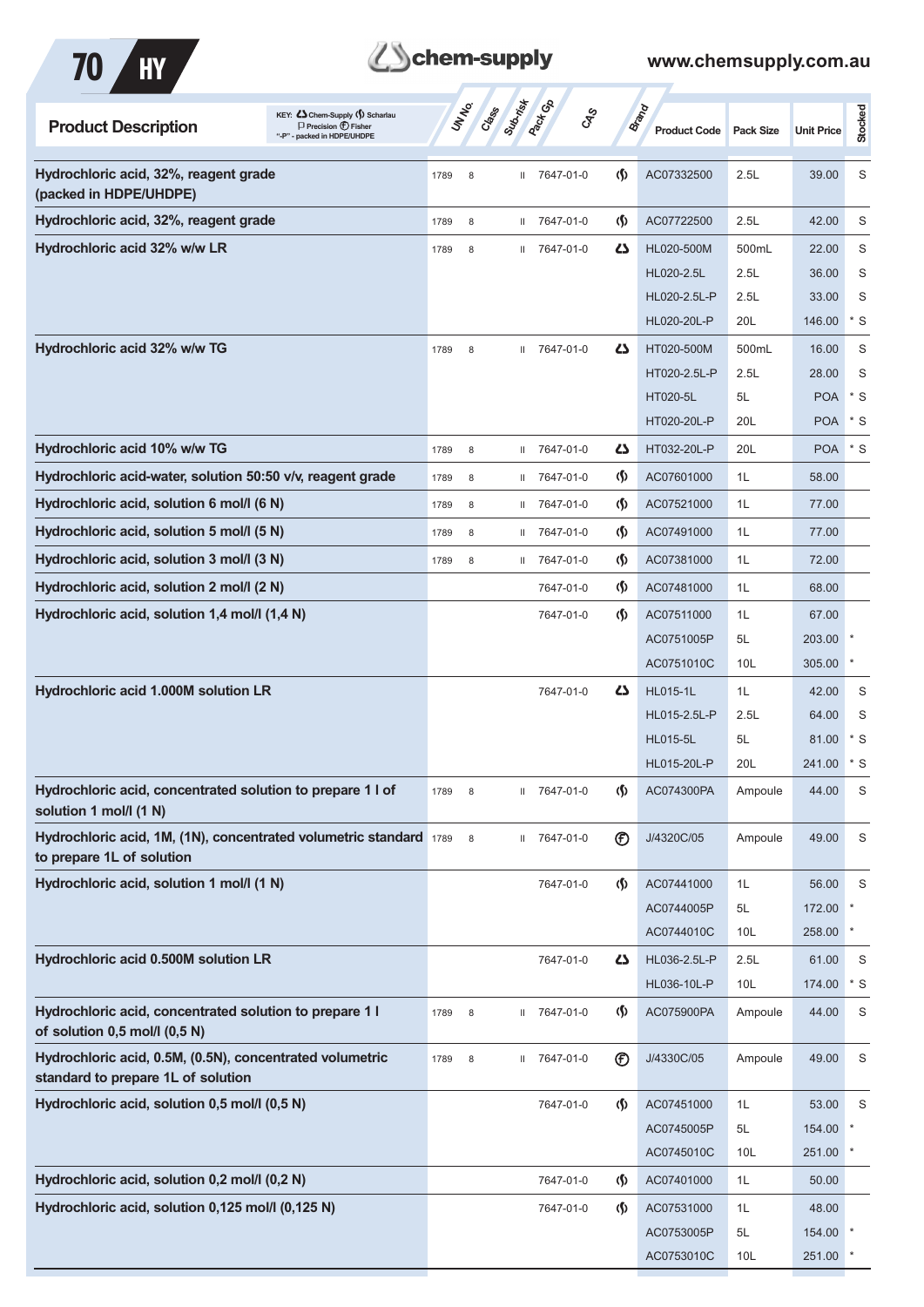*4-Hydroxy-3-methoxybenzaldehyde, refer Vanillin*

### **Product Description**<br>
Precision  $\bigcirc$  **Fisher**<br>  $\bigcirc$  **Precision**  $\bigcirc$  **<b>Fisher Class Sub-risk Pack Gp Brand**  $\sigma$  **Product Code Pack Size Unit Price HY** 71 **Stocked Hydrochloric acid 0.100M solution LR** 7647-01-0 **43** HL014-1L 1L 40.00 S HL014-2.5L-P 2.5L 60.00 S HL014-20L-P 20L 235.00 \* S **Hydrochloric acid, concentrated solution to prepare 1992 12:2000 12:300 12:300 12:300 12:300 12:300 12:300 12:300 12:47-01-0 12:47-01-0 12:47-01-0 12:47-01-0 12:47-01-0 12:47-01-0 12:47-01-0 12:47-01-0 12:47-01-0 12:47: 1 l of solution 0,1 mol/l (0,1 N)** Hydrochloric acid, 0.1M, (0.1N), concentrated volumetric **7647-01-0** 7647-01-0 <sup>7647-01-0</sup> DJ/4350C/05 Ampoule 37.00 S **standard to prepare 1L of solution Hydrochloric acid, solution 0,1 mol/l (0,1 N)**  $7647-01-0$  (**AC07461000** 1L 46.00 S AC0746005P 5L 154.00 AC0746010C 10L 251.00 **Hydrochloric acid 0.1M (0.1N) in 2-Propanol LR** 1993 3 II 7647-01-0 **43** HL199-1L 1L 107.00 S **Hydrochloric acid, solution 0,05 mol/l (0,05 N)** 7647-01-0 **(1)** AC07541000 1L 52.00 **Hydrochloric acid, solution 0,01 mol/l (0,01 N)** 7647-01-0 **(1)** AC07571000 1L 65.00 **Hydrofluoric acid, 48%, reagent grade, ACS, ISO** 1790 8 6.1 II 7664-39-3 (5) AC10601000 1L 122.00 \* S **(packed in HDPE/UHDPE) AC10602500** 2.5L 151.00 \* S **Hydrofluoric acid, 40%, reagent grade, ISO 1888 1790 8 6.1 II 7664-39-3 (S)** AC10511000 1L 117.00 \* S **(packed in HDPE/UHDPE) AC10512500** 2.5L 142.00 **Hydrogen peroxide 35% (120 volumes) LR** 2014 5.1 8 II 7722-84-1 **43** HL001-500M 500mL 48.00 S **(packed in black HDPE container) HL001-2.5L-P** 2.5L 146.00 S **Hydrogen peroxide 30% (100 volumes) AR** 2014 5.1 8 II 7722-84-1 **43** HA154-500M 500mL 54.00 S **(packed in black HDPE container) HA154-2.5L-P** 2.5L 166.00 S HA154-20L-P 20L 815.00 \* S **Hydrogen peroxide, 30%, reagent grade, ACS, ISO** 2014 5.1 8 II 7722-84-1 **(1)** HI01361000 1L 121.00 S HI0136005P 5L 350.00 \* S **Hydrogen peroxide 30% (100 volumes) LR** 2014 5.1 8 II 7722-84-1 **43** HL154-500M 500mL 51.00 S **(packed in black HDPE container) HL154-2.5L-P** 2.5L 146.00 S **Hydrogen peroxide 6% (20 volumes) LR 1980 COVID-8000 COVID-82.00 COVID-82.00 COVID-82.00 S (packed in black HDPE container) HL002-2.5L-P** 2.5L 111.00 S HL002-20L-P 20L 386.00 \* S **Hydrogen peroxide 3% (10 volumes) LR** 7722-84-1 HL004-500M 500mL 31.00 S **(packed in black HDPE container) HL004-2.5L-P** 2.5L 95.00 S **Hydroquinone, synthesis grade** 2662 6.1 III 123-31-8 (1) HI01450100 100g 34.00 S HI01450500 500g 68.00 S *2-Hydroxybenzoic acid, refer Salicylic acid 2-Hydroxyethylamine, refer Ethanolamine* **Hydroxylamine hydrochloride, reagent grade, ACS, ISO** 3260 8 III 5470-11-1 (1) HI02150250 250g 125.00 S HI02151000 1kg 249.00 S **Hydroxylamine hydrochloride, synthesis grade** 3260 8 III 5470-11-1 **(1)** HI02120250 250g 70.00 HI02121000 1kg 197.00 S *Hydroxylammonium chloride, refer Hydroxylamine hydrochloride* **Hydroxylammonium sulfate, synthesis grade** 2865 8 III 10039-54-0 (1) HI02250250 250g 113.00 HI02251000 1kg 266.00 **Hydroxy naphthol blue AR** 165660-27-5 **43** HA198-25G 25g 143.00 S

**Schem-supply**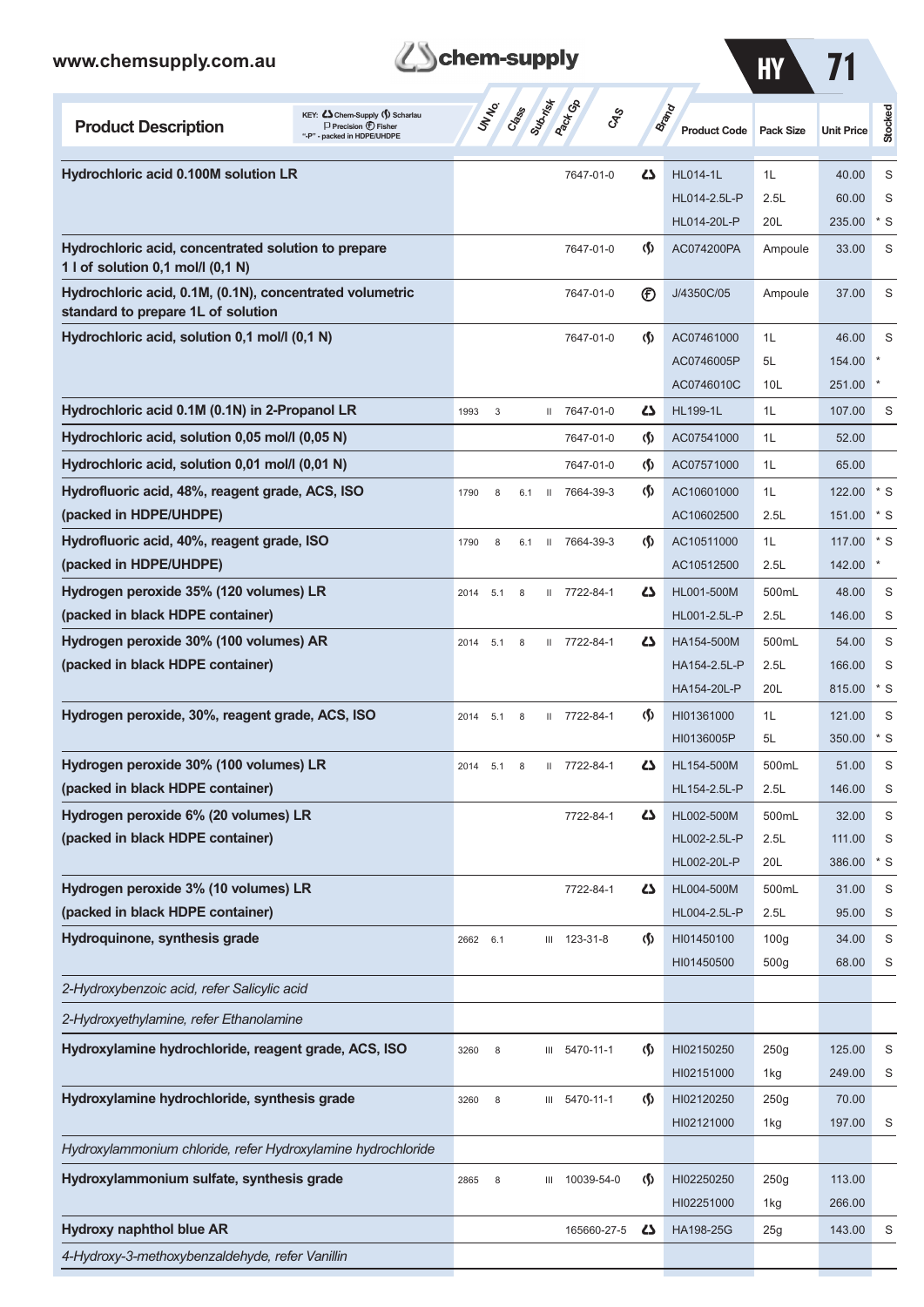

# **ZSchem-supply** www.chemsupply.com.au

7

| <b>Product Description</b>                                                 | KEY: <>> Chem-Supply (\) Scharlau<br>$\Box$ Precision $\bigoplus$ Fisher<br>"-P" - packed in HDPE/UHDPE |             | <b>STATE OF STRATEGIC</b> S | ್ಯೇ                          | Brand<br><b>Product Code</b> | <b>Pack Size</b> | <b>Unit Price</b> | Stocked |
|----------------------------------------------------------------------------|---------------------------------------------------------------------------------------------------------|-------------|-----------------------------|------------------------------|------------------------------|------------------|-------------------|---------|
|                                                                            |                                                                                                         |             |                             |                              |                              |                  |                   |         |
| 4-Hydroxy-4-methyl-2-pentanone, synthesis grade                            |                                                                                                         | 1148<br>3   | 123-42-2<br>Ш               | $\langle \mathsf{S} \rangle$ | AL02251000                   | 1L               | 51.00             |         |
|                                                                            |                                                                                                         |             |                             |                              | AL02252500                   | 2.5L             | 108.00            |         |
| 4-Hydroxy-L-proline, extra pure                                            |                                                                                                         |             | $51 - 35 - 4$               | $\langle \mathbf{\langle}$   | HI02350005                   | 5g               | 95.00             |         |
|                                                                            |                                                                                                         |             |                             |                              | HI02350025                   | 25g              | 380.00            |         |
| 8-Hydroxyguinoline ACS grade, refer Acros price list                       |                                                                                                         |             |                             |                              |                              |                  |                   |         |
| 8-Hydroxyquinoline, synthesis grade                                        |                                                                                                         | 2811<br>6.1 | 148-24-3<br>Ш               | $\langle \langle$            | HI02570250                   | 250q             | 116.00            |         |
| Hypophosphorous acid, 50 wt.% solution in water,<br>refer Acros price list |                                                                                                         |             |                             |                              |                              |                  |                   |         |
|                                                                            |                                                                                                         |             |                             |                              |                              |                  |                   |         |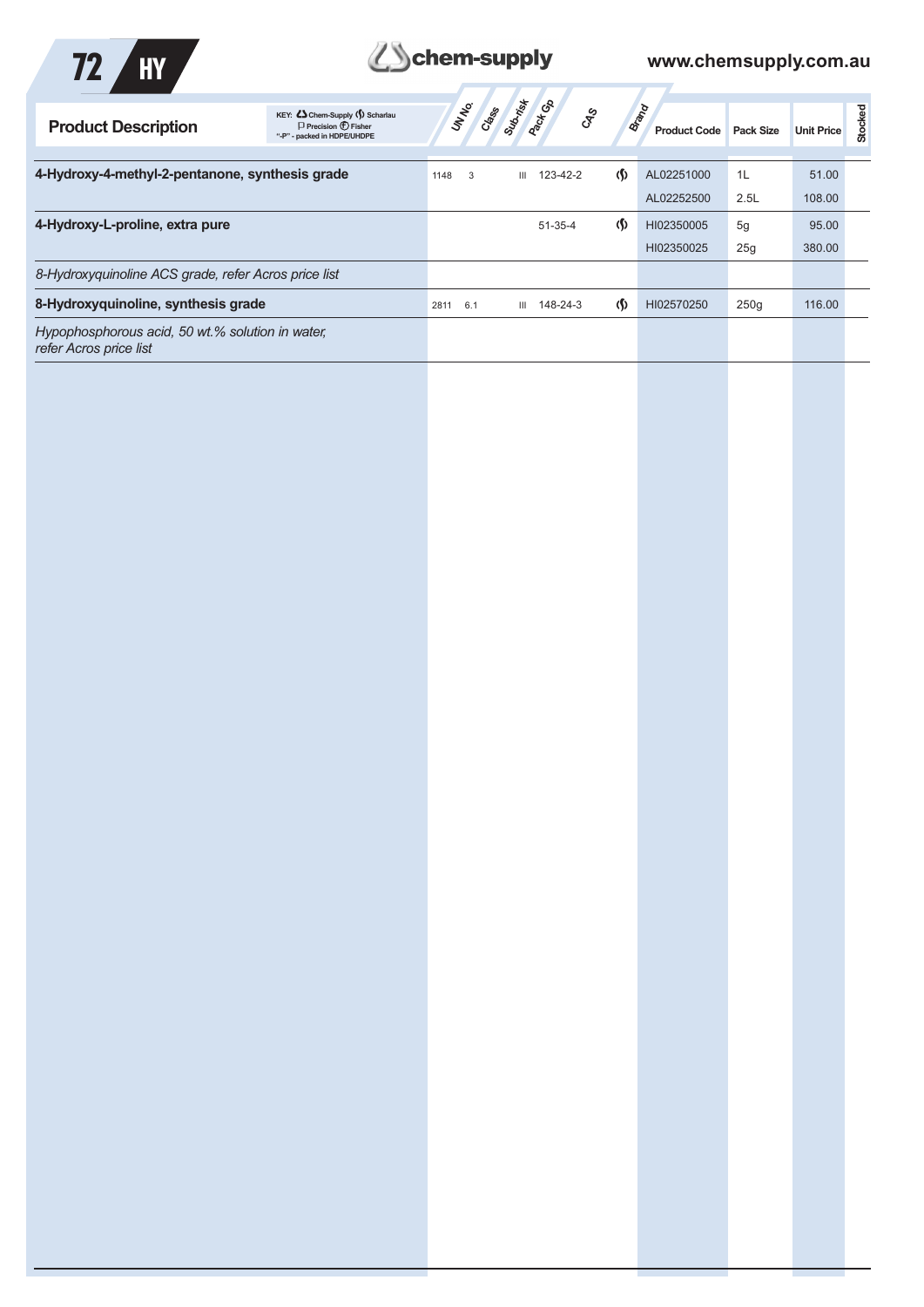| ww.chemsupply.com.au                                                          |                                                                                                      |      |        | chem-supply      |                              |                               |                                     | $\mathsf{I}\mathsf{M}$ | 73                |         |
|-------------------------------------------------------------------------------|------------------------------------------------------------------------------------------------------|------|--------|------------------|------------------------------|-------------------------------|-------------------------------------|------------------------|-------------------|---------|
| <b>Product Description</b>                                                    | KEY: Cohem-Supply (5) Scharlau<br>$\Box$ Precision $\bigoplus$ Fisher<br>"-P" - packed in HDPE/UHDPE |      | UN NO. | Submist<br>Crass | <b>Pack Go</b><br><b>GRS</b> |                               | <b>Brand</b><br><b>Product Code</b> | <b>Pack Size</b>       | <b>Unit Price</b> | Stocked |
| Imidazole AR                                                                  |                                                                                                      | 3263 | 8      | Ш                | 288-32-4                     | دے                            | IA020-100G                          | 100q                   | 85.00             | S       |
|                                                                               |                                                                                                      |      |        |                  |                              |                               | IA020-500G                          | 500q                   | 208.00            | S       |
| Imidazole, reagent grade, ACS                                                 |                                                                                                      | 3263 | 8      | Ш                | 288-32-4                     | $\langle \mathbf{\S} \rangle$ | IM00260250                          | 250g                   | 152.00            |         |
|                                                                               |                                                                                                      |      |        |                  |                              |                               | IM00261000                          | 1kg                    | 488.00            |         |
| <b>Imidazole LR</b>                                                           |                                                                                                      | 3263 | 8      | Ш                | 288-32-4                     | 4                             | IL020-100G                          | 100 <sub>g</sub>       | 71.00             | S       |
|                                                                               |                                                                                                      |      |        |                  |                              |                               | IL020-500G                          | 500g                   | 174.00            | S       |
| Imidazole, synthesis grade                                                    |                                                                                                      | 3263 | 8      | Ш                | 288-32-4                     | $\langle \mathbf{\S} \rangle$ | IM00251000                          | 1kg                    | 223.00            |         |
| Immersion oil, for microscopy                                                 |                                                                                                      |      |        |                  |                              | $\langle \mathbf{\S} \rangle$ | AC00310100                          | 100mL                  | 55.00             | $*$ S   |
|                                                                               |                                                                                                      |      |        |                  |                              |                               | AC00310500                          | 500mL                  | 129.00            | * S     |
| <b>Indicator Strips and papers -</b><br>pH strips (non-bleeding vinyl strips) |                                                                                                      |      |        |                  |                              |                               |                                     |                        |                   |         |
| pH Indicator Strips 1-14 (Three pad, 1 unit intervals)                        |                                                                                                      |      |        |                  |                              | p                             | IS105-50S                           | 50 strips              | 17.00             | S       |
|                                                                               |                                                                                                      |      |        |                  |                              |                               | IS105-100S                          | 100 strips             | 29.00             | S       |
| pH Indicator Strips 0-1.5 (One pad, 0.3-0.5-0.8-1.0-1.5)                      |                                                                                                      |      |        |                  |                              | p                             | IS108-50S                           | 50 strips              | 17.00             | S       |
| pH Indicator Strips 0-2.5 (One pad, 0.5 unit intervals)                       |                                                                                                      |      |        |                  |                              | p                             | IS107-50S                           | 50 strips              | 17.00             | S       |
| pH Indicator Strips 3-6 (One pad, 0.5 unit intervals)                         |                                                                                                      |      |        |                  |                              | p                             | IS109-50S                           | 50 strips              | 17.00             | S       |
| pH Indicator Strips 4-7 (One pad, 0.4 unit intervals)                         |                                                                                                      |      |        |                  |                              | P                             | IS145-50S                           | 50 strips              | 17.00             | S       |
|                                                                               |                                                                                                      |      |        |                  |                              |                               | IS145-100S                          | 100 strips             | 29.00             | S       |
| pH Indicator Strips 5-9 (One pad, 1.0 unit intervals)                         |                                                                                                      |      |        |                  |                              | p                             | IS110-50S                           | 50 strips              | 17.00             | S       |
| pH Indicator Strips 7-10 (One pad, 0.5 unit intervals)                        |                                                                                                      |      |        |                  |                              | P                             | IS111-50S                           | 50 strips              | 17.00             | S       |
| pH Indicator Strips 9-13 (One pad, 0.5 unit intervals)                        |                                                                                                      |      |        |                  |                              | p                             | IS148-50S                           | 50 strips              | 17.00             | S       |

**pH Indicator Strips 10-13 (One pad, 0.5 unit intervals) ICC 100 S P** IS112-50S 50 strips 17.00 S **pH Indicator Strips 11.5-14 (One pad, 0.5 unit intervals) ISLE EXECUTE:** IS113-50S 50 strips 17.00 S **Indicator Strips and papers - Specialty Strips and Papers**

| marcator othps and papers - opecially othps and rapers                       |   |            |            |       |   |
|------------------------------------------------------------------------------|---|------------|------------|-------|---|
| Ammonia Test strips (0.5-1.0-3.0-6.0ppm)                                     | Þ | IS146-25S  | 25 strips  | 43.00 | S |
| <b>Aquarium Test strips (Three pad)</b>                                      | Þ | IS115-50S  | 50 strips  | 30.00 | S |
| <b>Aguarium Test strips (Five pad)</b>                                       | Þ | IS153-50S  | 50 strips  | 55.00 | S |
| Chlorine Low level Test strips (0-1-3-5-10 ppm)                              | P | IS116-50S  | 50 strips  | 30.00 | S |
| Chlorine Medium level Test strips (Chlor-Assure™)<br>(25-50-100-150-200 ppm) | P | IS142-50S  | 50 strips  | 30.00 | S |
| Chlorine High level Test strips (0-1000ppm)                                  | Þ | IS156-100S | 100 strips | 30.00 | S |
| Chlorine Medium level Test papers (10-200ppm)                                | Þ | IS066-100S | 100 strips | 21.00 | S |
| <b>Cobalt chloride Test strips</b>                                           | P | IS069-100S | 100 strips | 14.00 | S |
| <b>Cobalt chloride Test strips (booklet)</b>                                 | Þ | IS149-25S  | 25 strips  | 5.00  | S |
| <b>Congo red Test strips</b>                                                 | Þ | IS070-100S | 100 strips | 13.00 | S |
| Control paper Taste test paper                                               | Þ | IS144-100S | 100 strips | 13.00 | S |
| Fluoride Test strips $(0-10-25-50-100+$ ppm)                                 | Þ | IS117-50S  | 50 strips  | 33.00 | S |
| Glucose Test strips (0.1-0.25-0.5-2.0)                                       | p | IS151-40S  | 40 strips  | 44.00 | S |
|                                                                              |   |            |            |       |   |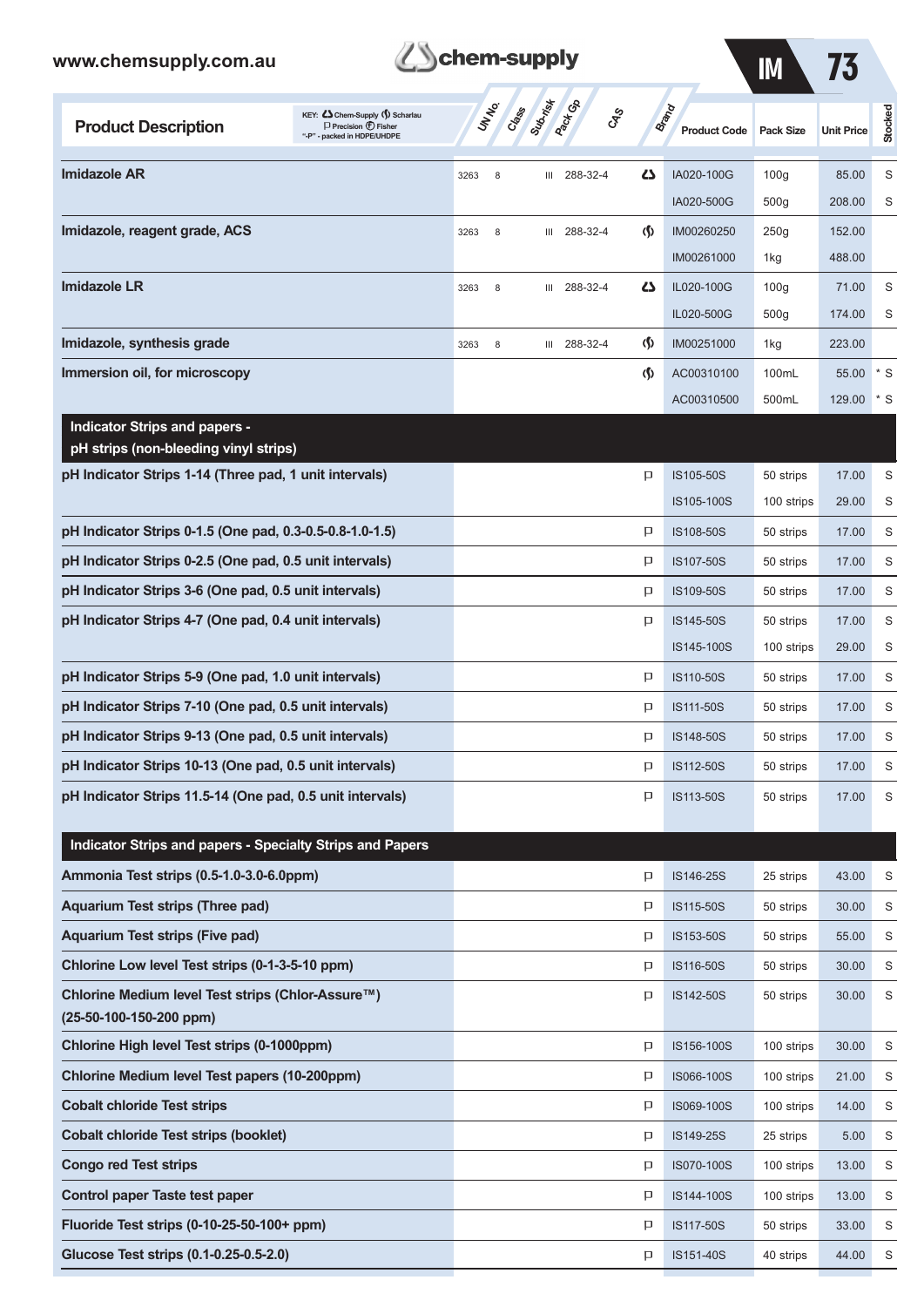

# **Z**Schem-supply

### **www.chemsupply.com.au**

m.

a a

| KEY: C Chem-Supply (5) Scharlau<br><b>Product Description</b><br>$\Box$ Precision $\bigoplus$ Fisher<br>- packed in HDPE/UHDPE | Subrist<br>UN NO.<br>Crass<br><b>GRS</b> | <b>Brand</b> | <b>Product Code</b> | <b>Pack Size</b> | <b>Unit Price</b> | Stocked |
|--------------------------------------------------------------------------------------------------------------------------------|------------------------------------------|--------------|---------------------|------------------|-------------------|---------|
| Glucose Test strips (0.0-0.1-0.25-0.5-2.0) Detects sugar<br>level in potatoes                                                  |                                          | p            | IS152-50S           | 50 strips        | 45.00             | S       |
| lodine 12.5-50 ppm Test strips                                                                                                 |                                          | P            | IS072-100S          | 100 strips       | 18.00             | S       |
| Iron Test strips (0-2-5-10-25-50-100ppm)                                                                                       |                                          | P            | IS155-50S           | 50 strips        | 38.00             | S       |
| <b>Lead acetate Test strips</b>                                                                                                |                                          | P            | IS073-100S          | 100 strips       | 13.00             | S       |
| Litmus, blue, Test strips                                                                                                      |                                          | P            | IS074-100S          | 100 strips       | 11.00             | S       |
| Litmus, blue, Test strips (booklet)                                                                                            |                                          | P            | IS135-25S           | 25 strips        | 5.00              | S       |
| Litmus, neutral, Test strips                                                                                                   |                                          | P            | IS075-100S          | 100 strips       | 11.00             | S       |
| Litmus, neutral, Test strips (booklet)                                                                                         |                                          | P            | IS136-25S           | 25 strips        | 5.00              | S       |
| Litmus, red, Test strips                                                                                                       |                                          | P            | IS076-100S          | 100 strips       | 11.00             | S       |
| Litmus, red, Test strips (booklet)                                                                                             |                                          | P            | IS137-25S           | 25 strips        | 5.00              | S       |
| <b>Methyl orange Test strips</b>                                                                                               |                                          | P            | IS078-100S          | 100 strips       | 13.00             | S       |
| <b>Methyl violet Test strips</b>                                                                                               |                                          | p            | IS080-100S          | 100 strips       | 13.00             | S       |
| Nitrate Test strips (10-25-50-100-250-500 ppm)                                                                                 |                                          | P            | IS118-50S           | 50 strips        | 26.00             | S       |
| Nitrite Test strips (1-5-10-25-50 ppm)                                                                                         |                                          | P            | IS119-50S           | 50 strips        | 26.00             | S       |
| Nitrite/Nitrate Test strips (Two pad, Nitrite 1-50 ppm,<br>Nitrate 10-500 ppm)                                                 |                                          | P            | IS120-50S           | 50 strips        | 29.00             | S       |
| Peracetic acid High level Test strips (0-100-250-500 ppm)                                                                      |                                          | P            | IS121-50S           | 50 strips        | 33.00             | S       |
| Peracetic acid Low level Test strips (0-5-10-20-30-50 ppm)                                                                     |                                          | P            | IS122-50S           | 50 strips        | 33.00             | S       |
| Peroxide High ppm Test strips (0-100-200-400 ppm)                                                                              |                                          | P            | IS123-50S           | 50 strips        | 33.00             | S       |
| Peroxide Low ppm Test strips (1-3-10-30-100 ppm)                                                                               |                                          | P            | IS124-50S           | 50 strips        | 33.00             | S       |
| <b>Phenolphthalein Test strips</b>                                                                                             |                                          | P            | IS083-100S          | 100 strips       | 13.00             | S       |
| Phosphate Test strips (0, 10, 25, 50, 100 ppm)                                                                                 |                                          | P            | IS125-50S           | 50 strips        | 33.00             | S       |
| Pool Test strips (Three pad)                                                                                                   |                                          | P            | IS126-50S           | 50 strips        | 30.00             | S       |
| Protein Test strips (0.3, 1.0, 3.0, 10+ g/L)                                                                                   |                                          | P            | IS127-50S           | 50 strips        | 27.00             | S       |
| PTC (Phenylthiocarbamide) Taste test paper                                                                                     |                                          | P            | IS138-100S          | 100 strips       | 13.00             | S       |
| QAC (Quaternary ammonium chloride) Sanitiser Test paper                                                                        |                                          | P            | IS139-100S          | 100 strips       | 19.00             | S       |
| QAC Quick response (Quaternary ammonium chloride)<br>Sanitiser Test strips (100-200-400 ppm)                                   |                                          | P            | IS143-50S           | 50 strips        | 18.00             | S       |
| Sodium benzoate Taste test paper                                                                                               |                                          | P            | IS140-100S          | 100 strips       | 13.00             | S       |
| <b>Starch-lodide Test strips</b>                                                                                               |                                          | P            | IS084-100S          | 100 strips       | 13.00             | S       |
| <b>Starch-lodide Test strips (booklet)</b>                                                                                     |                                          | P            | IS150-25S           | 25 strips        | 5.00              | S       |
| Sulfite Test strips (10-50-100-250-500 ppm)                                                                                    |                                          | P            | IS128-50S           | 50 strips        | 27.00             | S       |
| <b>Thiourea Taste test paper</b>                                                                                               |                                          | P            | IS141-100S          | 100 strips       | 13.00             | S       |
| Universal Indicator strips pH 2-10 (With colour chart)                                                                         |                                          | P            | IS087-100S          | 100 strips       | 19.00             | S       |
| Universal Indicator strips pH 2-12 (with colour chart)                                                                         |                                          | P            | IS147-100S          | 100 strips       | 19.00             | S       |
| Urine Test strips (Glucose - Detects 0-300mg-%)                                                                                |                                          | P            | IS129-50S           | 50 strips        | 33.00             | S       |
| Urine Multi-purpose Test strips (Detects Glucose, Protein,<br>pH and Ketones)                                                  |                                          | P            | IS130-50S           | 50 strips        | 86.00             | S       |
| Water hardness Test strips (0-500 ppm)                                                                                         |                                          | P            | IS131-50S           | 50 strips        | 27.00             | S       |

т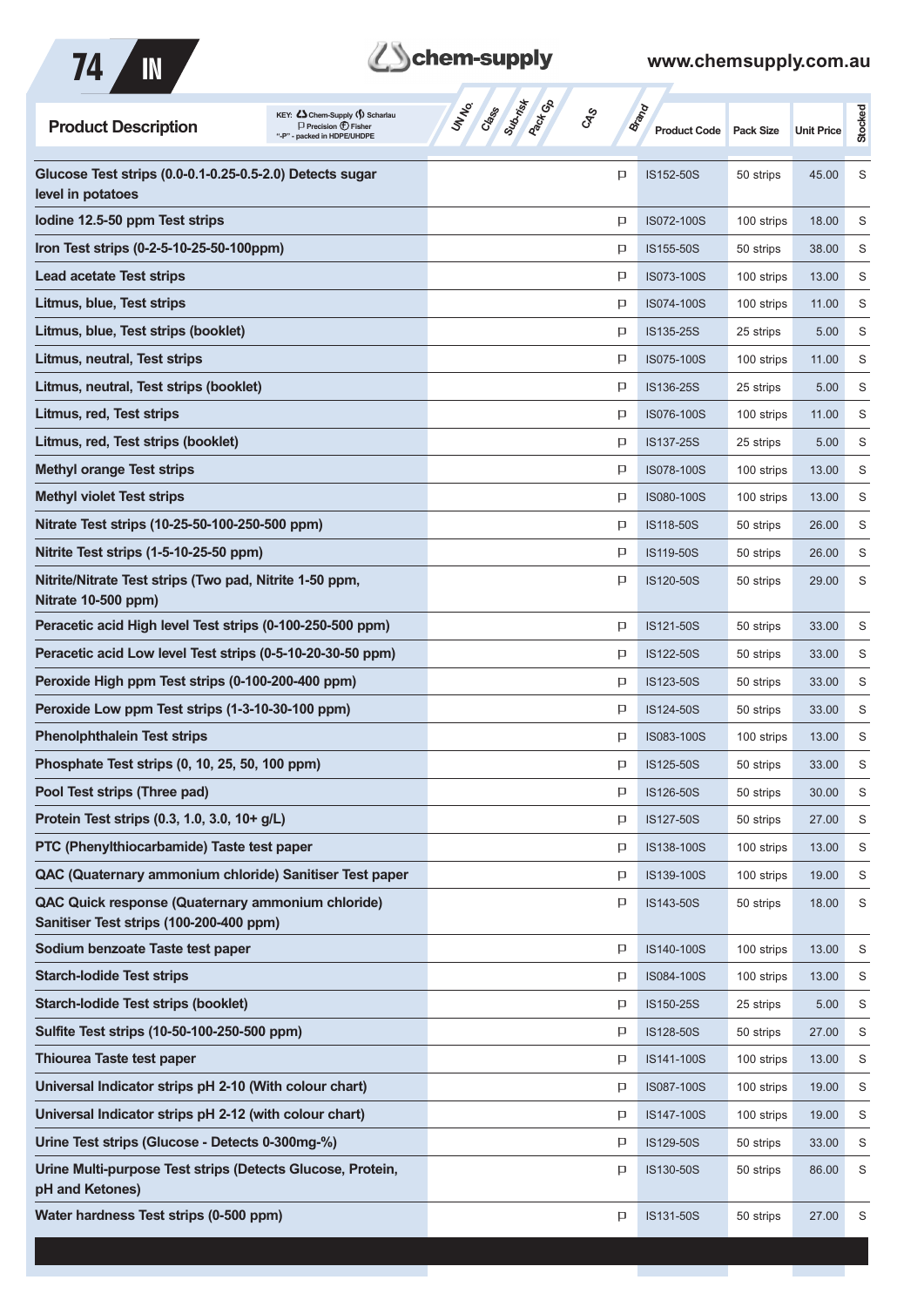**size < 100 µm**

| www.chemsupply.com.au                                                                                                            | chem-supply                                               |                                    | $\blacksquare$                      | 75                      |                   |           |
|----------------------------------------------------------------------------------------------------------------------------------|-----------------------------------------------------------|------------------------------------|-------------------------------------|-------------------------|-------------------|-----------|
| KEY: Chem-Supply () Scharlau<br><b>Product Description</b><br>$\Box$ Precision $\bigoplus$ Fisher<br>"-P" - packed in HDPE/UHDPE | Suprist<br><b>Pack</b> CA<br><b>UNTER</b><br>Crass<br>CAS |                                    | <b>Brand</b><br><b>Product Code</b> | <b>Pack Size</b>        | <b>Unit Price</b> | Stocked   |
| Indigo carmine (C.I. 73015) LR                                                                                                   | 860-22-0                                                  | دے                                 | IL004-25G                           | 25g                     | 75.00             | S         |
| Indigo carmine, C.I. 73015, extra pure                                                                                           | 860-22-0                                                  | $\langle \mathbf{\hat{y}} \rangle$ | IN00650025                          | 25g                     | 89.00             |           |
|                                                                                                                                  |                                                           |                                    | IN00650100                          | 100 <sub>g</sub>        | 193.00            |           |
| Indium, standard solution 1000 mg/l In for ICP<br>(indium in nitric acid 2%)                                                     | 8<br>$\ensuremath{\mathsf{III}}\xspace$<br>3264           | ⊛                                  | IN00870100                          | 100mL                   | 215.00            |           |
| Indole, reagent grade                                                                                                            | 120-72-9                                                  | $\langle \mathbf{\langle}$         | IN01200010                          | 10 <sub>g</sub>         | 72.00             |           |
|                                                                                                                                  |                                                           |                                    | IN01200100                          | 100 <sub>g</sub>        | 463.00            |           |
| Indol-3-yl-acetic acid LR                                                                                                        | $87 - 51 - 4$                                             | ひ                                  | IL001-5G                            | 5g                      | 65.00             | S         |
| Indol-3-yl-butyric acid 98% LR                                                                                                   | 133-32-4<br>2811 6.1                                      | 45                                 | IL030-1G                            | 1g                      | 41.00             | S         |
|                                                                                                                                  |                                                           |                                    | IL030-25G                           | 25g                     | 239.00            | S         |
| Indol-3-yl-butyric acid 98% TG                                                                                                   | $1 133 - 32 - 4$<br>2811 6.1                              | 47                                 | IT030-25G                           | 25g                     | 129.00            | S         |
| Inositol, refer Acros price list                                                                                                 |                                                           |                                    |                                     |                         |                   |           |
| <b>lodine AR</b>                                                                                                                 | 7553-56-2                                                 | Ω                                  | IA005-100G                          | 100 <sub>g</sub>        | 56.00             | S         |
| lodine, resublimed, reagent grade, ACS, ISO                                                                                      |                                                           | $\langle \mathbf{\langle} \rangle$ | IA005-500G                          | 500 <sub>g</sub>        | 172.00            | S         |
|                                                                                                                                  | III 7553-56-2<br>3288<br>6.1                              |                                    | YO00210100<br>YO00211000            | 100 <sub>g</sub><br>1kg | 71.00<br>425.00   | S<br>S    |
| <b>Iodine LR</b>                                                                                                                 | 7553-56-2                                                 | دے                                 | IL005-100G                          | 100 <sub>g</sub>        | 54.00             | S         |
|                                                                                                                                  |                                                           |                                    | IL005-500G                          | 500 <sub>g</sub>        | 159.00            | S         |
| lodine, resublimed, extra pure, Ph Eur, USP, BP, DAB                                                                             | III 7553-56-2<br>3288<br>6.1                              | $\Phi$                             | YO00200100                          | 100 <sub>g</sub>        | 64.00             |           |
|                                                                                                                                  |                                                           |                                    | YO00201000                          | 1kg                     | 408.00            |           |
| Iodine, solution according to Wijs, refer Wijs solution,<br>ICI solution 0,1 mol/l (0,2N)                                        |                                                           |                                    |                                     |                         |                   |           |
| lodine, solution 0,5 mol/l (1 N)                                                                                                 | 7553-56-2                                                 | Ø,                                 | YO00241000                          | 1L                      | 267.00            |           |
| lodine, concentrated solution to prepare 1 l of solution<br>$0,05$ mol/l $(0,1 N)$                                               | 7553-56-2                                                 | ⊛                                  | YO002200GA                          | Ampoule                 | 62.00             | S         |
| lodine, 0.05M, (0.1N), concentrated volumetric standard to<br>prepare 1L of solution                                             | 7553-56-2                                                 | $^{\circledR}$                     | J/4410C/05                          | Ampoule                 | 69.00             | S         |
| lodine solution 0.05M (0.1N) LR                                                                                                  | 7553-56-2                                                 | 45                                 | IL007-2.5L                          | 2.5L                    | 99.00             | S         |
| lodine, solution 0,05 mol/l (0,1 N)                                                                                              | 7553-56-2                                                 | $\langle \mathbf{\hat{y}} \rangle$ | YO00231000                          | 1L                      | 72.00             | S         |
|                                                                                                                                  |                                                           |                                    | YO00232500                          | 2.5L                    | 148.00            |           |
| lodine, solution 0,02365 mol/l (0,0473 N)                                                                                        | 7553-56-2                                                 | ⊛                                  | YO00271000                          | 1L                      | 76.00             |           |
| lodine, solution 0,01 mol/l (0,02 N)                                                                                             | 7553-56-2                                                 | $\Phi$                             | YO00250500                          | 500mL                   | 60.00             |           |
| lodine 12.5-50 ppm Test strips                                                                                                   |                                                           | P                                  | IS072-100S                          | 100 strips              | 18.00             | S         |
| Iodoethane, refer Acros price list                                                                                               |                                                           |                                    |                                     |                         |                   |           |
| <i>Iodoform, refer Acros price list</i>                                                                                          |                                                           |                                    |                                     |                         |                   |           |
| <b>Iodomethane LR</b>                                                                                                            | 74-88-4<br>2644<br>6.1                                    | 42                                 | IL039-100M                          | 100mL                   | 112.00            | $^*$ S    |
| IPTG, molecular biology grade (dioxane free)                                                                                     | 367-93-1                                                  | ⊛                                  | IP00100001                          | 1g                      | 114.00            | $^{\ast}$ |
| Iridium, standard solution 1000 mg/l Ir for ICP (ammonium<br>hexacloroiridiate(IV) in hydrochloric acid 5%)                      |                                                           | $\langle \mathbf{\S} \rangle$      | IR00100100                          | 100mL                   | 445.00            |           |
| Iron, filings fine TG                                                                                                            | 7439-89-6                                                 | دے                                 | IT014-500G                          | 500 <sub>g</sub>        | 33.00             | S         |
| Iron, powder, -70 mesh (<212 micron), refer Acros price list                                                                     |                                                           |                                    |                                     |                         |                   |           |
| Iron, powder, extra pure (made by reduction), Ph Eur, particle                                                                   | 7439-89-6                                                 | $\Phi$                             | HI03030500                          | 500g                    | 58.00             |           |

**Them-supply**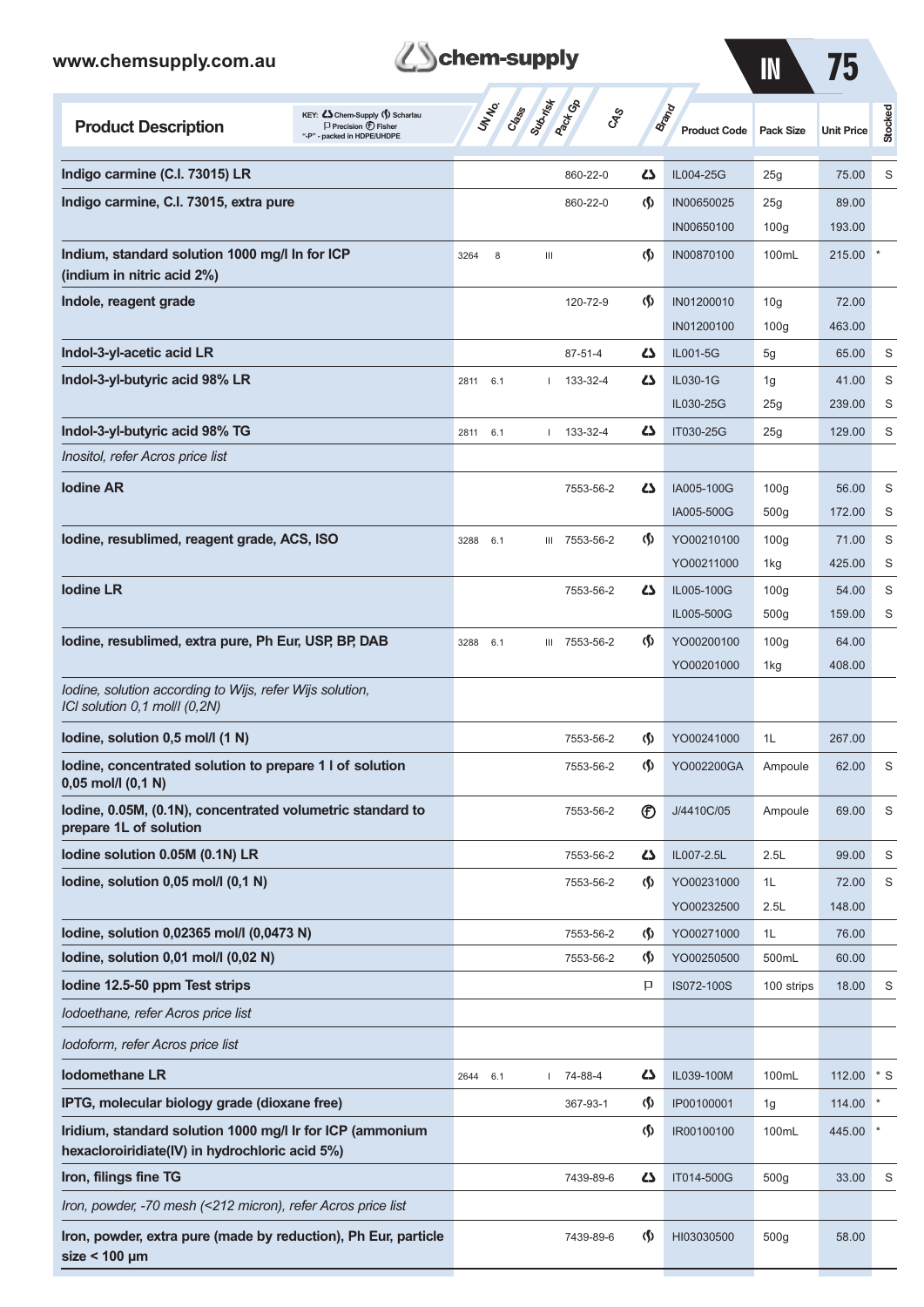

# **B**chem-supply

| KEY: C Chem-Supply (5) Scharlau<br><b>Product Description</b><br>$\Box$ Precision $\bigoplus$ Fisher<br>"-P" - packed in HDPE/UHDPE | Subsition<br><b>Pack</b> Ga<br><b>UNTER</b><br>Crass | $\mathcal{S}_{\mathcal{S}}$                      | <b>Brand</b><br><b>Product Code</b> | <b>Pack Size</b> | <b>Unit Price</b>    | Stocked      |
|-------------------------------------------------------------------------------------------------------------------------------------|------------------------------------------------------|--------------------------------------------------|-------------------------------------|------------------|----------------------|--------------|
| Iron, powder TG                                                                                                                     |                                                      | ひ<br>7439-89-6                                   | IT013-500G                          | 500 <sub>g</sub> | 42.00                | S            |
|                                                                                                                                     |                                                      |                                                  | IT013-5KG                           | 5kg              | 230.00               | * S          |
| Iron, thick powder, synthesis grade                                                                                                 |                                                      | $\langle \mathbf{\S} \rangle$<br>7439-89-6       | HI03201000                          | 1kg              | 84.00                |              |
| Iron, wire TG                                                                                                                       |                                                      | ひ<br>7439-89-6                                   | IT015-25G                           | 25g              | 45.00                | S            |
| Iron, standard solution 1000 mg/l Fe for AA (iron(III) nitrate                                                                      | 3264<br>8<br>Ш                                       | $\langle \mathbf{\langle}$                       | HI03020100                          | 100mL            | 44.00                |              |
| nonahydrate in nitric acid 0,5 mol/l)                                                                                               |                                                      |                                                  | HI03020500                          | 500mL            | 49.00                | S            |
| Iron, standard solution 1000 mg/l Fe for ICP<br>(iron in nitric acid 2%)                                                            | $\ensuremath{\mathsf{III}}\xspace$<br>3264<br>8      | $\langle \mathbf{\langle} \rangle$               | HI02900100                          | 100mL            | 155.00               |              |
| Iron test strips (0-2-5-10-25-50-100ppm)                                                                                            |                                                      | P                                                | IS155-50S                           | 50 strips        | 38.00                | S            |
| Iron alum, refer Ammonium ferrous sulfate                                                                                           |                                                      |                                                  |                                     |                  |                      |              |
| Iron (II) ammonium salts, refer Ammonium ferrous salt                                                                               |                                                      |                                                  |                                     |                  |                      |              |
| Iron (III) ammonium salts refer Ammonium ferric salts                                                                               |                                                      |                                                  |                                     |                  |                      |              |
| Iron (II) chloride hydrated LR                                                                                                      |                                                      | 45<br>13478-10-9                                 | FL017-100G                          | 100 <sub>g</sub> | 48.00                | S            |
|                                                                                                                                     |                                                      |                                                  | FL017-500G                          | 500 <sub>g</sub> | 149.00               | S            |
| Iron (III) chloride anhydrous LR                                                                                                    | III 7705-08-0<br>1773<br>8                           | ひ                                                | FL022-500G                          | 500 <sub>g</sub> | 44.00                | S            |
|                                                                                                                                     |                                                      |                                                  | <b>FL022-5KG</b>                    | 5kg              | 315.00               | * S          |
|                                                                                                                                     |                                                      |                                                  | FL022-25KG                          | 25kg             | <b>POA</b>           | $*$ S        |
| Iron (III) chloride hexahydate LR                                                                                                   |                                                      | ひ<br>10025-77-1                                  | FL023-500G                          | 500 <sub>g</sub> | 45.00                | S            |
|                                                                                                                                     |                                                      |                                                  | <b>FL023-5KG</b>                    | 5kg              | 137.00               | * S          |
|                                                                                                                                     |                                                      |                                                  | FL023-25KG                          | $25$ kg          | <b>POA</b>           | $*$ S        |
| Iron (III) chloride hexahydrate, extra pure, Ph Eur                                                                                 |                                                      | $\langle \mathbf{\hat{y}} \rangle$<br>10025-77-1 | HI03360500                          | 500 <sub>g</sub> | 53.00                | S            |
| Iron (III) chloride 42% solution TG                                                                                                 | Ш<br>2582<br>8                                       | دے                                               | FT021-500M                          | 500mL            | 46.00                | S            |
| Iron (III) chloride, 30%, aqueous solution, synthesis grade                                                                         | 2582<br>8<br>Ш                                       | $\langle \mathbf{\S} \rangle$<br>7705-08-0       | HI03331000                          | 1L               | 67.00                |              |
| Iron (III) citrate trihydrate LR                                                                                                    |                                                      | 5                                                | FL034-500G                          | 500 <sub>g</sub> | 109.00               | S            |
| Iron (III) nitrate nonahydrate AR                                                                                                   | 1466 5.1<br>Ш                                        | 7782-61-8<br><u>ሪ</u>                            | FA006-500G                          | 500 <sub>g</sub> | 62.00                | S            |
|                                                                                                                                     |                                                      |                                                  | FA006-5KG                           | 5kg              | 439.00               | $*$ S        |
| Iron (III) nitrate nonahydrate LR                                                                                                   | III 7782-61-8<br>5.1<br>1466                         | 5                                                | FL006-500G<br><b>FL006-5KG</b>      | 500g<br>5kg      | 54.00<br>387.00      | S<br>$*$ S   |
| Iron oxide, magnetic TG                                                                                                             |                                                      | 5                                                | IT012-500G                          | 500 <sub>g</sub> | 51.00                | S            |
| Iron (III) oxide, red AR                                                                                                            |                                                      | 1309-37-1<br>42                                  | FA012-500G                          | 500 <sub>g</sub> | 450.00               | S            |
| Iron (III) oxide, red LR                                                                                                            |                                                      | 5<br>1309-37-1                                   | FL012-500G                          | 500 <sub>g</sub> | 68.00                | S            |
| Iron (II) sulfate dried LR                                                                                                          |                                                      | 5<br>13463-43-9                                  | FL036-500G                          | 500 <sub>g</sub> | 42.00                | S            |
|                                                                                                                                     |                                                      |                                                  | FL036-5KG                           | 5kg              | 267.00               | $*$ S        |
| Iron (II) sulfate heptahydrate AR                                                                                                   |                                                      | 5<br>7782-63-0                                   | FA001-500G                          | 500g             | 45.00                | S            |
|                                                                                                                                     |                                                      |                                                  | FA001-5KG                           | 5kg              | 324.00               | $*$ S        |
|                                                                                                                                     |                                                      |                                                  | FA001-25KG                          | 25kg             | <b>POA</b>           | $*$ S        |
| Iron (II) sulfate heptahydrate, reagent grade, ACS, ISO                                                                             |                                                      | $\Phi$<br>7782-63-0                              | HI03510500                          | 500 <sub>g</sub> | 58.00                | S            |
|                                                                                                                                     |                                                      |                                                  | HI0351005P                          | 5kg              | 367.00               | $\ast$       |
|                                                                                                                                     |                                                      |                                                  | HI0351025P                          | 25kg             | <b>POA</b>           | $\ast$       |
| Iron (II) sulfate heptahydrate LR                                                                                                   |                                                      | 7782-63-0<br>45                                  | FL001-500G                          | 500g             | 41.00                | S            |
|                                                                                                                                     |                                                      |                                                  | <b>FL001-5KG</b><br>FL001-25KG      | 5kg<br>25kg      | 266.00<br><b>POA</b> | $*$ S<br>* S |
| Iron (II) sulfate heptahydrate, extra pure, Ph Eur, USP, BP,                                                                        |                                                      | $\langle \mathbf{\S} \rangle$<br>7782-63-0       | HI03500500                          | 500g             | 53.00                |              |
| FCC, DAB                                                                                                                            |                                                      |                                                  | HI0350005P                          | 5kg              | 285.00               | $\pmb{\ast}$ |
|                                                                                                                                     |                                                      |                                                  |                                     |                  |                      |              |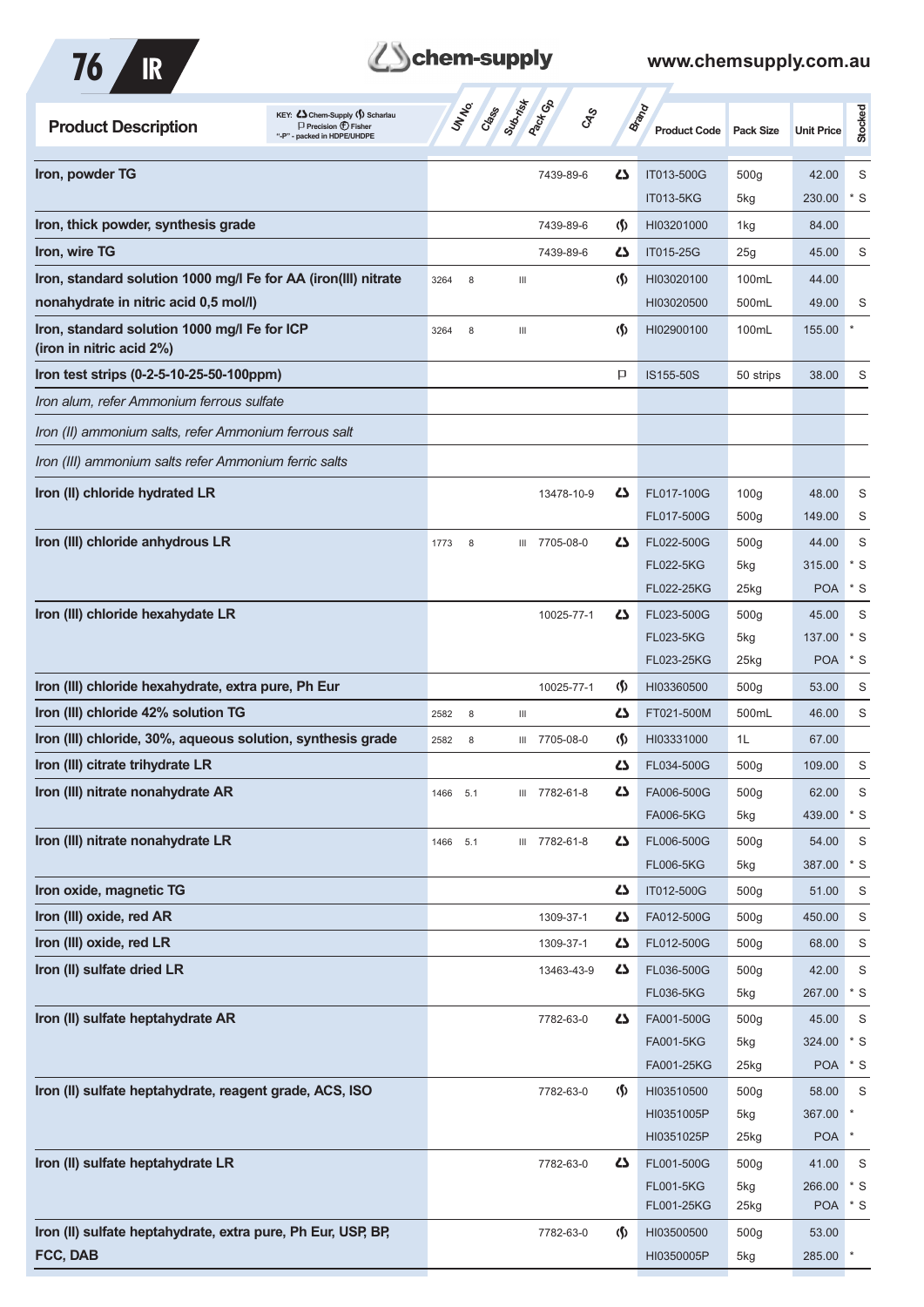| www.chemsupply.com.au                             |                                                                                                         | chem-supply                                    |                               |                              | <b>IR</b>          |                   |              |
|---------------------------------------------------|---------------------------------------------------------------------------------------------------------|------------------------------------------------|-------------------------------|------------------------------|--------------------|-------------------|--------------|
| <b>Product Description</b>                        | KEY: <>> Chem-Supply (\) Scharlau<br>$\Box$ Precision $\bigoplus$ Fisher<br>"-P" - packed in HDPE/UHDPE | Class<br><b>Pactice</b><br>UNIVO<br><b>CAS</b> |                               | Brand<br><b>Product Code</b> | <b>Pack Size</b>   | <b>Unit Price</b> | Stocked      |
| Iron (III) sulfate hydrate, reagent grade         |                                                                                                         | 15244-10-7                                     | G)                            | HI03520500                   | 500q               | 141.00            | S            |
|                                                   |                                                                                                         |                                                |                               | HI0352005P                   | 5kg                | 784.00            |              |
|                                                   |                                                                                                         |                                                |                               | HI0352025P                   | 25kg               | <b>POA</b>        | $\pmb{\ast}$ |
| Iron (III) sulfate hydrated LR                    |                                                                                                         | 15244-10-7                                     | 5                             | FL027-500G                   | 500g               | 51.00             | S            |
|                                                   |                                                                                                         |                                                |                               | <b>FL027-5KG</b>             | 5kg                | 341.00            | * S          |
|                                                   |                                                                                                         |                                                |                               | FL027-25KG                   | $25$ <sub>kg</sub> | <b>POA</b>        | * S          |
| Iron (II) sulfide sticks TG                       |                                                                                                         |                                                | 27                            | IT016-500G                   | 500g               | 58.00             | S            |
| Iron (II) sulfide, for producing hydrogen sulfide |                                                                                                         | 1317-37-9                                      | $\langle \mathbf{\S} \rangle$ | HI03600500                   | 500 <sub>g</sub>   | 74.00             |              |
|                                                   |                                                                                                         |                                                |                               | HI03601000                   | 1kg                | 112.00            |              |
| Isatin, reagent grade                             |                                                                                                         | $91 - 56 - 5$                                  | $\Phi$                        | IS00280025                   | 25g                | 84.00             |              |
|                                                   |                                                                                                         |                                                |                               | IS00280100                   | 100 <sub>g</sub>   | 262.00            |              |
| Isatin, synthesis grade                           |                                                                                                         | $91 - 56 - 5$                                  | $\langle \mathsf{S} \rangle$  | IS00250250                   | 250g               | 147.00            |              |
| Isoamyl acetate, refer iso-Amyl acetate           |                                                                                                         |                                                |                               |                              |                    |                   |              |
| Isoamyl alcohol, refer iso-Amyl alcohol           |                                                                                                         |                                                |                               |                              |                    |                   |              |
| L-Isoleucine, extra pure                          |                                                                                                         | 73-32-5                                        | $\langle \mathsf{S} \rangle$  | IS01400025                   | 25g                | 158.00            |              |
| Isooctanol, refer iso-Octanol                     |                                                                                                         |                                                |                               |                              |                    |                   |              |
| Isopropanolamine, refer iso-Propanolamine         |                                                                                                         |                                                |                               |                              |                    |                   |              |
| Isopropyl acetate, refer Acros price list         |                                                                                                         |                                                |                               |                              |                    |                   |              |
| Isopropyl alcohol, refer Propan-2-ol              |                                                                                                         |                                                |                               |                              |                    |                   |              |
| Isopropylamine, refer iso-Propylamine             |                                                                                                         |                                                |                               |                              |                    |                   |              |
| Isopropyl myristate, refer iso-Propyl myristate   |                                                                                                         |                                                |                               |                              |                    |                   |              |
| Janus green B, refer Acros price list             |                                                                                                         |                                                |                               |                              |                    |                   |              |
| Jenner stain, refer Acros price                   |                                                                                                         |                                                |                               |                              |                    |                   |              |
|                                                   |                                                                                                         |                                                |                               |                              |                    |                   |              |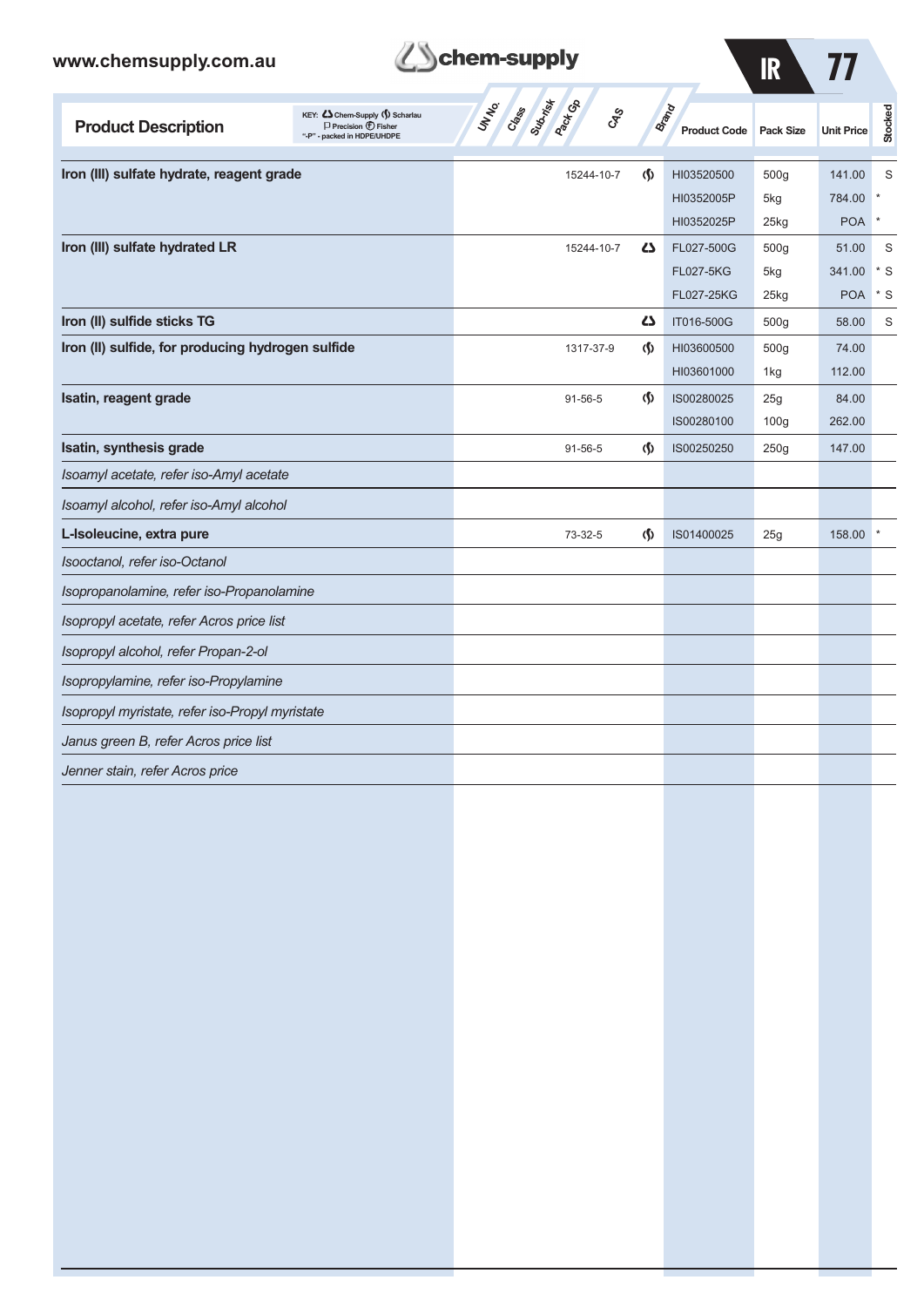

## **Z**Schem-supply

| KEY: C Chem-Supply (5) Scharlau<br><b>Product Description</b><br>$\Box$ Precision $\bigoplus$ Fisher<br>- packed in HDPE/UHDPE            | UN NO. |                           | Class    | Subrist<br><b>Pactice</b>        | CAS                                  | <b>Brand</b><br><b>Product Code</b> | <b>Pack Size</b> | <b>Unit Price</b> | Stocked           |
|-------------------------------------------------------------------------------------------------------------------------------------------|--------|---------------------------|----------|----------------------------------|--------------------------------------|-------------------------------------|------------------|-------------------|-------------------|
| Kanamycin disulfate, molecular biology grade                                                                                              | 2811   | 6.1                       |          | 25389-94-0<br>Ш                  | $\langle \mathbf{\langle} \rangle$   | KA00100005                          | 5g               | 96.00             |                   |
|                                                                                                                                           |        |                           |          |                                  |                                      | KA00100025                          | 25g              | 335.00            |                   |
| Kaolin light LR (Conforms to BP)                                                                                                          |        |                           |          |                                  | دے                                   | KL000-500G                          | 500 <sub>g</sub> | 81.00             | S                 |
| Karl Fischer reagents, pyridine free                                                                                                      |        |                           |          |                                  |                                      |                                     |                  |                   |                   |
| Aquagent® buffer, free from pyridine, buffer capacity                                                                                     |        |                           |          |                                  | $\langle \mathbf{\langle}$           | AQ00090500                          | 500mL            | 95.00             |                   |
| 5 mmol acid/ml                                                                                                                            |        |                           |          |                                  |                                      | AQ00091000                          | 1L               | 147.00            |                   |
| Aquagent <sup>®</sup> Composite 2, free from pyridine, one-component                                                                      |        |                           |          |                                  | $\langle \mathbf{\langle}$           | AQ00070500                          | 500mL            | 107.00            |                   |
| reagent for volumetric Karl Fischer titration                                                                                             |        |                           |          |                                  |                                      | AQ00071000                          | 1L               | 150.00            |                   |
|                                                                                                                                           |        |                           |          |                                  |                                      | AQ00072500                          | 2.5L             | 340.00            |                   |
| Aquagent® Composite 5, free from pyridine, one-component                                                                                  |        |                           |          |                                  | $\langle \mathbf{\langle}$           | AQ00030500                          | 500mL            | 105.00            |                   |
| reagent for volumetric Karl Fischer titration                                                                                             |        |                           |          |                                  |                                      | AQ00031000                          | 1L               | 133.00            | $*$ S             |
|                                                                                                                                           |        |                           |          |                                  |                                      | AQ00032500                          | 2.5L             | 273.00            | $*_{\mathcal{S}}$ |
| Aquagent® Composite 5K, free from pyridine, one-component                                                                                 |        |                           |          |                                  | $\langle \mathbf{\S} \rangle$        | AQ00040500                          | 500mL            | 125.00            |                   |
| reagent for volumetric Karl Fischer titration<br>(ketones, aldehydes)                                                                     |        |                           |          |                                  |                                      | AQ00041000                          | 1L               | 160.00            | $*$ S             |
| Aquagent® Medium K, free from pyridine, solvent for<br>volumetric Karl Fischer titration (ketones, aldehydes)                             | 2810   | 6.1                       |          | $\mathop{\mathsf{III}}\nolimits$ | $\langle \mathbf{\S} \rangle$        | AQ00051000                          | 1L               | 130.00            | $^*$ S            |
| Aquagent®, di-Sodium tartrate dihydrate, secondary standard<br>for volumetric KF titration                                                |        |                           |          |                                  | $\langle \mathbf{\langle}$           | AQ00300100                          | 100 <sub>g</sub> | 95.00             | $*$ S             |
| Aquagent® Solvent, free from pyridine, solvent-component                                                                                  | 1992   | 3                         | 6.1      | $\blacksquare$                   | $\langle \mathbf{\S} \rangle$        | AQ00021000                          | 1L               | 110.00            | $*_{\mathcal{S}}$ |
| for volumetric Karl Fischer titration                                                                                                     |        |                           |          |                                  |                                      | AQ00022500                          | 2.5L             | 210.00            | * S               |
| Aquagent <sup>®</sup> Solvent CM, solvent-component for volumetric                                                                        |        |                           |          |                                  | $\langle \mathbf{\langle}$           | AQ00081000                          | 1L               | 158.00            |                   |
| Karl Fischer titration in oils and fats                                                                                                   |        |                           |          |                                  |                                      | AQ00082500                          | 2.5L             | 316.00            |                   |
| Aquagent® Solvent Oil, solvent-component for volumetric<br>Karl Fischer titration in oils and fats, free from halogenated<br>hydrocarbons |        |                           |          |                                  | $\langle \mathbf{\S} \rangle$        | AQ00101000                          | 1L               | 152.00            |                   |
| Aquagent®, standard solution 5                                                                                                            | 1993   | 3                         |          | $\mathbf{H}$                     | $\langle \mathbf{\mathbf{\Diamond}}$ | AQ00210100                          | 100mL            | 44.00             |                   |
|                                                                                                                                           |        |                           |          |                                  |                                      | AQ00210500                          | 500mL            | 156.00            |                   |
| Aquagent® Titrant 2, free from pyridine, titrant-component                                                                                | 1992   | 3                         | 6.1      | $\blacksquare$                   | $\Phi$                               | AQ00060500                          | 500mL            | 82.00             |                   |
| for volumetric Karl Fischer titration                                                                                                     |        |                           |          |                                  |                                      | AQ00061000                          | 1L               | 116.00            |                   |
| Aquagent® Titrant 5, free from pyridine, titrant-component                                                                                | 1992   | 3                         | $6.1$ II |                                  | $\langle \mathbf{\S} \rangle$        | AQ00010500                          | 500mL            | 82.00             |                   |
| for volumetric Karl Fischer titration                                                                                                     |        |                           |          |                                  |                                      | AQ00011000                          | 1L               | 116.00            |                   |
| Karl Fischer reagents, with pyridine                                                                                                      |        |                           |          |                                  |                                      |                                     |                  |                   |                   |
| Karl Fischer reagent 5, one component reagent, with pyridine                                                                              | 1992   | 3                         | 6.1      | $\overline{\mathbf{m}}$          | $\langle \mathsf{S} \rangle$         | RE00131000                          | 1L               | 224.00            |                   |
| Karl Fischer reagent 1,5, one component reagent, with pyridine                                                                            | 1992   | $\ensuremath{\mathsf{3}}$ | 6.1      | - III                            | $\Phi$                               | RE00141000                          | 1L               | 210.00            |                   |
|                                                                                                                                           |        |                           |          |                                  |                                      |                                     |                  |                   |                   |
| Kerosene, pure                                                                                                                            |        |                           |          | 8008-20-6                        | $\langle \mathbf{\mathbf{\Diamond}}$ | KE01002500                          | 2.5L             | 156.00            |                   |
| Kjeldahl catalyst (Cu-Se), tablets 1 g                                                                                                    |        |                           |          |                                  | $\varphi$                            | CA03941000                          | 1kg              | 356.00            | $*$ S             |
| Kjeldahl catalyst (Cu-Se), tablets 5 g                                                                                                    |        |                           |          |                                  | $\Phi$                               | CA03931000                          | 1kg              | 264.00            |                   |
|                                                                                                                                           |        |                           |          |                                  |                                      |                                     |                  |                   |                   |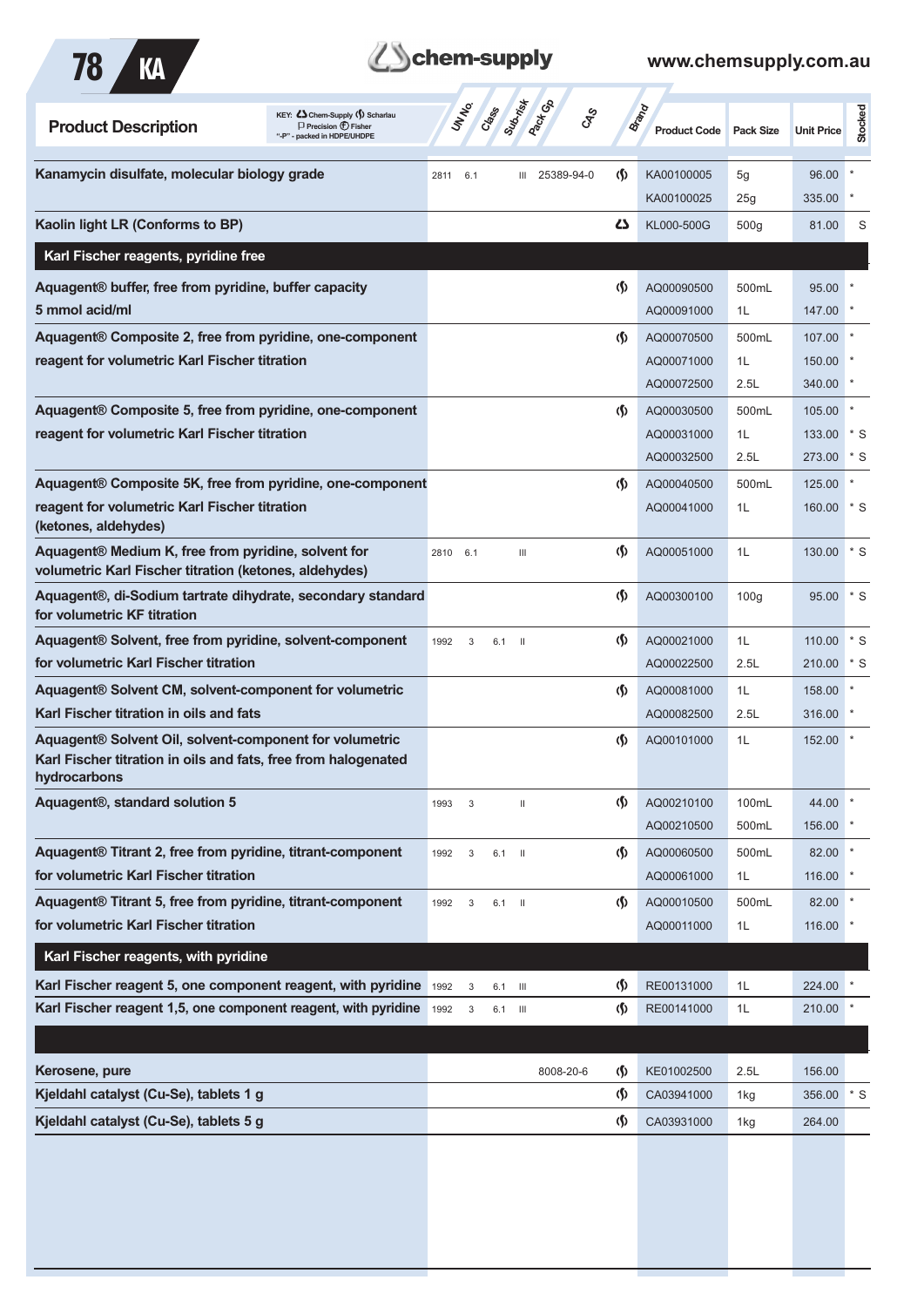

LA 79

| KEY: C Chem-Supply () Scharlau<br><b>Product Description</b><br>$\Box$ Precision $\bigoplus$ Fisher<br>"-P" - packed in HDPE/UHDPE | UNINO               | Class Superinted |               | <b>CAS</b>                         | <b>Brand</b><br><b>Product Code</b> | <b>Pack Size</b> | <b>Unit Price</b>          | Stocked |
|------------------------------------------------------------------------------------------------------------------------------------|---------------------|------------------|---------------|------------------------------------|-------------------------------------|------------------|----------------------------|---------|
| L(+)-Lactic acid, 88-90%, reagent grade, ACS                                                                                       |                     |                  | 79-33-4       | $\langle \mathbf{\langle}$         | AC13811000                          | 1L               | 125.00                     | S       |
| Lactic acid 88% w/w LR                                                                                                             | 3265<br>8           | Ш                | $50 - 21 - 5$ | دے                                 | LL008-500M                          | 500mL            | 54.00                      | S       |
|                                                                                                                                    |                     |                  |               |                                    | LL008-2.5L-P                        | 2.5L             | 148.00                     | S       |
|                                                                                                                                    |                     |                  |               |                                    | LL008-20L-P                         | 20L              | 524.00                     | $*$ S   |
| L(+)-Lactic acid, 88 - 92%, extra pure, Ph Eur, BP, DAB                                                                            |                     |                  | 79-33-4       | $\langle \mathbf{\langle}$         | AC13801000                          | 1L               | 116.00                     |         |
|                                                                                                                                    |                     |                  |               |                                    | AC1380005P                          | 5L               | 345.00                     |         |
| Lactose monohydrate AR                                                                                                             |                     |                  | 64044-51-5    | Δ                                  | LA031-500G                          | 500 <sub>g</sub> | 53.00                      | S       |
|                                                                                                                                    |                     |                  |               |                                    | LA031-5KG                           | 5kg              | 326.00                     | * S     |
| Lactose monohydrate LR                                                                                                             |                     |                  | 64044-51-5    | 47                                 | LL031-500G                          | 500 <sub>g</sub> | 47.00                      | S       |
| D(+)-Lactose monohydrate, extra pure, Ph Eur, BP, NF                                                                               |                     |                  | 10039-26-6    | $\langle \mathbf{\langle}$         | LA00600500                          | 500 <sub>g</sub> | 52.00                      |         |
|                                                                                                                                    |                     |                  |               |                                    | LA0060005P                          | 5kg              | 282.00                     |         |
| Laevulose, refer D(-)-Fructose                                                                                                     |                     |                  |               |                                    |                                     |                  |                            |         |
| <b>Lanolin anhydrous LR</b>                                                                                                        |                     |                  | 8006-54-0     | 47                                 | LL003-500G                          | 500 <sub>g</sub> | 81.00                      | S       |
| Lanthanum, standard solution 1000 mg/l La for ICP<br>(lanthanum oxide in nitric acid 2%)                                           | 3264<br>8           | Ш                |               | $\langle \mathbf{\langle} \rangle$ | LA00800100                          | 100mL            | 164.00                     |         |
| Lanthanum (III) chloride heptahydrate, reagent grade, ACS                                                                          |                     |                  | 10025-84-0    | ⊛                                  | LA00900100                          | 100 <sub>g</sub> | 136.00                     | S       |
|                                                                                                                                    |                     |                  |               |                                    | LA00900250                          | 250g             | 251.00                     |         |
| Lanthanum (III) nitrate hexahydrate, reagent grade                                                                                 | 1477 5.1            | Ш                | 10277-43-7    | ⊛                                  | LA01000100                          | 100 <sub>g</sub> | 197.00                     | S       |
|                                                                                                                                    |                     |                  |               |                                    | LA01000250                          | 250g             | 369.00                     |         |
| Lanthanum (II) oxide AR                                                                                                            |                     |                  | 1312-81-8     | Δ                                  | LA065-500G                          | 500 <sub>g</sub> | 381.00                     | S       |
|                                                                                                                                    |                     |                  |               |                                    | LA065-5KG                           | 5kg              | 2470.00                    |         |
| Lanthanum (III) oxide, extra pure                                                                                                  |                     |                  | 1312-81-8     | $\langle \mathbf{\langle}$         | LA01100100                          | 100 <sub>g</sub> | 104.00                     |         |
|                                                                                                                                    |                     |                  |               |                                    | LA01100250                          | 250g             | 171.00                     |         |
| Latex moulding grade                                                                                                               |                     |                  |               | دے                                 | LT038-500M                          | 500mL            | 42.00                      | S       |
| <b>Lauric acid LR</b>                                                                                                              |                     |                  | 143-07-7      | 27                                 | LL005-500G                          | 500g             | 84.00                      | S       |
| Lead, foil AR                                                                                                                      |                     |                  | 7439-92-1     | 45                                 | LA020-500G                          | 500 <sub>g</sub> | 116.00                     | S       |
| Lead, foil LR                                                                                                                      |                     |                  | 7439-92-1     | 47                                 | LL020-500G                          | 500 <sub>g</sub> | 110.00                     | S       |
| Lead, foil TG                                                                                                                      |                     |                  | 7439-92-1     | 47                                 | LT020-500G                          | 500 <sub>g</sub> | 62.00                      | S       |
| Lead, shot TG                                                                                                                      |                     |                  | 7439-92-1     | 45                                 | LT018-500G                          | 500 <sub>g</sub> | 49.00                      | S       |
| Lead, standard solution 1000 mg/l Pb for AA (lead (II) nitrate<br>in nitric acid)                                                  | $\,$ 8 $\,$<br>3264 | Ш                |               | $\langle \mathbf{\S} \rangle$      | PL01050500                          | 500mL            | 49.00                      | S       |
| Lead, standard solution 1000 mg/l Pb for ICP<br>(lead in nitric acid 2%)                                                           | 8<br>3264           | Ш                |               | $\langle \mathbf{\S} \rangle$      | PL01070100                          | 100mL            | 116.00                     |         |
| Lead acetate basic, refer Lead (II) sub-acetate                                                                                    |                     |                  |               |                                    |                                     |                  |                            |         |
| Lead (II) acetate trihydrate AR                                                                                                    | 1616 6.1            |                  | III 301-04-2  | 4                                  | LA030-500G                          | 500 <sub>g</sub> | 119.00                     | S       |
|                                                                                                                                    |                     |                  |               |                                    | LA030-5KG                           | 5kg              | 696.00                     | $*$ S   |
| Lead (II) acetate trihydrate, reagent grade, ACS, ISO                                                                              | 6.1<br>1616         | Ш                | 6080-56-4     | $\langle \mathbf{\S} \rangle$      | PL01150500                          | 500 <sub>g</sub> | 131.00                     | S       |
|                                                                                                                                    |                     |                  |               |                                    | PL0115005P                          | 5kg              | 729.00                     |         |
| Lead (II) acetate trihydrate LR                                                                                                    | 1616 6.1            |                  | III 301-04-2  | 4                                  | LL030-500G                          | 500 <sub>g</sub> | 63.00                      | S       |
|                                                                                                                                    |                     |                  |               |                                    | LL030-5KG                           | 5kg              | 447.00                     | $*$ S   |
| Lead (II) acetate trihydrate, extra pure, BP                                                                                       | 1616<br>6.1         | Ш                | 6080-56-4     | $\langle \mathbf{\S} \rangle$      | PL01140500                          | 500 <sub>g</sub> | 78.00                      |         |
|                                                                                                                                    |                     |                  |               |                                    | PL0114005P                          | 5kg              | 474.00<br>POA <sup>*</sup> |         |
|                                                                                                                                    |                     |                  |               |                                    | PL0114025P                          | 25kg             |                            |         |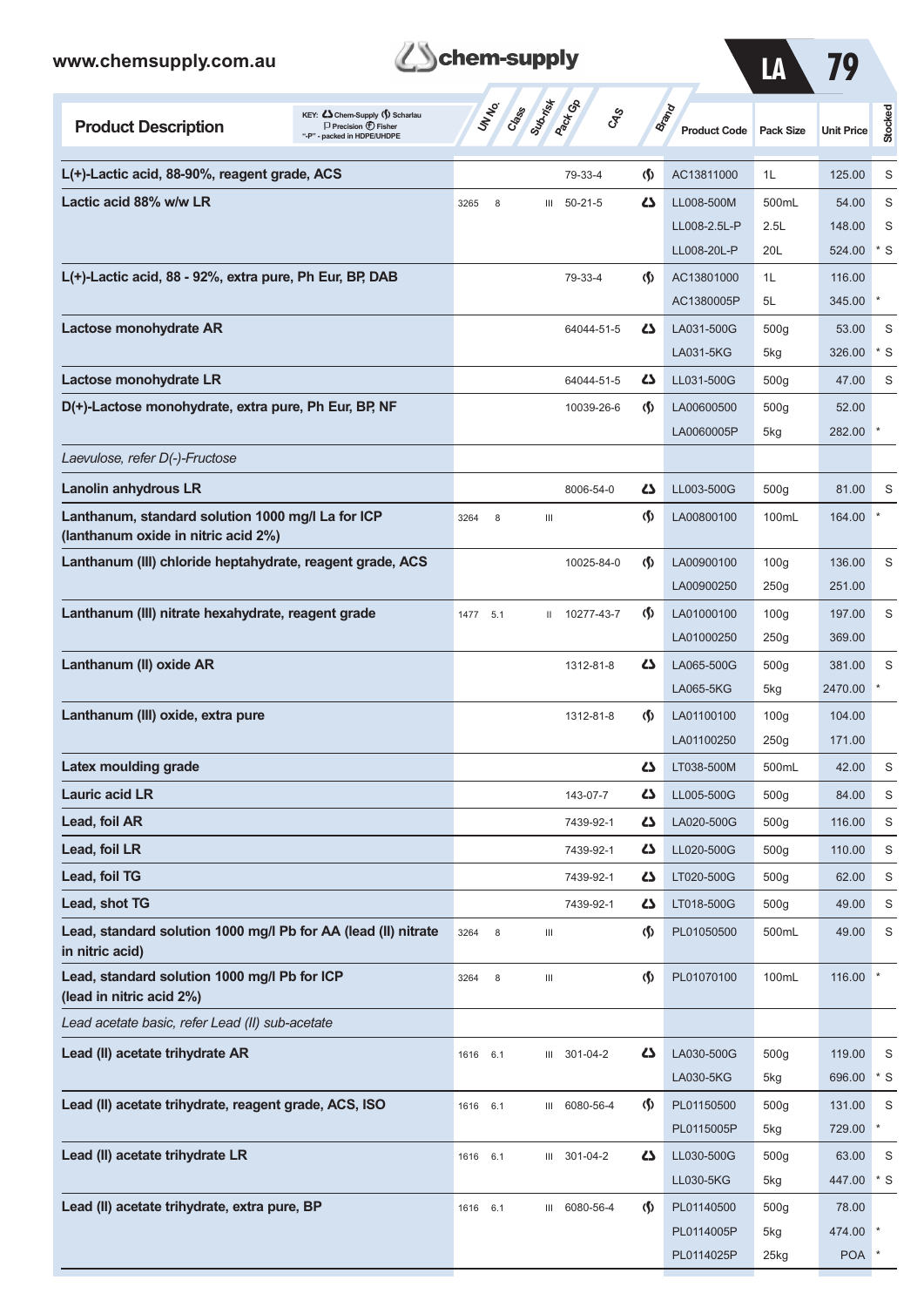



| <b>Product Description</b>                                                    | KEY: Cohem-Supply () Scharlau<br>$\Box$ Precision $\bigcirc$ Fisher<br>"-P" - packed in HDPE/UHDPE |              | UN NO. | Crass    | Submist<br>$\mathcal{S}_{\mathcal{S}}$ |                                      | <b>Brand</b><br><b>Product Code</b> | <b>Pack Size</b>        | <b>Unit Price</b>   | Stocked     |
|-------------------------------------------------------------------------------|----------------------------------------------------------------------------------------------------|--------------|--------|----------|----------------------------------------|--------------------------------------|-------------------------------------|-------------------------|---------------------|-------------|
| <b>Lead acetate Test strips</b>                                               |                                                                                                    |              |        |          |                                        | P                                    | IS073-100S                          | 100 strips              | 13.00               | S           |
| Lead (II) bromide, refer Acros price list                                     |                                                                                                    |              |        |          |                                        |                                      |                                     |                         |                     |             |
| Lead (II) carbonate basic, refer Acros price list                             |                                                                                                    |              |        |          |                                        |                                      |                                     |                         |                     |             |
| Lead (II) carbonate normal AR                                                 |                                                                                                    | 2291         | 6.1    | Ш        | 598-63-0                               | Ω                                    | LA081-500G                          | 500 <sub>g</sub>        | 217.00              | S           |
| Lead (II) chloride LR                                                         |                                                                                                    | 2291         | 6.1    | Ш        | 7758-95-4                              | Ω                                    | LL012-500G                          | 500 <sub>g</sub>        | 109.00              | S           |
| Lead (II) chloride, extra pure                                                |                                                                                                    | 2291         | 6.1    |          | III 7758-95-4                          | $\langle \mathbf{\S} \rangle$        | PL01200500                          | 500 <sub>g</sub>        | 147.00              | S           |
| Lead (II) citrate trihydrate, refer Acros price list                          |                                                                                                    |              |        |          |                                        |                                      |                                     |                         |                     |             |
| Lead dioxide, refer Lead (IV) oxide                                           |                                                                                                    |              |        |          |                                        |                                      |                                     |                         |                     |             |
| Lead (II) hydroxide acetate, refer Lead (II) sub-acetate                      |                                                                                                    |              |        |          |                                        |                                      |                                     |                         |                     |             |
| Lead hydroxide carbonate, refer Lead (II) carbonate basic                     |                                                                                                    |              |        |          |                                        |                                      |                                     |                         |                     |             |
| Lead (II) iodide LR                                                           |                                                                                                    | 2291         | 6.1    |          | III 10101-63-0                         | دے                                   | LL011-100G                          | 100 <sub>g</sub>        | 197.00              | S           |
| Lead monoxide, refer Lead (II) oxide                                          |                                                                                                    |              |        |          |                                        |                                      |                                     |                         |                     |             |
| Lead (II) nitrate AR                                                          |                                                                                                    | 1469         | 5.1    | Ш.       | 10099-74-8                             | Ω                                    | LA019-500G                          | 500 <sub>g</sub>        | 146.00              | S           |
|                                                                               |                                                                                                    |              |        |          |                                        |                                      | LA019-5KG                           | 5kg                     | 546.00              | $*$ S       |
| Lead (II) nitrate, reagent grade, ACS                                         |                                                                                                    | 1469         | 5.1    | Ш.       | 10099-74-8                             | $\langle \mathbf{\mathbf{\Diamond}}$ | PL01400500                          | 500 <sub>g</sub>        | 168.00              |             |
| Lead (II) nitrate LR                                                          |                                                                                                    | 1469         | 5.1    | Ш        | 10099-74-8                             | 45                                   | LL019-500G                          | 500 <sub>g</sub>        | 85.00               | S           |
|                                                                               |                                                                                                    |              |        |          |                                        |                                      | LL019-5KG                           | 5kg                     | 483.00              | $*$ S       |
| Lead (II) nitrate, solution 0,05 mol/l                                        |                                                                                                    |              | 6.1    |          | 10099-74-8                             | $\langle \mathbf{\mathbf{\Diamond}}$ | LL019-25KG<br>PL01451000            | 25kg<br>1L              | <b>POA</b><br>80.00 | $*$ S       |
| Lead (II) oxide, low in silver AR                                             |                                                                                                    | 3287<br>2291 | 6.1    | Ш<br>Ш   | 1317-36-8                              | Ω                                    | LA044-25KG                          | $25$ kg                 | <b>POA</b>          |             |
| Lead (II) oxide, reagent grade                                                |                                                                                                    | 2291         | 6.1    | Ш        | 1317-36-8                              | <u> (\$)</u>                         | PL01510250                          | 250g                    | 237.00              |             |
| Lead (II) oxide LR                                                            |                                                                                                    | 2291         | 6.1    | Ш        | 1317-36-8                              | 42                                   | LL021-500G                          | 500 <sub>g</sub>        | 49.00               | S           |
| Lead (II) oxide, extra pure                                                   |                                                                                                    | 2291         | 6.1    | Ш        | 1317-36-8                              | (\$)                                 | PL01500500                          | 500 <sub>g</sub>        | 74.00               |             |
| Lead (II, IV) oxide, reagent grade                                            |                                                                                                    | 3288         | 6.1    | Ш        | 1314-41-6                              | $\langle \mathbf{\S} \rangle$        | PL01520500                          | 500 <sub>g</sub>        | 312.00              |             |
|                                                                               |                                                                                                    |              |        |          |                                        |                                      | PL01521000                          | 1kg                     | 523.00              |             |
| Lead (II, IV) oxide LR                                                        |                                                                                                    |              |        |          | 1314-41-6                              | 25                                   | LL027-500G                          | 500g                    | 52.00               | S           |
| Lead (IV) oxide LR                                                            |                                                                                                    | 1872 5.1     |        | Ш        | 1309-60-0                              | 42                                   | LL022-500G                          | 500 <sub>g</sub>        | 163.00              | S           |
| Lead (IV) oxide, extra pure                                                   |                                                                                                    | 1872         | 5.1    |          | III 1309-60-0                          | $\langle \mathbf{\S} \rangle$        | PL01490500                          | 500g                    | 226.00              |             |
| Lead oxide brown, refer Lead (IV) oxide                                       |                                                                                                    |              |        |          |                                        |                                      | PL0149005P                          | 5kg                     | 1243.00             |             |
| Lead oxide red, refer Lead (II,IV) oxide                                      |                                                                                                    |              |        |          |                                        |                                      |                                     |                         |                     |             |
|                                                                               |                                                                                                    |              |        |          |                                        |                                      |                                     |                         |                     |             |
| Lead oxide yellow, refer Lead (II) oxide                                      |                                                                                                    |              |        |          |                                        |                                      |                                     |                         |                     |             |
| Lead peroxide, refer Lead (IV) oxide                                          |                                                                                                    |              |        |          |                                        |                                      |                                     |                         |                     |             |
| Lead (II) sub-acetate,<br>suitable for sugar analysis acc. to Horne AR        |                                                                                                    | 2291 6.1     |        |          | III 1335-32-6                          | 45                                   | LA058-500G<br>LA058-5KG             | 500 <sub>g</sub><br>5kg | 94.00<br>536.00     | S<br>$*$ S  |
|                                                                               |                                                                                                    |              |        |          |                                        |                                      | LA058-25KG                          | 25kg                    | POA l               | $\ast$      |
| Lead (II) sub-acetate, reagent grade, for determination of                    |                                                                                                    | 2291         | 6.1    |          | III 51404-69-4                         | $\langle \mathbf{\mathbf{\Diamond}}$ | PL01350500                          | 500 <sub>g</sub>        | 107.00              |             |
| sugar according to Horne, ACS                                                 |                                                                                                    |              |        |          |                                        |                                      | PL0135005P<br>PL0135025P            | 5kg<br>25kg             | 613.00<br>POA       | $\ast$      |
| Lead (II) sub-acetate, suitable for sugar analysis acc. to<br><b>Horne RG</b> |                                                                                                    | 2291         | 6.1    |          | III 1335-32-6                          | 42                                   | LR058-500G<br>LR058-25KG            | 500g<br>25kg            | 81.00<br><b>POA</b> | S<br>$\ast$ |
| Lead (II) sub-acetate, suitable for sugar analysis acc. to                    |                                                                                                    | 2291         | 6.1    |          | III 1335-32-6                          | 42                                   | LL058-500G                          | 500g                    | 76.00               | S           |
| <b>Horne LR</b>                                                               |                                                                                                    |              |        |          |                                        |                                      | LL058-5KG                           | 5kg                     | 461.00              | $*$ S       |
|                                                                               |                                                                                                    |              |        |          |                                        |                                      | LL058-25KG                          | 25kg                    | POA                 | $\ast$      |
| Lead (II) sulfate LR                                                          |                                                                                                    | 2291 6.1     |        |          | III 7446-14-2                          | 42                                   | LL047-500G                          | 500 <sub>g</sub>        | 139.00              | S           |
| Lead tetraoxide, refer Lead (II,IV) oxide                                     |                                                                                                    |              |        |          |                                        |                                      |                                     |                         |                     |             |
| Leishman's stain LR                                                           |                                                                                                    |              |        |          | 12627-53-1                             | 42                                   | LL007-25G                           | 25g                     | 75.00               | S           |
| Leishman's stain solution LR                                                  |                                                                                                    | 1992         | 3      | $6.1$ II |                                        | 45                                   | LL014-100M                          | 100mL                   | 58.00               | $\mathbf S$ |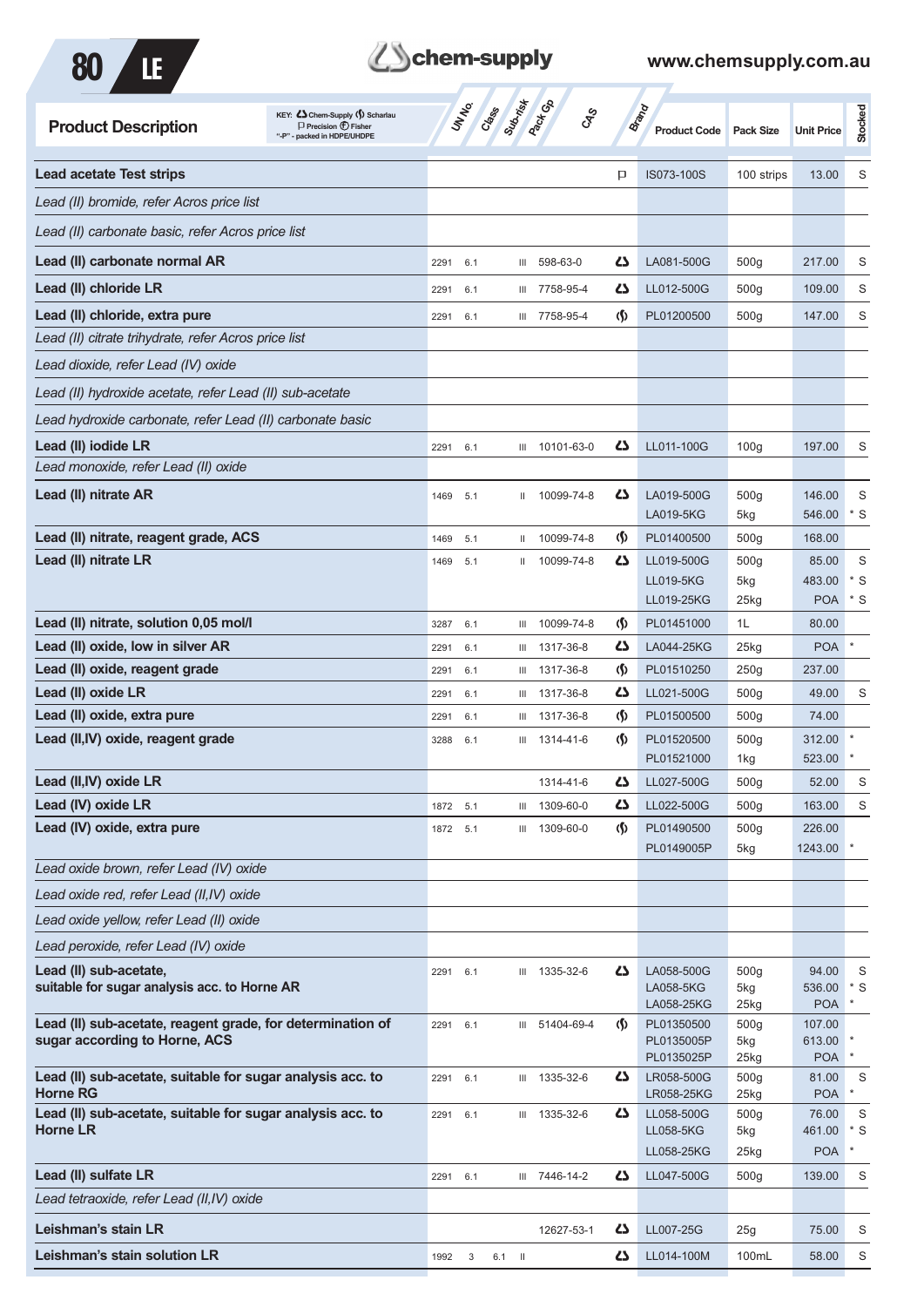| chem-supply<br>www.chemsupply.com.au<br>81<br>LE                                                                                   |          |       |                  |                              |                                    |                              |                          |                   |             |
|------------------------------------------------------------------------------------------------------------------------------------|----------|-------|------------------|------------------------------|------------------------------------|------------------------------|--------------------------|-------------------|-------------|
| KEY: Cohem-Supply (5) Scharlau<br><b>Product Description</b><br>$\Box$ Precision $\bigoplus$ Fisher<br>"-P" - packed in HDPE/UHDPE | UN NO.   | Creek | <b>Submitted</b> | <b>Rack Co</b><br><b>CAS</b> |                                    | Brand<br><b>Product Code</b> | <b>Pack Size</b>         | <b>Unit Price</b> | Stocked     |
| L-Leucine, extra pure, Ph Eur, USP, BP                                                                                             |          |       |                  | 61-90-5                      | $\langle \mathbf{\langle} \rangle$ | LE00550025                   | 25g                      | 31.00             |             |
|                                                                                                                                    |          |       |                  |                              |                                    | LE00550100                   | 100 <sub>g</sub>         | 95.00             |             |
| Light green SF yellowish, C.I. 42095, for microscopy                                                                               |          |       |                  | 5141-20-8                    | $\langle \mathbf{\langle} \rangle$ | VE01600025                   | 25g                      | 163.00            |             |
| <b>D-Limonene TG</b>                                                                                                               | 2052     | 3     | $\mathbf{m}$     | 5989-27-5                    | $\mathbf{Z}$                       | VE01600100<br>LT064-20L      | 100 <sub>g</sub><br>20L  | 486.00<br>346.00  | $*$ S       |
| Litharge, refer Lead (II) oxide                                                                                                    |          |       |                  |                              |                                    |                              |                          |                   |             |
| Lithium, standard solution 1000 mg/l Li for AA                                                                                     | 3264     | 8     | Ш                |                              | $\langle \mathbf{\S} \rangle$      | LI00600100                   | 100mL                    | 44.00             |             |
| (lithium nitrate in nitric acid 0,5 mol/l)                                                                                         |          |       |                  |                              |                                    | LI00600500                   | 500mL                    | 49.00             |             |
| Lithium, standard solution 1000 mg/l Li for ICP<br>(lithium carbonate in nitric acid 2%)                                           | 3264     | 8     | Ш                |                              | $\langle \mathbf{\S} \rangle$      | LI00630100                   | 100mL                    | 98.00             |             |
| Lithium bromide LR                                                                                                                 |          |       |                  | 7550-35-8                    | Ω                                  | LL084-100G                   | 100 <sub>g</sub>         | 71.00             | S           |
|                                                                                                                                    |          |       |                  |                              |                                    | LL084-500G                   | 500 <sub>g</sub>         | 208.00            | S           |
| Lithium carbonate, reagent grade, ACS                                                                                              |          |       |                  | 554-13-2                     | $\langle \mathbf{\langle} \rangle$ | LI01000250                   | 250g                     | 204.00            |             |
|                                                                                                                                    |          |       |                  |                              |                                    | LI01000500                   | 500 <sub>g</sub>         | 297.00            | S           |
| <b>Lithium carbonate LR</b>                                                                                                        |          |       |                  | 554-13-2                     | دے                                 | LL032-500G                   | 500g                     | 166.00            | S           |
| Lithium chloride anhydrous ACS grade, refer Acros price list                                                                       |          |       |                  |                              |                                    |                              |                          |                   |             |
| Lithium chloride anhydrous LR                                                                                                      |          |       |                  | 7447-41-8                    | ひ                                  | LL036-100G                   | 100q                     | 49.00             | S           |
|                                                                                                                                    |          |       |                  |                              |                                    | LL036-500G                   | 500 <sub>g</sub>         | 116.00            | S           |
|                                                                                                                                    |          |       |                  |                              |                                    | LL036-5KG                    | 5kg                      | 696.00            | * S         |
| Lithium chloride, molecular biology grade                                                                                          |          |       |                  | 7447-41-8                    | $\Phi$                             | LI01120050                   | 50 <sub>g</sub>          | 38.00             |             |
|                                                                                                                                    |          |       |                  |                              |                                    | LI01120250                   | 250g                     | 117.00            |             |
| Lithium citrate tetrahydrate LR                                                                                                    |          |       |                  | 6080-58-6                    | ひ                                  | LL085-500G                   | 500g                     | 207.00            | S           |
| Lithium fluoride, refer Acros price list                                                                                           |          |       |                  |                              |                                    |                              |                          |                   |             |
| Lithium hydroxide monohydrate, reagent grade, ACS                                                                                  | 2680     | 8     |                  | II 1310-66-3                 | $\langle \mathbf{\langle} \rangle$ | LI01410250                   | 250g                     | 147.00            | S           |
|                                                                                                                                    |          |       |                  |                              |                                    | LI01411000                   | 1kg                      | 422.00            |             |
| Lithium hydroxide monohydrate, synthesis grade                                                                                     | 2680     | 8     |                  | II 1310-66-3                 | $\langle \mathbf{\S} \rangle$      | LI01400500                   | 500 <sub>g</sub>         | 105.00            | S           |
| Lithium iodide, refer Acros price list                                                                                             |          |       |                  |                              |                                    |                              |                          |                   |             |
| Lithium metaborate, reagent grade                                                                                                  |          |       |                  | 13453-69-5                   | $\langle \mathbf{\S} \rangle$      | LI00900100                   | 100q                     | 156.00            |             |
|                                                                                                                                    |          |       |                  |                              |                                    | LI00900500                   | 500 <sub>g</sub>         | 699.00            |             |
| Lithium nitrate anhydrous AR                                                                                                       | 2722     | 5.1   |                  | III 7790-69-4                | 47                                 | LA061-500G                   | 500 <sub>g</sub>         | 218.00            | S           |
| Lithium nitrate anhydrous LR                                                                                                       | 2722 5.1 |       |                  | III 7790-69-4                | 47                                 | LL061-100G                   | 100 <sub>g</sub>         | 93.00             | $\mathbf S$ |
|                                                                                                                                    |          |       |                  |                              |                                    | LL061-500G                   | 500 <sub>g</sub>         | 178.00            | S           |
| Lithium sulfate monohydrate, reagent grade, ACS                                                                                    |          |       |                  | 10102-25-7                   | $\langle \mathbf{\S} \rangle$      | LI01800250<br>LI01800500     | 250g<br>500 <sub>g</sub> | 102.00<br>196.00  |             |
| Lithium tetraborate anhydrous, refer Acros price list                                                                              |          |       |                  |                              |                                    |                              |                          |                   |             |
|                                                                                                                                    |          |       |                  |                              |                                    |                              |                          |                   |             |
| <b>Litmus granulated LR</b>                                                                                                        |          |       |                  | 1393-92-6                    | 47                                 | LL026-25G                    | 25g                      | 56.00<br>148.00   | S           |
| Litmus, blue, Test strips                                                                                                          |          |       |                  |                              |                                    | LL026-100G                   | 100 <sub>g</sub>         | 11.00             | S           |
|                                                                                                                                    |          |       |                  |                              | P                                  | IS074-100S                   | 100 strips               |                   | S           |
| Litmus, blue, Test strips (booklet)                                                                                                |          |       |                  |                              | P                                  | IS135-25S                    | 25 strips                | 5.00              | S           |
| <b>Litmus, neutral, Test strips</b>                                                                                                |          |       |                  |                              | P                                  | IS075-100S                   | 100 strips               | 11.00             | S           |
| Litmus, neutral, Test strips (booklet)                                                                                             |          |       |                  |                              | P                                  | IS136-25S                    | 25 strips                | 5.00              | S           |

**Litmus, red, Test strips ISO76-100S** 100 strips 11.00 S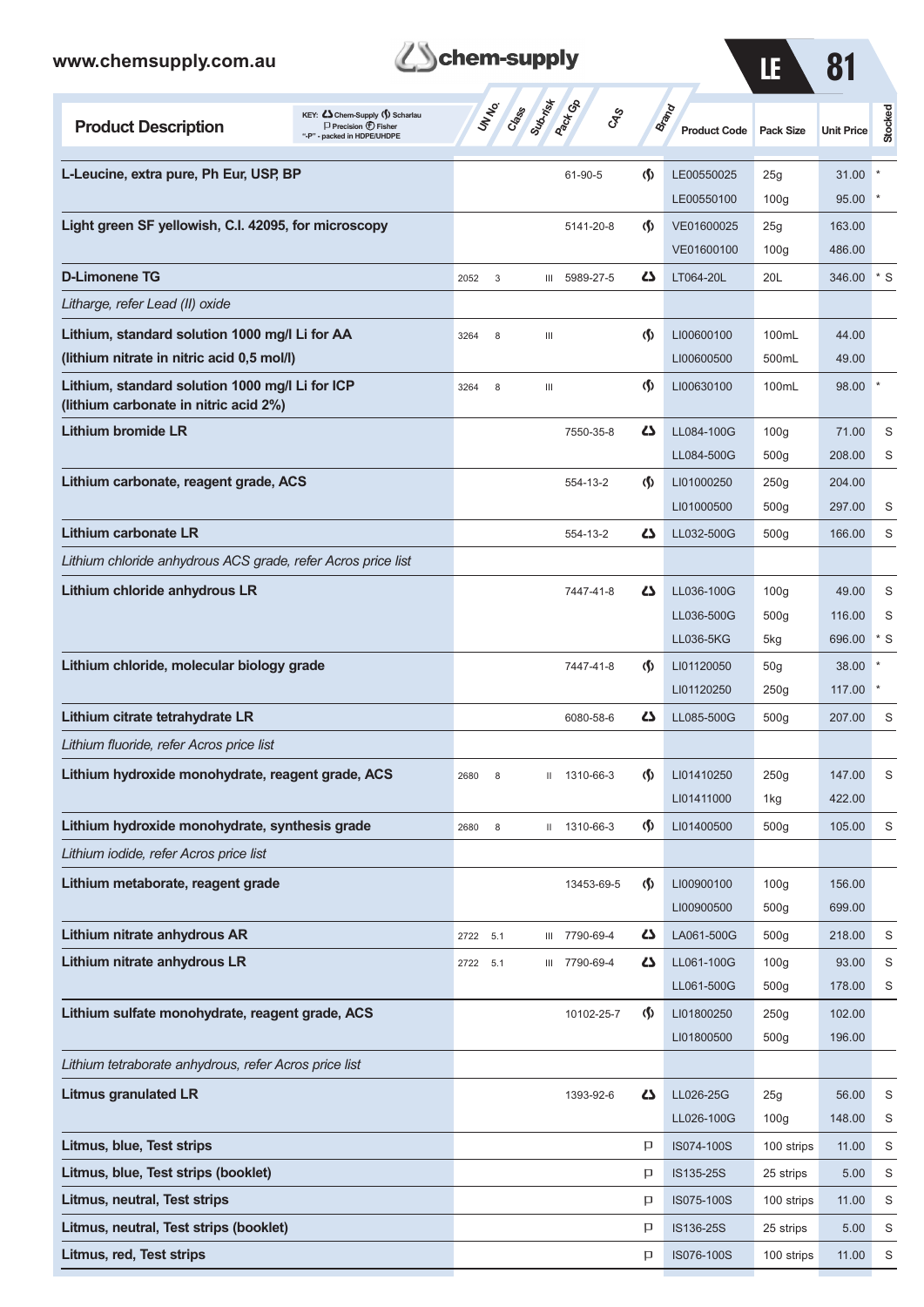



| KEY: Cohem-Supply (5) Scharlau<br>$\Box$ Precision $\bigoplus$ Fisher<br><b>Product Description</b><br>"-P" - packed in HDPE/UHDPE | Class Subdivist<br>UN NO.<br>್ನೇ         |                                   | Brand<br><b>Product Code</b> | Pack Size | <b>Unit Price</b> | Stocked |
|------------------------------------------------------------------------------------------------------------------------------------|------------------------------------------|-----------------------------------|------------------------------|-----------|-------------------|---------|
| Litmus, red, Test strips (booklet)                                                                                                 |                                          | P                                 | IS137-25S                    | 25 strips | 5.00              | S       |
| Lugol's solution, for microscopy                                                                                                   |                                          | $\langle \mathbf{\S} \rangle$     | LU00100500                   | 500mL     | 55.00             |         |
|                                                                                                                                    |                                          |                                   | LU00102500                   | 2.5L      | 162.00            |         |
| <b>Luminol LR</b>                                                                                                                  | 521-31-3                                 | $\mathbf{Z}$                      | LL046-5G                     | 5g        | 136.00            | S       |
|                                                                                                                                    |                                          |                                   | LL046-25G                    | 25g       | 331.00            | S       |
| Lutetium, standard solution 1000 mg/l Lu for ICP<br>(lutetium oxide in nitric acid 2%)                                             | $\mathbf{III}$<br>8<br>3264              | (\$)                              | LU00150100                   | 100mL     | 548.00            |         |
| <b>Lycopodium powder TG</b>                                                                                                        | 8023-70-9<br>1325<br>4.1<br>$\mathbf{H}$ | $\mathbf{Z}$                      | LT028-25G                    | 25g       | 146.00            | S       |
|                                                                                                                                    |                                          |                                   | LT028-100G                   | 100q      | 397.00            | S       |
| L-Lysine monohydrochloride, synthesis grade                                                                                        | 657-27-2                                 | $\langle \mathbf{\Omega} \rangle$ | LI00351000                   | 1kg       | 194.00            |         |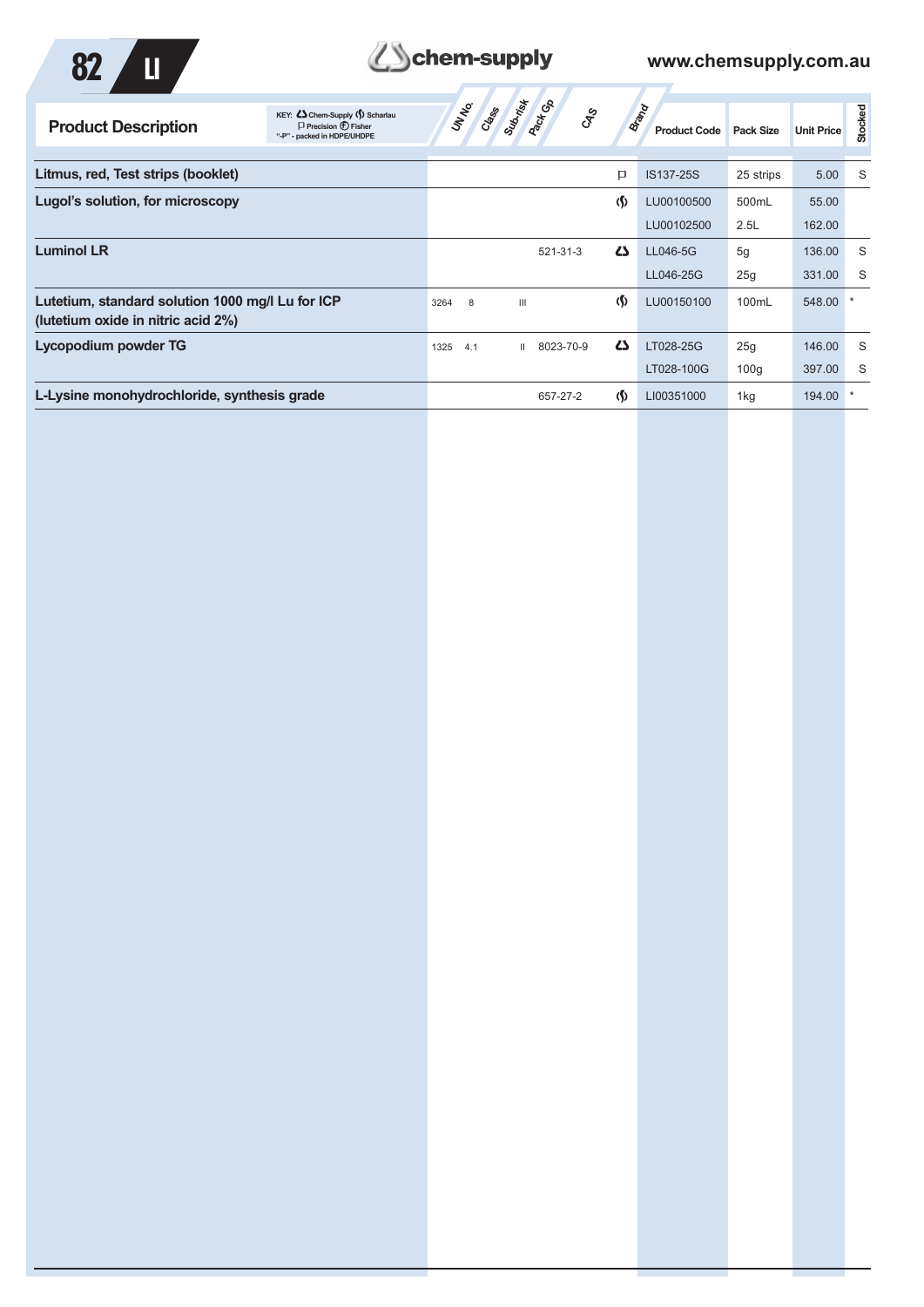

MA 83

| KEY: Cohem-Supply (5) Scharlau<br><b>Product Description</b><br>$\Box$ Precision $\bigcirc$ Fisher<br>"-P" - packed in HDPE/UHDPE | UN NO.      | Submist<br>Class    | <b>Pack</b> Ga<br><b>GRS</b> |                               | <b>Brand</b><br><b>Product Code</b> | <b>Pack Size</b> | <b>Unit Price</b> | Stocked    |
|-----------------------------------------------------------------------------------------------------------------------------------|-------------|---------------------|------------------------------|-------------------------------|-------------------------------------|------------------|-------------------|------------|
| Magenta, refer Fuchsin, basic                                                                                                     |             |                     |                              |                               |                                     |                  |                   |            |
| Magnesium, powder LR                                                                                                              | 1418<br>4.3 | $\mathbf{H}$<br>4.2 | 7439-95-4                    | دے                            | ML031-100G                          | 100 <sub>g</sub> | 56.00             | S          |
|                                                                                                                                   |             |                     |                              |                               | ML031-500G                          | 500 <sub>g</sub> | 111.00            | S          |
| Magnesium, powder, synthesis grade                                                                                                | 1869<br>4.1 | Ш                   | 7439-95-4                    | $\langle \mathbf{\langle}$    | MA00200250                          | 250g             | 138.00            |            |
| <b>Magnesium, ribbon TG</b>                                                                                                       | 1869<br>4.1 | Ш                   | 7439-95-4                    | دے                            | MT032-25G                           | 25g              | 57.00             | S          |
| Magnesium, turnings, synthesis grade, according to Grignard                                                                       | 1869<br>4.1 | Ш                   | 7439-95-4                    | $\langle \mathbf{\S} \rangle$ | MA00250250                          | 250g             | 42.00             | $*$ S      |
|                                                                                                                                   |             |                     |                              |                               | MA00251000                          | 1kg              | 115.00            |            |
| Magnesium, standard solution 1000 mg/l Mg for AA<br>(magnesium nitrate in nitric acid 0,5 mol/l)                                  | 3264<br>8   | Ш                   |                              | $\langle \mathbf{\S} \rangle$ | MA00110500                          | 500mL            | 49.00             | S          |
| Magnesium, standard solution 1000 mg/l Mg for ICP<br>(magnesium in nitric acid 2%)                                                | 8<br>3264   | Ш                   |                              | $\langle \mathbf{\S} \rangle$ | MA00150100                          | 100mL            | 93.00             |            |
| Magnesium acetate tetrahydrate, reagent grade, ACS                                                                                |             |                     | 16674-78-5                   | $\langle \mathbf{\langle}$    | MA00280500                          | 500 <sub>g</sub> | 172.00            | S          |
|                                                                                                                                   |             |                     |                              |                               | MA0028005P                          | 5kg              | 1105.00           | *          |
| Magnesium acetate tetrahydrate, extra pure, BP                                                                                    |             |                     | 16674-78-5                   | $\langle \mathbf{\langle}$    | MA00270500                          | 500 <sub>g</sub> | 136.00            | S          |
|                                                                                                                                   |             |                     |                              |                               | MA0027005P                          | 5kg              | 830.00            |            |
| Magnesium bromide hexahydrate, refer Acros price list                                                                             |             |                     |                              |                               |                                     |                  |                   |            |
| <b>Magnesium carbonate heavy LR</b>                                                                                               |             |                     | 39409-82-0                   | دے                            | ML038-500G                          | 500 <sub>g</sub> | 71.00             | S          |
| <b>Magnesium carbonate light AR</b>                                                                                               |             |                     | 39409-82-0                   | دے                            | MA043-500G                          | 500 <sub>g</sub> | 75.00             | S          |
| <b>Magnesium carbonate light LR</b>                                                                                               |             |                     | 39409-82-0                   | Ω                             | ML043-500G                          | 500 <sub>g</sub> | 61.00             | S          |
|                                                                                                                                   |             |                     |                              |                               | <b>ML043-5KG</b>                    | 5kg              | 267.00            | $*$ S      |
|                                                                                                                                   |             |                     |                              |                               | ML043-25KG                          | $25$ kg          | <b>POA</b>        | $*$ S      |
| Magnesium chloride hexahydrate AR                                                                                                 |             |                     | 7791-18-6                    | دے                            | MA029-500G                          | 500 <sub>g</sub> | 59.00             | S          |
|                                                                                                                                   |             |                     |                              |                               | MA029-5KG                           | 5kg              | 321.00            | $*$ S      |
|                                                                                                                                   |             |                     |                              |                               | MA029-25KG                          | 25kg             | <b>POA</b>        | $*$ S      |
| Magnesium chloride hexahydrate, reagent grade, ACS, ISO                                                                           |             |                     | 7791-18-6                    | $\langle \mathbf{\langle}$    | MA00360500                          | 500g             | 70.00             | S          |
|                                                                                                                                   |             |                     |                              |                               | MA0036005P                          | 5kg              | 337.00            |            |
| Magnesium chloride hexahydrate LR                                                                                                 |             |                     | 7791-18-6                    | 77                            | ML029-500G<br><b>ML029-5KG</b>      | 500g<br>5kg      | 53.00<br>249.00   | S<br>$*$ S |
|                                                                                                                                   |             |                     |                              |                               | ML029-25KG                          | 25kg             | <b>POA</b>        | $*$ S      |
| Magnesium chloride hexahydrate, extra pure, Ph Eur, USP,                                                                          |             |                     | 7791-18-6                    | ⊛                             | MA00350500                          | 500g             | 57.00             |            |
| <b>BP, FCC, E 511</b>                                                                                                             |             |                     |                              |                               | MA0035005P                          | 5kg              | 261.00            |            |
| Magnesium chloride hexahydrate, molecular biology grade                                                                           |             |                     | 7791-18-6                    | ⊛                             | MA00370100                          | 100 <sub>g</sub> | 35.00             |            |
|                                                                                                                                   |             |                     |                              |                               | MA00370500                          | 500g             | 72.00             |            |
| Magnesium chloride, solution 0,1 mol/l (0,2 N)                                                                                    |             |                     | 7786-30-3                    | ⊛                             | MA00381000                          | 1L               | 83.00             |            |
| Magnesium citrate nonahydrate LR                                                                                                  |             |                     | 153531-96-5                  | 45                            | ML133-500G                          | 500g             | 184.00            | S          |
| Magnesium hydrogen phosphate trihydrate,                                                                                          |             |                     | 7782-75-4                    | ⊛                             | MA00450500                          | 500g             | 187.00            |            |
| extra pure, Ph Eur                                                                                                                |             |                     |                              |                               | MA0045005P                          | 5kg              | <b>POA</b>        |            |
|                                                                                                                                   |             |                     |                              |                               | MA0045025P                          | $25$ kg          | <b>POA</b>        |            |
| <b>Magnesium hydroxide LR</b>                                                                                                     |             |                     | 1309-42-8                    | 77                            | ML010-500G                          | 500g             | 84.00             | S          |
| Magnesium nitrate hexahydrate AR                                                                                                  | 1474<br>5.1 | Ш                   | 13446-18-9                   | 45                            | MA041-500G                          | 500g             | 76.00             | S          |
|                                                                                                                                   |             |                     |                              |                               | MA041-5KG                           | 5kg              | 418.00            | $*$ S      |
| Magnesium nitrate hexahydrate, reagent grade, ACS                                                                                 | 1474<br>5.1 |                     | III 13446-18-9               | $\langle \mathbf{\S} \rangle$ | MA00500500                          | 500g             | 82.00             | S          |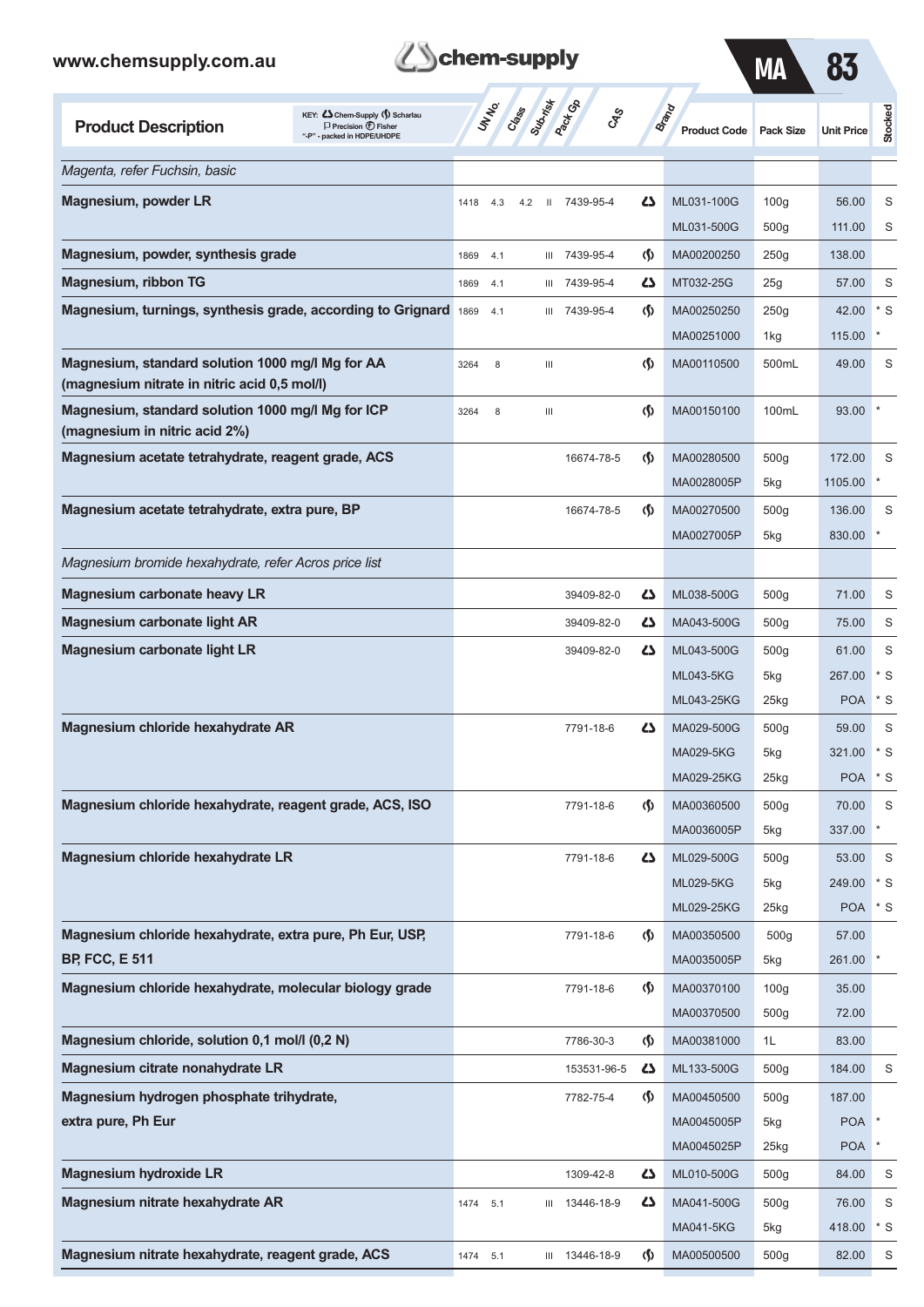

# Behem-supply

| KEY: C Chem-Supply (1) Scharlau<br><b>Product Description</b><br>$\Box$ Precision $\bigoplus$ Fisher<br>packed in HDPE/UHDPE | Subsite<br><b>Pack</b> Co<br>UN NO.<br>Cass<br><b>GRS</b> |                                    | <b>Brand</b><br><b>Product Code</b> | Pack Size        | <b>Unit Price</b> | <b>Stocked</b> |
|------------------------------------------------------------------------------------------------------------------------------|-----------------------------------------------------------|------------------------------------|-------------------------------------|------------------|-------------------|----------------|
| Magnesium nitrate hexahydrate LR                                                                                             | 13446-18-9<br>1474<br>5.1<br>Ш                            | 5                                  | ML041-500G                          | 500g             | 68.00             | S              |
|                                                                                                                              |                                                           |                                    | <b>ML041-5KG</b>                    | 5kg              | 403.00            | $*$ S          |
|                                                                                                                              |                                                           |                                    | ML041-25KG                          | 25kg             | <b>POA</b>        | * S            |
| <b>Magnesium oxide, light AR</b>                                                                                             | 1309-48-4                                                 | 4                                  | MA030-500G                          | 500 <sub>g</sub> | 119.00            | S              |
| <b>Magnesium oxide, light LR</b>                                                                                             | 1309-48-4                                                 | ひ                                  | ML030-500G                          | 500 <sub>g</sub> | 76.00             | S              |
|                                                                                                                              |                                                           |                                    | ML030-25KG                          | 25kg             | <b>POA</b>        | $*$ S          |
| Magnesium oxide, heavy LR                                                                                                    | 1309-48-4                                                 | 47                                 | ML035-500G                          | 500 <sub>g</sub> | 87.00             | S              |
|                                                                                                                              |                                                           |                                    | <b>ML035-5KG</b>                    | 5kg              | 507.00            | $*$ S          |
| Magnesium oxide, extra pure, Ph Eur, USP, BP, E 530, DAB                                                                     | 1309-48-4                                                 | $\langle \mathbf{\langle} \rangle$ | MA00600500                          | 500 <sub>g</sub> | 98.00             |                |
|                                                                                                                              |                                                           |                                    | MA0060005P                          | 5kg              | 589.00            |                |
| Magnesium perchlorate, desiccant, refer Acros price list                                                                     |                                                           |                                    |                                     |                  |                   |                |
| Magnesium stearate, extra pure, Ph Eur, BP, DAB                                                                              | 557-04-0                                                  | $\langle \mathbf{\langle} \rangle$ | MA00401000                          | 1kg              | 104.00            |                |
| Magnesium sulfate anhydrous, extra pure                                                                                      | 7487-88-9                                                 | $\langle \mathbf{\langle} \rangle$ | MA00801000                          | 1kg              | 62.00             | S              |
|                                                                                                                              |                                                           |                                    | MA0080005P                          | 5kg              | 192.00            |                |
|                                                                                                                              |                                                           |                                    | MA0080025P                          | 25kg             | <b>POA</b>        | $\ast$         |
| Magnesium sulfate dried, granular LR                                                                                         | 7487-88-9                                                 | 4                                  | ML161-500G                          | 500 <sub>g</sub> | 37.00             | S              |
|                                                                                                                              |                                                           |                                    | <b>ML161-5KG</b>                    | 5kg              | 185.00            | $*$ S          |
|                                                                                                                              |                                                           |                                    | ML161-25KG                          | $25$ kg          | <b>POA</b>        | $\ast$         |
| Magnesium sulfate dried, powder LR                                                                                           | 7487-88-9                                                 | 45                                 | ML073-500G                          | 500 <sub>g</sub> | 36.00             | S              |
|                                                                                                                              |                                                           |                                    | <b>ML073-5KG</b>                    | 5kg              | 154.00            | $*$ S          |
|                                                                                                                              |                                                           |                                    | ML073-25KG                          | 25kg             | <b>POA</b>        | $*$ S          |
| Magnesium sulfate heptahydrate AR                                                                                            | 10034-99-8                                                | 45                                 | MA048-500G                          | 500 <sub>g</sub> | 48.00             | S              |
|                                                                                                                              |                                                           |                                    | <b>MA048-5KG</b>                    | 5kg              | 251.00            | $*$ S          |
|                                                                                                                              |                                                           |                                    | MA048-25KG                          | 25kg             | <b>POA</b>        | * S            |
| Magnesium sulfate heptahydrate, reagent grade, ACS                                                                           | 10034-99-8                                                | $\langle \mathbf{\langle} \rangle$ | MA00850500                          | 500g             | 54.00             | S              |
|                                                                                                                              |                                                           |                                    | MA0085005P                          | 5kg              | 283.00            |                |
|                                                                                                                              |                                                           |                                    | MA0085025P                          | 25kg             | <b>POA</b>        | $\ast$         |
| Magnesium sulfate heptahydrate LR                                                                                            | 10034-99-8                                                | 5                                  | ML048-500G                          | 500g             | 45.00             | S              |
|                                                                                                                              |                                                           |                                    | <b>ML048-5KG</b>                    | 5kg              | 198.00            | $*$ S          |
|                                                                                                                              |                                                           |                                    | ML048-25KG                          | 25kg             | <b>POA</b>        | $^\star$ S     |
| Magnesium sulfate heptahydrate, extra pure, Ph Eur, USP, BP,                                                                 | 10034-99-8                                                | $\langle \mathbf{\hat{y}} \rangle$ | MA00840500                          | 500g             | 49.00             |                |
| FCC, DAB                                                                                                                     |                                                           |                                    | MA0084005P                          | 5kg              | 237.00 *          |                |
|                                                                                                                              |                                                           |                                    | MA0084025P                          | 25kg             | <b>POA</b>        |                |
| Magnesium sulfate heptahydrate, molecular biology grade                                                                      | 10034-99-8                                                | $\langle \mathbf{\hat{y}} \rangle$ | MA00860100                          | 100 <sub>g</sub> | 37.00             |                |
|                                                                                                                              |                                                           |                                    | MA00860500                          | 500g             | 72.00             |                |
| Magnesium sulfate, solution 0,01 mol/l                                                                                       | 7487-88-9                                                 | $\langle \mathbf{\S} \rangle$      | MA00871000                          | 1L               | 94.00             |                |
| Magneson refer 4-(4-Nitrophenylazo)-resorcinol,<br>reagent for magnesium                                                     |                                                           |                                    |                                     |                  |                   |                |
| Malachite green base (C.I. 42000) LR                                                                                         | 569-64-2                                                  | 45                                 | ML025-25G                           | 25g              | 36.00             | S              |
|                                                                                                                              |                                                           |                                    | ML025-100G                          | 100 <sub>g</sub> | 104.00            | S              |
| Malachite green oxalate, C.I. 42000, reagent and                                                                             | III 2437-29-8<br>6.1<br>2811                              | $\Phi$                             | VE01000025                          | 25g              | 38.00             |                |
| microscopy grade                                                                                                             |                                                           |                                    | VE01000100                          | 100 <sub>g</sub> | 122.00            |                |
|                                                                                                                              |                                                           |                                    | VE01001000                          | 1kg              | 593.00            |                |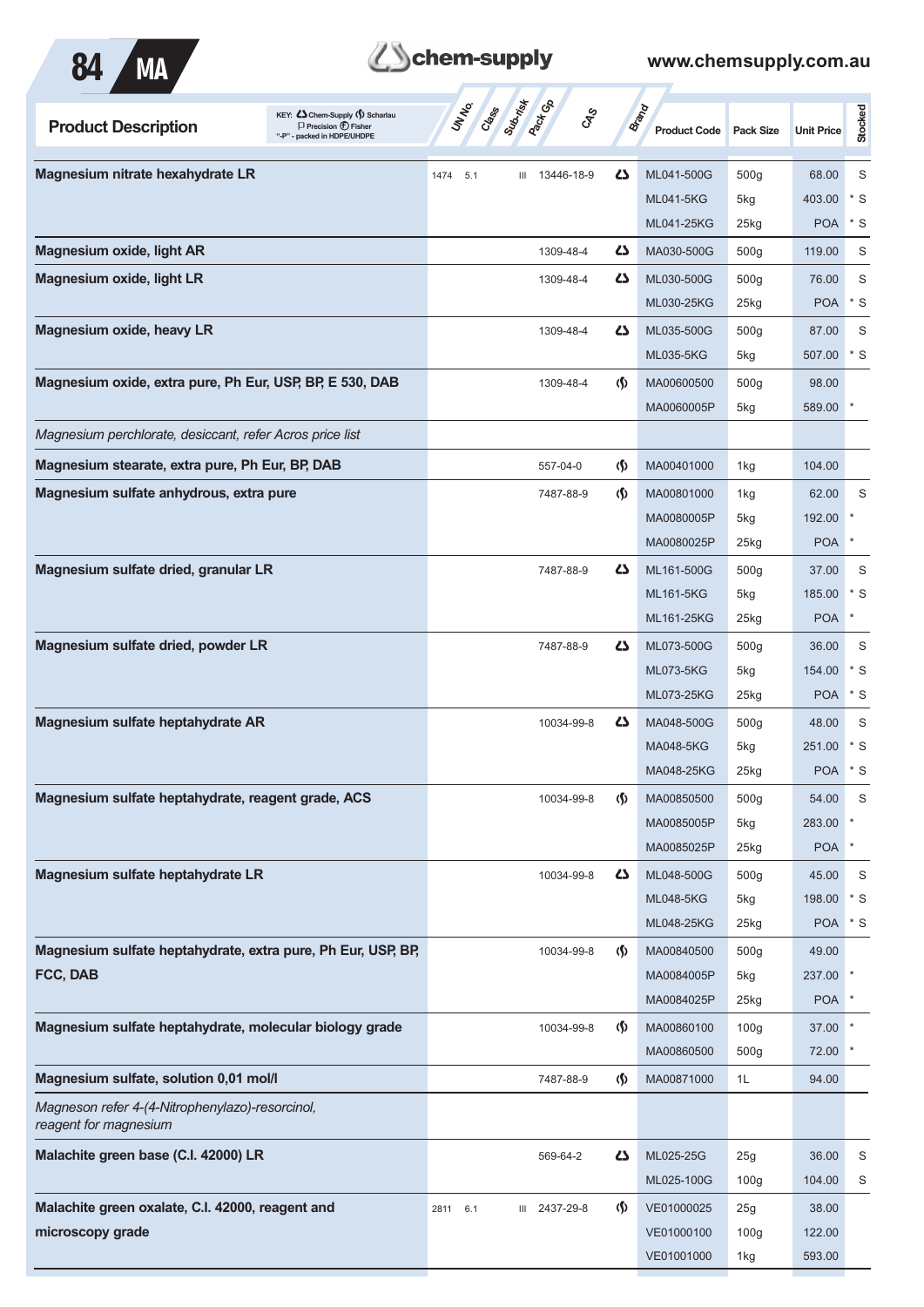|  |  | <b>Z</b> Schem-supply |
|--|--|-----------------------|
|--|--|-----------------------|

| MА | O. |
|----|----|
|----|----|

| <b>Product Description</b>                                                                       | KEY: Chem-Supply (\$) Scharlau<br>$\Box$ Precision $\bigoplus$ Fisher<br>"-P" - packed in HDPE/UHDPE |          | <b>UNTER</b>     | Supring<br>Creek | <b>Pack GA</b><br>GSS |                               | Brand<br><b>Product Code</b>   | <b>Pack Size</b>        | <b>Unit Price</b>    | Stocked     |
|--------------------------------------------------------------------------------------------------|------------------------------------------------------------------------------------------------------|----------|------------------|------------------|-----------------------|-------------------------------|--------------------------------|-------------------------|----------------------|-------------|
| Malachite green oxalate LR (C.I. 42000)                                                          |                                                                                                      | 2811     | 6.1              | Ш                | 2437-29-8             | دے                            | ML175-25G                      | 25g                     | 46.00                | S           |
| Maleic acid, extra pure, Ph Eur, BP, DAB                                                         |                                                                                                      | 3261     | 8                | Ш                | 110-16-7              | ⊛                             | AC14100500                     | 500 <sub>g</sub>        | 156.00               | S           |
| Maleic anhydride, synthesis grade                                                                |                                                                                                      | 2215     | 8                | Ш                | 108-31-6              | ⊛                             | AN02500500                     | 500 <sub>g</sub>        | 35.00                |             |
|                                                                                                  |                                                                                                      |          |                  |                  |                       |                               | AN02501000                     | 1kg                     | 78.00                |             |
| <b>DL-Malic acid LR</b>                                                                          |                                                                                                      |          |                  |                  | 6915-15-7             | Ω                             | ML008-100G                     | 100 <sub>g</sub>        | 31.00                | S           |
|                                                                                                  |                                                                                                      |          |                  |                  |                       |                               | ML008-500G                     | 500 <sub>g</sub>        | 66.00                | S           |
|                                                                                                  |                                                                                                      |          |                  |                  |                       |                               | <b>ML008-5KG</b>               | 5kg                     | 319.00               | $*$ S       |
| DL-Malic acid, extra pure, NF, FCC, E 296                                                        |                                                                                                      |          |                  |                  | 6915-15-7             | $\langle \mathbf{\S} \rangle$ | AC14200500                     | 500 <sub>g</sub>        | 69.00                |             |
| Malonic acid, synthesis grade                                                                    |                                                                                                      |          |                  |                  | 141-82-2              | $\langle \mathbf{\S} \rangle$ | AC14300250                     | 250g                    | 107.00               | S           |
|                                                                                                  |                                                                                                      |          |                  |                  |                       |                               | AC14301000                     | 1kg                     | 358.00               |             |
| <b>Maltose monohydrate LR</b>                                                                    |                                                                                                      |          |                  |                  | 6363-53-5             | 47                            | ML005-100G                     | 100 <sub>g</sub>        | 123.00               | S           |
|                                                                                                  |                                                                                                      |          |                  |                  |                       |                               | ML005-500G                     | 500g                    | 322.00               | S           |
| Manganese, powder, synthesis grade                                                               |                                                                                                      |          |                  |                  | 7439-96-5             | ⊛                             | MA01200250                     | 250g                    | 121.00               |             |
|                                                                                                  |                                                                                                      |          |                  |                  |                       |                               | MA01201000                     | 1kg                     | 336.00               |             |
| Manganese, standard solution 1000 mg/l Mn for AA<br>(manganese nitrate in nitric acid 0,5 mol/l) |                                                                                                      | 3264     | 8                | Ш                |                       | $\langle \mathbf{\S} \rangle$ | MA01110500                     | 500mL                   | 49.00                | S           |
| Manganese, standard solution 1000 mg/l Mn for ICP<br>(manganese in nitric acid 2%)               |                                                                                                      | 3264     | 8                | Ш                |                       | $\langle \mathbf{\S} \rangle$ | MA01150100                     | 100mL                   | 115.00               |             |
| Manganese (II) acetate tetrahydrate, refer Acros price list                                      |                                                                                                      |          |                  |                  |                       |                               |                                |                         |                      |             |
| Manganese (II) carbonate, refer Acros price list                                                 |                                                                                                      |          |                  |                  |                       |                               |                                |                         |                      |             |
| Manganese (II) bromide anhydrous, refer Acros price list                                         |                                                                                                      |          |                  |                  |                       |                               |                                |                         |                      |             |
| Manganese (II) bromide tetrahydrate, refer Acros price list                                      |                                                                                                      |          |                  |                  |                       |                               |                                |                         |                      |             |
| Manganese (II) chloride tetrahydrate AR                                                          |                                                                                                      |          |                  |                  | 13446-34-9            | Ω                             | MA042-500G                     | 500 <sub>g</sub>        | 105.00               | S           |
| Manganese (II) chloride tetrahydrate LR                                                          |                                                                                                      |          |                  |                  | 13446-34-9            | دے                            | ML042-500G                     | 500g                    | 98.00                | S           |
|                                                                                                  |                                                                                                      |          |                  |                  |                       |                               | <b>ML042-5KG</b>               | 5kg                     | 555.00               | * S         |
|                                                                                                  |                                                                                                      |          |                  |                  |                       |                               | ML042-25KG                     | 25kg                    | <b>POA</b>           | $\ast$      |
| <b>Manganese dioxide AR</b>                                                                      |                                                                                                      | 1479 5.1 |                  | Ш                | 1313-13-9             | 47                            | MA017-500G                     | 500g                    | 98.00                | S           |
| <b>Manganese dioxide LR</b>                                                                      |                                                                                                      |          |                  |                  |                       | 47                            | MA017-5KG                      | 5kg                     | 605.00               | $*$ S<br>S  |
|                                                                                                  |                                                                                                      | 1479 5.1 |                  |                  | II 1313-13-9          |                               | ML017-500G<br><b>ML017-5KG</b> | 500 <sub>g</sub><br>5kg | 89.00<br>558.00      | * S         |
|                                                                                                  |                                                                                                      |          |                  |                  |                       |                               | ML017-25KG                     | 25kg                    | <b>POA</b>           | $^\star$ S  |
| Manganese dioxide, 95%, extra pure                                                               |                                                                                                      | 1479     | 5.1              | Ш                | 1313-13-9             | $\langle \mathbf{\S} \rangle$ | MA01250500                     | 500 <sub>g</sub>        | 186.00               |             |
| Manganese dioxide, synthesis grade                                                               |                                                                                                      | 1479     | 5.1              |                  | $11$ 1313-13-9        | $\langle \mathbf{\S} \rangle$ | MA01260500                     | 500 <sub>g</sub>        | 88.00                |             |
|                                                                                                  |                                                                                                      |          |                  |                  |                       |                               | MA0126005P                     | 5kg                     | 567.00               |             |
| Manganese (II) nitrate tetrahydrate AR                                                           |                                                                                                      | 2724 5.1 |                  | Ш                | 20694-39-7            | دے                            | MA137-500G<br>MA137-5KG        | 500 <sub>g</sub><br>5kg | 153.00<br>919.00     | S<br>$\ast$ |
| Manganese (IV) oxide, refer Manganese dioxide                                                    |                                                                                                      |          |                  |                  |                       |                               |                                |                         |                      |             |
| Manganese (II) sulfate monohydrate AR                                                            |                                                                                                      | 3077     | $9\,$            | Ш                | 10034-96-5            | 45                            | MA006-500G                     | 500 <sub>g</sub>        | 75.00                | S           |
|                                                                                                  |                                                                                                      |          |                  |                  |                       |                               | <b>MA006-5KG</b>               | 5kg                     | 412.00               | $^\star$ S  |
|                                                                                                  |                                                                                                      |          |                  |                  |                       |                               | MA006-25KG                     | 25kg                    | <b>POA</b>           | $*$ S       |
| Manganese (II) sulfate monohydrate, reagent grade, ACS                                           |                                                                                                      | 3077     | $\boldsymbol{9}$ | Ш                | 10034-96-5            | $\langle \mathbf{\S} \rangle$ | MA01310500                     | 500 <sub>g</sub>        | 87.00                | S<br>$\ast$ |
|                                                                                                  |                                                                                                      |          |                  |                  |                       |                               | MA0131005P<br>MA0131025P       | 5kg<br>25kg             | 423.00<br><b>POA</b> | $\ast$      |
| Manganese (II) sulfate monohydrate LR                                                            |                                                                                                      | 3077     | $\boldsymbol{9}$ | Ш                | 10034-96-5            | دے                            | ML006-500G                     | 500 <sub>g</sub>        | 61.00                | S           |
|                                                                                                  |                                                                                                      |          |                  |                  |                       |                               | <b>ML006-5KG</b>               | 5kg                     | 341.00               | * S         |
|                                                                                                  |                                                                                                      |          |                  |                  |                       |                               | ML006-25KG                     | 25kg                    | <b>POA</b>           | $*$ S       |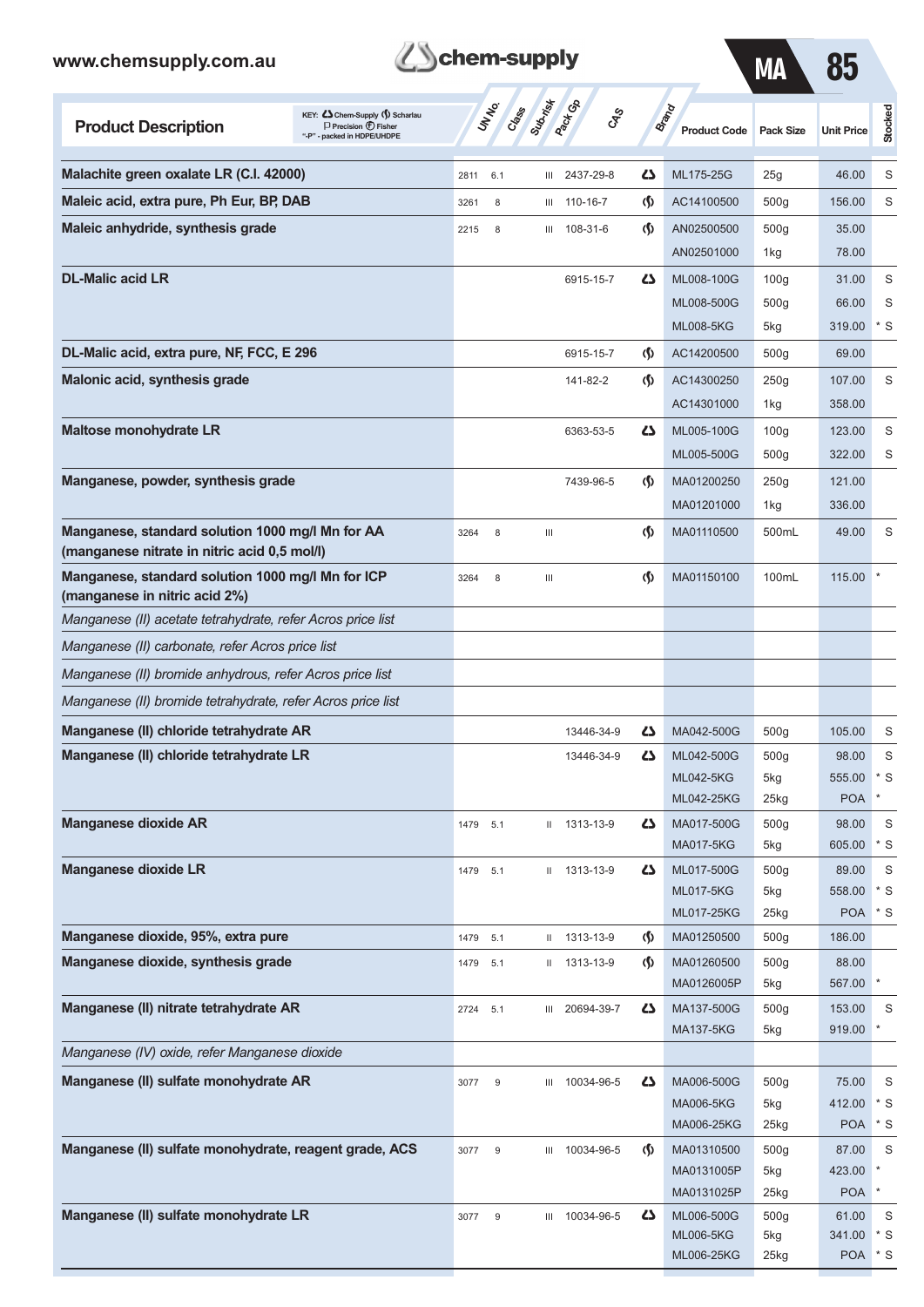

| <b>Product Description</b>                                                     | KEY: Chem-Supply (5) Scharlau<br>$\Box$ Precision $\bigoplus$ Fisher<br>"-P" - packed in HDPE/UHDPE | UN NO.      | Class Superior Co. | <b>GRS</b>    |                                    | <b>Brand</b><br><b>Product Code</b> | <b>Pack Size</b> | <b>Unit Price</b> | Stocked |
|--------------------------------------------------------------------------------|-----------------------------------------------------------------------------------------------------|-------------|--------------------|---------------|------------------------------------|-------------------------------------|------------------|-------------------|---------|
| Manganese (II) sulfate monohydrate, extra pure, USP, BP                        |                                                                                                     | 3077<br>9   | Ш                  | 10034-96-5    | $\langle \mathbf{\langle} \rangle$ | MA01300500                          | 500 <sub>g</sub> | 82.00             |         |
|                                                                                |                                                                                                     |             |                    |               |                                    | MA0130005P                          | 5kg              | 374.00            |         |
|                                                                                |                                                                                                     |             |                    |               |                                    | MA0130025P                          | $25$ kg          | <b>POA</b>        |         |
| Manganous acetate, refer Manganese(II) acetate                                 |                                                                                                     |             |                    |               |                                    |                                     |                  |                   |         |
| Manganous carbonate, Manganese(II) carbonate                                   |                                                                                                     |             |                    |               |                                    |                                     |                  |                   |         |
| <b>D-Mannitol AR</b>                                                           |                                                                                                     |             |                    | 69-65-8       | دے                                 | MA009-500G                          | 500 <sub>g</sub> | 125.00            | S       |
|                                                                                |                                                                                                     |             |                    |               |                                    | <b>MA009-5KG</b>                    | 5kg              | 327.00            | $*$ S   |
|                                                                                |                                                                                                     |             |                    |               |                                    | MA009-25KG                          | $25$ kg          | <b>POA</b>        | $*$ S   |
| D(-)-Mannitol, reagent grade, ACS                                              |                                                                                                     |             |                    | 69-65-8       | <u> (\$)</u>                       | MA01500500                          | 500 <sub>g</sub> | 141.00            | S       |
| <b>D-Mannitol LR</b>                                                           |                                                                                                     |             |                    | 69-65-8       | ひ                                  | ML009-500G                          | 500 <sub>g</sub> | 79.00             | S       |
|                                                                                |                                                                                                     |             |                    |               |                                    | <b>ML009-5KG</b>                    | 5kg              | 276.00            | $*$ S   |
|                                                                                |                                                                                                     |             |                    |               |                                    | <b>ML009-25KG</b>                   | $25$ kg          | <b>POA</b>        | $*$ S   |
| D(-)-Mannitol, extra pure, Ph Eur, USP, BP, FCC, E 421, DAB                    |                                                                                                     |             |                    | 69-65-8       | (\$)                               | MA01490500                          | 500 <sub>g</sub> | 85.00             |         |
|                                                                                |                                                                                                     |             |                    |               |                                    | MA0149005P                          | 5kg              | 320.00            |         |
| D(+)-Mannose, for biochemistry                                                 |                                                                                                     |             |                    | 3458-28-4     | (\$)                               | MA01600010                          | 10 <sub>g</sub>  | 71.00             |         |
|                                                                                |                                                                                                     |             |                    |               |                                    | MA01600100                          | 100 <sub>g</sub> | 303.00            |         |
| Marble chips, refer Calcium carbonate, small lumps                             |                                                                                                     |             |                    |               |                                    |                                     |                  |                   |         |
| Material safety data sheet CD-ROM, refer MSDS CD-ROM                           |                                                                                                     |             |                    |               |                                    |                                     |                  |                   |         |
| May Grünwald's Eosin methylene blue                                            |                                                                                                     |             |                    |               | $\langle \mathbf{\langle} \rangle$ | EO00550025                          | 25g              | 113.00            | $*$ S   |
|                                                                                |                                                                                                     |             |                    |               |                                    | EO00550100                          | 100 <sub>g</sub> | 418.00            |         |
| May Grünwald's Eosin methylene blue solution                                   |                                                                                                     | 1992<br>3   | 6.1<br>- 11        |               | $\langle \mathbf{\langle} \rangle$ | EO00560500                          | 500mL            | 38.00             |         |
|                                                                                |                                                                                                     |             |                    |               |                                    | EO00562500                          | 2.5L             | 98.00             |         |
| Melamine, synthesis grade                                                      |                                                                                                     |             |                    | 108-78-1      | $\varphi$                          | ME00251000                          | 1kg              | 59.00             |         |
| <b>Menthol, crystals LR</b>                                                    |                                                                                                     |             |                    | 2216-51-5     | دے                                 | ML034-100G                          | 100 <sub>g</sub> | 119.00            | S       |
|                                                                                |                                                                                                     |             |                    |               |                                    | ML034-500G                          | 500 <sub>g</sub> | 284.00            | S       |
| 2-Mercaptoethanol, molecular biology grade                                     |                                                                                                     | 2966 6.1    | $\mathbf{II}$      | 60-24-2       | $\langle \mathbf{\S} \rangle$      | ME00950050                          | 50 <sub>mL</sub> | 47.00             | $\star$ |
|                                                                                |                                                                                                     |             |                    |               |                                    | ME00950250                          | 250mL            | 125.00 *          |         |
| 3-Mercapto-1,2-propanediol, min. 98%, reagent grade                            |                                                                                                     |             |                    | 96-27-5       | $\varphi$                          | TI02201000                          | 1L               | 577.00            |         |
|                                                                                |                                                                                                     |             |                    |               |                                    | TI02202500                          | 2.5L             | 1181.00           |         |
| <b>Mercury LR</b>                                                              |                                                                                                     | 2809<br>8   |                    | III 7439-97-6 | 27                                 | ML059-500G                          | 500 <sub>g</sub> | 268.00            | S       |
| Mercury, metal, extra pure, washed                                             |                                                                                                     | 2809<br>8   |                    | III 7439-97-6 | $\langle \mathbf{\S} \rangle$      | ME01750250                          | 250g             | 296.00            |         |
|                                                                                |                                                                                                     |             |                    |               |                                    | ME01751000                          | 1kg              | 1010.00           |         |
| Mercury, metal, tridistilled, for polarography                                 |                                                                                                     | 2809<br>8   |                    | III 7439-97-6 | <u> (\$)</u>                       | ME01760250                          | 250g             | 345.00            | S       |
|                                                                                |                                                                                                     |             |                    |               |                                    | ME01761000                          | 1kg              | 1029.00           |         |
| Mercury, standard solution 1000 mg/l Hg for AA (mercury(II)                    |                                                                                                     | 2922<br>8   | 6.1 III            |               | $\langle \mathbf{\S} \rangle$      | ME01110100                          | 100mL            | 44.00             |         |
| nitrate monohydrate in nitric acid 2 mol/l)                                    |                                                                                                     |             |                    |               |                                    | ME01110500                          | 500mL            | 110.00            | S       |
| Mercury, standard solution 1000 mg/l Hg for ICP<br>(mercury in nitric acid 2%) |                                                                                                     | 2922<br>8   | 6.1 III            |               | $\langle \mathbf{\S} \rangle$      | ME01150100                          | 100mL            | 93.00             |         |
| Mercury (II) acetate AR                                                        |                                                                                                     | 1629<br>6.1 | $\mathbf{H}$       | 1600-27-7     | دے                                 | MA088-100G                          | 100 <sub>g</sub> | 159.00            | S       |
|                                                                                |                                                                                                     |             |                    |               |                                    | MA088-500G                          | 500 <sub>g</sub> | 572.00            | S       |
| Mercury (II) acetate, reagent grade, ACS                                       |                                                                                                     | 1629<br>6.1 |                    | II 1600-27-7  | (\$)                               | ME01210100                          | 100 <sub>g</sub> | 178.00            |         |
|                                                                                |                                                                                                     |             |                    |               |                                    | ME01211000                          | 1kg              | 1046.00           |         |
| Mercury (II) acetate LR                                                        |                                                                                                     | 1629<br>6.1 | Ш.                 | 1600-27-7     | 5                                  | ML088-500G                          | 500 <sub>g</sub> | 478.00            | S       |
| Mercury (II) acetate, extra pure                                               |                                                                                                     | 1629<br>6.1 |                    | II 1600-27-7  | $\langle \mathbf{\S} \rangle$      | ME01200100                          | 100 <sub>g</sub> | 167.00            |         |
|                                                                                |                                                                                                     |             |                    |               |                                    | ME01201000                          | 1kg              | 987.00            |         |
| Mercury (II) amidochloride, synthesis grade                                    |                                                                                                     | 1630 6.1    |                    | II 10124-48-8 | $\langle \mathbf{\langle} \rangle$ | ME01500100                          | 100 <sub>g</sub> | 159.00            |         |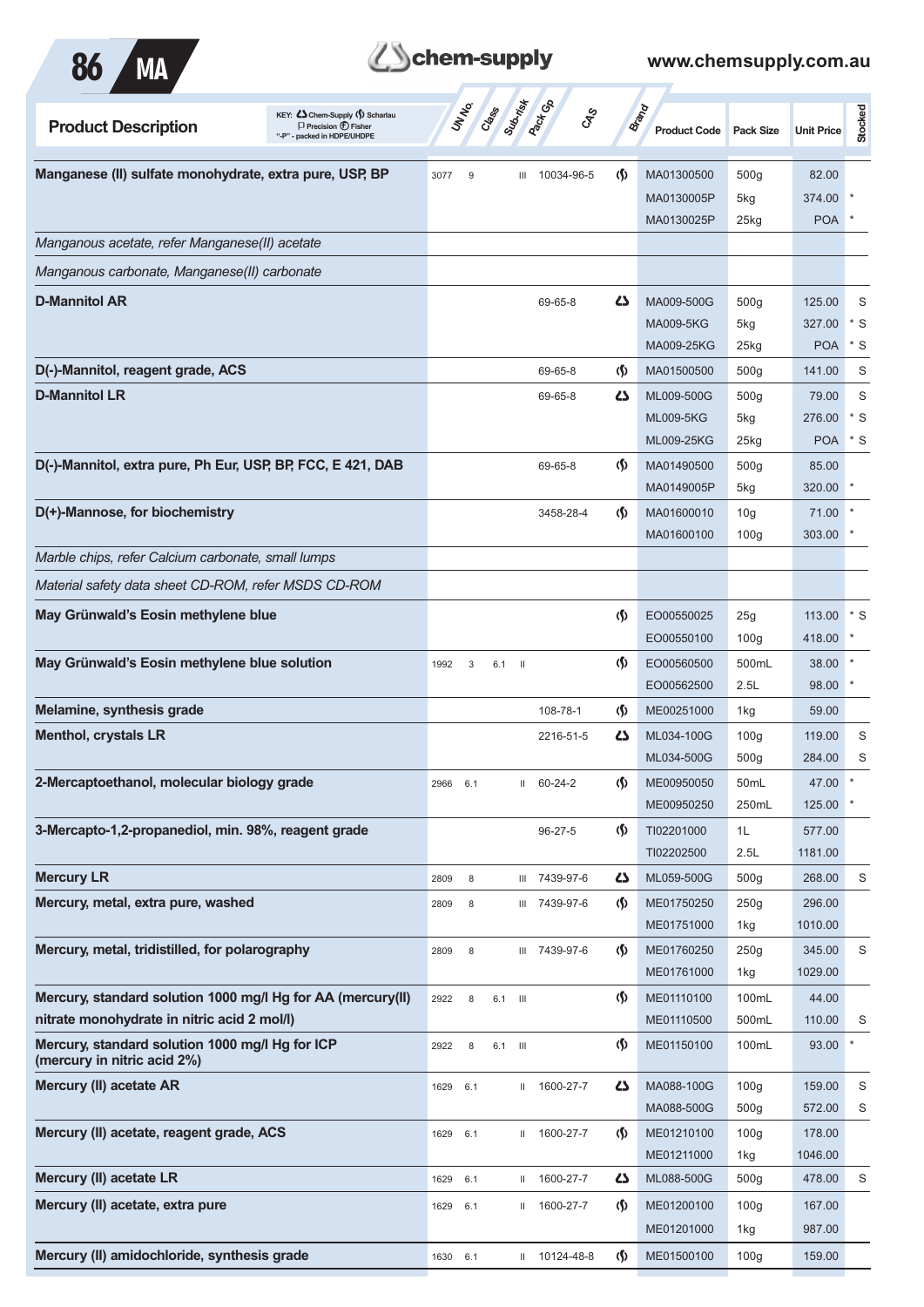| <b>Z</b> Schem-supply |
|-----------------------|
|                       |

| www.chemsupply.com.au                              |                                                                                                      | chem-supply   |                                     |                |                                    |                                     | <b>ME</b>        | 87                |         |
|----------------------------------------------------|------------------------------------------------------------------------------------------------------|---------------|-------------------------------------|----------------|------------------------------------|-------------------------------------|------------------|-------------------|---------|
| <b>Product Description</b>                         | KEY: Cohem-Supply (5) Scharlau<br>$\Box$ Precision $\bigoplus$ Fisher<br>"-P" - packed in HDPE/UHDPE | <b>UNTER</b>  | Submist<br><b>Pack</b> Ga<br>Crease | <b>GRS</b>     |                                    | <b>Brand</b><br><b>Product Code</b> | <b>Pack Size</b> | <b>Unit Price</b> | Stocked |
| Mercury (II) bromide AR                            |                                                                                                      | 6.1<br>1634   |                                     | II 7789-47-1   | 45                                 | MA139-100G                          | 100 <sub>g</sub> | 526.00            | S       |
| Mercury (I) chloride AR                            |                                                                                                      | 9<br>3077     |                                     | III 10112-91-1 | Ω                                  | MA095-100G                          | 100 <sub>g</sub> | 283.00            | S       |
|                                                    |                                                                                                      |               |                                     |                |                                    | MA095-500G                          | 500 <sub>g</sub> | 967.00            | S       |
| Mercury (I) chloride LR                            |                                                                                                      | $9\,$<br>3077 |                                     | III 10112-91-1 | Δ                                  | ML095-100G                          | 100 <sub>g</sub> | 225.00            | S       |
|                                                    |                                                                                                      |               |                                     |                |                                    | ML095-500G                          | 500 <sub>g</sub> | 847.00            | S       |
| Mercury (I) chloride, synthesis grade              |                                                                                                      | 3077<br>9     |                                     | III 10112-91-1 | $\langle \mathbf{\langle} \rangle$ | ME01600100                          | 100 <sub>g</sub> | 187.00            |         |
|                                                    |                                                                                                      |               |                                     |                |                                    | ME01601000                          | 1kg              | 983.00            |         |
| Mercury (II) chloride powder AR                    |                                                                                                      | 1624<br>6.1   |                                     | II 7487-94-7   | Δ                                  | MA047-100G                          | 100 <sub>g</sub> | 121.00            | S       |
|                                                    |                                                                                                      |               |                                     |                |                                    | MA047-500G                          | 500 <sub>g</sub> | 337.00            | S       |
| Mercury (II) chloride, reagent grade, ACS, ISO     |                                                                                                      | 1624<br>6.1   |                                     | II 7487-94-7   | ⊛                                  | ME01700100                          | 100 <sub>g</sub> | 136.00            | S       |
|                                                    |                                                                                                      |               |                                     |                |                                    | ME01700250                          | 250g             | 282.00            |         |
| Mercury (II) chloride powder LR                    |                                                                                                      | 1624<br>6.1   |                                     | II 7487-94-7   | Ω                                  | ML047-100G                          | 100 <sub>g</sub> | 109.00            | S       |
|                                                    |                                                                                                      |               |                                     |                |                                    | ML047-500G                          | 500g             | 306.00            | S       |
|                                                    |                                                                                                      |               |                                     |                |                                    | <b>ML047-5KG</b>                    | 5kg              | 2253.00           | * S     |
| Mercury (II) chloride, extra pure, Ph Eur          |                                                                                                      | 1624<br>6.1   |                                     | II 7487-94-7   | ⊛                                  | ME01690100                          | 100 <sub>g</sub> | 121.00            |         |
|                                                    |                                                                                                      |               |                                     |                |                                    | ME01690250                          | 250g             | 195.00            |         |
| <b>Mercury decontaminant TG</b>                    |                                                                                                      |               |                                     |                | دے                                 | MT056-500G                          | 500 <sub>g</sub> | 87.00             | S       |
| Mercury (II) iodide, red AR                        |                                                                                                      | 1638<br>6.1   |                                     | II 7774-29-0   | Ω                                  | MA074-100G                          | 100 <sub>g</sub> | 147.00            | S       |
|                                                    |                                                                                                      |               |                                     |                |                                    | MA074-500G                          | 500 <sub>g</sub> | 521.00            | S       |
| Mercury (II) iodide, red, reagent grade, ACS       |                                                                                                      | 1638<br>6.1   |                                     | II 7774-29-0   | ⊛                                  | ME02500050                          | 50 <sub>g</sub>  | 89.00             | S       |
|                                                    |                                                                                                      |               |                                     |                |                                    | ME02501000                          | 1kg              | 943.00            |         |
| Mercury (II) iodide, red LR                        |                                                                                                      | 1638<br>6.1   |                                     | II 7774-29-0   | دے                                 | ML074-100G                          | 100 <sub>g</sub> | 118.00            | S       |
|                                                    |                                                                                                      |               |                                     |                |                                    | ML074-500G                          | 500g             | 423.00            | S       |
| Mercury (I) nitrate dihydrate AR                   |                                                                                                      | 1627<br>6.1   |                                     | II 14836-60-3  | Ω                                  | MA051-100G                          | 100q             | 131.00            | S       |
|                                                    |                                                                                                      |               |                                     |                |                                    | MA051-500G                          | 500 <sub>g</sub> | 538.00            | S       |
| Mercury (I) nitrate dihydrate, reagent grade, ACS  |                                                                                                      | 6.1<br>1627   |                                     | II 14836-60-3  | $\langle \mathbf{\S} \rangle$      | ME01930100                          | 100 <sub>g</sub> | 162.00            |         |
|                                                    |                                                                                                      |               |                                     |                |                                    | ME01930250                          | 250g             | 394.00            |         |
| Mercury (I) nitrate dihydrate LR                   |                                                                                                      | 6.1<br>1627   | $\mathbf{H}$                        | 14836-60-3     | 5                                  | ML051-100G                          | 100 <sub>g</sub> | 122.00            | S       |
| Mercury (II) nitrate monohydrate AR                |                                                                                                      | 6.1<br>1625   |                                     | II 7783-34-8   | 45                                 | MA066-100G                          | 100q             | 127.00            | S       |
|                                                    |                                                                                                      |               |                                     |                |                                    | MA066-500G                          | 500 <sub>g</sub> | 480.00            | S       |
| Mercury(II) nitrate monohydrate, reagent grade     |                                                                                                      | 1625<br>6.1   |                                     | II 10045-94-0  | $\langle \mathbf{\S} \rangle$      | ME01950100                          | 100 <sub>g</sub> | 153.00            |         |
| Mercury (II) nitrate monohydrate LR                |                                                                                                      | 1625<br>6.1   |                                     | II 7783-34-8   | 47                                 | ML066-100G                          | 100 <sub>g</sub> | 115.00            | S       |
|                                                    |                                                                                                      |               |                                     |                |                                    | ML066-500G                          | 500g             | 406.00            | S       |
| Mercury (II) nitrate, solution 0,01 mol/l (0,02 N) |                                                                                                      | 2024<br>6.1   |                                     | II 10045-94-0  | $\Phi$                             | ME01971000                          | 1L               | 153.00            |         |
| Mercury (II) oxide, red AR                         |                                                                                                      | 1641 6.1      |                                     | II 21908-53-2  | 5                                  | MA050-100G                          | 100 <sub>g</sub> | 186.00            | S       |
|                                                    |                                                                                                      |               |                                     |                |                                    | MA050-500G                          | 500 <sub>g</sub> | 744.00            | S       |
| Mercury (II) oxide, red, reagent grade, ACS        |                                                                                                      | 6.1<br>1641   |                                     | II 21908-53-2  | $\langle \mathbf{\S} \rangle$      | ME02150100                          | 100 <sub>g</sub> | 204.00            |         |
|                                                    |                                                                                                      |               |                                     |                |                                    | ME02150250                          | 250g             | 388.00            |         |
| Mercury (II) oxide, red LR                         |                                                                                                      | 1641<br>6.1   |                                     | II 21908-53-2  | 5                                  | ML050-100G                          | 100 <sub>g</sub> | 142.00            | S       |
|                                                    |                                                                                                      |               |                                     |                |                                    | ML050-500G                          | 500 <sub>g</sub> | 384.00            | S       |
| Mercury (II) oxide, red, extra pure                |                                                                                                      | 1641<br>6.1   |                                     | II 21908-53-2  | $\langle \mathbf{\S} \rangle$      | ME02140100                          | 100 <sub>g</sub> | 155.00            |         |
|                                                    |                                                                                                      |               |                                     |                |                                    | ME02140250                          | 250g             | 295.00            |         |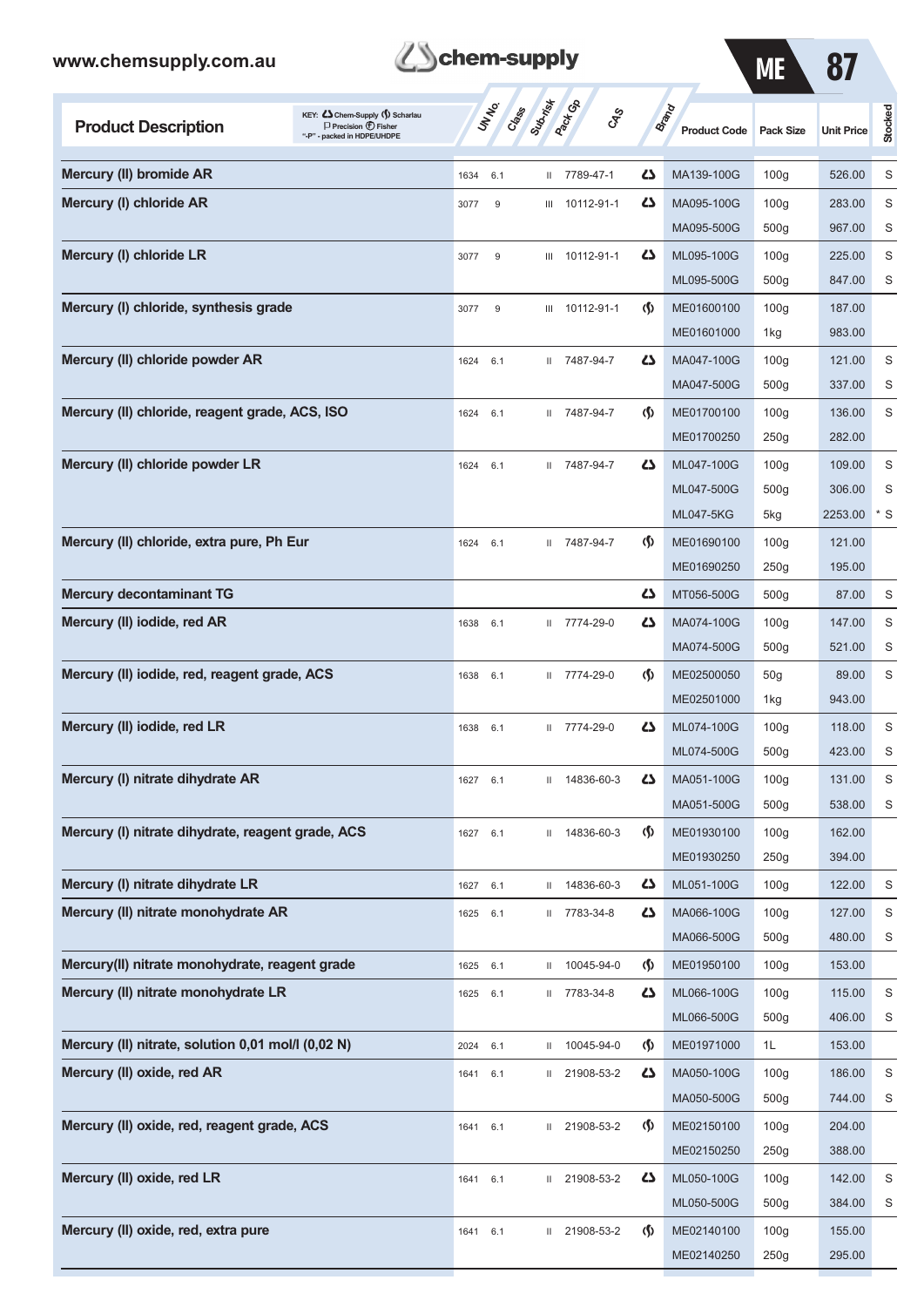



| KEY: C Chem-Supply (5) Scharlau<br><b>Product Description</b><br>$\Box$ Precision $\bigoplus$ Fisher<br>"-P" - packed in HDPE/UHDPE |          | UN NO. | Cass ( | Superior     | <b>Pack</b> Col | $c_{\hspace{-1mm}S\hspace{-1mm}P}^S$ | <b>Brand</b><br><b>Product Code</b> | <b>Pack Size</b> | <b>Unit Price</b> | Stocked           |
|-------------------------------------------------------------------------------------------------------------------------------------|----------|--------|--------|--------------|-----------------|--------------------------------------|-------------------------------------|------------------|-------------------|-------------------|
| Mercury (II) oxide, yellow AR                                                                                                       | 1641     | 6.1    |        | $\mathbf{H}$ | 21908-53-2      | ひ                                    | MA140-100G                          | 100 <sub>g</sub> | 209.00            | S                 |
|                                                                                                                                     |          |        |        |              |                 |                                      | MA140-500G                          | 500 <sub>g</sub> | 758.00            | S                 |
| Mercury (II) oxide, yellow, reagent grade, ACS                                                                                      | 1641     | 6.1    |        | $\mathbf{H}$ | 21908-53-2      | $\langle \mathbf{\langle}$           | ME02130100                          | 100 <sub>g</sub> | 227.00            |                   |
|                                                                                                                                     |          |        |        |              |                 |                                      | ME02130250                          | 250g             | 431.00            |                   |
| Mercury (II) oxide, yellow, extra pure                                                                                              | 1641     | 6.1    |        | Ш.           | 21908-53-2      | $\langle \mathbf{\langle}$           | ME02100100                          | 100 <sub>g</sub> | 167.00            |                   |
|                                                                                                                                     |          |        |        |              |                 |                                      | ME02100250                          | 250g             | 236.00            |                   |
| Mercury (II) sulfate AR                                                                                                             | 1645     | 6.1    |        |              | II 7783-35-9    | 5                                    | MA084-100G                          | 100 <sub>g</sub> | 210.00            | S                 |
|                                                                                                                                     |          |        |        |              |                 |                                      | MA084-500G                          | 500 <sub>g</sub> | 848.00            | S                 |
| Mercury (II) sulfate, reagent grade, ACS                                                                                            | 1645     | 6.1    |        |              | II 7783-35-9    | $\langle \mathbf{\S} \rangle$        | ME02270100                          | 100 <sub>g</sub> | 233.00            | S                 |
|                                                                                                                                     |          |        |        |              |                 |                                      | ME02271000                          | 1kg              | 1436.00           |                   |
| Mercury (II) sulfate LR                                                                                                             | 1645     | 6.1    |        |              | II 7783-35-9    | 5                                    | ML084-100G                          | 100 <sub>g</sub> | 190.00            | S                 |
|                                                                                                                                     |          |        |        |              |                 |                                      | ML084-500G                          | 500 <sub>g</sub> | 583.00            | S                 |
| Mercury (II) sulfate, extra pure                                                                                                    | 1645     | 6.1    |        |              | II 7783-35-9    | $\langle \mathbf{\hat{y}}$           | ME02260100                          | 100 <sub>g</sub> | 204.00            |                   |
|                                                                                                                                     |          |        |        |              |                 |                                      | ME02261000                          | 1kg              | 1256.00           |                   |
| Mercury (II) thiocyanate LR                                                                                                         | 1646 6.1 |        |        |              | II 592-85-8     | 5                                    | ML098-100G                          | 100 <sub>g</sub> | 228.00            | S                 |
| MES biological buffer, refer Acros price list                                                                                       |          |        |        |              |                 |                                      |                                     |                  |                   |                   |
| Metanil yellow, C.I. 13065, indicator                                                                                               |          |        |        |              | 587-98-4        | $\langle \mathbf{\langle}$           | AM00550025                          | 25g              | 92.00             |                   |
|                                                                                                                                     |          |        |        |              |                 |                                      | AM00550100                          | 100 <sub>g</sub> | 283.00            |                   |
| <b>Metaphosphoric acid LR</b>                                                                                                       | 3260     | 8      |        |              | III 37267-86-0  | Ω                                    | ML075-500G                          | 500g             | 218.00            | S                 |
| <b>Methanol AR</b>                                                                                                                  | 1230     | 3      | 6.1    | H            | 67-56-1         | 45                                   | MA004-500M                          | 500mL            | 34.00             | S                 |
|                                                                                                                                     |          |        |        |              |                 |                                      | MA004-2.5L                          | 2.5L             | 58.00             | S                 |
|                                                                                                                                     |          |        |        |              |                 |                                      | MA004-2.5L-P                        | 2.5L             | 55.00             | S                 |
|                                                                                                                                     |          |        |        |              |                 |                                      | MA004-10L-P                         | 10L              | 122.00            | $*$ S             |
|                                                                                                                                     |          |        |        |              |                 |                                      | MA004-20L                           | 20L              | 218.00            | $*$ S             |
|                                                                                                                                     |          |        |        |              |                 |                                      | MA004-20L-P                         | 20L              | 208.00            | $\mathbf{\ast}$ s |
|                                                                                                                                     |          |        |        |              |                 |                                      | MA004-200L                          | 200L             | <b>POA</b>        | $^*$ S            |
| Methanol, analytical grade, ACS, Ph Eur, NF, DAB                                                                                    | 1230     | 3      | 6.1    |              | II 67-56-1      | $\langle \mathbf{\S} \rangle$        | ME03161000                          | 1L               | 48.00             |                   |
| (packed in HDPE/UHDPE)                                                                                                              |          |        |        |              |                 |                                      | ME03162500                          | 2.5L             | 62.00             | S                 |
|                                                                                                                                     |          |        |        |              |                 |                                      | ME0316025L                          | 25L              | 277.00            | $\star$           |
|                                                                                                                                     |          |        |        |              |                 |                                      | ME0316025P                          | 25L              | 277.00            | $\ast$            |
| <b>Methanol LR</b>                                                                                                                  | 1230     | 3      |        |              | 6.1 II 67-56-1  | 47                                   | ML004-500M                          | 500mL            | 31.00             | S                 |
|                                                                                                                                     |          |        |        |              |                 |                                      | ML004-2.5L-P                        | 2.5L             | 52.00             | S                 |
|                                                                                                                                     |          |        |        |              |                 |                                      | ML004-10L-P                         | 10L              | 109.00            | $*$ S             |
|                                                                                                                                     |          |        |        |              |                 |                                      | ML004-20L                           | 20L              | 194.00            | $*$ S             |
|                                                                                                                                     |          |        |        |              |                 |                                      | ML004-20L-P                         | 20L              | 184.00            | $*$ S             |
|                                                                                                                                     |          |        |        |              |                 |                                      | ML004-200L                          | 200L             | <b>POA</b>        | $^*$ S            |
| Methanol, extra pure, Ph Eur, NF                                                                                                    | 1230     | 3      | 6.1    | $\mathbf{H}$ | 67-56-1         | $\langle \mathsf{S} \rangle$         | ME0301025L                          | 25L              | <b>POA</b>        | $\ast$            |
| <b>Methanol TG</b>                                                                                                                  | 1230     | 3      | 6.1    | $\mathbf{H}$ | 67-56-1         | 5                                    | MT004-20L                           | 20L              | <b>POA</b>        | $^*$ S            |
| Methanol, anhydrous, 99,9%                                                                                                          | 1230     | 3      | 6.1    | $\mathbf{H}$ | 67-56-1         | $\langle \mathbf{\S} \rangle$        | ME03140500                          | 500mL            | 65.00             | $\ast$            |
|                                                                                                                                     |          |        |        |              |                 |                                      | ME03141000                          | 1L               | 97.00             |                   |
| Methanol, anhydrous, with molecular sieves                                                                                          | 1230     | 3      | 6.1    | $\,$ H $\,$  | 67-56-1         | $\varphi$                            | ME03251000                          | 1L               | 84.00             | $\star$           |
| Methanol, dried (max. 0,005% H2O), reagent grade (Karl Fischer)                                                                     | 1230     | 3      | 6.1    | $\mathbf{H}$ | 67-56-1         | $\langle \mathbf{\S} \rangle$        | ME03041000                          | 1L               | 86.00             | $\ast$            |
|                                                                                                                                     |          |        |        |              |                 |                                      | ME03042500                          | 2.5L             | 104.00            | * S               |
| Methanol, fluorescence HPLC grade                                                                                                   | 1230     | 3      | 6.1    | $\mathbf{H}$ | 67-56-1         | $\varphi$                            | ME03172500                          | 2.5L             | 174.00            | $\star$           |
|                                                                                                                                     |          |        |        |              |                 |                                      |                                     |                  |                   |                   |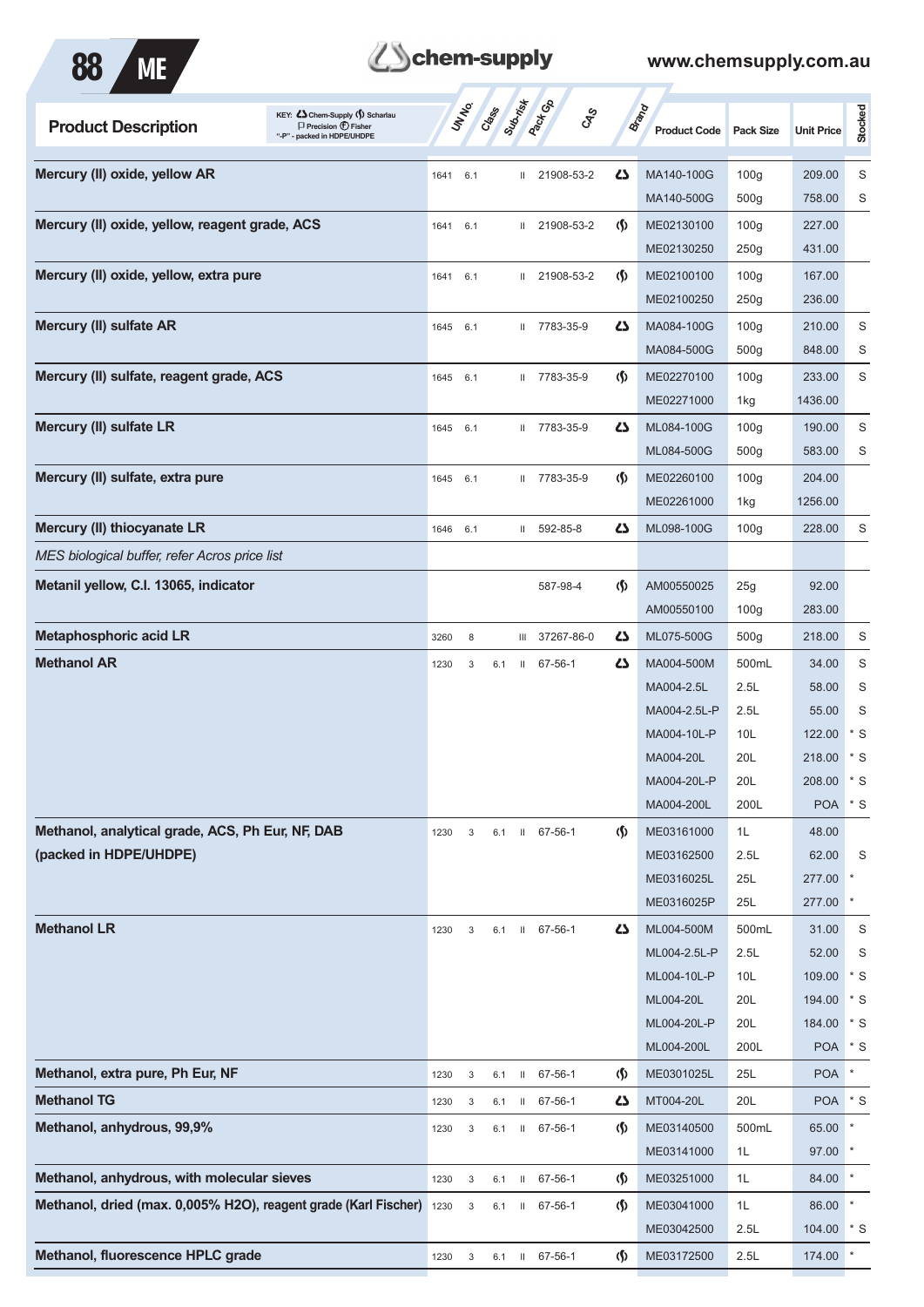

ME 89

| KEY: C Chem-Supply (5) Scharlau<br><b>Product Description</b><br>$\Box$ Precision $\bigoplus$ Fisher<br>"-P" - packed in HDPE/UHDPE |      | UN NO.     | Crass | Submistr      | <b>Pack Go</b>   | <b>CAS</b>                         | <b>Brand</b><br><b>Product Code</b> | <b>Pack Size</b> | <b>Unit Price</b>     | Stocked    |
|-------------------------------------------------------------------------------------------------------------------------------------|------|------------|-------|---------------|------------------|------------------------------------|-------------------------------------|------------------|-----------------------|------------|
| Methanol, for GC residue analysis                                                                                                   | 1230 | 3          | 6.1   | $\mathbf{H}$  | 67-56-1          | $\langle \mathbf{\S} \rangle$      | ME03182500                          | 2.5L             | 70.00                 | $*$ S      |
|                                                                                                                                     |      |            |       |               |                  |                                    | ME03184000                          | 4L               | 78.00                 | $*$ S      |
| Methanol, GC ultra-trace analysis grade                                                                                             | 1230 | 3          | 6.1   | Ш             | 67-56-1          | $\langle \mathbf{\langle} \rangle$ | ME03191000                          | 1L               | 76.00                 |            |
|                                                                                                                                     |      |            |       |               |                  |                                    | ME03192500                          | 2.5L             | 149.00                |            |
| Methanol, isocratic HPLC grade (254 nm)                                                                                             | 1230 | 3          | 6.1   | Ш             | 67-56-1          | $\langle \mathbf{\langle} \rangle$ | ME03102500                          | 2.5L             | 30.00                 | $*$ S      |
|                                                                                                                                     |      |            |       |               |                  |                                    | ME03104000                          | 4L               | 37.00                 | * S        |
| <b>Methanol LC-MS</b>                                                                                                               | 1230 | 3          | 6.1   | $\mathbf{II}$ | 67-56-1          | $\langle \mathbf{\langle} \rangle$ | ME03261000                          | 1L               | <b>POA</b>            |            |
|                                                                                                                                     |      |            |       |               |                  |                                    | ME03262500                          | 2.5L             | POA                   |            |
| Methanol with 0.1% TFA, LC-MS                                                                                                       | 1992 | 3          | 6.1   | $\mathbf{H}$  |                  | $\Phi$                             | ME03271000                          | 1L               | <b>POA</b>            |            |
| Methanol with 0.1% of acetic acid, LC-MS                                                                                            | 1992 | 3          | 6.1   | $\mathbf{I}$  |                  | $\Phi$                             | ME03291000                          | 1L               | <b>POA</b>            |            |
| Methanol with 0.1% ammonium acetate, LC-MS                                                                                          | 1992 | 3          | 6.1   | - H           |                  | $\Phi$                             | ME03301000                          | 1L               | <b>POA</b>            |            |
| Methanol, Multisolvent® HPLC grade ACS ISO UV-VIS K.F.                                                                              | 1230 | 3          | 6.1   | $\mathbf{H}$  | 67-56-1          | $\langle \mathbf{\langle} \rangle$ | ME03152500                          | 2.5L             | 39.00                 | $*$ S      |
|                                                                                                                                     |      |            |       |               |                  |                                    | ME03154000                          | 4L               | 55.00                 |            |
| Methanol, scintillation grade                                                                                                       | 1230 | 3          | 6.1   |               | $11 67 - 56 - 1$ | $\langle \mathbf{\langle} \rangle$ | ME03071000                          | 1L               | 70.00                 |            |
| Methanol, spectroscopy grade, Spectrosol®                                                                                           | 1230 | 3          | 6.1   | Ш             | 67-56-1          | $\langle \mathbf{\langle} \rangle$ | ME03051000<br>ME03052500            | 1L<br>2.5L       | 115.00<br>152.00      |            |
| Methanol, supragradient HPLC grade                                                                                                  |      |            |       |               |                  | $\langle \mathbf{\langle} \rangle$ |                                     | 1L               |                       |            |
|                                                                                                                                     | 1230 | 3          | 6.1   | $\mathbf{II}$ | 67-56-1          |                                    | ME03061000<br>ME03062500            | 2.5L             | 22.00<br>31.00        | $*$ S      |
|                                                                                                                                     |      |            |       |               |                  |                                    | ME03064000                          | 4L               | 47.00                 | * S        |
| Methanol-d4, deuteration degree min. 99,95%, NMR                                                                                    | 1230 | 3          | 6.1   | $\mathbf{H}$  | 811-98-3         | $\langle \mathbf{\langle} \rangle$ | ME0313.750                          | 10x0.75mL        | 294.00                |            |
| spectroscopy grade, Spectrosol <sup>®</sup>                                                                                         |      |            |       |               |                  |                                    | ME03130010                          | 10mL             | 405.00                |            |
| Methanol-d4, deuteration degree min. 99,8%, NMR                                                                                     | 1230 | 3          | 6.1   | $\mathbf{H}$  | 811-98-3         | $\langle \mathbf{\langle} \rangle$ | ME0312.750                          | 10x0.75mL        | 171.00                |            |
| spectroscopy grade, Spectrosol <sup>®</sup>                                                                                         |      |            |       |               |                  |                                    | ME03120010                          | 10 <sub>mL</sub> | 202.00                |            |
| Methenamine, refer Hexamine                                                                                                         |      |            |       |               |                  |                                    |                                     |                  |                       |            |
| DL-Methionine, refer Acros price list                                                                                               |      |            |       |               |                  |                                    |                                     |                  |                       |            |
| L-Methionine, extra pure                                                                                                            |      |            |       |               | 63-68-3          | $\Phi$                             | ME06350025                          | 25g              | 68.00                 |            |
|                                                                                                                                     |      |            |       |               |                  |                                    | ME06350100                          | 100 <sub>g</sub> | 196.00                |            |
| 4-Methoxybenzaldehyde, extra pure                                                                                                   |      |            |       |               | 123-11-5         | $\langle \mathbf{\hat{y}} \rangle$ | AL05150250                          | 250mL            | 82.00                 |            |
|                                                                                                                                     |      |            |       |               |                  |                                    | AL05151000                          | 1L               | 259.00                |            |
| Methoxybenzene, refer Anisole                                                                                                       |      |            |       |               |                  |                                    |                                     |                  |                       |            |
| 1-Methoxy-2-propanol, synthesis grade                                                                                               | 3092 | 3          |       |               | III 107-98-2     | $\Phi$                             | ME06651000                          | 1L               | 74.00                 |            |
| <b>Methyl acetate LR</b>                                                                                                            | 1231 | $\sqrt{3}$ |       | Ш             | 79-20-9          | 45                                 | ML065-500M                          | 500mL            | 52.00                 | S          |
|                                                                                                                                     |      |            |       |               |                  |                                    | ML065-2.5L                          | 2.5L             | 119.00                | S          |
| Methyl alcohol, refer Methanol                                                                                                      |      |            |       |               |                  |                                    |                                     |                  |                       |            |
| Methylamine, solution 40% in water, synthesis grade                                                                                 | 1235 | 3          | 8     |               | II 74-89-5       | $\Phi$                             | ME03501000                          | 1L               | 42.00                 |            |
|                                                                                                                                     |      |            |       |               |                  |                                    | ME03502500                          | 2.5L             | 64.00                 |            |
| 4-Methylaminophenol sulfate, refer Metol                                                                                            |      |            |       |               |                  |                                    |                                     |                  |                       |            |
| Methylammonium chloride, synthesis grade                                                                                            |      |            |       |               | 593-51-1         | $\langle \mathbf{\hat{y}} \rangle$ | ME03550250                          | 250g             | 44.00                 |            |
|                                                                                                                                     |      |            |       |               |                  |                                    | ME03551000                          | 1kg              | 144.00                |            |
| Methylated spirits, refer also to listings under Ethanol                                                                            |      |            |       |               |                  |                                    |                                     |                  |                       |            |
| Methylated spirits 100% TG                                                                                                          | 1170 | 3          |       | Ш             | 64-17-5          | 5                                  | MT020-20L                           | 20L              | <b>POA</b>            | $*$ S      |
| <b>Methylated spirits 95% TG</b>                                                                                                    | 1170 | 3          |       | Ш             | 64-17-5          | 47                                 | MT007-5L<br>MT007-20L               | 5L<br>20L        | <b>POA</b><br>POA * S | $^\star$ S |
|                                                                                                                                     |      |            |       |               |                  |                                    |                                     |                  |                       |            |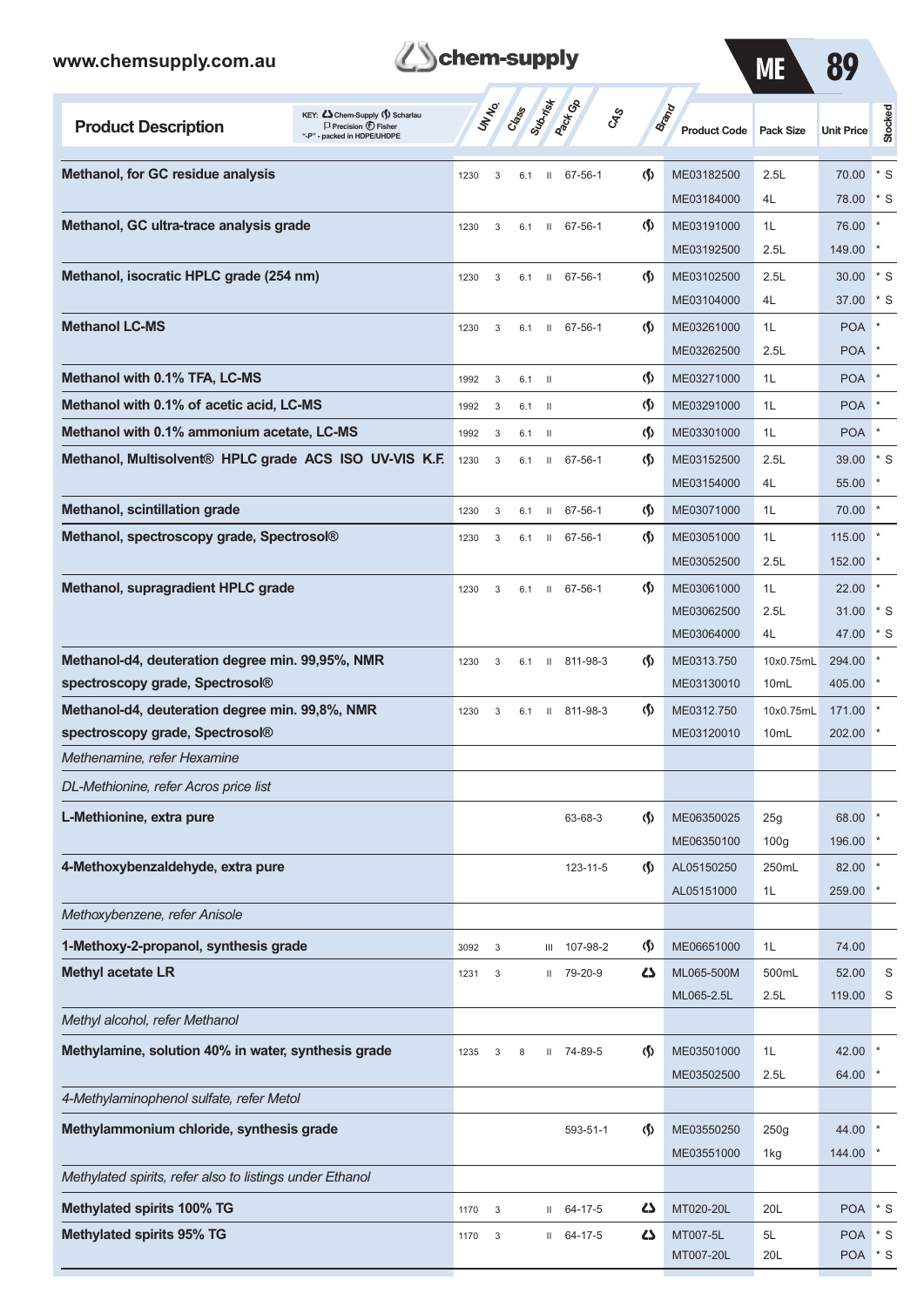

| <b>Product Description</b>                             | KEY: C Chem-Supply (5) Scharlau<br>$\Box$ Precision $\bigoplus$ Fisher<br>"-P" - packed in HDPE/UHDPE |      | UNINO  | Class Superior Co | <b>GRS</b>   |                               | Brand<br><b>Product Code</b> | <b>Pack Size</b> | <b>Unit Price</b> | Stocked     |
|--------------------------------------------------------|-------------------------------------------------------------------------------------------------------|------|--------|-------------------|--------------|-------------------------------|------------------------------|------------------|-------------------|-------------|
| Methyl benzene, refer Toluene                          |                                                                                                       |      |        |                   |              |                               |                              |                  |                   |             |
| Methyl benzoate, pure                                  |                                                                                                       |      |        |                   | 93-58-3      | $\langle \mathbf{\S} \rangle$ | BE02101000                   | 1L               | 234.00            |             |
|                                                        |                                                                                                       |      |        |                   |              |                               | BE02102500                   | 2.5L             | 415.00            |             |
| 2-Methyl butane, refer iso-Pentane                     |                                                                                                       |      |        |                   |              |                               |                              |                  |                   |             |
| 2-Methyl-2-butanol, refer Acros price list             |                                                                                                       |      |        |                   |              |                               |                              |                  |                   |             |
| 2-Methylbutan-2-ol, refer 2-Methyl-2-butanol           |                                                                                                       |      |        |                   |              |                               |                              |                  |                   |             |
| 3-Methyl-1-butanol, refer iso-Amyl alcohol             |                                                                                                       |      |        |                   |              |                               |                              |                  |                   |             |
| Methyl iso-butyl ketone, refer 4-Methylpentan-2-one    |                                                                                                       |      |        |                   |              |                               |                              |                  |                   |             |
| <b>Methyl cellulose LR</b>                             |                                                                                                       |      |        |                   | 9004-67-5    | 47                            | ML054-500G                   | 500 <sub>g</sub> | 125.00            | S           |
| Methylcellulose, synthesis grade                       |                                                                                                       |      |        |                   | 9004-67-5    | $\langle \mathbf{\S} \rangle$ | ME03900250                   | 250g             | 86.00             |             |
| Methyl cyanide, refer Acetonitrile                     |                                                                                                       |      |        |                   |              |                               | ME03901000                   | 1kg              | 253.00            |             |
| Methyl dichloroacetate, synthesis grade                |                                                                                                       | 2299 | 6.1    | Ш                 | 116-54-1     | (∫)                           | DI03650250                   | 250mL            | 51.00             |             |
| N,N'-Methylene-bis-acrylamide, electrophoresis grade   |                                                                                                       |      |        |                   | 110-26-9     | $\langle \mathbf{\S} \rangle$ | BI00910010                   | 10 <sub>g</sub>  | 43.00             |             |
|                                                        |                                                                                                       |      |        |                   |              |                               | BI00910050                   | 50 <sub>g</sub>  | 109.00            |             |
| N,N'-Methylene-bis-acrylamide, molecular biology grade |                                                                                                       |      |        |                   | 110-26-9     | $\langle \mathbf{\hat{y}}$    | BI00900025                   | 25g              | 80.00             | $\ast$      |
| Methylene blue (C.I. 52015) LR                         |                                                                                                       |      |        |                   | 61-73-4      | 5                             | ML045-25G                    | 25g              | 41.00             | S           |
|                                                        |                                                                                                       |      |        |                   |              |                               | ML045-100G                   | 100 <sub>g</sub> | 81.00             | S           |
|                                                        |                                                                                                       |      |        |                   |              |                               | ML045-500G                   | 500 <sub>g</sub> | 256.00            | S           |
| Methylene blue, C.I. 52015, for microscopy             |                                                                                                       |      |        |                   | 61-73-4      | $\langle \mathbf{\S} \rangle$ | AZ02000025                   | 25g              | 59.00             | S           |
|                                                        |                                                                                                       |      |        |                   |              |                               | AZ02000100                   | 100 <sub>g</sub> | 147.00            | S           |
| Methylene blue, carbol solution, for microscopy        |                                                                                                       |      |        |                   | 61-73-4      | $\langle \mathbf{\langle}$    | AZ02060500                   | 500mL            | 78.00             |             |
| (packed in HDPE/UHDPE)                                 |                                                                                                       |      |        |                   |              |                               | AZ02062500                   | 2.5L             | 191.00            |             |
| Methylene chloride, refer Dichloromethane              |                                                                                                       |      |        |                   |              |                               |                              |                  |                   |             |
| Methylene green, C.I. 52020, for microscopy            |                                                                                                       |      |        |                   | 2679-01-8    | $\langle \mathsf{S} \rangle$  | VE01100005                   | 5g               | 48.00             |             |
| <b>Methyl ethyl ketone AR</b>                          |                                                                                                       | 1193 | 3      |                   | $1178-93-3$  | ひ                             | MA011-500M                   | 500mL            | 53.00             | S           |
|                                                        |                                                                                                       |      |        |                   |              |                               | MA011-2.5L<br>MA011-20L      | 2.5L<br>20L      | 176.00<br>565.00  | S<br>* S    |
| Methyl ethyl ketone, reagent grade, ACS                |                                                                                                       | 1193 | 3      |                   | II 78-93-3   | $\langle \mathsf{S} \rangle$  | ME04571000                   | 1L               | 99.00             |             |
|                                                        |                                                                                                       |      |        |                   |              |                               | ME04572500                   | 2.5L             | 187.00            | S           |
| <b>Methyl ethyl ketone LR</b>                          |                                                                                                       | 1193 | 3      |                   | $11$ 78-93-3 | 5                             | ML011-500M                   | 500mL            | 44.00             | S           |
|                                                        |                                                                                                       |      |        |                   |              |                               | ML011-2.5L                   | 2.5L             | 133.00            | S           |
|                                                        |                                                                                                       |      |        |                   |              |                               | ML011-20L                    | 20L              | 301.00            | $*$ S       |
| <b>Methyl ethyl ketone TG</b>                          |                                                                                                       | 1193 | 3      | $\mathbf{H}$      | 78-93-3      | 5                             | MT011-20L                    | 20L              | <b>POA</b>        | $^\star$ S  |
| Methyl ethyl ketone, synthesis grade                   |                                                                                                       | 1193 | $_{3}$ | Ш                 | 78-93-3      | $\spadesuit$                  | ME0454025L                   | 25L              | <b>POA</b>        | $\star$     |
| Methyl green, C.I. 42590, for microscopy               |                                                                                                       |      |        |                   | 7114-03-6    | $\langle \mathbf{\S} \rangle$ | VE01200005                   | 5g               | 74.00             | $\star$     |
|                                                        |                                                                                                       |      |        |                   |              |                               | VE01200025                   | 25g              | 269.00            |             |
| 5-Methyl-2-hexanone, refer Acros price list            |                                                                                                       |      |        |                   |              |                               |                              |                  |                   |             |
| Methyl 4-hydroxybenzoate LR                            |                                                                                                       |      |        |                   | 99-76-3      | 5                             | ML019-500G                   | 500g             | 136.00            | S           |
|                                                        |                                                                                                       |      |        |                   |              |                               | <b>ML019-5KG</b>             | 5kg              | 408.00            | $*$ S       |
| Methyl 4-hydroxybenzoate, extra pure, Ph Eur, BP, NF,  |                                                                                                       |      |        |                   | 99-76-3      | $\Phi$                        | ME04780100                   | 100 <sub>g</sub> | 44.00             | $\mathbf S$ |
| <b>FCC, E 218</b>                                      |                                                                                                       |      |        |                   |              |                               | ME04780500                   | 500 <sub>g</sub> | 149.00            | S           |
| Methyl iodide, refer lodomethane                       |                                                                                                       |      |        |                   |              |                               |                              |                  |                   |             |
| Methyl isoamyl ketone, refer 5-Methyl-2-hexanone       |                                                                                                       |      |        |                   |              |                               |                              |                  |                   |             |
| Methyl isobutyl ketone, refer 4-Methylpentan-2-one     |                                                                                                       |      |        |                   |              |                               |                              |                  |                   |             |
| Methyl methacrylate monomer, refer Acros price list    |                                                                                                       |      |        |                   |              |                               |                              |                  |                   |             |
| Methyl paraben, refer Methyl 4-hydroxybenzoate         |                                                                                                       |      |        |                   |              |                               |                              |                  |                   |             |
| Methyl orange (C.I. 13025) AR, pH indicator            |                                                                                                       |      |        |                   | 547-58-0     | 5                             | MA052-25G                    | 25g              | 96.00             | S           |
|                                                        |                                                                                                       |      |        |                   |              |                               | MA052-100G                   | 100 <sub>g</sub> | 184.00            | S           |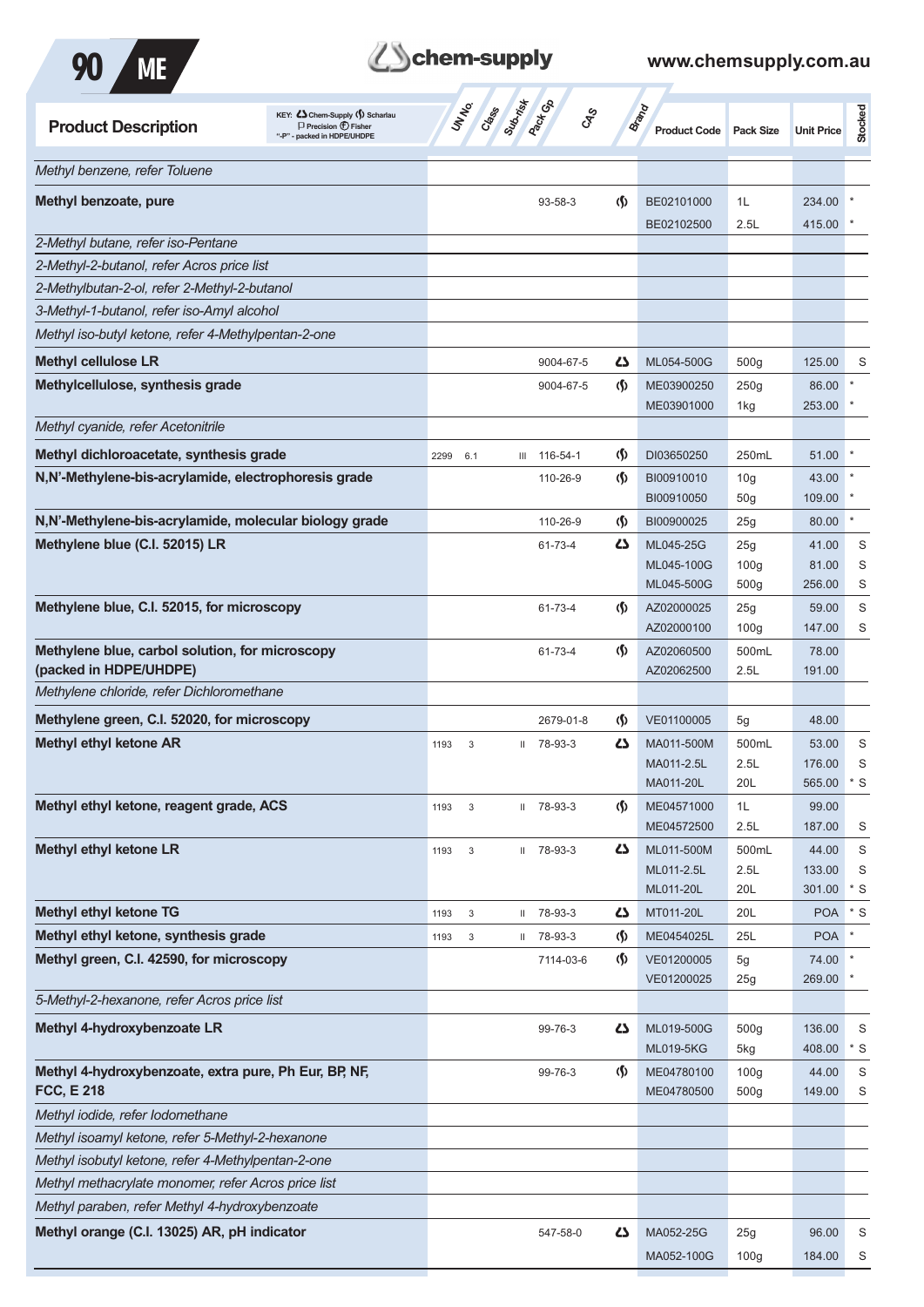| www.chemsupply.com.au                                                                                                              | chem-supply                                          |                                    |                                     | <b>ME</b>        | 91                |             |
|------------------------------------------------------------------------------------------------------------------------------------|------------------------------------------------------|------------------------------------|-------------------------------------|------------------|-------------------|-------------|
| KEY: Cohem-Supply (5) Scharlau<br><b>Product Description</b><br>$\Box$ Precision $\bigoplus$ Fisher<br>"-P" - packed in HDPE/UHDPE | Superinte<br><b>Pack Go</b><br><b>UNTER</b><br>Crass | GSS                                | <b>Brand</b><br><b>Product Code</b> | <b>Pack Size</b> | <b>Unit Price</b> | Stocked     |
| Methyl orange, C.I. 13025, indicator, reagent grade, ACS                                                                           | III 547-58-0<br>2811<br>6.1                          | $\langle \mathbf{\S} \rangle$      | AN00730050                          | 50 <sub>g</sub>  | 132.00            |             |
|                                                                                                                                    |                                                      |                                    | AN00730100                          | 100 <sub>g</sub> | 147.00            | S           |
|                                                                                                                                    |                                                      |                                    | AN00730500                          | 500 <sub>g</sub> | 472.00            |             |
| Methyl orange (C.I. 13025) LR, pH indicator                                                                                        | 547-58-0                                             | دے                                 | ML052-25G                           | 25g              | 46.00             | S           |
|                                                                                                                                    |                                                      |                                    | ML052-100G                          | 100 <sub>g</sub> | 122.00            | S           |
| Methyl orange, solution 0,04%, indicator                                                                                           | 547-58-0                                             | $\langle \mathbf{\langle} \rangle$ | AN00750100                          | 100mL            | 44.00             | S           |
|                                                                                                                                    |                                                      |                                    | AN00750250                          | 250mL            | 74.00             |             |
| Methyl orange screened, refer Methyl orange-xylene<br>cyanol solution in water                                                     |                                                      |                                    |                                     |                  |                   |             |
| <b>Methyl orange Test strips</b>                                                                                                   |                                                      | P                                  | IS078-100S                          | 100 strips       | 13.00             | S           |
| Methyl orange-xylene cyanol solution in water, refer Acros price list                                                              |                                                      |                                    |                                     |                  |                   |             |
| 4-Methylpentan-2-one AR                                                                                                            | $11 108 - 10 - 1$<br>1245<br>3                       | دے                                 | MA016-2.5L                          | 2.5L             | 133.00            | S           |
|                                                                                                                                    |                                                      |                                    | MA016-20L                           | 20L              | 505.00            | $*$ S       |
| 4-Methylpentan-2-one, reagent grade, ACS                                                                                           | 108-10-1<br>1245<br>3<br>$\mathbf{H}$                | $\langle \mathbf{\langle} \rangle$ | ME04931000                          | 1L               | 80.00             |             |
|                                                                                                                                    |                                                      |                                    | ME04932500                          | 2.5L             | 177.00            | S           |
| 4-Methylpentan-2-one LR                                                                                                            | $11 108 - 10 - 1$<br>1245<br>3                       | دے                                 | ML016-500M                          | 500mL            | 32.00             | S           |
|                                                                                                                                    |                                                      |                                    | ML016-2.5L                          | 2.5L             | 103.00            | S           |
|                                                                                                                                    |                                                      |                                    | ML016-20L                           | 20L              | 482.00            | $*$ S       |
| 2-Methylpropan-1-ol, analytical grade, ACS                                                                                         | III 78-83-1<br>1212<br>3                             | $\langle \mathbf{\S} \rangle$      | AL02941000                          | 1L               | 84.00             | $*$ S       |
| (packed in HDPE/UHDPE)                                                                                                             |                                                      |                                    | AL02942500                          | 2.5L             | 132.00            | $*$ S       |
|                                                                                                                                    |                                                      |                                    | AL0294025P                          | 25L              | 794.00            | *           |
| 2-Methylpropan-1-ol LR                                                                                                             | III 78-83-1<br>1212<br>3                             | دے                                 | BL011-500M                          | 500mL            | 38.00             | S           |
|                                                                                                                                    |                                                      |                                    | BL011-2.5L                          | 2.5L             | 136.00            | S           |
|                                                                                                                                    |                                                      |                                    | BL011-20L                           | 20L              | 407.00            | $*$ S       |
| 2-Methylpropan-1-ol TG                                                                                                             | III 78-83-1<br>$\mathbf{3}$<br>1212                  | 47                                 | BT011-20L                           | 20L              | <b>POA</b>        | $^\star$ S  |
| 2-Methylpropan-2-ol, reagent grade, ACS                                                                                            | $\ensuremath{\mathsf{3}}$<br>$11$ 75-65-0<br>1120    | $\langle \mathsf{S} \rangle$       | AL01831000                          | 1L               | 121.00            | S           |
| 2-Methylpropan-2-ol LR                                                                                                             | II 75-65-0<br>1120<br>3                              | 77                                 | BL060-500M                          | 500mL            | 36.00             | S           |
|                                                                                                                                    |                                                      |                                    | BL060-2.5L                          | 2.5L             | 99.00             | S           |
|                                                                                                                                    |                                                      |                                    | BL060-20L                           | 20L              | 737.00            | $*$ S       |
| 1-Methyl-2-pyrrolidone, reagent grade, ACS                                                                                         | 872-50-4                                             | $\langle \mathsf{S} \rangle$       | ME04961000                          | 1L               | 198.00            |             |
|                                                                                                                                    |                                                      |                                    | ME04962500                          | 2.5L             | 356.00            |             |
| 1-Methyl-2-pyrrolidone, anhydrous                                                                                                  | 872-50-4                                             | $\langle \mathbf{\S} \rangle$      | ME04980500                          | 500mL            | 143.00            |             |
|                                                                                                                                    |                                                      |                                    | ME04981000                          | 1L               | 228.00            |             |
| 1-Methyl-2-pyrrolidone, anhydrous, with molecular sieves                                                                           | 872-50-4                                             | $\langle \mathbf{\S} \rangle$      | ME05021000                          | 1L               | 214.00            | $\ast$      |
| 1-Methyl-2-pyrrolidone, GC head space grade                                                                                        | 872-50-4                                             | $\Phi$                             | ME05031000                          | 1L               | POA <sup>*</sup>  |             |
| 1-Methyl-2-pyrrolidone, peptide synthesis grade                                                                                    | 872-50-4                                             | $\Phi$                             | ME05901000                          | 1L               | 148.00            |             |
|                                                                                                                                    |                                                      |                                    | ME05902500                          | 2.5L             | 246.00            |             |
| 1-Methyl-2-pyrrolidone, synthesis grade                                                                                            | 872-50-4                                             | $\langle \mathsf{S} \rangle$       | ME04941000                          | 1L               | 63.00             | $\mathsf S$ |
|                                                                                                                                    |                                                      |                                    | ME04942500                          | 2.5L             | 135.00            |             |
|                                                                                                                                    |                                                      |                                    | ME0494025L                          | 25L              | <b>POA</b>        | $\star$     |
| Methyl red AR (C.I. 13020)                                                                                                         | 493-52-7                                             | 77                                 | MA176-25G                           | 25g              | 83.00             | $\mathbb S$ |
| Methyl red, C.I. 13020, indicator                                                                                                  | 493-52-7                                             | $\langle \mathsf{S} \rangle$       | RO01500010                          | 10 <sub>g</sub>  | 57.00             | $\mathbf S$ |
|                                                                                                                                    |                                                      |                                    | RO01500100                          | 100 <sub>g</sub> | 177.00            |             |

**Methyl red, solution 0,1%, indicator** 1993 1993 3 III 493-52-7 (1) RO01560100 100mL 57.00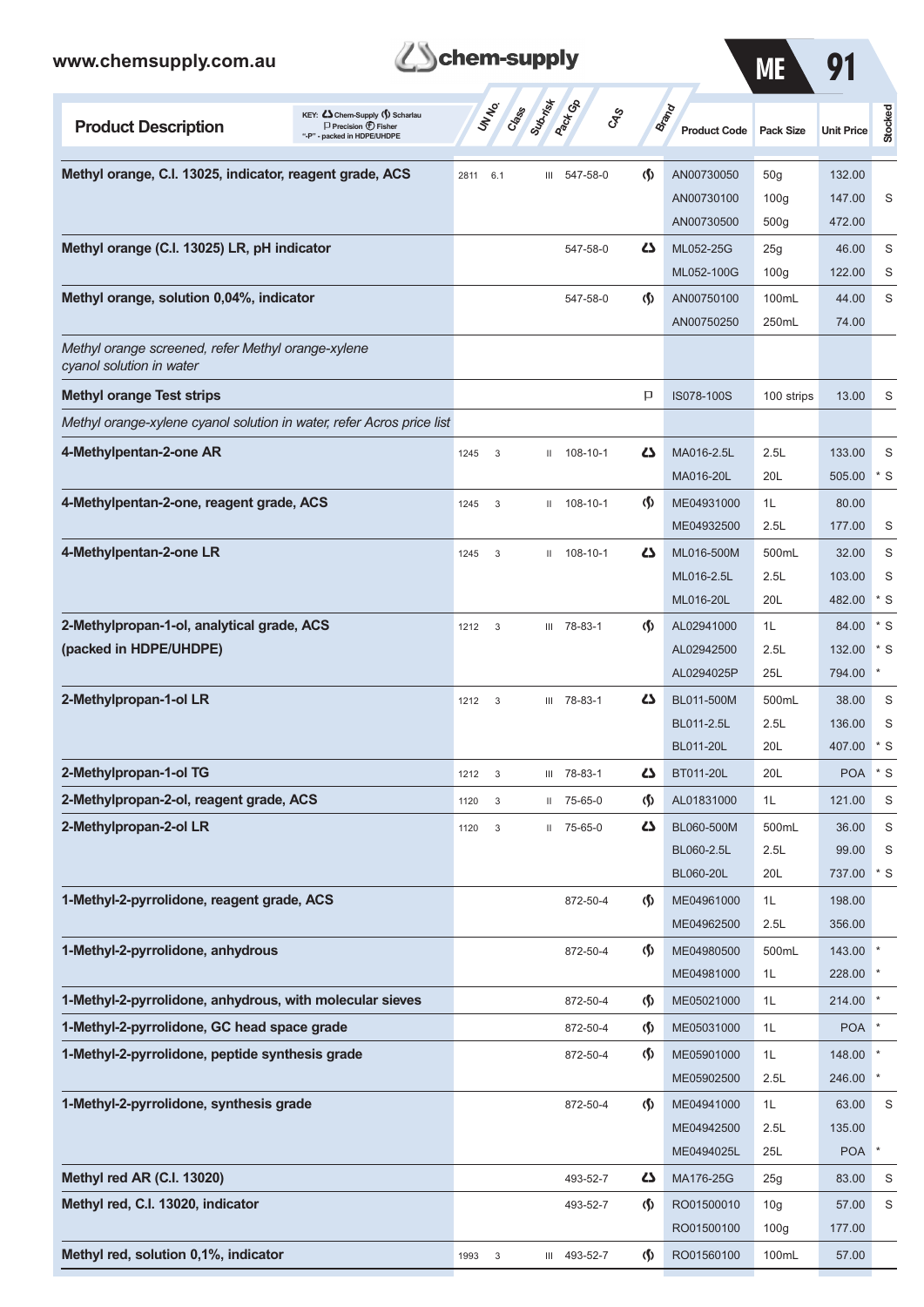

# **Z**Schem-supply

| Methyl red sodium salt (C.I. 13020) AR<br>ひ<br>MA053-25G<br>845-10-3<br>25g<br>97.00<br>MA053-100G<br>100 <sub>g</sub><br>223.00<br>Methyl red sodium salt (C.I. 13020) LR<br>ひ<br>ML053-10G<br>10 <sub>g</sub><br>58.00<br>845-10-3<br>100 <sub>g</sub><br>291.00<br>ML053-100G<br>Methyl red, sodium salt, C.I. 13020, indicator, soluble in water<br>$\langle \mathbf{\S} \rangle$<br>RO01550010<br>68.00<br>845-10-3<br>10 <sub>g</sub><br>RO01550025<br>123.00<br>25g<br>100 <sub>g</sub><br>369.00<br>RO01550100<br><b>Methyl salicylate LR</b><br>45<br>ML015-500M<br>500mL<br>72.00<br>$9\,$<br>119-36-8<br>3082<br>Ш<br>ML015-2.5L<br>2.5L<br>206.00<br>S<br>Methyl sulfide, refer Acros price list<br>Methylthymol blue, tetrasodium salt, indicator<br>(∫)<br>AZ02050001<br>104.00<br>1945-77-3<br>1g<br>AZ02050005<br>290.00<br>5g<br>Methyl violet (C.I. 42535) LR<br>47<br>S<br>ML055-25G<br>50.00<br>8004-87-3<br>25g<br>Methyl violet, C.I. 42535, for microscopy<br>$\langle \mathbf{\S} \rangle$<br>VI00700025<br>25g<br>59.00<br>8004-87-3<br>3077<br>9<br>Ш<br>VI00700100<br>100 <sub>g</sub><br>96.00<br>250g<br>175.00<br>VI00700250<br><b>Methyl violet Test strips</b><br>13.00<br>P<br>IS080-100S<br>100 strips<br><b>Metol TG</b><br>55-55-0<br>47<br>MT037-500G<br>500 <sub>g</sub><br>177.00<br>3077<br>9<br>Ш<br>MIBK, refer 4-Methylpentan-2-one<br>Microcosmic salt, refer Acros price list for Ammonium sodium phosphate<br><b>Millon's reagent LR</b><br>500mL<br>47<br>ML036-500M<br>165.00<br>S<br>6.1<br>2024<br>Ш<br>Millon's reagent<br>$\varphi$<br>RE00400100<br>100mL<br>85.00<br>2024<br>Ш<br>6.1<br>Mixture acetone/methanol, 50:50 w/w<br>$\langle \mathbf{\hat{y}}$<br>ME05051000<br>65.00<br>1L<br>1992<br>$6.1$ II<br>3<br>Mixture o-cresol/dichloromethane, 70:30 v/v<br>$\langle \mathbf{\S} \rangle$<br>ME05121000<br>193.00<br>1kg<br>2927<br>6.1<br>8<br>$\mathbf{H}$<br>388.00<br>ME05122500<br>2.5kg<br>Mixture n-hexane/tert-butyl methyl ether, 80:20 v/v,<br>$\langle \mathsf{S} \rangle$<br>ME06051000<br>1L<br>128.00<br>1992<br>$6.1$ II<br>3<br>reagent grade<br>2.5L<br>ME06052500<br>231.00<br>Mixture phenol/1,2-dichlorobenzene, 1:1 w/w, extra pure<br>$\varphi$<br>ME07101000<br>283.00<br>1kg<br>2927 6.1<br>$\,8\,$<br>$\mathbf{H}$<br>884.00<br>ME0710005P<br>5kg<br>Mixture phenol/trichlorophenol, 10:7 w/w<br>$\langle \mathsf{S} \rangle$<br>556.00<br>ME07201000<br>1kg<br>2810<br>6.1<br>$\rm H$<br>ME0720005P<br>1894.00<br>5kg<br>Mixture toluene/methanol, 2:1 v/v, neutral<br>$\langle \mathbf{\S} \rangle$<br>ME07951000<br>1L<br>69.00<br>1992<br>3<br>$6.1$ II<br>ME0795025A<br>25L<br>527.00<br>Molecular sieve 3 Å, pearl-shaped, 2 - 3 mm<br>$\varphi$<br>TA01400250<br>93.00<br>250g<br>290.00 * S<br>TA01401000<br>1kg<br>Molecular sieve 4 Å, pearl-shaped, 2 - 3 mm<br>$\langle \mathbf{\S} \rangle$<br>TA01410250<br>250g<br>93.00<br>TA01411000<br>290.00<br>1kg<br>Molecular sieve 5 Å, pearl-shaped, 2 - 3 mm<br>$\langle \mathbf{\S} \rangle$<br>TA01421000<br>290.00<br>1kg<br>Molybdenum, powder, synthesis grade<br>$\star$<br>$\langle \mathbf{\S} \rangle$<br>7439-98-7<br>MO00250100<br>100 <sub>g</sub><br>344.00<br>Molybdenum, standard solution 1000 mg/l Mo for AA<br>$\langle \mathbf{\S} \rangle$<br>MO00210500<br>500mL<br>49.00<br>(ammonium heptamolybdate in water)<br>Molybdenum, standard solution 1000 mg/l Mo for ICP<br>$\langle \mathbf{\langle}$<br>MO00230100<br>100mL<br>109.00<br>$\ast$<br>(molybdenum in ammonia 2%) | <b>Product Description</b> | KEY: Cohem-Supply () Scharlau<br>$\Box$ Precision $\bigoplus$ Fisher<br>packed in HDPE/UHDPE | UN NO. | Class | Suprist | <b>Pack</b> CB<br>$\mathcal{S}_{\infty}$ | <b>Brand</b><br><b>Product Code</b> | <b>Pack Size</b> | <b>Unit Price</b> | Stocked |
|--------------------------------------------------------------------------------------------------------------------------------------------------------------------------------------------------------------------------------------------------------------------------------------------------------------------------------------------------------------------------------------------------------------------------------------------------------------------------------------------------------------------------------------------------------------------------------------------------------------------------------------------------------------------------------------------------------------------------------------------------------------------------------------------------------------------------------------------------------------------------------------------------------------------------------------------------------------------------------------------------------------------------------------------------------------------------------------------------------------------------------------------------------------------------------------------------------------------------------------------------------------------------------------------------------------------------------------------------------------------------------------------------------------------------------------------------------------------------------------------------------------------------------------------------------------------------------------------------------------------------------------------------------------------------------------------------------------------------------------------------------------------------------------------------------------------------------------------------------------------------------------------------------------------------------------------------------------------------------------------------------------------------------------------------------------------------------------------------------------------------------------------------------------------------------------------------------------------------------------------------------------------------------------------------------------------------------------------------------------------------------------------------------------------------------------------------------------------------------------------------------------------------------------------------------------------------------------------------------------------------------------------------------------------------------------------------------------------------------------------------------------------------------------------------------------------------------------------------------------------------------------------------------------------------------------------------------------------------------------------------------------------------------------------------------------------------------------------------------------------------------------------------------------------------------------------------------------------------------------------------------------------------------------------------------------------------------------------------------------------------------------------------------------------------------------------------------------------------------------------------------------------------------------------------|----------------------------|----------------------------------------------------------------------------------------------|--------|-------|---------|------------------------------------------|-------------------------------------|------------------|-------------------|---------|
|                                                                                                                                                                                                                                                                                                                                                                                                                                                                                                                                                                                                                                                                                                                                                                                                                                                                                                                                                                                                                                                                                                                                                                                                                                                                                                                                                                                                                                                                                                                                                                                                                                                                                                                                                                                                                                                                                                                                                                                                                                                                                                                                                                                                                                                                                                                                                                                                                                                                                                                                                                                                                                                                                                                                                                                                                                                                                                                                                                                                                                                                                                                                                                                                                                                                                                                                                                                                                                                                                                                                                  |                            |                                                                                              |        |       |         |                                          |                                     |                  |                   | S       |
|                                                                                                                                                                                                                                                                                                                                                                                                                                                                                                                                                                                                                                                                                                                                                                                                                                                                                                                                                                                                                                                                                                                                                                                                                                                                                                                                                                                                                                                                                                                                                                                                                                                                                                                                                                                                                                                                                                                                                                                                                                                                                                                                                                                                                                                                                                                                                                                                                                                                                                                                                                                                                                                                                                                                                                                                                                                                                                                                                                                                                                                                                                                                                                                                                                                                                                                                                                                                                                                                                                                                                  |                            |                                                                                              |        |       |         |                                          |                                     |                  |                   | S       |
|                                                                                                                                                                                                                                                                                                                                                                                                                                                                                                                                                                                                                                                                                                                                                                                                                                                                                                                                                                                                                                                                                                                                                                                                                                                                                                                                                                                                                                                                                                                                                                                                                                                                                                                                                                                                                                                                                                                                                                                                                                                                                                                                                                                                                                                                                                                                                                                                                                                                                                                                                                                                                                                                                                                                                                                                                                                                                                                                                                                                                                                                                                                                                                                                                                                                                                                                                                                                                                                                                                                                                  |                            |                                                                                              |        |       |         |                                          |                                     |                  |                   | S       |
|                                                                                                                                                                                                                                                                                                                                                                                                                                                                                                                                                                                                                                                                                                                                                                                                                                                                                                                                                                                                                                                                                                                                                                                                                                                                                                                                                                                                                                                                                                                                                                                                                                                                                                                                                                                                                                                                                                                                                                                                                                                                                                                                                                                                                                                                                                                                                                                                                                                                                                                                                                                                                                                                                                                                                                                                                                                                                                                                                                                                                                                                                                                                                                                                                                                                                                                                                                                                                                                                                                                                                  |                            |                                                                                              |        |       |         |                                          |                                     |                  |                   | S       |
|                                                                                                                                                                                                                                                                                                                                                                                                                                                                                                                                                                                                                                                                                                                                                                                                                                                                                                                                                                                                                                                                                                                                                                                                                                                                                                                                                                                                                                                                                                                                                                                                                                                                                                                                                                                                                                                                                                                                                                                                                                                                                                                                                                                                                                                                                                                                                                                                                                                                                                                                                                                                                                                                                                                                                                                                                                                                                                                                                                                                                                                                                                                                                                                                                                                                                                                                                                                                                                                                                                                                                  |                            |                                                                                              |        |       |         |                                          |                                     |                  |                   |         |
|                                                                                                                                                                                                                                                                                                                                                                                                                                                                                                                                                                                                                                                                                                                                                                                                                                                                                                                                                                                                                                                                                                                                                                                                                                                                                                                                                                                                                                                                                                                                                                                                                                                                                                                                                                                                                                                                                                                                                                                                                                                                                                                                                                                                                                                                                                                                                                                                                                                                                                                                                                                                                                                                                                                                                                                                                                                                                                                                                                                                                                                                                                                                                                                                                                                                                                                                                                                                                                                                                                                                                  |                            |                                                                                              |        |       |         |                                          |                                     |                  |                   |         |
|                                                                                                                                                                                                                                                                                                                                                                                                                                                                                                                                                                                                                                                                                                                                                                                                                                                                                                                                                                                                                                                                                                                                                                                                                                                                                                                                                                                                                                                                                                                                                                                                                                                                                                                                                                                                                                                                                                                                                                                                                                                                                                                                                                                                                                                                                                                                                                                                                                                                                                                                                                                                                                                                                                                                                                                                                                                                                                                                                                                                                                                                                                                                                                                                                                                                                                                                                                                                                                                                                                                                                  |                            |                                                                                              |        |       |         |                                          |                                     |                  |                   |         |
|                                                                                                                                                                                                                                                                                                                                                                                                                                                                                                                                                                                                                                                                                                                                                                                                                                                                                                                                                                                                                                                                                                                                                                                                                                                                                                                                                                                                                                                                                                                                                                                                                                                                                                                                                                                                                                                                                                                                                                                                                                                                                                                                                                                                                                                                                                                                                                                                                                                                                                                                                                                                                                                                                                                                                                                                                                                                                                                                                                                                                                                                                                                                                                                                                                                                                                                                                                                                                                                                                                                                                  |                            |                                                                                              |        |       |         |                                          |                                     |                  |                   | S       |
|                                                                                                                                                                                                                                                                                                                                                                                                                                                                                                                                                                                                                                                                                                                                                                                                                                                                                                                                                                                                                                                                                                                                                                                                                                                                                                                                                                                                                                                                                                                                                                                                                                                                                                                                                                                                                                                                                                                                                                                                                                                                                                                                                                                                                                                                                                                                                                                                                                                                                                                                                                                                                                                                                                                                                                                                                                                                                                                                                                                                                                                                                                                                                                                                                                                                                                                                                                                                                                                                                                                                                  |                            |                                                                                              |        |       |         |                                          |                                     |                  |                   |         |
|                                                                                                                                                                                                                                                                                                                                                                                                                                                                                                                                                                                                                                                                                                                                                                                                                                                                                                                                                                                                                                                                                                                                                                                                                                                                                                                                                                                                                                                                                                                                                                                                                                                                                                                                                                                                                                                                                                                                                                                                                                                                                                                                                                                                                                                                                                                                                                                                                                                                                                                                                                                                                                                                                                                                                                                                                                                                                                                                                                                                                                                                                                                                                                                                                                                                                                                                                                                                                                                                                                                                                  |                            |                                                                                              |        |       |         |                                          |                                     |                  |                   |         |
|                                                                                                                                                                                                                                                                                                                                                                                                                                                                                                                                                                                                                                                                                                                                                                                                                                                                                                                                                                                                                                                                                                                                                                                                                                                                                                                                                                                                                                                                                                                                                                                                                                                                                                                                                                                                                                                                                                                                                                                                                                                                                                                                                                                                                                                                                                                                                                                                                                                                                                                                                                                                                                                                                                                                                                                                                                                                                                                                                                                                                                                                                                                                                                                                                                                                                                                                                                                                                                                                                                                                                  |                            |                                                                                              |        |       |         |                                          |                                     |                  |                   |         |
|                                                                                                                                                                                                                                                                                                                                                                                                                                                                                                                                                                                                                                                                                                                                                                                                                                                                                                                                                                                                                                                                                                                                                                                                                                                                                                                                                                                                                                                                                                                                                                                                                                                                                                                                                                                                                                                                                                                                                                                                                                                                                                                                                                                                                                                                                                                                                                                                                                                                                                                                                                                                                                                                                                                                                                                                                                                                                                                                                                                                                                                                                                                                                                                                                                                                                                                                                                                                                                                                                                                                                  |                            |                                                                                              |        |       |         |                                          |                                     |                  |                   |         |
|                                                                                                                                                                                                                                                                                                                                                                                                                                                                                                                                                                                                                                                                                                                                                                                                                                                                                                                                                                                                                                                                                                                                                                                                                                                                                                                                                                                                                                                                                                                                                                                                                                                                                                                                                                                                                                                                                                                                                                                                                                                                                                                                                                                                                                                                                                                                                                                                                                                                                                                                                                                                                                                                                                                                                                                                                                                                                                                                                                                                                                                                                                                                                                                                                                                                                                                                                                                                                                                                                                                                                  |                            |                                                                                              |        |       |         |                                          |                                     |                  |                   |         |
|                                                                                                                                                                                                                                                                                                                                                                                                                                                                                                                                                                                                                                                                                                                                                                                                                                                                                                                                                                                                                                                                                                                                                                                                                                                                                                                                                                                                                                                                                                                                                                                                                                                                                                                                                                                                                                                                                                                                                                                                                                                                                                                                                                                                                                                                                                                                                                                                                                                                                                                                                                                                                                                                                                                                                                                                                                                                                                                                                                                                                                                                                                                                                                                                                                                                                                                                                                                                                                                                                                                                                  |                            |                                                                                              |        |       |         |                                          |                                     |                  |                   |         |
|                                                                                                                                                                                                                                                                                                                                                                                                                                                                                                                                                                                                                                                                                                                                                                                                                                                                                                                                                                                                                                                                                                                                                                                                                                                                                                                                                                                                                                                                                                                                                                                                                                                                                                                                                                                                                                                                                                                                                                                                                                                                                                                                                                                                                                                                                                                                                                                                                                                                                                                                                                                                                                                                                                                                                                                                                                                                                                                                                                                                                                                                                                                                                                                                                                                                                                                                                                                                                                                                                                                                                  |                            |                                                                                              |        |       |         |                                          |                                     |                  |                   |         |
|                                                                                                                                                                                                                                                                                                                                                                                                                                                                                                                                                                                                                                                                                                                                                                                                                                                                                                                                                                                                                                                                                                                                                                                                                                                                                                                                                                                                                                                                                                                                                                                                                                                                                                                                                                                                                                                                                                                                                                                                                                                                                                                                                                                                                                                                                                                                                                                                                                                                                                                                                                                                                                                                                                                                                                                                                                                                                                                                                                                                                                                                                                                                                                                                                                                                                                                                                                                                                                                                                                                                                  |                            |                                                                                              |        |       |         |                                          |                                     |                  |                   | S       |
|                                                                                                                                                                                                                                                                                                                                                                                                                                                                                                                                                                                                                                                                                                                                                                                                                                                                                                                                                                                                                                                                                                                                                                                                                                                                                                                                                                                                                                                                                                                                                                                                                                                                                                                                                                                                                                                                                                                                                                                                                                                                                                                                                                                                                                                                                                                                                                                                                                                                                                                                                                                                                                                                                                                                                                                                                                                                                                                                                                                                                                                                                                                                                                                                                                                                                                                                                                                                                                                                                                                                                  |                            |                                                                                              |        |       |         |                                          |                                     |                  |                   | S       |
|                                                                                                                                                                                                                                                                                                                                                                                                                                                                                                                                                                                                                                                                                                                                                                                                                                                                                                                                                                                                                                                                                                                                                                                                                                                                                                                                                                                                                                                                                                                                                                                                                                                                                                                                                                                                                                                                                                                                                                                                                                                                                                                                                                                                                                                                                                                                                                                                                                                                                                                                                                                                                                                                                                                                                                                                                                                                                                                                                                                                                                                                                                                                                                                                                                                                                                                                                                                                                                                                                                                                                  |                            |                                                                                              |        |       |         |                                          |                                     |                  |                   |         |
|                                                                                                                                                                                                                                                                                                                                                                                                                                                                                                                                                                                                                                                                                                                                                                                                                                                                                                                                                                                                                                                                                                                                                                                                                                                                                                                                                                                                                                                                                                                                                                                                                                                                                                                                                                                                                                                                                                                                                                                                                                                                                                                                                                                                                                                                                                                                                                                                                                                                                                                                                                                                                                                                                                                                                                                                                                                                                                                                                                                                                                                                                                                                                                                                                                                                                                                                                                                                                                                                                                                                                  |                            |                                                                                              |        |       |         |                                          |                                     |                  |                   |         |
|                                                                                                                                                                                                                                                                                                                                                                                                                                                                                                                                                                                                                                                                                                                                                                                                                                                                                                                                                                                                                                                                                                                                                                                                                                                                                                                                                                                                                                                                                                                                                                                                                                                                                                                                                                                                                                                                                                                                                                                                                                                                                                                                                                                                                                                                                                                                                                                                                                                                                                                                                                                                                                                                                                                                                                                                                                                                                                                                                                                                                                                                                                                                                                                                                                                                                                                                                                                                                                                                                                                                                  |                            |                                                                                              |        |       |         |                                          |                                     |                  |                   |         |
|                                                                                                                                                                                                                                                                                                                                                                                                                                                                                                                                                                                                                                                                                                                                                                                                                                                                                                                                                                                                                                                                                                                                                                                                                                                                                                                                                                                                                                                                                                                                                                                                                                                                                                                                                                                                                                                                                                                                                                                                                                                                                                                                                                                                                                                                                                                                                                                                                                                                                                                                                                                                                                                                                                                                                                                                                                                                                                                                                                                                                                                                                                                                                                                                                                                                                                                                                                                                                                                                                                                                                  |                            |                                                                                              |        |       |         |                                          |                                     |                  |                   |         |
|                                                                                                                                                                                                                                                                                                                                                                                                                                                                                                                                                                                                                                                                                                                                                                                                                                                                                                                                                                                                                                                                                                                                                                                                                                                                                                                                                                                                                                                                                                                                                                                                                                                                                                                                                                                                                                                                                                                                                                                                                                                                                                                                                                                                                                                                                                                                                                                                                                                                                                                                                                                                                                                                                                                                                                                                                                                                                                                                                                                                                                                                                                                                                                                                                                                                                                                                                                                                                                                                                                                                                  |                            |                                                                                              |        |       |         |                                          |                                     |                  |                   |         |
|                                                                                                                                                                                                                                                                                                                                                                                                                                                                                                                                                                                                                                                                                                                                                                                                                                                                                                                                                                                                                                                                                                                                                                                                                                                                                                                                                                                                                                                                                                                                                                                                                                                                                                                                                                                                                                                                                                                                                                                                                                                                                                                                                                                                                                                                                                                                                                                                                                                                                                                                                                                                                                                                                                                                                                                                                                                                                                                                                                                                                                                                                                                                                                                                                                                                                                                                                                                                                                                                                                                                                  |                            |                                                                                              |        |       |         |                                          |                                     |                  |                   |         |
|                                                                                                                                                                                                                                                                                                                                                                                                                                                                                                                                                                                                                                                                                                                                                                                                                                                                                                                                                                                                                                                                                                                                                                                                                                                                                                                                                                                                                                                                                                                                                                                                                                                                                                                                                                                                                                                                                                                                                                                                                                                                                                                                                                                                                                                                                                                                                                                                                                                                                                                                                                                                                                                                                                                                                                                                                                                                                                                                                                                                                                                                                                                                                                                                                                                                                                                                                                                                                                                                                                                                                  |                            |                                                                                              |        |       |         |                                          |                                     |                  |                   |         |
|                                                                                                                                                                                                                                                                                                                                                                                                                                                                                                                                                                                                                                                                                                                                                                                                                                                                                                                                                                                                                                                                                                                                                                                                                                                                                                                                                                                                                                                                                                                                                                                                                                                                                                                                                                                                                                                                                                                                                                                                                                                                                                                                                                                                                                                                                                                                                                                                                                                                                                                                                                                                                                                                                                                                                                                                                                                                                                                                                                                                                                                                                                                                                                                                                                                                                                                                                                                                                                                                                                                                                  |                            |                                                                                              |        |       |         |                                          |                                     |                  |                   |         |
|                                                                                                                                                                                                                                                                                                                                                                                                                                                                                                                                                                                                                                                                                                                                                                                                                                                                                                                                                                                                                                                                                                                                                                                                                                                                                                                                                                                                                                                                                                                                                                                                                                                                                                                                                                                                                                                                                                                                                                                                                                                                                                                                                                                                                                                                                                                                                                                                                                                                                                                                                                                                                                                                                                                                                                                                                                                                                                                                                                                                                                                                                                                                                                                                                                                                                                                                                                                                                                                                                                                                                  |                            |                                                                                              |        |       |         |                                          |                                     |                  |                   |         |
|                                                                                                                                                                                                                                                                                                                                                                                                                                                                                                                                                                                                                                                                                                                                                                                                                                                                                                                                                                                                                                                                                                                                                                                                                                                                                                                                                                                                                                                                                                                                                                                                                                                                                                                                                                                                                                                                                                                                                                                                                                                                                                                                                                                                                                                                                                                                                                                                                                                                                                                                                                                                                                                                                                                                                                                                                                                                                                                                                                                                                                                                                                                                                                                                                                                                                                                                                                                                                                                                                                                                                  |                            |                                                                                              |        |       |         |                                          |                                     |                  |                   |         |
|                                                                                                                                                                                                                                                                                                                                                                                                                                                                                                                                                                                                                                                                                                                                                                                                                                                                                                                                                                                                                                                                                                                                                                                                                                                                                                                                                                                                                                                                                                                                                                                                                                                                                                                                                                                                                                                                                                                                                                                                                                                                                                                                                                                                                                                                                                                                                                                                                                                                                                                                                                                                                                                                                                                                                                                                                                                                                                                                                                                                                                                                                                                                                                                                                                                                                                                                                                                                                                                                                                                                                  |                            |                                                                                              |        |       |         |                                          |                                     |                  |                   |         |
|                                                                                                                                                                                                                                                                                                                                                                                                                                                                                                                                                                                                                                                                                                                                                                                                                                                                                                                                                                                                                                                                                                                                                                                                                                                                                                                                                                                                                                                                                                                                                                                                                                                                                                                                                                                                                                                                                                                                                                                                                                                                                                                                                                                                                                                                                                                                                                                                                                                                                                                                                                                                                                                                                                                                                                                                                                                                                                                                                                                                                                                                                                                                                                                                                                                                                                                                                                                                                                                                                                                                                  |                            |                                                                                              |        |       |         |                                          |                                     |                  |                   |         |
|                                                                                                                                                                                                                                                                                                                                                                                                                                                                                                                                                                                                                                                                                                                                                                                                                                                                                                                                                                                                                                                                                                                                                                                                                                                                                                                                                                                                                                                                                                                                                                                                                                                                                                                                                                                                                                                                                                                                                                                                                                                                                                                                                                                                                                                                                                                                                                                                                                                                                                                                                                                                                                                                                                                                                                                                                                                                                                                                                                                                                                                                                                                                                                                                                                                                                                                                                                                                                                                                                                                                                  |                            |                                                                                              |        |       |         |                                          |                                     |                  |                   |         |
|                                                                                                                                                                                                                                                                                                                                                                                                                                                                                                                                                                                                                                                                                                                                                                                                                                                                                                                                                                                                                                                                                                                                                                                                                                                                                                                                                                                                                                                                                                                                                                                                                                                                                                                                                                                                                                                                                                                                                                                                                                                                                                                                                                                                                                                                                                                                                                                                                                                                                                                                                                                                                                                                                                                                                                                                                                                                                                                                                                                                                                                                                                                                                                                                                                                                                                                                                                                                                                                                                                                                                  |                            |                                                                                              |        |       |         |                                          |                                     |                  |                   |         |
|                                                                                                                                                                                                                                                                                                                                                                                                                                                                                                                                                                                                                                                                                                                                                                                                                                                                                                                                                                                                                                                                                                                                                                                                                                                                                                                                                                                                                                                                                                                                                                                                                                                                                                                                                                                                                                                                                                                                                                                                                                                                                                                                                                                                                                                                                                                                                                                                                                                                                                                                                                                                                                                                                                                                                                                                                                                                                                                                                                                                                                                                                                                                                                                                                                                                                                                                                                                                                                                                                                                                                  |                            |                                                                                              |        |       |         |                                          |                                     |                  |                   |         |
|                                                                                                                                                                                                                                                                                                                                                                                                                                                                                                                                                                                                                                                                                                                                                                                                                                                                                                                                                                                                                                                                                                                                                                                                                                                                                                                                                                                                                                                                                                                                                                                                                                                                                                                                                                                                                                                                                                                                                                                                                                                                                                                                                                                                                                                                                                                                                                                                                                                                                                                                                                                                                                                                                                                                                                                                                                                                                                                                                                                                                                                                                                                                                                                                                                                                                                                                                                                                                                                                                                                                                  |                            |                                                                                              |        |       |         |                                          |                                     |                  |                   |         |
|                                                                                                                                                                                                                                                                                                                                                                                                                                                                                                                                                                                                                                                                                                                                                                                                                                                                                                                                                                                                                                                                                                                                                                                                                                                                                                                                                                                                                                                                                                                                                                                                                                                                                                                                                                                                                                                                                                                                                                                                                                                                                                                                                                                                                                                                                                                                                                                                                                                                                                                                                                                                                                                                                                                                                                                                                                                                                                                                                                                                                                                                                                                                                                                                                                                                                                                                                                                                                                                                                                                                                  |                            |                                                                                              |        |       |         |                                          |                                     |                  |                   |         |
|                                                                                                                                                                                                                                                                                                                                                                                                                                                                                                                                                                                                                                                                                                                                                                                                                                                                                                                                                                                                                                                                                                                                                                                                                                                                                                                                                                                                                                                                                                                                                                                                                                                                                                                                                                                                                                                                                                                                                                                                                                                                                                                                                                                                                                                                                                                                                                                                                                                                                                                                                                                                                                                                                                                                                                                                                                                                                                                                                                                                                                                                                                                                                                                                                                                                                                                                                                                                                                                                                                                                                  |                            |                                                                                              |        |       |         |                                          |                                     |                  |                   |         |
|                                                                                                                                                                                                                                                                                                                                                                                                                                                                                                                                                                                                                                                                                                                                                                                                                                                                                                                                                                                                                                                                                                                                                                                                                                                                                                                                                                                                                                                                                                                                                                                                                                                                                                                                                                                                                                                                                                                                                                                                                                                                                                                                                                                                                                                                                                                                                                                                                                                                                                                                                                                                                                                                                                                                                                                                                                                                                                                                                                                                                                                                                                                                                                                                                                                                                                                                                                                                                                                                                                                                                  |                            |                                                                                              |        |       |         |                                          |                                     |                  |                   | $*$ S   |
|                                                                                                                                                                                                                                                                                                                                                                                                                                                                                                                                                                                                                                                                                                                                                                                                                                                                                                                                                                                                                                                                                                                                                                                                                                                                                                                                                                                                                                                                                                                                                                                                                                                                                                                                                                                                                                                                                                                                                                                                                                                                                                                                                                                                                                                                                                                                                                                                                                                                                                                                                                                                                                                                                                                                                                                                                                                                                                                                                                                                                                                                                                                                                                                                                                                                                                                                                                                                                                                                                                                                                  |                            |                                                                                              |        |       |         |                                          |                                     |                  |                   | $*$ S   |
|                                                                                                                                                                                                                                                                                                                                                                                                                                                                                                                                                                                                                                                                                                                                                                                                                                                                                                                                                                                                                                                                                                                                                                                                                                                                                                                                                                                                                                                                                                                                                                                                                                                                                                                                                                                                                                                                                                                                                                                                                                                                                                                                                                                                                                                                                                                                                                                                                                                                                                                                                                                                                                                                                                                                                                                                                                                                                                                                                                                                                                                                                                                                                                                                                                                                                                                                                                                                                                                                                                                                                  |                            |                                                                                              |        |       |         |                                          |                                     |                  |                   |         |
|                                                                                                                                                                                                                                                                                                                                                                                                                                                                                                                                                                                                                                                                                                                                                                                                                                                                                                                                                                                                                                                                                                                                                                                                                                                                                                                                                                                                                                                                                                                                                                                                                                                                                                                                                                                                                                                                                                                                                                                                                                                                                                                                                                                                                                                                                                                                                                                                                                                                                                                                                                                                                                                                                                                                                                                                                                                                                                                                                                                                                                                                                                                                                                                                                                                                                                                                                                                                                                                                                                                                                  |                            |                                                                                              |        |       |         |                                          |                                     |                  |                   | S       |
|                                                                                                                                                                                                                                                                                                                                                                                                                                                                                                                                                                                                                                                                                                                                                                                                                                                                                                                                                                                                                                                                                                                                                                                                                                                                                                                                                                                                                                                                                                                                                                                                                                                                                                                                                                                                                                                                                                                                                                                                                                                                                                                                                                                                                                                                                                                                                                                                                                                                                                                                                                                                                                                                                                                                                                                                                                                                                                                                                                                                                                                                                                                                                                                                                                                                                                                                                                                                                                                                                                                                                  |                            |                                                                                              |        |       |         |                                          |                                     |                  |                   |         |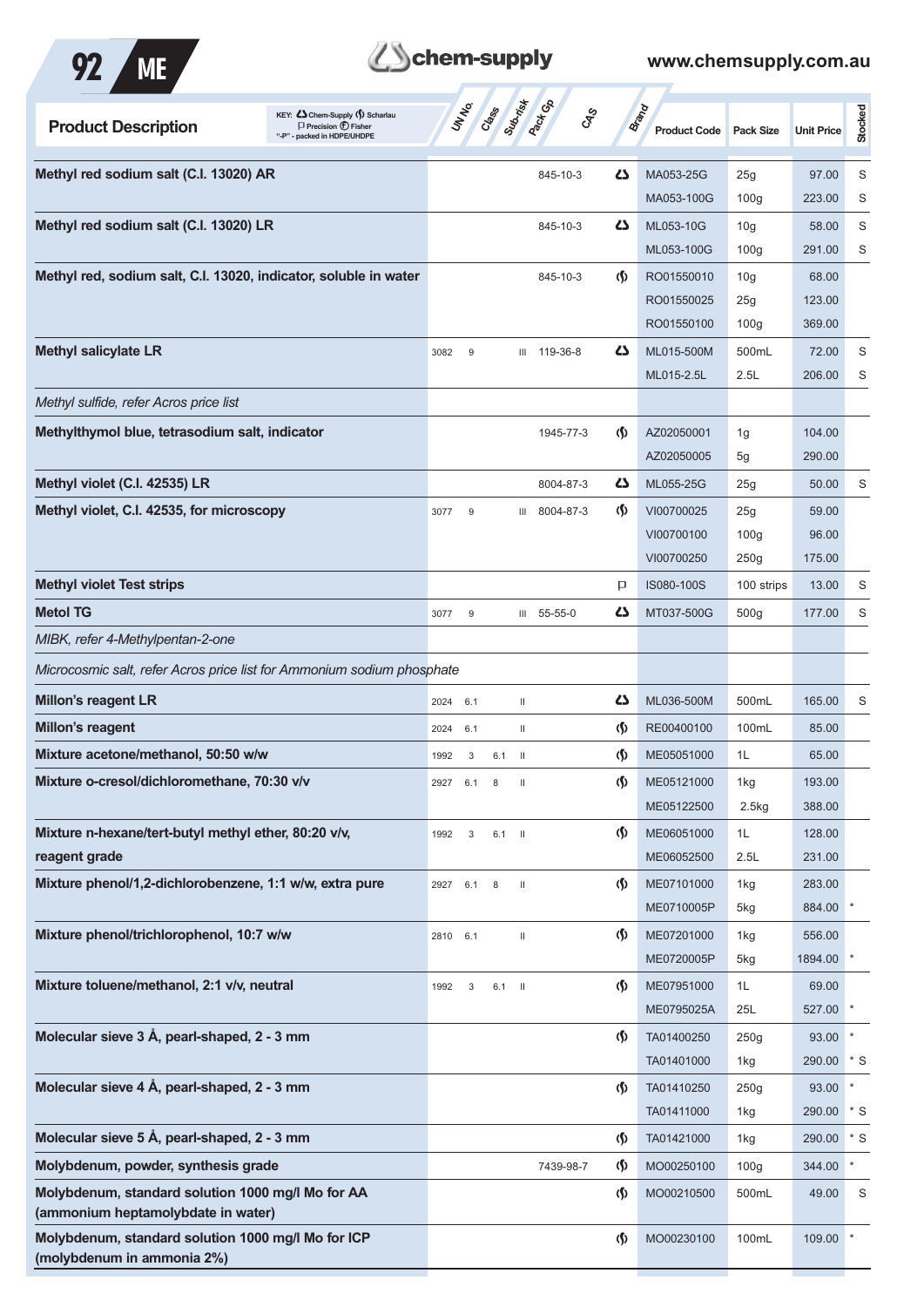| www.chemsupply.com.au                          |                                                                                                       | chem-supply  |       |                |                        |                                    |                              | M <sub>0</sub>   | 93                |         |
|------------------------------------------------|-------------------------------------------------------------------------------------------------------|--------------|-------|----------------|------------------------|------------------------------------|------------------------------|------------------|-------------------|---------|
| <b>Product Description</b>                     | KEY: C Chem-Supply (5) Scharlau<br>$\Box$ Precision $\bigoplus$ Fisher<br>"-P" - packed in HDPE/UHDPE | <b>UNTER</b> | Class | Submist        | <b>Pack G</b> B<br>GSS |                                    | Brand<br><b>Product Code</b> | <b>Pack Size</b> | <b>Unit Price</b> | Stocked |
| Molybdenum(VI) oxide, extra pure               |                                                                                                       | 3288<br>6.1  |       | Ш              | 1313-27-5              | $\langle \mathbf{\Omega} \rangle$  | MO00500250                   | 250q             | 281.00            | S       |
|                                                |                                                                                                       |              |       |                |                        |                                    | MO00501000                   | 1kg              | 865.00            |         |
| Molybdenum(IV) sulfide, synthesis grade        |                                                                                                       |              |       |                | 1317-33-5              | $\langle \mathbf{\langle} \rangle$ | MO00650250                   | 250q             | 534.00            | $\star$ |
| Molybdic acid, refer Acros price list          |                                                                                                       |              |       |                |                        |                                    |                              |                  |                   |         |
| dodeca-Molybdophosphoric acid AR               |                                                                                                       | 3085<br>5.1  | 8     | Ш              | 51429-74-4             | دے                                 | MA097-100G                   | 100q             | 414.00            | S       |
| dodeca-Molybdophosphoric acid LR               |                                                                                                       | 3085<br>5.1  | 8     | $\mathbf{III}$ | 51429-74-4             | دے                                 | ML097-100G                   | 100q             | 356.00            | S       |
| Monochlorobenzene, refer Chlorobenzene         |                                                                                                       |              |       |                |                        |                                    |                              |                  |                   |         |
| Monoethanolamine, refer Ethanolamine           |                                                                                                       |              |       |                |                        |                                    |                              |                  |                   |         |
| <b>MOPS, molecular biology grade</b>           |                                                                                                       |              |       |                | 1132-61-2              | $\Phi$                             | MO00700100                   | 100q             | 166.00            |         |
|                                                |                                                                                                       |              |       |                |                        |                                    | MO00700500                   | 500q             | 772.00            |         |
| Mordant black 11, refer Eriochrome black T     |                                                                                                       |              |       |                |                        |                                    |                              |                  |                   |         |
| Morpholine, refer Acros price list             |                                                                                                       |              |       |                |                        |                                    |                              |                  |                   |         |
| <b>MSDS CD-ROM (Chem-Supply products only)</b> |                                                                                                       |              |       |                |                        | 27                                 | MT128-EACH                   | Each             | 124.00            | S       |
| Murexide, indicator for metal titration        |                                                                                                       |              |       |                | 3051-09-0              | $\Phi$                             | MU00200005                   | 5g               | 51.00             | $*$ S   |
|                                                |                                                                                                       |              |       |                |                        |                                    | MU00200025                   | 25q              | 158.00            |         |
| Myristic acid, extra pure                      |                                                                                                       |              |       |                | 544-63-8               | $\Phi$                             | AC14820100                   | 100q             | 122.00            |         |
| Myristic acid, synthesis grade                 |                                                                                                       |              |       |                | 544-63-8               | $\Phi$                             | AC14771000                   | 1kg              | 64.00             |         |

**Them-supply**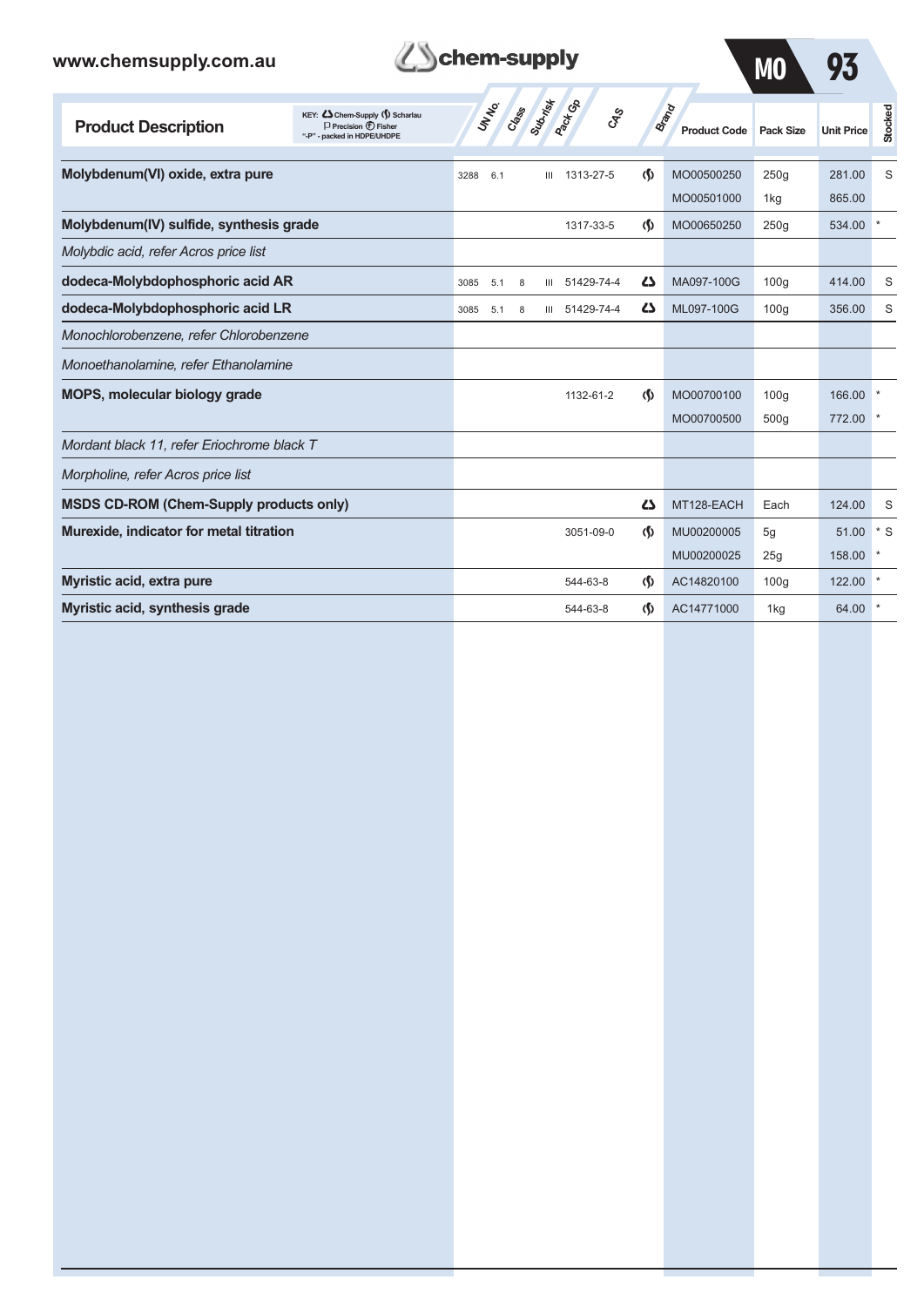

# **Them-supply**

| KEY: Cohem-Supply (5) Scharlau<br><b>Product Description</b><br>$\Box$ Precision $\bigoplus$ Fisher<br>- packed in HDPE/UHDPE |          | UN NO.<br>Crass | Submish                            | <b>Pack</b> Ga | <b>GRS</b>                         | <b>Brand</b><br><b>Product Code</b> | <b>Pack Size</b>        | <b>Unit Price</b> | Stocked |
|-------------------------------------------------------------------------------------------------------------------------------|----------|-----------------|------------------------------------|----------------|------------------------------------|-------------------------------------|-------------------------|-------------------|---------|
| Naphthalene, pellets approx. 3 - 4 mm, reagent grade                                                                          | 1334     | 4.1             | III                                | $91 - 20 - 3$  | $\langle \mathbf{\langle} \rangle$ | NA00260250                          | 250g                    | 95.00             |         |
| Naphthalene, flake LR                                                                                                         | 1334     | 4.1             | Ш                                  | $91 - 20 - 3$  | دے                                 | NA00261000<br>NL017-500G            | 1kg<br>500 <sub>g</sub> | 268.00<br>89.00   | S       |
| a-Naphthaleneacetic acid LR                                                                                                   |          |                 |                                    | 86-87-3        | 27                                 | NL035-100G                          | 100 <sub>g</sub>        | 113.00            | S       |
| 1-Naphthol, reagent grade                                                                                                     |          |                 |                                    | $90 - 15 - 3$  | $\langle \mathbf{\S} \rangle$      | NA01120250                          | 250g                    | 191.00            | $*$ S   |
| 1-Naphthol, synthesis grade                                                                                                   |          |                 |                                    | $90 - 15 - 3$  | $\langle \mathbf{\S} \rangle$      | NA01100250                          | 250g                    | 42.00             | $*$ S   |
|                                                                                                                               |          |                 |                                    |                |                                    | NA01101000                          | 1kg                     | 133.00            |         |
| 2-Naphthol, reagent grade                                                                                                     | 3077     | $9\,$           | Ш                                  | 135-19-3       | <u> (\$)</u>                       | NA01170100                          | 100 <sub>g</sub>        | 104.00            |         |
| 2-Naphthol, synthesis grade                                                                                                   | 3077     | 9               | Ш                                  | 135-19-3       | $\langle \mathbf{\langle} \rangle$ | NA01160250                          | 250g                    | 36.00             | $*$ S   |
|                                                                                                                               |          |                 |                                    |                |                                    | NA01161000                          | 1kg                     | 96.00             |         |
| Naphthol Green B, refer Acros price list                                                                                      |          |                 |                                    |                |                                    |                                     |                         |                   |         |
| 1-Naphthylacetic acid, refer Acros price list                                                                                 |          |                 |                                    |                |                                    |                                     |                         |                   |         |
| Naphtholbenzein indicator LR                                                                                                  |          |                 |                                    | 145-50-6       | Ω                                  | <b>NL078-5G</b>                     | 5g                      | 63.00             | S       |
| 1-Naphthylamine, synthesis grade                                                                                              | 2077 6.1 |                 |                                    | III 134-32-7   | $\langle \mathbf{\S} \rangle$      | NA00471000                          | 1kg                     | 107.00            |         |
| N-(1-Naphythyl)ethylenediamine Dihydrochloride LR                                                                             |          |                 |                                    | 1465-25-4      | دے                                 | <b>NL046-5G</b>                     | 5g                      | 64.00             | S       |
|                                                                                                                               |          |                 |                                    |                |                                    | <b>NL046-25G</b>                    | 25g                     | 186.00            | S       |
| Neodymium, standard solution 1000 mg/l Nd for ICP<br>(neodymium oxide in nitric acid 2%)                                      | 3264     | 8               | $\ensuremath{\mathsf{III}}\xspace$ |                | $\langle \mathbf{\S} \rangle$      | NE00630100                          | 100mL                   | 211.00            |         |
| Nessler's reagent                                                                                                             | 2024     | 6.1             | Ш                                  |                | $\langle \mathbf{\S} \rangle$      | RE00500250                          | 250mL                   | 43.00             | S       |
| Neutral buffered formalin, refer Formaldehyde solution<br>$3,5 - 4\%$ , buffered at $pH = 7$                                  |          |                 |                                    |                |                                    |                                     |                         |                   |         |
| Neutral detergent fibre reagent, NDF according to Van Soets                                                                   |          |                 |                                    |                | $\langle \mathbf{\S} \rangle$      | RE00151000                          | 1L                      | 58.00             |         |
|                                                                                                                               |          |                 |                                    |                |                                    | RE0015005P                          | 5L                      | 175.00            |         |
| Neutral red, C.I. 50040, for microscopy and indicator                                                                         |          |                 |                                    | 553-24-2       | (\$)                               | RO01900010                          | 10 <sub>g</sub>         | 83.00             |         |
|                                                                                                                               |          |                 |                                    |                |                                    | RO01900025                          | 25g                     | 131.00            |         |
|                                                                                                                               |          |                 |                                    |                |                                    | RO01900100                          | 100 <sub>g</sub>        | 468.00            |         |
| Neutral red, solution 0,1%, indicator<br>Nickel acetate, refer Nickel(II) acetate tetrahydrate                                |          |                 |                                    | 553-24-2       | $\langle \mathsf{S} \rangle$       | RO01910100                          | 100mL                   | 43.00             |         |
|                                                                                                                               |          |                 |                                    |                |                                    |                                     |                         |                   |         |
| Nickel, foil LR                                                                                                               |          |                 |                                    | 7440-02-0      | ひ                                  | NL011-25G<br>NL011-100G             | 25g<br>100 <sub>g</sub> | 60.00<br>171.00   | S<br>S  |
| Nickel, powder, extra pure                                                                                                    |          |                 |                                    | 7440-02-0      | $\langle \mathbf{\langle} \rangle$ | NI01320250                          | 250g                    | 236.00            |         |
|                                                                                                                               |          |                 |                                    |                |                                    | NI01321000                          | 1kg                     | 758.00            |         |
| Nickel, pieces 20-30mm LR                                                                                                     |          |                 |                                    | 7440-02-0      | 42                                 | NL013-500G                          | 500 <sub>g</sub>        | 104.00            | S       |
| Nickel, standard solution 1000 mg/l Ni for AA (nickel(II) nitrate 3264<br>in nitric acid 0,5 mol/l)                           |          | $\,$ 8 $\,$     | $\mathbf{III}$                     |                | <u> (\$)</u>                       | NI01210500                          | 500mL                   | 49.00             | S       |
| Nickel, standard solution 1000 mg/l Ni for ICP<br>(nickel in nitric acid 2%)                                                  | 3264     | 8               | $\ensuremath{\mathsf{III}}\xspace$ |                | $\varphi$                          | NI01250100                          | 100mL                   | 93.00             |         |
| Nickel (II) acetate tetrahydrate LR                                                                                           |          |                 |                                    | 6018-89-9      | 27                                 | NL006-500G                          | 500q                    | 211.00            | S       |
| Nickel-Aluminium alloy, powder, according to Raney                                                                            | 3089     | 4.1             |                                    | II 12003-78-0  | $\langle \mathbf{\S} \rangle$      | AL06850250                          | 250g                    | 152.00            |         |
|                                                                                                                               |          |                 |                                    |                |                                    | AL06851000                          | 1kg                     | 456.00            |         |
| Nickel (II) ammonium sulfate, refer Ammonium nickel (II) sulfate                                                              |          |                 |                                    |                |                                    |                                     |                         |                   |         |
| Nickel (II) bromide anhydrous LR                                                                                              |          |                 |                                    | 13462-88-9     | 27                                 | NL029-100G                          | 100 <sub>g</sub>        | 323.00            |         |
| Nickel (II) carbonate tetrahy drate LR                                                                                        |          |                 |                                    | 39430-27-8     | 42                                 | NL007-500G                          | 500 <sub>g</sub>        | 148.00            | S       |
| Nickel (II) chloride anhydrous LR                                                                                             | 3288     | 6.1             |                                    | III 7718-54-9  | 5                                  | NL059-500G                          | 500 <sub>g</sub>        | 342.00            | S       |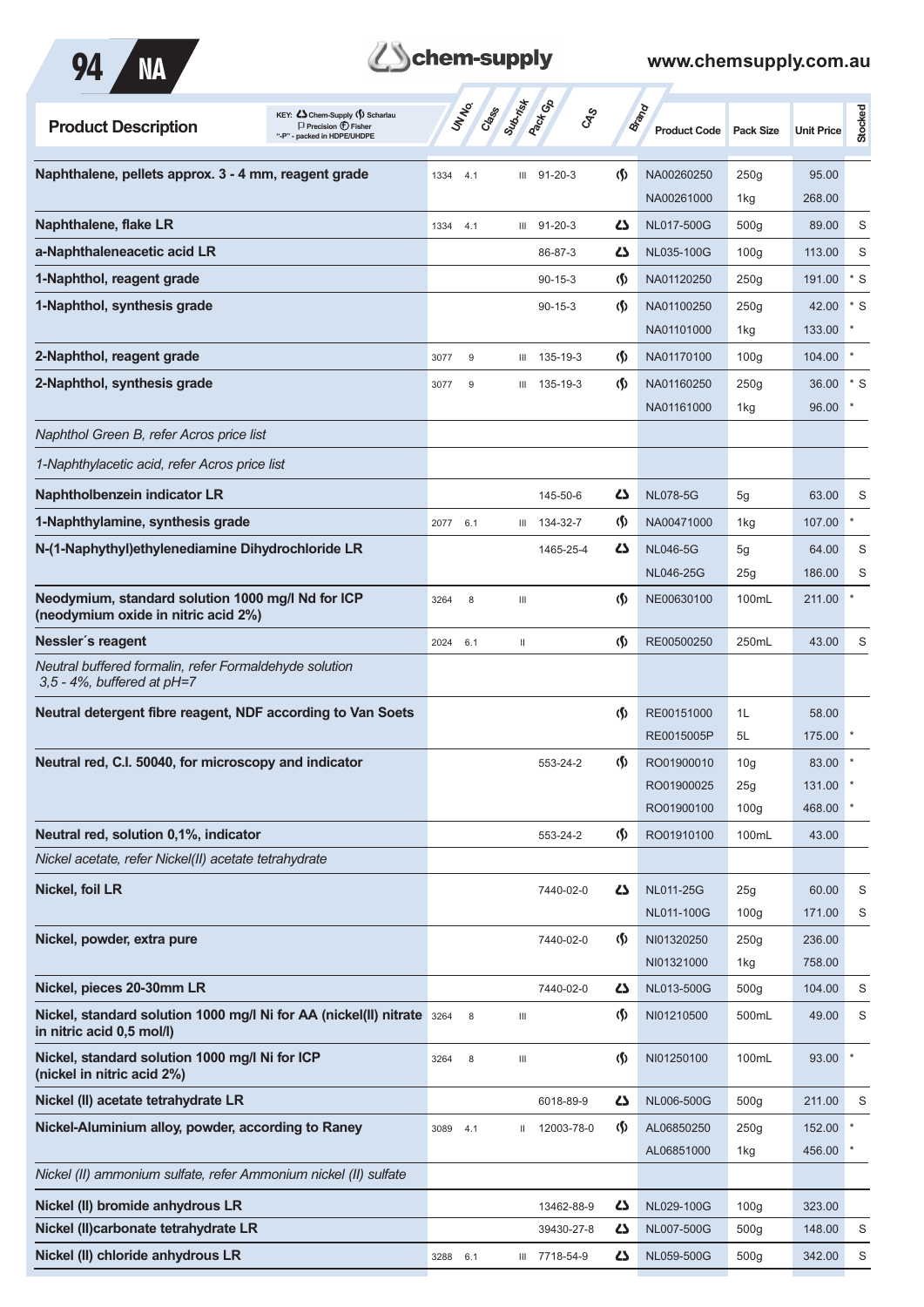| KEY: Cohem-Supply (5) Scharlau<br><b>Product Description</b><br>$\Box$ Precision $\bigoplus$ Fisher<br>"-P" - packed in HDPE/UHDPE | UNINO       | Crass | Suprise      | <b>Pack G</b> B | <b>GRS</b>  |                                    | Brand<br><b>Product Code</b> | <b>Pack Size</b> | <b>Unit Price</b> | Stocked   |
|------------------------------------------------------------------------------------------------------------------------------------|-------------|-------|--------------|-----------------|-------------|------------------------------------|------------------------------|------------------|-------------------|-----------|
| Nickel (II) chloride hexahydrate AR                                                                                                | 3288        | 6.1   |              | III 7791-20-0   |             | دے                                 | NA008-500G                   | 500g             | 194.00            | S         |
| Nickel(II) chloride hexahydrate, reagent grade                                                                                     | 3288        | 6.1   |              | III 7791-20-0   |             | $\langle \mathbf{\langle} \rangle$ | NI01390250                   | 250g             | 127.00            |           |
|                                                                                                                                    |             |       |              |                 |             |                                    | NI01391000                   | 1kg              | 395.00            |           |
|                                                                                                                                    |             |       |              |                 |             |                                    | NI0139005P                   | 5kg              | 1186.00           |           |
| Nickel (II) chloride hexahydrate LR                                                                                                | 3288        | 6.1   |              | III 7791-20-0   |             | دے                                 | NL008-500G                   | 500g             | 128.00            | S         |
|                                                                                                                                    |             |       |              |                 |             |                                    | <b>NL008-5KG</b>             | 5kg              | 930.00            | $*$ S     |
|                                                                                                                                    |             |       |              |                 |             |                                    | <b>NL008-25KG</b>            | 25kg             | <b>POA</b>        |           |
| Nickel(II) chloride hexahydrate, extra pure                                                                                        | 3288        | 6.1   |              | III 7791-20-0   |             | $\Phi$                             | NI01380250                   | 250g             | 93.00             |           |
| Nickel (II) nitrate hexahydrate LR                                                                                                 | 2725        | 5.1   |              | III 13478-00-7  |             | Ω                                  | NL014-500G                   | 500 <sub>g</sub> | 149.00            | S         |
|                                                                                                                                    |             |       |              |                 |             |                                    | <b>NL014-5KG</b>             | 5kg              | 1025.00           | $*$ S     |
|                                                                                                                                    |             |       |              |                 |             |                                    | <b>NL014-25KG</b>            | 25kg             | <b>POA</b>        |           |
| Nickel (II) nitrate hexahydrate, extra pure                                                                                        | 2725<br>5.1 |       |              | III 13478-00-7  |             | $\langle \mathbf{\S} \rangle$      | NI01500250                   | 250g             | 92.00             |           |
| Nickel (II) sulfate hexahydrate AR                                                                                                 | 3077        | 9     | Ш            |                 | 10101-97-0  | دے                                 | NA016-500G                   | 500g             | 197.00            | S         |
| Nickel (II) sulfate hexahydrate, reagent grade, ACS                                                                                | 3077        | 9     |              | III 10101-97-0  |             | $\langle \mathbf{\S} \rangle$      | NI01800250                   | 250g             | 108.00            |           |
|                                                                                                                                    |             |       |              |                 |             |                                    | NI01801000                   | 1kg              | 364.00            |           |
|                                                                                                                                    |             |       |              |                 |             |                                    | NI0180005P                   | 5kg              | 1202.00           |           |
| Nickel (II) sulfate hexahydrate LR                                                                                                 | 3077        | 9     | Ш            |                 | 10101-97-0  | Ω                                  | NL016-500G                   | 500 <sub>g</sub> | 107.00            | S         |
|                                                                                                                                    |             |       |              |                 |             |                                    | <b>NL016-5KG</b>             | 5kg              | 628.00            | $*$ S     |
|                                                                                                                                    |             |       |              |                 |             |                                    | <b>NL016-25KG</b>            | 25kg             | <b>POA</b>        |           |
| Nicotinamide, extra pure, Ph Eur, USP, BP, DAB                                                                                     |             |       |              | 98-92-0         |             | (\$)                               | NI00350100                   | 100 <sub>g</sub> | 57.00             |           |
| Nicotine, synthesis grade                                                                                                          | 1654        | 6.1   | $\mathbf{H}$ | $54 - 11 - 5$   |             | $\langle \mathbf{\S} \rangle$      | NI00200100                   | 100mL            | 126.00            |           |
| Nicotinic acid, extra pure, Ph Eur, USP                                                                                            |             |       |              | 59-67-6         |             | (§)                                | AC15901000                   | 1kg              | 219.00            | S         |
| Nigrosine, water soluble, C.I. 50420, for microscopy                                                                               |             |       |              |                 | 101357-32-8 | $\langle \mathbf{\langle}$         | NI00620050                   | 50g              | 79.00             |           |
| <b>Ninhydrin AR</b>                                                                                                                |             |       |              | 485-47-2        |             | ω                                  | NA021-5G                     | 5g               | 47.00             | S         |
|                                                                                                                                    |             |       |              |                 |             |                                    | NA021-25G                    | 25g              | 126.00            | S         |
|                                                                                                                                    |             |       |              |                 |             |                                    | NA021-100G                   | 100 <sub>g</sub> | 382.00            | S         |
|                                                                                                                                    |             |       |              |                 |             |                                    | NA021-500G                   | 500 <sub>g</sub> | 1315.00           |           |
| <b>Ninhydrin LR</b>                                                                                                                |             |       |              | 485-47-2        |             | Ω                                  | <b>NL021-5G</b>              | 5g               | 36.00             | S         |
|                                                                                                                                    |             |       |              |                 |             |                                    | NL021-100G                   | 100 <sub>g</sub> | 332.00            | S         |
| Niobium, standard solution 1000 mg/l Nb for ICP<br>(niobium in nitric acid 5% + hydrofluoric acid 1%)                              | 2922        | 8     | $6.1$ II     |                 |             | ⊛                                  | NI00700100                   | 100mL            | 203.00            | $^{\ast}$ |
| Nitrate Test strips (10-25-50-100-250-500 ppm)                                                                                     |             |       |              |                 |             | P                                  | IS118-50S                    | 50 strips        | 26.00             | S         |
| Nitrate, standard solution 1000 mg/l NO3-<br>(ammonium nitrate in water)                                                           |             |       |              |                 |             | $\spadesuit$                       | NI01900500                   | 500mL            | 340.00            | $^{\ast}$ |
| Nitric acid 70% w/w AR                                                                                                             | 2031        | 8     | 5.1          | II 7697-37-2    |             | 47                                 | NA001-500M                   | 500mL            | 31.00             | S         |
|                                                                                                                                    |             |       |              |                 |             |                                    | NA001-2.5L                   | 2.5L             | 66.00             | S         |
| Nitric acid, min. 69,5%, reagent grade, ACS, ISO                                                                                   | 2031        | 8     | 5.1          | II 7697-37-2    |             | $\langle \mathbf{\S} \rangle$      | AC16002500                   | 2.5L             | 67.00             | S         |
| Nitric Acid, min. 69,5%, reagent grade, ACS, ISO, max.<br>0,0000005% Hg                                                            | 2031        | 8     | 5.1          | II 7697-37-2    |             | $\langle \mathbf{\S} \rangle$      | AC16072500                   | 2.5L             | 240.00            |           |
| Nitric acid 70% LR                                                                                                                 | 2031        | 8     | 5.1          | II 7697-37-2    |             | 47                                 | NL001-500M                   | 500mL            | 29.00             | S         |
|                                                                                                                                    |             |       |              |                 |             |                                    | NL001-2.5L                   | 2.5L             | 63.00             | S         |
| Nitric acid 70% TG                                                                                                                 | 2031        | 8     | 5.1          | II 7697-37-2    |             | 77                                 | NT001-20L-P                  | 20L              | 130.00            | $*$ S     |
|                                                                                                                                    |             |       |              |                 |             |                                    |                              |                  |                   |           |

Lehem-supply

**Nitric acid, 69%, for trace analysis** 2031 8 5.1 II 7697-37-2 (1) AC16142500 2.5L 225.00 \* S

**NI 95**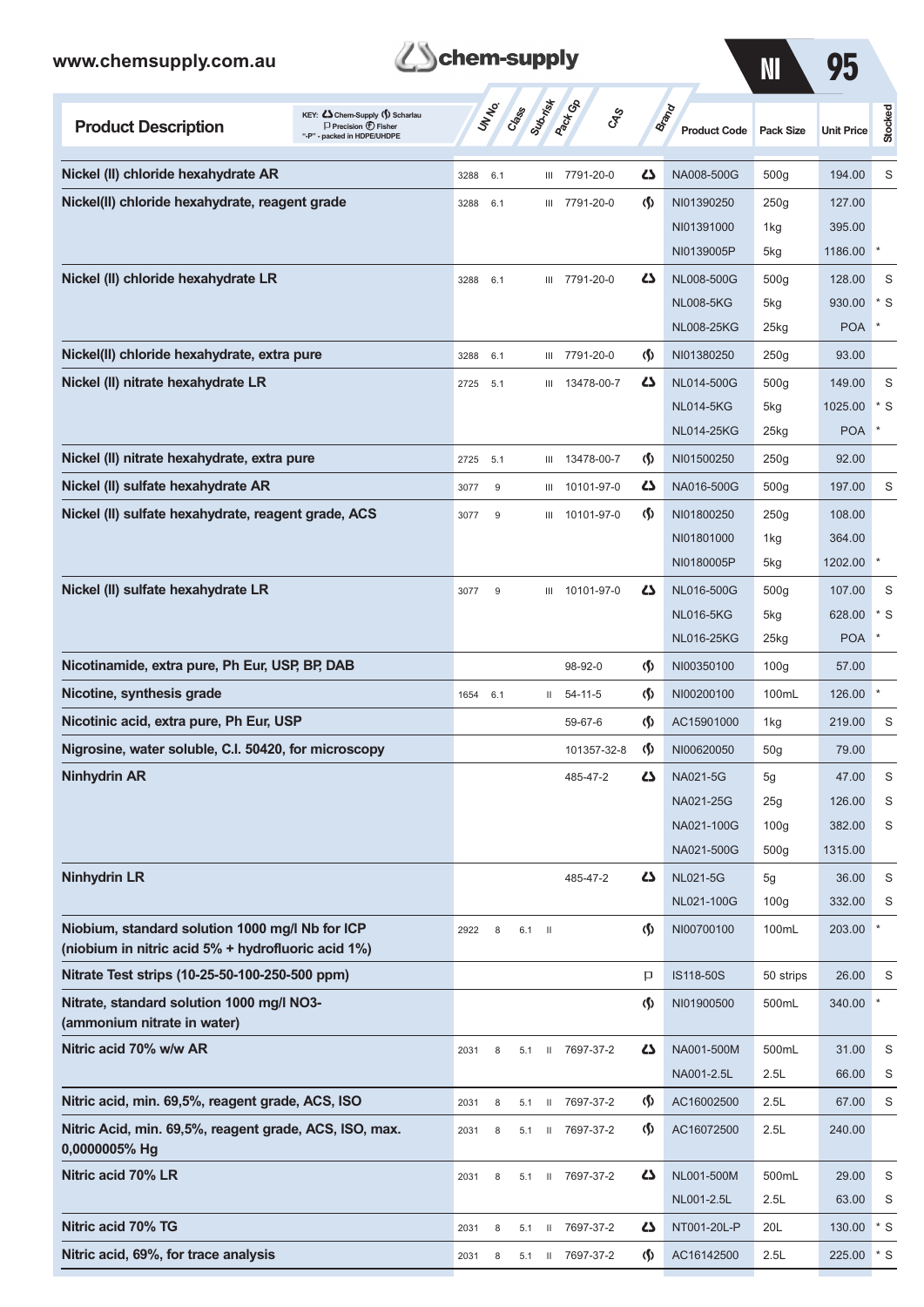

| <b>Product Description</b>                                                     | KEY: C Chem-Supply (5) Scharlau<br>$\Box$ Precision $\bigoplus$ Fisher<br>"-P" - packed in HDPE/UHDPE |      | UN NO.                  | Crass | Submist      | <b>PROT</b> GA<br><b>GRS</b> |                                    | <b>Brand</b><br><b>Product Code</b> | <b>Pack Size</b> | <b>Unit Price</b> | Stocked |
|--------------------------------------------------------------------------------|-------------------------------------------------------------------------------------------------------|------|-------------------------|-------|--------------|------------------------------|------------------------------------|-------------------------------------|------------------|-------------------|---------|
| Nitric Acid, min. 65%, reagent grade, ISO, Ph Eur, for                         |                                                                                                       | 2031 | 8                       | 5.1   | $\mathbf{H}$ | 7697-37-2                    | $\langle \mathbf{\langle} \rangle$ | AC16012500                          | 2.5L             | 136.00            |         |
| determinations with dithizone                                                  |                                                                                                       |      |                         |       |              |                              |                                    | AC1601025P                          | 25L              | 491.00            |         |
| Nitric acid, 65%, for trace analysis                                           |                                                                                                       | 2031 | 8                       | 5.1   | $\mathbf{H}$ | 7697-37-2                    | $\langle \mathbf{\langle} \rangle$ | AC16131000                          | 1L               | 247.00            | * S     |
| Nitric acid, solution 2 mol/l (2 N)                                            |                                                                                                       | 2031 | 8                       | 5.1   | Ш            | 7697-37-2                    | $\langle \mathbf{\langle} \rangle$ | AC16121000                          | 1L               | 93.00             |         |
| Nitric acid, solution 1M (IN)                                                  |                                                                                                       | 2031 | 8                       | 5.1   | Ш            | 7697-37-2                    | 45                                 | NL062-2.5L                          | 2.5L             | 135.00            |         |
| Nitric acid, solution 1 mol/l (1 N)                                            |                                                                                                       | 2031 | 8                       | 5.1   | Ш            | 7697-37-2                    | $\langle \mathbf{\S} \rangle$      | AC16101000                          | 1L               | 88.00             |         |
| Nitric acid, solution 0,5 mol/l (0,5 N)                                        |                                                                                                       | 2031 | 8                       | 5.1   | Ш            | 7697-37-2                    | $\langle \mathbf{\langle} \rangle$ | AC16151000                          | 1L               | 85.00             |         |
| Nitric acid, solution 0,1 mol/l (0,1 N)                                        |                                                                                                       |      |                         |       |              | 7697-37-2                    | $\langle \mathbf{\S} \rangle$      | AC16111000                          | 1L               | 82.00             |         |
| Nitrile triacetic acid, extra pure                                             |                                                                                                       |      |                         |       |              | 139-13-9                     | $\langle \mathbf{\langle} \rangle$ | AC16060250                          | 250q             | 178.00            |         |
| Nitrite Test strips (1-5-10-25-50 ppm)                                         |                                                                                                       |      |                         |       |              |                              | P                                  | IS119-50S                           | 50 strips        | 26.00             | S       |
| Nitrite/Nitrate Test strips (Two pad, Nitrite 1-50 ppm,<br>Nitrate 10-500 ppm) |                                                                                                       |      |                         |       |              |                              | P                                  | IS120-50S                           | 50 strips        | 29.00             | S       |
| 2-Nitroaniline, synthesis grade                                                |                                                                                                       | 1661 | 6.1                     |       | $\mathbf{H}$ | 88-74-4                      | $\langle \mathbf{\langle} \rangle$ | NI02220100                          | 100q             | 26.00             |         |
| 3-Nitroaniline, synthesis grade                                                |                                                                                                       | 1661 | 6.1                     |       | $\mathbf{H}$ | 99-09-2                      | $\langle \mathbf{\hat{y}}$         | NI02250250                          | 250g             | 80.00             |         |
| 4-Nitroaniline, synthesis grade                                                |                                                                                                       | 1661 | 6.1                     |       | $\mathbf{H}$ | 100-01-6                     | $\langle \mathbf{\hat{y}}$         | NI02300500                          | 500 <sub>g</sub> | 335.00            |         |
| Nitrobenzene, reagent grade, ACS                                               |                                                                                                       | 1662 | 6.1                     |       | Ш            | 98-95-3                      | $\langle \mathbf{\hat{y}}$         | NI02731000                          | 1L               | 144.00            | S       |
| Nitrobenzene, extra pure                                                       |                                                                                                       | 1662 | 6.1                     |       | Ш.           | 98-95-3                      | $\langle \mathbf{\langle}$         | NI02701000<br>NI02702500            | 1L<br>2.5L       | 79.00<br>223.00   |         |
| 2-Nitrobenzoic acid, synthesis grade                                           |                                                                                                       |      |                         |       |              | 552-16-9                     | $\langle \mathbf{\langle} \rangle$ | AC16300250                          | 250g             | 198.00            |         |
| 4-Nitrobenzoic acid, extra pure                                                |                                                                                                       |      |                         |       |              | 62-23-7                      | $\langle \mathbf{\S} \rangle$      | AC16400250                          | 250g             | 137.00            |         |
| Nitromethane, extra pure                                                       |                                                                                                       | 1261 | 3                       |       | $\mathbf{H}$ | 75-52-5                      | $\langle \mathbf{\langle} \rangle$ | NI03700250<br>NI03701000            | 250mL<br>1L      | 48.00<br>147.00   |         |
| m-Nitrophenol, indicator                                                       |                                                                                                       | 1663 | 6.1                     |       | Ш            | 554-84-7                     | $\langle \mathbf{\S} \rangle$      | NI03430005                          | 5g               | 85.00             |         |
| o-Nitrophenol, synthesis grade                                                 |                                                                                                       | 1663 | 6.1                     |       | Ш            | 88-75-5                      | $\langle \mathbf{\langle} \rangle$ | NI03350250                          | 250g             | 157.00            |         |
|                                                                                |                                                                                                       |      |                         |       |              |                              |                                    | NI03351000                          | 1kg              | 472.00            |         |
| p-Nitrophenol, indicator                                                       |                                                                                                       | 1663 | 6.1                     |       |              | III 100-02-7                 | $\Phi$                             | NI03480100                          | 100 <sub>g</sub> | 166.00            |         |
| p-Nitrophenol, moistened, synthesis grade                                      |                                                                                                       | 1663 | 6.1                     |       |              | III 100-02-7                 | ⊛                                  | NI03451000                          | 1kg              | 105.00            |         |
| Nicotinic acid, refer Acros price list                                         |                                                                                                       |      |                         |       |              |                              |                                    |                                     |                  |                   |         |
| 4-Nitrophenyl phosphate disodium salt hexahydrate LR                           |                                                                                                       |      |                         |       |              | 4264-83-9                    | 47                                 | <b>NL077-5G</b>                     | 5g               | 262.00            | $*$ S   |
| 3-Nitrophthalic acid, extra pure                                               |                                                                                                       |      |                         |       |              | 603-11-2                     | $\langle \mathbf{\S} \rangle$      | AC16750100                          | 100 <sub>g</sub> | 75.00             |         |
| 2-Nitropropane, synthesis grade                                                |                                                                                                       | 2608 | $\overline{\mathbf{3}}$ |       |              | III 79-46-9                  | ⊛                                  | NI03781000                          | 1L               | 79.00             |         |
| <b>Nitroso R salt LR</b>                                                       |                                                                                                       |      |                         |       |              | 525-05-3                     | 47                                 | NL057-100G                          | 100 <sub>g</sub> | 234.00            | S       |
|                                                                                |                                                                                                       |      |                         |       |              |                              |                                    | NL057-500G                          | 500g             | 787.00            | S       |
| 4-Nitrotoluene, synthesis grade                                                |                                                                                                       | 1664 | 6.1                     |       |              | II 99-99-0                   | $\varphi$                          | NI04201000                          | 1kg              | 78.00             | $\ast$  |
| <b>Nutrient agar LR</b>                                                        |                                                                                                       |      |                         |       |              |                              | 47                                 | NL023-100G                          | 100 <sub>g</sub> | 88.00             | $*$ S   |
|                                                                                |                                                                                                       |      |                         |       |              |                              |                                    | NL023-500G                          | 500g             | 296.00            | *S\     |
|                                                                                |                                                                                                       |      |                         |       |              |                              |                                    |                                     |                  |                   |         |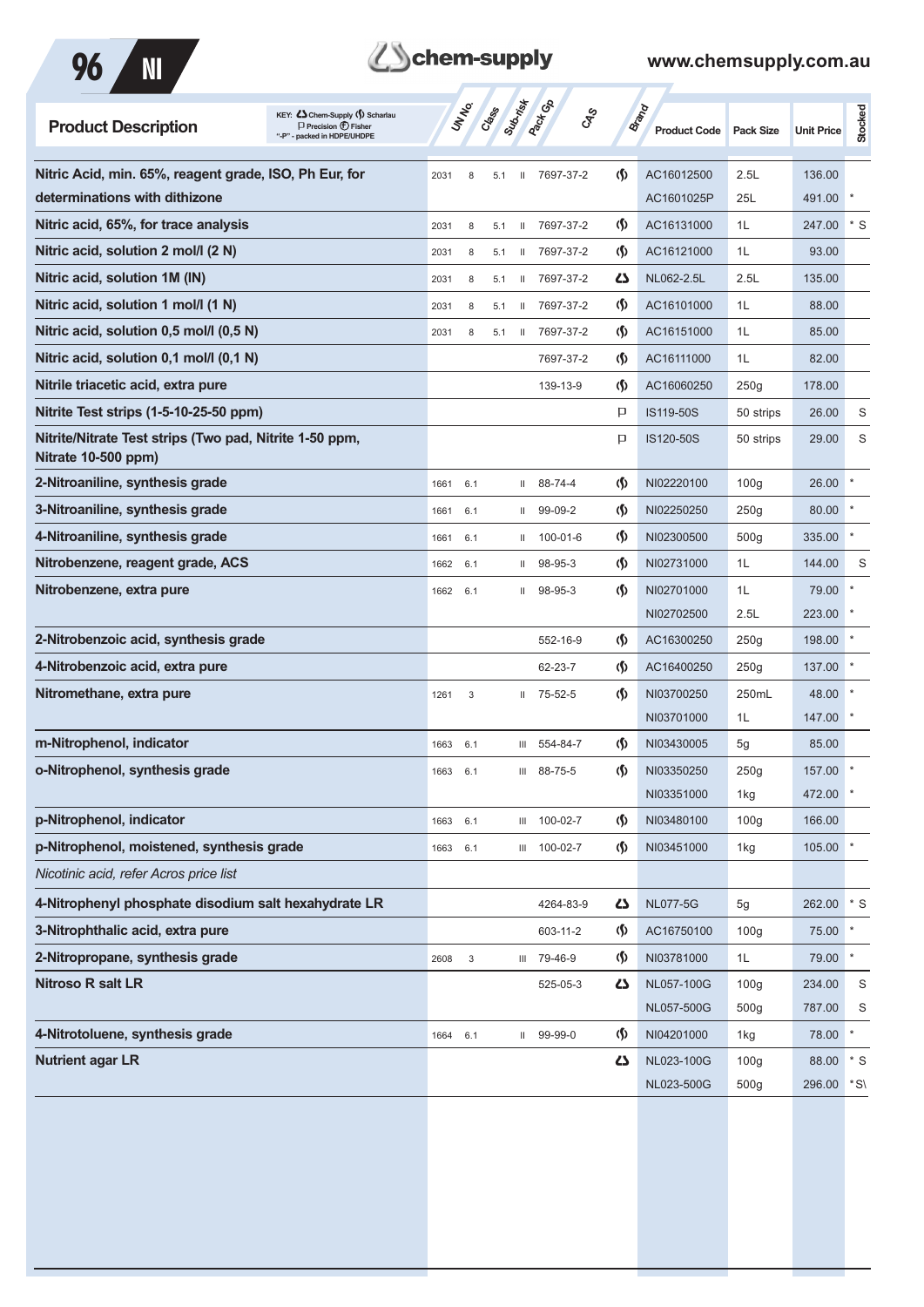

 $\Omega$   $\Omega$   $\Omega$   $\Omega$ 

AC1100025P 25L POA \*

|                                                                                                                                   |      |              |                  |               |                                    |                                     | Ul               |                   |           |
|-----------------------------------------------------------------------------------------------------------------------------------|------|--------------|------------------|---------------|------------------------------------|-------------------------------------|------------------|-------------------|-----------|
| KEY: Cohem-Supply (5) Scharlau<br><b>Product Description</b><br>$\Box$ Precision $\bigcirc$ Fisher<br>"-P" - packed in HDPE/UHDPE |      | <b>UNTER</b> | Cases Superinted |               | <b>GRS</b>                         | <b>Brand</b><br><b>Product Code</b> | <b>Pack Size</b> | <b>Unit Price</b> | Stocked   |
| iso-Octane, refer 2,2,4-Trimethylpentane                                                                                          |      |              |                  |               |                                    |                                     |                  |                   |           |
| n-Octane LR                                                                                                                       | 1262 | 3            |                  | $11 11-65-9$  | Ω                                  | OL003-100M                          | 100mL            | 97.00             | S         |
| n-Octane, min. 80%, ASTM                                                                                                          | 1262 | $\mathsf 3$  |                  | $11 11-65-9$  | $\langle \mathbf{\S} \rangle$      | OC0010200L                          | 200L             | <b>POA</b>        |           |
| 1-Octane sulfonic acid, sodium salt, anhydrous, HPLC grade                                                                        |      |              |                  | 5324-84-5     | ひ                                  | OL031-25G                           | 25g              | 241.00            | $\cdot$ s |
|                                                                                                                                   |      |              |                  |               |                                    | OL031-100G                          | 100 <sub>g</sub> | 585.00            | * S       |
| 1-Octane sulfonic acid, sodium salt, monohydrate, HPLC grade                                                                      |      |              |                  | 207596-29-0   | $\langle \mathbf{\S} \rangle$      | AC17020025                          | 25g              | 308.00            | $\star$   |
| 1-Octane sulfonic acid, sodium salt, monohydrate, HPLC grade                                                                      |      |              |                  | 207596-29-0   | 45                                 | OL025-100G                          | 100 <sub>g</sub> | 478.00            | $\cdot$ s |
|                                                                                                                                   |      |              |                  |               |                                    | OL025-500G                          | 500g             | 1430.00           | $^*$ S    |
| 1-Octane sulfonic acid, sodium salt, solution 0,1 mol/l,                                                                          |      |              |                  | 5324-84-5     | $\Phi$                             | AC17000250                          | 250mL            | 240.00            |           |
| <b>HPLC</b> grade                                                                                                                 |      |              |                  |               |                                    | AC17001000                          | 1L               | 600.00            |           |
| Octanoic acid, synthesis grade                                                                                                    | 3265 | 8            |                  | III 124-07-2  | $\Phi$                             | AC06701000                          | 1L               | 99.00             |           |
| n-Octanol, refer Octan-1-ol                                                                                                       |      |              |                  |               |                                    |                                     |                  |                   |           |
| DL-2-Octanol, refer Acros price list                                                                                              |      |              |                  |               |                                    |                                     |                  |                   |           |
| Octan-1-ol, reagent grade                                                                                                         |      |              |                  | 111-87-5      | $\Phi$                             | AL03951000                          | 1L               | 192.00            |           |
| <b>Octan-1-ol LR</b>                                                                                                              | 3082 | 9            |                  | III 111-87-5  | ひ                                  | OL001-500M                          | 500mL            | 85.00             | S         |
|                                                                                                                                   |      |              |                  |               |                                    | OL001-2.5L                          | 2.5L             | 235.00            | S         |
| Octan-1-ol, extra pure                                                                                                            |      |              |                  | 111-87-5      | $\langle \mathbf{\S} \rangle$      | AL03931000                          | 1L               | 104.00            |           |
| Octan-2-ol, refer Acros price list                                                                                                |      |              |                  |               |                                    |                                     |                  |                   |           |
| iso-Octanol, extra pure                                                                                                           |      |              |                  | 104-76-7      | $\langle \mathbf{\langle} \rangle$ | ET02051000                          | 1L               | 78.00             |           |
| iso-Octanol, HPLC grade                                                                                                           |      |              |                  | 104-76-7      | $\langle \mathbf{\langle} \rangle$ | IS01622500                          | 2.5L             | 180.00            |           |
| n-Octyl alcohol, refer Octan-1-ol                                                                                                 |      |              |                  |               |                                    |                                     |                  |                   |           |
| Octyl sulfate, sodium salt, HPLC grade, refer Acros price list                                                                    |      |              |                  |               |                                    |                                     |                  |                   |           |
| <b>Oleic acid LR</b>                                                                                                              |      |              |                  | 112-80-11     | ひ                                  | OL004-500M                          | 500mL            | 42.00             | S         |
|                                                                                                                                   |      |              |                  |               |                                    | OL004-2.5L                          | 2.5L             | 130.00            | S         |
| <b>Olive oil TG</b>                                                                                                               |      |              |                  | 8001-25-0     | دے                                 | OT000-500M                          | 500mL            | 39.00             | S         |
| <b>Orange essential oil</b>                                                                                                       |      |              |                  | 8008-57-9     | $\langle \mathbf{\S} \rangle$      | AC00331000                          | 1kg              | 364.00            |           |
| Orange G LR (C.I. 16230)                                                                                                          |      |              |                  | 1936-15-8     | 77                                 | OL034-25G                           | 25g              | 48.00             | S         |
| Orange G, C.I. 16230, for microscopy                                                                                              |      |              |                  | 1936-15-8     | $\Phi$                             | AN00300025                          | 25g              | 51.00             |           |
|                                                                                                                                   |      |              |                  |               |                                    | AN00300100                          | 100 <sub>g</sub> | 163.00            |           |
| Orange II, C.I. 15510, for microscopy                                                                                             |      |              |                  | 633-96-5      | $\langle \mathbf{\langle} \rangle$ | AN00270025                          | 25g              | 74.00             |           |
| Orcein, for microscopy                                                                                                            |      |              |                  | 1400-62-0     | $\Phi$                             | OR00200005                          | 5g               | 63.00 * S         |           |
|                                                                                                                                   |      |              |                  |               |                                    | OR00200025                          | 25g              | 216.00            |           |
| Orcein, solution A, for microscopy                                                                                                | 1760 | $\,$ 8 $\,$  | Ш.               | 1400-62-0     | $\langle \mathbf{\S} \rangle$      | OR00210100                          | 100mL            | 88.00             |           |
| Orcein, solution B, for microscopy                                                                                                | 1760 | 8            |                  | II 1400-62-0  | $\langle \mathbf{\S} \rangle$      | OR00220100                          | 100mL            | 103.00            |           |
| Orcinol monohydrate, extra pure                                                                                                   |      |              |                  | 6153-39-5     | $\langle \mathbf{\langle} \rangle$ | OR00350005<br>OR00350025            | 5g<br>25g        | 53.00<br>86.00    |           |
| L-Ornithine hydrochloride, extra pure                                                                                             |      |              |                  | 3184-13-2     | $\langle \mathsf{S} \rangle$       | OR00550025                          | 25g              | 38.00             | $\star$   |
| ortho-Phosphoric acid 85% AR                                                                                                      |      |              |                  | III 7664-38-2 | 45                                 | PA000-500M                          | 500mL            | 38.00             | S         |
|                                                                                                                                   | 1805 | 8            |                  |               |                                    | PA000-2.5L                          | 2.5L             | 112.00            | S         |
|                                                                                                                                   |      |              |                  |               |                                    | PA000-2.5L-P                        | 2.5L             | 109.00            | S         |
|                                                                                                                                   |      |              |                  |               |                                    | PA000-10L-P                         | 10L              | 309.00            | $\cdot$ s |
| ortho-Phosphoric acid, 85%, reagent grade, ACS, ISO                                                                               | 1805 | $\,8\,$      |                  | III 7664-38-2 | $\langle \mathbf{\S} \rangle$      | AC11001000                          | 1L               | 94.00             |           |

**(packed in HDPE/UHDPE)** 8 (packed in HDPE/UHDPE)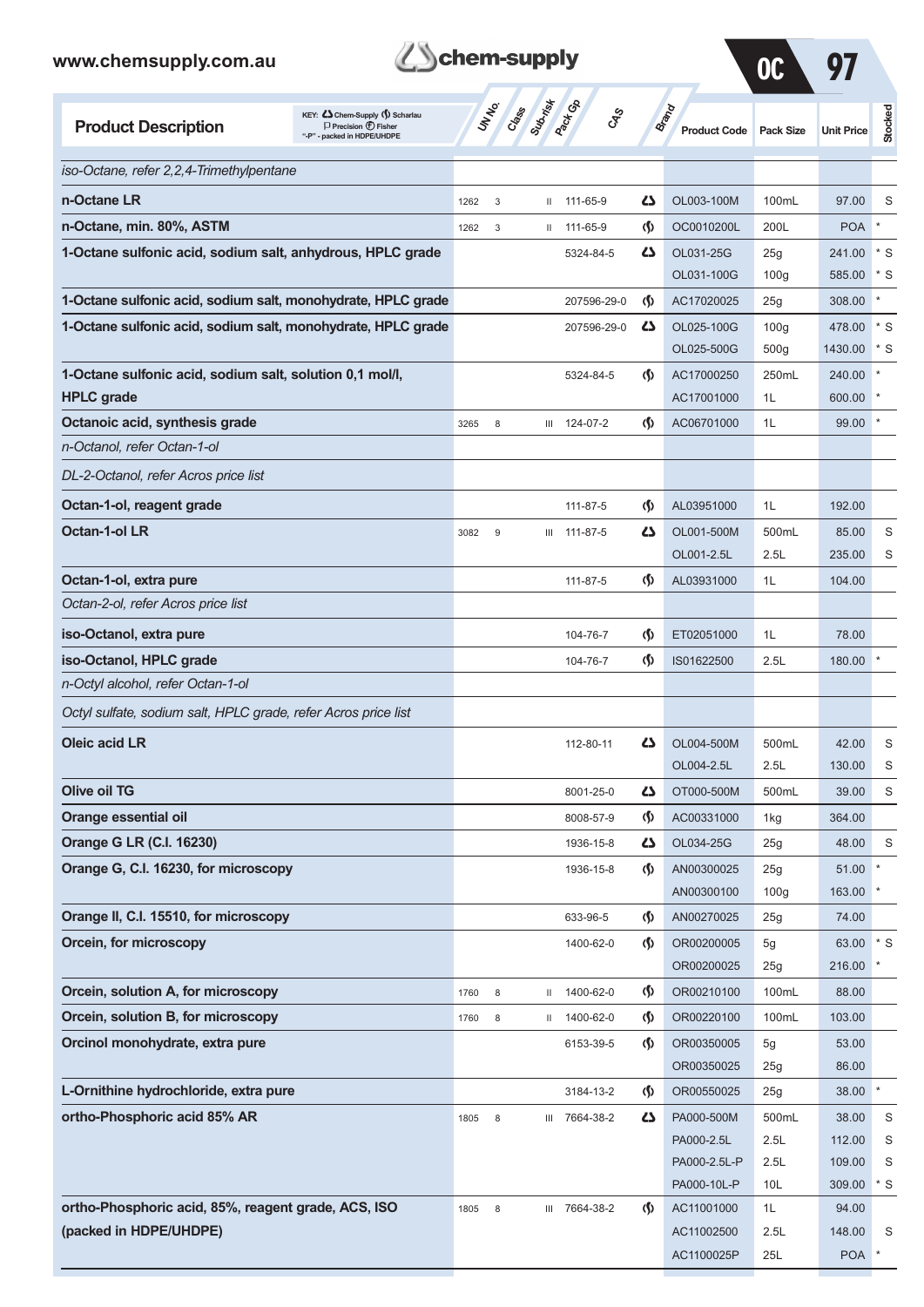



| KEY: Cohem-Supply (5) Scharlau<br><b>Product Description</b><br>$\Box$ Precision $\bigcirc$ Fisher<br>"-P" - packed in HDPE/UHDPE | Subrist<br><b>Pact G</b> B<br><b>UNTER</b><br>Crass<br><b>GRS</b> |                                    | <b>Brand</b><br><b>Product Code</b> | Pack Size          | <b>Unit Price</b> | Stocked |
|-----------------------------------------------------------------------------------------------------------------------------------|-------------------------------------------------------------------|------------------------------------|-------------------------------------|--------------------|-------------------|---------|
| ortho-Phosphoric acid 85% LR                                                                                                      | III 7664-38-2<br>1805<br>8                                        | <b>45</b>                          | PL000-500M                          | 500mL              | 35.00             | S       |
|                                                                                                                                   |                                                                   |                                    | PL000-2.5L-P                        | 2.5L               | 101.00            | S       |
|                                                                                                                                   |                                                                   |                                    | PL000-10L-P                         | 10L                | 284.00            | $*$ S   |
| ortho-Phosphoric acid, 85%, extra pure, Ph Eur, BP, NF, E 338,                                                                    | 7664-38-2<br>1805<br>8<br>Ш                                       | $\langle \mathbf{\langle} \rangle$ | AC10982500                          | 2.5L               | 185.00            |         |
| DAB (packed in HDPE/UHDPE)                                                                                                        |                                                                   |                                    | AC1098025P                          | 25L                | <b>POA</b>        |         |
| ortho-Phosphoric acid, solution 1 mol/l                                                                                           | 7664-38-2                                                         | $\langle \mathbf{\S} \rangle$      | AC11061000                          | 1L                 | 96.00             |         |
| ortho-Phosphoric acid, solution 0.1 mol/l                                                                                         | 7664-38-2                                                         | (\$)                               | AC11051000                          | 1L                 | 92.00             |         |
| Osmic acid, refer Osmium(VIII)-tetroxide                                                                                          |                                                                   |                                    |                                     |                    |                   |         |
| Osmium, standard solution 1000 mg/l Os for ICP<br>(ammonium hexachloroosmate(IV) in hydrochloric acid 5%)                         |                                                                   | $\langle \mathsf{S} \rangle$       | OS00550100                          | 100mL              | 524.00            |         |
| Osmium(VIII) oxide, extra pure                                                                                                    | 2471<br>6.1<br>20816-12-0                                         | $\langle \mathbf{\S} \rangle$      | OS00500001                          | 1g                 | 687.00            |         |
| <b>Oxalic acid dihydrate AR</b>                                                                                                   | 6153-56-6                                                         | ひ                                  | OA007-500G                          | 500g               | 54.00             | S       |
|                                                                                                                                   |                                                                   |                                    | <b>OA007-5KG</b>                    | 5kg                | 366.00            | $*$ S   |
| Oxalic acid dihydrate, reagent grade, ACS, ISO                                                                                    | 6153-56-6                                                         | $\langle \mathbf{\langle} \rangle$ | AC17200500                          | 500g               | 57.00             | S       |
| <b>Oxalic acid dihydrate LR</b>                                                                                                   | 6153-56-6                                                         | $\mathbf{Z}$                       | OL007-500G                          | 500a               | 48.00             | S       |
|                                                                                                                                   |                                                                   |                                    | <b>OL007-5KG</b>                    | 5kg                | 315.00            | * S     |
|                                                                                                                                   |                                                                   |                                    | OL007-25KG                          | $25$ <sub>kg</sub> | <b>POA</b>        | $*$ S   |
| Oxalic acid, 0.05M, (0.1N), concentrated volumetric standard<br>to prepare 1L of solution                                         | 144-62-7                                                          | $^{\circledR}$                     | J/5650C/05                          | Ampoule            | 41.00             | S       |
| Oxalic acid, solution 0,05 mol/l (0,1 N)                                                                                          | 144-62-7                                                          | $\langle \mathbf{\langle} \rangle$ | AC17231000                          | 1L                 | 65.00             |         |
| Oxalic acid, solution 0,025 mol/l (0,05 N)                                                                                        | 144-62-7                                                          | $\langle \mathbf{\S} \rangle$      | AC17241000                          | 1L                 | 65.00             |         |
| Oxalic acid, solution 0,005 mol/l (0,01 N)                                                                                        | 144-62-7                                                          | (\$)                               | AC17251000                          | 1L                 | 65.00             |         |
| Oxine, refer 8-Hydroxyquinoline                                                                                                   |                                                                   |                                    |                                     |                    |                   |         |
| 2-Oxoglutaric acid, extra pure                                                                                                    | 328-50-7                                                          | $\langle \mathbf{\langle} \rangle$ | AC07000025                          | 25g                | 36.00             |         |
|                                                                                                                                   |                                                                   |                                    |                                     |                    |                   |         |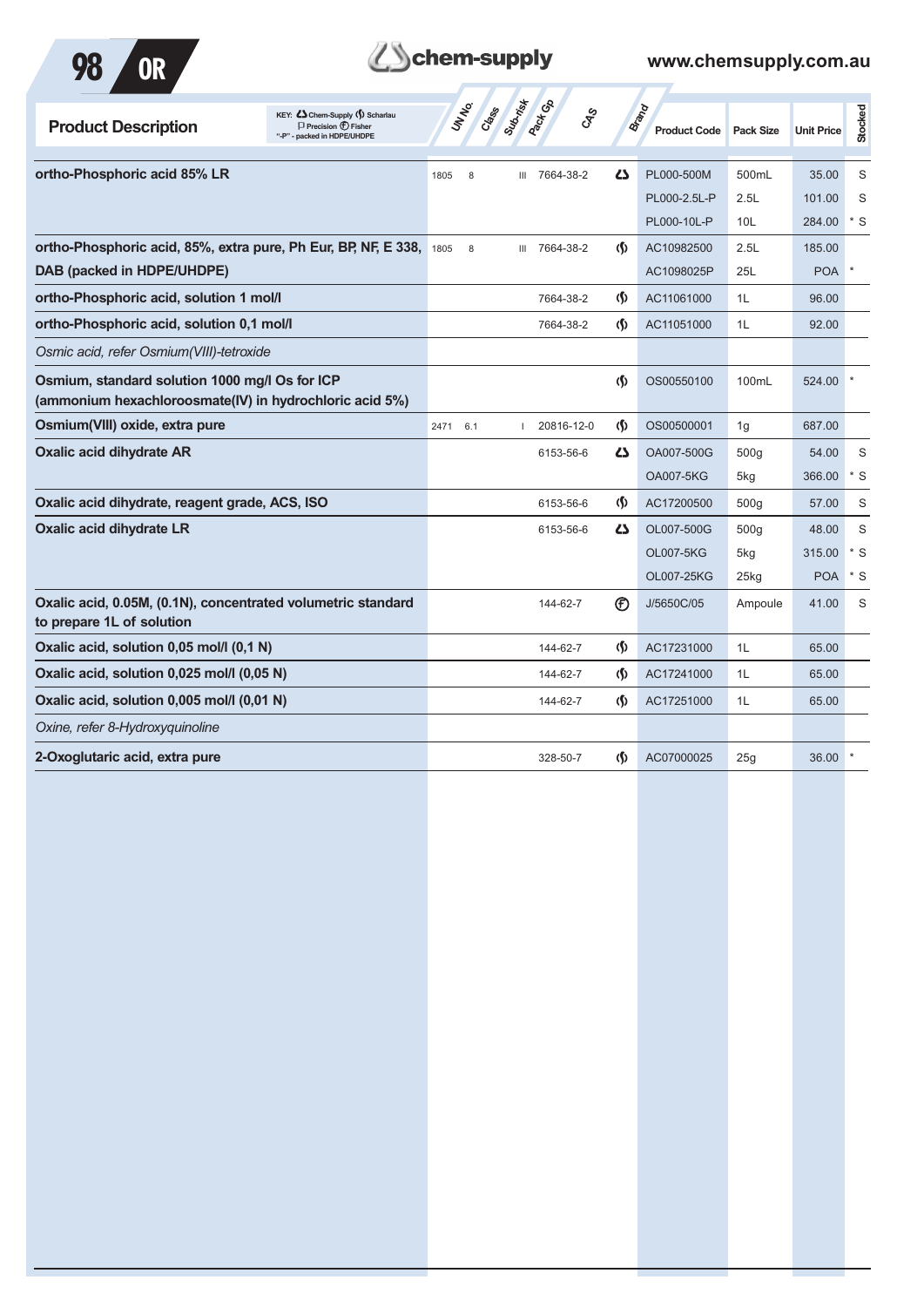*PABA refer 4-Aminobenzoic acid*

**(palladium in hydrochloric acid 5%)** 

Palladium, standard solution 1000 mg/l Pd for ICP

**Product Description**<br>
Precision  $\bigcirc$  **Fisher**<br>  $\bigcirc$  **Precision**  $\bigcirc$  **<b>Fisher** 



| supply                  |        |                                     | PA               |                   |         |
|-------------------------|--------|-------------------------------------|------------------|-------------------|---------|
| Submist<br>Class<br>್ಯೇ |        | <b>Brand</b><br><b>Product Code</b> | <b>Pack Size</b> | <b>Unit Price</b> | Stocked |
|                         |        |                                     |                  |                   |         |
|                         | $\Phi$ | PA00650100                          | 100mL            | 282.00            | $\ast$  |
| 7647-10-1<br>Ш          | $\Phi$ | PA00250001                          | 1g               | 134.00            | $\ast$  |
|                         |        | PA00250005                          | 5g               | 486.00            | $\ast$  |
| $57-10-3$               | $\Phi$ | AC17301000                          | 1kg              | 65.00             | $\ast$  |
|                         |        | AC1730005P                          | 5kg              | 255.00            | $\ast$  |
| $\mathbf{I}$<br>6.1     | (§     | SO10500500                          | 500mL            | 41.00             | $\ast$  |

| Palladium (II) chloride, approx. 59% Pd                           | 3260     | 8            |     | Ш                        | 7647-10-1      | $\Phi$                             | PA00250001   | 1g               | 134.00     |             |
|-------------------------------------------------------------------|----------|--------------|-----|--------------------------|----------------|------------------------------------|--------------|------------------|------------|-------------|
|                                                                   |          |              |     |                          |                |                                    | PA00250005   | 5g               | 486.00     |             |
| Palmitic acid, synthesis grade                                    |          |              |     |                          | $57 - 10 - 3$  | $\Phi$                             | AC17301000   | 1kg              | 65.00      |             |
|                                                                   |          |              |     |                          |                |                                    | AC1730005P   | 5kg              | 255.00 *   |             |
| Papanicolaou's solution, EA-50                                    | 1992     | 3            | 6.1 | $\overline{\phantom{0}}$ |                | $\langle \mathbf{\hat{y}} \rangle$ | SO10500500   | 500mL            | 41.00      |             |
|                                                                   |          |              |     |                          |                |                                    | SO10502500   | 2.5L             | 144.00     |             |
| Papanicolaou's solution, OG-6                                     | 1993     | $\mathbf{3}$ |     | $\,$ II                  |                | $\Phi$                             | SO10510500   | 500mL            | 41.00      |             |
|                                                                   |          |              |     |                          |                |                                    | SO10512500   | 2.5L             | 144.00     |             |
| Paradichlorobenzene, refer 1,4-Dichlorobenzene                    |          |              |     |                          |                |                                    |              |                  |            |             |
| Paraffin oil, heavy LR                                            |          |              |     |                          | 8012-95-1      | 5                                  | PL043-500M   | 500mL            | 56.00      | S           |
|                                                                   |          |              |     |                          |                |                                    | PL043-2.5L-P | 2.5L             | 102.00     | S           |
|                                                                   |          |              |     |                          |                |                                    | PL043-20L-P  | 20L              | 540.00     | $*$ S       |
| Paraffin oil, light LR                                            |          |              |     |                          | 8042-47-5      | 5                                  | PL041-500M   | 500mL            | 56.00      | S           |
|                                                                   |          |              |     |                          |                |                                    | PL041-2.5L-P | 2.5L             | 102.00     | S           |
|                                                                   |          |              |     |                          |                |                                    | PL041-20L-P  | 20L              | 540.00     | * S         |
| Paraffin oil, light, Ph Eur, USP, BP (packed in HDPE/UHDPE)       |          |              |     |                          | 8012-95-1      | $\Phi$                             | AC00301000   | 1L               | 77.00      |             |
|                                                                   |          |              |     |                          |                |                                    | AC00302500   | 2.5L             | 163.00     |             |
|                                                                   |          |              |     |                          |                |                                    | AC0030025P   | 25L              | POA *      |             |
| Paraffin, pellets, melting point 56 - 58 °C, Ph Eur, NF           |          |              |     |                          | 8002-74-2      | $\Phi$                             | PA01121000   | 1kg              | 60.00      |             |
|                                                                   |          |              |     |                          |                |                                    | PA0112005P   | 5kg              | 240.00 *   |             |
| Paraffin plasticized, pellets, melting point 52 - 54 °C,          |          |              |     |                          | 8002-74-2      | $\langle \mathbf{\S} \rangle$      | PA01141000   | 1kg              | 64.00      |             |
| Ph Eur, NF                                                        |          |              |     |                          |                |                                    | PA0114005P   | 5kg              | 250.00     |             |
| Paraffin plasticized, pellets, melting point 56 - 58 °C, Ph Eur   |          |              |     |                          | 8002-74-2      | $\langle \mathbf{\langle} \rangle$ | PA01131000   | 1kg              | 60.00      |             |
|                                                                   |          |              |     |                          |                |                                    | PA0113005P   | 5kg              | 240.00     |             |
| Paraffin wax, pellets, melting point 56 - 58 °C, TG               |          |              |     |                          | 8002-74-2      | 45                                 | PT200-500G   | 500 <sub>g</sub> | 38.00      | S           |
|                                                                   |          |              |     |                          |                |                                    | PT200-5KG    | 5kg              | 177.00     | * S         |
| Paraformaldehyde LR                                               | 2213     | 4.1          |     |                          | 30525-89-4     |                                    | PL096-25KG   | 25kg             | <b>POA</b> |             |
| Paraformaldehyde, extra pure                                      | 2213 4.1 |              |     |                          | III 30525-89-4 | $\langle \mathbf{\hat{y}} \rangle$ | PA00950500   | 500 <sub>g</sub> | 40.00      | S           |
| Pararosaniline hydrochloride, refer para-Rosaniline hydrochloride |          |              |     |                          |                |                                    |              |                  |            |             |
| Pentachlorophenol, synthesis grade                                | 3155 6.1 |              |     |                          | II 87-86-5     | $\varphi$                          | PE00500250   | 250g             | 73.00      |             |
|                                                                   |          |              |     |                          |                |                                    | PE00501000   | 1kg              | 249.00     |             |
| Pentaerythritol, extra pure                                       |          |              |     |                          | 115-77-5       | $\langle \mathsf{S} \rangle$       | PE00701000   | 1kg              | 125.00     |             |
| iso-Pentane AR                                                    | 1265     | $\mathbf{3}$ |     |                          | 78-78-4        | 45                                 | PA193-500M   | 500mL            | 97.00      | S           |
| iso-Pentane LR                                                    | 1265     | 3            |     | $\mathbf{L}$             | 78-78-4        | 4                                  | PL193-500M   | 500mL            | 82.00      | S           |
|                                                                   |          |              |     |                          |                |                                    | PL193-2.5L   | 2.5L             | 295.00     | S           |
|                                                                   |          |              |     |                          |                |                                    | PL193-20L    | 20L              | 752.00     | $^\star$ S  |
| n-Pentane, 99%, reagent grade                                     | 1265     | $\mathbf{3}$ |     | Ш                        | 109-66-0       | $\Phi$                             | PE00961000   | 1L               | 163.00     |             |
|                                                                   |          |              |     |                          |                |                                    | PE00962500   | 2.5L             | 210.00     | S           |
| n-Pentane AR                                                      | 1265     | $\mathbf{3}$ |     | $\overline{\phantom{a}}$ | 109-66-0       | 4                                  | PA004-2.5L   | 2.5L             | 194.00     | $\mathbb S$ |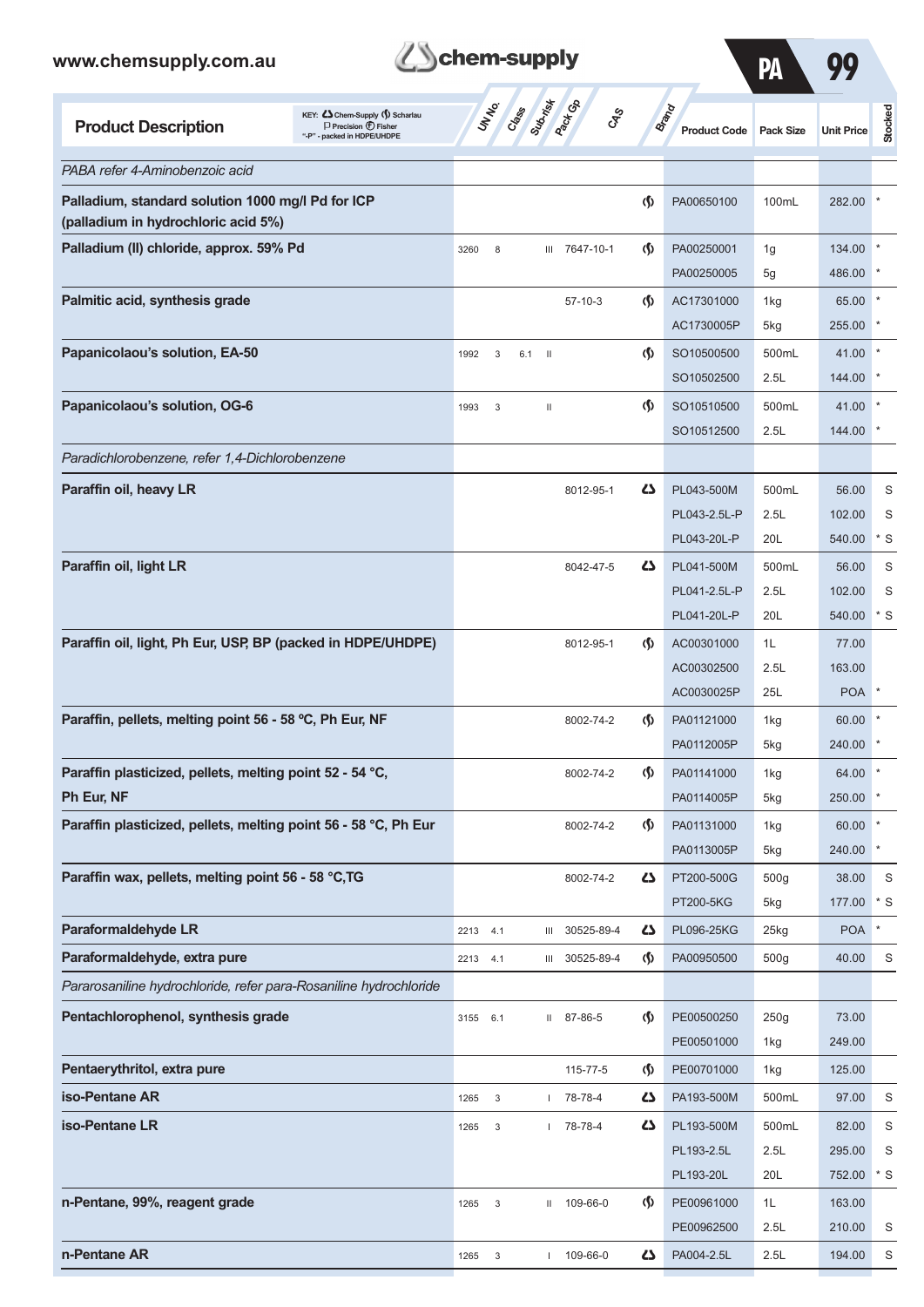

| KEY: Cohem-Supply (5) Scharlau<br><b>Product Description</b><br>$\Box$ Precision $\bigcirc$ Fisher<br>"-P" - packed in HDPE/UHDPE |      | <b>UNTER</b> | Subsition<br>Crass | <b>Pack</b> Ga<br>$c_{\rm x}^2$ |                               | <b>Brand</b><br><b>Product Code</b> | <b>Pack Size</b>         | <b>Unit Price</b> | Stocked           |
|-----------------------------------------------------------------------------------------------------------------------------------|------|--------------|--------------------|---------------------------------|-------------------------------|-------------------------------------|--------------------------|-------------------|-------------------|
| n-Pentane LR                                                                                                                      | 1265 | 3            |                    | 109-66-0                        | 4                             | PL004-500M                          | 500mL                    | 92.00             | S                 |
|                                                                                                                                   |      |              |                    |                                 |                               | PL004-2.5L                          | 2.5L                     | 167.00            | S                 |
|                                                                                                                                   |      |              |                    |                                 |                               | PL004-20L                           | 20L                      | 707.00            | $*$ S             |
| n-Pentane, 99%, for GC residue analysis                                                                                           | 1265 | 3            |                    | 109-66-0                        | $\langle \mathsf{S} \rangle$  | PE00992500                          | 2.5L                     | 236.00            |                   |
| n-Pentane, 99%, GC ultra-trace analysis grade                                                                                     | 1265 | 3            |                    | 109-66-0                        | $\langle \mathbf{\S} \rangle$ | PE01001000                          | 1L                       | 188.00            |                   |
|                                                                                                                                   |      |              |                    |                                 |                               | PE01002500                          | 2.5L                     | 397.00            |                   |
| n-Pentane, 99%, HPLC grade                                                                                                        | 1265 | 3            |                    | 109-66-0                        | $\langle \mathbf{\S} \rangle$ | PE00972500                          | 2.5L                     | 225.00            | $*$ S             |
| n-Pentane, 99%, spectroscopy grade, Spectrosol®                                                                                   | 1265 | 3            |                    | 109-66-0                        | (∫)                           | PE00981000                          | 1L                       | 174.00            |                   |
|                                                                                                                                   |      |              |                    |                                 |                               | PE00982500                          | 2.5L                     | 348.00            |                   |
| n-Pentane, 95%, synthesis grade                                                                                                   | 1265 | 3            |                    | 109-66-0                        | $\langle \mathbf{\S} \rangle$ | PE0092025L                          | 25L                      | <b>POA</b>        |                   |
| 2,4-Pentanedione, refer Acetylacetone                                                                                             |      |              |                    |                                 |                               |                                     |                          |                   |                   |
| 1-Pentane sulfonic acid, sodium salt, anhydrous HPLC grade                                                                        |      |              |                    | 22767-49-3                      | 42                            | PL324-25G                           | 25g                      | 146.00            | $*_{\mathcal{S}}$ |
| 1-Pentane sulfonic acid, sodium salt monohydrate,<br><b>HPLC</b> grade                                                            |      |              |                    | 207605-40-1                     | $\Phi$                        | AC17450025                          | 25g                      | 312.00            |                   |
| 1-Pentane sulfonic acid, sodium salt, solution 0,1 mol/l,<br><b>HPLC</b> grade                                                    |      |              |                    | 22767-49-3                      | $\Phi$                        | AC17400250                          | 250mL                    | 420.00            |                   |
| iso-Pentanol, refer iso-Amyl alcohol                                                                                              |      |              |                    |                                 |                               |                                     |                          |                   |                   |
| Pentan-1-ol, reagent grade                                                                                                        | 1105 | 3            |                    | $III$ 71-41-0                   | $\langle \mathbf{\S} \rangle$ | AL01281000                          | 1L                       | 169.00            |                   |
|                                                                                                                                   |      |              |                    |                                 |                               | AL01282500                          | 2.5L                     | 324.00            | S                 |
| <b>Pentan-1-ol LR</b>                                                                                                             | 1105 | 3            |                    | III 71-41-0                     | 4                             | PL049-500M                          | 500mL                    | 76.00             | S                 |
|                                                                                                                                   |      |              |                    |                                 |                               | PL049-2.5L                          | 2.5L                     | 168.00            | S                 |
|                                                                                                                                   |      |              |                    |                                 |                               | PL049-20L                           | 20L                      | 735.00            | $*$ S             |
| Pentan-1-ol, synthesis grade                                                                                                      | 1105 | 3            |                    | III 71-41-0                     | $\Phi$                        | AL01271000                          | 1L                       | 74.00             |                   |
|                                                                                                                                   |      |              |                    |                                 |                               | AL01272500<br>AL0127025A            | 2.5L<br>25L              | 141.00<br>904.00  | $*$ S<br>$\ast$   |
| n-Pentene, refer Acros price list                                                                                                 |      |              |                    |                                 |                               |                                     |                          |                   |                   |
| iso-Pentyl acetate, refer iso-Amyl acetate                                                                                        |      |              |                    |                                 |                               |                                     |                          |                   |                   |
| iso-Pentyl alcohol, refer iso-Amyl alcohol                                                                                        |      |              |                    |                                 |                               |                                     |                          |                   |                   |
| <b>Pepsin 1: 2500 LR</b>                                                                                                          |      |              |                    | 9001-75-6                       | 5                             | PL082-100G                          | 100 <sub>g</sub>         | 97.00             | S                 |
|                                                                                                                                   |      |              |                    |                                 |                               | PL082-500G                          | 500 <sub>g</sub>         | 207.00            | S                 |
| <b>Pepsin 1:3000 NF</b>                                                                                                           |      |              |                    | 9001-75-6                       | $\langle \mathbf{\S} \rangle$ | PE01200100                          | 100 <sub>g</sub>         | 149.00            |                   |
| <b>Pepsin 1:10000 NF</b>                                                                                                          |      |              |                    | 9001-75-6                       | $\langle \mathbf{\S} \rangle$ | PE01250100                          | 100 <sub>g</sub>         | 283.00            |                   |
|                                                                                                                                   |      |              |                    |                                 |                               | PE01251000                          | 1kg                      | 1670.00           |                   |
| Peptone, bacteriological LR                                                                                                       |      |              |                    |                                 | 5                             | PL097-100G<br>PL097-250G            | 100 <sub>g</sub><br>250g | 69.00<br>125.00   | $\mathbb S$<br>S  |
| Peracetic acid High level Test strips (0-100-250-500 ppm)                                                                         |      |              |                    |                                 | $\mathsf{p}$                  | IS121-50S                           | 50 strips                | 33.00             | S                 |
| Peracetic acid Low level Test strips (0-5-10-20-30-50 ppm)                                                                        |      |              |                    |                                 | P                             | IS122-50S                           | 50 strips                | 33.00             | S                 |
| Perchloric acid 70% AR                                                                                                            | 1873 | 5.1          | 8                  | 7601-90-3                       | 45                            | PA059-500M                          | 500mL                    | 69.00             | $\mathbf S$       |
|                                                                                                                                   |      |              |                    |                                 |                               | PA059-2.5L                          | 2.5L                     | 296.00            | S                 |
| Perchloric acid, 70%, reagent grade, ACS, ISO                                                                                     | 1873 | 5.1          | 8                  | 7601-90-3                       | $\langle \mathsf{S} \rangle$  | AC17601000                          | 1L                       | 131.00            | $\star$           |
|                                                                                                                                   |      |              |                    |                                 |                               | AC17602500                          | 2.5L                     | 324.00            |                   |
| Perchloric acid, 60%, reagent grade, ACS, ISO                                                                                     | 1873 | 5.1          | 8                  | 7601-90-3                       | $\langle \mathbf{\S} \rangle$ | AC17551000                          | 1L                       | 148.00            | $\pmb{\ast}$      |
| Perchloric acid solution 0.1M (0.1N) in acetic acid LR                                                                            | 2789 | 8            | 3                  | $II$ 64-19-7                    | 42                            | PL360-2.5L-P                        | 2.5L                     | 263.00            | S                 |
| Perchloric acid, solution in acetic acid 0,1 mol/l (0,1 N)                                                                        | 2789 | 8            | 3                  | II 7601-90-3                    | $\langle \mathbf{\S} \rangle$ | AC17651000                          | 1L                       | 196.00            | S                 |
| Perchloroethylene, refer Tetrachloroethylene                                                                                      |      |              |                    |                                 |                               |                                     |                          |                   |                   |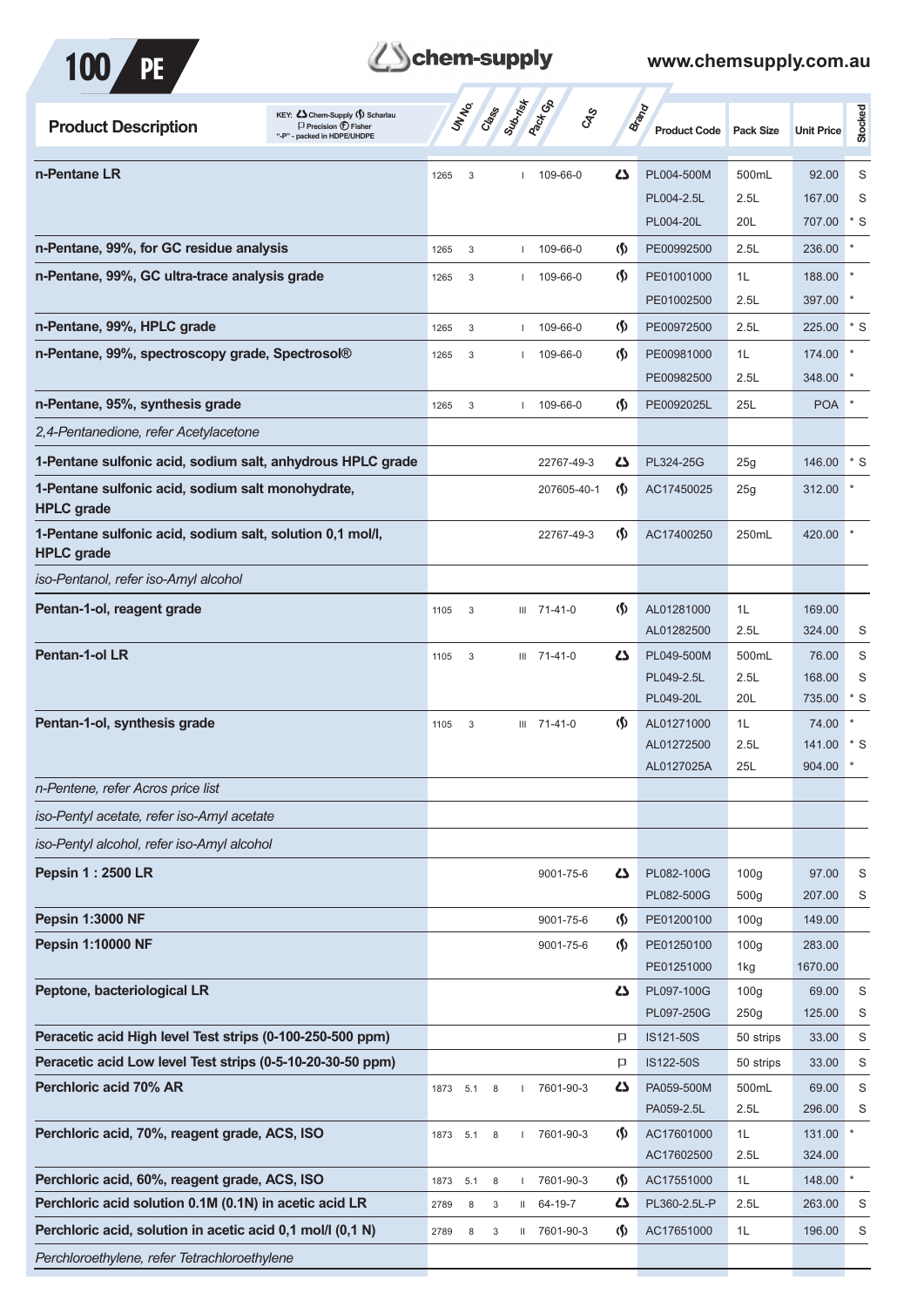



| <b>Product Description</b>                                                                 | KEY: Cohem-Supply (5) Scharlau<br>$\Box$ Precision $\bigcirc$ Fisher<br>"-P" - packed in HDPE/UHDPE | UN NO.       | Class Subdivideo               |         |                          | CAS                                | Brand | <b>Product Code</b>      | <b>Pack Size</b> | <b>Unit Price</b> | Stocked     |
|--------------------------------------------------------------------------------------------|-----------------------------------------------------------------------------------------------------|--------------|--------------------------------|---------|--------------------------|------------------------------------|-------|--------------------------|------------------|-------------------|-------------|
| Periodic acid, refer Acros price list                                                      |                                                                                                     |              |                                |         |                          |                                    |       |                          |                  |                   |             |
| <b>Periodic table of elements - Laminated</b>                                              |                                                                                                     |              |                                |         |                          | ⊛                                  |       | PERWC-EACH               | Each             | 33.00             | S           |
| Peroxide High ppm Test strips (0-100-200-400 ppm)                                          |                                                                                                     |              |                                |         |                          | p                                  |       | IS123-50S                | 50 strips        | 33.00             | S           |
| Peroxide Low ppm Test strips (1-3-10-30-100 ppm)                                           |                                                                                                     |              |                                |         |                          | P                                  |       | IS124-50S                | 50 strips        | 33.00             | S           |
| <b>Petroleum crude TG</b>                                                                  |                                                                                                     | 1267         | 3                              | Ш       |                          | دے                                 |       | PT088-500M               | 500mL            | 56.00             | S           |
| Petroleum ether, refer Petroleum spirit                                                    |                                                                                                     |              |                                |         |                          |                                    |       |                          |                  |                   |             |
| Petroleum jelly, white LR                                                                  |                                                                                                     |              |                                |         | 8009-03-8                | دے                                 |       | PL045-500G               | 500g             | 63.00             | S           |
| Petroleum jelly, white, synthesis grade                                                    |                                                                                                     |              |                                |         | 8009-03-8                | $\langle \mathbf{\langle} \rangle$ |       | VA01501000               | 1kg              | 105.00            |             |
|                                                                                            |                                                                                                     |              |                                |         |                          |                                    |       | VA0150005P               | 5kg              | 310.00            |             |
|                                                                                            |                                                                                                     |              |                                |         |                          |                                    |       | VA0150025P               | 25kg             | <b>POA</b>        |             |
| Petroleum spirit, boiling range 30 - 40 °C, extra pure                                     |                                                                                                     | 1268         | 3                              |         | 64742-49-0               | $\langle \mathbf{\langle} \rangle$ |       | ET00881000               | 1L               | 107.00            |             |
|                                                                                            |                                                                                                     |              |                                |         |                          |                                    |       | ET0088005M               | 5L               | 248.00            | * S         |
| Petroleum spirit, B.R. 40-60°C AR                                                          |                                                                                                     | 1268         | 3                              | Ш       | 8032-32-4                | دے                                 |       | PA044-2.5L               | 2.5L             | 114.00            | S           |
|                                                                                            |                                                                                                     |              |                                |         |                          |                                    |       | PA044-10L                | 10L              | 245.00            | * S         |
|                                                                                            |                                                                                                     |              |                                |         |                          |                                    |       | PA044-20L                | 20L              | 392.00            | * S         |
| Petroleum spirit, boiling range 40 - 60 °C, analytical grade,                              |                                                                                                     | 1268         | $\mathsf 3$                    | Ш       | 64742-49-0               | $\langle \mathbf{\langle} \rangle$ |       | ET00932500               | 2.5L             | 128.00            | S           |
| ACS, USP                                                                                   |                                                                                                     |              |                                |         |                          |                                    |       | ET0093025A               | 25L              | 525.00            |             |
| Petroleum ether, boiling range 40 - 60 °C, extra pure                                      |                                                                                                     | 1268         | 3                              | Ш       | 64742-49-0               | $\langle \mathbf{\langle} \rangle$ |       | ET00912500               | 2.5L             | 169.00            |             |
| (low in aromatic hydrocarbons)                                                             |                                                                                                     |              |                                |         |                          |                                    |       | ET0091025A               | 25L              | <b>POA</b>        |             |
| Petroleum spirit, boiling range 40 - 60 °C, for GC<br>residue analysis                     |                                                                                                     | 1268         | $\mathsf 3$                    | Ш       | 64742-49-0               | $\langle \mathbf{\langle} \rangle$ |       | ET00982500               | 2.5L             | 73.00             | $*$ S       |
| Petroleum ether, boiling range 40 - 60 °C, GC ultra-trace                                  |                                                                                                     | 1268         | 3                              | Ш       | 64742-49-0               | $\langle \mathbf{\langle} \rangle$ |       | ET00991000               | 1L               | 84.00             |             |
| analysis grade                                                                             |                                                                                                     |              |                                |         |                          |                                    |       | ET00992500               | 2.5L             | 166.00            |             |
| Petroleum spirit, boiling range 40 - 60 °C, Multisolvent®                                  |                                                                                                     | 1268         | 3                              | Ш       | 64742-49-0               | $\langle \mathbf{\langle} \rangle$ |       | ET00952500               | 2.5L             | 70.00             | $*$ S       |
| <b>HPLC grade ACS ISO UV-VIS</b><br>Petroleum spirit, boiling range 50 - 70 °C, extra pure |                                                                                                     |              |                                |         |                          | $\boldsymbol{\varphi}$             |       | ET00954000               | 4L               | 80.00<br>88.00    |             |
| Petroleum spirit, B.R. 60-80°C AR                                                          |                                                                                                     | 1268<br>1268 | $\ensuremath{\mathsf{3}}$<br>3 | Ш.<br>Ш | 64742-49-0<br>64742-49-0 | 45                                 |       | ET00961000<br>PA210-2.5L | 1L<br>2.5L       | 163.00            | S           |
|                                                                                            |                                                                                                     |              |                                |         |                          |                                    |       | PA210-20L                | 20L              | 413.00            | $*$ S       |
| Petroleum spirit, boiling range 60 - 80 °C, reagent grade                                  |                                                                                                     | 1268         | $\ensuremath{\mathsf{3}}$      | Ш       | 64742-49-0               | $\Phi$                             |       | ET01012500               | 2.5L             | 181.00            | S           |
| Petroleum spirit, boiling range 60 - 80 °C, extra pure                                     |                                                                                                     | 1268         | 3                              | Ш       | 64742-49-0               | $\Phi$                             |       | ET01002500               | 2.5L             | 166.00            |             |
| Petroleum spirit, B.R. 65-90°C LR                                                          |                                                                                                     | 1268         | $\ensuremath{\mathsf{3}}$      | Ш       | 64742-49-0               | 4                                  |       | PL058-500M               | 500mL            | 36.00             | $\mathsf S$ |
|                                                                                            |                                                                                                     |              |                                |         |                          |                                    |       | PL058-2.5L               | 2.5L             | 92.00             | S           |
|                                                                                            |                                                                                                     |              |                                |         |                          |                                    |       | PL058-20L                | 20L              | 347.00            | * S         |
| Petroleum spirit, B.R. 65-90°C TG                                                          |                                                                                                     | 1268         | $\ensuremath{\mathsf{3}}$      | Ш       | 64742-49-0               | 47                                 |       | PT058-20L                | 20L              | <b>POA</b>        | $*$ S       |
| Petroleum spirit, boiling range 65 - 95 °C, reagent grade                                  |                                                                                                     | 1268         | $\ensuremath{\mathsf{3}}$      | Ш       | 64742-49-0               | $\varphi$                          |       | ET01061000               | 1L               | 148.00            |             |
| Petroleum spirit, boiling range 65 - 95 °C, extra pure<br>Petroleum spirit 80-110 °C AR    |                                                                                                     | 1268         | $\ensuremath{\mathsf{3}}$      | Ш       | 64742-49-0<br>64742-49-0 | $\varphi$<br>47                    |       | ET01052500<br>PA110-2.5L | 2.5L<br>2.5L     | 167.00<br>166.00  | S           |
|                                                                                            |                                                                                                     | 1268         | $\ensuremath{\mathsf{3}}$      | Ш       |                          |                                    |       | PA110-20L                | 20L              | 365.00            | $*$ S       |
|                                                                                            |                                                                                                     |              |                                |         |                          |                                    |       | PA110-500M               | 500mL            | 54.00             | S           |
| Petroleum ether, boiling range 100 - 120 °C, extra pure                                    |                                                                                                     | 1268         | $\ensuremath{\mathsf{3}}$      | Ш       | 64742-49-0               | $\Phi$                             |       | ET01032500               | 2.5L             | 147.00            |             |
| Petroleum spirit 100-125 °C AR                                                             |                                                                                                     | 1268         | 3                              | Ш       | 64742-49-0               | 47                                 |       | PA146-2.5L               | 2.5L             | 157.00            | $\mathsf S$ |
| Petroleum spirit, boiling range 100-140°C, refer Acros price list                          |                                                                                                     |              |                                |         |                          |                                    |       |                          |                  |                   |             |
| pH indicator strips/papers, refer Indicator strips                                         |                                                                                                     |              |                                |         |                          |                                    |       |                          |                  |                   |             |
| 1,10-Phenanthroline monohydrate AR                                                         |                                                                                                     | 2811         | 6.1                            | Ш       | 5144-89-8                | 5                                  |       | PA180-5G                 | 5 <sub>g</sub>   | 92.00             | S           |
|                                                                                            |                                                                                                     |              |                                |         |                          |                                    |       | PA180-100G               | 100 <sub>g</sub> | 1012.00           | S           |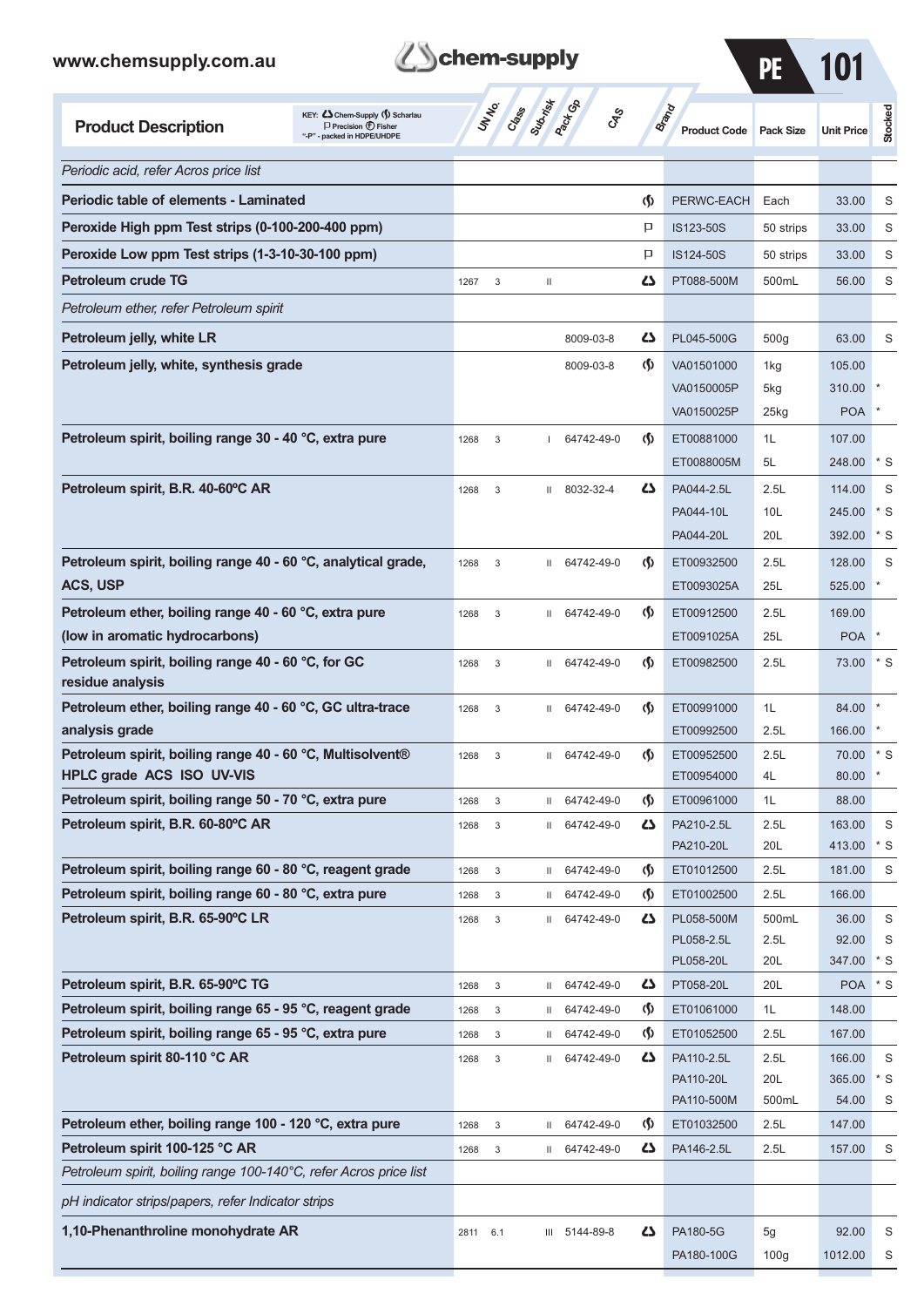

| <b>Product Description</b>                                                      | KEY: Cohem-Supply (5) Scharlau<br>$\Box$ Precision $\bigoplus$ Fisher<br>"-P" - packed in HDPE/UHDPE |      | UN NO. | Class                              | <b>Pactice</b><br><b>GRS</b> |                                    | <b>Brand</b><br><b>Product Code</b> | <b>Pack Size</b>       | <b>Unit Price</b> | Stocked |
|---------------------------------------------------------------------------------|------------------------------------------------------------------------------------------------------|------|--------|------------------------------------|------------------------------|------------------------------------|-------------------------------------|------------------------|-------------------|---------|
| o-Phenanthroline monohydrate, redox indicator,                                  |                                                                                                      | 2811 | 6.1    |                                    | III 5144-89-8                | $\langle \mathbf{\langle} \rangle$ | FE01000005                          | 5g                     | 105.00            | S       |
| reagent grade, ACS                                                              |                                                                                                      |      |        |                                    |                              |                                    | FE01000025                          | 25g                    | 310.00            |         |
| <b>Phenol, crystals AR</b>                                                      |                                                                                                      | 1671 | 6.1    |                                    | $11$ 108-95-2                | دے                                 | PA112-500G                          | 500q                   | 133.00            | S       |
| Phenol, crystallized, reagent grade, ACS                                        |                                                                                                      | 1671 | 6.1    |                                    | $11$ 108-95-2                | $\langle \mathbf{\langle} \rangle$ | FE04820250                          | 250g                   | 86.00             | S       |
|                                                                                 |                                                                                                      |      |        |                                    |                              |                                    | FE0482005P                          | 5kg                    | 998.00            | $\ast$  |
| <b>Phenol, crystals LR</b>                                                      |                                                                                                      | 1671 | 6.1    | $\mathbf{H}$                       | 108-95-2                     | دے                                 | PL112-500G                          | 500 <sub>g</sub>       | 116.00            | S       |
| Phenol, crystallized, extra pure, Ph Eur, USP, BP, DAB                          |                                                                                                      | 1671 | 6.1    |                                    | $11$ 108-95-2                | $\langle \mathbf{\langle} \rangle$ | FE04800500                          | 500 <sub>g</sub>       | 125.00            | S       |
|                                                                                 |                                                                                                      |      |        |                                    |                              |                                    | FE0480005P                          | 5kg                    | 686.00            |         |
| Phenol, molecular biology grade                                                 |                                                                                                      | 1671 | 6.1    |                                    | $11$ 108-95-2                | $\langle \mathbf{\langle} \rangle$ | FE04840100                          | 100 <sub>g</sub>       | 112.00            | $*$ S   |
|                                                                                 |                                                                                                      |      |        |                                    |                              |                                    | FE04840500                          | 500 <sub>g</sub>       | 274.00            | $\star$ |
| Phenol, approx. 90%, aqueous solution                                           |                                                                                                      | 2821 | 6.1    |                                    | II 108-95-2                  | $\Phi$                             | FE04791000                          | 1L                     | 107.00            | S       |
|                                                                                 |                                                                                                      |      |        |                                    |                              |                                    | FE0479005P                          | 5L                     | 333.00            | $\ast$  |
| Phenoll1,2-dichlorobenzene mixture refer Mixture phenoll<br>1.2-dichlorobenzene |                                                                                                      |      |        |                                    |                              |                                    |                                     |                        |                   |         |
| Phenolltrichlorophenol mixture refer Mixture Phenolltrichlorophenol             |                                                                                                      |      |        |                                    |                              |                                    |                                     |                        |                   |         |
| <b>Phenol red free acid AR</b>                                                  |                                                                                                      |      |        |                                    | 143-74-8                     | 45                                 | PA079-5G                            | 5g                     | 78.00             | S       |
|                                                                                 |                                                                                                      |      |        |                                    |                              |                                    | PA079-25G                           | 25g                    | 168.00            | S       |
|                                                                                 |                                                                                                      |      |        |                                    |                              |                                    | PA079-100G                          | 100 <sub>g</sub>       | 763.00            | S       |
| <b>Phenol red, indicator, ACS</b>                                               |                                                                                                      |      |        |                                    | 143-74-8                     | $\Phi$                             | RO01300005                          | 5g                     | 82.00             | S       |
|                                                                                 |                                                                                                      |      |        |                                    |                              |                                    | RO01300010<br>RO01300025            | 10 <sub>g</sub><br>25g | 122.00<br>188.00  |         |
| <b>Phenol red free acid LR</b>                                                  |                                                                                                      |      |        |                                    | 143-74-8                     | 45                                 | <b>PL079-5G</b>                     | 5g                     | 66.00             | S       |
|                                                                                 |                                                                                                      |      |        |                                    |                              |                                    | PL079-100G                          | 100 <sub>g</sub>       | 396.00            | S       |
| Phenol red, Sodium salt, AR                                                     |                                                                                                      |      |        |                                    | 34487-61-1                   | 42                                 | PA356-5G                            | 5g                     | 84.00             | S       |
| Phenol red, solution 0,02%, ACS                                                 |                                                                                                      |      |        |                                    | 143-74-8                     | $\langle \mathbf{\langle} \rangle$ | RO01310100                          | 100mL                  | 96.00             |         |
| <b>Phenolphthalein AR</b>                                                       |                                                                                                      |      |        |                                    | 77-09-8                      | ひ                                  | PA033-25G                           | 25g                    | 54.00             | S       |
|                                                                                 |                                                                                                      |      |        |                                    |                              |                                    | PA033-100G                          | 100 <sub>g</sub>       | 89.00             | S       |
| Phenolphthalein, indicator, ACS                                                 |                                                                                                      |      |        |                                    | 77-09-8                      | $\langle \mathbf{\S} \rangle$      | FE04950025                          | 25g                    | 87.00             | S       |
|                                                                                 |                                                                                                      |      |        |                                    |                              |                                    | FE04950100                          | 100g                   | 106.00            | S       |
|                                                                                 |                                                                                                      |      |        |                                    |                              |                                    | FE04950500                          | 500 <sub>g</sub>       | 375.00            |         |
| <b>Phenolphthalein LR</b>                                                       |                                                                                                      |      |        |                                    | 77-09-8                      | 4                                  | PL033-25G                           | 25g                    | 31.00             | S       |
|                                                                                 |                                                                                                      |      |        |                                    |                              |                                    | PL033-100G                          | 100 <sub>g</sub>       | 77.00             | S       |
|                                                                                 |                                                                                                      |      |        |                                    |                              |                                    | PL033-500G                          | 500g                   | 175.00            | S       |
| Phenolphthalein, solution 1% in ethanol, indicator                              |                                                                                                      | 1993 | 3      |                                    | III 77-09-8                  | $\Phi$                             | FE04960100                          | 100mL                  | 36.00             | S       |
|                                                                                 |                                                                                                      |      |        |                                    |                              |                                    | FE04961000                          | 1L                     | 124.00            |         |
| Phenolphthalein 0.5% solution (in 50% ethanol) LR                               |                                                                                                      | 1170 | 3      | $\ensuremath{\mathsf{III}}\xspace$ |                              | ひ                                  | PL101-100M                          | 100mL                  | 32.00             | S       |
|                                                                                 |                                                                                                      |      |        |                                    |                              |                                    | PL101-500M<br>PL101-2.5L-P          | 500mL<br>2.5L          | 79.00<br>304.00   | S<br>S  |
| <b>Phenolphthalein Test strips</b>                                              |                                                                                                      |      |        |                                    |                              | P                                  | IS083-100S                          | 100 strips             | 13.00             | S       |
| 2-Phenoxyethanol LR                                                             |                                                                                                      |      |        |                                    | 122-99-6                     | 5                                  | PL195-500M                          | 500mL                  | 78.00             | S       |
|                                                                                 |                                                                                                      |      |        |                                    |                              |                                    | PL195-2.5L                          | 2.5L                   | 208.00            | S       |
|                                                                                 |                                                                                                      |      |        |                                    |                              |                                    | PL195-20L                           | 20L                    | 832.00            | $*$ S   |
| 2-Phenoxyethanol, synthesis grade                                               |                                                                                                      |      |        |                                    | 122-99-6                     | $\langle \mathbf{\langle} \rangle$ | FE05251000                          | 1L                     | 166.00            |         |
|                                                                                 |                                                                                                      |      |        |                                    |                              |                                    | FE05252500                          | 2.5L                   | 341.00            |         |
| Phenylacetic acid, refer Acros price list                                       |                                                                                                      |      |        |                                    |                              |                                    |                                     |                        |                   |         |
| DL-Phenylalanine, refer Acros price list                                        |                                                                                                      |      |        |                                    |                              |                                    |                                     |                        |                   |         |
|                                                                                 |                                                                                                      |      |        |                                    |                              |                                    |                                     |                        |                   |         |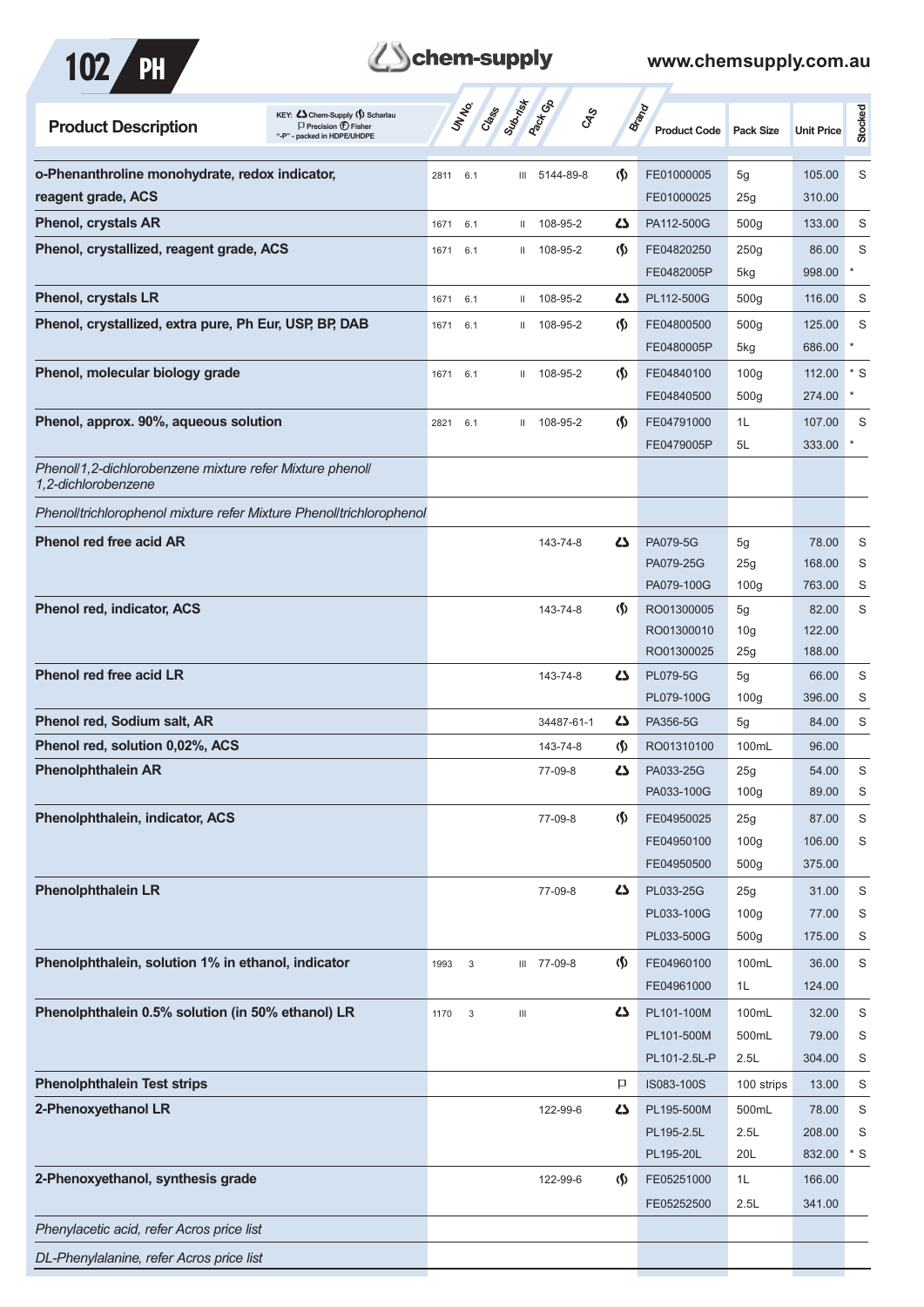

**Schem-supply**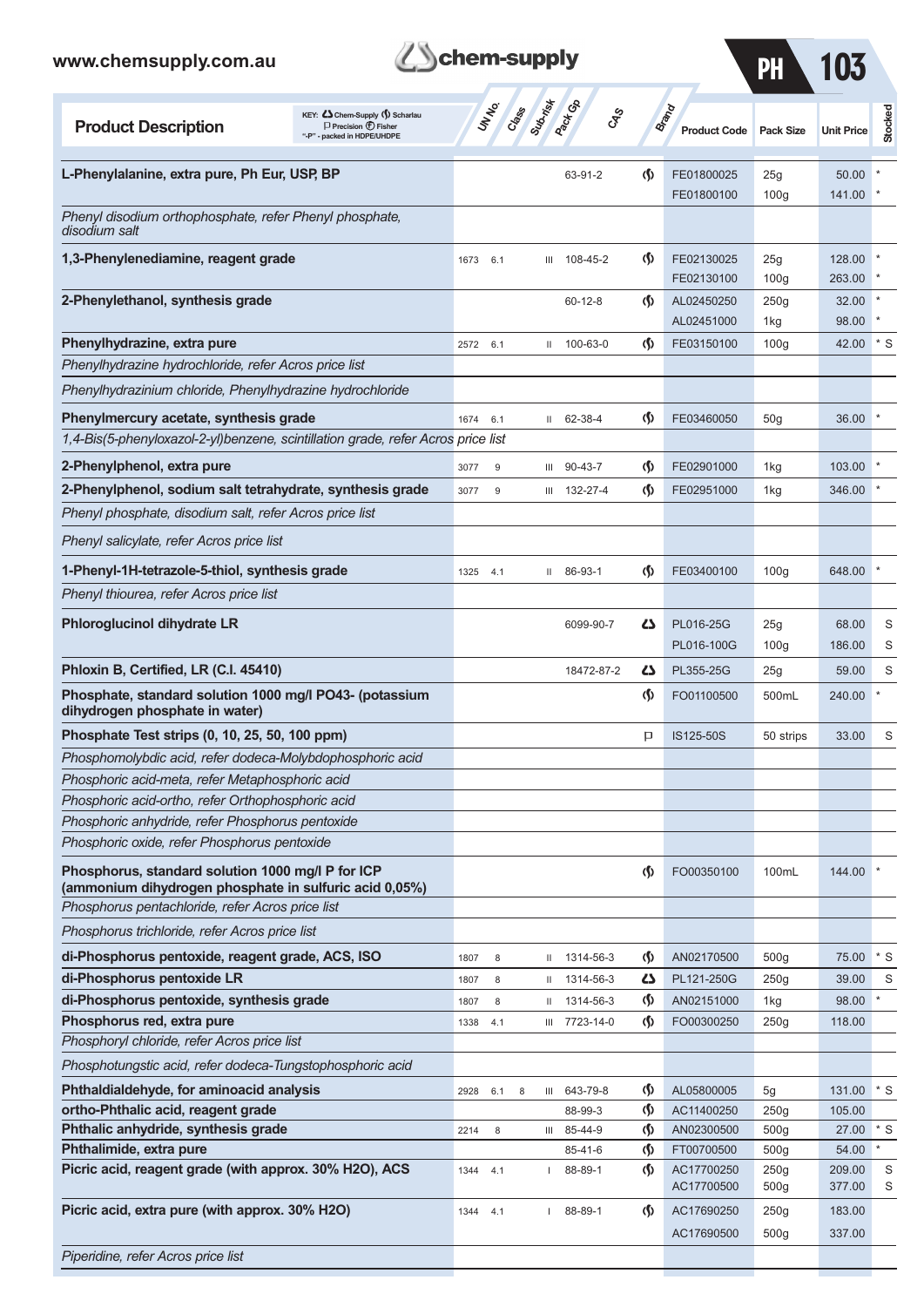



| <b>Product Description</b>                                                                     | KEY: C Chem-Supply (5) Scharlau<br>$\Box$ Precision $\bigoplus$ Fisher<br>"-P" - packed in HDPE/UHDPE | UNIVO<br>Class | Subsition of<br><b>GRS</b>         |                               | <b>Brand</b><br><b>Product Code</b> | Pack Size        | <b>Unit Price</b> | Stocked   |
|------------------------------------------------------------------------------------------------|-------------------------------------------------------------------------------------------------------|----------------|------------------------------------|-------------------------------|-------------------------------------|------------------|-------------------|-----------|
| PIPES biological buffer, refer Acros price list                                                |                                                                                                       |                |                                    |                               |                                     |                  |                   |           |
| Plaster of Paris, refer Calcium sulfate hemihydrate                                            |                                                                                                       |                |                                    |                               |                                     |                  |                   |           |
| <b>Platinum wire LR</b>                                                                        |                                                                                                       |                | 7440-06-4                          | 45                            | PL037-10CM                          | 10cm             | 212.00            | S         |
|                                                                                                |                                                                                                       |                |                                    |                               | PL037-25CM                          | 25cm             | 426.00            | S         |
| Platinum, standard solution 1000 mg/l Pt for ICP<br>(platinum in hydrochloric acid 5%)         |                                                                                                       |                |                                    | $\langle \mathbf{\S} \rangle$ | PT00050100                          | 100mL            | 375.00            |           |
| Polyethylene glycol 200, synthesis grade                                                       |                                                                                                       |                | 25322-68-3                         | $\langle \mathbf{\S} \rangle$ | PO00251000                          | 1L               | 69.00             | $*$ S     |
| Polyethylene glycol 300, synthesis grade                                                       |                                                                                                       |                | 25322-68-3                         | $\langle \mathbf{\S} \rangle$ | PO00301000                          | 1L               | 66.00             |           |
| Polyethylene glycol 400, synthesis grade                                                       |                                                                                                       |                | 25322-68-3                         | $\langle \mathsf{S} \rangle$  | PO00351000                          | 1L               | 67.00             | $*$ S     |
|                                                                                                |                                                                                                       |                |                                    |                               | PO0035005P                          | 5L               | 293.00            |           |
|                                                                                                |                                                                                                       |                |                                    |                               | PO0035025P                          | 25L              | 830.00            |           |
| Polyethylene glycol 600, synthesis grade                                                       |                                                                                                       |                | 25322-68-3                         | $\langle \mathbf{\S} \rangle$ | PO00451000                          | 1L               | 67.00             | $*$ S     |
| Polyethylene glycol 1500, synthesis grade                                                      |                                                                                                       |                | 25322-68-3                         | $\langle \mathbf{\S} \rangle$ | PO00501000                          | 1kg              | 67.00             | $*$ S     |
| Polyethylene glycol 4000 LR                                                                    |                                                                                                       |                | 25322-68-3                         | 45                            | PL109-500G                          | 500 <sub>g</sub> | 51.00             | S         |
|                                                                                                |                                                                                                       |                |                                    |                               | PL109-25KG                          | 25kg             | <b>POA</b>        | $*$ S     |
| Polyethylene glycol 4000, synthesis grade                                                      |                                                                                                       |                | 25322-68-3                         | $\langle \mathbf{\S} \rangle$ | PO00601000                          | 1kg              | 73.00             | $^\ast$ S |
| Polyethylene glycol 6000 LR                                                                    |                                                                                                       |                | 25322-68-3                         | 42                            | PL113-500G                          | 500 <sub>g</sub> | 53.00             | S         |
|                                                                                                |                                                                                                       |                |                                    |                               | <b>PL113-5KG</b>                    | 5kg              | 337.00            | $*$ S     |
|                                                                                                |                                                                                                       |                |                                    |                               | <b>PL113-25KG</b>                   | 25kg             | <b>POA</b>        | $*$ S     |
| Polyethylene glycol 6000, synthesis grade                                                      |                                                                                                       |                | 25322-68-3                         | $\Phi$                        | PO00651000                          | 1kg              | 74.00             | $*$ S     |
| Polyethylene glycol 6000, molecular biology grade                                              |                                                                                                       |                | 25322-68-3                         | $\langle \mathbf{\S} \rangle$ | PO00660100                          | 100 <sub>g</sub> | 72.00             |           |
|                                                                                                |                                                                                                       |                |                                    |                               | PO00661000                          | 1kg              | 220.00            |           |
| Polyethylene glycol 8000, synthesis grade                                                      |                                                                                                       |                | 25322-68-3                         | $\langle \mathbf{\S} \rangle$ | PO00691000                          | 1kg              | 77.00             | $*$ S     |
|                                                                                                |                                                                                                       |                |                                    |                               | PO0069005P                          | 5kg              | 264.00            |           |
| Polyoxymethylene, refer Paraformaldehyde                                                       |                                                                                                       |                |                                    |                               |                                     |                  |                   |           |
| <b>Polyvinyl alcohol LR</b>                                                                    |                                                                                                       |                | 9002-89-5                          | 47                            | PL032-100G                          | 100 <sub>g</sub> | 54.00             | S         |
|                                                                                                |                                                                                                       |                |                                    |                               | PL032-500G                          | 500g             | 163.00            | S         |
| Polyvinyl alcohol diluted solution TG                                                          |                                                                                                       | 3<br>1866      | 9002-89-5<br>III                   | ひ                             | PT076-500M                          | 500mL            | 46.00             | S         |
|                                                                                                |                                                                                                       |                |                                    |                               | PT076-5L                            | 5L               | 176.00            | * S       |
| Polyvinylpyrrolidone, molecular biology grade                                                  |                                                                                                       |                | 9003-39-8                          | $\langle \mathsf{S} \rangle$  | PO00800100                          | 100 <sub>g</sub> | 119.00            |           |
|                                                                                                |                                                                                                       |                |                                    |                               | PO00801000                          | 1kg              | 508.00            |           |
| <b>Ponceau SLR</b>                                                                             |                                                                                                       |                | 6226-79-5                          | 47                            | PL235-25G                           | 25g              | 232.00            | S         |
| Pool Test strips (Three pad)                                                                   |                                                                                                       |                |                                    | P                             | IS126-50S                           | 50 strips        | 30.00             | S         |
| POPOP, scintillation grade, refer 1,4-Bis(5-phenyloxazol-2-yl)<br>benzene, scintillation grade |                                                                                                       |                |                                    |                               |                                     |                  |                   |           |
| Potassium, metal, in paraffin LR                                                               |                                                                                                       | 2257<br>4.3    | 7440-09-7                          | ひ                             | PL092-10G                           | 10 <sub>g</sub>  | 113.00            | S         |
|                                                                                                |                                                                                                       |                |                                    |                               | PL092-100G                          | 100 <sub>g</sub> | 468.00            | S         |
| Potassium, standard solution 1000 mg/l K for AA<br>(potassium nitrate in nitric acid)          |                                                                                                       | 3264<br>8      | $\ensuremath{\mathsf{III}}\xspace$ | (∫)                           | PO01050500                          | 500mL            | 49.00             | S         |
| Potassium, standard solution 1000 mg/l K for ICP<br>(potassium nitrate in water)               |                                                                                                       |                |                                    | $\langle \mathbf{\hat{y}}$    | PO01080100                          | 100mL            | 130.00            |           |
| Potassium acetate, reagent grade, ACS                                                          |                                                                                                       |                | 127-08-2                           | $\langle \mathbf{\S} \rangle$ | PO01100500                          | 500 <sub>g</sub> | 113.00            |           |
|                                                                                                |                                                                                                       |                |                                    |                               | PO0110005P                          | 5kg              | 694.00            |           |
| Potassium acetate LR                                                                           |                                                                                                       |                | 127-08-2                           | 5                             | PL014-500G                          | 500 <sub>g</sub> | 44.00             | S         |
|                                                                                                |                                                                                                       |                |                                    |                               | <b>PL014-5KG</b>                    | 5kg              | 289.00            | $*$ S     |
| Potassium acetate, extra pure, Ph Eur, BP, E 261                                               |                                                                                                       |                | 127-08-2                           | $\langle \mathsf{S} \rangle$  | PO01091000                          | 1kg              | 79.00             |           |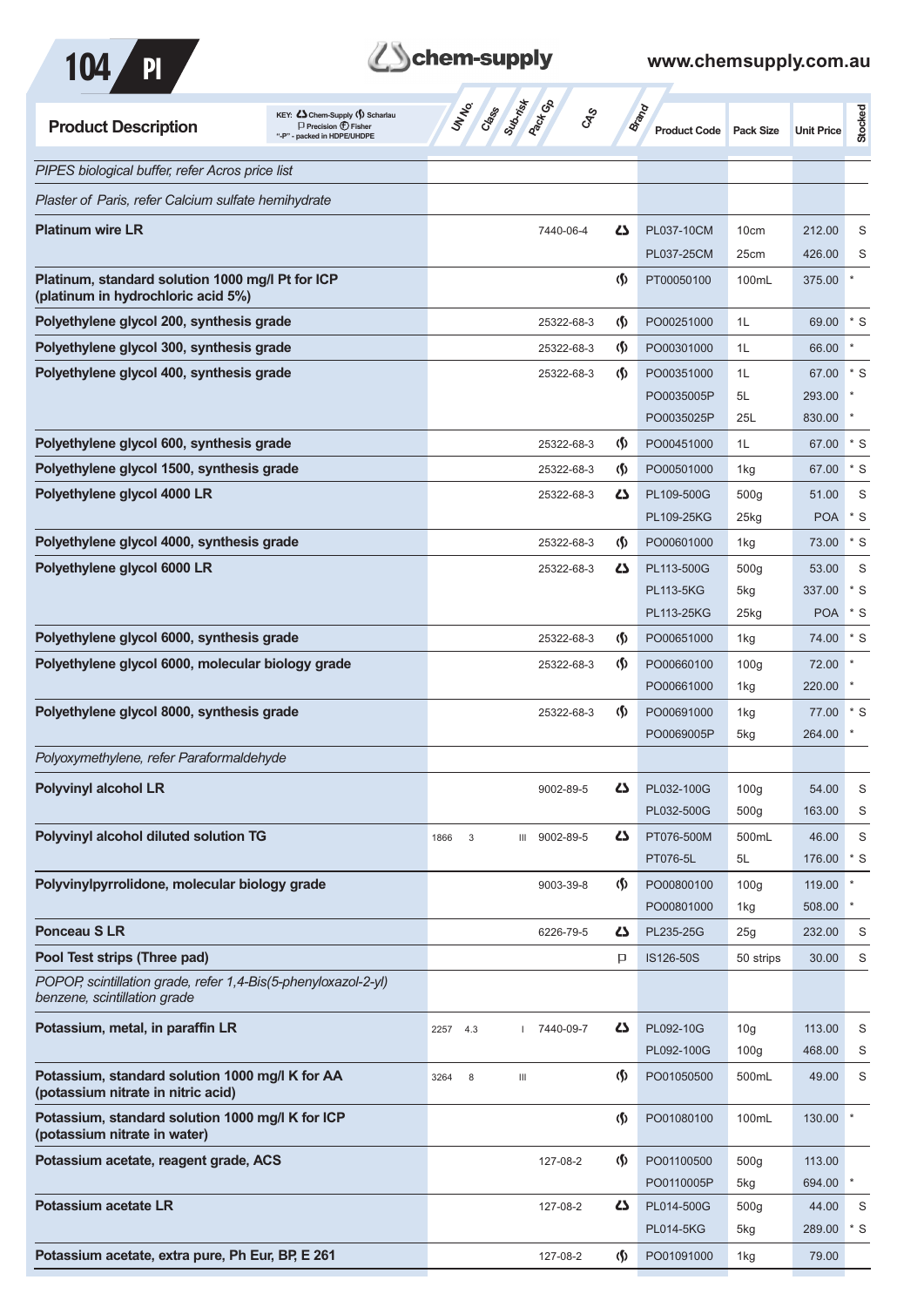



| www.chemsupply.com.au                                          |                                                                                                    | <b>Schem-supply</b> |                          |         |                       |                                    |                                                     | PO                              | 105                              |                          |
|----------------------------------------------------------------|----------------------------------------------------------------------------------------------------|---------------------|--------------------------|---------|-----------------------|------------------------------------|-----------------------------------------------------|---------------------------------|----------------------------------|--------------------------|
| <b>Product Description</b>                                     | KEY: Chem-Supply () Scharlau<br>$\Box$ Precision $\bigoplus$ Fisher<br>"-P" - packed in HDPE/UHDPE |                     | <b>UNTER</b><br>Creation | Submist | <b>Pack</b> GB<br>GRS |                                    | <b>Brand</b><br><b>Product Code</b>                 | <b>Pack Size</b>                | <b>Unit Price</b>                | Stocked                  |
| Potassium acetate, molecular biology grade                     |                                                                                                    |                     |                          |         | 127-08-2              | $\langle \mathbf{\S} \rangle$      | PO01120250<br>PO01121000                            | 250g<br>1kg                     | 39.00<br>74.00                   |                          |
| Potassium alum, refer Aluminium potassium sulfate              |                                                                                                    |                     |                          |         |                       |                                    |                                                     |                                 |                                  |                          |
| Potassium antimony tartrate, refer Antimony potassium tartrate |                                                                                                    |                     |                          |         |                       |                                    |                                                     |                                 |                                  |                          |
| Potassium bicarbonate, refer Potassium hydrogen carbonate      |                                                                                                    |                     |                          |         |                       |                                    |                                                     |                                 |                                  |                          |
| Potassium biphthalate, refer Potassium hydrogen phthalate      |                                                                                                    |                     |                          |         |                       |                                    |                                                     |                                 |                                  |                          |
| Potassium bisulfate, refer Potassium hydrogen sulfate          |                                                                                                    |                     |                          |         |                       |                                    |                                                     |                                 |                                  |                          |
| Potassium bitartrate, refer Potassium hydrogen tartrate        |                                                                                                    |                     |                          |         |                       |                                    |                                                     |                                 |                                  |                          |
| Potassium borofluoride, synthesis grade                        |                                                                                                    | 3260                | 8                        | Ш       | 14075-53-7            | $\langle \mathbf{\S} \rangle$      | PO02550250<br>PO02551000                            | 250g<br>1kg                     | 63.00<br>188.00                  |                          |
| Potassium bromate, reagent grade, ACS, ISO                     |                                                                                                    | 1484                | 5.1                      | Ш       | 7758-01-2             | (∮)                                | PO01630500                                          | 500g                            | 207.00                           |                          |
| Potassium bromate, extra pure                                  |                                                                                                    | 1484                | 5.1                      | Ш       | 7758-01-2             | (∮)                                | PO01600500                                          | 500 <sub>g</sub>                | 84.00                            | S                        |
| Potassium bromate, solution 1/60 mol/l (0,1 N)                 |                                                                                                    | 3287                | 6.1                      | Ш       | 7758-01-2             | (∮)                                | PO01651000                                          | 1L                              | 70.00                            | S                        |
| <b>Potassium bromide AR</b>                                    |                                                                                                    |                     |                          |         | 7758-02-3             | ひ                                  | PA006-500G<br><b>PA006-5KG</b>                      | 500 <sub>g</sub><br>5kg         | 91.00<br>546.00                  | S<br>* S                 |
| Potassium bromide, reagent grade, ACS                          |                                                                                                    |                     |                          |         | 7758-02-3             | (∮)                                | PO01670500                                          | 500g                            | 105.00                           | S                        |
| <b>Potassium bromide LR</b>                                    |                                                                                                    |                     |                          |         | 7758-02-3             | Ω                                  | PL006-500G<br><b>PL006-5KG</b><br><b>PL006-25KG</b> | 500 <sub>g</sub><br>5kg<br>25kg | 57.00<br>361.00<br><b>POA</b>    | S<br>* S                 |
| Potassium bromide, IR spectroscopy grade                       |                                                                                                    |                     |                          |         | 7758-02-3             | $\langle \mathbf{\S} \rangle$      | PO01680100<br>PO01680250                            | 100 <sub>g</sub><br>250g        | 103.00<br>181.00                 | $*$ S                    |
| Potassium carbonate anhydrous AR                               |                                                                                                    |                     |                          |         | 584-08-7              | Ω                                  | PA021-500G<br><b>PA021-5KG</b><br>PA021-25KG        | 500g<br>5kg<br>25kg             | 71.00<br>421.00<br><b>POA</b>    | S<br>* S<br>* S          |
| Potassium carbonate, reagent grade, ACS, ISO                   |                                                                                                    |                     |                          |         | 584-08-7              | $\langle \mathbf{\S} \rangle$      | PO01710500<br>PO0171005P<br>PO0171025P              | 500 <sub>g</sub><br>5kg<br>25kg | 82.00<br>443.00<br><b>POA</b>    | S                        |
| Potassium carbonate anhydrous LR                               |                                                                                                    |                     |                          |         | 584-08-7              | 4                                  | PL021-500G<br><b>PL021-5KG</b><br>PL021-25KG        | 500g<br>5kg<br>25kg             | 47.00<br>183.00<br><b>POA</b>    | S<br>$^\star$ S<br>$*$ S |
| Potassium carbonate, extra pure, Ph Eur, USP, E 501, Ph Helv   |                                                                                                    |                     |                          |         | 584-08-7              | $\langle \mathbf{\langle} \rangle$ | PO01700500<br>PO0170005P<br>PO0170025P              | 500g<br>5kg<br>25kg             | 56.00<br>221.00<br><b>POA</b>    |                          |
| Potassium chlorate, reagent grade, ACS                         |                                                                                                    | 1485 5.1            |                          |         | II 3811-04-9          | (∮)                                | PO01930500                                          | 500 <sub>g</sub>                | 127.00                           | S                        |
| <b>Potassium chlorate LR</b>                                   |                                                                                                    | 1485 5.1            |                          | Ш       | 3811-04-9             | 42                                 | PL055-500G<br><b>PL055-5KG</b>                      | 500g<br>5kg                     | 110.00<br>641.00                 | S<br>* S                 |
| Potassium chlorate, extra pure, Ph Helv                        |                                                                                                    | 1485 5.1            |                          |         | II 3811-04-9          | $\langle \mathsf{S} \rangle$       | PO01900500<br>PO0190005P<br>PO0190025P              | 500g<br>5kg<br>25kg             | 123.00<br>714.00 *<br><b>POA</b> | $\ast$                   |
| <b>Potassium chloride AR</b>                                   |                                                                                                    |                     |                          |         | 7447-40-7             | 4                                  | PA054-500G<br><b>PA054-5KG</b>                      | 500 <sub>g</sub><br>5kg         | 37.00<br>178.00                  | S<br>$*$ S               |
|                                                                |                                                                                                    |                     |                          |         |                       |                                    | PA054-25KG                                          | 25kg                            | <b>POA</b>                       | $^\star$ S               |
| Potassium chloride, reagent grade                              |                                                                                                    |                     |                          |         | 7447-40-7             | (§)                                | PO02000500                                          | 500g                            | 42.00                            | S                        |
|                                                                |                                                                                                    |                     |                          |         |                       |                                    | PO0200005P<br>PO0200025P                            | 5kg<br>25kg                     | 194.00<br><b>POA</b>             | $\ast$<br>$\ast$         |
| <b>Potassium chloride LR</b>                                   |                                                                                                    |                     |                          |         | 7447-40-7             | 45                                 | PL054-500G                                          | 500g                            | 33.00                            | S                        |
|                                                                |                                                                                                    |                     |                          |         |                       |                                    | <b>PL054-5KG</b>                                    | 5kg                             | 158.00                           | * S                      |
|                                                                |                                                                                                    |                     |                          |         |                       |                                    | PL054-25KG                                          | 25kg                            | POA *S\                          |                          |
|                                                                |                                                                                                    |                     |                          |         |                       |                                    |                                                     |                                 |                                  |                          |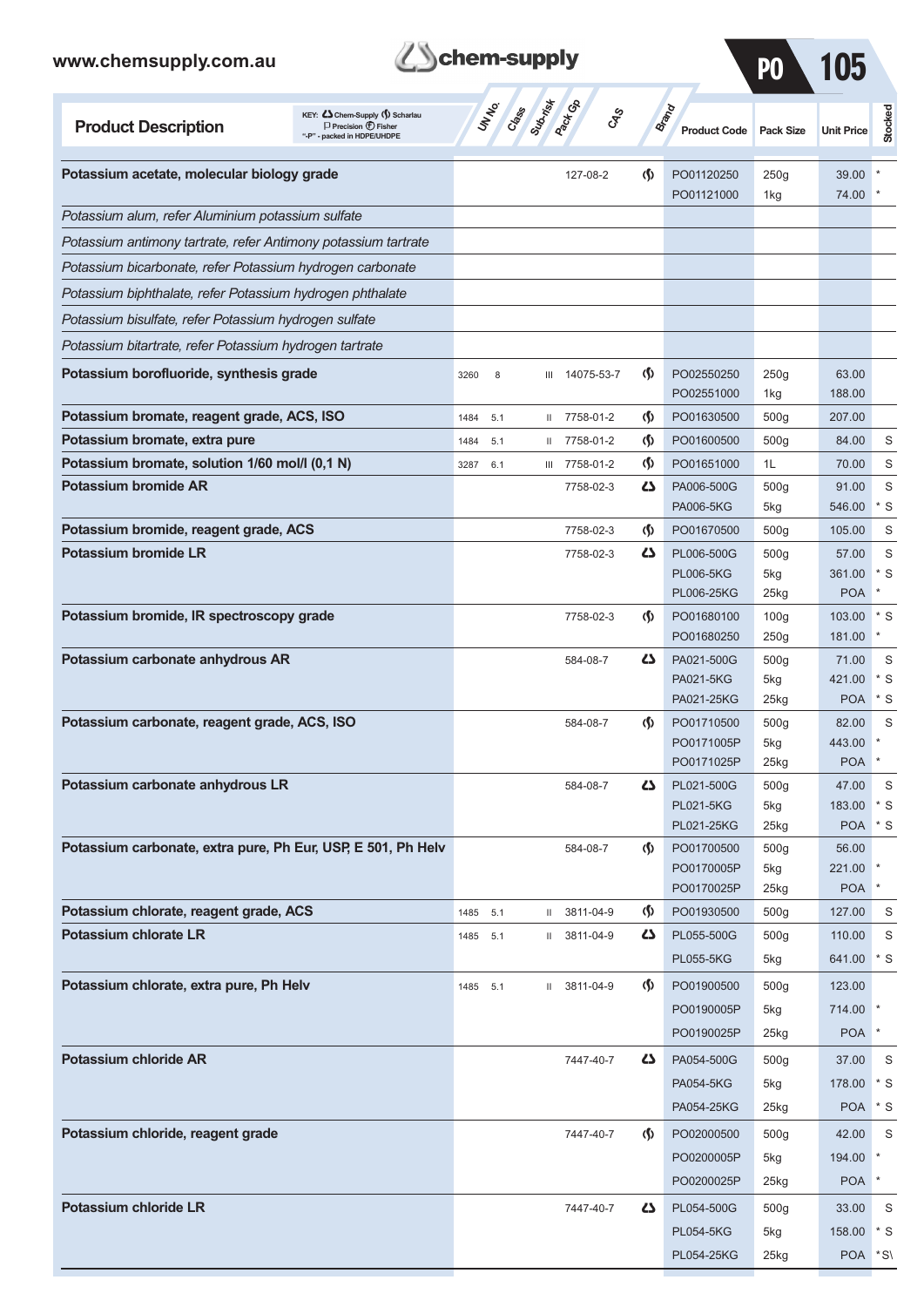

# **B**chem-supply

| KEY: C Chem-Supply (5) Scharlau<br><b>Product Description</b><br>$\Box$ Precision $\bigoplus$ Fisher<br>- packed in HDPE/UHDPE | UN NO.<br>Class | Submist<br><b>Pack</b> Ga | <b>GRS</b>                         | <b>Brand</b><br><b>Product Code</b> | <b>Pack Size</b> | <b>Unit Price</b> | Stocked      |
|--------------------------------------------------------------------------------------------------------------------------------|-----------------|---------------------------|------------------------------------|-------------------------------------|------------------|-------------------|--------------|
| Potassium chloride, extra pure, Ph Eur, USP, BP, FCC,                                                                          |                 | 7447-40-7                 | <sub>(</sub> f)                    | PO01990500                          | 500 <sub>g</sub> | 36.00             |              |
| E 508, DAB                                                                                                                     |                 |                           |                                    | PO0199005P                          | 5kg              | 173.00            |              |
|                                                                                                                                |                 |                           |                                    | PO0199025P                          | $25$ kg          | POA               |              |
| Potassium chloride, molecular biology grade                                                                                    |                 | 7447-40-7                 | (∫)                                | PO02010250                          | 250g             | 30.00             |              |
|                                                                                                                                |                 |                           |                                    | PO02011000                          | 1kg              | 81.00             |              |
| Potassium chloride, secondary volumetric standard Titrasure®                                                                   |                 | 7447-40-7                 | (∫)                                | PO02070100                          | 100 <sub>g</sub> | 115.00            |              |
| Potassium chloride, solution 3,5 mol/l with silver chloride,<br>for filling electrodes                                         |                 |                           | $\langle \mathbf{\S} \rangle$      | PO02060250                          | 250mL            | 88.00             |              |
| Potassium chloride, solution 3 mol/l, for filling electrodes                                                                   |                 | 7447-40-7                 | $\langle \mathbf{\langle} \rangle$ | PO02050250                          | 250mL            | 51.00             |              |
|                                                                                                                                |                 |                           |                                    | PO02051000                          | 1L               | 145.00            |              |
| Potassium chromate, reagent grade, ACS                                                                                         | 3288<br>6.1     | II 7789-00-6              | $\langle \mathbf{\langle} \rangle$ | PO02140500                          | 500g             | 156.00            | S            |
|                                                                                                                                |                 |                           |                                    | PO0214005P                          | 5kg              | 913.00            | $\ast$       |
| <b>Potassium chromate LR</b>                                                                                                   | 3288<br>6.1     | 7789-00-6<br>Ш.           | 47                                 | PL019-500G                          | 500 <sub>g</sub> | 96.00             | S            |
| Potassium chromate, solution 10% w/v, extra pure                                                                               | 3287<br>6.1     | III 7789-00-6             | (∫)                                | PO02160250                          | 250mL            | 76.00             |              |
| Potassium chromate, solution 5% w/v, extra pure                                                                                | 6.1<br>3287     | III 7789-00-6             | $\langle \mathbf{\S} \rangle$      | PO02150250                          | 250mL            | 72.00             |              |
| tri-Potassium citrate monohydrate AR                                                                                           |                 | 6100-05-6                 | ひ                                  | PA042-500G                          | 500 <sub>g</sub> | 116.00            | S            |
| tri-Potassium citrate monohydrate LR                                                                                           |                 | 6100-05-6                 | ひ                                  | PL042-500G                          | 500 <sub>g</sub> | 68.00             | S            |
|                                                                                                                                |                 |                           |                                    | <b>PL042-5KG</b>                    | 5kg              | 261.00            | * S          |
|                                                                                                                                |                 |                           |                                    | PL042-25KG                          | $25$ kg          | <b>POA</b>        | * S          |
| tri-Potassium citrate monohydrate, extra pure, Ph Eur, USP,<br><b>BP, FCC, E 332, DAB</b>                                      |                 | 6100-05-6                 | (∫)                                | PO01860500                          | 500 <sub>g</sub> | 74.00             |              |
| Potassium cyanide, extra pure                                                                                                  | 6.1<br>1680     | 151-50-8                  | (∫)                                | PO01800250                          | 250g             | 76.00             | S            |
|                                                                                                                                |                 |                           |                                    | PO0180005P                          | 5kg              | 783.00            |              |
| Potassium dichromate AR                                                                                                        | 3288<br>6.1     | III 7778-50-9             | 27                                 | PA018-500G                          | 500 <sub>g</sub> | 74.00             | S            |
|                                                                                                                                |                 |                           |                                    | PA018-5KG                           | 5kg              | 452.00            | $* S$        |
|                                                                                                                                |                 |                           |                                    | PA018-25KG                          | $25$ kg          | <b>POA</b>        | $\pmb{\ast}$ |
| Potassium dichromate, reagent grade, ACS, ISO                                                                                  | 3288<br>6.1     | III 7778-50-9             | (∫)                                | PO02200500                          | 500 <sub>g</sub> | 101.00            | S            |
|                                                                                                                                |                 |                           |                                    | PO0220005P                          | 5kg              | 732.00            |              |
|                                                                                                                                |                 |                           |                                    | PO0220025P                          | $25$ kg          | <b>POA</b>        | $\pmb{\ast}$ |
| Potassium dichromate LR                                                                                                        | 6.1<br>3288     | III 7778-50-9             | 5                                  | PL018-500G                          | 500 <sub>g</sub> | 67.00             | S            |
|                                                                                                                                |                 |                           |                                    | <b>PL018-5KG</b>                    | 5kg              | 382.00            | $*$ S        |
|                                                                                                                                |                 |                           |                                    | PL018-25KG                          | 25kg             | <b>POA</b>        | $*$ S        |
| Potassium dichromate, secondary volumetric standard<br><b>Titrasure®</b>                                                       | 3288<br>6.1     | III 7778-50-9             | $\langle \mathbf{\S} \rangle$      | PO02350100                          | 100 <sub>g</sub> | 84.00             |              |
| Potassium dichromate, solution 1/6 mol/l (1 N)                                                                                 | 3287<br>6.1     | III 7778-50-9             | $\langle \mathbf{\hat{y}}$         | PO02311000                          | 1L               | 94.00             |              |
| Potassium dichromate, solution 1/24 mol/l (0,25 N)                                                                             | 3287<br>6.1     | III 7778-50-9             | $\langle \mathbf{\S} \rangle$      | PO02321000                          | 1L               | 91.00             |              |
| Potassium dichromate, solution 1/60 mol/l (0,1N)                                                                               | 3287<br>6.1     | III 7778-50-9             | $\langle \mathbf{\S} \rangle$      | PO02301000                          | 1L               | 86.00             |              |
| Potassium dichromate, concentrated solution to prepare<br>1 l of solution 1/60 mol/l (0,1N)                                    | 3287<br>6.1     | III 7778-50-9             | $\langle \mathbf{\S} \rangle$      | PO022100PA                          | Ampoule          | 41.00             | S            |
| Potassium dichromate, solution 1/60M, (0.1N), concentrated<br>volumetric standard to prepare 1L of solution                    | 6.1<br>3287     | III 7778-50-9             | $^{\circledR}$                     | J/6212C/05                          | Ampoule          | 46.00             | S            |
| Potassium dichromate, solution 1/120 mol/l (0,05 N)                                                                            | 3287<br>6.1     | III 7778-50-9             | $\langle \mathbf{\S} \rangle$      | PO02181000                          | 1L               | 86.00             |              |
| Potassium dichromate, solution 0,04 mol/l, for COD<br>determination                                                            | 3287<br>6.1     | III 7778-50-9             | (∫)                                | PO02331000                          | 1L               | 83.00             |              |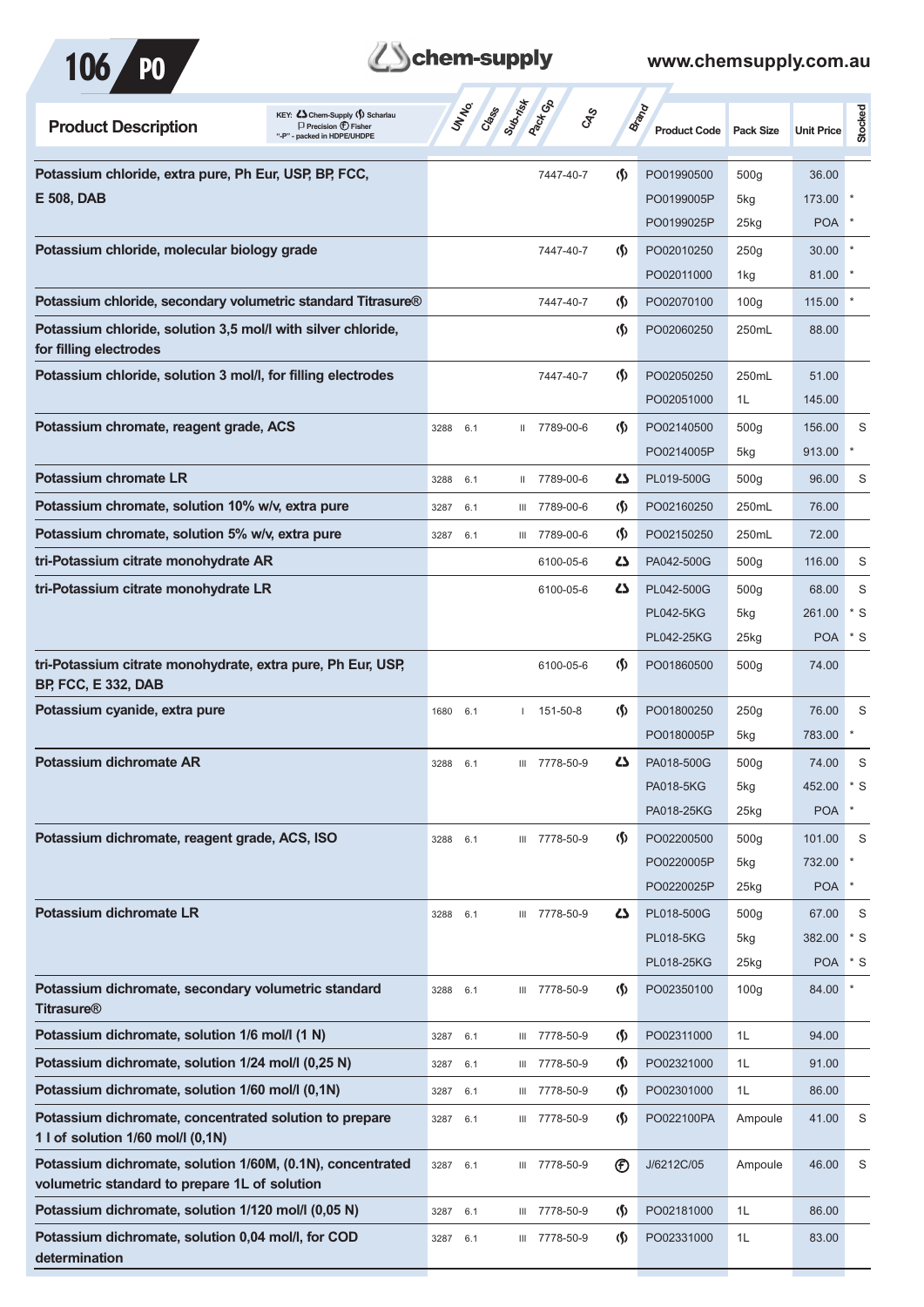|  | <b>B</b> chem-supply |
|--|----------------------|
|--|----------------------|

 $\sim$ 

| www.chemsupply.com.au                                                                                                                       | chem-supply                                                                                                                                                                                         |                                    |                                                     | PO                                 |                                 |                     |
|---------------------------------------------------------------------------------------------------------------------------------------------|-----------------------------------------------------------------------------------------------------------------------------------------------------------------------------------------------------|------------------------------------|-----------------------------------------------------|------------------------------------|---------------------------------|---------------------|
| KEY: Cohem-Supply (5) Scharlau<br><b>Product Description</b><br>$\Box$ Precision $\bigcirc$ Fisher<br>"-P" - packed in HDPE/UHDPE           | <b>Pack G</b> B<br>Suprist<br>UNINO<br>Creeks<br>$c_{\hspace{-1pt}\scriptscriptstyle\chi\hspace{-1pt}\scriptscriptstyle\chi\hspace{-1pt}\scriptscriptstyle\chi\hspace{-1pt}\scriptscriptstyle\chi}$ |                                    | <b>Brand</b><br><b>Product Code</b>                 | <b>Pack Size</b>                   | <b>Unit Price</b>               | Stocked             |
| Potassium dichromate 0,04 mol/l / mercury(II) sulfate 80 g/l,<br>solution in sulfuric acid, for COD determination, according<br>to ISO 6060 | 2922<br>8<br>$\mathbf{H}$<br>6.1                                                                                                                                                                    | $\langle \langle \rangle$          | PO02341000                                          | 1L                                 | 128.00                          |                     |
| Potassium dihydrogen orthophosphate anhydrous AR                                                                                            | 7778-77-0                                                                                                                                                                                           | ひ                                  | PA009-500G<br><b>PA009-5KG</b><br>PA009-25KG        | 500 <sub>g</sub><br>5kg<br>25kg    | 57.00<br>213.00<br><b>POA</b>   | S<br>$*$ S<br>$*$ S |
| Potassium dihydrogen phosphate, reagent grade, ACS, ISO                                                                                     | 7778-77-0                                                                                                                                                                                           | $\langle \mathbf{\langle} \rangle$ | PO02600500<br>PO0260005P<br>PO0260025P              | 500 <sub>g</sub><br>5kg<br>$25$ kg | 64.00<br>265.00<br><b>POA</b>   | S<br>$\ast$         |
| Potassium dihydrogen orthophosphate anhydrous LR                                                                                            | 7778-77-0                                                                                                                                                                                           | ひ                                  | PL009-500G<br><b>PL009-5KG</b><br><b>PL009-25KG</b> | 500q<br>5kg<br>$25$ <sub>kg</sub>  | 45.00<br>209.00<br><b>POA</b>   | S<br>$*$ S<br>$*$ S |
| Potassium dihydrogen phosphate, extra pure, Ph Eur, BP,<br><b>NF, E 340, DAB</b>                                                            | 7778-77-0                                                                                                                                                                                           | $\langle \mathbf{\langle} \rangle$ | PO02590500<br>PO0259005P<br>PO0259025P              | 500 <sub>g</sub><br>5kg<br>$25$ kg | 50.00<br>277.00<br><b>POA</b>   |                     |
| Potassium dihydrogen phosphate, HPLC grade                                                                                                  | 7778-77-0                                                                                                                                                                                           | $\langle \mathbf{\langle} \rangle$ | PO02610250                                          | 250g                               | 360.00                          |                     |
| Potassium dihydrogen phosphate, molecular biology grade                                                                                     | 7778-77-0                                                                                                                                                                                           | $\langle \mathbf{\langle} \rangle$ | PO02620100<br>PO02621000                            | 100 <sub>g</sub><br>1kg            | 61.00<br>269.00                 |                     |
| Potassium diphosphate, refer Acros price list                                                                                               |                                                                                                                                                                                                     |                                    |                                                     |                                    |                                 |                     |
| Potassium disulfite, refer Potassium metabisulfite                                                                                          |                                                                                                                                                                                                     |                                    |                                                     |                                    |                                 |                     |
| Potassium ferricyanide AR                                                                                                                   | 13746-66-2                                                                                                                                                                                          | دے                                 | PA025-500G                                          | 500 <sub>g</sub>                   | 224.00                          | S                   |
| Potassium ferricyanide, reagent grade, ACS, ISO                                                                                             | 13746-66-2                                                                                                                                                                                          | $\langle \mathbf{\langle} \rangle$ | PO02430500<br>PO0243005P<br>PO0243025P              | 500 <sub>g</sub><br>5kg<br>$25$ kg | 251.00<br>1305.00<br><b>POA</b> |                     |
| Potassium ferricyanide LR                                                                                                                   | 13746-66-2                                                                                                                                                                                          | دے                                 | PL025-500G<br>PL025-25KG                            | 500 <sub>g</sub><br>25kg           | 199.00<br><b>POA</b>            | S                   |
| Potassium ferrocyanide trihydrate AR                                                                                                        | 14459-59-1                                                                                                                                                                                          | دے                                 | PA039-500G<br>PA039-5KG                             | 500 <sub>g</sub><br>5kg            | 88.00<br>556.00                 | S<br>* S            |
| Potassium ferrocyanide trihydrate, reagent grade, ACS, ISO                                                                                  | 14459-95-1                                                                                                                                                                                          | $\langle \mathbf{\S} \rangle$      | PO02480500<br>PO0248005P<br>PO0248025P              | 500 <sub>g</sub><br>5kg<br>25kg    | 102.00<br>589.00<br><b>POA</b>  | S                   |
| Potassium ferrocyanide trihydrate LR                                                                                                        | 14459-59-1                                                                                                                                                                                          | دے                                 | PL039-500G<br>PL039-25KG                            | 500 <sub>g</sub><br>25kg           | 80.00<br><b>POA</b>             | S                   |
| Potassium ferrocyanide, solution 10% w/v                                                                                                    | 14459-95-1                                                                                                                                                                                          | ⊛                                  | PO02490250                                          | 250mL                              | 54.00                           |                     |
| <b>Potassium fluoride AR</b>                                                                                                                | 7789-23-3<br>1812<br>6.1<br>Ш                                                                                                                                                                       | 47                                 | PA090-500G                                          | 500 <sub>g</sub>                   | 210.00                          | S                   |
| <b>Potassium fluoride LR</b>                                                                                                                | 7789-23-3<br>1812 6.1<br>Ш                                                                                                                                                                          | 42                                 | PL090-500G<br><b>PL090-5KG</b><br>PL090-25KG        | 500 <sub>g</sub><br>5kg<br>25kg    | 81.00<br>416.00<br><b>POA</b>   | S<br>$*$ S<br>$*$ S |
| Potassium fluoride, extra pure                                                                                                              | III 7789-23-3<br>1812 6.1                                                                                                                                                                           | $\langle \mathbf{\S} \rangle$      | PO02560500                                          | 500g                               | 89.00                           |                     |
| Potassium hexachloroplatinate (IV), refer Acros price list                                                                                  |                                                                                                                                                                                                     |                                    |                                                     |                                    |                                 |                     |
| Potassium hexacyanoferrate(II) trihydrate, refer Potassium ferrocyanide                                                                     |                                                                                                                                                                                                     |                                    |                                                     |                                    |                                 |                     |
| Potassium hexacyanoferrate(III), refer Potassium ferricyanide                                                                               |                                                                                                                                                                                                     |                                    |                                                     |                                    |                                 |                     |
| Potassium hexahydroxoantimonate(V), extra pure                                                                                              | 12208-13-8<br>1549<br>6.1<br>Ш                                                                                                                                                                      | $\langle \mathbf{\S} \rangle$      | PO01200100                                          | 100 <sub>g</sub>                   | 427.00                          |                     |
| Potassium hydrogen carbonate, reagent grade                                                                                                 | 298-14-6                                                                                                                                                                                            | $\Phi$                             | PO01730500                                          | 500 <sub>g</sub>                   | 79.00                           | S                   |
|                                                                                                                                             |                                                                                                                                                                                                     |                                    | PO0173005P                                          | 5kg                                | 413.00                          |                     |
|                                                                                                                                             |                                                                                                                                                                                                     |                                    | PO0173025P                                          | 25kg                               | POA <sup>*</sup>                |                     |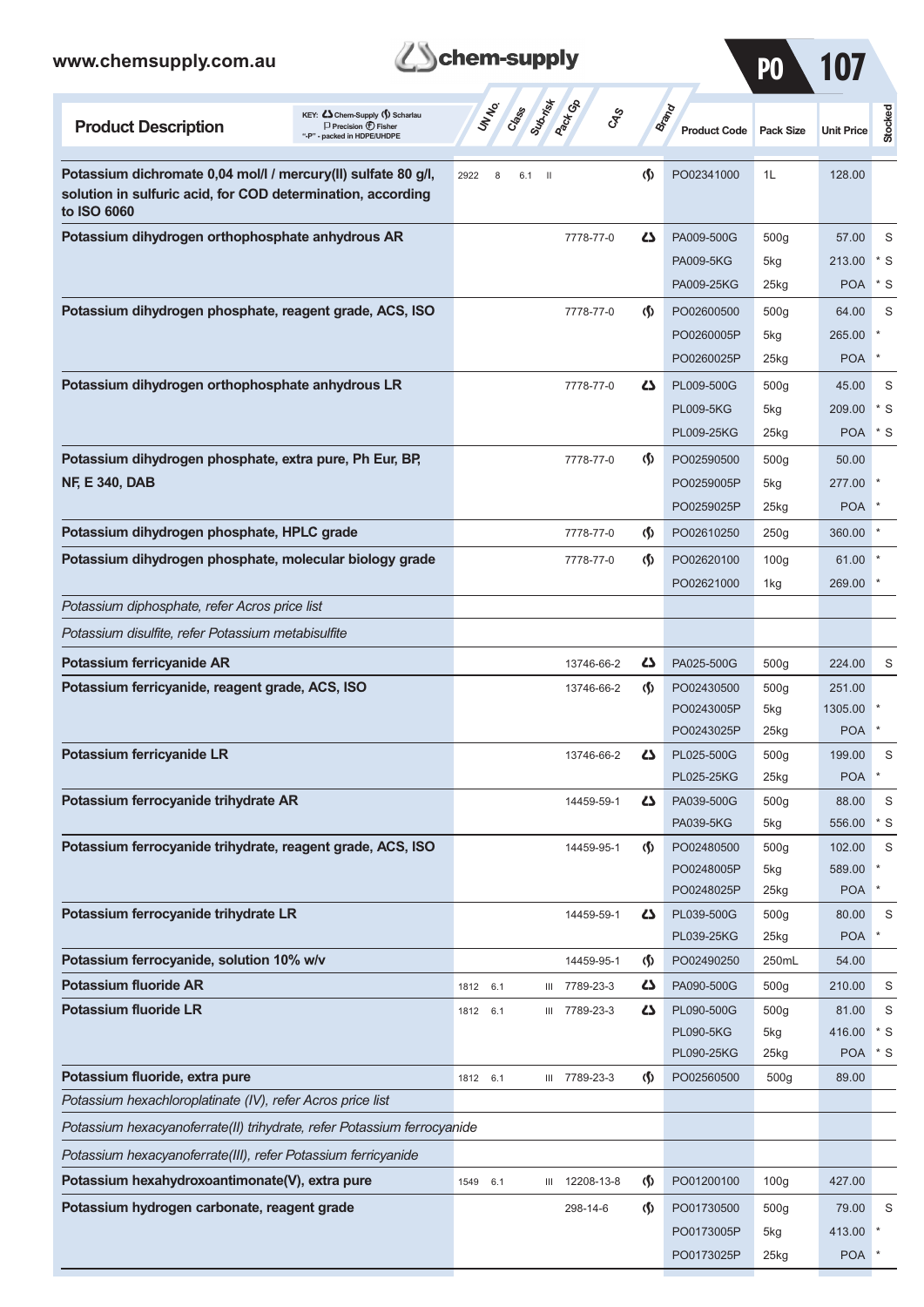

| <b>Product Description</b>                                                                | KEY: Chem-Supply () Scharlau<br>$\Box$ Precision $\bigoplus$ Fisher<br>"-P" - packed in HDPE/UHDPE | Class<br><b>Pack G</b> B<br>UNIVO<br><b>GRS</b> |                                    | <b>Brand</b><br><b>Product Code</b> | Pack Size        | <b>Unit Price</b> | Stocked     |
|-------------------------------------------------------------------------------------------|----------------------------------------------------------------------------------------------------|-------------------------------------------------|------------------------------------|-------------------------------------|------------------|-------------------|-------------|
| Potassium hydrogen carbonate LR                                                           |                                                                                                    | 298-14-6                                        | 4                                  | PL007-500G                          | 500g             | 57.00             | S           |
|                                                                                           |                                                                                                    |                                                 |                                    | <b>PL007-5KG</b>                    | 5kg              | 307.00            | * S         |
|                                                                                           |                                                                                                    |                                                 |                                    | PL007-25KG                          | 25kg             | <b>POA</b>        | $*$ S       |
| di-Potassium hydrogen orthophosphate anhydrous AR                                         |                                                                                                    | 7758-11-4                                       | 4                                  | PA020-500G                          | 500g             | 72.00             | S           |
|                                                                                           |                                                                                                    |                                                 |                                    | <b>PA020-5KG</b>                    | 5kg              | 381.00            | $*$ S       |
|                                                                                           |                                                                                                    |                                                 |                                    | PA020-25KG                          | 25kg             | <b>POA</b>        | * S         |
| di-Potassium hydrogen phosphate anhydrous, reagent                                        |                                                                                                    | 7758-11-4                                       | $\Phi$                             | PO02580500                          | 500 <sub>g</sub> | 77.00             | S           |
| grade, ACS                                                                                |                                                                                                    |                                                 |                                    | PO0258005P                          | 5kg              | 404.00            | $\ast$      |
|                                                                                           |                                                                                                    |                                                 |                                    | PO0258025P                          | 25kg             | <b>POA</b>        | $\ast$      |
| di-Potassium hydrogen orthophosphate anhydrous LR                                         |                                                                                                    | 7758-11-4                                       | 4                                  | PL020-500G                          | 500 <sub>g</sub> | 60.00             | S           |
|                                                                                           |                                                                                                    |                                                 |                                    | <b>PL020-5KG</b>                    | 5kg              | 310.00            | * S         |
|                                                                                           |                                                                                                    |                                                 |                                    | PL020-25KG                          | 25kg             | <b>POA</b>        | $*$ S       |
| di-Potassium hydrogen phosphate anhydrous, extra pure,                                    |                                                                                                    | 7758-11-4                                       | $\Phi$                             | PO02570500                          | 500 <sub>g</sub> | 66.00             | S           |
| Ph Eur, BP, E 340, DAB                                                                    |                                                                                                    |                                                 |                                    | PO0257005P                          | 5kg              | 347.00            | $\ast$      |
|                                                                                           |                                                                                                    |                                                 |                                    | PO0257025P                          | 25kg             | <b>POA</b>        |             |
| di-Potassium hydrogen phosphate trihydrate, reagent grade                                 |                                                                                                    | 16788-57-1                                      | $\Phi$                             | PO02710500                          | 500 <sub>g</sub> | 108.00            | S           |
|                                                                                           |                                                                                                    |                                                 |                                    | PO0271005P                          | 5kg              | 712.00            | $\ast$      |
| di-Potassium hydrogen phosphate trihydrate, extra pure                                    |                                                                                                    | 16788-57-1                                      | $\langle \mathbf{\langle} \rangle$ | PO02690500                          | 500 <sub>g</sub> | 93.00             |             |
|                                                                                           |                                                                                                    |                                                 |                                    | PO0269005P                          | 5kg              | 568.00            |             |
| di-Potassium hydrogen phosphate trihydrate, HPLC grade                                    |                                                                                                    | 16788-57-1                                      | $\langle \mathbf{\S} \rangle$      | PO02700250                          | 250g             | 60.00             |             |
| Potassium hydrogen oxalate, extra pure                                                    |                                                                                                    | 127-95-7                                        | $\langle \mathbf{\langle} \rangle$ | PO01400500                          | 500 <sub>g</sub> | 169.00            |             |
|                                                                                           |                                                                                                    |                                                 |                                    | PO0140005P                          | 5kg              | 1148.00           |             |
| Potassium hydrogen phthalate AR                                                           |                                                                                                    | 877-24-7                                        | 4                                  | PA023-100G                          | 100 <sub>g</sub> | 46.00             | S           |
|                                                                                           |                                                                                                    |                                                 |                                    | PA023-500G                          | 500 <sub>g</sub> | 87.00             | S           |
|                                                                                           |                                                                                                    |                                                 |                                    | PA023-5KG                           | 5kg              | 631.00            | $^*$ S      |
|                                                                                           |                                                                                                    |                                                 |                                    | PA023-25KG                          | 25kg             | <b>POA</b>        | $\star$     |
| Potassium hydrogen phthalate, reagent grade                                               |                                                                                                    | 877-24-7                                        | $\langle \mathsf{S} \rangle$       | PO01300500                          | 500g             | 102.00            | S           |
|                                                                                           |                                                                                                    |                                                 |                                    | PO0130005P                          | 5kg              | 711.00            | $\ast$      |
| Potassium hydrogen phthalate LR                                                           |                                                                                                    | 877-24-7                                        | 42                                 | PL023-100G                          | 100 <sub>g</sub> | 33.00             | S           |
|                                                                                           |                                                                                                    |                                                 |                                    | PL023-500G                          | 500 <sub>g</sub> | 77.00             | S           |
|                                                                                           |                                                                                                    |                                                 |                                    | <b>PL023-5KG</b>                    | 5kg              | 474.00            | $*$ S       |
|                                                                                           |                                                                                                    |                                                 |                                    | PL023-25KG                          | 25kg             | <b>POA</b>        | $\star$     |
| Potassium hydrogen phthalate, secondary standard for<br>volumetric titrations, Titrasure® |                                                                                                    | 877-24-7                                        | $\Phi$                             | PO01310100                          | 100 <sub>g</sub> | 127.00            | $\ast$      |
| Potassium hydrogen sulfate, extra pure                                                    |                                                                                                    | II 7646-93-7<br>2509<br>8                       | $\langle \mathsf{S} \rangle$       | PO02720500                          | 500g             | 89.00             | S           |
|                                                                                           |                                                                                                    |                                                 |                                    | PO0272005P                          | 5kg              | 523.00            | $\ast$      |
| Potassium hydrogen (+)-tartrate AR                                                        |                                                                                                    | 868-14-4                                        | 42                                 | PA027-500G                          | 500 <sub>g</sub> | 112.00            | S           |
|                                                                                           |                                                                                                    |                                                 |                                    | PA027-5KG                           | 5kg              | 685.00            | $*$ S       |
| Potassium hydrogen (+)-tartrate LR                                                        |                                                                                                    | 868-14-4                                        | 42                                 | PL027-500G                          | 500 <sub>g</sub> | 96.00             | $\mathsf S$ |
|                                                                                           |                                                                                                    |                                                 |                                    | PL027-25KG                          | 25kg             | <b>POA</b>        |             |
| Potassium hydrogen tartrate, extra pure, Ph Eur, E 336                                    |                                                                                                    | 868-14-4                                        | $\Phi$                             | PO01500500                          | 500 <sub>g</sub> | 106.00            |             |
|                                                                                           |                                                                                                    |                                                 |                                    | PO01501000                          | 1kg              | 137.00            |             |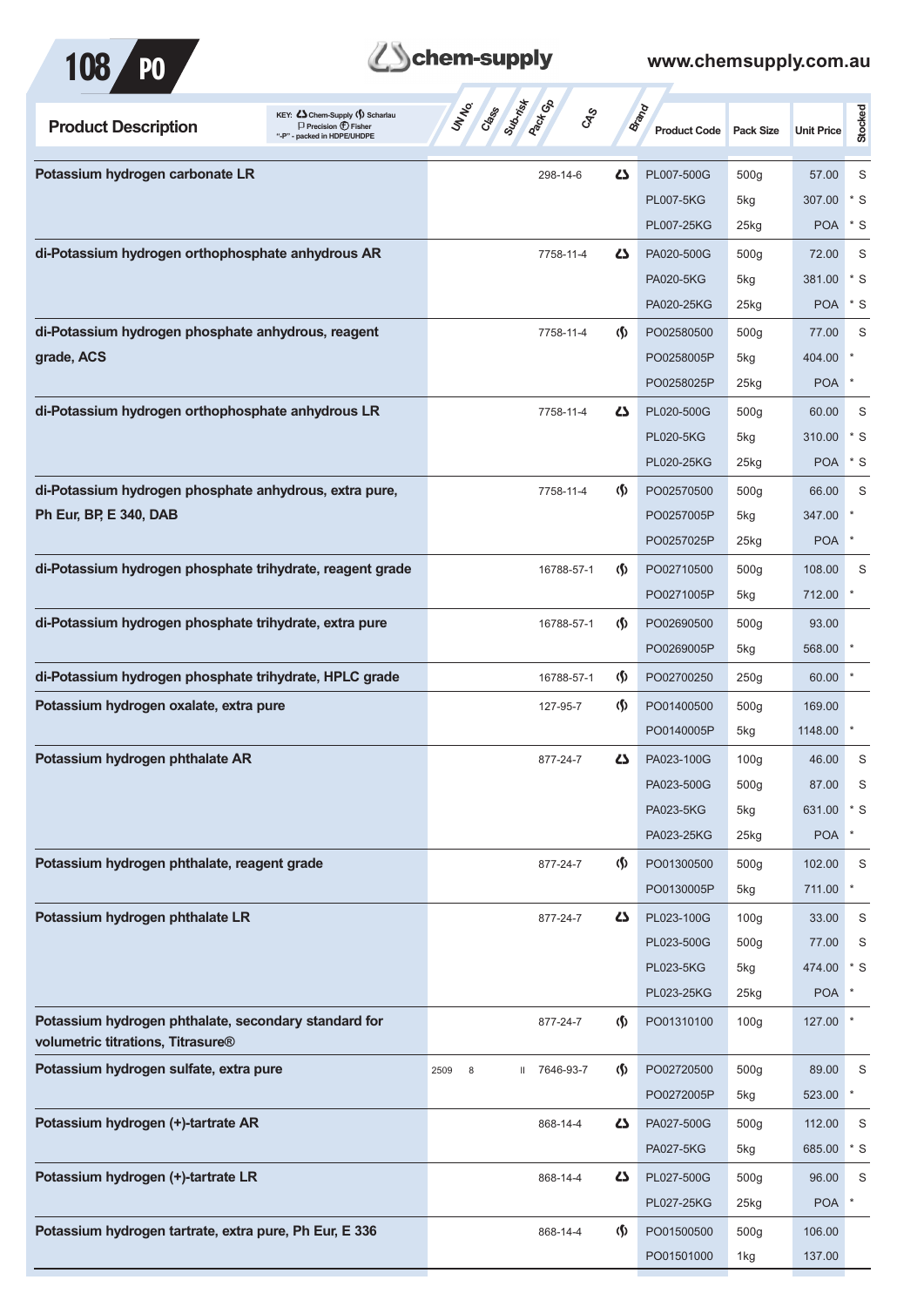

PO 109

| KEY: Cohem-Supply (5) Scharlau<br><b>Product Description</b><br>$\Box$ Precision $\bigoplus$ Fisher<br>"-P" - packed in HDPE/UHDPE | UN NO.                            | Crass | Submist                  | <b>Pack GA</b> | <b>GRS</b>                         | <b>Brand</b><br><b>Product Code</b> | <b>Pack Size</b> | <b>Unit Price</b> | <b>Stocked</b> |
|------------------------------------------------------------------------------------------------------------------------------------|-----------------------------------|-------|--------------------------|----------------|------------------------------------|-------------------------------------|------------------|-------------------|----------------|
| Potassium hydroxide pellets AR                                                                                                     | 8<br>1813                         |       | $\mathbf{H}$             | 1310-58-3      | ひ                                  | PA161-500G                          | 500g             | 38.00             | S              |
|                                                                                                                                    |                                   |       |                          |                |                                    | <b>PA161-5KG</b>                    | 5kg              | 176.00            | $*$ S          |
|                                                                                                                                    |                                   |       |                          |                |                                    | PA161-25KG                          | 25kg             | <b>POA</b>        | $*$ S          |
| Potassium hydroxide, pellets, reagent grade, ACS, ISO                                                                              | 1813<br>8                         |       | $\mathbf{H}$             | 1310-58-3      | $\langle \mathbf{\langle} \rangle$ | PO02750500                          | 500 <sub>g</sub> | 41.00             | S              |
|                                                                                                                                    |                                   |       |                          |                |                                    | PO0275005P                          | 5kg              | 186.00            |                |
|                                                                                                                                    |                                   |       |                          |                |                                    | PO0275025P                          | $25$ kg          | <b>POA</b>        | *              |
| Potassium hydroxide pellets LR                                                                                                     | 1813<br>8                         |       | Ш                        | 1310-58-3      | دے                                 | PL161-500G                          | 500g             | 34.00             | S              |
|                                                                                                                                    |                                   |       |                          |                |                                    | <b>PL161-5KG</b>                    | 5kg              | 154.00            | $*$ S          |
|                                                                                                                                    |                                   |       |                          |                |                                    | PL161-25KG                          | 25kg             | <b>POA</b>        | $*$ S          |
| Potassium hydroxide, pellets, extra pure, Ph Eur, BP, NF                                                                           | 1813<br>8                         |       | $\mathbf{H}$             | 1310-58-3      | $\langle \langle \rangle$          | PO02660500                          | 500 <sub>g</sub> | 38.00             |                |
|                                                                                                                                    |                                   |       |                          |                |                                    | PO0266005P                          | 5kg              | 164.00            |                |
|                                                                                                                                    |                                   |       |                          |                |                                    | PO0266025P                          | $25$ kg          | <b>POA</b>        | *              |
| Potassium hydroxide flake LR                                                                                                       | 1813<br>8                         |       | $\mathbf{H}$             | 1310-58-3      | 45                                 | PL012-500G                          | 500 <sub>g</sub> | 37.00             | S              |
|                                                                                                                                    |                                   |       |                          |                |                                    | <b>PL012-5KG</b>                    | 5kg              | 204.00            | $*$ S          |
|                                                                                                                                    |                                   |       |                          |                |                                    | PL012-25KG                          | $25$ kg          | <b>POA</b>        | $*$ S          |
| Potassium hydroxide, solution 2 mol/l (2 N)                                                                                        | 8<br>1814                         |       | $\mathbf{H}$             | 1310-58-3      | $\Phi$                             | PO02881000                          | 1L               | 86.00             |                |
| Potassium hydroxide, concentrated solution to prepare<br>1 I of solution 1 mol/l (1 N)                                             | 8<br>1814                         |       | $\mathbf{H}$             | 1310-58-3      | $\langle \mathbf{\langle} \rangle$ | PO027700PA                          | Ampoule          | 42.00             | S              |
| Potassium hydroxide, solution 1M, (1N), (aqueous),<br>concentrated volumetric standard to prepare 1L of solution                   | 8<br>1814                         |       | Ш                        | 1310-58-3      | $^{\circledR}$                     | J/6630C/05                          | Ampoule          | 47.00             | S              |
| Potassium hydroxide, solution 1 mol/l (1 N)                                                                                        | 1814<br>8                         |       | $\mathbf{H}$             | 1310-58-3      | $\langle \mathbf{\langle} \rangle$ | PO02800500                          | 500mL            | 53.00             |                |
|                                                                                                                                    |                                   |       |                          |                |                                    | PO02801000                          | 1L               | 78.00             |                |
|                                                                                                                                    |                                   |       |                          |                |                                    | PO0280005P                          | 5L               | 216.00            |                |
|                                                                                                                                    |                                   |       |                          |                |                                    | PO0280010C                          | 10 <sub>L</sub>  | 325.00            |                |
| Potassium hydroxide, solution 0,23 mol/l (0,23 N), for                                                                             | 8<br>1814                         |       | Ш                        | 1310-58-3      | $\langle \mathbf{\S} \rangle$      | PO02831000                          | 1L               | 74.00             |                |
| determination of crude fibre, according to Weende                                                                                  |                                   |       |                          |                |                                    | PO0283005P                          | 5L               | 207.00            |                |
|                                                                                                                                    |                                   |       |                          |                |                                    | PO0283010C                          | 10L              | 325.00            |                |
| Potassium hydroxide, concentrated solution to prepare<br>1 l of solution 0,1 mol/l (0,1 N)                                         | 1814<br>8                         |       | Ш                        | 1310-58-3      | Պ                                  | PO027600PA                          | Ampoule          | 37.00             | S              |
| Potassium hydroxide, solution 0.1M, (0.1N), (aqueous),<br>concentrated volumetric standard to prepare 1L of solution               | 1814<br>8                         |       | Ш                        | 1310-58-3      | $^{\circledR}$                     | J/6640C/05                          | Ampoule          | 41.00             | S              |
| Potassium hydroxide, solution 0,1 mol/l (0,1 N)                                                                                    | 1814<br>8                         |       | $\mathbf{H}$             | 1310-58-3      | (∮)                                | PO02821000                          | 1L               | 66.00             |                |
|                                                                                                                                    |                                   |       |                          |                |                                    | PO0282005P                          | 5L               | 189.00            |                |
|                                                                                                                                    |                                   |       |                          |                |                                    | PO0282010C                          | 10 <sub>L</sub>  | 280.00            |                |
| Potassium hydroxide, ethanolic solution 0,5 mol/l (0,5 N)                                                                          | 2924<br>3                         | 8     | $\mathbf{H}$             |                | $\Phi$                             | PO02781000                          | 1L               | 148.00            |                |
| Potassium hydroxide, ethanolic solution 0,1 mol/l                                                                                  | $\ensuremath{\mathsf{3}}$<br>2924 | 8     | Ш                        | 1310-58-3      | $\Phi$                             | PO02841000                          | 1L               | 145.00            | S              |
| Potassium hydroxide, methanolic solution 0,1 mol/l                                                                                 | 1230<br>3                         | 6.1   | $\overline{\phantom{0}}$ |                | $\varphi$                          | PO02921000                          | 1L               | 133.00            |                |
| Potassium hydroxide, solution 0,1 mol/l (0,1 N) in 2-propanol                                                                      | 2924<br>$\ensuremath{\mathsf{3}}$ | 8     | Ш                        | 1310-58-3      | $\Phi$                             | PO02891000                          | 1L               | 147.00            | $\mathbf S$    |
| Potassium iodate, reagent grade, ACS, ISO                                                                                          | 1479<br>5.1                       |       | Ш                        | 7758-05-6      | (∮)                                | PO04000100                          | 100q             | 78.00             | $\mathbf S$    |
|                                                                                                                                    |                                   |       |                          |                |                                    | PO04000250                          | 250g             | 141.00            | S              |
|                                                                                                                                    |                                   |       |                          |                |                                    | PO04001000                          | 1kg              | 433.00            | S              |
| <b>Potassium iodate LR</b>                                                                                                         | 1479 5.1                          |       | Ш                        | 7758-05-6      | ひ                                  | PL078-100G                          | 100q             | 55.00             | S              |
|                                                                                                                                    |                                   |       |                          |                |                                    | PL078-500G                          | 500 <sub>g</sub> | 168.00            | S              |
|                                                                                                                                    |                                   |       |                          |                |                                    | <b>PL078-5KG</b>                    | 5kg              | 820.00            | $\cdot$ s      |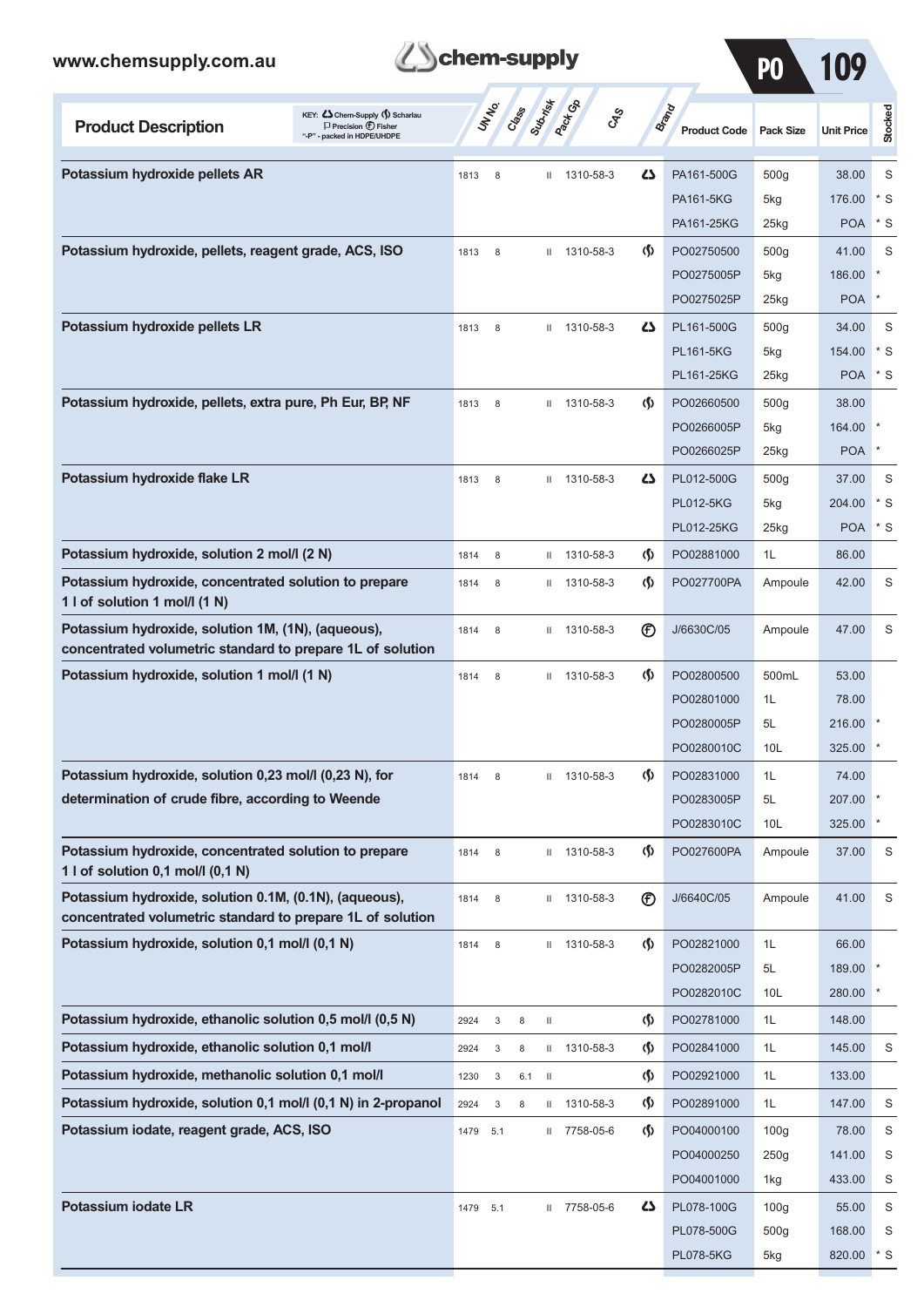

## **Z**Schem-supply

| <b>Product Description</b>                                 | KEY: Cohem-Supply (5) Scharlau<br>$\Box$ Precision $\bigoplus$ Fisher<br>"-P" - packed in HDPE/UHDPE | UN NO.<br>Class | Submist<br><b>Pack C</b> B | <b>GRS</b>                         | Brand<br><b>Product Code</b> | <b>Pack Size</b>   | <b>Unit Price</b> | Stocked |
|------------------------------------------------------------|------------------------------------------------------------------------------------------------------|-----------------|----------------------------|------------------------------------|------------------------------|--------------------|-------------------|---------|
| Potassium iodate, extra pure, FCC                          |                                                                                                      | 1479<br>5.1     | II 7758-05-6               | $\langle \mathbf{\langle} \rangle$ | PO04011000                   | 1kg                | 474.00            |         |
|                                                            |                                                                                                      |                 |                            |                                    | PO0401005P                   | 5kg                | 947.00            |         |
| Potassium iodate, secondary volumetric standard Titrasure® |                                                                                                      | 1479<br>5.1     | 7758-05-6<br>$\mathbf{H}$  | (∫)                                | PO04040100                   | 100 <sub>g</sub>   | 231.00            | $\star$ |
| Potassium jodide AR                                        |                                                                                                      |                 | 7681-11-0                  | ひ                                  | PA001-100G                   | 100q               | 47.00             | S       |
|                                                            |                                                                                                      |                 |                            |                                    | PA001-500G                   | 500 <sub>g</sub>   | 116.00            | S       |
|                                                            |                                                                                                      |                 |                            |                                    | <b>PA001-5KG</b>             | 5kg                | 630.00            | * S     |
|                                                            |                                                                                                      |                 |                            |                                    | PA001-25KG                   | 25kg               | <b>POA</b>        | $*$ S   |
| Potassium iodide, reagent grade, ACS, ISO                  |                                                                                                      |                 | 7681-11-0                  | $\langle \mathbf{\S} \rangle$      | PO04100500                   | 500 <sub>g</sub>   | 131.00            | S       |
|                                                            |                                                                                                      |                 |                            |                                    | PO0410005P                   | 5kg                | 843.00            | $\ast$  |
| Potassium iodide LR                                        |                                                                                                      |                 | 7681-11-0                  | ひ                                  | PL001-100G                   | 100 <sub>g</sub>   | 36.00             | S       |
|                                                            |                                                                                                      |                 |                            |                                    | PL001-500G                   | 500 <sub>g</sub>   | 106.00            | S       |
|                                                            |                                                                                                      |                 |                            |                                    | <b>PL001-5KG</b>             | 5kg                | 594.00            | * S     |
|                                                            |                                                                                                      |                 |                            |                                    | PL001-25KG                   | 25kg               | <b>POA</b>        | $*$ S   |
| Potassium iodide, extra pure, Ph Eur, USP, BP, DAB         |                                                                                                      |                 | 7681-11-0                  | $\langle \mathbf{\S} \rangle$      | PO04110500                   | 500 <sub>g</sub>   | 148.00            |         |
|                                                            |                                                                                                      |                 |                            |                                    | PO0411005P                   | 5kg                | 754.00            |         |
| Potassium iodide, solution 30% w/v                         |                                                                                                      |                 | 7681-11-0                  | (∫)                                | PO04160500                   | 500mL              | 96.00             |         |
| Potassium iodide, solution 15% w/v, extra pure             |                                                                                                      |                 | 7681-11-0                  | (∫)                                | PO04151000                   | 1L                 | 185.00            |         |
| Potassium metabisulfite AR                                 |                                                                                                      |                 | 16731-55-8                 | ひ                                  | PA034-500G                   | 500q               | 56.00             | S       |
|                                                            |                                                                                                      |                 |                            |                                    | PA034-5KG                    | 5kg                | 308.00            | $*$ S   |
|                                                            |                                                                                                      |                 |                            |                                    | PA034-25KG                   | 25kg               | <b>POA</b>        | $*$ S   |
| Potassium metabisulfite, reagent grade                     |                                                                                                      |                 | 16731-55-8                 | $\langle \mathbf{\S} \rangle$      | PO02410500                   | 500 <sub>g</sub>   | 62.00             |         |
|                                                            |                                                                                                      |                 |                            |                                    | PO0241005P                   | 5kg                | 388.00            |         |
|                                                            |                                                                                                      |                 |                            |                                    | PO0241025P                   | 25kg               | <b>POA</b>        | $\ast$  |
| Potassium metabisulfite LR                                 |                                                                                                      |                 | 16731-55-8                 | Ω                                  | PL034-500G                   | 500 <sub>g</sub>   | 51.00             | S       |
|                                                            |                                                                                                      |                 |                            |                                    | <b>PL034-5KG</b>             | 5kg                | 296.00            | $*$ S   |
|                                                            |                                                                                                      |                 |                            |                                    | PL034-25KG                   | $25$ <sub>kg</sub> | POA * S           |         |
| Potassium metabisulfite, extra pure, NF, Ph Franç, E 224   |                                                                                                      |                 | 16731-55-8                 | $\Phi$                             | PO02421000                   | 1kg                | 71.00             |         |
|                                                            |                                                                                                      |                 |                            |                                    | PO0242005P                   | 5kg                | 315.00            |         |
|                                                            |                                                                                                      |                 |                            |                                    | PO0242025P                   | $25$ <sub>kg</sub> | <b>POA</b>        |         |
| Potassium metaperiodate, reagent grade, ACS                |                                                                                                      | 1479 5.1        | II 7790-21-8               | $\Phi$                             | PO03400100                   | 100 <sub>g</sub>   | 154.00            | S       |
|                                                            |                                                                                                      |                 |                            |                                    | PO03400250                   | 250g               | 304.00            | S       |
|                                                            |                                                                                                      |                 |                            |                                    | PO03401000                   | 1kg                | 857.00            |         |
| <b>Potassium nitrate AR</b>                                |                                                                                                      | 1486 5.1        | III 7757-79-1              | ひ                                  | PA011-500G                   | 500 <sub>g</sub>   | 45.00             | S       |
|                                                            |                                                                                                      |                 |                            |                                    | <b>PA011-5KG</b>             | 5kg                | 298.00            | $*$ S   |
|                                                            |                                                                                                      |                 |                            |                                    | PA011-25KG                   | 25kg               | <b>POA</b>        | $*$ S   |
| Potassium nitrate, reagent grade, ACS, ISO                 |                                                                                                      | 1486 5.1        | III 7757-79-1              | $\Phi$                             | PO02870500                   | 500 <sub>g</sub>   | 50.00             | S       |
|                                                            |                                                                                                      |                 |                            |                                    | PO0287005P                   | 5kg                | 325.00            | $\ast$  |
| <b>Potassium nitrate LR</b>                                |                                                                                                      | 1486 5.1        | III 7757-79-1              | ひ                                  | PL011-500G                   | 500 <sub>g</sub>   | 40.00             | S       |
|                                                            |                                                                                                      |                 |                            |                                    | <b>PL011-5KG</b>             | 5kg                | 282.00            | $*$ S   |
|                                                            |                                                                                                      |                 |                            |                                    | PL011-25KG                   | 25kg               | POA * S           |         |
| Potassium nitrate, extra pure, Ph Eur, USB, BP, FCC, E 252 |                                                                                                      | 1486 5.1        | III 7757-79-1              | $\Phi$                             | PO02850500                   | 500 <sub>g</sub>   | 44.00             |         |
|                                                            |                                                                                                      |                 |                            |                                    | PO0285005P                   | 5kg                | 290.00            | $\ast$  |
|                                                            |                                                                                                      |                 |                            |                                    | PO0285025P                   | 25kg               | <b>POA</b>        | $\ast$  |
| Potassium nitrite, crystallized, reagent grade, ACS        |                                                                                                      | 1488<br>5.1     | II 7758-09-0               | $\langle \mathbf{\S} \rangle$      | PO02900500                   | 500 <sub>g</sub>   | 289.00            | S       |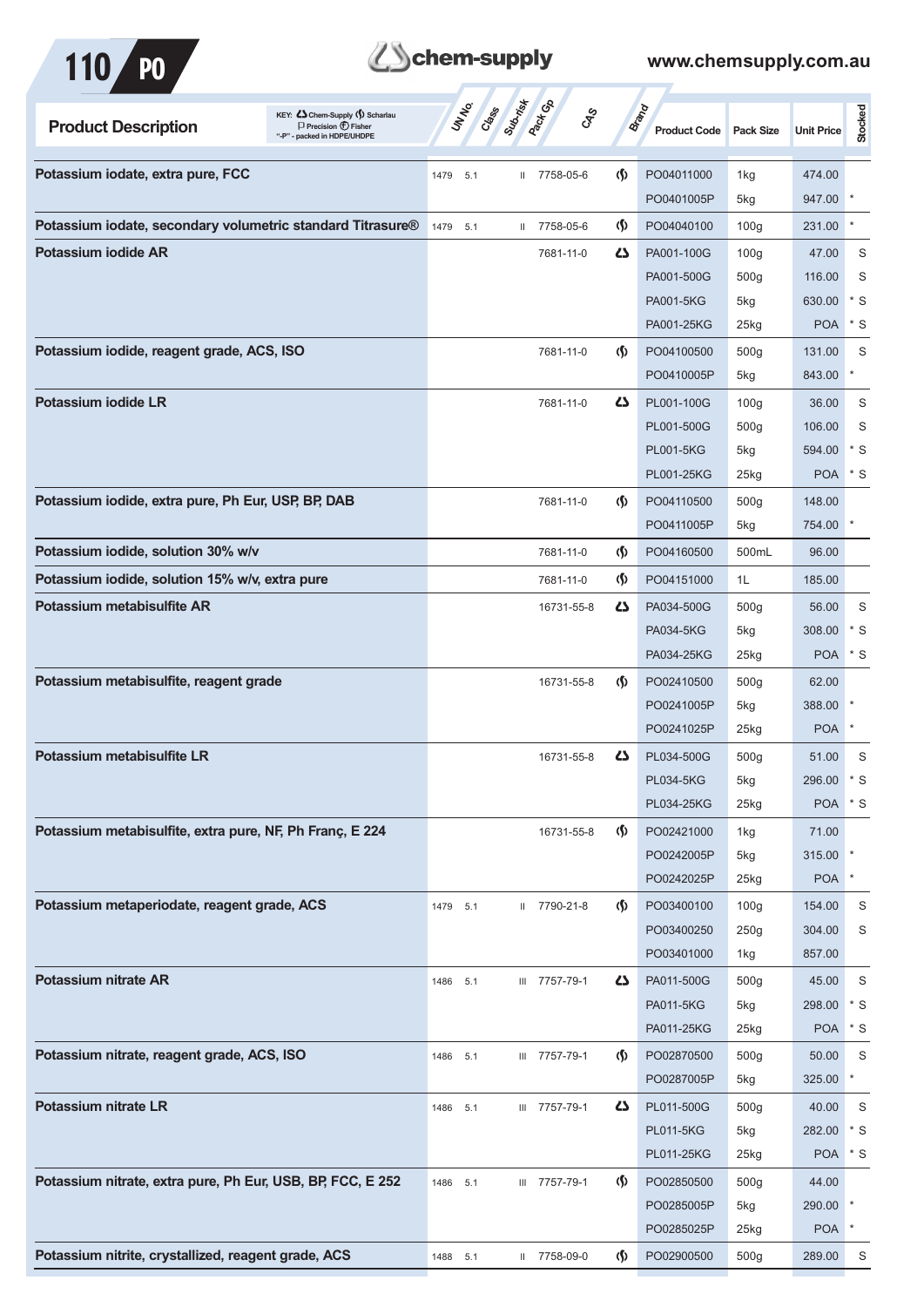### www.cher

| www.chemsupply.com.au                                            |                                                                                                       | chem-supply<br><b>UT NO</b> Superintendence |                           |              |                              | P <sub>0</sub>   | 111               |         |
|------------------------------------------------------------------|-------------------------------------------------------------------------------------------------------|---------------------------------------------|---------------------------|--------------|------------------------------|------------------|-------------------|---------|
| <b>Product Description</b>                                       | KEY: C Chem-Supply (5) Scharlau<br>$\Box$ Precision $\bigoplus$ Fisher<br>"-P" - packed in HDPE/UHDPE |                                             | ್ಯೇ                       |              | Brand<br><b>Product Code</b> | <b>Pack Size</b> | <b>Unit Price</b> | Stocked |
| Potassium nitrite, extra pure, FCC                               |                                                                                                       | 5.1<br>1488                                 | 7758-09-0<br>$\mathbf{H}$ | $\Phi$       | PO02910500<br>PO0291005P     | 500g<br>5kg      | 232.00<br>1484.00 |         |
| tri-Potassium orthophosphate, refer Potassium phosphate tribasic |                                                                                                       |                                             |                           |              |                              |                  |                   |         |
| di-Potassium oxalate monohydrate AR                              |                                                                                                       | 3282<br>6.1                                 | 6487-48-5<br>Ш            | $\mathbf{Z}$ | PA141-500G                   | 500q             | 147.00            | S       |
|                                                                  |                                                                                                       |                                             |                           |              | <b>PA141-5KG</b>             | 5kg              | 445.00            | $*$ S   |
|                                                                  |                                                                                                       |                                             |                           |              | PA141-25KG                   | 25kg             | <b>POA</b>        |         |
| di-Potassium oxalate monohydrate, reagent grade, ACS             |                                                                                                       | 3282<br>6.1                                 | 6487-48-5<br>Ш            | K)           | PO03100500                   | 500q             | 156.00            | S       |
|                                                                  |                                                                                                       |                                             |                           |              | PO0310005P                   | 5kg              | 523.00            |         |

|                                                                                                              |          |        |              |               |                                    | PO0310025P       | 25kg             | <b>POA</b> |            |
|--------------------------------------------------------------------------------------------------------------|----------|--------|--------------|---------------|------------------------------------|------------------|------------------|------------|------------|
| di-Potassium oxalate monohydrate LR                                                                          | 3282     | 6.1    |              | III 6487-48-5 | ひ                                  | PL141-500G       | 500 <sub>g</sub> | 87.00      | S          |
|                                                                                                              |          |        |              |               |                                    | <b>PL141-5KG</b> | 5kg              | 422.00     | * S        |
|                                                                                                              |          |        |              |               |                                    | PL141-25KG       | 25kg             | <b>POA</b> |            |
| di-Potassium oxalate monohydrate, extra pure                                                                 | 3282 6.1 |        | Ш            | 6487-48-5     | $\langle \mathbf{\langle} \rangle$ | PO03090500       | 500 <sub>g</sub> | 98.00      |            |
|                                                                                                              |          |        |              |               |                                    | PO0309005P       | 5kg              | 502.00     |            |
|                                                                                                              |          |        |              |               |                                    | PO0309025P       | 25kg             | <b>POA</b> |            |
| Potassium perchlorate, reagent grade, ACS                                                                    | 1489     | $-5.1$ | $\mathbf{H}$ | 7778-74-7     | ற                                  | PO03200500       | 500 <sub>g</sub> | 207.00     | S          |
| Potassium perchlorate, extra pure, Ph Eur                                                                    | 1489     | 5.1    | $\mathbf{H}$ | 7778-74-7     | $\langle \mathbf{\S} \rangle$      | PO03190500       | 500g             | 192.00     |            |
|                                                                                                              |          |        |              |               |                                    | PO0319005P       | 5kg              | 1154.00    |            |
| Potassium periodate, refer Potassium metaperiodate                                                           |          |        |              |               |                                    |                  |                  |            |            |
| Potassium permanganate AR                                                                                    | 1490 5.1 |        | Ш            | 7722-64-7     | ひ                                  | PA003-500G       | 500g             | 57.00      | S          |
|                                                                                                              |          |        |              |               |                                    | PA003-5KG        | 5kg              | 347.00     | * S        |
|                                                                                                              |          |        |              |               |                                    | PA003-25KG       | 25kg             | <b>POA</b> | * S        |
| Potassium permanganate, reagent grade, ACS, ISO                                                              | 1490     | 5.1    |              | II 7722-64-7  | $\Phi$                             | PO03310500       | 500g             | 61.00      | S          |
|                                                                                                              |          |        |              |               |                                    | PO0331005P       | 5kg              | 458.00     |            |
| Potassium permanganate LR                                                                                    | 1490     | 5.1    |              | II 7722-64-7  | Ω                                  | PL003-500G       | 500 <sub>g</sub> | 42.00      | S          |
|                                                                                                              |          |        |              |               |                                    | <b>PL003-5KG</b> | 5kg              | 295.00     | $*$ S      |
|                                                                                                              |          |        |              |               |                                    | PL003-25KG       | 25kg             | <b>POA</b> | $^\star$ S |
| Potassium permanganate, extra pure, Ph Eur, USP, BP, DAB                                                     | 1490 5.1 |        | Ш            | 7722-64-7     | $\langle \mathbf{\S} \rangle$      | PO03300500       | 500g             | 59.00      |            |
|                                                                                                              |          |        |              |               |                                    | PO0330005P       | 5kg              | 406.00     |            |
|                                                                                                              |          |        |              |               |                                    | PO0330025P       | 25kg             | <b>POA</b> |            |
| Potassium permanganate, solution 0,2 mol/l (1 N)                                                             | 3082     | 9      |              | III 7722-64-7 | $\Phi$                             | PO03351000       | 1L               | 86.00      |            |
| Potassium permanganate 0.02M solution LR                                                                     |          |        |              | 7722-64-7     | 45                                 | PL061-500M       | 500mL            | 52.00      | S          |
|                                                                                                              |          |        |              |               |                                    | PL061-2.5L       | 2.5L             | 169.00     | S          |
| Potassium permanganate, concentrated solution to prepare<br>1 l of solution 0,02 mol/l (0,1 N)               | 3082     | 9      |              | III 7722-64-7 | (§)                                | PO033300GA       | Ampoule          | 64.00      | S          |
| Potassium permanganate, solution 0.02M (0.1N),<br>concentrated volumetric standard to prepare 1L of solution | 3082     | 9      | Ш            | 7722-64-7     | $^{\circledR}$                     | J/6900C/05       | Ampoule          | 71.00      | S          |
| Potassium permanganate, solution 0,02 mol/l (0,1 N)                                                          |          |        |              | 7722-64-7     | (§                                 | PO03361000       | 1L               | 78.00      |            |
| Potassium peroxodisulfate, refer Potassium persulfate                                                        |          |        |              |               |                                    |                  |                  |            |            |
| Potassium persulfate ACS grade, refer Acros price list                                                       |          |        |              |               |                                    |                  |                  |            |            |
| Potassium persulfate LR                                                                                      | 1492 5.1 |        | Ш            | 7727-21-1     | 42                                 | PL131-500G       | 500g             | 65.00      | S          |
| Potassium phosphate dibasic, refer di-Potassium hydrogen orthophosphate                                      |          |        |              |               |                                    |                  |                  |            |            |
| Potassium phosphate monobasic, refer Potassium dihydrogen orthophosphate                                     |          |        |              |               |                                    |                  |                  |            |            |
| Potassium phosphate tribasic, refer Acros price list                                                         |          |        |              |               |                                    |                  |                  |            |            |
| Potassium polysulfide TG                                                                                     | 3262     | 8      | Ш            | 37199-66-9    | 45                                 | PT040-100G       | 100 <sub>g</sub> | 39.00      | S          |
|                                                                                                              |          |        |              |               |                                    | PT040-500G       | 500g             | 98.00      | S          |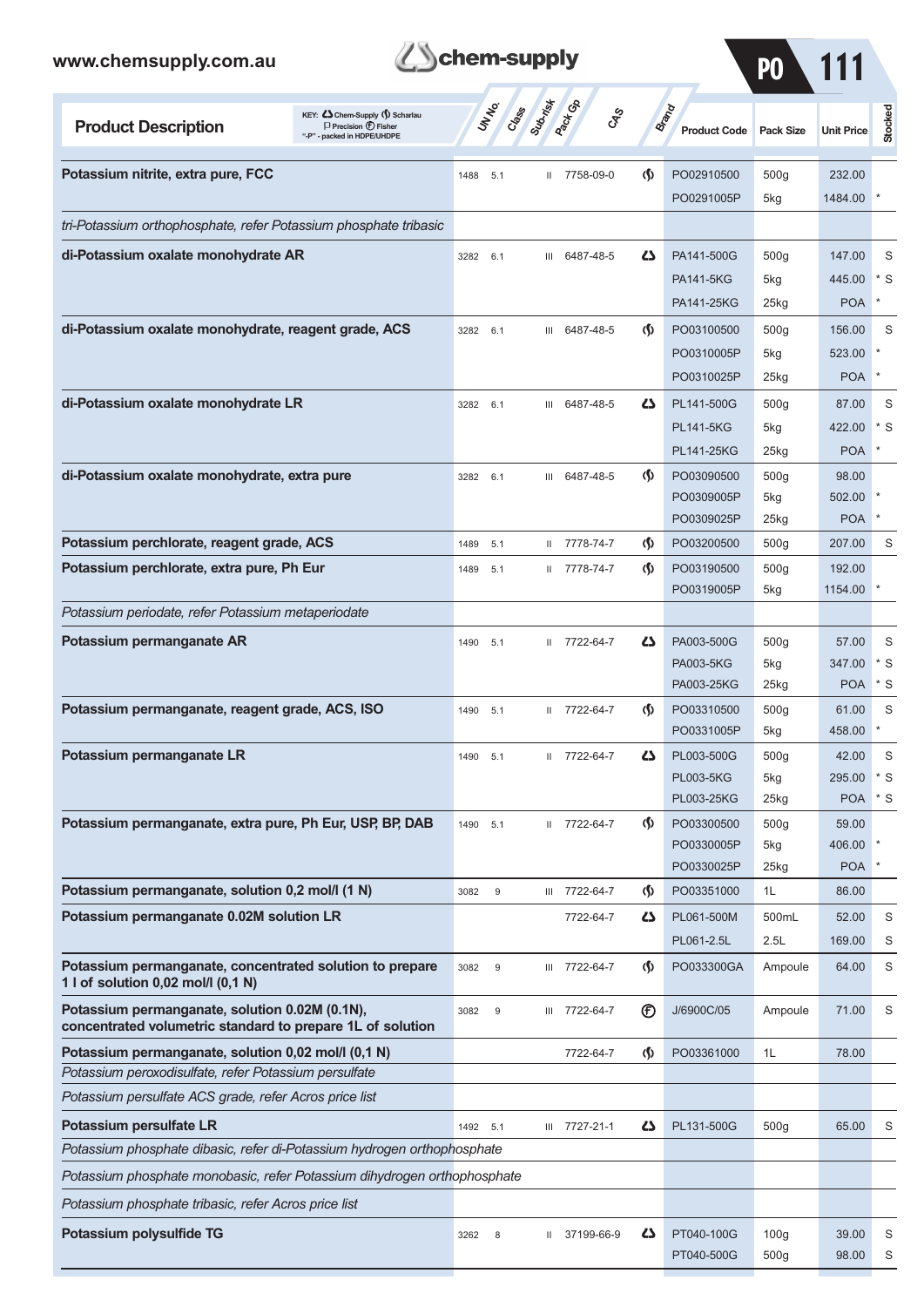



| <b>Product Description</b>                                    | KEY: C Chem-Supply (5) Scharlau<br>$\Box$ Precision $\bigoplus$ Fisher<br>"-P" - packed in HDPE/UHDPE | UNINO<br>Creece     | Suprist<br><b>Pacifican</b><br><b>GRS</b> |                                    | <b>Brand</b><br><b>Product Code</b> | <b>Pack Size</b>        | <b>Unit Price</b> | Stocked      |
|---------------------------------------------------------------|-------------------------------------------------------------------------------------------------------|---------------------|-------------------------------------------|------------------------------------|-------------------------------------|-------------------------|-------------------|--------------|
| tetra-potassium pyrophosphate, refer Potassium diphosphate    |                                                                                                       |                     |                                           |                                    |                                     |                         |                   |              |
| Potassium pyrosulfate, refer Acros price list                 |                                                                                                       |                     |                                           |                                    |                                     |                         |                   |              |
| Potassium sodium (+)-tartrate tetrahydrate AR                 |                                                                                                       |                     | 6381-59-5                                 | 45                                 | PA086-500G                          | 500g                    | 66.00             | S            |
|                                                               |                                                                                                       |                     |                                           |                                    | <b>PA086-5KG</b>                    | 5kg                     | 412.00            | $*$ S        |
|                                                               |                                                                                                       |                     |                                           |                                    | PA086-25KG                          | 25kg                    | <b>POA</b>        | $*$ S        |
| Potassium sodium tartrate tetrahydrate, reagent grade,        |                                                                                                       |                     | 6381-59-5                                 | $\Phi$                             | PO03550500                          | 500 <sub>g</sub>        | 73.00             | S            |
| ACS, ISO                                                      |                                                                                                       |                     |                                           |                                    | PO0355005P                          | 5kg                     | 466.00            | ×            |
| Potassium sodium (+)-tartrate tetrahydrate LR                 |                                                                                                       |                     | 6381-59-5                                 | <b>45</b>                          | PL086-500G                          | 500 <sub>g</sub>        | 60.00             | S            |
|                                                               |                                                                                                       |                     |                                           |                                    | <b>PL086-5KG</b>                    | 5kg                     | 383.00            | $*$ S        |
|                                                               |                                                                                                       |                     |                                           |                                    | PL086-25KG                          | 25kg                    | <b>POA</b>        | $*$ S        |
| Potassium sodium tartrate tetrahydrate, extra pure, USP,      |                                                                                                       |                     | 6381-59-5                                 | $\langle \mathbf{\langle} \rangle$ | PO03530500                          | 500 <sub>g</sub>        | 70.00             |              |
| <b>FCC, E 337</b>                                             |                                                                                                       |                     |                                           |                                    | PO0353005P                          | 5kg                     | 394.00            |              |
|                                                               |                                                                                                       |                     |                                           |                                    | PO0353025P                          | $25$ kg                 | <b>POA</b>        |              |
| Potassium sorbate LR                                          |                                                                                                       |                     | 24634-61-5                                | 27                                 | PL102-500G                          | 500 <sub>g</sub>        | 62.00             | S            |
| Potassium sorbate, extra pure, Ph Eur, BP, NF, FCC, E202, DAB |                                                                                                       |                     | 24634-61-5                                | $\langle \mathbf{\S} \rangle$      | PO03600500                          | 500 <sub>g</sub>        | 98.00             | S            |
|                                                               |                                                                                                       |                     |                                           |                                    | PO0360005P                          | 5kg                     | 557.00            |              |
| <b>Potassium sulfate AR</b>                                   |                                                                                                       |                     |                                           |                                    | PO0360025P                          | 25kg                    | <b>POA</b>        |              |
|                                                               |                                                                                                       |                     | 7778-80-5                                 | 27                                 | PA026-500G<br><b>PA026-5KG</b>      | 500 <sub>g</sub><br>5kg | 54.00<br>248.00   | S<br>$*$ S   |
|                                                               |                                                                                                       |                     |                                           |                                    | PA026-25KG                          | 25kg                    | <b>POA</b>        | $*$ S        |
| Potassium sulfate, reagent grade, ACS, ISO                    |                                                                                                       |                     | 7778-80-5                                 | $\Phi$                             | PO03650500                          | 500 <sub>g</sub>        | 61.00             | S            |
|                                                               |                                                                                                       |                     |                                           |                                    | PO0365005P                          | 5kg                     | 289.00            | $\ast$       |
| <b>Potassium sulfate LR</b>                                   |                                                                                                       |                     | 7778-80-5                                 | 5                                  | PL026-500G                          | 500 <sub>g</sub>        | 46.00             | S            |
|                                                               |                                                                                                       |                     |                                           |                                    | <b>PL026-5KG</b>                    | 5kg                     | 223.00            | * S          |
|                                                               |                                                                                                       |                     |                                           |                                    | PL026-25KG                          | $25$ kg                 | <b>POA</b>        | $*$ S        |
| Potassium sulfate, extra pure, Ph Eur, Ph Helv                |                                                                                                       |                     | 7778-80-5                                 | $\langle \mathbf{\langle} \rangle$ | PO03630500<br>PO0363005P            | 500 <sub>g</sub><br>5kg | 49.00<br>236.00   |              |
|                                                               |                                                                                                       |                     |                                           |                                    | PO0363025P                          | 25kg                    | <b>POA</b>        |              |
| Potassium sulfide, refer Potassium polysulfide                |                                                                                                       |                     |                                           |                                    |                                     |                         |                   |              |
| Potassium sulfocyanide, refer Potassium thiocyanate           |                                                                                                       |                     |                                           |                                    |                                     |                         |                   |              |
| Potassium tellurite hydrate, for bacteriology                 |                                                                                                       |                     |                                           |                                    |                                     |                         |                   | $\pmb{\ast}$ |
|                                                               |                                                                                                       | 3284<br>6.1         | 123333-66-4<br>Ш                          | (∮)                                | PO03800025                          | 25g                     | 219.00            |              |
| <b>Potassium thiocyanate AR</b>                               |                                                                                                       |                     | 333-20-0                                  | 5                                  | PA063-500G<br>PA063-5KG             | 500 <sub>g</sub>        | 122.00<br>646.00  | S<br>$*$ S   |
| Potassium thiocyanate, reagent grade, ACS, ISO                |                                                                                                       |                     |                                           |                                    |                                     | 5kg                     |                   |              |
|                                                               |                                                                                                       |                     | 333-20-0                                  | $\langle \mathbf{\langle} \rangle$ | PO03700500<br>PO0370005P            | 500g<br>5kg             | 135.00<br>731.00  | S            |
| <b>Potassium thiocyanate LR</b>                               |                                                                                                       |                     | 333-20-0                                  | 5                                  | PL063-500G                          | 500 <sub>g</sub>        | 82.00             | S            |
|                                                               |                                                                                                       |                     |                                           |                                    | <b>PL063-5KG</b>                    | 5kg                     | 588.00            | $*$ S        |
|                                                               |                                                                                                       |                     |                                           |                                    | PL063-25KG                          | 25kg                    | <b>POA</b>        |              |
| Potassium thiocyanate, solution 5% w/v                        |                                                                                                       |                     | 333-20-0                                  | $\langle \mathbf{\S} \rangle$      | PO03721000                          | 1L                      | 123.00            |              |
| Potassium thiocyanate, solution 0,1 mol/l (0,1 N)             |                                                                                                       |                     | 333-20-0                                  | $\langle \mathbf{\S} \rangle$      | PO03751000                          | 1kg                     | 78.00             |              |
| Potato starch, refer Starch, potato                           |                                                                                                       |                     |                                           |                                    |                                     |                         |                   |              |
| PPO, for liquid scintillation, Normascint®                    |                                                                                                       |                     | $92 - 71 - 7$                             | $\langle \mathbf{\S} \rangle$      | PP00010100                          | 100 <sub>g</sub>        | 466.00            |              |
| Praseodymium, standard solution 1000 mg/l Pr for ICP          |                                                                                                       | 3264<br>$\,$ 8 $\,$ | $\ensuremath{\mathsf{III}}\xspace$        | $\varphi$                          | PR00100100                          | 100mL                   | 214.00            |              |
| (praseodymium oxide in nitric acid 2%)                        |                                                                                                       |                     |                                           |                                    |                                     |                         |                   |              |
| Procaine hydrochloride, extra pure, Ph Eur, USP, BP, DAB      |                                                                                                       | 2811<br>6.1         | III 51-05-8                               | $\langle \mathbf{\S} \rangle$      | PR00250100                          | 100 <sub>g</sub>        | 117.00            |              |
| L-Proline, extra pure, Ph Eur, USP, BP, NF                    |                                                                                                       |                     | 147-85-3                                  | $\langle \mathbf{\S} \rangle$      | PR00550100                          | 100 <sub>g</sub>        | 156.00            |              |
|                                                               |                                                                                                       |                     |                                           |                                    |                                     |                         |                   |              |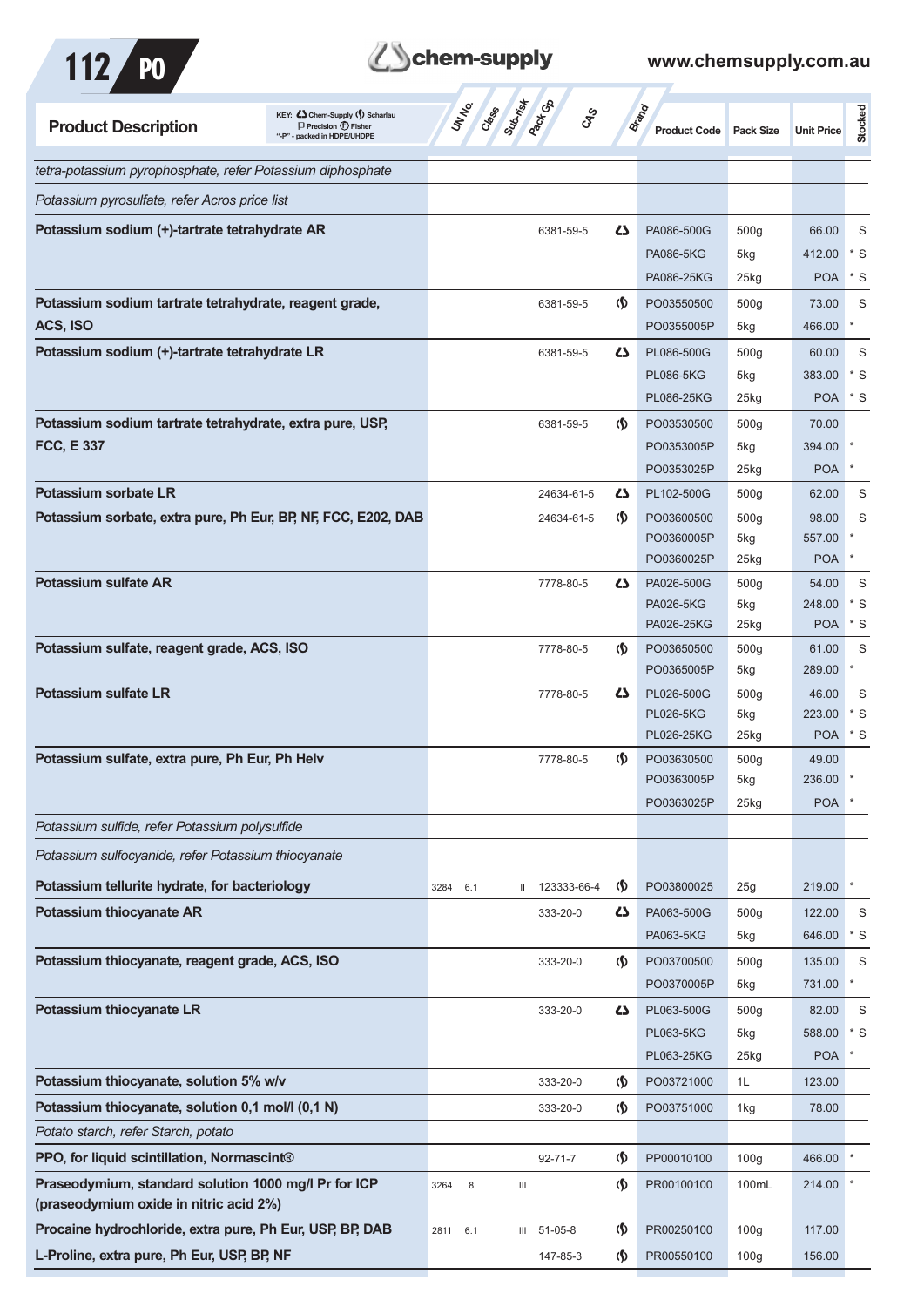

| <b>PR</b> |  | 113 |
|-----------|--|-----|
|           |  |     |
|           |  |     |

| KEY: Cohem-Supply (5) Scharlau<br><b>Product Description</b><br>$\Box$ Precision $\bigcirc$ Fisher<br>"-P" - packed in HDPE/UHDPE |                                   | <b>ST Cases</b> Survive Re         | CAS                                | <b>Brand</b><br><b>Product Code</b> | <b>Pack Size</b> | <b>Unit Price</b> | <b>Stocked</b> |
|-----------------------------------------------------------------------------------------------------------------------------------|-----------------------------------|------------------------------------|------------------------------------|-------------------------------------|------------------|-------------------|----------------|
| Propane-1,2-diol, reagent grade (packed in HDPE/UHDPE)                                                                            |                                   | $57 - 55 - 6$                      | $\langle \mathbf{\langle} \rangle$ | PR00881000                          | 1L               | 122.00            |                |
|                                                                                                                                   |                                   |                                    |                                    | PR00882500                          | 2.5L             | 197.00            |                |
| Propane-1,2-diol LR                                                                                                               |                                   | $57 - 55 - 6$                      | ひ                                  | PL010-500M                          | 500mL            | 58.00             | S              |
|                                                                                                                                   |                                   |                                    |                                    | PL010-2.5L-P                        | 2.5L             | 156.00            | S              |
|                                                                                                                                   |                                   |                                    |                                    | PL010-20L-P                         | 20L              | 578.00            | * S            |
| Propane-1,2-diol, extra pure, Ph Eur, USP, BP, DAB                                                                                |                                   | $57 - 55 - 6$                      | $\langle \mathbf{\S} \rangle$      | PR00851000                          | 1L               | 96.00             |                |
| (packed in HDPE/UHDPE)                                                                                                            |                                   |                                    |                                    | PR00852500                          | 2.5L             | 167.00            |                |
|                                                                                                                                   |                                   |                                    |                                    | PR0085025P                          | 25L              | 668.00            |                |
| 2-Propanoic acid, refer Acrylic acid                                                                                              |                                   |                                    |                                    |                                     |                  |                   |                |
| 1-Propanol, reagent grade (packed in HDPE/UHDPE)                                                                                  | 1274<br>3                         | $11 \quad 71 - 23 - 8$             | $\langle \mathbf{\langle} \rangle$ | AL04372500                          | 2.5L             | 283.00            |                |
| Propan-1-ol LR                                                                                                                    | 1274<br>3                         | 71-23-8<br>$\mathbf{H}$            | دے                                 | PL120-500M                          | 500mL            | 37.00             | S              |
|                                                                                                                                   |                                   |                                    |                                    | PL120-2.5L                          | 2.5L             | 127.00            | S              |
|                                                                                                                                   |                                   |                                    |                                    | PL120-20L                           | 20L              | 452.00            | * S            |
| 1-Propanol, extra pure, Ph Eur (packed in HDPE/UHDPE)                                                                             | 1274<br>3                         | $11 \quad 71 - 23 - 8$             | $\langle \mathbf{\S} \rangle$      | AL04362500                          | 2.5L             | 214.00            |                |
| 1-Propanol, HPLC grade                                                                                                            | 1274<br>3                         | $11 \quad 71 - 23 - 8$             | $\langle \mathbf{\langle} \rangle$ | AL04382500                          | 2.5L             | 166.00            | $*$ S          |
| Propan-2-ol AR                                                                                                                    | 1219<br>3                         | 67-63-0<br>$\mathbf{H}$            | دے                                 | PA013-500M                          | 500mL            | 39.00             | S              |
|                                                                                                                                   |                                   |                                    |                                    | PA013-2.5L                          | 2.5L             | 74.00             | S              |
|                                                                                                                                   |                                   |                                    |                                    | PA013-2.5L-P                        | 2.5L             | 71.00             | S              |
|                                                                                                                                   |                                   |                                    |                                    | PA013-10L                           | 10L              | 162.00            | * S            |
|                                                                                                                                   |                                   |                                    |                                    | PA013-20L                           | 20L              | 270.00            | * S            |
| 2-Propanol, analytical grade, ACS, USP, Ph Eur                                                                                    | 1219<br>3                         | 67-63-0<br>$\mathbf{H}$            | ⊛                                  | AL03232500                          | 2.5L             | 83.00             | S              |
| (packed in HDPE/UHDPE)                                                                                                            |                                   |                                    |                                    | AL0323025P                          | 25L              | 470.00            | *              |
| Propan-2-ol LR                                                                                                                    | 1219<br>3                         | $11 67 - 63 - 0$                   | 77                                 | PL013-500M                          | 500mL            | 32.00             | S              |
|                                                                                                                                   |                                   |                                    |                                    | PL013-2.5L-P                        | 2.5L             | 74.00             | S              |
|                                                                                                                                   |                                   |                                    |                                    | PL013-20L                           | 20L              | 247.00            | $*$ S          |
|                                                                                                                                   |                                   |                                    |                                    | PL013-200L                          | 200L             | POA * S           |                |
| 2-Propanol, extra pure, Ph Eur, USP, BP                                                                                           | $\mathbf{3}$<br>1219              | $II$ 67-63-0                       | $\langle \mathbf{\S} \rangle$      | AL03111000                          | 1L               | 56.00             |                |
| (packed in HDPE/UHDPE)                                                                                                            |                                   |                                    |                                    | AL03112500                          | 2.5L             | 151.00            |                |
|                                                                                                                                   |                                   |                                    |                                    | AL0311025A                          | 25L              | 463.00            |                |
| 2-Propanol, anhydrous, 99,8%                                                                                                      | 1219<br>3                         | $II$ 67-63-0                       | $\langle \mathbf{\langle} \rangle$ | AL03170500                          | 500mL            | 91.00             |                |
|                                                                                                                                   |                                   |                                    |                                    | AL03171000                          | 1L               | 147.00            |                |
| 2-Propanol, anhydrous, with molecular sieves                                                                                      | 1219<br>3                         | II 67-63-0                         | $\langle \mathbf{\S} \rangle$      | AL03241000                          | 1L               | 82.00             |                |
| 2-Propanol, dried (max. 0,01% H2O), reagent grade, ACS, ISO                                                                       | 1219<br>$\ensuremath{\mathsf{3}}$ | II 67-63-0                         | $\Phi$                             | AL03161000                          | 1L               | 96.00             |                |
|                                                                                                                                   |                                   |                                    |                                    | AL03162500                          | 2.5L             | 178.00            |                |
| 2-Propanol, for GC residue analysis                                                                                               | $\sqrt{3}$<br>1219                | $II$ 67-63-0                       | $\langle \mathbf{\S} \rangle$      | AL03192500                          | 2.5L             | 123.00            | $*$ S          |
| 2-Propanol, gradient HPLC grade                                                                                                   | 1219<br>$\ensuremath{\mathsf{3}}$ | 67-63-0<br>$\mathbf{H}$            | $\langle \mathbf{\S} \rangle$      | AL03152500                          | 2.5L             | 101.00            | $*$ S          |
| 2-Propanol, LC-MS                                                                                                                 | $\ensuremath{\mathsf{3}}$<br>1219 | 67-63-0<br>Ш                       | $\langle \mathbf{\hat{y}} \rangle$ | AL03261000                          | 1L               | <b>POA</b>        |                |
|                                                                                                                                   |                                   |                                    |                                    | AL03262500                          | 2.5L             | <b>POA</b>        |                |
| 2-Propanol/water 50/50 (v/v) for cleaning purposes, LC-MS                                                                         | $\ensuremath{\mathsf{3}}$<br>1993 | $\ensuremath{\mathsf{III}}\xspace$ | $\langle \mathbf{\S} \rangle$      | ME07971000                          | 1L               | <b>POA</b>        |                |
| 2-Propanol, Multisolvent® HPLC grade ACS ISO UV -VIS                                                                              | 1219<br>$\ensuremath{\mathsf{3}}$ | 67-63-0<br>Ш.                      | $\Phi$                             | AL03212500                          | 2.5L             | 65.00 * S         |                |
|                                                                                                                                   |                                   |                                    |                                    | AL03214000                          | 4L               | 79.00             | $*$ S          |
| 2-Propanol, spectroscopy grade, Spectrosol <sup>®</sup>                                                                           | $\mathbf{3}$<br>1219              | 67-63-0<br>Ш                       | $\langle \mathbf{\S} \rangle$      | AL03141000                          | 1L               | 104.00            |                |
|                                                                                                                                   |                                   |                                    |                                    | AL03142500                          | 2.5L             | 138.00 *          |                |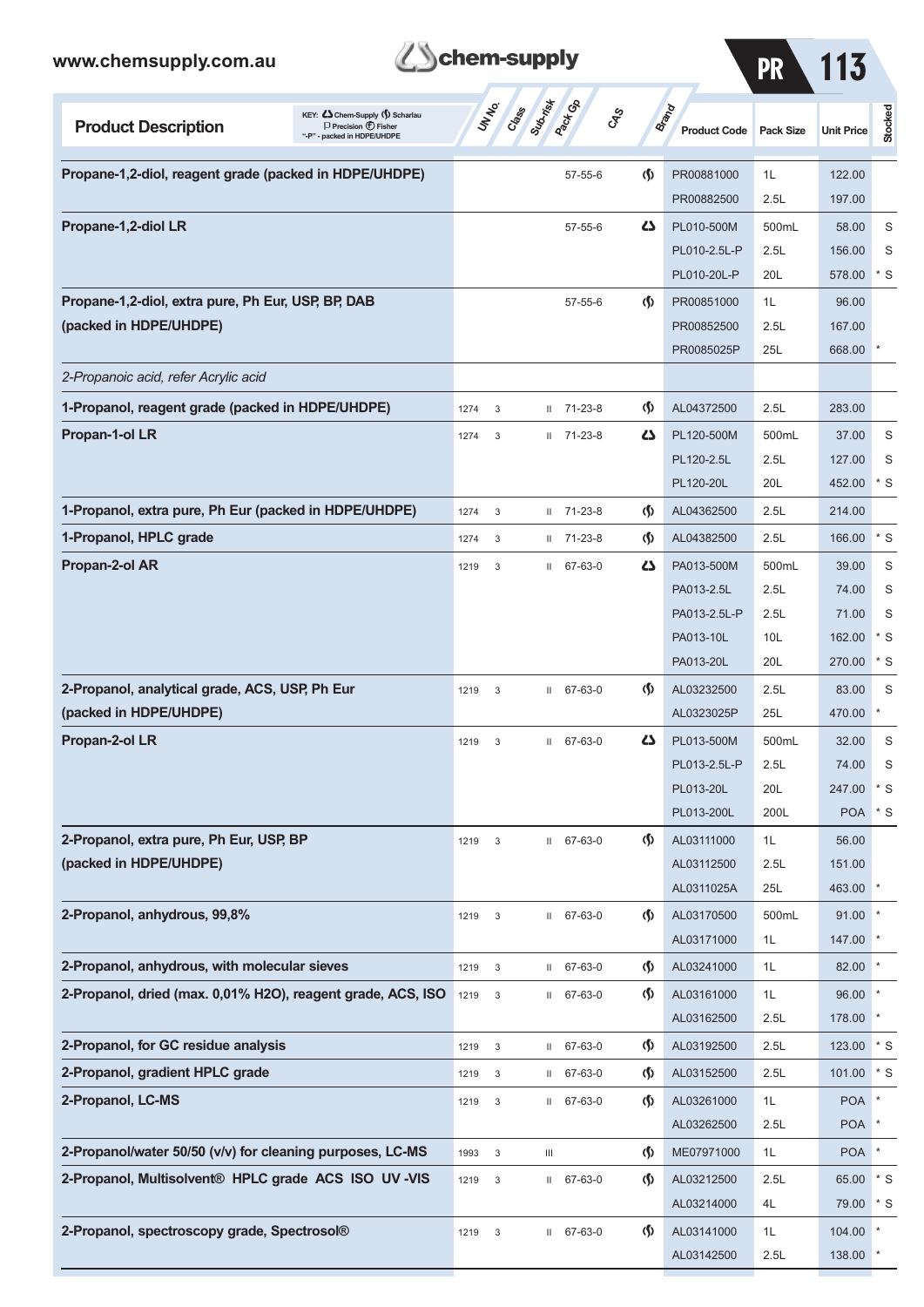

## **Z**Schem-supply

| KEY: C Chem-Supply (5) Scharlau<br><b>Product Description</b><br>$\Box$ Precision $\bigoplus$ Fisher<br>backed in HDPE/UHDPE |      | UN NO.                    | Crass | Submish | <b>Pack G</b> B<br>CAS |                                    | <b>Brand</b><br><b>Product Code</b> | <b>Pack Size</b>         | <b>Unit Price</b> | <b>Stocked</b>       |
|------------------------------------------------------------------------------------------------------------------------------|------|---------------------------|-------|---------|------------------------|------------------------------------|-------------------------------------|--------------------------|-------------------|----------------------|
| 2-Propanol, VLSI grade (packed in HDPE/UHDPE)                                                                                | 1219 | 3                         |       | Ш.      | 67-63-0                | $\langle \mathsf{S} \rangle$       | AL03221000                          | 1L                       | <b>POA</b>        |                      |
|                                                                                                                              |      |                           |       |         |                        |                                    | AL03222500                          | 2.5L                     | <b>POA</b>        |                      |
| iso-Propanolamine, synthesis grade                                                                                           | 2735 | 8                         |       |         | III 78-96-6            | $\varphi$                          | IS01651000                          | 1L                       | 67.00             |                      |
| Propionaldehyde, refer Acros price list                                                                                      |      |                           |       |         |                        |                                    |                                     |                          |                   |                      |
| Propionic acid, reagent grade, ACS                                                                                           | 1848 | 8                         |       |         | III 79-09-4            | $\langle \mathbf{\langle} \rangle$ | AC18941000<br>AC18942500            | 1L<br>2.5L               | 106.00<br>218.00  | S                    |
| <b>Propionic acid LR</b>                                                                                                     | 1848 | 8                         |       |         | III 79-09-4            | 5                                  | PL051-500M                          | 500mL                    | 41.00             | S                    |
|                                                                                                                              |      |                           |       |         |                        |                                    | PL051-2.5L-P                        | 2.5L                     | 116.00            | S                    |
|                                                                                                                              |      |                           |       |         |                        |                                    | PL051-20L                           | 20L                      | 596.00            | $*$ S                |
| Propionic acid, extra pure                                                                                                   | 1848 | 8                         |       |         | III 79-09-4            | $\langle \mathbf{\S} \rangle$      | AC18912500                          | 2.5L                     | 95.00             | S                    |
| Propionic anhydride, synthesis grade                                                                                         | 2496 | 8                         |       | Ш       | 123-62-6               | $\varphi$                          | AN03000500                          | 500mL                    | 56.00             | $\ast$               |
| iso-Propyl alcohol, refer Propan-2-ol                                                                                        |      |                           |       |         |                        |                                    |                                     |                          |                   |                      |
| n-Propyl alcohol, refer Propan-1-ol                                                                                          |      |                           |       |         |                        |                                    |                                     |                          |                   |                      |
| Propylaldehyde, refer Propionaldehyde                                                                                        |      |                           |       |         |                        |                                    |                                     |                          |                   |                      |
| iso-Propylamine, synthesis grade                                                                                             | 1221 | 3                         | 8     |         | 200-860-9              | $\langle \mathbf{\S} \rangle$      | IS01751000                          | 1L                       | 58.00             |                      |
| Propylene carbonate, extra pure                                                                                              |      |                           |       |         | 108-32-7               | $\langle \mathbf{\S} \rangle$      | CA03701000                          | 1L                       | 154.00            |                      |
| Propylene glycol, refer Propane-1,2-diol                                                                                     |      |                           |       |         |                        |                                    |                                     |                          |                   |                      |
| iso-Propyl myristate, synthesis grade                                                                                        |      |                           |       |         | 110-27-0               | $\langle \mathbf{\S} \rangle$      | MI00201000                          | 1L                       | 156.00            |                      |
| Protein Test strips (0.3, 1.0, 3.0, 10+ g/L)                                                                                 |      |                           |       |         |                        | P                                  | IS127-50S                           | 50 strips                | 27.00             | S                    |
| PTC (Phenylthiocarbamide) Taste test paper                                                                                   |      |                           |       |         |                        | P                                  | IS138-100S                          | 100 strips               | 13.00             | S                    |
| <b>Pumice fine powder TG</b>                                                                                                 |      |                           |       |         |                        | 5                                  | PT114-500G                          | 500 <sub>g</sub>         | 66.00             | S                    |
| <b>Pumice stone, granulated</b>                                                                                              |      |                           |       |         |                        | $\varphi$                          | PI00100500                          | 500g                     | 78.00             |                      |
|                                                                                                                              |      |                           |       |         |                        |                                    | PI0010005P                          | 5kg                      | 482.00            |                      |
| Purified water, refer Water, purified                                                                                        |      |                           |       |         |                        |                                    |                                     |                          |                   |                      |
| Pyridine, reagent grade, ACS                                                                                                 | 1282 | 3                         |       |         | $11 110-86-1$          | $\langle \mathbf{\S} \rangle$      | PI01231000<br>PI01232500            | 1L<br>2.5L               | 221.00<br>278.00  | S<br>S               |
| Pyridine, anhydrous                                                                                                          | 1282 | $\ensuremath{\mathsf{3}}$ |       | Ш.      | 110-86-1               | $\langle \mathbf{\S} \rangle$      | PI01250500                          | 500mL                    | 176.00            | $\pmb{\ast}$         |
| Pyridine, anhydrous, with molecular sieves                                                                                   | 1282 | $_{3}$                    |       |         | $11 110-86-1$          | $\langle \mathbf{\S} \rangle$      | PI01261000                          | 1L                       | 224.00            | $\ast$               |
| 4-(2-Pyridylazo)-resorcinol, monosodium salt monohydrate,                                                                    |      |                           |       |         | 16593-81-0             | $\langle \mathbf{\S} \rangle$      | PI01000001                          | 1g                       | 68.00             |                      |
| reagent grade                                                                                                                |      |                           |       |         |                        |                                    | PI01000005                          | 5g                       | 207.00            |                      |
| 4-(2'-Pyridylazo)resorcinol) AR (PAR, Monosodium salt)                                                                       |      |                           |       |         | 16593-81-0             | 5                                  | PA357-5G                            | 5g                       | 182.00            | S                    |
| Pyrocatechol, synthesis grade                                                                                                |      |                           |       |         | 120-80-9               | $\langle \mathbf{\S} \rangle$      | PI01500250<br>PI01501000            | 250g<br>1kg              | 65.00<br>230.00   |                      |
| Pyrocatechol violet, refer Catechol violet                                                                                   |      |                           |       |         |                        |                                    |                                     |                          |                   |                      |
| Pyrogallic acid, refer Pyrogallol                                                                                            |      |                           |       |         |                        |                                    |                                     |                          |                   |                      |
| Pyrogallol, synthesis grade                                                                                                  | 2811 | 6.1                       |       |         | III 87-66-1            | $\langle \mathbf{\S} \rangle$      | AC18500100<br>AC18500250            | 100 <sub>g</sub><br>250g | 156.00<br>198.00  | $^\star$ S<br>$\ast$ |
| Pyrogallol red, indicator for metal titration                                                                                |      |                           |       |         | 32638-88-3             | $\langle \mathbf{\S} \rangle$      | RO01650001                          | 1g                       | 90.00             |                      |
| Pyronin Y, refer Acros price list                                                                                            |      |                           |       |         |                        |                                    |                                     |                          |                   |                      |
|                                                                                                                              |      |                           |       |         |                        |                                    |                                     |                          |                   |                      |
| Pyronine Y, refer Pyronin Y                                                                                                  |      |                           |       |         |                        |                                    |                                     |                          |                   |                      |
|                                                                                                                              |      |                           |       |         |                        |                                    |                                     |                          |                   |                      |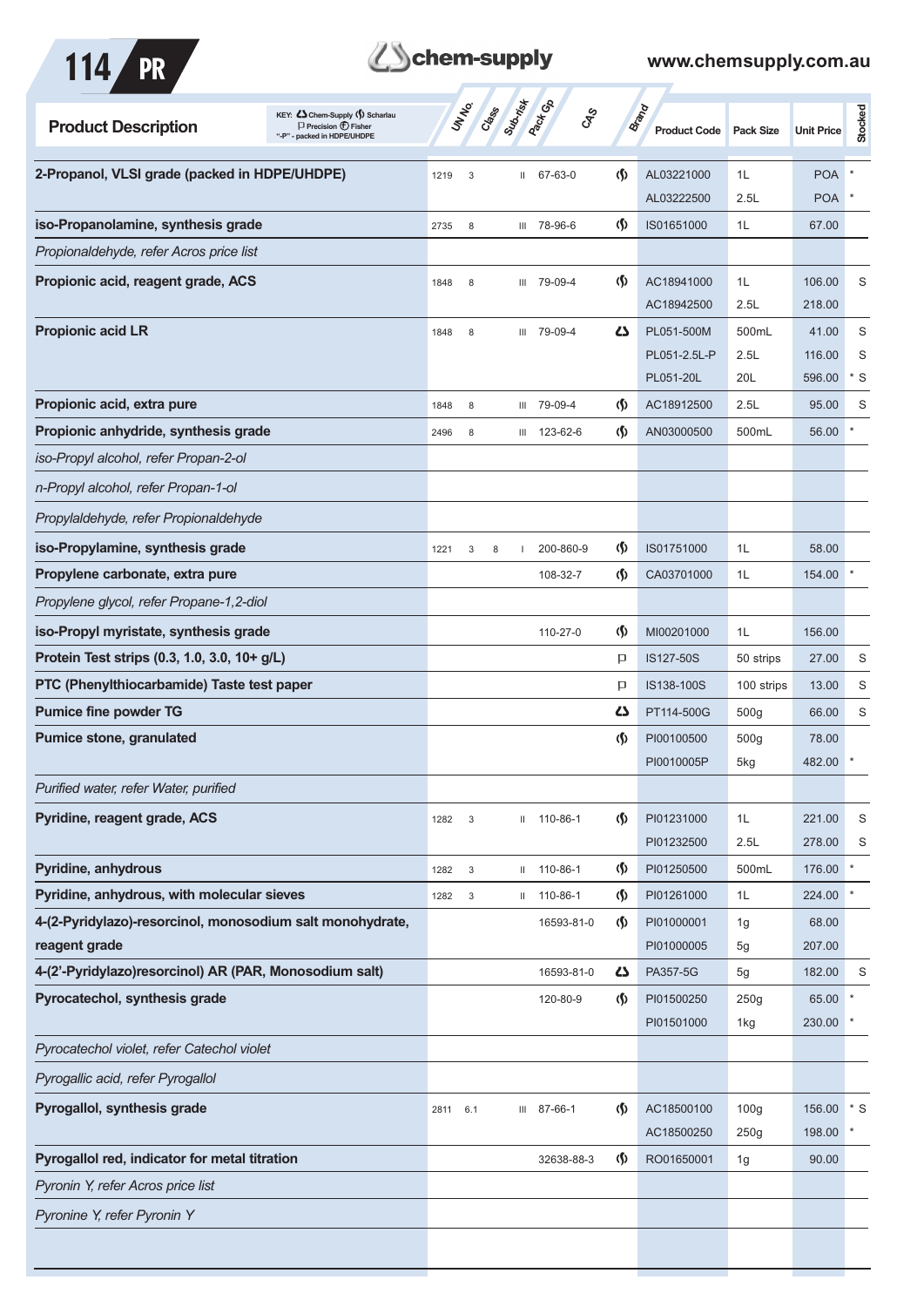



 $\boldsymbol{T}$ 

| QAC (Quaternary ammonium chloride) Sanitiser test paper<br>P<br>IS139-100S<br>100 strips<br>19.00<br>QAC Quick response (Quaternary ammonium chloride)<br>p<br>IS143-50S<br>18.00<br>50 strips<br>Sanitiser test strips (100-200-400 ppm)<br>Quartz powder (230 Mesh) AR<br>دے<br>QA001-5KG<br>508.00<br>14808-60-7<br>5kg<br>Quicklime, refer Calcium oxide<br>Quinhydrone, refer Acros price list<br>Quinine sulfate dihydrate LR (Conforms to BP/USP)<br>Ω<br>QL000-25G<br>25g<br>213.00<br>6119-70-6<br>Quinol, refer Hydroquinone<br>Quinoline, refer Acros price list<br>8-Quinolinol, refer 8-Hydroxyquinoline<br>D(+)-Raffinose pentahydrate, for biology<br>$\Phi$<br>820.00<br>RA00250025<br>25g<br>17629-30-0<br>Raney Nickel refer Nickel Aluminium alloy<br>Red lead, refer Lead (II, IV) oxide<br>Reinecke salt, reagent grade<br>$\langle \mathbf{\langle} \rangle$<br>SA00670010<br>137.00<br>13573-17-6<br>10 <sub>g</sub><br>SA00670025<br>252.00<br>25g<br>Resorcinol, reagent grade<br>$\Phi$<br>108-46-3<br>RE00830100<br>100 <sub>g</sub><br>88.00<br>6.1<br>Ш<br>2876<br>RE00830250<br>250g<br>190.00 | Stocked |
|------------------------------------------------------------------------------------------------------------------------------------------------------------------------------------------------------------------------------------------------------------------------------------------------------------------------------------------------------------------------------------------------------------------------------------------------------------------------------------------------------------------------------------------------------------------------------------------------------------------------------------------------------------------------------------------------------------------------------------------------------------------------------------------------------------------------------------------------------------------------------------------------------------------------------------------------------------------------------------------------------------------------------------------------------------------------------------------------------------------------------|---------|
|                                                                                                                                                                                                                                                                                                                                                                                                                                                                                                                                                                                                                                                                                                                                                                                                                                                                                                                                                                                                                                                                                                                              | S       |
|                                                                                                                                                                                                                                                                                                                                                                                                                                                                                                                                                                                                                                                                                                                                                                                                                                                                                                                                                                                                                                                                                                                              | S       |
|                                                                                                                                                                                                                                                                                                                                                                                                                                                                                                                                                                                                                                                                                                                                                                                                                                                                                                                                                                                                                                                                                                                              | $*$ S   |
|                                                                                                                                                                                                                                                                                                                                                                                                                                                                                                                                                                                                                                                                                                                                                                                                                                                                                                                                                                                                                                                                                                                              |         |
|                                                                                                                                                                                                                                                                                                                                                                                                                                                                                                                                                                                                                                                                                                                                                                                                                                                                                                                                                                                                                                                                                                                              |         |
|                                                                                                                                                                                                                                                                                                                                                                                                                                                                                                                                                                                                                                                                                                                                                                                                                                                                                                                                                                                                                                                                                                                              | S       |
|                                                                                                                                                                                                                                                                                                                                                                                                                                                                                                                                                                                                                                                                                                                                                                                                                                                                                                                                                                                                                                                                                                                              |         |
|                                                                                                                                                                                                                                                                                                                                                                                                                                                                                                                                                                                                                                                                                                                                                                                                                                                                                                                                                                                                                                                                                                                              |         |
|                                                                                                                                                                                                                                                                                                                                                                                                                                                                                                                                                                                                                                                                                                                                                                                                                                                                                                                                                                                                                                                                                                                              |         |
|                                                                                                                                                                                                                                                                                                                                                                                                                                                                                                                                                                                                                                                                                                                                                                                                                                                                                                                                                                                                                                                                                                                              |         |
|                                                                                                                                                                                                                                                                                                                                                                                                                                                                                                                                                                                                                                                                                                                                                                                                                                                                                                                                                                                                                                                                                                                              |         |
|                                                                                                                                                                                                                                                                                                                                                                                                                                                                                                                                                                                                                                                                                                                                                                                                                                                                                                                                                                                                                                                                                                                              |         |
|                                                                                                                                                                                                                                                                                                                                                                                                                                                                                                                                                                                                                                                                                                                                                                                                                                                                                                                                                                                                                                                                                                                              |         |
|                                                                                                                                                                                                                                                                                                                                                                                                                                                                                                                                                                                                                                                                                                                                                                                                                                                                                                                                                                                                                                                                                                                              |         |
|                                                                                                                                                                                                                                                                                                                                                                                                                                                                                                                                                                                                                                                                                                                                                                                                                                                                                                                                                                                                                                                                                                                              | S       |
|                                                                                                                                                                                                                                                                                                                                                                                                                                                                                                                                                                                                                                                                                                                                                                                                                                                                                                                                                                                                                                                                                                                              |         |
| <b>Resorcinol LR</b><br>Δ<br>RL003-100G<br>100 <sub>g</sub><br>72.00<br>108-46-3<br>2876<br>6.1<br>Ш                                                                                                                                                                                                                                                                                                                                                                                                                                                                                                                                                                                                                                                                                                                                                                                                                                                                                                                                                                                                                         | S       |
| 500 <sub>g</sub><br>216.00<br>RL003-500G<br>Resorcinol, extra pure, Ph Eur, BP, DAB<br>$\langle \mathsf{S} \rangle$<br>RE00800250<br>136.00<br>III 108-46-3<br>250g<br>2876 6.1                                                                                                                                                                                                                                                                                                                                                                                                                                                                                                                                                                                                                                                                                                                                                                                                                                                                                                                                              | S       |
| Rhenium, standard solution 1000 mg/l Re for ICP<br>$\langle \mathsf{S} \rangle$<br>RE00770100<br>100mL<br>336.00                                                                                                                                                                                                                                                                                                                                                                                                                                                                                                                                                                                                                                                                                                                                                                                                                                                                                                                                                                                                             |         |
| (ammonium perrhenate(VII) in water)                                                                                                                                                                                                                                                                                                                                                                                                                                                                                                                                                                                                                                                                                                                                                                                                                                                                                                                                                                                                                                                                                          |         |
| Rhodamine B (C.I. 45170) LR<br>دے<br>RL004-25G<br>44.00<br>81-88-9<br>25g                                                                                                                                                                                                                                                                                                                                                                                                                                                                                                                                                                                                                                                                                                                                                                                                                                                                                                                                                                                                                                                    | S       |
| Rhodanine, synthesis grade<br>$\langle \mathbf{\langle} \rangle$<br>RO00300025<br>141-84-4<br>25g<br>111.00                                                                                                                                                                                                                                                                                                                                                                                                                                                                                                                                                                                                                                                                                                                                                                                                                                                                                                                                                                                                                  | S       |
| RO00300100<br>100 <sub>g</sub><br>374.00                                                                                                                                                                                                                                                                                                                                                                                                                                                                                                                                                                                                                                                                                                                                                                                                                                                                                                                                                                                                                                                                                     |         |
| Rhodium, standard solution 1000 mg/l Rh for ICP<br>$\Phi$<br>390.00<br>RO00220100<br>100mL<br>(ammonium hexachlororhodate in hydrochloric acid 5%)                                                                                                                                                                                                                                                                                                                                                                                                                                                                                                                                                                                                                                                                                                                                                                                                                                                                                                                                                                           |         |
| D(-)-Ribose, extra pure<br>$\Phi$<br>$50 - 69 - 1$<br>RI00250005<br>44.00<br>5g                                                                                                                                                                                                                                                                                                                                                                                                                                                                                                                                                                                                                                                                                                                                                                                                                                                                                                                                                                                                                                              |         |
| RI00250025<br>25g<br>142.00                                                                                                                                                                                                                                                                                                                                                                                                                                                                                                                                                                                                                                                                                                                                                                                                                                                                                                                                                                                                                                                                                                  |         |
| RI00250100<br>516.00<br>100 <sub>g</sub>                                                                                                                                                                                                                                                                                                                                                                                                                                                                                                                                                                                                                                                                                                                                                                                                                                                                                                                                                                                                                                                                                     |         |
| Rochelle salt, refer Potassium sodium tartrate                                                                                                                                                                                                                                                                                                                                                                                                                                                                                                                                                                                                                                                                                                                                                                                                                                                                                                                                                                                                                                                                               |         |
| para-Rosaniline hydrochloride, for Schiff's reagent<br>45<br>FL031-25G<br>25g<br>114.00<br>569-61-9<br>(C.I. 42500) LR                                                                                                                                                                                                                                                                                                                                                                                                                                                                                                                                                                                                                                                                                                                                                                                                                                                                                                                                                                                                       | S       |
| Rose Bengal, refer Acros price list                                                                                                                                                                                                                                                                                                                                                                                                                                                                                                                                                                                                                                                                                                                                                                                                                                                                                                                                                                                                                                                                                          |         |
| Rosewater, triple distilled LR<br>5<br>RL005-100M<br>100mL<br>46.00                                                                                                                                                                                                                                                                                                                                                                                                                                                                                                                                                                                                                                                                                                                                                                                                                                                                                                                                                                                                                                                          | S       |
| Rosolic acid, C.I. 43800, indicator, for microscopy<br>$\langle \mathbf{\S} \rangle$<br>AC19900010<br>96.00<br>603-45-2<br>10 <sub>g</sub>                                                                                                                                                                                                                                                                                                                                                                                                                                                                                                                                                                                                                                                                                                                                                                                                                                                                                                                                                                                   |         |
| AC19900025<br>25g<br>191.00<br>AC19900100<br>100 <sub>g</sub><br>716.00                                                                                                                                                                                                                                                                                                                                                                                                                                                                                                                                                                                                                                                                                                                                                                                                                                                                                                                                                                                                                                                      |         |
| Rubidium, standard solution 1000 mg/l Rb for ICP<br>$\langle \mathbf{\S} \rangle$<br>RU00200100<br>100mL<br>202.00<br>(rubidium chloride in water)                                                                                                                                                                                                                                                                                                                                                                                                                                                                                                                                                                                                                                                                                                                                                                                                                                                                                                                                                                           |         |
| Rubidium chloride, refer Acros price list                                                                                                                                                                                                                                                                                                                                                                                                                                                                                                                                                                                                                                                                                                                                                                                                                                                                                                                                                                                                                                                                                    |         |
| Ruthenium, standard solution 1000 mg/l Ru for ICP<br>$\Phi$<br>RU00620100<br>100mL<br>356.00<br>(Ammonium hexachlororuthenate in hydrochloric acid 5%)                                                                                                                                                                                                                                                                                                                                                                                                                                                                                                                                                                                                                                                                                                                                                                                                                                                                                                                                                                       |         |
|                                                                                                                                                                                                                                                                                                                                                                                                                                                                                                                                                                                                                                                                                                                                                                                                                                                                                                                                                                                                                                                                                                                              |         |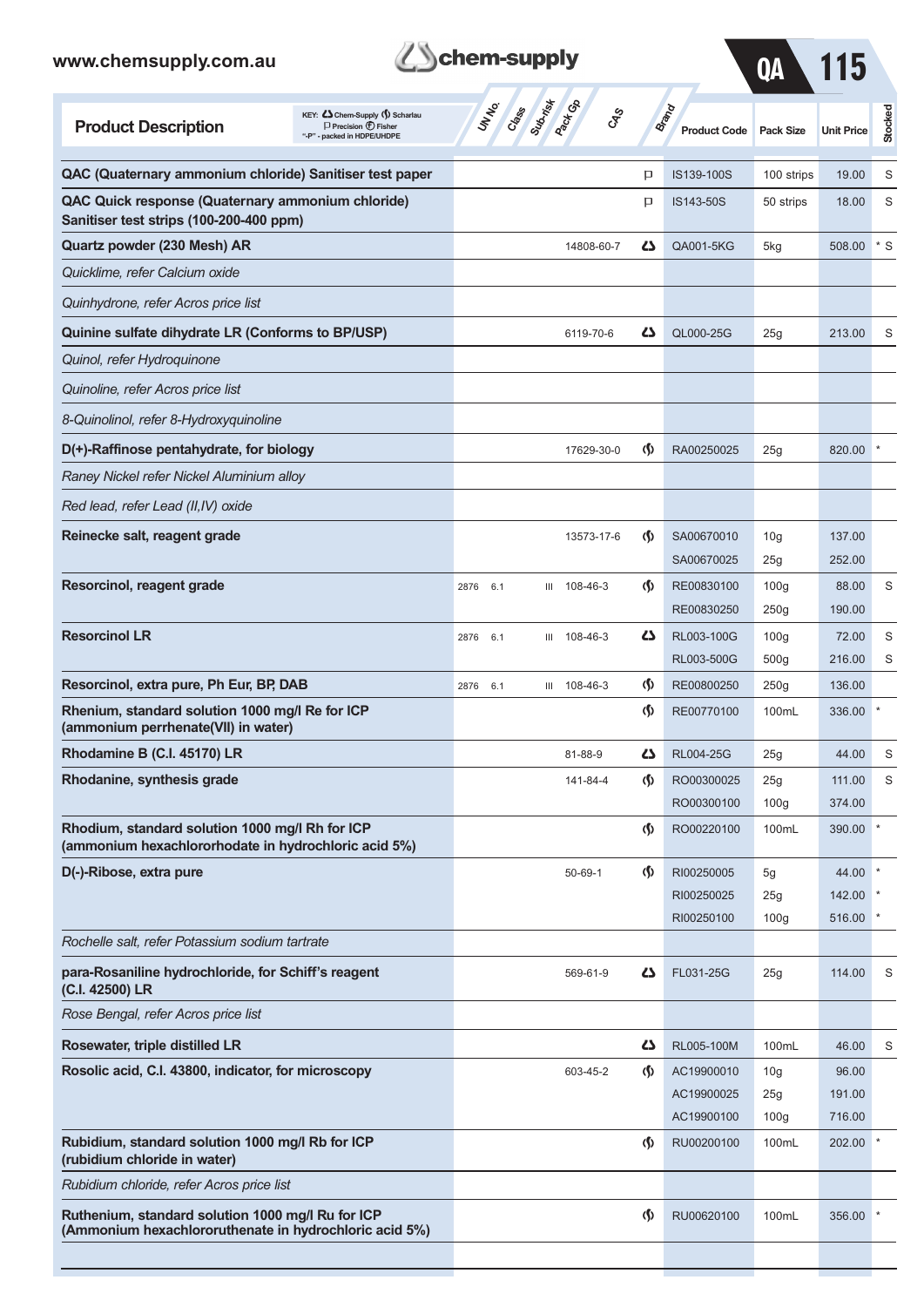| и<br>× × |  |
|----------|--|
|          |  |



| KEY: Cohem-Supply (5) Scharlau<br><b>Product Description</b><br>$\Box$ Precision $\bigoplus$ Fisher<br>"-P" - packed in HDPE/UHDPE | Substitute of<br>UNIVO<br>Crass<br>$\mathcal{S}_{\mathcal{S}}$ |                                    | <b>Brand</b><br><b>Product Code</b> | <b>Pack Size</b>                    | <b>Unit Price</b> | Stocked      |
|------------------------------------------------------------------------------------------------------------------------------------|----------------------------------------------------------------|------------------------------------|-------------------------------------|-------------------------------------|-------------------|--------------|
| Saccharose, refer Sucrose                                                                                                          |                                                                |                                    |                                     |                                     |                   |              |
| Safranine O (C.I. 50240) LR                                                                                                        | 477-73-6                                                       | 4                                  | SL110-10G                           | 10 <sub>g</sub>                     | 65.00             | S            |
|                                                                                                                                    |                                                                |                                    | SL110-25G                           | 25g                                 | 121.00            | S            |
|                                                                                                                                    |                                                                |                                    | SL110-100G                          | 100 <sub>g</sub>                    | 339.00            | S            |
| Safranine O, C.I. 50240, for microscopy                                                                                            | 477-73-6                                                       | $\langle \mathbf{\langle} \rangle$ | SA00400010                          | 10 <sub>g</sub>                     | 73.00             |              |
|                                                                                                                                    |                                                                |                                    | SA00400050                          | 50 <sub>g</sub>                     | 221.00            |              |
| Safranine O, solution according to Gram                                                                                            | 477-73-6                                                       | $\langle \mathsf{S} \rangle$       | SA00420500                          | 500mL                               | 40.00             |              |
| (packed in HDPE/UHDPE)                                                                                                             |                                                                |                                    | SA00422500                          | 2.5L                                | 83.00             |              |
| Sal ammoniac, refer Ammonium chloride                                                                                              |                                                                |                                    |                                     |                                     |                   |              |
| D-Salicin, for biochemistry                                                                                                        | 138-52-3                                                       | $\langle \mathbf{\S} \rangle$      | SA02000025                          | 25g                                 | 412.00            |              |
| Salicylaldoxime, reagent grade                                                                                                     | 94-67-7                                                        | $\langle \mathbf{\langle} \rangle$ | SA00830025                          | 25g                                 | 109.00            |              |
|                                                                                                                                    |                                                                |                                    | SA00830100                          | 100 <sub>g</sub>                    | 306.00            |              |
| Salicylanilide, refer Acros price list                                                                                             |                                                                |                                    |                                     |                                     |                   |              |
| <b>Salicylic acid AR</b>                                                                                                           | 69-72-7                                                        | 5                                  | SA036-500G                          | 500 <sub>g</sub>                    | 92.00             | S            |
| <b>Salicylic acid LR</b>                                                                                                           | 69-72-7                                                        | 42                                 | SL036-500G                          | 500g                                | 58.00             | S            |
|                                                                                                                                    |                                                                |                                    | <b>SL036-5KG</b>                    | 5kg                                 | 363.00            | $*$ S        |
|                                                                                                                                    |                                                                |                                    | <b>SL036-25KG</b>                   | 25kg                                | <b>POA</b>        | $*$ S        |
| Salicylic acid, extra pure, Ph Eur, USP, BP, DAB                                                                                   | 69-72-7                                                        | $\langle \mathbf{\S} \rangle$      | AC20020500                          | 500 <sub>g</sub>                    | 74.00             | S            |
| Salol, refer Phenyl salicylate                                                                                                     |                                                                |                                    |                                     |                                     |                   |              |
| Samarium, standard solution 1000 mg/l Sm for ICP<br>(samarium oxide in nitric acid 2%)                                             | 3264<br>8<br>Ш                                                 | $\Phi$                             | SA02100100                          | 100mL                               | 260.00            |              |
| Sand, acid washed, coarse                                                                                                          |                                                                | $\Phi$                             | AR01010500                          | 500g                                | 49.00             |              |
|                                                                                                                                    |                                                                |                                    | AR01011000                          | 1kg                                 | 76.00             |              |
|                                                                                                                                    |                                                                |                                    | AR0101005P                          | 5kg                                 | 223.00            |              |
|                                                                                                                                    |                                                                |                                    | AR0101025P                          | 25kg                                | <b>POA</b>        |              |
| Sand, acid washed, fine                                                                                                            |                                                                | $\langle \mathbf{\langle}$         | AR01000500                          | 500g                                | 49.00             |              |
|                                                                                                                                    |                                                                |                                    | AR01001000                          | 1kg                                 | 76.00             | S            |
|                                                                                                                                    |                                                                |                                    | AR0100005P                          | 5kg                                 | 223.00            | $*$ S        |
| Sand, purified TG                                                                                                                  |                                                                | 4                                  | ST056-1KG<br>ST056-3KG              | 1kg<br>3kg                          | 56.00<br>137.00   | S<br>S       |
|                                                                                                                                    |                                                                |                                    | ST056-5KG                           | 5kg                                 | 178.00            | $*$ S        |
| Saponin, refer Acros price list                                                                                                    |                                                                |                                    |                                     |                                     |                   |              |
| Saponin white, refer Saponin                                                                                                       |                                                                |                                    |                                     |                                     |                   |              |
| Scandium, standard solution 1000 mg/l Sc for ICP<br>(scandium oxide in nitric acid 2%)                                             | 3264<br>8<br>Ш                                                 | $\Phi$                             | ES00200100                          | 100mL                               | 336.00            |              |
| Sea sand, refer Sand, acid washed                                                                                                  |                                                                |                                    |                                     |                                     |                   |              |
| <b>Sebacoyl chloride LR</b>                                                                                                        | 8<br>$11 111 - 19 - 3$<br>3265                                 | 5                                  | SL048-100M                          | 100mL                               | 207.00            | S            |
| Sebacoyl chloride TG                                                                                                               | $11 119 - 19 - 3$<br>3265<br>8                                 | 45                                 | ST048-25M                           | 25mL                                | 66.00             | S            |
|                                                                                                                                    |                                                                |                                    | ST048-100M                          | 100mL                               | 198.00            | S            |
| Selenious acid, refer Acros price list                                                                                             |                                                                |                                    |                                     |                                     |                   |              |
| Selenous acid, refer Selenious acid                                                                                                |                                                                |                                    |                                     |                                     |                   |              |
|                                                                                                                                    |                                                                |                                    |                                     |                                     |                   | $\ast$       |
| Selenium, black, powder                                                                                                            | 7782-49-2                                                      | $\langle \mathbf{\S} \rangle$      | SE00250050<br>SE00250100            | 50 <sub>g</sub><br>100 <sub>g</sub> | 104.00<br>178.00  | $\mathbf{K}$ |
|                                                                                                                                    |                                                                |                                    | SE00250250                          | 250g                                | 371.00            |              |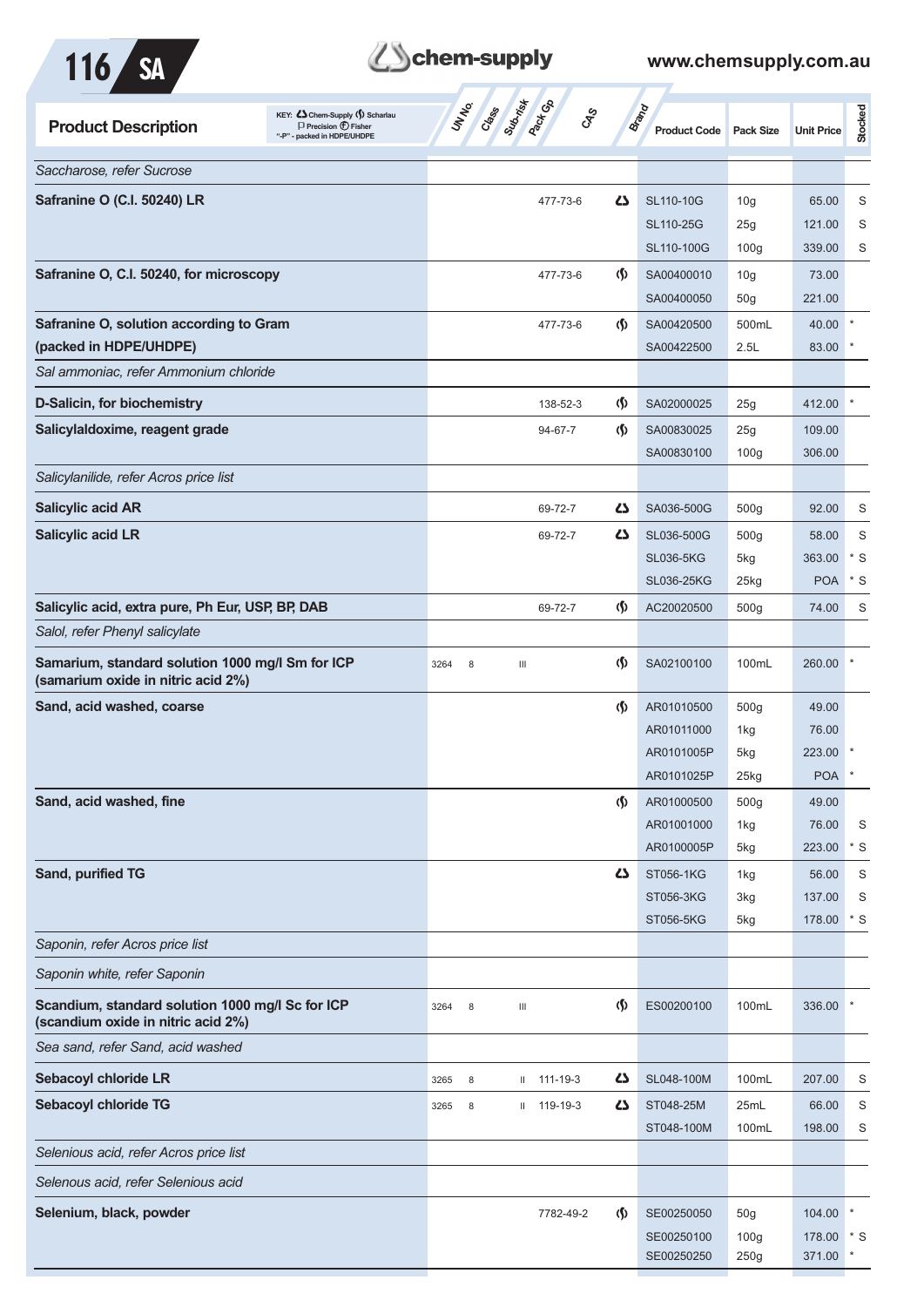

SE 117

SL421-25KG 25kg POA \* S

| KEY: Cohem-Supply (5) Scharlau<br><b>Product Description</b><br>$\Box$ Precision $\bigcirc$ Fisher<br>"-P" - packed in HDPE/UHDPE | Class<br><b>Racifica</b><br>UN NO.<br><b>GRS</b> |                                    | <b>Brand</b><br><b>Product Code</b> | <b>Pack Size</b> | <b>Unit Price</b> | Stocked           |
|-----------------------------------------------------------------------------------------------------------------------------------|--------------------------------------------------|------------------------------------|-------------------------------------|------------------|-------------------|-------------------|
| Selenium dioxide, synthesis grade                                                                                                 | 7446-08-4<br>3283<br>6.1<br>$\mathbf{H}$         | $\langle \mathbf{\S} \rangle$      | SE00390250                          | 250g             | 139.00            |                   |
|                                                                                                                                   |                                                  |                                    | SE00391000                          | 1kg              | 476.00            |                   |
| Selenium mixture, for quick determination of nitrogen,                                                                            |                                                  | $\langle \mathbf{\S} \rangle$      | ME06801000                          | 1kg              | 135.00            |                   |
| according to Wieninger                                                                                                            |                                                  |                                    | ME0680005P                          | 5kg              | 430.00            |                   |
|                                                                                                                                   |                                                  |                                    | ME0680025P                          | 25kg             | <b>POA</b>        |                   |
| Selenium, standard solution 1000 mg/l Se for AA<br>(selenium dioxide in nitric acid 0,5 mol/l)                                    | 8<br>$\ensuremath{\mathsf{III}}\xspace$<br>3264  | $\langle \mathbf{\S} \rangle$      | SE00110500                          | 500mL            | 49.00             | S                 |
| Selenium, standard solution 1000 mg/l Se for ICP<br>(selenium in nitric acid 2%)                                                  | 8<br>Ш<br>3264                                   | $\langle \mathbf{\S} \rangle$      | SE00150100                          | 100mL            | 128.00            |                   |
| Semicarbazide hydrochloride, synthesis grade                                                                                      | III 563-41-7<br>6.1<br>2811                      | $\langle \langle \rangle$          | SE00700100                          | 100 <sub>g</sub> | 72.00             | * S               |
|                                                                                                                                   |                                                  |                                    | SE00701000                          | 1kg              | 648.00            |                   |
| Sequestric acid & salts, refer Ethylenediaminetetraacetic acid<br>and salts                                                       |                                                  |                                    |                                     |                  |                   |                   |
| L-Serine, extra pure                                                                                                              | $56 - 45 - 1$                                    | $\langle \mathbf{\langle} \rangle$ | SE01050010                          | 10 <sub>g</sub>  | 23.00             |                   |
|                                                                                                                                   |                                                  |                                    | SE01050100                          | 100 <sub>g</sub> | 162.00            |                   |
| Sextone, refer Cyclohexanone                                                                                                      |                                                  |                                    |                                     |                  |                   |                   |
| Silica gel 60, 0,04 - 0,06 mm, for flash chromatography                                                                           | 7631-86-9                                        | $\langle \mathbf{\S} \rangle$      | GE00481000                          | 1kg              | 192.00            | $\mathbf{S}^*$    |
| (230 - 400 mesh ASTM)                                                                                                             |                                                  |                                    | GE00482500                          | 2.5kg            | 359.00            |                   |
|                                                                                                                                   |                                                  |                                    | GE0048005P                          | 5kg              | 570.00            |                   |
|                                                                                                                                   |                                                  |                                    | GE0048025P                          | $25$ kg          | <b>POA</b>        |                   |
| Silica gel 60, 0,06 - 0,2 mm, for column chromatography                                                                           | 7631-86-9                                        | $\langle \mathbf{\S} \rangle$      | GE00491000                          | 1kg              | 144.00            | $\mathbf{S}^*$    |
| (70 - 230 mesh ASTM)                                                                                                              |                                                  |                                    | GE0049005P                          | 5kg              | 546.00            |                   |
|                                                                                                                                   |                                                  |                                    | GE0049025P                          | $25$ kg          | <b>POA</b>        |                   |
| Silica gel 60, 0,2 - 0,5 mm, for column chromatography                                                                            | 7631-86-9                                        | $\langle \mathbf{\langle}$         | GE00501000                          | 1kg              | 151.00            |                   |
| (35 - 70 mesh ASTM)                                                                                                               |                                                  |                                    | GE0050005P                          | 5kg              | 531.00            |                   |
| Silica gel 60, for thin-layer chromatography                                                                                      | 7631-86-9                                        | (§)                                | GE00301000                          | 1kg              | 166.00            |                   |
|                                                                                                                                   |                                                  |                                    | GE0030005P                          | 5kg              | 572.00            | $^\star$          |
| Silica gel 60, for thin layer chromatography, with gypsum                                                                         | 7631-86-9                                        | $\langle \mathbf{\S} \rangle$      | GE00331000                          | 1kg              | 198.00 * S        |                   |
| and pigment addition for UV                                                                                                       |                                                  |                                    | GE0033005P                          | 5kg              | 616.00            | $^\star$          |
| Silica gel 60, for thin layer chromatography, with                                                                                | 7631-86-9                                        | $\langle \mathbf{\S} \rangle$      | GE00321000                          | 1kg              | 187.00            |                   |
| pigment addition for UV                                                                                                           |                                                  |                                    | GE0032005P                          | 5kg              | 594.00            |                   |
| Silica gel, blue, self indicating LR (3-8 Mesh) LR                                                                                |                                                  | ひ                                  | SL248-500G                          | 500g             | 44.00             | S                 |
|                                                                                                                                   |                                                  |                                    | <b>SL248-5KG</b>                    | 5kg              | 306.00            | $*$ S             |
|                                                                                                                                   |                                                  |                                    | <b>SL248-25KG</b>                   | 25kg             | <b>POA</b>        | $*$ S             |
| Silica gel, blue, self indicating LR (3-8 Mesh) TG                                                                                |                                                  | 42                                 | ST248-25KG                          | 25kg             | <b>POA</b>        | $^\star$ S        |
| Silica gel, blue, self indicating LR (8-10 Mesh) LR                                                                               |                                                  | 4                                  | SL043-500G                          | 500g             | 44.00             | S                 |
|                                                                                                                                   |                                                  |                                    | <b>SL043-5KG</b>                    | 5kg              | 191.00            | $*$ S             |
|                                                                                                                                   |                                                  |                                    | SL043-25KG                          | 25kg             | <b>POA</b>        | $\mathbf{\ast}$ s |
| Silica gel, blue, self indicating LR (8-10 Mesh) TG                                                                               |                                                  | 5                                  | ST043-25KG                          | 25kg             | <b>POA</b>        | $^\star$ S        |
| Silica gel with humidity indicator (orange), 1 - 3 mm                                                                             |                                                  | $\langle \mathsf{S} \rangle$       | GE00420500                          | 500g             | 80.00             |                   |
|                                                                                                                                   |                                                  |                                    | GE00421000                          | 1kg              | 120.00            |                   |
|                                                                                                                                   |                                                  |                                    | GE0042005P                          | 5kg              | <b>POA</b>        | $\star$           |
| Silica gel, orange, self indicating LR (2.5-6mm, 3-8 Mesh) LR                                                                     |                                                  | 42                                 | SL421-500G                          | 500g             | 38.00             | S                 |
|                                                                                                                                   |                                                  |                                    | <b>SL421-5KG</b>                    | 5kg              | 193.00 * S        |                   |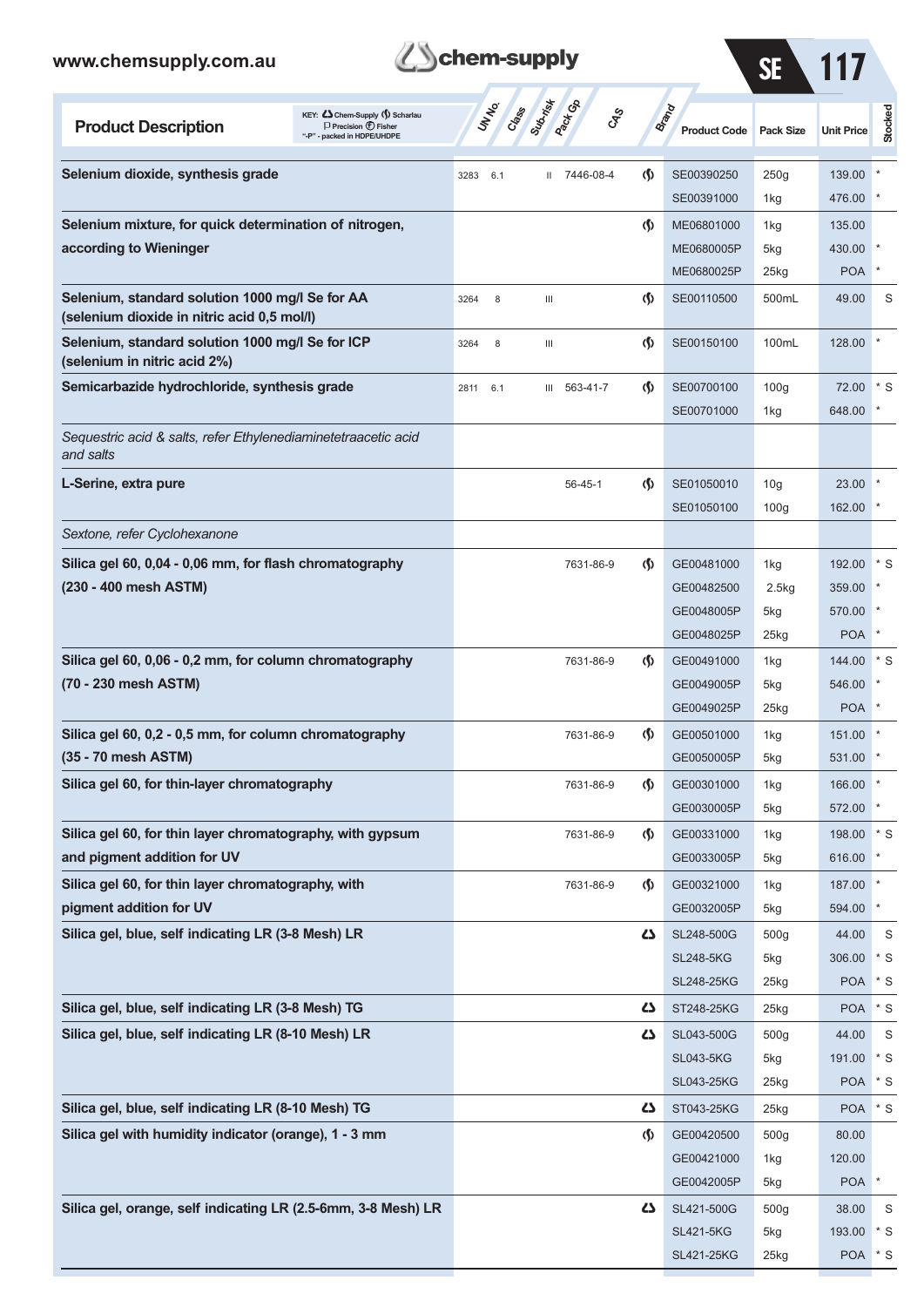



| <b>Product Description</b>                                                                        | KEY: Cohem-Supply (5) Scharlau<br>$\Box$ Precision $\bigoplus$ Fisher<br>"-P" - packed in HDPE/UHDPE |      | UNINO | Class Superior Co. |                                    | <b>GRS</b>    |                                      | <b>Brand</b><br><b>Product Code</b> | <b>Pack Size</b>        | <b>Unit Price</b>     | Stocked |
|---------------------------------------------------------------------------------------------------|------------------------------------------------------------------------------------------------------|------|-------|--------------------|------------------------------------|---------------|--------------------------------------|-------------------------------------|-------------------------|-----------------------|---------|
| Silica gel, orange, self indicating LR (2.5-6mm, 3-8 Mesh) TG                                     |                                                                                                      |      |       |                    |                                    |               | ひ                                    | ST421-25KG                          | 25kg                    | <b>POA</b>            | $*$ S   |
| Silica gel with humidity indicator (orange), 2,5 - 6 mm                                           |                                                                                                      |      |       |                    |                                    |               | $\langle \mathsf{S} \rangle$         | GE00430500                          | 500g                    | 95.00                 |         |
|                                                                                                   |                                                                                                      |      |       |                    |                                    |               |                                      | GE00431000                          | 1kg                     | 141.00                |         |
|                                                                                                   |                                                                                                      |      |       |                    |                                    |               |                                      | GE0043005P                          | 5kg                     | <b>POA</b>            |         |
| Siliceous earth, purified and calcined, extra pure, USP, NF                                       |                                                                                                      |      |       |                    |                                    | 68855-54-9    | $\langle \mathsf{S} \rangle$         | TI00101000                          | 1kg                     | 72.00                 |         |
|                                                                                                   |                                                                                                      |      |       |                    |                                    |               |                                      | TI0010005P                          | 5kg                     | 207.00                |         |
| <b>Silicon powder TG</b>                                                                          |                                                                                                      | 1346 | 4.1   |                    |                                    | III 7440-21-3 | دے                                   | ST054-250G                          | 250g                    | 159.00                | S       |
| Silicon, standard solution 1000 mg/l Si for AA<br>(silicon dioxide in sodium hydroxide 0,5 mol/l) |                                                                                                      | 3266 | 8     |                    | Ш                                  |               | $\langle \mathsf{S} \rangle$         | SI00110500                          | 500mL                   | 53.00                 | S       |
| Silicon, standard solution 1000 mg/l Si for ICP<br>(sodium metasilicate in water)                 |                                                                                                      |      |       |                    |                                    |               | $\langle \mathbf{\S} \rangle$        | SI00150100                          | 100mL                   | 120.00                |         |
| Silicon dioxide, highly dispersed                                                                 |                                                                                                      |      |       |                    |                                    | 7631-86-9     | $\langle \mathbf{\S} \rangle$        | SI00400250                          | 250g                    | 108.00                |         |
| Silicone grease, high vacuum                                                                      |                                                                                                      |      |       |                    |                                    |               | ひ                                    | SL072-25G                           | 25g                     | 24.00                 | S       |
|                                                                                                   |                                                                                                      |      |       |                    |                                    |               |                                      | SL072-50G                           | 50 <sub>g</sub>         | 33.00                 | S       |
|                                                                                                   |                                                                                                      |      |       |                    |                                    |               |                                      | SL072-100G                          | 100 <sub>g</sub>        | 53.00                 | S       |
|                                                                                                   |                                                                                                      |      |       |                    |                                    |               |                                      | SL072-500G                          | 500 <sub>g</sub>        | 196.00                | S       |
| Silicone paste B, extra pure, for lubrication at pressure<br>and vacuum                           |                                                                                                      |      |       |                    |                                    |               | $\langle \mathbf{\S} \rangle$        | SI00340100                          | 100 <sub>g</sub>        | 93.00                 | S       |
| Silicone paste A, extra pure, for lubrication at high temperature                                 |                                                                                                      |      |       |                    |                                    |               | $\langle \mathbf{\S} \rangle$        | SI00330100                          | 100 <sub>g</sub>        | 115.00                |         |
| Silicone 200 fluid, 350CS LR                                                                      |                                                                                                      |      |       |                    |                                    |               | ひ                                    | RL012-500M                          | 500ml                   | 117.00                | S       |
| Silicone liquid, antifoaming, refer Antifoam                                                      |                                                                                                      |      |       |                    |                                    |               |                                      |                                     |                         |                       |         |
| Silicone liquid, for heating baths, pure                                                          |                                                                                                      |      |       |                    |                                    | 63148-62-9    | $\langle \mathsf{S} \rangle$         | SI00251000                          | 1L                      | 294.00                |         |
|                                                                                                   |                                                                                                      |      |       |                    |                                    |               |                                      | SI0025005P                          | 5L                      | 828.00                |         |
|                                                                                                   |                                                                                                      |      |       |                    |                                    |               |                                      | SI0025025P                          | 25L                     | 2472.00               |         |
| Silicone liquid, low viscosity                                                                    |                                                                                                      |      |       |                    |                                    | 63148-62-9    | (Ş)                                  | SI00301000                          | 1L                      | 441.00                | $\ast$  |
| Silver, foil (0.2mm) LR                                                                           |                                                                                                      |      |       |                    |                                    |               | 5                                    | SI0030025P<br>SL050-25G             | 25L                     | 3816.00<br>269.00     |         |
|                                                                                                   |                                                                                                      |      |       |                    |                                    | 7440-22-4     |                                      | SL050-100G                          | 25g<br>100 <sub>g</sub> | 664.00                | S<br>S  |
| Silver, standard solution 1000 mg/l Ag for AA<br>(silver nitrate in nitric acid)                  |                                                                                                      | 3264 | 8     |                    | $\ensuremath{\mathsf{III}}\xspace$ |               | $\Phi$                               | PL00050500                          | 500mL                   | 49.00                 | S       |
| Silver, standard solution 1000 mg/l Ag for ICP<br>(silver in nitric acid 2%)                      |                                                                                                      | 3264 | 8     |                    | $\ensuremath{\mathsf{III}}\xspace$ |               | $\langle \mathsf{S} \rangle$         | PL00070100                          | 100mL                   | 125.00                |         |
| <b>Silver acetate LR</b>                                                                          |                                                                                                      |      |       |                    |                                    | 563-63-3      | ひ                                    | SL047-25G                           | 25g                     | 296.00                | S       |
|                                                                                                   |                                                                                                      |      |       |                    |                                    |               |                                      | SL047-100G                          | 100 <sub>g</sub>        | 815.00                | S       |
| Silver carbonate, extra pure                                                                      |                                                                                                      |      |       |                    |                                    | 534-16-7      | $\langle \mathbf{\S} \rangle$        | PL00100025                          | 25g                     | 168.00                |         |
| <b>Silver chloride LR</b>                                                                         |                                                                                                      |      |       |                    |                                    | 7783-90-6     | 5                                    | SL119-25G                           | 25g                     | 292.00                | S       |
|                                                                                                   |                                                                                                      |      |       |                    |                                    |               |                                      | SL119-100G                          | 100 <sub>g</sub>        | 806.00                | S       |
| Silver chromate, synthesis grade                                                                  |                                                                                                      | 3087 | 5.1   | 6.1                |                                    | III 7784-01-2 | $\langle \mathbf{\mathbf{\Diamond}}$ | PL00400025                          | 25g                     | 389.00                |         |
| Silver iodide, synthesis grade                                                                    |                                                                                                      |      |       |                    |                                    | 7783-96-2     | $\langle \mathbf{\S} \rangle$        | PL00800025                          | 25g                     | 172.00                |         |
| <b>Silver nitrate AR</b>                                                                          |                                                                                                      | 1493 | 5.1   |                    |                                    | II 7761-88-8  | 4                                    | SA087-25G                           | 25g                     | 113.00                | S       |
|                                                                                                   |                                                                                                      |      |       |                    |                                    |               |                                      | SA087-100G                          | 100 <sub>g</sub>        | 329.00                | S       |
|                                                                                                   |                                                                                                      |      |       |                    |                                    |               |                                      | SA087-250G                          | 250g                    | 472.00                | $*$ S   |
|                                                                                                   |                                                                                                      |      |       |                    |                                    |               |                                      | SA087-500G<br><b>SA087-1KG</b>      | 500 <sub>g</sub><br>1kg | <b>POA</b><br>POA * S | $*$ S   |
|                                                                                                   |                                                                                                      |      |       |                    |                                    |               |                                      |                                     |                         |                       |         |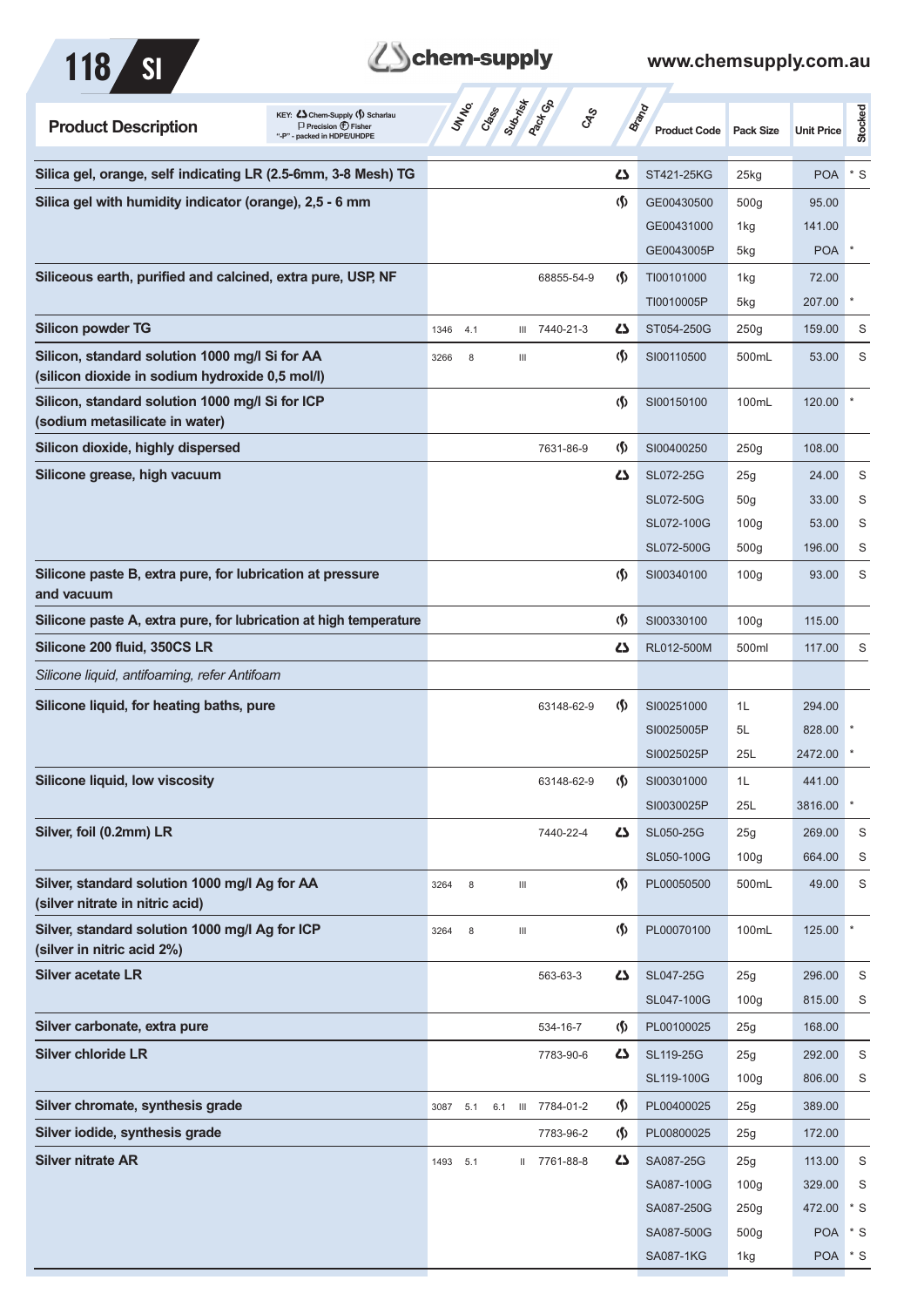

| www.chemsupply.com.au                                                                                                               | chem-supply                                              |                                    |                                     | S <sub>l</sub>   |                   |                |
|-------------------------------------------------------------------------------------------------------------------------------------|----------------------------------------------------------|------------------------------------|-------------------------------------|------------------|-------------------|----------------|
| KEY: C Chem-Supply (5) Scharlau<br><b>Product Description</b><br>$\Box$ Precision $\bigoplus$ Fisher<br>"-P" - packed in HDPE/UHDPE | Suprist<br><b>Pack</b> Co<br>UN NO<br>Cass<br><b>CAS</b> |                                    | <b>Brand</b><br><b>Product Code</b> | <b>Pack Size</b> | <b>Unit Price</b> | <b>Stocked</b> |
| Silver nitrate, reagent grade, ACS, ISO                                                                                             | II 7761-88-8<br>1493<br>5.1                              | $\langle \mathbf{\S} \rangle$      | PL00500025                          | 25g              | 124.00            | $*$ S          |
|                                                                                                                                     |                                                          |                                    | PL00500050                          | 50 <sub>g</sub>  | 211.00            |                |
|                                                                                                                                     |                                                          |                                    | PL00500100                          | 100 <sub>g</sub> | 374.00            | * S            |
|                                                                                                                                     |                                                          |                                    | PL00500250                          | 250g             | <b>POA</b>        |                |
|                                                                                                                                     |                                                          |                                    | PL00501000                          | 1kg              | <b>POA</b>        | $\ast$         |
| <b>Silver nitrate LR</b>                                                                                                            | II 7761-88-8<br>1493<br>5.1                              | ひ                                  | SL087-25G                           | 25g              | 101.00            | S              |
|                                                                                                                                     |                                                          |                                    | SL087-100G                          | 100 <sub>g</sub> | 295.00            | S              |
|                                                                                                                                     |                                                          |                                    | SL087-250G                          | 250g             | 428.00            | $*$ S          |
|                                                                                                                                     |                                                          |                                    | SL087-500G                          | 500 <sub>g</sub> | <b>POA</b>        | $*$ S          |
|                                                                                                                                     |                                                          |                                    | <b>SL087-1KG</b>                    | 1kg              | <b>POA</b>        | $*$ S          |
| Silver nitrate, extra pure, Ph Eur, USP, BP, DAB                                                                                    | II 7761-88-8<br>1493<br>5.1                              | $\langle \mathbf{\langle} \rangle$ | PL00490100                          | 100 <sub>g</sub> | 338.00            |                |
|                                                                                                                                     |                                                          |                                    | PL00491000                          | 1kg              | <b>POA</b>        |                |
| Silver nitrate, solution 1 mol/l (1 N)                                                                                              | II 7761-88-8<br>8<br>1760                                | $\langle \mathbf{\langle} \rangle$ | PL00570500                          | 500mL            | 880.00            |                |
|                                                                                                                                     |                                                          |                                    | PL00571000                          | 1L               | 1323.00           |                |
| Silver nitrate solution 0.10M LR (packed in                                                                                         | 7761-88-8                                                | 5                                  | SL143-500M                          | 500mL            | 76.00             | S              |
| black HDPE container)                                                                                                               |                                                          |                                    | SL143-2.5L-P<br>SL143-20L-P         | 2.5L<br>20L      | 211.00<br>841.00  | S<br>$*$ S     |
| Silver nitrate, concentrated solution to prepare 1 l of<br>solution 0,1 mol/l (0,1 N)                                               | 7761-88-8<br>8<br>1760<br>$\mathbf{H}$                   | $\langle \mathbf{\langle} \rangle$ | PL005100PA                          | Ampoule          | 141.00            | S              |
| Silver nitrate, 0.1M (0.1N) solution, concentrated volumetric<br>standard to prepare 1L of solution                                 | II 7761-88-8<br>1760<br>8                                | $^{\circledR}$                     | J/7330C/05                          | Ampoule          | 156.00            | S              |
| Silver nitrate, solution 0,1 mol/l (0,1 N)                                                                                          | 7761-88-8                                                | $\langle \mathbf{\langle} \rangle$ | PL00550500                          | 500mL            | 85.00             | S              |
|                                                                                                                                     |                                                          |                                    | PL00551000                          | 1L               | 137.00            | S              |
|                                                                                                                                     |                                                          |                                    | PL00552500                          | 2.5L             | 235.00            | S              |
|                                                                                                                                     |                                                          |                                    | PL0055010C                          | 10L              | 937.00            | $*$ S          |
| Silver nitrate, solution 0,05 mol/l (0,05 N)                                                                                        | 7761-88-8                                                | $\Phi$                             | PL00591000                          | 1L               | 143.00            |                |
| Silver nitrate 0.0282M solution LR                                                                                                  | 7761-88-8                                                | Ω                                  | SL496-2.5L                          | 2.5L             | 220.00            | S              |
| Silver nitrate, solution 0,02 mol/l (0,02 N)                                                                                        | 7761-88-8                                                | $\langle \mathbf{\langle} \rangle$ | PL00561000                          | 1L               | 133.00            |                |
| Silver nitrate, solution 0,01 mol/l (0,01 N)                                                                                        | 7761-88-8                                                | $\Phi$                             | PL00581000                          | 1L               | 116.00            |                |
| Silver nitrite, refer Acros price list                                                                                              |                                                          |                                    |                                     |                  |                   |                |
| Silver oxide, extra pure                                                                                                            | 20667-12-3<br>1479<br>5.1<br>$\mathbf{II}$               | $\langle \mathsf{S} \rangle$       | PL00600010                          | 10 <sub>g</sub>  | 103.00            |                |
|                                                                                                                                     |                                                          |                                    | PL00600025                          | 25g              | 176.00            |                |
| <b>Silver sulfate AR</b>                                                                                                            | 10294-26-5                                               | Ω                                  | SA243-100G                          | 100q             | 792.00            | S              |
| Silver sulfate, reagent grade, ACS                                                                                                  | 10294-26-5                                               | $\langle \mathbf{\hat{y}} \rangle$ | PL00710025                          | 25g              | 307.00            |                |
|                                                                                                                                     |                                                          |                                    | PL00710100                          | 100 <sub>g</sub> | 936.00            | S              |
|                                                                                                                                     |                                                          |                                    | PL00710250                          | 250g             | 1726.00           |                |
| <b>Silver sulfate LR</b>                                                                                                            | 10294-26-5                                               | Ω                                  | SL243-100G                          | 100 <sub>g</sub> | 714.00            | S              |
| Silver sulfate, solution 1% in sulfuric acid, for COD                                                                               | 10294-26-5<br>8<br>3264<br>Ш                             | $\langle \mathbf{\hat{y}} \rangle$ | PL00721000                          | 1L               | 160.00            |                |
| determination, according to ISO 6060                                                                                                |                                                          |                                    | PL00722500                          | 2.5L             | 279.00            |                |
| Silver sulfate, solution 0,66% in sulfuric acid                                                                                     | 10294-26-5<br>8<br>3264<br>$\mathbb{I}$                  | $\langle \mathbf{\S} \rangle$      | PL00731000                          | 1L               | 154.00            |                |
| Soda ash, refer Sodium carbonate                                                                                                    |                                                          |                                    |                                     |                  |                   |                |
| Sodalime, self indicating LR                                                                                                        |                                                          | Ω                                  | SL020-500G                          | 500g             | 56.00             | S              |
|                                                                                                                                     |                                                          |                                    | <b>SL020-5KG</b>                    | 5kg              | 283.00            | ∣* S           |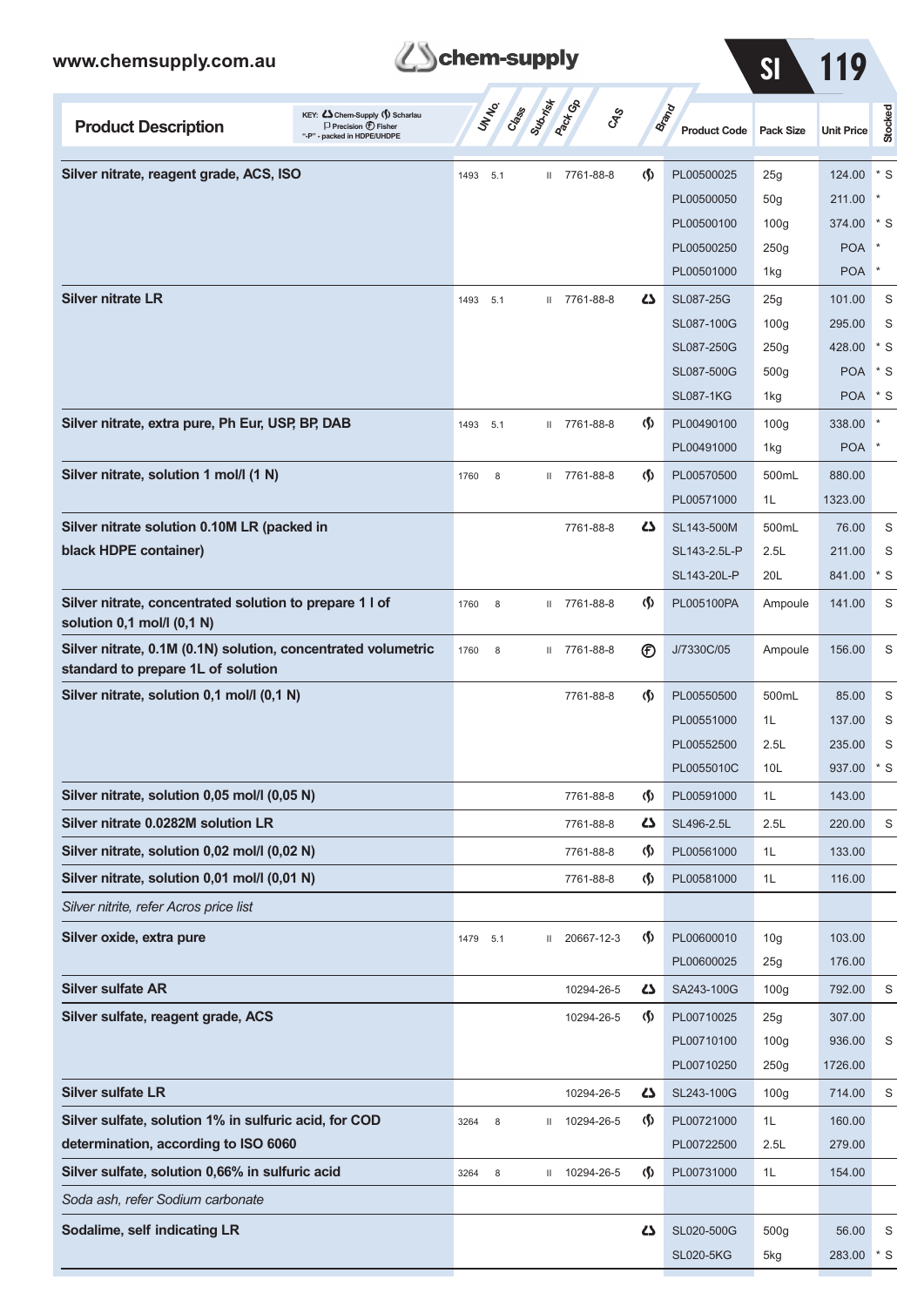



| KEY: Cohem-Supply (5) Scharlau<br><b>Product Description</b><br>$\Box$ Precision $\bigoplus$ Fisher<br>- packed in HDPE/UHDPE | UN NO.<br>Capes | Suprist<br>Pack Co        | <b>GRS</b>                         | <b>Brand</b><br><b>Product Code</b> | <b>Pack Size</b>   | <b>Unit Price</b> | <b>Stocked</b> |
|-------------------------------------------------------------------------------------------------------------------------------|-----------------|---------------------------|------------------------------------|-------------------------------------|--------------------|-------------------|----------------|
| Soda lime, with indicator                                                                                                     | 8<br>1907       | III 8006-28-8             | $\langle \mathsf{S} \rangle$       | CA01701000                          | 1kg                | 133.00            |                |
| Sodium, lumps, under paraffin LR                                                                                              | 1428<br>4.3     | 7440-23-5                 | ひ                                  | SL074-100G                          | 100 <sub>g</sub>   | 68.00             | S              |
|                                                                                                                               |                 |                           |                                    | SL074-500G                          | 500 <sub>g</sub>   | 224.00            | S              |
| Sodium, metal, extra pure, in vaseline oil                                                                                    | 1428<br>4.3     | 7440-23-5<br>$\mathbf{L}$ | $\langle \mathbf{\S} \rangle$      | SO00100500                          | 500g               | 247.00            |                |
| Sodium, standard solution 1000 mg/l Na for AA<br>(sodium nitrate in nitric acid)                                              | 3264<br>8       | $\mathbf{III}$            | $\langle \mathsf{S} \rangle$       | SO00050500                          | 500mL              | 49.00             | S              |
| Sodium, standard solution 1000 mg/l Na for ICP<br>(sodium nitrate in water)                                                   |                 |                           | $\langle \mathsf{S} \rangle$       | SO00080100                          | 100mL              | 125.00            |                |
| Sodium acetate anhydrous AR                                                                                                   |                 | 127-09-3                  | ひ                                  | SA005-500G                          | 500g               | 59.00             | S              |
|                                                                                                                               |                 |                           |                                    | <b>SA005-5KG</b>                    | 5kg                | 331.00            | $*$ S          |
|                                                                                                                               |                 |                           |                                    | SA005-25KG                          | $25$ kg            | <b>POA</b>        | * S            |
| Sodium acetate anhydrous, reagent grade, ACS                                                                                  |                 | 127-09-3                  | $\langle \mathbf{\S} \rangle$      | SO00350500                          | 500 <sub>g</sub>   | 72.00             | S              |
|                                                                                                                               |                 |                           |                                    | SO0035005P                          | 5kg                | 371.00            | $\ast$         |
| Sodium acetate anhydrous LR                                                                                                   |                 | 127-09-03                 | ひ                                  | SL005-500G                          | 500 <sub>g</sub>   | 39.00             | S              |
|                                                                                                                               |                 |                           |                                    | <b>SL005-5KG</b>                    | 5kg                | 256.00            | $*$ S          |
|                                                                                                                               |                 |                           |                                    | <b>SL005-25KG</b>                   | $25$ <sub>kg</sub> | <b>POA</b>        | $*$ S          |
| Sodium acetate anhydrous, extra pure, USP, FCC, E262                                                                          |                 | 127-09-3                  | $\langle \mathbf{\S} \rangle$      | SO00320500                          | 500 <sub>g</sub>   | 57.00             |                |
|                                                                                                                               |                 |                           |                                    | SO0032005P                          | 5kg                | 287.00            |                |
|                                                                                                                               |                 |                           |                                    | SO0032025P                          | $25$ <sub>kg</sub> | <b>POA</b>        |                |
| Sodium acetate anhydrous, molecular biology grade                                                                             |                 | 127-09-3                  | $\langle \mathbf{\langle} \rangle$ | SO00360500                          | 500 <sub>g</sub>   | 136.00            |                |
|                                                                                                                               |                 |                           |                                    | SO00361000                          | 1kg                | 198.00            |                |
|                                                                                                                               |                 |                           |                                    | SO0036005P                          | 5kg                | <b>POA</b>        | $\ast$         |
| Sodium acetate, tri-hydrate AR                                                                                                |                 | 6131-90-4                 | ひ                                  | SA105-500G                          | 500 <sub>g</sub>   | 58.00             | S              |
|                                                                                                                               |                 |                           |                                    | <b>SA105-5KG</b>                    | 5kg                | 211.00            | * S            |
|                                                                                                                               |                 |                           |                                    | SA105-25KG                          | 25kg               | <b>POA</b>        | $*$ S          |
| Sodium acetate trihydrate, reagent grade, ACS, ISO                                                                            |                 | 6131-90-4                 | $\langle \mathbf{\S} \rangle$      | SO00250500                          | 500 <sub>g</sub>   | 63.00             | S              |
|                                                                                                                               |                 |                           |                                    | SO0025005P                          | 5kg                | 241.00            | $\star$        |
| Sodium acetate, tri-hydrate LR                                                                                                |                 | 6131-90-4                 | 5                                  | SL105-500G                          | 500 <sub>g</sub>   | 44.00             | S              |
|                                                                                                                               |                 |                           |                                    | <b>SL105-5KG</b>                    | 5kg                | 186.00            | $*$ S          |
|                                                                                                                               |                 |                           |                                    | <b>SL105-25KG</b>                   | $25$ <sub>kg</sub> | <b>POA</b>        | $*$ S          |
| Sodium acetate trihydrate, extra pure, Ph Eur, USP, BP,                                                                       |                 | 6131-90-4                 | $\langle \mathbf{\hat{y}} \rangle$ | SO00240500                          | 500 <sub>g</sub>   | 49.00             |                |
| <b>FCC, E 262, DAB</b>                                                                                                        |                 |                           |                                    | SO0024005P                          | 5kg                | 206.00            |                |
|                                                                                                                               |                 |                           |                                    | SO0024025P                          | $25$ <sub>kg</sub> | <b>POA</b>        |                |
| Sodium acetate trihydrate, HPLC grade                                                                                         |                 | 6131-90-4                 | $\langle \mathbf{\S} \rangle$      | SO00300250                          | 250g               | 90.00             |                |
|                                                                                                                               |                 |                           |                                    | SO00301000                          | 1kg                | 210.00            | $\ast$         |
| Sodium acetate, solution 1 mol/l                                                                                              |                 | 127-09-3                  | $\langle \mathbf{\S} \rangle$      | SO00341000                          | 1L                 | 108.00            |                |
| Sodium acid tartrate, refer Sodium hydrogen tartrate                                                                          |                 |                           |                                    |                                     |                    |                   |                |
| Sodium alginate LR                                                                                                            |                 | 9005-38-3                 | Ω                                  | SL117-100G                          | 100 <sub>g</sub>   | 69.00             | S              |
|                                                                                                                               |                 |                           |                                    | SL117-500G                          | 500g               | 166.00            | S              |
| Sodium arsenite solution, refer Sodium metaarsenite solution                                                                  |                 |                           |                                    |                                     |                    |                   |                |
| Sodium azide AR                                                                                                               |                 | 26628-22-8                | 45                                 | SA189-100G                          | 100 <sub>g</sub>   | 224.00            | S              |
|                                                                                                                               | 1687<br>6.1     | Ш                         |                                    | SA189-500G                          | 500g               | 422.00            | S              |
|                                                                                                                               |                 |                           |                                    |                                     |                    |                   |                |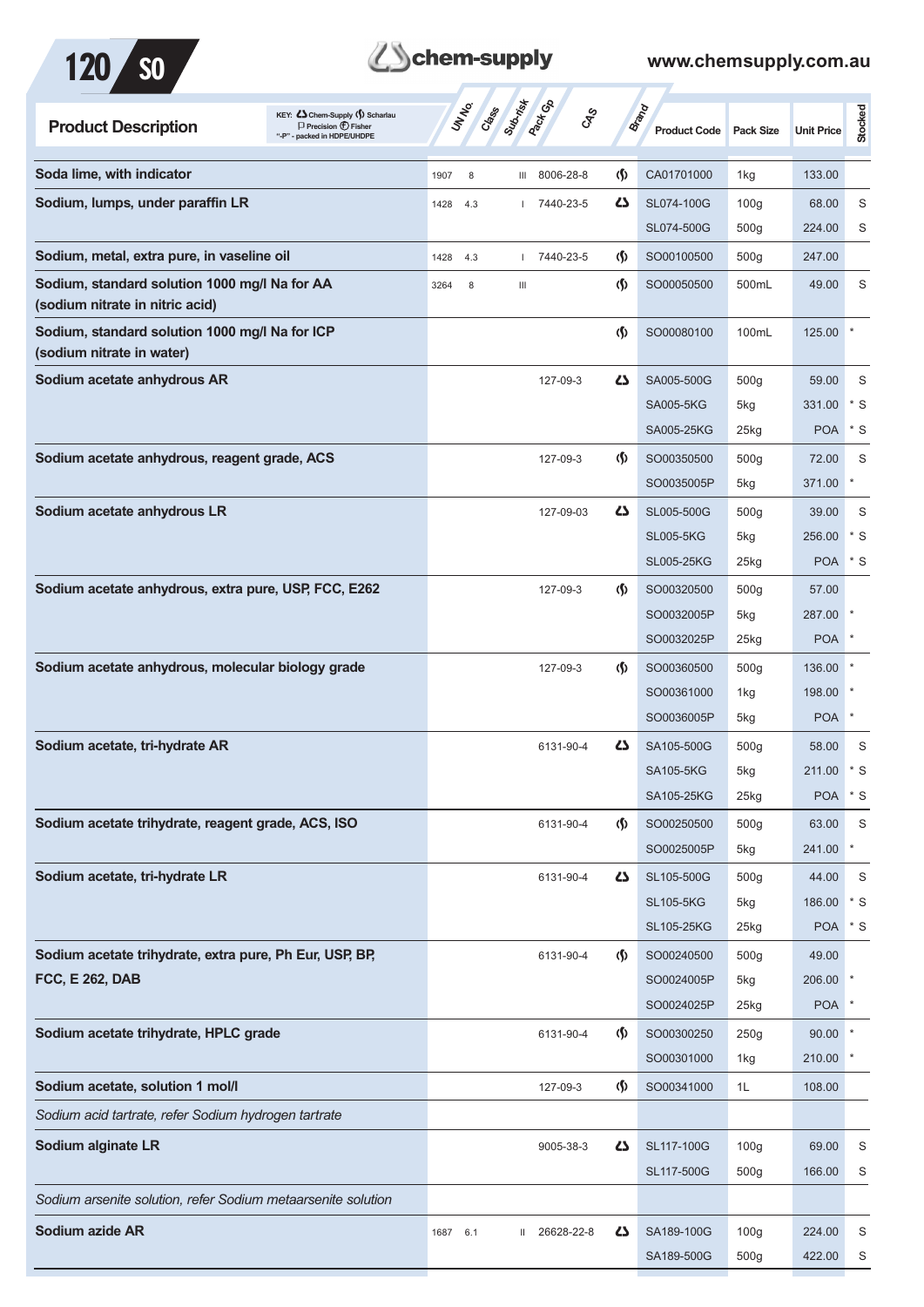

SO 121

| KEY: C Chem-Supply (5) Scharlau<br><b>Product Description</b><br>$\Box$ Precision $\bigoplus$ Fisher<br>"-P" - packed in HDPE/UHDPE |      | UN NO.<br>Class | Submist      | <b>Pack G</b> B<br><b>GRS</b> |                                    | Brand<br><b>Product Code</b>    | <b>Pack Size</b>         | <b>Unit Price</b>   | Stocked    |
|-------------------------------------------------------------------------------------------------------------------------------------|------|-----------------|--------------|-------------------------------|------------------------------------|---------------------------------|--------------------------|---------------------|------------|
| Sodium azide LR                                                                                                                     | 1687 | 6.1             | $\mathbf{H}$ | 26628-22-8                    | ひ                                  | SL189-100G                      | 100 <sub>g</sub>         | 64.00               | S          |
|                                                                                                                                     |      |                 |              |                               |                                    | SL189-500G                      | 500q                     | 217.00              | S          |
|                                                                                                                                     |      |                 |              |                               |                                    | <b>SL189-5KG</b>                | 5kg                      | 1523.00             | $*$ S      |
| Sodium azide, extra pure                                                                                                            | 1687 | 6.1             | $\mathbf{H}$ | 26628-22-8                    | $\langle \mathbf{\langle} \rangle$ | SO00910100                      | 100 <sub>g</sub>         | 70.00               | S          |
|                                                                                                                                     |      |                 |              |                               |                                    | SO00910250                      | 250g                     | 134.00              | S          |
| Sodium benzoate LR                                                                                                                  |      |                 |              | 532-32-1                      | دے                                 | SL035-500G                      | 500 <sub>g</sub>         | 41.00               | S          |
|                                                                                                                                     |      |                 |              |                               |                                    | <b>SL035-5KG</b>                | 5kg                      | 173.00              | * S        |
|                                                                                                                                     |      |                 |              |                               |                                    | <b>SL035-25KG</b>               | 25kg                     | <b>POA</b>          | $*$ S      |
| Sodium benzoate, extra pure, Ph Eur, USP, BP, NF, FCC, E 211                                                                        |      |                 |              | 532-32-1                      | $\langle \mathbf{\langle} \rangle$ | SO01261000                      | 1kg                      | 78.00               |            |
|                                                                                                                                     |      |                 |              |                               |                                    | SO0126005P                      | 5kg                      | 204.00              |            |
| Sodium benzoate Taste test paper                                                                                                    |      |                 |              |                               | P                                  | IS140-100S                      | 100 strips               | 13.00               | S          |
| Sodium bicarbonate, refer Sodium hydrogen carbonate                                                                                 |      |                 |              |                               |                                    |                                 |                          |                     |            |
| Sodium bichromate, refer Sodium dichromate                                                                                          |      |                 |              |                               |                                    |                                 |                          |                     |            |
| Sodium bismuthate (V), refer Acros price list                                                                                       |      |                 |              |                               |                                    |                                 |                          |                     |            |
| Sodium bisulfate, refer Sodium hydrogen sulfate                                                                                     |      |                 |              |                               |                                    |                                 |                          |                     |            |
| Sodium bitartrate, refer Sodium hydrogen tartrate                                                                                   |      |                 |              |                               |                                    |                                 |                          |                     |            |
| Sodium borate, refer Sodium tetraborate                                                                                             |      |                 |              |                               |                                    |                                 |                          |                     |            |
| Sodium borohydride, powder, synthesis grade                                                                                         | 1426 | 4.3             |              | 16940-66-2                    | $\langle \langle \rangle$          | SO01050100                      | 100 <sub>g</sub>         | 114.00              | $*$ S      |
|                                                                                                                                     |      |                 |              |                               |                                    | SO01050500                      | 500 <sub>g</sub>         | 523.00              | S          |
| Sodium bromide, reagent grade, ACS                                                                                                  |      |                 |              | 7647-15-6                     | $\langle \mathbf{\S} \rangle$      | SO01710500                      | 500 <sub>g</sub>         | 138.00              | S          |
| Sodium bromide LR                                                                                                                   |      |                 |              | 7647-15-6                     | ひ                                  | SL084-500G                      | 500 <sub>g</sub>         | 46.00               | S          |
|                                                                                                                                     |      |                 |              |                               |                                    | <b>SL084-5KG</b>                | 5kg                      | 268.00              | $*$ S      |
|                                                                                                                                     |      |                 |              |                               |                                    | <b>SL084-25KG</b>               | 25kg                     | <b>POA</b>          | $\ast$     |
| Sodium bromide, extra pure, Ph Eur, BP, NF, DAB                                                                                     |      |                 |              | 7647-15-6                     | $\langle \mathsf{S} \rangle$       | SO01700500                      | 500 <sub>g</sub>         | 54.00               | S          |
| Sodium carbonate anhydrous AR                                                                                                       |      |                 |              | 497-19-8                      | دے                                 | SA099-500G                      | 500 <sub>g</sub>         | 43.00               | S          |
|                                                                                                                                     |      |                 |              |                               |                                    | <b>SA099-5KG</b>                | 5kg                      | 216.00              | $*$ S      |
|                                                                                                                                     |      |                 |              |                               |                                    | SA099-25KG                      | 25kg                     | <b>POA</b>          | $*$ S      |
| Sodium carbonate anhydrous, reagent grade, ACS, ISO                                                                                 |      |                 |              | 497-19-8                      | $\langle \mathbf{\langle} \rangle$ | SO01160500                      | 500 <sub>g</sub>         | 47.00               | S          |
|                                                                                                                                     |      |                 |              |                               |                                    | SO0116005P                      | 5kg                      | 268.00              | $^{\ast}$  |
| Sodium carbonate anhydrous LR                                                                                                       |      |                 |              | 497-19-8                      | 4                                  | SL099-500G                      | 500 <sub>g</sub>         | 36.00               | S          |
|                                                                                                                                     |      |                 |              |                               |                                    | <b>SL099-5KG</b>                | 5kg                      | 194.00              | $*$ S      |
|                                                                                                                                     |      |                 |              |                               |                                    | <b>SL099-25KG</b>               | 25kg                     | POA * S             |            |
| Sodium carbonate anhydrous, extra pure, Ph Eur, USP, BP,                                                                            |      |                 |              | 497-19-8                      | $\langle \mathbf{\langle} \rangle$ | SO01150500                      | 500 <sub>g</sub>         | 41.00               |            |
| FCC, DAB                                                                                                                            |      |                 |              |                               |                                    | SO0115005P                      | 5kg                      | 205.00              |            |
|                                                                                                                                     |      |                 |              |                               |                                    | SO0115025P                      | 25kg                     | <b>POA</b>          | $^{\ast}$  |
| Sodium carbonate decahydrate, reagent grade, ISO                                                                                    |      |                 |              | 6132-02-1                     | $\langle \mathbf{\S} \rangle$      | SO01180500                      | 500 <sub>g</sub>         | 55.00               | S<br>*     |
|                                                                                                                                     |      |                 |              |                               |                                    | SO0118005P                      | 5kg                      | 271.00              |            |
| Sodium carbonate decahydrate LR                                                                                                     |      |                 |              | 6132-02-1                     | 4                                  | SL042-500G<br><b>SL042-25KG</b> | 500 <sub>g</sub><br>25kg | 40.00<br><b>POA</b> | S<br>$*$ S |
| Sodium carbonate decahydrate, extra pure, Ph Eur, BP,                                                                               |      |                 |              | 6132-02-1                     | $\langle \mathbf{\S} \rangle$      | SO01170500                      | 500g                     | 47.00               |            |
| <b>FCC, E 500, DAB</b>                                                                                                              |      |                 |              |                               |                                    | SO0117005P                      | 5kg                      | 253.00              |            |
|                                                                                                                                     |      |                 |              |                               |                                    | SO0117025P                      | 25kg                     | <b>POA</b>          |            |
| Sodium carbonate, solution 0,5 mol/l (1 N)                                                                                          |      |                 |              | 497-19-8                      | $\langle \mathbf{\S} \rangle$      | SO00501000                      | 1L                       | 65.00               |            |
|                                                                                                                                     |      |                 |              |                               |                                    | SO0050005P                      | 5L                       | 195.00              |            |
|                                                                                                                                     |      |                 |              |                               |                                    | SO0050010C                      | 10 <sub>L</sub>          | 306.00              |            |
| Sodium carbonate, solution 0,05 mol/l (0,1 N)                                                                                       |      |                 |              | 497-19-8                      | $\langle \mathsf{S} \rangle$       | SO00511000                      | 1L                       | 60.00               |            |
|                                                                                                                                     |      |                 |              |                               |                                    |                                 |                          |                     |            |

**Sodium chlorate, reagent grade, ACS** 1495 5.1 II 7775-09-9 (1) SO02130500 500g 201.00 S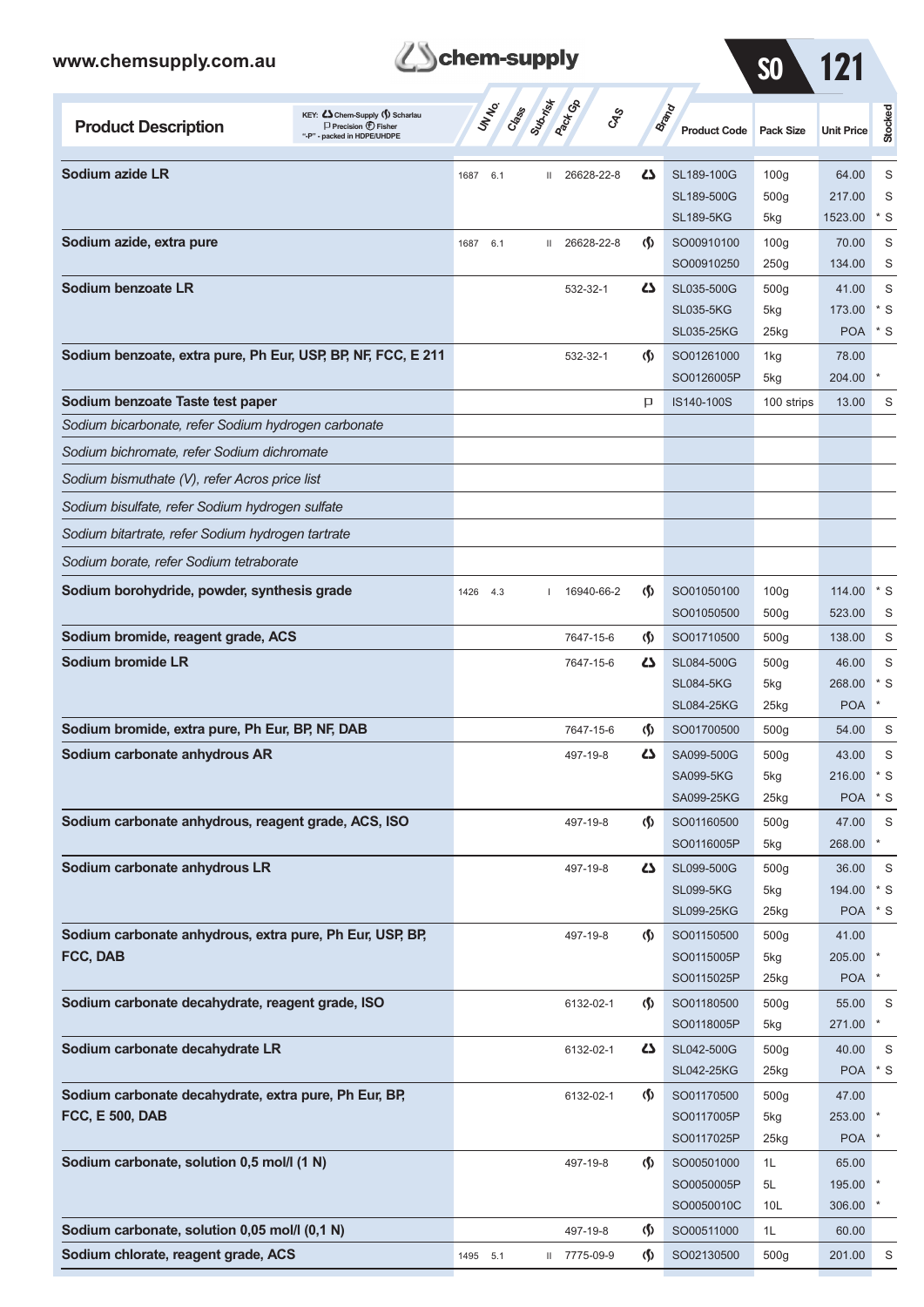

## **Tehem-supply**

| KEY: Cohem-Supply (5) Scharlau<br><b>Product Description</b><br>$\Box$ Precision $\bigoplus$ Fisher<br>- packed in HDPE/UHDPE | UN NO.      | Class Submist<br><b>Pactor</b> | $\mathcal{S}_{\mathcal{S}}$                      | <b>Brand</b><br><b>Product Code</b> | <b>Pack Size</b>   | <b>Unit Price</b> | Stocked |
|-------------------------------------------------------------------------------------------------------------------------------|-------------|--------------------------------|--------------------------------------------------|-------------------------------------|--------------------|-------------------|---------|
| Sodium chlorate LR                                                                                                            | 1495<br>5.1 | II 7775-09-9                   | 4                                                | SL045-500G                          | 500 <sub>g</sub>   | 113.00            | S       |
|                                                                                                                               |             |                                |                                                  | <b>SL045-5KG</b>                    | 5kg                | 830.00            | * S     |
|                                                                                                                               |             |                                |                                                  | <b>SL045-25KG</b>                   | 25kg               | <b>POA</b>        | $\ast$  |
| Sodium chlorate, pure                                                                                                         | 1495 5.1    | II 7775-09-9                   | $\langle \mathbf{\langle} \rangle$               | SO02100500                          | 500 <sub>g</sub>   | 126.00            |         |
| Sodium chloride AR                                                                                                            |             | 7647-14-5                      | 42                                               | SA046-500G                          | 500 <sub>g</sub>   | 27.00             | S       |
|                                                                                                                               |             |                                |                                                  | <b>SA046-3KG</b>                    | 3kg                | 65.00             | S       |
|                                                                                                                               |             |                                |                                                  | <b>SA046-5KG</b>                    | 5kg                | 79.00             | $*$ S   |
|                                                                                                                               |             |                                |                                                  | SA046-25KG                          | $25$ <sub>kg</sub> | <b>POA</b>        | $*$ S   |
| Sodium chloride, reagent grade, ACS, ISO                                                                                      |             | 7647-14-5                      | $\Phi$                                           | SO02270500                          | 500 <sub>g</sub>   | 31.00             | S       |
|                                                                                                                               |             |                                |                                                  | SO0227005P                          | 5kg                | 94.00             | $*$ S   |
|                                                                                                                               |             |                                |                                                  | SO0227025P                          | 25kg               | <b>POA</b>        | ×       |
| Sodium chloride LR                                                                                                            |             | 7647-14-5                      | 42                                               | SL046-500G                          | 500 <sub>g</sub>   | 25.00             | S       |
|                                                                                                                               |             |                                |                                                  | SL046-2.5K                          | 2.5kg              | 52.00             | S       |
|                                                                                                                               |             |                                |                                                  | <b>SL046-5KG</b>                    | 5kg                | 75.00             | $*$ S   |
|                                                                                                                               |             |                                |                                                  | <b>SL046-25KG</b>                   | $25$ <sub>kg</sub> | <b>POA</b>        | $*$ S   |
| Sodium chloride, extra pure, Ph Eur, USP, BP                                                                                  |             | 7647-14-5                      | $\Phi$                                           | SO02250500                          | 500 <sub>g</sub>   | 29.00             |         |
|                                                                                                                               |             |                                |                                                  | SO0225005P                          | 5kg                | 86.00             |         |
|                                                                                                                               |             |                                |                                                  | SO0225025P                          | $25$ <sub>kg</sub> | <b>POA</b>        |         |
| Sodium chloride, molecular biology grade                                                                                      |             | 7647-14-5                      | $\langle \mathbf{\langle} \rangle$               | SO02300500                          | 500 <sub>g</sub>   | 44.00             |         |
|                                                                                                                               |             |                                |                                                  | SO02301000                          | 1kg                | 84.00             |         |
|                                                                                                                               |             |                                |                                                  | SO0230005P                          | 5kg                | 242.00            |         |
| Sodium chloride, secondary volumetric standard Titrasure®                                                                     |             | 7647-14-5                      | $\langle \mathbf{\S} \rangle$                    | SO02340100                          | 100 <sub>g</sub>   | 69.00             | $\ast$  |
| Sodium chloride, solution 0,1 mol/l (0,1 N)                                                                                   |             | 7647-14-5                      | $\langle \mathbf{\S} \rangle$                    | SO02291000                          | 1L                 | 67.00             |         |
| Sodium chloride, concentrated solution to prepare<br>1 l of solution $0,1$ mol/l $(0,1N)$                                     |             | 7647-14-5                      | $\langle \mathbf{\langle} \rangle$               | SO023100PA                          | Ampoule            | 42.00             | S       |
| Sodium chloride, solution 0.1M, (0.1N), concentrated<br>volumetric standard to prepare 1L of solution                         |             | 7647-14-5                      | $^{\circledR}$                                   | J/7590C/05                          | Ampoule            | 47.00             | S       |
| Sodium chlorite, refer Acros price list                                                                                       |             |                                |                                                  |                                     |                    |                   |         |
| Sodium chloroacetate, synthesis grade                                                                                         | 2659<br>6.1 | 3926-62-3<br>Ш                 | $\langle \mathbf{\hat{y}} \rangle$               | SO02201000                          | 1kg                | 149.00            |         |
| Sodium chloroaurate, refer Sodium tetrachloroaurate(III) dihydrate                                                            |             |                                |                                                  |                                     |                    |                   |         |
| Sodium chromate, reagent grade                                                                                                | 3288<br>6.1 | III 7775-11-3                  | $\langle \mathbf{\hat{y}} \rangle$               | SO02500500                          | 500 <sub>g</sub>   | 132.00            | S       |
| Sodium chromate LR                                                                                                            | 6.1<br>3288 | II 7775-11-3                   | 45                                               | SL088-500G                          | 500 <sub>g</sub>   | 121.00            | S       |
| Sodium chromate tetrahydrate, extra pure                                                                                      |             |                                | $\langle \mathbf{\hat{y}} \rangle$<br>10034-82-9 | SO02550500                          | 500 <sub>g</sub>   | 127.00            |         |
|                                                                                                                               |             |                                |                                                  | SO02551000                          | 1kg                | 215.00            |         |
|                                                                                                                               |             |                                |                                                  | SO0255005P                          | 5kg                | 670.00            | $\ast$  |
| tri-Sodium citrate dihydrate AR                                                                                               |             | 6132-04-3                      | 42                                               | SA034-500G                          | 500 <sub>g</sub>   | 49.00             | S       |
|                                                                                                                               |             |                                |                                                  | <b>SA034-5KG</b>                    | 5kg                | 178.00            | $*$ S   |
|                                                                                                                               |             |                                |                                                  | SA034-25KG                          | $25$ kg            | <b>POA</b>        | $*$ S   |
| tri-Sodium citrate dihydrate, reagent grade, ACS, ISO                                                                         |             | 6132-04-3                      | $\langle \mathbf{\S} \rangle$                    | SO02000500                          | 500 <sub>g</sub>   | 53.00             | S       |
|                                                                                                                               |             |                                |                                                  | SO0200005P                          | 5kg                | 188.00            |         |
| tri-Sodium citrate dihydrate LR                                                                                               |             | 6132-04-3                      | 4                                                | SL034-500G                          | 500 <sub>g</sub>   | 44.00             | S       |
|                                                                                                                               |             |                                |                                                  | <b>SL034-5KG</b>                    | 5kg                | 127.00            | $*$ S   |
|                                                                                                                               |             |                                |                                                  | SL034-25KG                          | 25kg               | <b>POA</b>        | $*$ S   |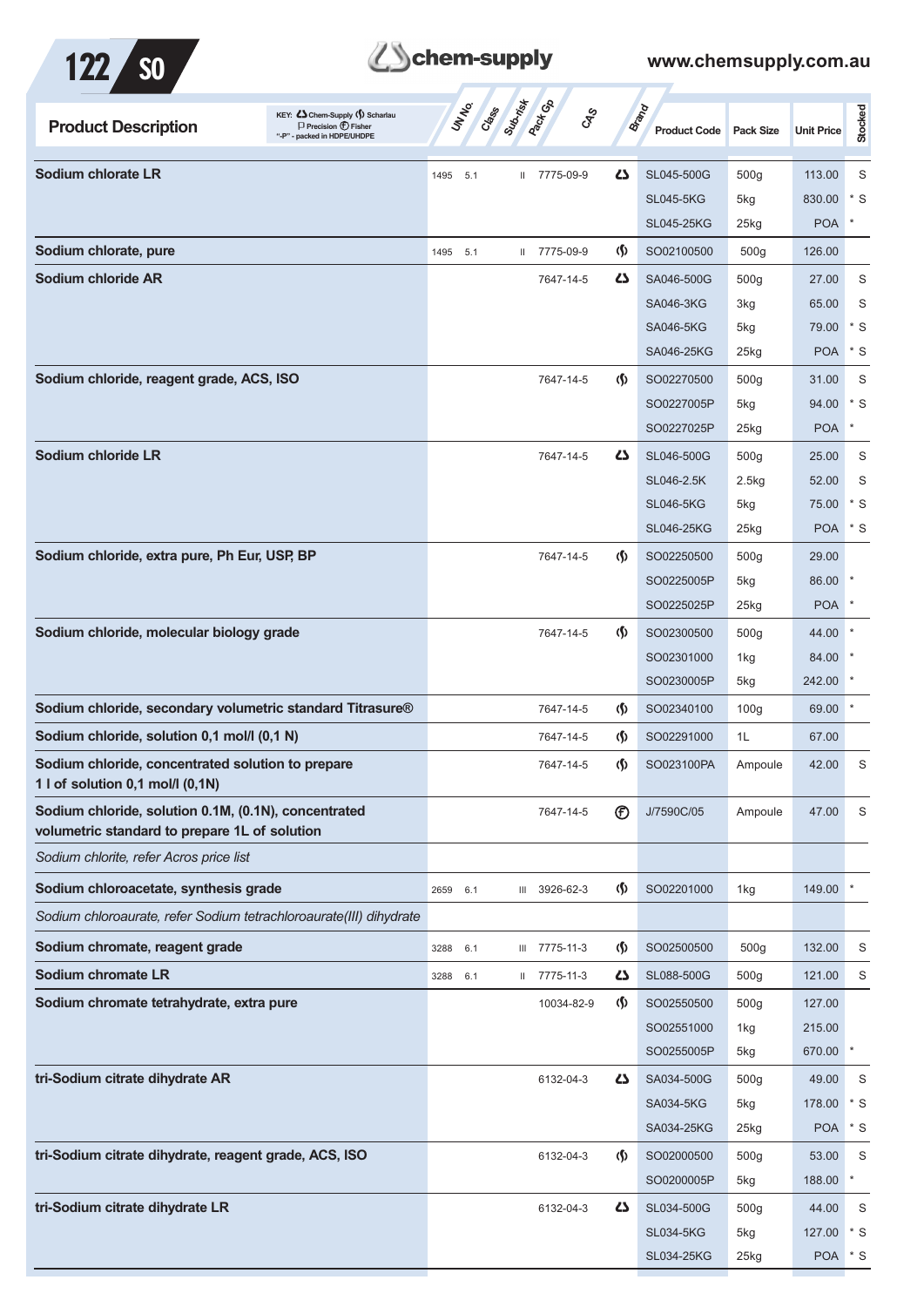

SO 123

| KEY: C Chem-Supply (5) Scharlau<br><b>Product Description</b><br>$\Box$ Precision $\bigcirc$ Fisher<br>packed in HDPE/UHDPE | UNINO       | Class Submist<br><b>Pack</b> Ga | <b>CAS</b>                         | <b>Brand</b><br><b>Product Code</b> | <b>Pack Size</b>        | <b>Unit Price</b> | Stocked |
|-----------------------------------------------------------------------------------------------------------------------------|-------------|---------------------------------|------------------------------------|-------------------------------------|-------------------------|-------------------|---------|
| tri-Sodium citrate dihydrate, extra pure, Ph Eur, USP,                                                                      |             | 6132-04-3                       | G)                                 | SO01990500                          | 500 <sub>g</sub>        | 58.00             |         |
| <b>BP, FCC, E 331, DAB</b>                                                                                                  |             |                                 |                                    | SO0199005P                          | 5kg                     | 235.00            |         |
|                                                                                                                             |             |                                 |                                    | SO0199025P                          | $25$ kg                 | <b>POA</b>        |         |
| tri-Sodium citrate dihydrate, molecular biology grade                                                                       |             | 6132-04-3                       | $\langle \mathbf{\langle} \rangle$ | SO02050100                          | 100 <sub>g</sub>        | 31.00             |         |
|                                                                                                                             |             |                                 |                                    | SO02051000                          | 1kg                     | 136.00            |         |
|                                                                                                                             |             |                                 |                                    | SO0205005P                          | 5kg                     | 394.00            |         |
| Sodium cobaltinitrate, refer Sodium hexanitrocobaltate(III)                                                                 |             |                                 |                                    |                                     |                         |                   |         |
| Sodium cyanide, extra pure                                                                                                  | 1689<br>6.1 | 143-33-9                        | $\Phi$                             | SO01900250                          | 250g                    | 66.00             | S       |
|                                                                                                                             |             |                                 |                                    | SO01901000                          | 1kg                     | 138.00            |         |
|                                                                                                                             |             |                                 |                                    | SO0190005P                          | 5kg                     | 552.00            |         |
| Sodium dichromate dihydrate, reagent grade, ACS                                                                             | 3288<br>6.1 | III 7789-12-0                   | $\langle \mathbf{\langle} \rangle$ | SO02600500                          | 500 <sub>g</sub>        | 189.00            | S       |
|                                                                                                                             |             |                                 |                                    | SO0260005P                          | 5kg                     | 1004.00           | $\ast$  |
| Sodium dichromate dihydrate LR                                                                                              | 6.1<br>3288 | 10588-01-9<br>Ш                 | ひ                                  | SL086-500G                          | 500 <sub>g</sub>        | 37.00             | S       |
|                                                                                                                             |             |                                 |                                    | <b>SL086-5KG</b>                    | 5kg                     | 226.00            | * S     |
|                                                                                                                             |             |                                 |                                    | <b>SL086-25KG</b>                   | $25$ kg                 | <b>POA</b>        | * S     |
| Sodium diethyldithiocarbamate trihydrate, reagent grade,                                                                    |             | 20624-25-3                      | $\langle \mathbf{\langle} \rangle$ | SO02700100                          | 100 <sub>g</sub>        | 142.00            | S       |
| <b>ACS</b>                                                                                                                  |             |                                 |                                    | SO02700250                          | 250g                    | 312.00            |         |
| Sodium dihydrogen orthophosphate anhydrous AR                                                                               |             | 7558-80-7                       | دے                                 | SA061-500G                          | 500 <sub>g</sub>        | 52.00             | S       |
|                                                                                                                             |             |                                 |                                    | <b>SA061-5KG</b>                    | 5kg                     | 249.00            | $*$ S   |
|                                                                                                                             |             |                                 |                                    | SA061-25KG                          | $25$ kg                 | <b>POA</b>        | $*$ S   |
| Sodium dihydrogen orthophosphate anhydrous LR                                                                               |             | 7558-80-7                       | دے                                 | SL061-500G                          | 500 <sub>g</sub>        | 48.00             | S       |
|                                                                                                                             |             |                                 |                                    | <b>SL061-5KG</b>                    | 5kg                     | 224.00            | $*$ S   |
|                                                                                                                             |             |                                 |                                    | <b>SL061-25KG</b>                   | $25$ kg                 | <b>POA</b>        | $*$ S   |
| Sodium dihydrogen phosphate anhydrous, extra pure, USP, BP                                                                  |             | 7558-80-7                       | $\langle \mathbf{\langle} \rangle$ | SO03300500                          | 500 <sub>g</sub>        | 64.00             |         |
| Sodium dihydrogen orthophosphate dihydrate AR                                                                               |             | 13472-35-0                      | دے                                 | SA328-500G                          | 500 <sub>g</sub>        | 56.00             | S       |
|                                                                                                                             |             |                                 |                                    | <b>SA328-5KG</b>                    | 5kg                     | 317.00            | $*$ S   |
| Sodium dihydrogen phosphate dihydrate, reagent grade                                                                        |             | 13472-35-0                      | $\langle \mathbf{\langle}$         | SO03320500<br>SO0332005P            | 500 <sub>g</sub><br>5kg | 72.00<br>374.00   | S       |
| Sodium dihydrogen phosphate dihydrate, extra pure,                                                                          |             | 13472-35-0                      | $\langle \mathbf{\langle}$         | SO03340500                          | 500g                    | 58.00             |         |
| Ph Eur, USP, BP, FCC, E339, DAB                                                                                             |             |                                 |                                    | SO0334005P                          | 5kg                     | 229.00            |         |
|                                                                                                                             |             |                                 |                                    | SO0334025P                          | 25kg                    | <b>POA</b>        |         |
| Sodium dihydrogen phosphate monohydrate,                                                                                    |             | 10049-21-5                      | ⊛                                  | SO03310500                          | 500 <sub>g</sub>        | 56.00             | S       |
| reagent grade, ACS                                                                                                          |             |                                 |                                    | SO0331005P                          | 5kg                     | 275.00            |         |
| Sodium dihydrogen phosphate monohydrate, extra pure,                                                                        |             | 10049-21-5                      | $\langle \mathbf{\S} \rangle$      | SO03330500                          | 500 <sub>g</sub>        | 51.00             |         |
| USP, BP                                                                                                                     |             |                                 |                                    | SO0333005P                          | 5kg                     | 260.00            |         |
| Sodium dihydrogen phosphate monohydrate,                                                                                    |             | 10049-21-5                      | $\langle \mathbf{\S} \rangle$      | SO03280250                          | 250g                    | 99.00             |         |
| molecular biology grade                                                                                                     |             |                                 |                                    | SO03281000                          | 1kg                     | 304.00            |         |
| Sodium 4-diphenylaminosulfonic acid, redox indicator                                                                        |             | 6152-67-6                       | $\langle \mathbf{\S} \rangle$      | SO02850025                          | 25g                     | 652.00            |         |
|                                                                                                                             |             |                                 |                                    | SO02850100                          | 100 <sub>g</sub>        | 1958.00           |         |
| tetra-Sodium diphosphate decahydrate, extra pure                                                                            |             | 13472-36-1                      | ⊛                                  | SO05830500                          | 500 <sub>g</sub>        | 74.00             | S       |
|                                                                                                                             |             |                                 |                                    | SO0583005P                          | 5kg                     | 450.00            |         |
|                                                                                                                             |             |                                 |                                    | SO0583025P                          | 25kg                    | <b>POA</b>        |         |
| Sodium disulfite, refer Sodium metabisulfite                                                                                |             |                                 |                                    |                                     |                         |                   |         |
| Sodium dithionite, refer Sodium hydrosulfite                                                                                |             |                                 |                                    |                                     |                         |                   |         |
| Sodium dodecyl sulfate, refer Sodium lauryl sulfate                                                                         |             |                                 |                                    |                                     |                         |                   |         |
| Sodium ferrocyanide, refer Sodium hexacyanoferrate(II)                                                                      |             |                                 |                                    |                                     |                         |                   |         |
| Sodium fluoborate, refer Sodium tetrafluoroborate                                                                           |             |                                 |                                    |                                     |                         |                   |         |
| Sodium fluorescein, refer Fluorescein sodium salt                                                                           |             |                                 |                                    |                                     |                         |                   |         |
| Sodium fluoride powder AR                                                                                                   | 1690 6.1    | III 7681-49-4                   | ا دے                               | SA097-500G                          | 500g                    | 89.00             | S       |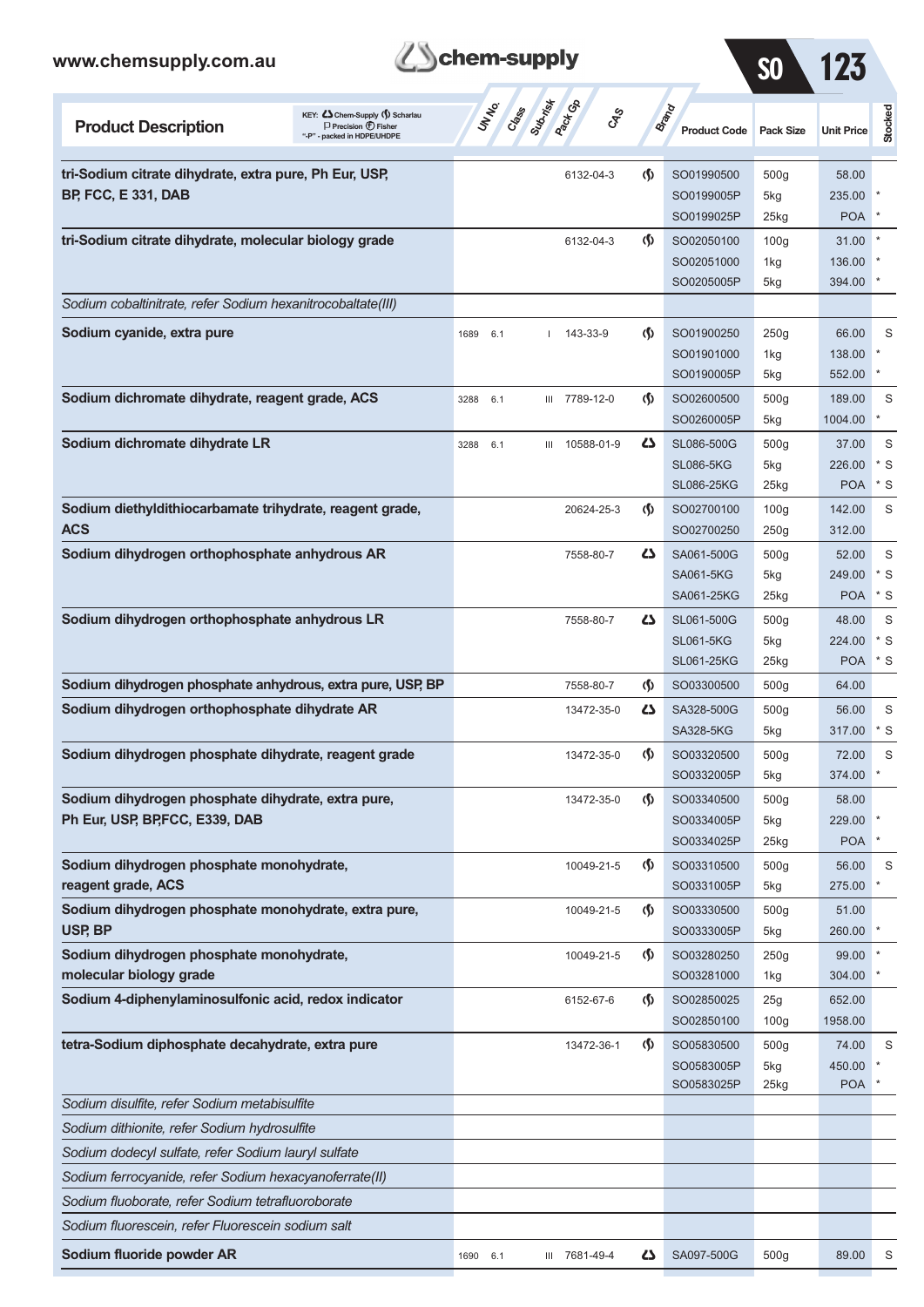

## **Z**Schem-supply

| KEY: C Chem-Supply (5) Scharlau<br><b>Product Description</b><br>$\Box$ Precision $\bigoplus$ Fisher<br>"-P" - packed in HDPE/UHDPE | <b>UNTER</b><br>Cass | Submist<br><b>Pactice</b><br><b>GRS</b> |                               | <b>Brand</b><br><b>Product Code</b> | Pack Size        | <b>Unit Price</b> | Stocked      |
|-------------------------------------------------------------------------------------------------------------------------------------|----------------------|-----------------------------------------|-------------------------------|-------------------------------------|------------------|-------------------|--------------|
| Sodium fluoride, reagent grade, ACS, ISO                                                                                            | 1690<br>6.1          | III 7681-49-4                           | $\langle \mathbf{\S} \rangle$ | SO03230500                          | 500 <sub>g</sub> | 93.00             | S            |
| Sodium fluoride powder LR                                                                                                           | 1690<br>6.1          | III 7681-49-4                           | 45                            | SL097-500G                          | 500g             | 78.00             | S            |
|                                                                                                                                     |                      |                                         |                               | <b>SL097-25KG</b>                   | 25kg             | <b>POA</b>        | $\ast$       |
| Sodium formate, reagent grade, ACS                                                                                                  |                      | 141-53-7                                | $\langle \mathsf{S} \rangle$  | SO03260500                          | 500 <sub>g</sub> | 98.00             |              |
|                                                                                                                                     |                      |                                         |                               | SO03261000                          | 1kg              | 174.00            |              |
|                                                                                                                                     |                      |                                         |                               | SO0326005P                          | 5kg              | <b>POA</b>        | $\pmb{\ast}$ |
| Sodium formate, extra pure                                                                                                          |                      | 141-53-7                                | $\langle \mathbf{\S} \rangle$ | SO03240500                          | 500 <sub>g</sub> | 81.00             |              |
|                                                                                                                                     |                      |                                         |                               | SO03241000                          | 1kg              | 116.00            |              |
|                                                                                                                                     |                      |                                         |                               | SO0324005P                          | 5kg              | <b>POA</b>        | $\pmb{\ast}$ |
| Sodium formate, HPLC grade                                                                                                          |                      | 141-53-7                                | $\langle \mathbf{\S} \rangle$ | SO03250250                          | 250g             | 129.00            |              |
| Sodium gluconate LR                                                                                                                 |                      | 527-07-1                                | ひ                             | SL080-500G                          | 500 <sub>g</sub> | 59.00             | S            |
| Sodium L-glutamate monohydrate, extra pure, NF, FCC, E621                                                                           |                      | 6106-04-3                               | $\langle \mathbf{\S} \rangle$ | SO04001000                          | 1kg              | 121.00            | $\ast$       |
| Sodium hexametaphosphate powder LR                                                                                                  |                      | 68915-31-1                              | 4                             | SL025-500G                          | 500 <sub>g</sub> | 38.00             | S            |
|                                                                                                                                     |                      |                                         |                               | <b>SL025-5KG</b>                    | 5kg              | 236.00            | $*$ S        |
|                                                                                                                                     |                      |                                         |                               | <b>SL025-25KG</b>                   | 25kg             | <b>POA</b>        | $*$ S        |
| Sodium hexanitrocobaltate(III), reagent grade, ACS                                                                                  | 1479<br>5.1          | 13600-98-1<br>Ш                         | $\langle \mathbf{\S} \rangle$ | SO02400025                          | 25g              | 116.00            |              |
|                                                                                                                                     |                      |                                         |                               | SO02400100                          | 100 <sub>g</sub> | 341.00            | S            |
| Sodium hydrogen carbonate AR                                                                                                        |                      | 144-55-8                                | 5                             | SA001-500G                          | 500 <sub>g</sub> | 37.00             | S            |
|                                                                                                                                     |                      |                                         |                               | <b>SA001-5KG</b>                    | 5kg              | 187.00            | $*$ S        |
|                                                                                                                                     |                      |                                         |                               | SA001-25KG                          | $25$ kg          | <b>POA</b>        | $*$ S        |
| Sodium hydrogen carbonate, reagent grade, ACS, ISO                                                                                  |                      | 144-55-8                                | $\langle \mathbf{\S} \rangle$ | SO01310500                          | 500 <sub>g</sub> | 42.00             | S            |
|                                                                                                                                     |                      |                                         |                               | SO0131005P                          | 5kg              | 196.00            | $*$ S        |
|                                                                                                                                     |                      |                                         |                               | SO0131025P                          | $25$ kg          | <b>POA</b>        | $\ast$       |
| Sodium hydrogen carbonate LR                                                                                                        |                      | 144-55-8                                | 4                             | SL001-500G                          | 500 <sub>g</sub> | 29.00             | S            |
|                                                                                                                                     |                      |                                         |                               | <b>SL001-5KG</b>                    | 5kg              | 104.00            | $*$ S        |
|                                                                                                                                     |                      |                                         |                               | <b>SL001-25KG</b>                   | 25kg             | POA * S           |              |
| Sodium hydrogen carbonate, extra pure, Ph Eur, USP, BP,                                                                             |                      | 144-55-8                                | $\Phi$                        | SO01290500                          | 500g             | 32.00             |              |
| <b>FCC, E 550, DAB</b>                                                                                                              |                      |                                         |                               | SO0129005P                          | 5kg              | 124.00            |              |
|                                                                                                                                     |                      |                                         |                               | SO0129025P                          | 25kg             | <b>POA</b>        |              |
| Sodium hydrogen carbonate, HPLC grade                                                                                               |                      | 144-55-8                                | $\langle \mathbf{\S} \rangle$ | SO01300250                          | 250g             | 55.00             | $\star$      |
| di-Sodium hydrogen citrate 1,5-hydrate, reagent grade                                                                               |                      | 144-33-2                                | $\langle \mathsf{S} \rangle$  | SO03490500                          | 500g             | 128.00            | S            |
|                                                                                                                                     |                      |                                         |                               | SO0349005P                          | 5kg              | 722.00            | $\ast$       |
| di-Sodium hydrogen citrate 1,5-hydrate, extra pure, BP, E331                                                                        |                      | 144-33-2                                | $\langle \mathbf{\S} \rangle$ | SO03501000                          | 1kg              | 182.00            |              |
|                                                                                                                                     |                      |                                         |                               | SO0350005P                          | 5kg              | 588.00            |              |
|                                                                                                                                     |                      |                                         |                               | SO0350025P                          | 25kg             | <b>POA</b>        | $\ast$       |
| di-Sodium hydrogen orthophosphate anhydrous powder AR                                                                               |                      | 7558-79-4                               | 42                            | SA026-500G                          | 500 <sub>g</sub> | 64.00             | S            |
|                                                                                                                                     |                      |                                         |                               | <b>SA026-5KG</b>                    | 5kg              | 313.00            | $*$ S        |
|                                                                                                                                     |                      |                                         |                               | SA026-25KG                          | 25kg             | <b>POA</b>        | $*$ S        |
| di-Sodium hydrogen phosphate anhydrous, reagent grade,                                                                              |                      | 7558-79-4                               | $\Phi$                        | SO03370500                          | 500g             | 72.00             | $\mathsf S$  |
| <b>ACS</b>                                                                                                                          |                      |                                         |                               | SO0337005P                          | 5kg              | 336.00            | $*$ S        |
|                                                                                                                                     |                      |                                         |                               | SO0337025P                          | 25kg             | <b>POA</b>        | $\ast$       |
| di-Sodium hydrogen orthophosphate anhydrous powder LR                                                                               |                      | 7558-79-4                               | 42                            | SL026-500G                          | 500 <sub>g</sub> | 54.00             | S            |
|                                                                                                                                     |                      |                                         |                               | <b>SL026-5KG</b>                    | 5kg              | 292.00            | $*$ S        |
|                                                                                                                                     |                      |                                         |                               | <b>SL026-25KG</b>                   | 25kg             | <b>POA</b>        | $^\star$ S   |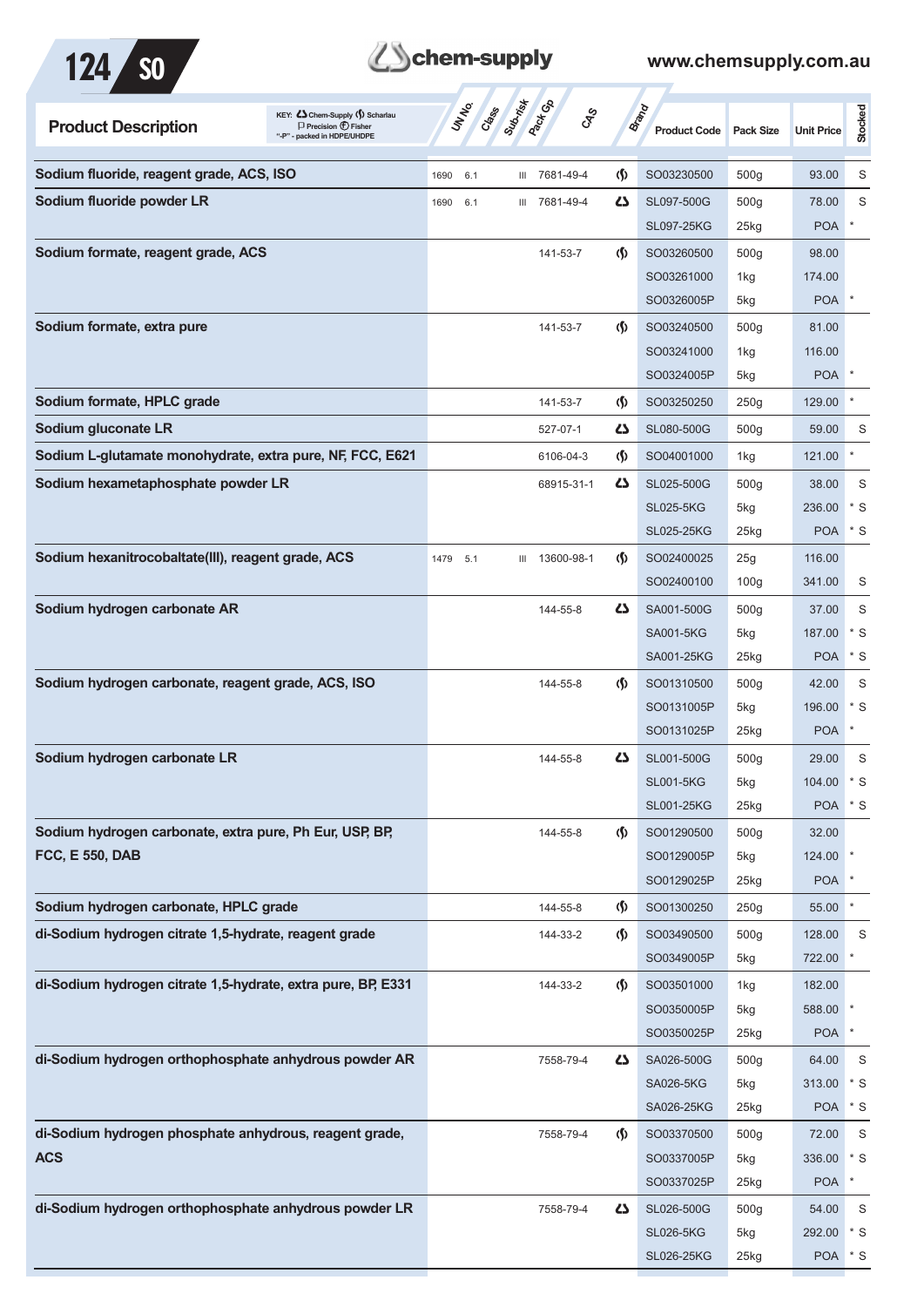

7.

SO 125

| <b>Product Description</b>                                        | KEY: Cohem-Supply (5) Scharlau<br>$\Box$ Precision $\langle f \rangle$ Fisher<br>"-P" - packed in HDPE/UHDPE |      | <b>Jr. Hessell</b> |   | ද්දේ          |                                    | Brand<br><b>Product Code</b> | <b>Pack Size</b> | <b>Unit Price</b> | Stocked |
|-------------------------------------------------------------------|--------------------------------------------------------------------------------------------------------------|------|--------------------|---|---------------|------------------------------------|------------------------------|------------------|-------------------|---------|
| di-Sodium hydrogen phosphate anhydrous, powder,                   |                                                                                                              |      |                    |   | 7558-79-4     | $\langle \mathbf{\langle} \rangle$ | SO03350500                   | 500 <sub>g</sub> | 59.00             | S       |
| extra pure, Ph Eur, USP, BP, E339                                 |                                                                                                              |      |                    |   |               |                                    | SO0335005P                   | 5kg              | 305.00            |         |
|                                                                   |                                                                                                              |      |                    |   |               |                                    | SO0335025P                   | $25$ kg          | <b>POA</b>        |         |
| di-Sodium hydrogen phosphate anhydrous, molecular                 |                                                                                                              |      |                    |   | 7558-79-4     | $\langle \mathbf{\langle} \rangle$ | SO03290250                   | 250g             | 100.00            |         |
| biology grade                                                     |                                                                                                              |      |                    |   |               |                                    | SO03291000                   | 1kg              | 255.00            |         |
| di-Sodium hydrogen orthophosphate anhydrous granular AR           |                                                                                                              |      |                    |   | 7558-79-4     | دے                                 | SA204-500G                   | 500 <sub>g</sub> | 63.00             | S       |
|                                                                   |                                                                                                              |      |                    |   |               |                                    | <b>SA204-5KG</b>             | 5kg              | 294.00            | $*$ S   |
|                                                                   |                                                                                                              |      |                    |   |               |                                    | SA204-25KG                   | $25$ kg          | <b>POA</b>        | * S     |
| di-Sodium hydrogen orthophosphate anhydrous granular LR           |                                                                                                              |      |                    |   | 7558-79-4     | دے                                 | SL204-500G                   | 500 <sub>g</sub> | 56.00             | S       |
|                                                                   |                                                                                                              |      |                    |   |               |                                    | <b>SL204-5KG</b>             | 5kg              | 297.00            | $*$ S   |
|                                                                   |                                                                                                              |      |                    |   |               |                                    | <b>SL204-25KG</b>            | $25$ kg          | <b>POA</b>        | * S     |
| di-Sodium hydrogen phosphate dihydrate, reagent grade             |                                                                                                              |      |                    |   | 10028-24-7    | $\langle \mathbf{\langle}$         | SO03390500                   | 500 <sub>g</sub> | 64.00             | S       |
|                                                                   |                                                                                                              |      |                    |   |               |                                    | SO03391000                   | 1kg              | 86.00             | S       |
| di-Sodium hydrogen phosphate dihydrate, extra pure,               |                                                                                                              |      |                    |   | 10028-24-7    | $\langle \mathbf{\langle}$         | SO03380500                   | 500 <sub>g</sub> | 50.00             |         |
| Ph Eur, BP, DAB                                                   |                                                                                                              |      |                    |   |               |                                    | SO0338025P                   | $25$ kg          | <b>POA</b>        |         |
| di-Sodium hydrogen phosphate dihydrate, HPLC grade                |                                                                                                              |      |                    |   | 10028-24-7    | ⊛                                  | SO03450250                   | 250g             | 120.00            | $\ast$  |
| di-Sodium hydrogen orthophosphate dodecahydrate AR                |                                                                                                              |      |                    |   | 10039-32-4    | دے                                 | SA016-500G                   | 500 <sub>g</sub> | 61.00             | S       |
|                                                                   |                                                                                                              |      |                    |   |               |                                    | <b>SA016-5KG</b>             | 5kg              | 318.00            | $*$ S   |
|                                                                   |                                                                                                              |      |                    |   |               |                                    | SA016-25KG                   | $25$ kg          | <b>POA</b>        | * S     |
| di-Sodium hydrogen phosphate dodecahydrate,<br>reagent grade, ISO |                                                                                                              |      |                    |   | 10039-32-4    | ⊛                                  | SO03430500                   | 500 <sub>g</sub> | 68.00             | S       |
| di-Sodium hydrogen orthophosphate dodecahydrate LR                |                                                                                                              |      |                    |   | 10039-32-4    | دے                                 | SL016-500G                   | 500 <sub>g</sub> | 54.00             | S       |
|                                                                   |                                                                                                              |      |                    |   |               |                                    | <b>SL016-5KG</b>             | 5kg              | 260.00            | * S     |
|                                                                   |                                                                                                              |      |                    |   |               |                                    | <b>SL016-25KG</b>            | $25$ kg          | <b>POA</b>        | * S     |
| di-Sodium hydrogen phosphate dodecahydrate, extra pure,           |                                                                                                              |      |                    |   | 10039-32-4    | $\langle \mathbf{\langle}$         | SO03360500                   | 500 <sub>g</sub> | 57.00             | S       |
| Ph Eur, BP, E339, DAB                                             |                                                                                                              |      |                    |   |               |                                    | SO0336005P                   | 5kg              | 270.00            |         |
|                                                                   |                                                                                                              |      |                    |   |               |                                    | SO0336025P                   | $25$ kg          | <b>POA</b>        | $\ast$  |
| di-Sodium hydrogen orthophosphate heptahydrate AR                 |                                                                                                              |      |                    |   | 7782-85-6     | 47                                 | SA203-500G                   | 500 <sub>g</sub> | 53.00             | S       |
|                                                                   |                                                                                                              |      |                    |   |               |                                    | SA203-5KG                    | 5kg              | 326.00            | $*$ S   |
|                                                                   |                                                                                                              |      |                    |   |               |                                    | SA203-25KG                   | 25kg             | <b>POA</b>        | * S     |
| di-Sodium hydrogen orthophosphate heptahydrate LR                 |                                                                                                              |      |                    |   | 7782-85-6     | 47                                 | SL203-500G                   | 500 <sub>g</sub> | 47.00             | S       |
|                                                                   |                                                                                                              |      |                    |   |               |                                    | <b>SL203-5KG</b>             | 5kg              | 288.00            | $*$ S   |
|                                                                   |                                                                                                              |      |                    |   |               |                                    | <b>SL203-25KG</b>            | $25$ kg          | <b>POA</b>        | * S     |
| Sodium hydrogen sulfate anhydrous LR                              |                                                                                                              | 3260 | 8                  |   | III 7681-38-1 | دے                                 | SL010-500G                   | 500 <sub>g</sub> | 52.00             | S       |
| Sodium hydrogen sulfate anhydrous, extra pure                     |                                                                                                              | 3260 | 8                  |   | III 7681-38-1 | $\langle \mathbf{\S} \rangle$      | SO01500500                   | 500 <sub>g</sub> | 58.00             | S       |
| Sodium hydrogensulfite, solution 40%, extra pure                  |                                                                                                              | 2693 | 8                  |   | III 7631-90-5 | $\langle \mathbf{\S} \rangle$      | SO04171000                   | 1L               | 76.00             | S       |
|                                                                   |                                                                                                              |      |                    |   |               |                                    | SO0417025P                   | 25L              | <b>POA</b>        | $\ast$  |
| Sodium hydrogen tartrate monohydrate, reagent grade               |                                                                                                              |      |                    |   | 526-94-3      | $\langle \mathbf{\S} \rangle$      | SO04190500                   | 500 <sub>g</sub> | 155.00            | S       |
|                                                                   |                                                                                                              |      |                    |   |               |                                    | SO0419005P                   | 5kg              | 789.00            | $\ast$  |
| Sodium hydrogen (+)-tartrate monohydrate LR                       |                                                                                                              |      |                    |   | 526-94-3      | دے                                 | SL129-500G                   | 500 <sub>g</sub> | 110.00            | S       |
| Sodium hydrosulfite LR                                            |                                                                                                              | 1384 | 4.2                | Ш | 7775-14-6     | 47                                 | SL023-500G                   | 500 <sub>g</sub> | 80.00             | S       |
| Sodium hydroxide pellets AR                                       |                                                                                                              | 1823 | 8                  | Ш | 1310-73-2     | 47                                 | SA178-500G                   | 500 <sub>g</sub> | 34.00             | S       |
|                                                                   |                                                                                                              |      |                    |   |               |                                    | <b>SA178-5KG</b>             | 5kg              | 151.00            | $*$ S   |
|                                                                   |                                                                                                              |      |                    |   |               |                                    | SA178-25KG                   | 25kg             | POA * S           |         |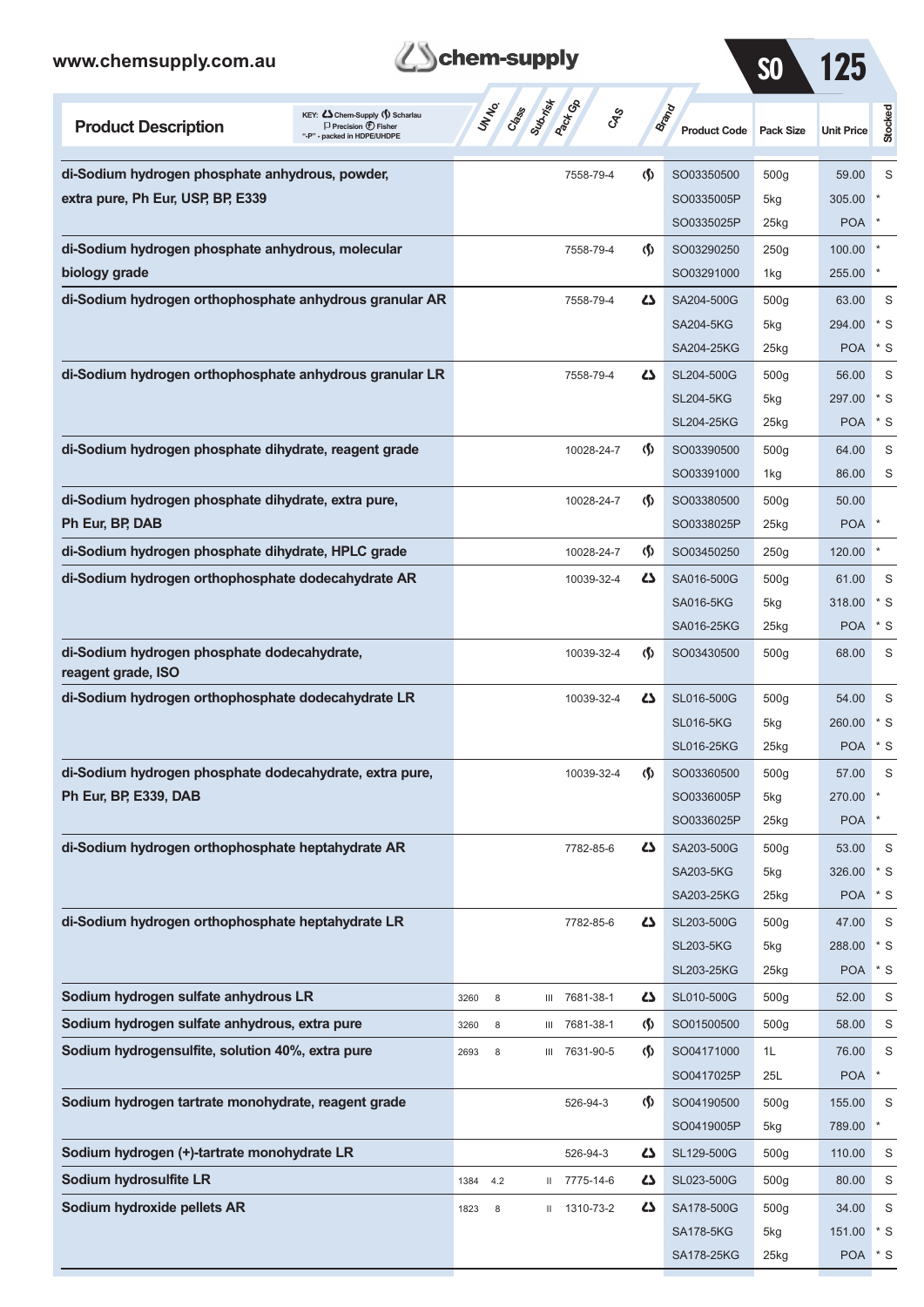



| KEY: Cohem-Supply () Scharlau<br><b>Product Description</b><br>$\Box$ Precision $\bigoplus$ Fisher<br>"-P" - packed in HDPE/UHDPE |      | UN NO.<br>Crass | Subrist      | <b>Pack Go</b> | <b>GRS</b>                    | Brand<br><b>Product Code</b> | <b>Pack Size</b> | <b>Unit Price</b> | <b>Stocked</b> |
|-----------------------------------------------------------------------------------------------------------------------------------|------|-----------------|--------------|----------------|-------------------------------|------------------------------|------------------|-------------------|----------------|
| Sodium hydroxide, pellets, reagent grade, ACS, ISO                                                                                | 1823 | 8               |              | II 1310-73-2   | $\langle \mathbf{\S} \rangle$ | SO04250500                   | 500g             | 37.00             | S              |
|                                                                                                                                   |      |                 |              |                |                               | SO0425005P                   | 5kg              | 167.00            | $*$ S          |
|                                                                                                                                   |      |                 |              |                |                               | SO0425025P                   | $25$ kg          | POA               | $\ast$         |
| Sodium hydroxide pellets LR                                                                                                       | 1823 | 8               |              | $11$ 1310-73-2 | $\mathbf{Z}$                  | SL178-500G                   | 500g             | 30.00             | S              |
|                                                                                                                                   |      |                 |              |                |                               | <b>SL178-5KG</b>             | 5kg              | 137.00            | $*$ S          |
|                                                                                                                                   |      |                 |              |                |                               | <b>SL178-25KG</b>            | $25$ kg          | <b>POA</b>        | $*$ S          |
| Sodium hydroxide, pellets, extra pure, Ph Eur, BP, NF, DAB                                                                        | 1823 | 8               |              | II 1310-73-2   | (∫)                           | SO04200500                   | 500g             | 32.00             |                |
|                                                                                                                                   |      |                 |              |                |                               | SO0420005P                   | 5kg              | 147.00            |                |
|                                                                                                                                   |      |                 |              |                |                               | SO0420025P                   | 25kg             | <b>POA</b>        |                |
| Sodium hydroxide minipearl AR                                                                                                     | 1823 | 8               |              | $11$ 1310-73-2 | 27                            | SA000-500G                   | 500g             | 30.00             | S              |
|                                                                                                                                   |      |                 |              |                |                               | <b>SA000-5KG</b>             | 5kg              | 136.00            | $*$ S          |
|                                                                                                                                   |      |                 |              |                |                               | SA000-25KG                   | 25kg             | <b>POA</b>        | * S            |
| Sodium hydroxide minipearl LR                                                                                                     | 1823 | 8               |              | $11$ 1310-73-2 | ひ                             | SL000-500G                   | 500g             | 25.00             | S              |
|                                                                                                                                   |      |                 |              |                |                               | <b>SL000-5KG</b>             | 5kg              | 122.00            | $*$ S          |
|                                                                                                                                   |      |                 |              |                |                               | <b>SL000-25KG</b>            | 25kg             | <b>POA</b>        | $*$ S          |
| Sodium hydroxide minipearl TG                                                                                                     | 1823 | 8               | Ш            | 1310-73-2      | ひ                             | ST000-500G                   | 500g             | 20.00             | S              |
| Sodium hydroxide 60% w/v solution LR                                                                                              | 1824 | 8               | Ш            | 1310-73-2      | 5                             | SL327-2.5L-P                 | 2.5L             | 68.00             | S              |
| Sodium hydroxide 50% w/w solution LR                                                                                              | 1824 | 8               |              | $11$ 1310-73-2 | 5                             | <b>SL104-5L</b>              | 5L               | 141.00            | $*$ S          |
|                                                                                                                                   |      |                 |              |                |                               | SL104-10L-P                  | 10L              | 197.00            | * S            |
| Sodium hydroxide, solution 50% w/v, extra pure                                                                                    | 1824 | 8               |              | II 1310-73-2   | (∫)                           | SO0424005P                   | 5L               | 187.00            | $\ast$         |
| Sodium hydroxide 40% w/w solution LR                                                                                              | 1824 | 8               |              | $11$ 1310-73-2 | ひ                             | <b>SL158-5L</b>              | 5L               | 102.00            | * S            |
|                                                                                                                                   |      |                 |              |                |                               | SL158-10L-P                  | 10 <sub>L</sub>  | 161.00            | * S            |
| Sodium hydroxide 40% w/v solution LR                                                                                              | 1824 | 8               | Ш            | 1310-73-2      | 45                            | SL401-10L-P                  | 10L              | 161.00            | $*$ S          |
| Sodium hydroxide, solution 40% w/v, extra pure                                                                                    | 1824 | 8               | Ш            | 1310-73-2      | (\$)                          | SO04221000                   | 1L               | 84.00             |                |
|                                                                                                                                   |      |                 |              |                |                               | SO0422005P                   | 5L               | 188.00            |                |
|                                                                                                                                   |      |                 |              |                |                               | SO0422025P                   | 25L              | 304.00            | $\star$        |
| Sodium hydroxide 40% w/w solution TG                                                                                              | 1824 | 8               |              | II 1310-73-2   | 45                            | ST158-5L                     | 5L               | <b>POA</b>        | $^\star$ S     |
|                                                                                                                                   |      |                 |              |                |                               | ST158-10L-P                  | 10 <sub>L</sub>  | <b>POA</b>        | $*$ S          |
| Sodium hydroxide, solution 35% w/v, extra pure                                                                                    | 1824 | 8               |              | II 1310-73-2   | $\langle \mathbf{\S} \rangle$ | SO0423005P                   | 5L               | 175.00            | $\star$        |
| Sodium hydroxide, solution 32% w/v, for the determination<br>of nitrogen                                                          | 1824 | 8               |              | II 1310-73-2   | $\langle \mathbf{\S} \rangle$ | SO04261000                   | 1L               | 74.00             |                |
| Sodium hydroxide, solution 30% w/v, extra pure                                                                                    | 1824 | 8               |              | II 1310-73-2   | $\varphi$                     | SO04211000                   | 1L               | 72.00             |                |
| Sodium hydroxide, solution 25% w/v, extra pure                                                                                    | 1824 | 8               | Ш.           | 1310-73-2      | $\langle \mathbf{\S} \rangle$ | SO04331000                   | 1L               | 69.00             |                |
|                                                                                                                                   |      |                 |              |                |                               | SO0433005P                   | 5L               | 170.00            | $\ast$         |
| Sodium hydroxide, solution 6 mol/l (6 N)                                                                                          | 1824 | 8               |              | II 1310-73-2   | $\Phi$                        | SO04511000                   | 1L               | 85.00             |                |
| Sodium hydroxide, solution 5 mol/l (5 N)                                                                                          | 1824 | 8               |              | $11$ 1310-73-2 | (Ş)                           | SO04551000                   | 1L               | 81.00             |                |
| Sodium hydroxide 4.00M solution LR                                                                                                | 1824 | 8               |              | II 1310-73-2   | 47                            | <b>SL446-5L</b>              | 5L               | 202.00            | $^\star$ S     |
| Sodium hydroxide, solution 2 mol/l (2 N)                                                                                          | 1824 | 8               |              | II 1310-73-2   | $\langle \mathbf{\S} \rangle$ | SO04401000                   | 1L               | 65.00             |                |
|                                                                                                                                   |      |                 |              |                |                               | SO0440005P                   | 5L               | 181.00            |                |
|                                                                                                                                   |      |                 |              |                |                               | SO0440010C                   | 10L              | 272.00            |                |
| Sodium hydroxide, solution 1,66 mol/l (1,66 N)                                                                                    | 1824 | 8               | Ш.           | 1310-73-2      | $\langle \mathbf{\S} \rangle$ | SO04301000                   | 1L               | 64.00             |                |
| Sodium hydroxide 1.00M solution LR                                                                                                | 1824 | 8               | $\mathbf{H}$ | 1310-73-2      | 5                             | SL132-1L                     | 1L               | 46.00             | S              |
|                                                                                                                                   |      |                 |              |                |                               | SL132-2.5L-P                 | 2.5L             | 66.00             | S              |
|                                                                                                                                   |      |                 |              |                |                               | SL132-20L-P                  | 20L              | 253.00            | $*$ S          |
|                                                                                                                                   |      |                 |              |                |                               |                              |                  |                   |                |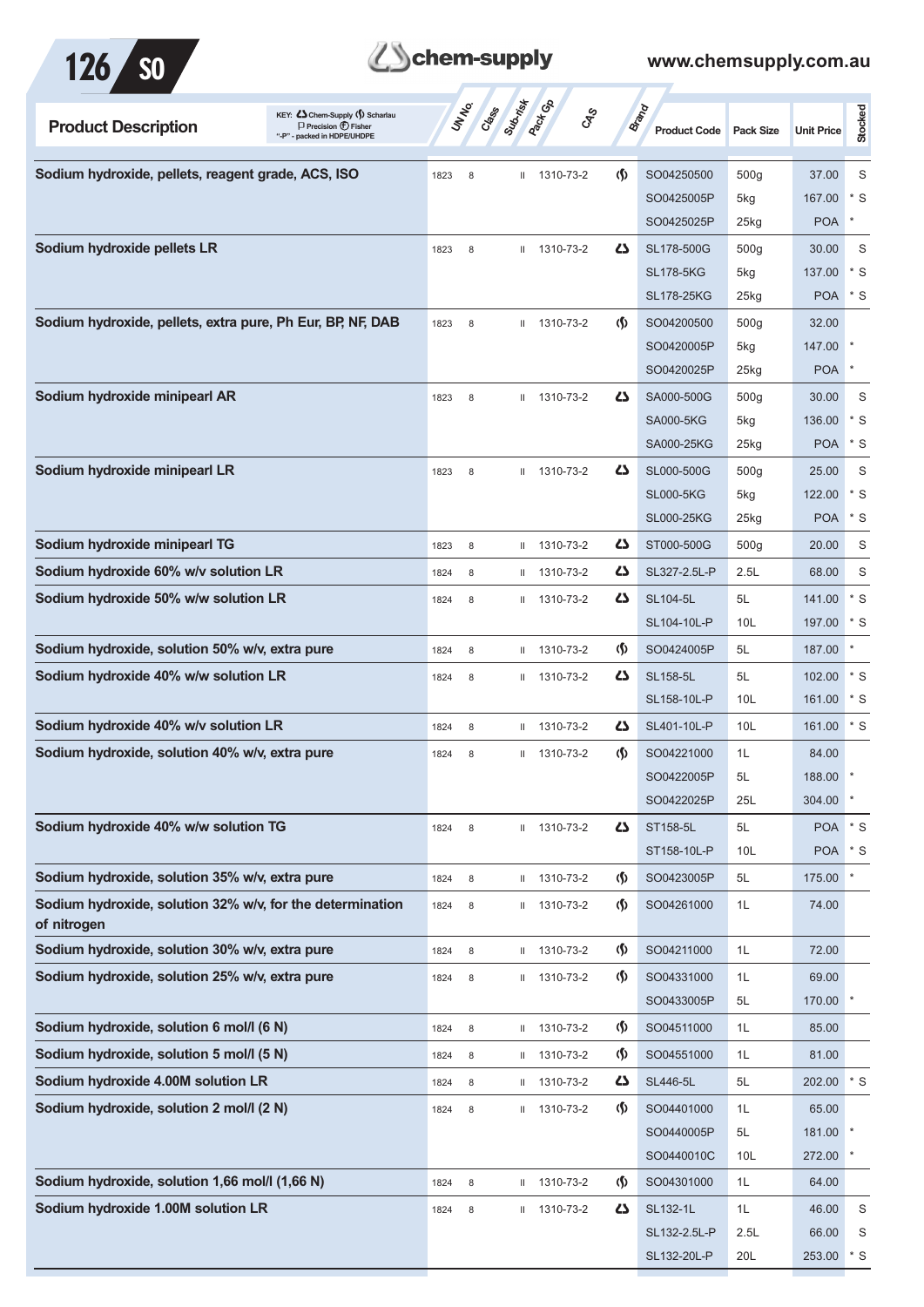**1 l of solution 0,01 mol/l (0,01 N)**

| chem-supply<br>www.chemsupply.com.au<br>IZZ<br><b>SO</b>                                                                           |      |                 |              |                       |                                    |                              |                       |                   |                  |
|------------------------------------------------------------------------------------------------------------------------------------|------|-----------------|--------------|-----------------------|------------------------------------|------------------------------|-----------------------|-------------------|------------------|
| KEY: Cohem-Supply (5) Scharlau<br><b>Product Description</b><br>$\Box$ Precision $\bigoplus$ Fisher<br>"-P" - packed in HDPE/UHDPE |      | UN NO.<br>Crass | Subrist      | <b>Peck GR</b><br>GSS |                                    | Brand<br><b>Product Code</b> | <b>Pack Size</b>      | <b>Unit Price</b> | Stocked          |
| Sodium hydroxide, concentrated solution to prepare<br>1 l of solution 1 mol/l (1 N)                                                | 1824 | 8               | Ш            | 1310-73-2             | $\langle \mathbf{\langle} \rangle$ | SO042800PA                   | Ampoule               | 36.00             | S                |
| Sodium hydroxide, solution 1M, (1N), concentrated<br>volumetric standard to prepare 1L of solution                                 | 1824 | 8               | Ш            | 1310-73-2             | $^{\circledR}$                     | J/7620C/05                   | Ampoule               | 40.00             | S                |
| Sodium hydroxide, solution 1 mol/l (1 N)                                                                                           | 1824 | 8               | Ш            | 1310-73-2             | $\langle \mathbf{\langle} \rangle$ | SO04411000                   | 1L                    | 48.00             | S                |
|                                                                                                                                    |      |                 |              |                       |                                    | SO0441005P<br>SO0441010C     | 5L<br>10 <sub>L</sub> | 164.00<br>246.00  | $\star$<br>$*$ S |
| Sodium hydroxide 0.50M solution LR                                                                                                 | 1824 | 8               | Ш.           | 1310-73-2             | ひ                                  | SL252-1L                     | 1L                    | 42.00             | S                |
|                                                                                                                                    |      |                 |              |                       |                                    | SL252-2.5L-P                 | 2.5L                  | 60.00             | S                |
|                                                                                                                                    |      |                 |              |                       |                                    | SL252-20L-P                  | 20L                   | 235.00            | * S              |
| Sodium hydroxide, concentrated solution to prepare<br>1 l of solution $0,5$ mol/l $(0,5 N)$                                        | 1824 | 8               | Ш            | 1310-73-2             | $\langle \mathbf{\langle} \rangle$ | SO043400PA                   | Ampoule               | 36.00             | S                |
| Sodium hydroxide, solution 0.5M, (0.5N), concentrated<br>volumetric standard to prepare 1L of solution                             | 1824 | 8               | Ш            | 1310-73-2             | $^{\circledR}$                     | J/7630C/05                   | Ampoule               | 40.00             | S                |
| Sodium hydroxide, solution 0,5 mol/l (0,5 N)                                                                                       | 1824 | 8               | Ш            | 1310-73-2             | $\langle \mathbf{\langle} \rangle$ | SO04421000                   | 1L                    | 48.00             | S                |
|                                                                                                                                    |      |                 |              |                       |                                    | SO0442005P                   | 5L                    | 164.00            |                  |
|                                                                                                                                    |      |                 |              |                       |                                    | SO0442010C                   | 10L                   | 246.00            |                  |
| Sodium hydroxide, solution 0,4 mol/l (0,4 N)                                                                                       | 1824 | 8               | Ш            | 1310-73-2             | $\langle \mathbf{\langle} \rangle$ | SO04521000                   | 1L                    | 48.00             |                  |
| Sodium hydroxide, solution 0,3546 mol/l (0,3546 N)                                                                                 | 1824 | 8               | Ш            | 1310-73-2             | $\langle \mathbf{\langle} \rangle$ | SO04490500                   | 500mL                 | 35.00             |                  |
|                                                                                                                                    |      |                 |              |                       |                                    | SO04491000                   | 1L                    | 48.00             |                  |
| Sodium hydroxide 0.333M solution LR                                                                                                | 1824 | 8               | Ш            | 1310-73-2             | ひ                                  | SL489-2.5L-P                 | 2.5L                  | 68.00             | S                |
| Sodium hydroxide, solution 0,25 mol/l (0,25 N)                                                                                     | 1824 | 8               | Ш            | 1310-73-2             | $\langle \mathbf{\langle} \rangle$ | SO04441000                   | 1L                    | 48.00             |                  |
| Sodium hydroxide 0.20M solution LR                                                                                                 | 1824 | 8               | $\mathbf{H}$ | 1310-73-2             | ひ                                  | SL133-10L-P                  | 10L                   | 146.00            | * S              |
| Sodium hydroxide, solution 0,2 mol/l (0,2 N)                                                                                       | 1824 | $\,$ 8 $\,$     | Ш            | 1310-73-2             | $\langle \mathbf{\langle} \rangle$ | SO04451000                   | 1L                    | 46.00             |                  |
|                                                                                                                                    |      |                 |              |                       |                                    | SO0445010C                   | 10L                   | 230.00            |                  |
| Sodium hydroxide, solution 1/9 mol/l (1/9 N)                                                                                       |      |                 |              | 1310-73-2             | $\langle \mathbf{\S} \rangle$      | SO04291000                   | 1L                    | 77.00             |                  |
|                                                                                                                                    |      |                 |              |                       |                                    | SO0429005P                   | 5L                    | 171.00            |                  |
|                                                                                                                                    |      |                 |              |                       |                                    | SO0429010C                   | 10L                   | 279.00            |                  |
| Sodium hydroxide 0.100M solution LR                                                                                                |      |                 |              | 1310-73-2             | 4                                  | SL131-1L                     | 1L                    | 36.00             | S                |
|                                                                                                                                    |      |                 |              |                       |                                    | SL131-2.5L-P                 | 2.5L                  | 57.00             | S                |
|                                                                                                                                    |      |                 |              |                       |                                    | SL131-5L<br>SL131-20L-P      | 5L<br>20L             | 99.00<br>175.00   | $*$ S<br>* S     |
| Sodium hydroxide, concentrated solution to prepare 1 l of<br>solution 0,1 mol/l (0,1 N)                                            | 1824 | 8               | Ш            | 1310-73-2             | $\Phi$                             | SO042700PA                   | Ampoule               | 31.00             | S                |
| Sodium hydroxide, solution 0.1M, (0.1N), concentrated                                                                              | 1824 | 8               | Ш            | 1310-73-2             | $^{\circledR}$                     | J/7660C/05                   | Ampoule               | 35.00             | S                |
| volumetric standard to prepare 1L of solution                                                                                      |      |                 |              |                       |                                    |                              |                       |                   |                  |
| Sodium hydroxide, solution 0,1 mol/l (0,1 N)                                                                                       |      |                 |              | 1310-73-2             | $\langle \mathbf{\hat{y}} \rangle$ | SO04431000                   | 1L                    | 42.00             | S                |
|                                                                                                                                    |      |                 |              |                       |                                    | SO0443005P                   | 5L                    | 124.00            | $*$ S            |
|                                                                                                                                    |      |                 |              |                       |                                    | SO0443010C                   | 10L                   | 189.00            | $*$ S            |
| Sodium hydroxide, solution 0,05 mol/l (0,05 N)                                                                                     |      |                 |              | 1310-73-2             | $\Phi$                             | SO04531000                   | 1L                    | 44.00             |                  |
| Sodium hydroxide, solution 0,025 mol/l (0,025 N)                                                                                   |      |                 |              | 1310-73-2             | $\Phi$                             | SO04471000                   | 1L                    | 44.00             |                  |
| Sodium hydroxide, solution 0,02 mol/l (0,02 N)                                                                                     |      |                 |              | 1310-73-2             | $\Phi$                             | SO04480500                   | 500mL                 | 33.00             |                  |
|                                                                                                                                    |      |                 |              |                       |                                    | SO04481000                   | 1L                    | 44.00             |                  |
| Sodium hydroxide, concentrated solution to prepare                                                                                 | 1824 | 8               | Ш.           | 1310-73-2             | $\Phi$                             | SO043800PA                   | Ampoule               | 36.00             | S                |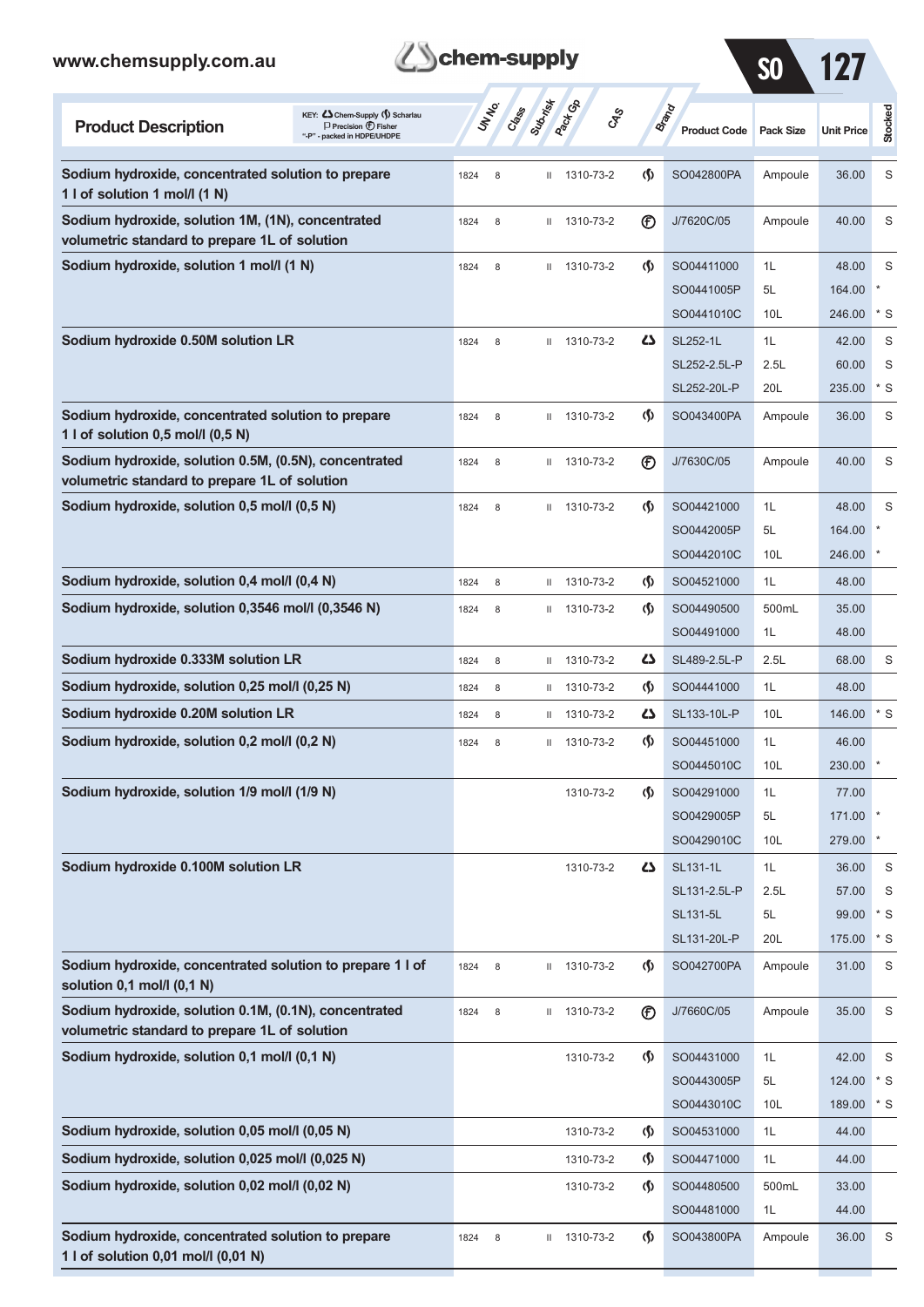

| <b>Product Description</b>                             | KEY: C Chem-Supply (5) Scharlau<br>$\Box$ Precision $\bigoplus$ Fisher<br>"-P" - packed in HDPE/UHDPE | UNIVO<br>Class | Suprist<br><b>Pack</b> Go<br><b>GRS</b> |                                    | Brand<br><b>Product Code</b> | <b>Pack Size</b>        | <b>Unit Price</b> | Stocked |
|--------------------------------------------------------|-------------------------------------------------------------------------------------------------------|----------------|-----------------------------------------|------------------------------------|------------------------------|-------------------------|-------------------|---------|
| Sodium hydroxide, solution 0,01 mol/l (0,01 N)         |                                                                                                       |                | 1310-73-2                               | $\langle \mathbf{\S} \rangle$      | SO04391000                   | 1L                      | 44.00             | S       |
|                                                        |                                                                                                       |                |                                         |                                    | SO0439005P                   | 5L                      | 124.00            | $*$ S   |
|                                                        |                                                                                                       |                |                                         |                                    | SO0439010C                   | 10 <sub>L</sub>         | 189.00            | $\ast$  |
| Sodium hypochlorite 10.5%-15% solution TG              |                                                                                                       | 1791<br>8      | III 7681-52-9                           | 45                                 | ST044-500M                   | 500mL                   | 17.00             | S       |
| (packed in black HDPE container)                       |                                                                                                       |                |                                         |                                    | ST044-2.5L-P                 | 2.5L                    | 35.00             | S       |
|                                                        |                                                                                                       |                |                                         |                                    | ST044-5L                     | 5L                      | 39.00             | $*$ S   |
| Sodium hypochlorite 5.25% TG                           |                                                                                                       |                | 7681-52-9                               | 42                                 | ST167-5L                     | 5L                      | 45.00             | $*$ S   |
| Sodium hypophosphite, refer Sodium phosphinate         |                                                                                                       |                |                                         |                                    |                              |                         |                   |         |
| Sodium hyposulfite, refer Sodium thiosulfate           |                                                                                                       |                |                                         |                                    |                              |                         |                   |         |
| Sodium iodate, reagent grade                           |                                                                                                       | 1479<br>5.1    | 7681-55-2<br>H.                         | $\langle \mathbf{\langle} \rangle$ | SO08250100                   | 100 <sub>g</sub>        | 172.00            | S       |
|                                                        |                                                                                                       |                |                                         |                                    | SO08250250                   | 250g                    | 305.00            |         |
| Sodium iodate LR                                       |                                                                                                       | 5.1<br>1479    | II 7681-55-2                            | 42                                 | SL185-100G                   | 100 <sub>g</sub>        | 148.00            | S       |
|                                                        |                                                                                                       |                |                                         |                                    | SL185-500G                   | 500 <sub>g</sub>        | 465.00            | S       |
| Sodium iodide AR                                       |                                                                                                       |                | 7681-82-5                               | 4                                  | SA073-100G                   | 100 <sub>g</sub>        | 99.00             | S       |
|                                                        |                                                                                                       |                |                                         |                                    | SA073-500G                   | 500 <sub>g</sub>        | 350.00            | S       |
| Sodium iodide, reagent grade, ACS                      |                                                                                                       |                | 7681-82-5                               | $\langle \mathbf{\langle} \rangle$ | SO08370100                   | 100 <sub>g</sub>        | 115.00            |         |
|                                                        |                                                                                                       |                |                                         |                                    | SO08370500                   | 500 <sub>g</sub>        | 385.00            |         |
| Sodium iodide LR                                       |                                                                                                       |                | 7681-82-5                               | 47                                 | SL073-100G                   | 100 <sub>g</sub>        | 71.00             | S       |
|                                                        |                                                                                                       |                |                                         |                                    | SL073-500G                   | 500 <sub>g</sub>        | 197.00            | S       |
|                                                        |                                                                                                       |                |                                         |                                    | <b>SL073-5KG</b>             | 5kg                     | 823.00            | * S     |
|                                                        |                                                                                                       |                |                                         |                                    | <b>SL073-25KG</b>            | $25$ kg                 | <b>POA</b>        |         |
| Sodium iodide, extra pure, Ph Eur, USP, BP, DAB        |                                                                                                       |                | 7681-82-5                               | $\langle \mathbf{\langle} \rangle$ | SO08350250                   | 250g                    | 124.00            |         |
|                                                        |                                                                                                       |                |                                         |                                    | SO08351000                   | 1kg                     | 349.00            |         |
| Sodium lactate, solution 50%, extra pure, Ph Eur, USP, |                                                                                                       |                | 867-56-1                                | (∫)                                | SO04601000                   | 1L                      | 112.00            |         |
| <b>BP. E 325</b>                                       |                                                                                                       |                |                                         |                                    | SO0460005P                   | 5L                      | 307.00            |         |
| Sodium lauryl sulfate, 95%, extra pure                 |                                                                                                       |                | 151-21-3                                | $\langle \mathbf{\S} \rangle$      | SO04500500                   | 500 <sub>g</sub>        | 96.00             | S       |
| Sodium lauryl sulfate 90% LR                           |                                                                                                       |                | 151-21-3                                | 5                                  | SL078-500G                   | 500 <sub>g</sub>        | 93.00             | S       |
| Sodium lauryl sulfate, for ion-pair chromatography     |                                                                                                       |                | 151-21-3                                | $\langle \mathsf{S} \rangle$       | SO04560025                   | 25g                     | 481.00            |         |
|                                                        |                                                                                                       |                |                                         |                                    | SO04560100                   | 100 <sub>g</sub>        | <b>POA</b>        |         |
| Sodium lauryl sulfate (SDS), molecular biology grade   |                                                                                                       |                | 151-21-3                                | $\langle \mathbf{\langle} \rangle$ | SD00100050<br>SD00100500     | 50 <sub>g</sub><br>500g | 87.00<br>337.00   |         |
|                                                        |                                                                                                       |                |                                         |                                    | SD00101000                   | 1kg                     | 543.00            |         |
| Sodium lauryl sulfate, solution 0,004 mol/l            |                                                                                                       |                | 151-21-3                                | $\langle \mathsf{S} \rangle$       | SO04581000                   | 1L                      | 85.00             |         |
| Sodium metaarsenite, solution 0,05 mol/l (0,1 N)       |                                                                                                       | 6.1<br>1686    | 7784-46-5<br>Ш.                         | $\langle \mathbf{\S} \rangle$      | SO01001000                   | 1L                      | 93.00             |         |
| Sodium metabisulfite AR                                |                                                                                                       |                | 7681-57-4                               | 5                                  | SA013-500G                   | 500 <sub>g</sub>        | 67.00             | S       |
|                                                        |                                                                                                       |                |                                         |                                    | SA013-5KG                    | 5kg                     | 228.00            | $*$ S   |
|                                                        |                                                                                                       |                |                                         |                                    | SA013-25KG                   | 25kg                    | <b>POA</b>        | $*$ S   |
| Sodium metabisulfite, reagent grade, ACS               |                                                                                                       |                | 7681-57-4                               | $\langle \mathsf{S} \rangle$       | SO02900500                   | 500 <sub>g</sub>        | 74.00             | S       |
| Sodium metabisulfite LR                                |                                                                                                       |                | 7681-57-4                               | 5                                  | SL013-500G                   | 500g                    | 32.00             | S       |
|                                                        |                                                                                                       |                |                                         |                                    | <b>SL013-5KG</b>             | 5kg                     | 128.00            | $*$ S   |
|                                                        |                                                                                                       |                |                                         |                                    | <b>SL013-25KG</b>            | 25kg                    | <b>POA</b>        | $*$ S   |
| Sodium metabisulfite, extra pure, Ph Eur, BP, NF,      |                                                                                                       |                | 7681-57-4                               | $\langle \mathsf{S} \rangle$       | SO02891000                   | 1kg                     | 47.00             |         |
| <b>FCC, E223, DAB</b>                                  |                                                                                                       |                |                                         |                                    | SO0289005P                   | 5kg                     | 137.00            |         |
| Sodium metaperiodate, refer Sodium periodate           |                                                                                                       |                |                                         |                                    |                              |                         |                   |         |
| Sodium metasilicate pentahydrate TG                    |                                                                                                       | 3253<br>8      | III 6834-92-0                           | 45                                 | ST014-500G                   | 500g                    | 30.00             | S       |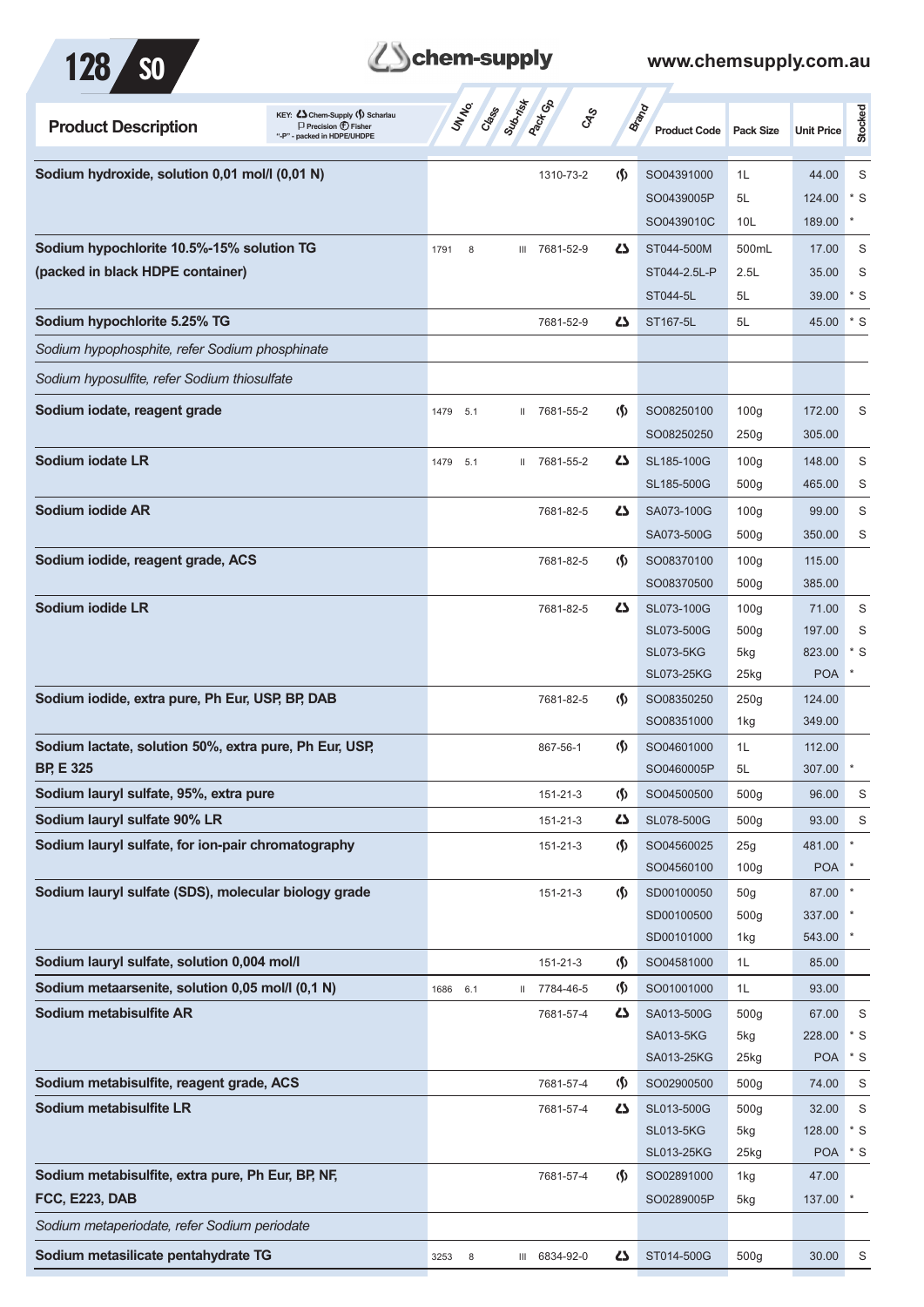*Sodium perchlorate monohydrate, refer Acros price list*

| <b>B</b> chem-supply |
|----------------------|
|                      |

| www.chemsupply.com.au                                                                                                               | chem-supply |              |                  |     |                              |                                    |                                     | <b>SO</b>        | 129               |           |
|-------------------------------------------------------------------------------------------------------------------------------------|-------------|--------------|------------------|-----|------------------------------|------------------------------------|-------------------------------------|------------------|-------------------|-----------|
| KEY: C Chem-Supply (5) Scharlau<br><b>Product Description</b><br>$\Box$ Precision $\bigoplus$ Fisher<br>"-P" - packed in HDPE/UHDPE |             | <b>UNTER</b> | Suprist<br>Class |     | <b>Rack Co</b><br><b>GRS</b> |                                    | <b>Brand</b><br><b>Product Code</b> | <b>Pack Size</b> | <b>Unit Price</b> | Stocked   |
| Sodium metavanadate LR                                                                                                              | 3285        | 6.1          |                  | Ш   | 13718-26-8                   | ひ                                  | SL400-100G                          | 100q             | 292.00            | S         |
| Sodium molybdate dihydrate, reagent grade, ACS                                                                                      |             |              |                  |     | 10102-40-6                   | (∮)                                | SO04900100                          | 100q             | 102.00            | S         |
|                                                                                                                                     |             |              |                  |     |                              |                                    | SO04900250                          | 250g             | 220.00            | S         |
|                                                                                                                                     |             |              |                  |     |                              |                                    | SO04901000                          | 1kg              | 686.00            |           |
| Sodium molybdate dihydrate LR                                                                                                       |             |              |                  |     | 10102-40-6                   | ひ                                  | SL095-100G                          | 100 <sub>g</sub> | 91.00             | S         |
|                                                                                                                                     |             |              |                  |     |                              |                                    | SL095-500G                          | 500g             | 248.00            | S         |
|                                                                                                                                     |             |              |                  |     |                              |                                    | <b>SL095-5KG</b>                    | 5kg              | 1667.00           | $*$ S     |
| Sodium molybdate dihydrate, extra pure, Ph Eur, BP, DAB                                                                             |             |              |                  |     | 10102-40-6                   | $\langle \mathbf{\langle} \rangle$ | SO04890100                          | 100 <sub>g</sub> | 98.00             |           |
|                                                                                                                                     |             |              |                  |     |                              |                                    | SO04891000                          | 1kg              | 603.00            |           |
| Sodium monovanadate, refer Sodium metavanadate                                                                                      |             |              |                  |     |                              |                                    |                                     |                  |                   |           |
| Sodium nitrate AR                                                                                                                   | 1498        | 5.1          |                  | III | 7631-99-4                    | 45                                 | SA098-500G                          | 500 <sub>g</sub> | 45.00             | S         |
|                                                                                                                                     |             |              |                  |     |                              |                                    | <b>SA098-5KG</b>                    | 5kg              | 236.00            | $*$ S     |
|                                                                                                                                     |             |              |                  |     |                              |                                    | SA098-25KG                          | $25$ kg          | <b>POA</b>        | $*$ S     |
| Sodium nitrate, reagent grade, ACS, ISO                                                                                             | 1498        | 5.1          |                  | Ш   | 7631-99-4                    | $\Phi$                             | SO05010500                          | 500 <sub>g</sub> | 48.00             | S         |
| <b>Sodium nitrate LR</b>                                                                                                            | 1498        | 5.1          |                  | Ш   | 7631-99-4                    | ひ                                  | SL098-500G                          | 500 <sub>g</sub> | 36.00             | S         |
|                                                                                                                                     |             |              |                  |     |                              |                                    | <b>SL098-5KG</b>                    | 5kg              | 217.00            | $*$ S     |
|                                                                                                                                     |             |              |                  |     |                              |                                    | <b>SL098-25KG</b>                   | $25$ kg          | <b>POA</b>        | $*$ S     |
| Sodium nitrate, solution 1 mol/l                                                                                                    |             |              |                  |     | 7631-99-4                    | $\Phi$                             | SO05051000                          | 1L               | 67.00             |           |
| Sodium nitrite AR                                                                                                                   | 1500        | 5.1          | 6.1              | Ш   | 7632-00-0                    | ひ                                  | SA002-500G                          | 500 <sub>g</sub> | 54.00             | S         |
|                                                                                                                                     |             |              |                  |     |                              |                                    | <b>SA002-5KG</b>                    | 5kg              | 493.00            | $*$ S     |
|                                                                                                                                     |             |              |                  |     |                              |                                    | SA002-25KG                          | 25kg             | <b>POA</b>        | $*$ S     |
| Sodium nitrite, reagent grade, ACS                                                                                                  | 1500        | 5.1          |                  |     | 6.1 III 7632-00-0            | (\$)                               | SO05120500                          | 500g             | 57.00             |           |
| <b>Sodium nitrite LR</b>                                                                                                            | 1500        | 5.1          | 6.1              | Ш   | 7632-00-0                    | دے                                 | SL002-500G                          | 500g             | 51.00             | S         |
|                                                                                                                                     |             |              |                  |     |                              |                                    | <b>SL002-5KG</b>                    | 5kg              | 362.00            | $*$ S     |
|                                                                                                                                     |             |              |                  |     |                              |                                    | <b>SL002-25KG</b>                   | 25kg             | <b>POA</b>        | $*$ S     |
| Sodium nitroprusside dihydrate AR                                                                                                   | 1588        | 6.1          |                  |     | II 13755-38-9                | 47                                 | SA242-100G                          | 100 <sub>g</sub> | 177.00            | S         |
|                                                                                                                                     |             |              |                  |     |                              |                                    | SA242-500G                          | 500 <sub>g</sub> | 696.00            | S         |
| Sodium nitroprusside dihydrate, reagent grade, ACS                                                                                  | 1588        | 6.1          |                  | Ш   | 13755-38-9                   | $\langle \mathbf{\S} \rangle$      | SO05200100                          | 100 <sub>g</sub> | 189.00            | S         |
|                                                                                                                                     |             |              |                  |     |                              |                                    | SO05200500                          | 500 <sub>g</sub> | 744.00            |           |
| Sodium perborate, refer Acros price list                                                                                            |             |              |                  |     |                              |                                    |                                     |                  |                   |           |
| tri-Sodium phosphate dodecahydrate, reagent grade, ACS                                                                              |             |              |                  |     | 10101-89-0                   | $\Phi$                             | SO03400500                          | 500g             | 68.00             | S         |
|                                                                                                                                     |             |              |                  |     |                              |                                    | SO0340005P                          | 5kg              | 372.00            |           |
|                                                                                                                                     |             |              |                  |     |                              |                                    | SO0340025P                          | 25kg             | <b>POA</b>        | $^{\ast}$ |
| tri-Sodium orthophosphate dodecahydrate LR                                                                                          |             |              |                  |     | 10101-89-0                   | ひ                                  | SL012-500G                          | 500g             | 51.00             | S         |
|                                                                                                                                     |             |              |                  |     |                              |                                    | <b>SL012-5KG</b>                    | 5kg              | 147.00            | $*$ S     |
|                                                                                                                                     |             |              |                  |     |                              |                                    | <b>SL012-25KG</b>                   | 25kg             | <b>POA</b>        | $*$ S     |
| di-Sodium oxalate, reagent grade                                                                                                    |             | 3282 6.1     |                  | Ш   | 62-76-0                      | $\Phi$                             | SO05300500                          | 500 <sub>g</sub> | 187.00            | S         |
|                                                                                                                                     |             |              |                  |     |                              |                                    | SO0530005P                          | 5kg              | 1103.00           | *         |
| di-Sodium oxalate LR                                                                                                                |             |              |                  |     | 62-76-0                      | ひ                                  | SL128-500G                          | 500 <sub>g</sub> | 126.00            | S         |
|                                                                                                                                     |             |              |                  |     |                              |                                    | <b>SL128-25KG</b>                   | 25kg             | <b>POA</b>        | $*$ S     |
| di-Sodium oxalate, secondary volumetric standard Titrasure® 3282 6.1                                                                |             |              |                  |     | III 62-76-0                  | $\Phi$                             | SO05310080                          | 80 <sub>g</sub>  | 108.00            |           |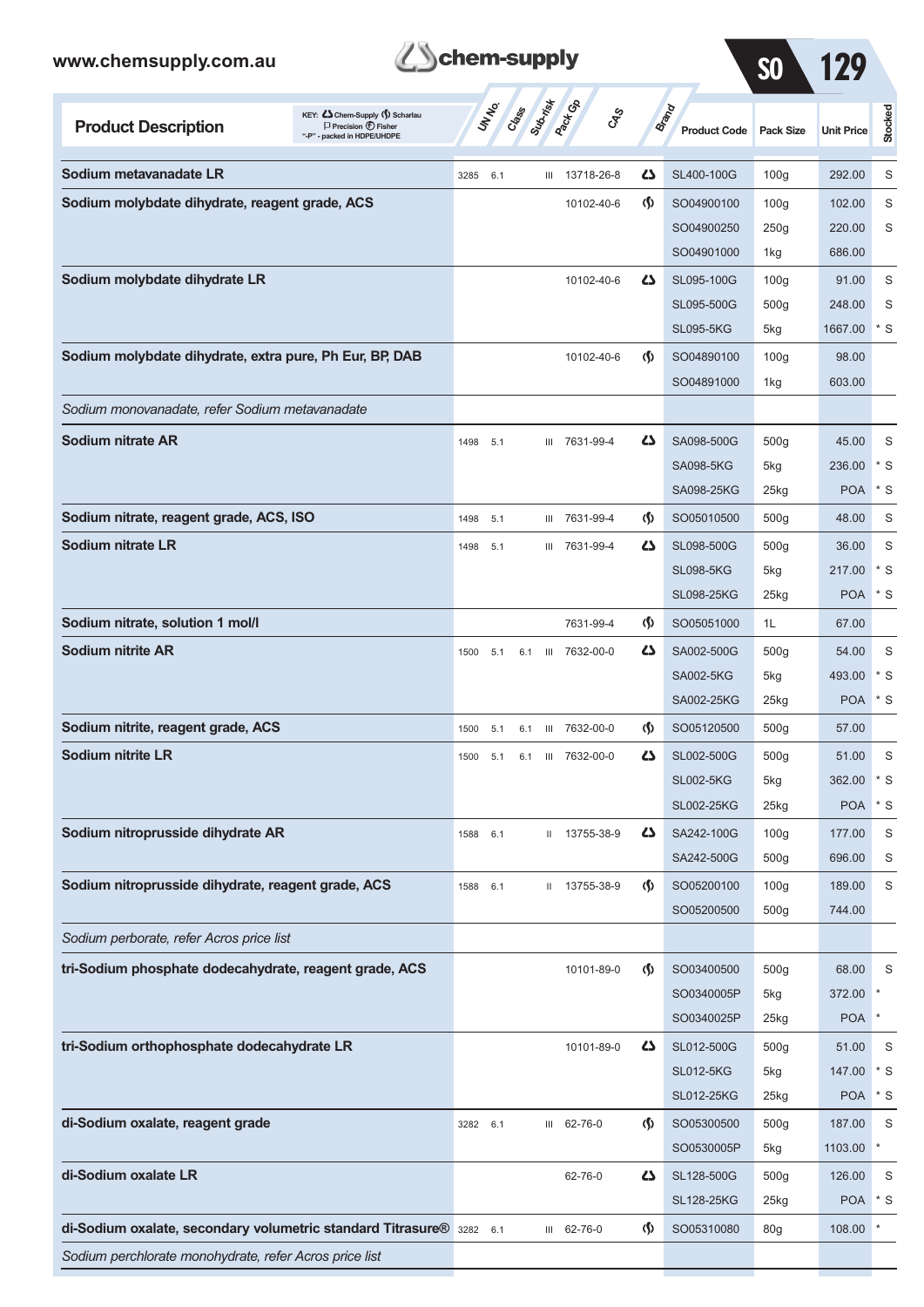



| KEY: C Chem-Supply (5) Scharlau<br><b>Product Description</b><br>$\Box$ Precision $\bigoplus$ Fisher<br>- packed in HDPE/UHDPE | UN NO.<br>Cass | Subsite<br><b>Pactice</b><br><b>GRS</b> |                                    | <b>Brand</b><br><b>Product Code</b> | <b>Pack Size</b>                     | <b>Unit Price</b> | Stocked |
|--------------------------------------------------------------------------------------------------------------------------------|----------------|-----------------------------------------|------------------------------------|-------------------------------------|--------------------------------------|-------------------|---------|
| Sodium periodate AR                                                                                                            | 1479<br>5.1    | 7790-28-5<br>$\mathbf{H}$               | ひ                                  | SA234-100G                          | 100 <sub>g</sub>                     | 127.00            | S       |
|                                                                                                                                |                |                                         |                                    | SA234-500G                          | 500q                                 | 406.00            | S       |
| Sodium periodate, reagent grade, ACS                                                                                           | 1479<br>5.1    | 7790-28-5                               | $\langle \mathbf{\S} \rangle$      | SO05650100                          | 100 <sub>g</sub>                     | 154.00            |         |
| Sodium peroxide AR                                                                                                             | 5.1<br>1504    | 1313-60-6                               | 45                                 | SA111-500G                          | 500 <sub>g</sub>                     | 347.00            | S       |
|                                                                                                                                |                |                                         |                                    | <b>SA111-5KG</b>                    | 5kg                                  | 2474.00           | * S     |
|                                                                                                                                |                |                                         |                                    | <b>SA111-25KG</b>                   | 25kg                                 | <b>POA</b>        |         |
| Sodium peroxide LR                                                                                                             | 5.1<br>1504    | 1313-60-6<br>$\mathbf{L}$               | 45                                 | SL111-500G                          | 500 <sub>g</sub>                     | 309.00            | S       |
|                                                                                                                                |                |                                         |                                    | <b>SL111-5KG</b>                    | 5kg                                  | 2246.00           | * S     |
|                                                                                                                                |                |                                         |                                    | <b>SL111-25KG</b>                   | 25kg                                 | <b>POA</b>        |         |
| Sodium persulfate LR                                                                                                           | 5.1<br>1505    | III 7775-27-1                           | Ω                                  | SL096-500G                          | 500 <sub>g</sub>                     | 77.00             | S       |
|                                                                                                                                |                |                                         |                                    | <b>SL096-5KG</b>                    | 5kg                                  | 539.00            | $*$ S   |
| Sodium phosphate dibasic, refer di-Sodium hydrogen<br>orthophosphate                                                           |                |                                         |                                    |                                     |                                      |                   |         |
| Sodium phosphate monobasic, refer Sodium dihydrogen orthophosphate                                                             |                |                                         |                                    |                                     |                                      |                   |         |
| Sodium phosphate tribasic, refer tri-Sodium orthophosphate                                                                     |                |                                         |                                    |                                     |                                      |                   |         |
| Sodium phosphinate monohydrate, extra pure                                                                                     |                | 10039-56-2                              | $\langle \mathbf{\langle} \rangle$ | SO04350250                          | 250g                                 | 108.00            |         |
|                                                                                                                                |                |                                         |                                    | SO04351000                          | 1kg                                  | 234.00            |         |
|                                                                                                                                |                |                                         |                                    |                                     |                                      |                   |         |
| Sodium polymetaphosphate, refer Sodium hexametaphosphate                                                                       |                |                                         |                                    |                                     |                                      |                   |         |
| Sodium potassium (+)-tartrate, refer Potassium sodium(+)tartrate                                                               |                |                                         |                                    |                                     |                                      |                   |         |
| Sodium pyruvate AR                                                                                                             |                | 113-24-6                                | ひ                                  | SA451-100G<br>SA451-500G            | 100 <sub>g</sub><br>500 <sub>g</sub> | 126.00<br>469.00  | S<br>S  |
| Sodium rhodizonate, indicator for metal titration,                                                                             |                | 523-21-7                                | $\langle \mathbf{\langle} \rangle$ | SO06150001                          | 1g                                   | 54.00             |         |
| reagent grade                                                                                                                  |                |                                         |                                    | SO06150005                          | 5g                                   | 129.00            | $\ast$  |
| Sodium salicylate, reagent grade                                                                                               |                | $54 - 21 - 7$                           | $\langle \mathbf{\langle} \rangle$ | SO06330250                          | 250g                                 | 93.00             | S       |
|                                                                                                                                |                |                                         |                                    | SO06331000<br>SO0633005P            | 1kg<br>5kg                           | 150.00<br>557.00  | S       |
| Sodium salicylate LR                                                                                                           |                | $54 - 21 - 7$                           | 45                                 | SL205-500G                          | 500g                                 | 70.00             | S       |
|                                                                                                                                |                |                                         |                                    | <b>SL205-5KG</b>                    | 5kg                                  | 367.00            | $*$ S   |
| Sodium selenate, refer Acros price list                                                                                        |                |                                         |                                    |                                     |                                      |                   |         |
| Sodium selenite, refer Acros price list                                                                                        |                |                                         |                                    |                                     |                                      |                   |         |
| <b>Sodium silicate solution TG</b>                                                                                             |                | 1344-09-8                               | 4                                  | ST015-500M                          | 500mL                                | 34.00             | S       |
|                                                                                                                                |                |                                         |                                    | ST015-2.5L-P                        | 2.5L                                 | 89.00             | S       |
| Sodium silicate, neutral solution, pure (packed in<br>HDPE/UHDPE)                                                              |                | 1344-09-8                               | $\langle \mathbf{\S} \rangle$      | SO06402500                          | 2.5L                                 | 83.00             |         |
| Sodium succinate refer Succinic acid, disodium salt                                                                            |                |                                         |                                    |                                     |                                      |                   |         |
| Sodium sulfate anhydrous granular AR                                                                                           |                | 7757-82-6                               | ひ                                  | SA192-500G                          | 500 <sub>g</sub>                     | 68.00             | S       |
|                                                                                                                                |                |                                         |                                    | <b>SA192-5KG</b>                    | 5kg                                  | 245.00            | $*$ S   |
|                                                                                                                                |                |                                         |                                    | SA192-25KG                          | 25kg                                 | <b>POA</b>        | * S     |
| Sodium sulfate anhydrous, granulated, reagent                                                                                  |                | 7757-82-6                               | $\langle \mathbf{\S} \rangle$      | SO06670500                          | 500g                                 | 74.00             |         |
| grade, ACS, ISO                                                                                                                |                |                                         |                                    | SO06671000<br>SO06672500            | 1kg<br>2.5kg                         | 102.00<br>155.00  |         |
|                                                                                                                                |                |                                         |                                    | SO0667005P                          | 5kg                                  | 254.00            |         |
|                                                                                                                                |                |                                         |                                    | SO0667025P                          | 25kg                                 | <b>POA</b>        | * S     |
| Sodium sulfate anhydrous, granulated, for GC residue                                                                           |                | 7757-82-6                               | $\langle \mathbf{\langle} \rangle$ | SO06701000                          | 1kg                                  | 111.00            |         |
| analysis                                                                                                                       |                |                                         |                                    | SO06702500                          | 2.5kg                                | 166.00            | $\ast$  |
| Sodium sulfate anhydrous powder AR                                                                                             |                | 7757-82-6                               | ひ                                  | SA007-500G                          | 500g                                 | 44.00             | S       |
|                                                                                                                                |                |                                         |                                    | <b>SA007-5KG</b>                    | 5kg                                  | 213.00            | $*$ S   |
|                                                                                                                                |                |                                         |                                    | SA007-25KG                          | 25kg                                 | POA * S           |         |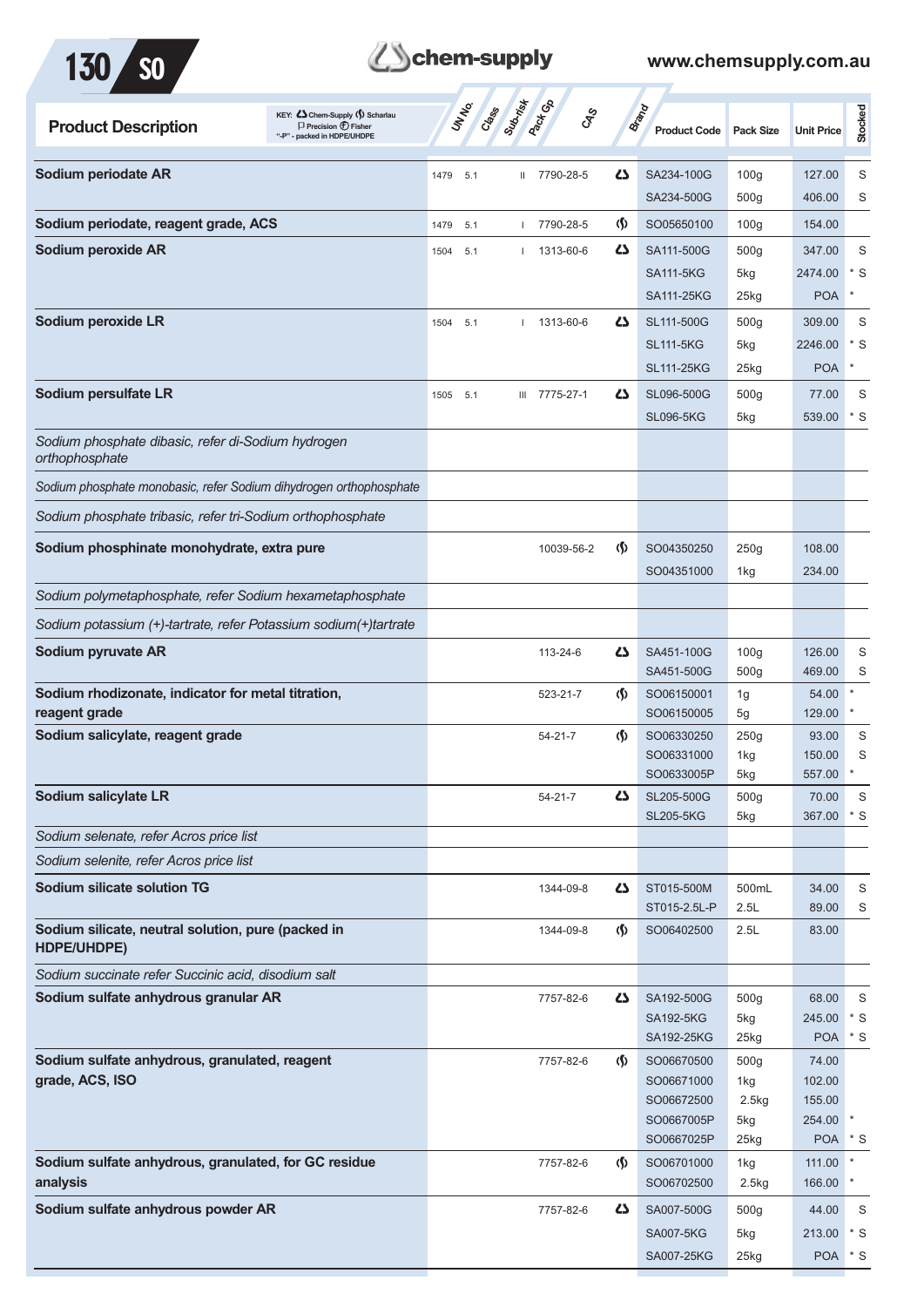|  | <b>B</b> chem-supply |
|--|----------------------|
|--|----------------------|

 $\overline{\phantom{a}}$ 

| www.chemsupply.com.au                                        |                                                                                                      |      |                | chem-supply  |                              | <b>SO</b>                          | 131                          |                    |                   |            |
|--------------------------------------------------------------|------------------------------------------------------------------------------------------------------|------|----------------|--------------|------------------------------|------------------------------------|------------------------------|--------------------|-------------------|------------|
| <b>Product Description</b>                                   | KEY: Cohem-Supply (5) Scharlau<br>$\Box$ Precision $\bigoplus$ Fisher<br>"-P" - packed in HDPE/UHDPE |      | UNIVO<br>Creas | Suprist      | <b>Pactice</b><br><b>GRS</b> |                                    | Brand<br><b>Product Code</b> | <b>Pack Size</b>   | <b>Unit Price</b> | Stocked    |
| Sodium sulfate anhydrous, powder, reagent grade, ACS, ISO    |                                                                                                      |      |                |              | 7757-82-6                    | $\langle \mathbf{\langle} \rangle$ | SO06640500                   | 500 <sub>g</sub>   | 49.00             | S          |
|                                                              |                                                                                                      |      |                |              |                              |                                    | SO0664005P                   | 5kg                | 251.00            | $\ast$     |
| Sodium sulfate anhydrous powder LR                           |                                                                                                      |      |                |              | 7757-82-6                    | ひ                                  | SL007-500G                   | 500 <sub>g</sub>   | 39.00             | S          |
|                                                              |                                                                                                      |      |                |              |                              |                                    | <b>SL007-5KG</b>             | 5kg                | 195.00            | $*$ S      |
|                                                              |                                                                                                      |      |                |              |                              |                                    | <b>SL007-25KG</b>            | $25$ <sub>kg</sub> | <b>POA</b>        | $*$ S      |
| Sodium sulfate anhydrous, powder, extra pure, Ph Eur         |                                                                                                      |      |                |              | 7757-82-6                    | $\langle \mathbf{\hat{y}} \rangle$ | SO06652500                   | 2.5kg              | 129.00            |            |
| Sodium sulfate decahydrate LR                                |                                                                                                      |      |                |              | 7757-82-6                    | دے                                 | SL066-500G                   | 500 <sub>g</sub>   | 51.00             | S          |
|                                                              |                                                                                                      |      |                |              |                              |                                    | <b>SL066-25KG</b>            | $25$ kg            | <b>POA</b>        | $\star$    |
| Sodium sulfate decahydrate, extra pure, Ph Eur, USP, BP, DAB |                                                                                                      |      |                |              | 7727-73-3                    | $\langle \mathbf{\hat{y}} \rangle$ | SO06710500                   | 500 <sub>g</sub>   | 61.00             | S          |
|                                                              |                                                                                                      |      |                |              |                              |                                    | SO0671005P                   | 5kg                | 241.00            |            |
|                                                              |                                                                                                      |      |                |              |                              |                                    | SO0671025P                   | 25kg               | <b>POA</b>        |            |
| Sodium sulfide hydrated AR                                   |                                                                                                      | 1849 | 8              | Ш            | 27610-45-3                   | دے                                 | SA019-500G                   | 500 <sub>g</sub>   | 119.00            | S          |
| Sodium sulfide hydrated LR                                   |                                                                                                      | 1849 | 8              | $\mathbf{H}$ | 27610-45-3                   | دے                                 | SL019-500G                   | 500 <sub>g</sub>   | 85.00             | S          |
|                                                              |                                                                                                      |      |                |              |                              |                                    | <b>SL019-25KG</b>            | $25$ kg            | <b>POA</b>        | $\ast$     |
| Sodium sulfide hydrated TG                                   |                                                                                                      | 1849 | 8              | Ш            | 27610-45-3                   | ひ                                  | ST019-500G                   | 500 <sub>g</sub>   | 53.00             | S          |
| Sodium sulfite anhydrous AR                                  |                                                                                                      |      |                |              | 7757-83-7                    | ひ                                  | SA011-500G                   | 500 <sub>g</sub>   | 52.00             | S          |
|                                                              |                                                                                                      |      |                |              |                              |                                    | <b>SA011-5KG</b>             | 5kg                | 255.00            | $*$ S      |
| Sodium sulfite, reagent grade, ACS                           |                                                                                                      |      |                |              | 7757-83-7                    | $\langle \mathbf{\langle} \rangle$ | SO06690500                   | 500 <sub>g</sub>   | 58.00             | S          |
|                                                              |                                                                                                      |      |                |              |                              |                                    | SO0669005P                   | 5kg                | 301.00            |            |
| Sodium sulfite anhydrous LR                                  |                                                                                                      |      |                |              | 7757-83-7                    | ひ                                  | SL011-500G                   | 500 <sub>g</sub>   | 32.00             | S          |
|                                                              |                                                                                                      |      |                |              |                              |                                    | <b>SL011-5KG</b>             | 5kg                | 120.00            | * S        |
|                                                              |                                                                                                      |      |                |              |                              |                                    | <b>SL011-25KG</b>            | $25$ kg            | <b>POA</b>        | $*$ S      |
| Sodium sulfite, extra pure, Ph Eur, BP, E 221, DAB           |                                                                                                      |      |                |              | 7757-83-7                    | $\langle \mathbf{\langle} \rangle$ | SO06720500                   | 500 <sub>g</sub>   | 38.00             |            |
|                                                              |                                                                                                      |      |                |              |                              |                                    | SO0672005P                   | 5kg                | 149.00            |            |
|                                                              |                                                                                                      |      |                |              |                              |                                    | SO0672025P                   | $25$ kg            | <b>POA</b>        |            |
| Sodium sulfocyanide, refer Sodium thiocyanate                |                                                                                                      |      |                |              |                              |                                    |                              |                    |                   |            |
| di-Sodium tartrate, anhydrous, reagent grade                 |                                                                                                      |      |                |              | 868-18-8                     | $\langle \mathsf{S} \rangle$       | SO07010500                   | 500g               | 170.00            | S          |
|                                                              |                                                                                                      |      |                |              |                              |                                    | SO0701005P                   | 5kg                | 1208.00           |            |
| Sodium (+)-tartrate dihydrate AR                             |                                                                                                      |      |                |              | 6106-24-7                    | 5                                  | SA085-500G                   | 500 <sub>g</sub>   | 153.00            | S          |
|                                                              |                                                                                                      |      |                |              |                              |                                    | <b>SA085-5KG</b>             | 5kg                | 1075.00           | $*$ S      |
| di-Sodium tartrate dihydrate, reagent grade, ACS             |                                                                                                      |      |                |              | 6106-24-7                    | $\langle \mathbf{\hat{y}} \rangle$ | SO07000500                   | 500 <sub>g</sub>   | 174.00            |            |
|                                                              |                                                                                                      |      |                |              |                              |                                    | SO0700005P                   | 5kg                | 1270.00           |            |
| Sodium (+)-tartrate dihydrate LR                             |                                                                                                      |      |                |              | 6106-24-7                    | دے                                 | SL085-500G                   | 500 <sub>g</sub>   | 89.00             | S          |
|                                                              |                                                                                                      |      |                |              |                              |                                    | <b>SL085-5KG</b>             | 5kg                | 921.00            | $^\star$ S |
| di-Sodium tetraborate granular decahydrate AR                |                                                                                                      |      |                |              | 1303-96-4                    | ひ                                  | SA037-500G                   | 500 <sub>g</sub>   | 47.00             | S          |
|                                                              |                                                                                                      |      |                |              |                              |                                    | <b>SA037-5KG</b>             | 5kg                | 221.00            | $*$ S      |
|                                                              |                                                                                                      |      |                |              |                              |                                    | SA037-25KG                   | $25$ <sub>kg</sub> | <b>POA</b>        | $*$ S      |
| di-Sodium tetraborate decahydrate, granulated, reagent       |                                                                                                      |      |                |              | 1303-96-4                    | $\langle \mathbf{\hat{y}} \rangle$ | SO07070500                   | 500 <sub>g</sub>   | 52.00             | S          |
| grade, ACS, ISO                                              |                                                                                                      |      |                |              |                              |                                    | SO0707005P                   | 5kg                | 262.00            |            |
| di-Sodium tetraborate granular decahydrate LR                |                                                                                                      |      |                |              | 1303-96-4                    | 45                                 | SL037-500G                   | 500 <sub>g</sub>   | 32.00             | S          |
|                                                              |                                                                                                      |      |                |              |                              |                                    | <b>SL037-5KG</b>             | 5kg                | 145.00            | * S        |
|                                                              |                                                                                                      |      |                |              |                              |                                    | SL037-25KG                   | 25kg               | POA * S           |            |

**Contractor** 

<u> 1989 - Johann Barbara, martxa alemaniar a</u>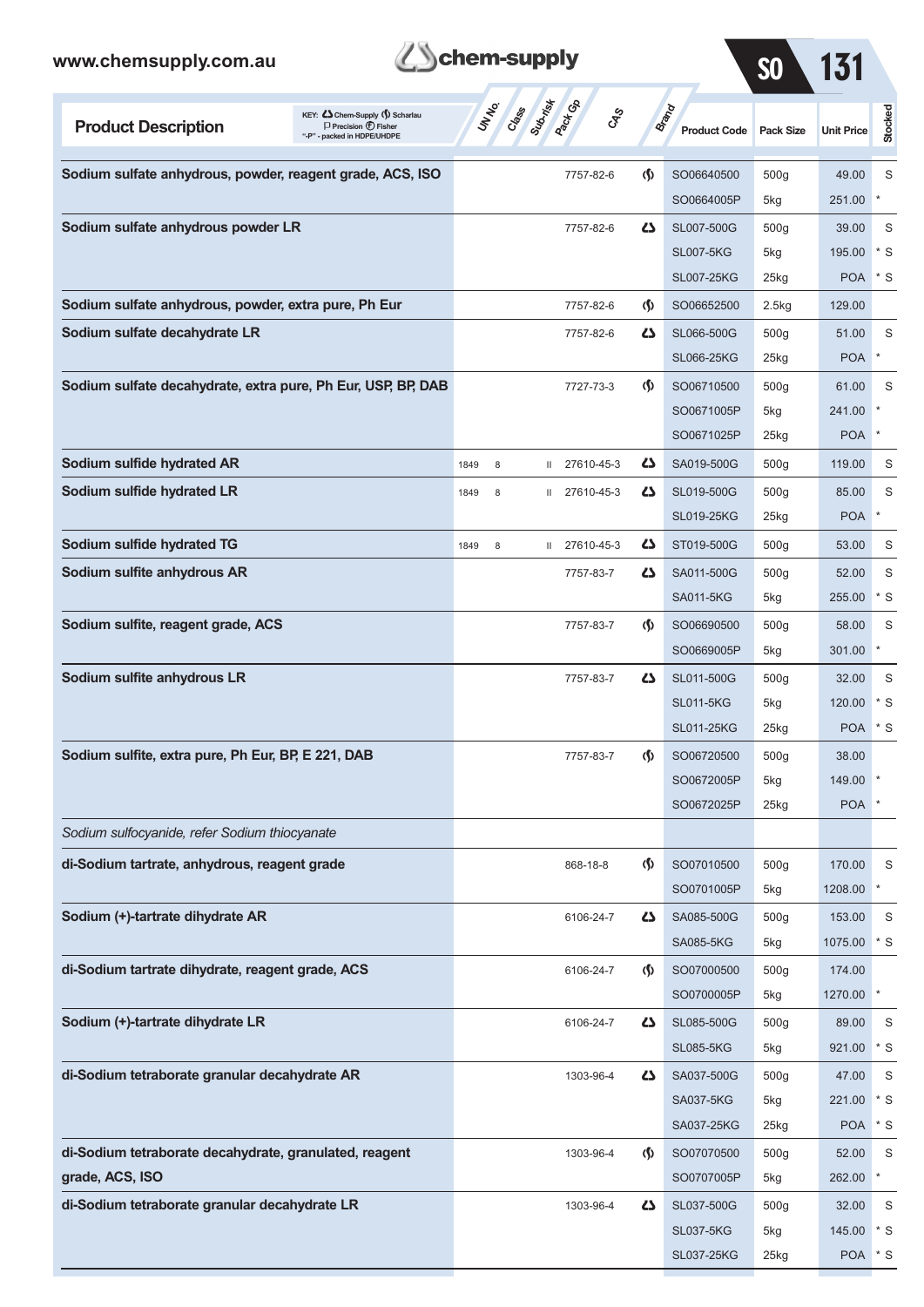

## **Zohem-supply** www.chemsupply.com.au

| <b>Product Description</b>                                                                                  | KEY: Cohem-Supply () Scharlau<br>$\Box$ Precision $\bigoplus$ Fisher<br>"-P" - packed in HDPE/UHDPE | Class<br><b>Pack Go</b><br>UNINO<br><b>GRS</b> |                                    | Brand<br><b>Product Code</b> | <b>Pack Size</b> | <b>Unit Price</b> | Stocked      |
|-------------------------------------------------------------------------------------------------------------|-----------------------------------------------------------------------------------------------------|------------------------------------------------|------------------------------------|------------------------------|------------------|-------------------|--------------|
| di-Sodium tetraborate powder decahydrate LR                                                                 |                                                                                                     | 1303-96-4                                      | $\mathbf{Z}$                       | SL038-500G                   | 500g             | 33.00             | S            |
|                                                                                                             |                                                                                                     |                                                |                                    | <b>SL038-5KG</b>             | 5kg              | 147.00            | $*$ S        |
|                                                                                                             |                                                                                                     |                                                |                                    | <b>SL038-25KG</b>            | 25kg             | <b>POA</b>        | * S          |
| di-Sodium tetraborate decahydrate, extra pure, BP, NF                                                       |                                                                                                     | 1303-96-4                                      | $\langle \mathbf{\S} \rangle$      | SO07051000                   | 1kg              | 59.00             |              |
| Sodium tetrachloroaurate(III) dihydrate, extra pure                                                         |                                                                                                     | 13874-02-7                                     | <sub>(</sub> f)                    | OR00600001                   | 1g               | 298.00            |              |
|                                                                                                             |                                                                                                     |                                                |                                    | OR00600020                   | 20 <sub>g</sub>  | 3510.00           |              |
| Sodium tetrafluoroborate, refer Acros price list                                                            |                                                                                                     |                                                |                                    |                              |                  |                   |              |
| Sodium tetraphenylborate, refer Acros price list                                                            |                                                                                                     |                                                |                                    |                              |                  |                   |              |
| Sodium thiocyanate, reagent grade, ACS                                                                      |                                                                                                     | 540-72-7                                       | <sub>(</sub> f)                    | SO06750500                   | 500 <sub>g</sub> | 251.00            | S            |
|                                                                                                             |                                                                                                     |                                                |                                    | SO0675005P                   | 5kg              | 1433.00           |              |
| Sodium thioglycolate, refer Acros price list                                                                |                                                                                                     |                                                |                                    |                              |                  |                   |              |
| Sodium thiosulfate anhydrous, extra pure                                                                    |                                                                                                     | 77772-98-7                                     | $\langle \mathbf{\langle} \rangle$ | SO07201000                   | 1kg              | 88.00             | S            |
| Sodium thiosulfate pentahydrate AR                                                                          |                                                                                                     | 10102-17-7                                     | 45                                 | SA018-500G                   | 500 <sub>g</sub> | 50.00             | S            |
|                                                                                                             |                                                                                                     |                                                |                                    | <b>SA018-5KG</b>             | 5kg              | 227.00            | $*$ S        |
|                                                                                                             |                                                                                                     |                                                |                                    | SA018-25KG                   | 25kg             | <b>POA</b>        | $*$ S        |
| Sodium thiosulfate pentahydrate, reagent grade, ACS, ISO                                                    |                                                                                                     | 10102-17-7                                     | $\langle \mathbf{\langle} \rangle$ | SO07270500                   | 500 <sub>g</sub> | 56.00             | S            |
|                                                                                                             |                                                                                                     |                                                |                                    | SO0727005P                   | 5kg              | 271.00            |              |
|                                                                                                             |                                                                                                     |                                                |                                    | SO0727025P                   | 25kg             | <b>POA</b>        |              |
| Sodium thiosulfate pentahydrate LR                                                                          |                                                                                                     | 10102-17-7                                     | <b>45</b>                          | SL018-500G                   | 500 <sub>g</sub> | 45.00             | S            |
|                                                                                                             |                                                                                                     |                                                |                                    | <b>SL018-5KG</b>             | 5kg              | 168.00            | * S          |
|                                                                                                             |                                                                                                     |                                                |                                    | <b>SL018-25KG</b>            | 25kg             | POA * S           |              |
| Sodium thiosulfate pentahydrate, extra pure, Ph Eur,                                                        |                                                                                                     | 10102-17-7                                     | <sub>(</sub> f)                    | SO07250500                   | 500 <sub>g</sub> | 48.00             |              |
| USP, BP, DAB                                                                                                |                                                                                                     |                                                |                                    | SO0725005P                   | 5kg              | 189.00            |              |
|                                                                                                             |                                                                                                     |                                                |                                    | SO0725025P                   | 25kg             | <b>POA</b>        |              |
| Sodium thiosulfate, solution 1 mol/l (1 N)                                                                  |                                                                                                     | 10102-17-7                                     | $\langle \mathbf{\S} \rangle$      | SO07301000                   | 1L               | 81.00             | S            |
|                                                                                                             |                                                                                                     |                                                |                                    | SO0730005P                   | 5L               | 239.00            | $\pmb{\ast}$ |
|                                                                                                             |                                                                                                     |                                                |                                    | SO0730010C                   | 10L              | 356.00            |              |
| Sodium thiosulfate, solution 0.5M, (0.5N), concentrated<br>volumetric standard to prepare 500ml of solution |                                                                                                     | 10102-17-7                                     | $^{\circ}$                         | J/7951C/05                   | Ampoule          | 49.00             | S            |
| Sodium thiosulfate, solution 0,5 mol/l (0,5 N)                                                              |                                                                                                     | 10102-17-7                                     | $\langle \mathbf{\langle} \rangle$ | SO07291000                   | 1L               | 78.00             |              |
| Sodium thiosulfate, solution 0,282 mol/l (0,282 N)                                                          |                                                                                                     | 10102-17-7                                     | $\langle \mathbf{\S} \rangle$      | SO07321000                   | 1L               | 78.00             |              |
|                                                                                                             |                                                                                                     |                                                |                                    | SO0732005P                   | 5L               | 227.00 *          |              |
|                                                                                                             |                                                                                                     |                                                |                                    | SO0732010C                   | 10L              | 343.00 *          |              |
| Sodium thiosulfate 0.100M solution LR                                                                       |                                                                                                     | 10102-17-7                                     | 45                                 | SL140-1L                     | 1L               | 36.00             | S            |
|                                                                                                             |                                                                                                     |                                                |                                    | SL140-2.5L-P                 | 2.5L             | 64.00             | S            |
| Sodium thiosulfate, concentrated solution to prepare<br>1 l of solution 0,1 mol/l (0,1 N)                   |                                                                                                     | 10102-17-7                                     | $\langle \mathbf{\langle} \rangle$ | SO072800PA                   | Ampoule          | 29.00             | S            |
| Sodium thiosulfate, solution 0.1M, (0.1N), concentrated<br>volumetric standard to prepare 1L of solution    |                                                                                                     | 10102-17-7                                     | $^{\circledR}$                     | J/7950C/05                   | Ampoule          | 32.00             | S            |
| Sodium thiosulfate, solution 0,1 mol/l (0,1 N)                                                              |                                                                                                     | 10102-17-7                                     | $\langle \mathbf{\Omega} \rangle$  | SO07311000                   | 1L               | 40.00             | S            |
|                                                                                                             |                                                                                                     |                                                |                                    | SO0731005P                   | 5L               | 115.00            | $*s$         |
|                                                                                                             |                                                                                                     |                                                |                                    | SO0731010C                   | 10 <sub>L</sub>  | 181.00            |              |
| Sodium thiosulfate, solution 0,05 mol/l (0,05 N)                                                            |                                                                                                     | 10102-17-7                                     | $\langle \mathbf{\Omega} \rangle$  | SO07371000                   | 1L               | 78.00             |              |
|                                                                                                             |                                                                                                     |                                                |                                    | SO0737005P                   | 5L               | 236.00 *          |              |
|                                                                                                             |                                                                                                     |                                                |                                    | SO0737010C                   | 10 <sub>L</sub>  | 349.00 *          |              |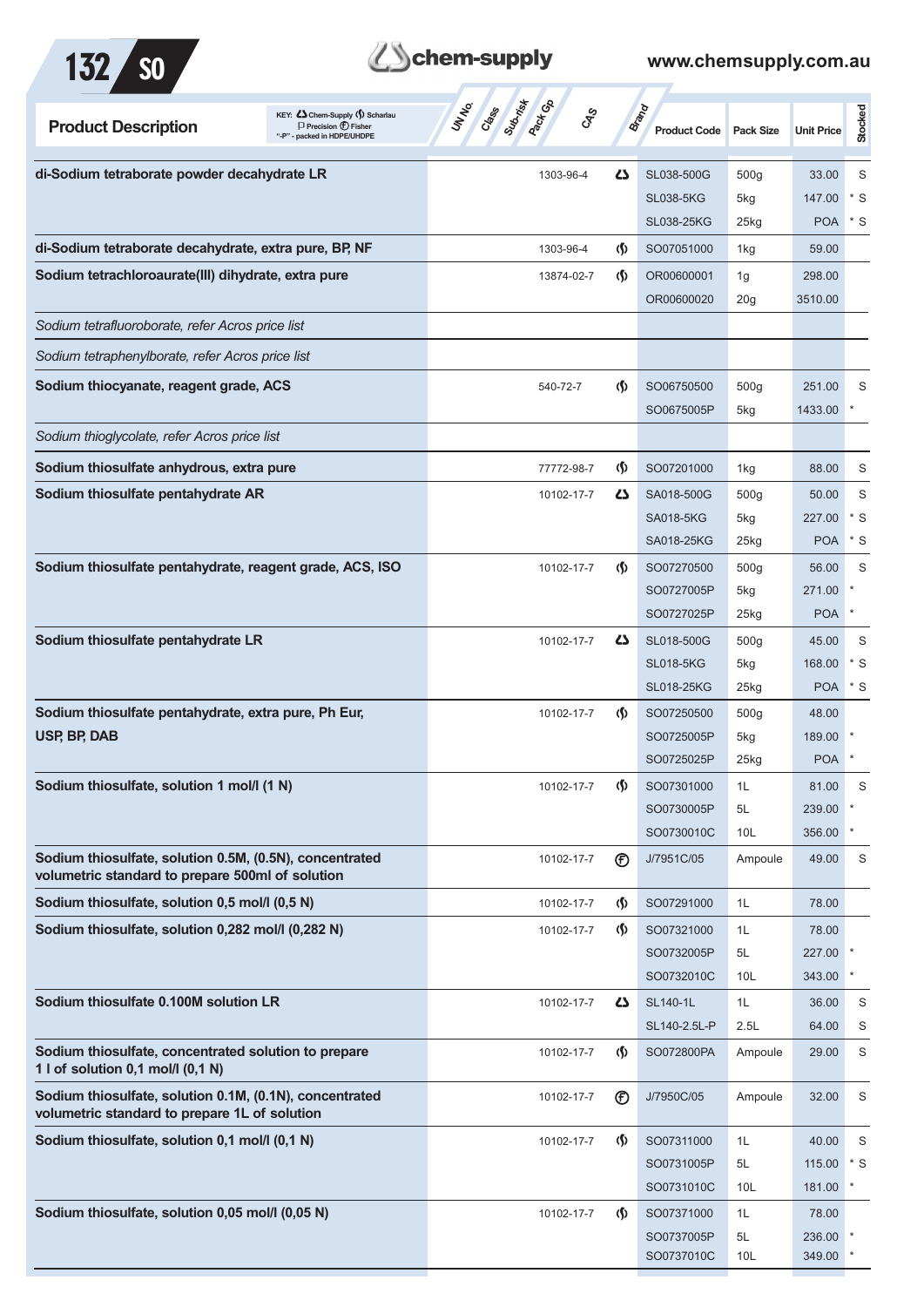**(cobalt nitrate in nitric acid 0,5 mol/l)** 

| www.chemsupply.com.au                                                                                        |                                                                                                        | chem-supply     |                                         |                                    |                                        | <b>SO</b>                       |                            |            |
|--------------------------------------------------------------------------------------------------------------|--------------------------------------------------------------------------------------------------------|-----------------|-----------------------------------------|------------------------------------|----------------------------------------|---------------------------------|----------------------------|------------|
| <b>Product Description</b>                                                                                   | KEY: C Chem-Supply (\$) Scharlau<br>$\Box$ Precision $\bigoplus$ Fisher<br>"-P" - packed in HDPE/UHDPE | UN NO.<br>Crass | <b>PROT</b> GA<br>Submist<br><b>CAS</b> |                                    | Brand<br><b>Product Code</b>           | <b>Pack Size</b>                | <b>Unit Price</b>          | Stocked    |
| Sodium thiosulfate, concentrated solution to prepare                                                         |                                                                                                        |                 | 10102-17-7                              | $\langle \mathbf{\langle} \rangle$ | SO073800PA                             | Ampoule                         | 43.00                      | S          |
| 1 I of solution 0,01mol/l (0,01N)<br>Sodium thiosulfate, solution 0,01 mol/l (0,01 N)                        |                                                                                                        |                 |                                         |                                    |                                        | 1L                              | 72.00                      |            |
| Sodium thiosulfate, solution 0,002 mol/l (0,002 N)                                                           |                                                                                                        |                 | 10102-17-7<br>10102-17-7                | $\Phi$<br>$\Phi$                   | SO07331000<br>SO07341000               | 1L                              | 70.00                      |            |
| Sodium p-toluensulfonate, synthesis grade                                                                    |                                                                                                        |                 | 657-84-1                                | $\Phi$                             | SO07550250                             | 250g                            | 55.00                      |            |
| Sodium tripolyphosphate anhydrous, synthesis grade                                                           |                                                                                                        |                 | 7758-29-4                               | (\$)                               | SO07801000                             | 1kg                             | 94.00                      |            |
| Sodium tungstate dihydrate, reagent grade, ACS                                                               |                                                                                                        |                 | 10213-10-2                              | $\langle \mathbf{\S} \rangle$      | SO07950100<br>SO07950250<br>SO07951000 | 100 <sub>g</sub><br>250g<br>1kg | 108.00<br>211.00<br>482.00 | S          |
| Sodium tungstate dihydrate LR                                                                                |                                                                                                        |                 | 10213-10-2                              | ひ                                  | SL130-500G<br><b>SL130-5KG</b>         | 500 <sub>g</sub><br>5kg         | 156.00<br>1149.00          | S<br>$*$ S |
| Solid green, refer Malachite green                                                                           |                                                                                                        |                 |                                         |                                    |                                        |                                 |                            |            |
| Solochrome black, refer Eriochrome black T                                                                   |                                                                                                        |                 |                                         |                                    |                                        |                                 |                            |            |
| Solution, Bromine index, refer Bromine index solution                                                        |                                                                                                        |                 |                                         |                                    |                                        |                                 |                            |            |
| Solution chlorides, refer Chloride solution                                                                  |                                                                                                        |                 |                                         |                                    |                                        |                                 |                            |            |
| Solution, Doctor, refer Doctor solution                                                                      |                                                                                                        |                 |                                         |                                    |                                        |                                 |                            |            |
| <b>Sorbic acid LR</b>                                                                                        |                                                                                                        |                 | $110 - 44 - 1$                          | دے                                 | SL109-500G<br><b>SL109-5KG</b>         | 500g<br>5kg                     | 94.00<br>468.00            | S<br>$*$ S |
| Sorbic acid, synthesis grade                                                                                 |                                                                                                        |                 | 110-44-1                                | G)                                 | AC20321000<br>AC2032005P               | 1kg<br>5kg                      | 218.00<br>605.00           |            |
| <b>D-Sorbitol LR</b>                                                                                         |                                                                                                        |                 | 50-70-4                                 | 4                                  | SL151-500G                             | 500 <sub>g</sub>                | 60.00                      | S          |
| D(-)-Sorbitol, extra pure, Ph Eur, BP, NF, E 420                                                             |                                                                                                        |                 | 50-70-4                                 | $\langle \mathbf{\langle} \rangle$ | SO08500250<br>SO08501000<br>SO0850005P | 250g<br>1kg<br>5kg              | 61.00<br>76.00<br>570.00   |            |
| L(-)-Sorbose, extra pure                                                                                     |                                                                                                        |                 | 87-79-6                                 | $\langle \mathbf{\langle} \rangle$ | SO08650250                             | 250g                            | 120.00                     |            |
| Spillage control, refer Absorption agent                                                                     |                                                                                                        |                 |                                         |                                    |                                        |                                 |                            |            |
| <b>Standard Solutions (for AAS)</b>                                                                          |                                                                                                        |                 |                                         |                                    |                                        |                                 |                            |            |
| Aluminium, standard solution 1000 mg/l Al for AA<br>(aluminium nitrate nonahydrate in nitric acid 0,5 mol/l) |                                                                                                        | 8<br>3264       | Ш                                       | $\Phi$                             | AL07510500                             | 500mL                           | 49.00                      | S          |
| Antimony, standard solution 1000 mg/l Sb for AA<br>(antimony(III) chloride in hydrochloric acid 2mol/l)      |                                                                                                        | 8<br>3264       | Ш                                       | $\Phi$                             | AN04410500                             | 500mL                           | 49.00                      | S          |
| Arsenic, standard solution 1000 mg/l As for AA<br>(arsenic(III) oxide in nitric acid 0,5 mol/l)              |                                                                                                        | 2922<br>8       | 6.1<br>- II                             | $\Phi$                             | AR01510500                             | 500mL                           | 49.00                      | S          |
| Barium, standard solution 1000 mg/l Ba for AA<br>(barium nitrate in nitric acid)                             |                                                                                                        | 3264<br>8       | $\ensuremath{\mathsf{III}}\xspace$      | $\Phi$                             | BA00100500                             | 500mL                           | 49.00                      | S          |
| Bismuth, standard solution 1000 mg/l Bi for AA<br>(bismuth(III) nitrate in nitric acid)                      |                                                                                                        | 3264<br>8       | $\ensuremath{\mathsf{III}}\xspace$      | $\Phi$                             | BI01300500                             | 500mL                           | 49.00                      | S          |
| Boron, standard solution 1000 mg/l B for AA<br>(di-Potassium tetraborate in water)                           |                                                                                                        |                 |                                         | $\Phi$                             | BO00130500                             | 500mL                           | 49.00                      | S          |
| Cadmium, standard solution 1000 mg/l Cd for AA<br>(cadmium nitrate in nitric acid 0,5 mol/l)                 |                                                                                                        | 6.1<br>3287     | $\ensuremath{\mathsf{III}}\xspace$      | $\Phi$                             | CA00410500                             | 500mL                           | 49.00                      | S          |
| Calcium, standard solution 1000 mg/l Ca for AA                                                               |                                                                                                        | 8<br>3264       | п                                       | $\langle \mathbf{\langle} \rangle$ | CA01760100                             | 100mL                           | 38.00                      | S          |
| (calcium nitrate in nitric acid 0,5 mol/l)                                                                   |                                                                                                        |                 |                                         |                                    | CA01760500                             | 500mL                           | 49.00                      | S          |
| Chromium, standard solution 1000 mg/l Cr for AA<br>(chromium(III) nitrate in nitric acid 0,5 mol/l)          |                                                                                                        | 8<br>3264       | Ш                                       | $\varphi$                          | CR02220500                             | 500mL                           | 49.00                      | S          |

**Cobalt, standard solution 1000 mg/l Co for AA** 3264 8 III CO00120500 500mL 49.00 S

**Copper, standard solution 1000 mg/l Cu for AA** 3264 8 III (1) CO00850100 100mL 38.00 S **(copper(II) nitrate in nitric acid 0,5 mol/l) CO00850500** 500mL 49.00 S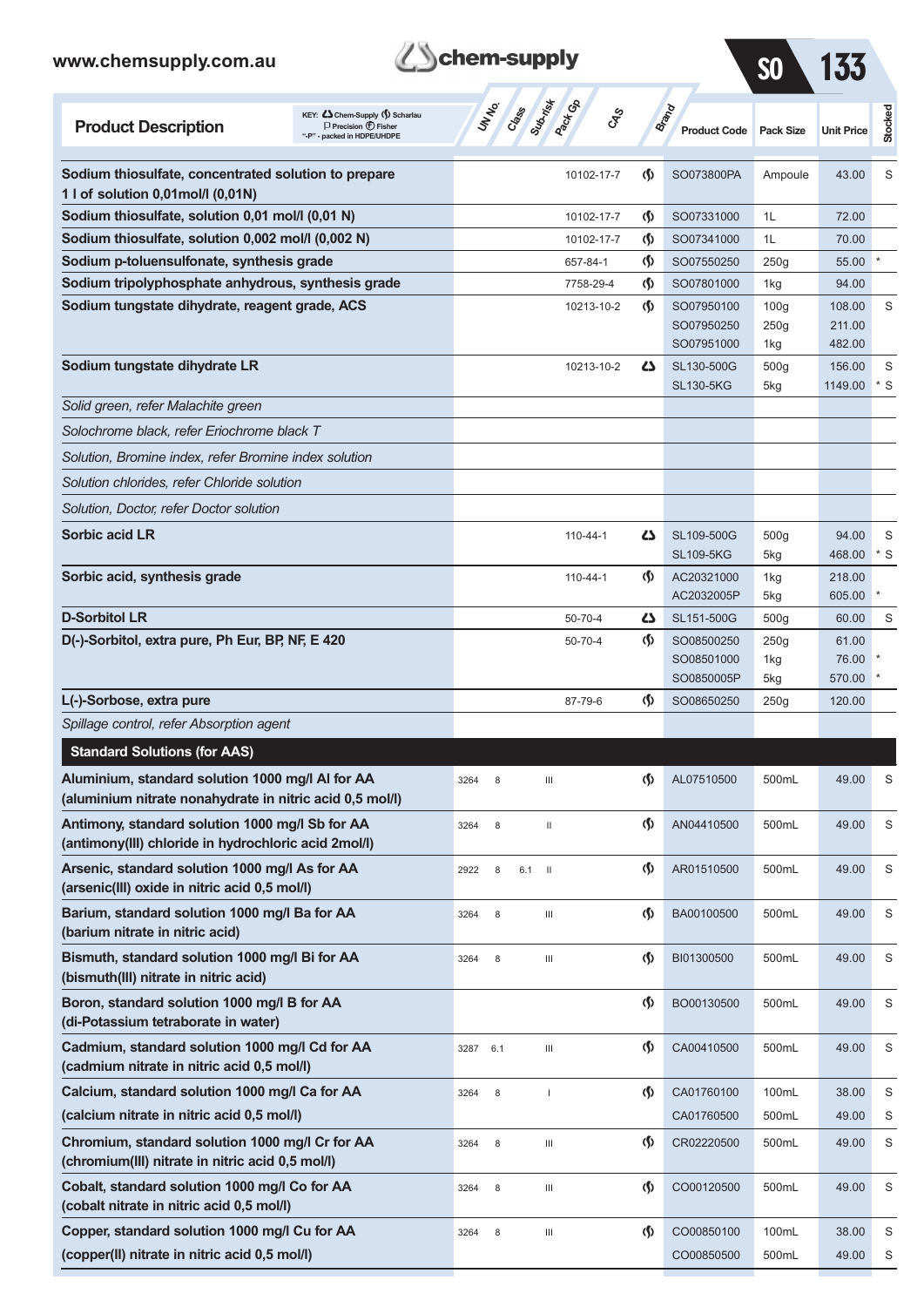



| Gold, standard solution 1000 mg/l Au for AA (Gold(III)<br>$\langle \mathbf{\S} \rangle$<br>OR00570100<br>100mL<br>240.00<br>trichloride acid in hydrochloric acid 2 mol/l)<br>OR00570500<br>500mL<br>237.00<br>S<br>Iron, standard solution 1000 mg/l Fe for AA (iron(III)<br>$\langle \mathbf{\langle}$<br>S<br>HI03020100<br>100mL<br>44.00<br>3264<br>8<br>Ш<br>nitrate nonahydrate in nitric acid 0,5 mol/l)<br>S<br>HI03020500<br>500mL<br>49.00<br>Lead, standard solution 1000 mg/l Pb for AA (lead (II)<br>$\langle \mathbf{\S} \rangle$<br>S<br>PL01050500<br>500mL<br>49.00<br>Ш<br>3264<br>8<br>nitrate in nitric acid)<br>Lithium, standard solution 1000 mg/l Li for AA<br>$\langle \mathbf{\hat{y}}$<br>LI00600100<br>100mL<br>44.00<br>8<br>$\begin{array}{c} \hline \end{array}$<br>3264<br>(lithium nitrate in nitric acid 0,5 mol/l)<br>LI00600500<br>500mL<br>49.00<br>S<br>Magnesium, standard solution 1000 mg/l Mg for AA<br>S<br>(\$)<br>MA00110500<br>500mL<br>$\begin{array}{c} \hline \end{array}$<br>49.00<br>3264<br>8<br>(magnesium nitrate in nitric acid 0,5 mol/l)<br>$\langle \mathbf{\S} \rangle$<br>Manganese, standard solution 1000 mg/l Mn for AA<br>500mL<br>S<br>MA01110500<br>49.00<br>3264<br>8<br>Ш<br>(manganese nitrate in nitric acid 0,5 mol/l)<br>Mercury, standard solution 1000 mg/l Hg for AA<br>$\langle \mathbf{\S} \rangle$<br>100mL<br>ME01110100<br>44.00<br>2922<br>8<br>6.1<br>- III<br>(mercury(II) nitrate monohydrate in nitric acid 2 mol/l)<br>ME01110500<br>500mL<br>110.00<br>S<br>Molybdenum, standard solution 1000 mg/l Mo for AA<br>$\langle \mathbf{\S} \rangle$<br>S<br>MO00210500<br>500mL<br>49.00<br>(ammonium heptamolybdate in water)<br>Nickel, standard solution 1000 mg/l Ni for AA (nickel(II)<br>(\$)<br>S<br>NI01210500<br>500mL<br>49.00<br>3264<br>8<br>Ш<br>nitrate in nitric acid 0,5 mol/l)<br>Potassium, standard solution 1000 mg/l K for AA<br>$\langle \mathbf{\langle}$<br>S<br>PO01050500<br>500mL<br>49.00<br>3264<br>8<br>Ш<br>(potassium nitrate in nitric acid)<br>Selenium, standard solution 1000 mg/l Se for AA<br>$\langle \mathbf{\langle}$<br>S<br>SE00110500<br>500mL<br>49.00<br>8<br>Ш<br>3264<br>(selenium dioxide in nitric acid 0,5 mol/l)<br>Silicon, standard solution 1000 mg/l Si for AA<br>$\langle \mathbf{\S} \rangle$<br>S<br>SI00110500<br>500mL<br>53.00<br>3266<br>8<br>$\mathop{\mathsf{III}}\nolimits$<br>(sodium dioxide in sodium hydroxide 0,5 mol/l)<br>Silver, standard solution 1000 mg/l Ag for AA<br>$\langle \mathbf{\hat{y}}$<br>S<br>PL00050500<br>500mL<br>49.00<br>3264<br>8<br>Ш<br>(silver nitrate in nitric acid)<br>Sodium, standard solution 1000 mg/l Na for AA<br>$\boldsymbol{\varphi}$<br>49.00<br>S<br>SO00050500<br>500mL<br>3264<br>8<br>Ш<br>(sodium nitrate in nitric acid)<br>Strontium, standard solution 1000 mg/l Sr for AA<br>$\langle \mathbf{\hat{y}}$<br>ES01770500<br>500mL<br>49.00<br>S<br>3264<br>8<br>Ш<br>(strontium nitrate in nitric acid)<br>Tin, standard solution 1000 mg/l Sn for AA (tin(IV)<br>$\langle \mathbf{\hat{y}}$<br>ES00610500<br>500mL<br>49.00<br>S<br>1789<br>8<br>Ш<br>chloride in hydrochloric acid 5 mol/l)<br>Titanium, standard solution 1000 mg/l Ti for AA<br>$\langle \mathbf{\mathbf{\Diamond}}$<br>S<br>TI03600500<br>500mL<br>49.00<br>3264<br>8<br>$\mathbf{H}$<br>(titanium(IV) chloride in hydrochloric acid)<br>Tungsten, standard solution 1000 mg/l W for AA<br>$\Phi$<br>TU00110500<br>500mL<br>49.00<br>S<br>(ammonium tungstate in water)<br>Vanadium, standard solution 1000 mg/l V for AA<br>$\langle \mathbf{\mathbf{\Diamond}}$<br>S<br>VA00710500<br>500mL<br>49.00<br>3264<br>8<br>Ш<br>(ammonium monovanadate in nitric acid 0,5 mol/l)<br>Zinc, standard solution 1000 mg/l Zn for AA<br>$\Phi$<br>CI01260500<br>500mL<br>49.00<br>S<br>3264<br>8<br>Ш<br>(zinc nitrate in nitric acid 0,5 mol/l)<br><b>Standard Solutions (for ICP)</b><br>Aluminium, standard solution 1000 mg/l AI for ICP<br>AL07530100<br>$\cdot$ s<br>(∫)<br>100mL<br>93.00<br>3264<br>8<br>Ш<br>(aluminium in nitric acid 2%)<br>Ammonium, standard solution 1000 mg/l NH4+<br>$\langle \mathbf{\mathbf{\Diamond}}$<br>AM02350500<br>500mL<br>358.00<br>(ammonium chloride in water)<br>Antimony, standard solution 1000 mg/l Sb for ICP<br>(∫)<br>AN04440100<br>100mL<br>93.00<br>3264<br>8<br>Ш<br>(antimony in hydrochloric acid 10%) | <b>Product Description</b> | KEY: Cohem-Supply (5) Scharlau<br>$\Box$ Precision $\bigoplus$ Fisher<br>"-P" - packed in HDPE/UHDPE | UN NO.<br>Crass | Submish<br>Aext Ga | <b>GRS</b> | <b>Brand</b><br><b>Product Code</b> | <b>Pack Size</b> | <b>Unit Price</b> | Stocked |
|------------------------------------------------------------------------------------------------------------------------------------------------------------------------------------------------------------------------------------------------------------------------------------------------------------------------------------------------------------------------------------------------------------------------------------------------------------------------------------------------------------------------------------------------------------------------------------------------------------------------------------------------------------------------------------------------------------------------------------------------------------------------------------------------------------------------------------------------------------------------------------------------------------------------------------------------------------------------------------------------------------------------------------------------------------------------------------------------------------------------------------------------------------------------------------------------------------------------------------------------------------------------------------------------------------------------------------------------------------------------------------------------------------------------------------------------------------------------------------------------------------------------------------------------------------------------------------------------------------------------------------------------------------------------------------------------------------------------------------------------------------------------------------------------------------------------------------------------------------------------------------------------------------------------------------------------------------------------------------------------------------------------------------------------------------------------------------------------------------------------------------------------------------------------------------------------------------------------------------------------------------------------------------------------------------------------------------------------------------------------------------------------------------------------------------------------------------------------------------------------------------------------------------------------------------------------------------------------------------------------------------------------------------------------------------------------------------------------------------------------------------------------------------------------------------------------------------------------------------------------------------------------------------------------------------------------------------------------------------------------------------------------------------------------------------------------------------------------------------------------------------------------------------------------------------------------------------------------------------------------------------------------------------------------------------------------------------------------------------------------------------------------------------------------------------------------------------------------------------------------------------------------------------------------------------------------------------------------------------------------------------------------------------------------------------------------------------------------------------------------------------------------------------------------------------------------------------------------------------------------------------------------------------------------------------------------------------------------------------------------------------------------------------------------------------------------------------------------------------------------------------------------------------------------------------------------------------------------------------------------------------------------------------------------------------------------------------------------------------------------------------------------------------------------------------|----------------------------|------------------------------------------------------------------------------------------------------|-----------------|--------------------|------------|-------------------------------------|------------------|-------------------|---------|
|                                                                                                                                                                                                                                                                                                                                                                                                                                                                                                                                                                                                                                                                                                                                                                                                                                                                                                                                                                                                                                                                                                                                                                                                                                                                                                                                                                                                                                                                                                                                                                                                                                                                                                                                                                                                                                                                                                                                                                                                                                                                                                                                                                                                                                                                                                                                                                                                                                                                                                                                                                                                                                                                                                                                                                                                                                                                                                                                                                                                                                                                                                                                                                                                                                                                                                                                                                                                                                                                                                                                                                                                                                                                                                                                                                                                                                                                                                                                                                                                                                                                                                                                                                                                                                                                                                                                                                                                                                    |                            |                                                                                                      |                 |                    |            |                                     |                  |                   |         |
|                                                                                                                                                                                                                                                                                                                                                                                                                                                                                                                                                                                                                                                                                                                                                                                                                                                                                                                                                                                                                                                                                                                                                                                                                                                                                                                                                                                                                                                                                                                                                                                                                                                                                                                                                                                                                                                                                                                                                                                                                                                                                                                                                                                                                                                                                                                                                                                                                                                                                                                                                                                                                                                                                                                                                                                                                                                                                                                                                                                                                                                                                                                                                                                                                                                                                                                                                                                                                                                                                                                                                                                                                                                                                                                                                                                                                                                                                                                                                                                                                                                                                                                                                                                                                                                                                                                                                                                                                                    |                            |                                                                                                      |                 |                    |            |                                     |                  |                   |         |
|                                                                                                                                                                                                                                                                                                                                                                                                                                                                                                                                                                                                                                                                                                                                                                                                                                                                                                                                                                                                                                                                                                                                                                                                                                                                                                                                                                                                                                                                                                                                                                                                                                                                                                                                                                                                                                                                                                                                                                                                                                                                                                                                                                                                                                                                                                                                                                                                                                                                                                                                                                                                                                                                                                                                                                                                                                                                                                                                                                                                                                                                                                                                                                                                                                                                                                                                                                                                                                                                                                                                                                                                                                                                                                                                                                                                                                                                                                                                                                                                                                                                                                                                                                                                                                                                                                                                                                                                                                    |                            |                                                                                                      |                 |                    |            |                                     |                  |                   |         |
|                                                                                                                                                                                                                                                                                                                                                                                                                                                                                                                                                                                                                                                                                                                                                                                                                                                                                                                                                                                                                                                                                                                                                                                                                                                                                                                                                                                                                                                                                                                                                                                                                                                                                                                                                                                                                                                                                                                                                                                                                                                                                                                                                                                                                                                                                                                                                                                                                                                                                                                                                                                                                                                                                                                                                                                                                                                                                                                                                                                                                                                                                                                                                                                                                                                                                                                                                                                                                                                                                                                                                                                                                                                                                                                                                                                                                                                                                                                                                                                                                                                                                                                                                                                                                                                                                                                                                                                                                                    |                            |                                                                                                      |                 |                    |            |                                     |                  |                   |         |
|                                                                                                                                                                                                                                                                                                                                                                                                                                                                                                                                                                                                                                                                                                                                                                                                                                                                                                                                                                                                                                                                                                                                                                                                                                                                                                                                                                                                                                                                                                                                                                                                                                                                                                                                                                                                                                                                                                                                                                                                                                                                                                                                                                                                                                                                                                                                                                                                                                                                                                                                                                                                                                                                                                                                                                                                                                                                                                                                                                                                                                                                                                                                                                                                                                                                                                                                                                                                                                                                                                                                                                                                                                                                                                                                                                                                                                                                                                                                                                                                                                                                                                                                                                                                                                                                                                                                                                                                                                    |                            |                                                                                                      |                 |                    |            |                                     |                  |                   |         |
|                                                                                                                                                                                                                                                                                                                                                                                                                                                                                                                                                                                                                                                                                                                                                                                                                                                                                                                                                                                                                                                                                                                                                                                                                                                                                                                                                                                                                                                                                                                                                                                                                                                                                                                                                                                                                                                                                                                                                                                                                                                                                                                                                                                                                                                                                                                                                                                                                                                                                                                                                                                                                                                                                                                                                                                                                                                                                                                                                                                                                                                                                                                                                                                                                                                                                                                                                                                                                                                                                                                                                                                                                                                                                                                                                                                                                                                                                                                                                                                                                                                                                                                                                                                                                                                                                                                                                                                                                                    |                            |                                                                                                      |                 |                    |            |                                     |                  |                   |         |
|                                                                                                                                                                                                                                                                                                                                                                                                                                                                                                                                                                                                                                                                                                                                                                                                                                                                                                                                                                                                                                                                                                                                                                                                                                                                                                                                                                                                                                                                                                                                                                                                                                                                                                                                                                                                                                                                                                                                                                                                                                                                                                                                                                                                                                                                                                                                                                                                                                                                                                                                                                                                                                                                                                                                                                                                                                                                                                                                                                                                                                                                                                                                                                                                                                                                                                                                                                                                                                                                                                                                                                                                                                                                                                                                                                                                                                                                                                                                                                                                                                                                                                                                                                                                                                                                                                                                                                                                                                    |                            |                                                                                                      |                 |                    |            |                                     |                  |                   |         |
|                                                                                                                                                                                                                                                                                                                                                                                                                                                                                                                                                                                                                                                                                                                                                                                                                                                                                                                                                                                                                                                                                                                                                                                                                                                                                                                                                                                                                                                                                                                                                                                                                                                                                                                                                                                                                                                                                                                                                                                                                                                                                                                                                                                                                                                                                                                                                                                                                                                                                                                                                                                                                                                                                                                                                                                                                                                                                                                                                                                                                                                                                                                                                                                                                                                                                                                                                                                                                                                                                                                                                                                                                                                                                                                                                                                                                                                                                                                                                                                                                                                                                                                                                                                                                                                                                                                                                                                                                                    |                            |                                                                                                      |                 |                    |            |                                     |                  |                   |         |
|                                                                                                                                                                                                                                                                                                                                                                                                                                                                                                                                                                                                                                                                                                                                                                                                                                                                                                                                                                                                                                                                                                                                                                                                                                                                                                                                                                                                                                                                                                                                                                                                                                                                                                                                                                                                                                                                                                                                                                                                                                                                                                                                                                                                                                                                                                                                                                                                                                                                                                                                                                                                                                                                                                                                                                                                                                                                                                                                                                                                                                                                                                                                                                                                                                                                                                                                                                                                                                                                                                                                                                                                                                                                                                                                                                                                                                                                                                                                                                                                                                                                                                                                                                                                                                                                                                                                                                                                                                    |                            |                                                                                                      |                 |                    |            |                                     |                  |                   |         |
|                                                                                                                                                                                                                                                                                                                                                                                                                                                                                                                                                                                                                                                                                                                                                                                                                                                                                                                                                                                                                                                                                                                                                                                                                                                                                                                                                                                                                                                                                                                                                                                                                                                                                                                                                                                                                                                                                                                                                                                                                                                                                                                                                                                                                                                                                                                                                                                                                                                                                                                                                                                                                                                                                                                                                                                                                                                                                                                                                                                                                                                                                                                                                                                                                                                                                                                                                                                                                                                                                                                                                                                                                                                                                                                                                                                                                                                                                                                                                                                                                                                                                                                                                                                                                                                                                                                                                                                                                                    |                            |                                                                                                      |                 |                    |            |                                     |                  |                   |         |
|                                                                                                                                                                                                                                                                                                                                                                                                                                                                                                                                                                                                                                                                                                                                                                                                                                                                                                                                                                                                                                                                                                                                                                                                                                                                                                                                                                                                                                                                                                                                                                                                                                                                                                                                                                                                                                                                                                                                                                                                                                                                                                                                                                                                                                                                                                                                                                                                                                                                                                                                                                                                                                                                                                                                                                                                                                                                                                                                                                                                                                                                                                                                                                                                                                                                                                                                                                                                                                                                                                                                                                                                                                                                                                                                                                                                                                                                                                                                                                                                                                                                                                                                                                                                                                                                                                                                                                                                                                    |                            |                                                                                                      |                 |                    |            |                                     |                  |                   |         |
|                                                                                                                                                                                                                                                                                                                                                                                                                                                                                                                                                                                                                                                                                                                                                                                                                                                                                                                                                                                                                                                                                                                                                                                                                                                                                                                                                                                                                                                                                                                                                                                                                                                                                                                                                                                                                                                                                                                                                                                                                                                                                                                                                                                                                                                                                                                                                                                                                                                                                                                                                                                                                                                                                                                                                                                                                                                                                                                                                                                                                                                                                                                                                                                                                                                                                                                                                                                                                                                                                                                                                                                                                                                                                                                                                                                                                                                                                                                                                                                                                                                                                                                                                                                                                                                                                                                                                                                                                                    |                            |                                                                                                      |                 |                    |            |                                     |                  |                   |         |
|                                                                                                                                                                                                                                                                                                                                                                                                                                                                                                                                                                                                                                                                                                                                                                                                                                                                                                                                                                                                                                                                                                                                                                                                                                                                                                                                                                                                                                                                                                                                                                                                                                                                                                                                                                                                                                                                                                                                                                                                                                                                                                                                                                                                                                                                                                                                                                                                                                                                                                                                                                                                                                                                                                                                                                                                                                                                                                                                                                                                                                                                                                                                                                                                                                                                                                                                                                                                                                                                                                                                                                                                                                                                                                                                                                                                                                                                                                                                                                                                                                                                                                                                                                                                                                                                                                                                                                                                                                    |                            |                                                                                                      |                 |                    |            |                                     |                  |                   |         |
|                                                                                                                                                                                                                                                                                                                                                                                                                                                                                                                                                                                                                                                                                                                                                                                                                                                                                                                                                                                                                                                                                                                                                                                                                                                                                                                                                                                                                                                                                                                                                                                                                                                                                                                                                                                                                                                                                                                                                                                                                                                                                                                                                                                                                                                                                                                                                                                                                                                                                                                                                                                                                                                                                                                                                                                                                                                                                                                                                                                                                                                                                                                                                                                                                                                                                                                                                                                                                                                                                                                                                                                                                                                                                                                                                                                                                                                                                                                                                                                                                                                                                                                                                                                                                                                                                                                                                                                                                                    |                            |                                                                                                      |                 |                    |            |                                     |                  |                   |         |
|                                                                                                                                                                                                                                                                                                                                                                                                                                                                                                                                                                                                                                                                                                                                                                                                                                                                                                                                                                                                                                                                                                                                                                                                                                                                                                                                                                                                                                                                                                                                                                                                                                                                                                                                                                                                                                                                                                                                                                                                                                                                                                                                                                                                                                                                                                                                                                                                                                                                                                                                                                                                                                                                                                                                                                                                                                                                                                                                                                                                                                                                                                                                                                                                                                                                                                                                                                                                                                                                                                                                                                                                                                                                                                                                                                                                                                                                                                                                                                                                                                                                                                                                                                                                                                                                                                                                                                                                                                    |                            |                                                                                                      |                 |                    |            |                                     |                  |                   |         |
|                                                                                                                                                                                                                                                                                                                                                                                                                                                                                                                                                                                                                                                                                                                                                                                                                                                                                                                                                                                                                                                                                                                                                                                                                                                                                                                                                                                                                                                                                                                                                                                                                                                                                                                                                                                                                                                                                                                                                                                                                                                                                                                                                                                                                                                                                                                                                                                                                                                                                                                                                                                                                                                                                                                                                                                                                                                                                                                                                                                                                                                                                                                                                                                                                                                                                                                                                                                                                                                                                                                                                                                                                                                                                                                                                                                                                                                                                                                                                                                                                                                                                                                                                                                                                                                                                                                                                                                                                                    |                            |                                                                                                      |                 |                    |            |                                     |                  |                   |         |
|                                                                                                                                                                                                                                                                                                                                                                                                                                                                                                                                                                                                                                                                                                                                                                                                                                                                                                                                                                                                                                                                                                                                                                                                                                                                                                                                                                                                                                                                                                                                                                                                                                                                                                                                                                                                                                                                                                                                                                                                                                                                                                                                                                                                                                                                                                                                                                                                                                                                                                                                                                                                                                                                                                                                                                                                                                                                                                                                                                                                                                                                                                                                                                                                                                                                                                                                                                                                                                                                                                                                                                                                                                                                                                                                                                                                                                                                                                                                                                                                                                                                                                                                                                                                                                                                                                                                                                                                                                    |                            |                                                                                                      |                 |                    |            |                                     |                  |                   |         |
|                                                                                                                                                                                                                                                                                                                                                                                                                                                                                                                                                                                                                                                                                                                                                                                                                                                                                                                                                                                                                                                                                                                                                                                                                                                                                                                                                                                                                                                                                                                                                                                                                                                                                                                                                                                                                                                                                                                                                                                                                                                                                                                                                                                                                                                                                                                                                                                                                                                                                                                                                                                                                                                                                                                                                                                                                                                                                                                                                                                                                                                                                                                                                                                                                                                                                                                                                                                                                                                                                                                                                                                                                                                                                                                                                                                                                                                                                                                                                                                                                                                                                                                                                                                                                                                                                                                                                                                                                                    |                            |                                                                                                      |                 |                    |            |                                     |                  |                   |         |
|                                                                                                                                                                                                                                                                                                                                                                                                                                                                                                                                                                                                                                                                                                                                                                                                                                                                                                                                                                                                                                                                                                                                                                                                                                                                                                                                                                                                                                                                                                                                                                                                                                                                                                                                                                                                                                                                                                                                                                                                                                                                                                                                                                                                                                                                                                                                                                                                                                                                                                                                                                                                                                                                                                                                                                                                                                                                                                                                                                                                                                                                                                                                                                                                                                                                                                                                                                                                                                                                                                                                                                                                                                                                                                                                                                                                                                                                                                                                                                                                                                                                                                                                                                                                                                                                                                                                                                                                                                    |                            |                                                                                                      |                 |                    |            |                                     |                  |                   |         |
|                                                                                                                                                                                                                                                                                                                                                                                                                                                                                                                                                                                                                                                                                                                                                                                                                                                                                                                                                                                                                                                                                                                                                                                                                                                                                                                                                                                                                                                                                                                                                                                                                                                                                                                                                                                                                                                                                                                                                                                                                                                                                                                                                                                                                                                                                                                                                                                                                                                                                                                                                                                                                                                                                                                                                                                                                                                                                                                                                                                                                                                                                                                                                                                                                                                                                                                                                                                                                                                                                                                                                                                                                                                                                                                                                                                                                                                                                                                                                                                                                                                                                                                                                                                                                                                                                                                                                                                                                                    |                            |                                                                                                      |                 |                    |            |                                     |                  |                   |         |
|                                                                                                                                                                                                                                                                                                                                                                                                                                                                                                                                                                                                                                                                                                                                                                                                                                                                                                                                                                                                                                                                                                                                                                                                                                                                                                                                                                                                                                                                                                                                                                                                                                                                                                                                                                                                                                                                                                                                                                                                                                                                                                                                                                                                                                                                                                                                                                                                                                                                                                                                                                                                                                                                                                                                                                                                                                                                                                                                                                                                                                                                                                                                                                                                                                                                                                                                                                                                                                                                                                                                                                                                                                                                                                                                                                                                                                                                                                                                                                                                                                                                                                                                                                                                                                                                                                                                                                                                                                    |                            |                                                                                                      |                 |                    |            |                                     |                  |                   |         |
|                                                                                                                                                                                                                                                                                                                                                                                                                                                                                                                                                                                                                                                                                                                                                                                                                                                                                                                                                                                                                                                                                                                                                                                                                                                                                                                                                                                                                                                                                                                                                                                                                                                                                                                                                                                                                                                                                                                                                                                                                                                                                                                                                                                                                                                                                                                                                                                                                                                                                                                                                                                                                                                                                                                                                                                                                                                                                                                                                                                                                                                                                                                                                                                                                                                                                                                                                                                                                                                                                                                                                                                                                                                                                                                                                                                                                                                                                                                                                                                                                                                                                                                                                                                                                                                                                                                                                                                                                                    |                            |                                                                                                      |                 |                    |            |                                     |                  |                   |         |
|                                                                                                                                                                                                                                                                                                                                                                                                                                                                                                                                                                                                                                                                                                                                                                                                                                                                                                                                                                                                                                                                                                                                                                                                                                                                                                                                                                                                                                                                                                                                                                                                                                                                                                                                                                                                                                                                                                                                                                                                                                                                                                                                                                                                                                                                                                                                                                                                                                                                                                                                                                                                                                                                                                                                                                                                                                                                                                                                                                                                                                                                                                                                                                                                                                                                                                                                                                                                                                                                                                                                                                                                                                                                                                                                                                                                                                                                                                                                                                                                                                                                                                                                                                                                                                                                                                                                                                                                                                    |                            |                                                                                                      |                 |                    |            |                                     |                  |                   |         |
|                                                                                                                                                                                                                                                                                                                                                                                                                                                                                                                                                                                                                                                                                                                                                                                                                                                                                                                                                                                                                                                                                                                                                                                                                                                                                                                                                                                                                                                                                                                                                                                                                                                                                                                                                                                                                                                                                                                                                                                                                                                                                                                                                                                                                                                                                                                                                                                                                                                                                                                                                                                                                                                                                                                                                                                                                                                                                                                                                                                                                                                                                                                                                                                                                                                                                                                                                                                                                                                                                                                                                                                                                                                                                                                                                                                                                                                                                                                                                                                                                                                                                                                                                                                                                                                                                                                                                                                                                                    |                            |                                                                                                      |                 |                    |            |                                     |                  |                   |         |
|                                                                                                                                                                                                                                                                                                                                                                                                                                                                                                                                                                                                                                                                                                                                                                                                                                                                                                                                                                                                                                                                                                                                                                                                                                                                                                                                                                                                                                                                                                                                                                                                                                                                                                                                                                                                                                                                                                                                                                                                                                                                                                                                                                                                                                                                                                                                                                                                                                                                                                                                                                                                                                                                                                                                                                                                                                                                                                                                                                                                                                                                                                                                                                                                                                                                                                                                                                                                                                                                                                                                                                                                                                                                                                                                                                                                                                                                                                                                                                                                                                                                                                                                                                                                                                                                                                                                                                                                                                    |                            |                                                                                                      |                 |                    |            |                                     |                  |                   |         |
|                                                                                                                                                                                                                                                                                                                                                                                                                                                                                                                                                                                                                                                                                                                                                                                                                                                                                                                                                                                                                                                                                                                                                                                                                                                                                                                                                                                                                                                                                                                                                                                                                                                                                                                                                                                                                                                                                                                                                                                                                                                                                                                                                                                                                                                                                                                                                                                                                                                                                                                                                                                                                                                                                                                                                                                                                                                                                                                                                                                                                                                                                                                                                                                                                                                                                                                                                                                                                                                                                                                                                                                                                                                                                                                                                                                                                                                                                                                                                                                                                                                                                                                                                                                                                                                                                                                                                                                                                                    |                            |                                                                                                      |                 |                    |            |                                     |                  |                   |         |
|                                                                                                                                                                                                                                                                                                                                                                                                                                                                                                                                                                                                                                                                                                                                                                                                                                                                                                                                                                                                                                                                                                                                                                                                                                                                                                                                                                                                                                                                                                                                                                                                                                                                                                                                                                                                                                                                                                                                                                                                                                                                                                                                                                                                                                                                                                                                                                                                                                                                                                                                                                                                                                                                                                                                                                                                                                                                                                                                                                                                                                                                                                                                                                                                                                                                                                                                                                                                                                                                                                                                                                                                                                                                                                                                                                                                                                                                                                                                                                                                                                                                                                                                                                                                                                                                                                                                                                                                                                    |                            |                                                                                                      |                 |                    |            |                                     |                  |                   |         |
|                                                                                                                                                                                                                                                                                                                                                                                                                                                                                                                                                                                                                                                                                                                                                                                                                                                                                                                                                                                                                                                                                                                                                                                                                                                                                                                                                                                                                                                                                                                                                                                                                                                                                                                                                                                                                                                                                                                                                                                                                                                                                                                                                                                                                                                                                                                                                                                                                                                                                                                                                                                                                                                                                                                                                                                                                                                                                                                                                                                                                                                                                                                                                                                                                                                                                                                                                                                                                                                                                                                                                                                                                                                                                                                                                                                                                                                                                                                                                                                                                                                                                                                                                                                                                                                                                                                                                                                                                                    |                            |                                                                                                      |                 |                    |            |                                     |                  |                   |         |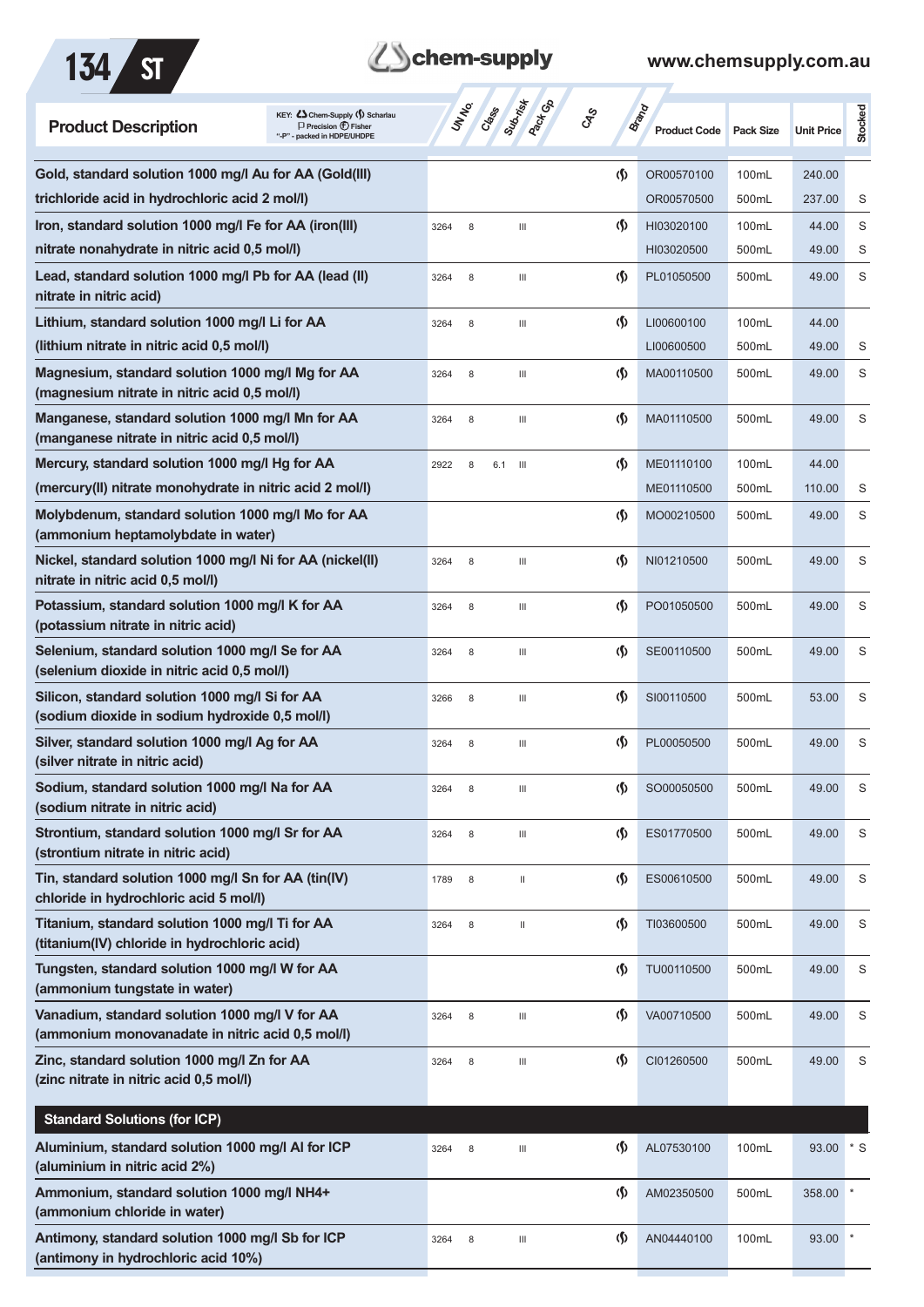| <b>B</b> chem-supply |  |  |  |  |  |  |  |  |  |  |  |
|----------------------|--|--|--|--|--|--|--|--|--|--|--|
|                      |  |  |  |  |  |  |  |  |  |  |  |

ST 135

| <b>Product Description</b>                                                                                  | KEY: Chem-Supply () Scharlau<br>$\Box$ Precision $\bigcirc$ Fisher<br>"-P" - packed in HDPE/UHDPE | UN NO.      | Class Back Co                                                                                                                                                                                                                                                                                                                                                                                                                                                                                                                            | <b>GRS</b> | Brand                              | <b>Product Code</b> | <b>Pack Size</b> | <b>Unit Price</b> | Stocked |
|-------------------------------------------------------------------------------------------------------------|---------------------------------------------------------------------------------------------------|-------------|------------------------------------------------------------------------------------------------------------------------------------------------------------------------------------------------------------------------------------------------------------------------------------------------------------------------------------------------------------------------------------------------------------------------------------------------------------------------------------------------------------------------------------------|------------|------------------------------------|---------------------|------------------|-------------------|---------|
| Arsenic, standard solution 1000 mg/l As for ICP<br>(arsenic in nitric acid 2%)                              |                                                                                                   | 2922<br>8   | 6.1<br>$\mathbf{H}$                                                                                                                                                                                                                                                                                                                                                                                                                                                                                                                      |            | $\Phi$                             | AR01550100          | 100mL            | 93.00             |         |
| Barium, standard solution 1000 mg/l Ba for ICP<br>(barium carbonate in nitric acid 2%)                      |                                                                                                   | 3264<br>8   | Ш                                                                                                                                                                                                                                                                                                                                                                                                                                                                                                                                        |            | $\Phi$                             | BA00150100          | 100mL            | 116.00            |         |
| Beryllium, standard solution 1000 mg/l Be for ICP<br>(beryllium oxide in hydrochloric acid 2%)              |                                                                                                   |             |                                                                                                                                                                                                                                                                                                                                                                                                                                                                                                                                          |            | $\Phi$                             | BE03450100          | 100mL            | 138.00            |         |
| Bismuth, standard solution 1000 mg/l Bi for ICP<br>(bismuth in nitric acid 2%)                              |                                                                                                   | 8<br>3264   | Ш                                                                                                                                                                                                                                                                                                                                                                                                                                                                                                                                        |            | $\Phi$                             | BI01350100          | 100mL            | 144.00            |         |
| Boron, standard solution 1000 mg/l B for ICP<br>(boric acid in water)                                       |                                                                                                   |             |                                                                                                                                                                                                                                                                                                                                                                                                                                                                                                                                          |            | $\Phi$                             | BO00170100          | 100mL            | 93.00             |         |
| Cadmium, standard solution 1000 mg/l Cd for ICP<br>(cadmium in nitric acid 2%)                              |                                                                                                   | 6.1<br>3287 | Ш                                                                                                                                                                                                                                                                                                                                                                                                                                                                                                                                        |            | $\Phi$                             | CA00440100          | 100mL            | 93.00             |         |
| Calcium, standard solution 1000 mg/l Ca for ICP<br>(calcium carbonate in nitric acid 2%)                    |                                                                                                   | 8<br>3264   | Ш                                                                                                                                                                                                                                                                                                                                                                                                                                                                                                                                        |            | $\Phi$                             | CA01790100          | 100mL            | 93.00             |         |
| Cerium, standard solution 1000 mg/l Ce for ICP<br>(cerium(IV) oxide in nitric acid 5%)                      |                                                                                                   | 3264<br>8   | $\mathop{\mathrm{II}}% \nolimits_{\mathop{\mathrm{II}}% \nolimits} \mathop{\mathrm{II}}% \nolimits_{\mathop{\mathrm{II}}% \nolimits} \mathop{\mathrm{II}}% \nolimits_{\mathop{\mathrm{II}}% \nolimits} \mathop{\mathrm{II}}% \nolimits_{\mathop{\mathrm{II}}% \nolimits} \mathop{\mathrm{II}}% \nolimits_{\mathop{\mathrm{II}}% \nolimits} \mathop{\mathrm{II}}% \nolimits_{\mathop{\mathrm{II}}% \nolimits} \mathop{\mathrm{II}}% \nolimits_{\mathop{\mathrm{II}}% \nolimits} \mathop{\mathrm{II}}% \nolimits_{\mathop{\mathrm{II}}% \$ |            | $\Phi$                             | CE00370100          | 100mL            | 193.00            |         |
| Cesium, standard solution 1000 mg/l Cs for ICP<br>(cesium chloride in water)                                |                                                                                                   |             |                                                                                                                                                                                                                                                                                                                                                                                                                                                                                                                                          |            | $\Phi$                             | CE01070100          | 100mL            | 193.00            |         |
| Chloride, standard solution 1000 mg/l Cl-<br>(potassium chloride in water)                                  |                                                                                                   |             |                                                                                                                                                                                                                                                                                                                                                                                                                                                                                                                                          |            | $\langle \mathbf{\langle} \rangle$ | CL02270500          | 500mL            | 91.00             | $*$ S   |
| Chromium, standard solution 1000 mg/l Cr for ICP<br>(chromium(III) nitrate nonahydrate in nitric acid 2%)   |                                                                                                   | 3264<br>8   | Ш                                                                                                                                                                                                                                                                                                                                                                                                                                                                                                                                        |            | $\Phi$                             | CR02260100          | 100mL            | 93.00             |         |
| Cobalt, standard solution 1000 mg/l Co for ICP<br>(cobalt in nitric acid 2%)                                |                                                                                                   | 3264<br>8   | $\ensuremath{\mathsf{III}}\xspace$                                                                                                                                                                                                                                                                                                                                                                                                                                                                                                       |            | $\langle \mathbf{\langle} \rangle$ | CO00130100          | 100mL            | 93.00             |         |
| Copper, standard solution 1000 mg/l Cu for ICP<br>(copper in nitric acid 2%)                                |                                                                                                   | 3264<br>8   | Ш                                                                                                                                                                                                                                                                                                                                                                                                                                                                                                                                        |            | $\Phi$                             | CO00800100          | 100mL            | 93.00             |         |
| Dysprosium, standard solution 1000 mg/l Dy for ICP<br>(dysprosium oxide in nitric acid 2%)                  |                                                                                                   | 3264<br>8   | Ш                                                                                                                                                                                                                                                                                                                                                                                                                                                                                                                                        |            | $\Phi$                             | DI13000100          | 100mL            | 225.00            |         |
| Erbium, standard solution 1000 mg/l Er for ICP<br>(erbium oxide in nitric acid 2%)                          |                                                                                                   | 3264<br>8   | Ш                                                                                                                                                                                                                                                                                                                                                                                                                                                                                                                                        |            | $\Phi$                             | ER00300100          | 100mL            | 225.00            |         |
| Europium, standard solution 1000 mg/l Eu for ICP<br>(europium(III) oxide in nitric acid 2%)                 |                                                                                                   | 8<br>3264   | Ш                                                                                                                                                                                                                                                                                                                                                                                                                                                                                                                                        |            | $\Phi$                             | EU00510100          | 100mL            | 203.00            |         |
| Gadolinium, standard solution 1000 mg/l Gd for ICP<br>(gadolinium oxide in nitric acid 2%)                  |                                                                                                   | 8<br>3264   | Ш                                                                                                                                                                                                                                                                                                                                                                                                                                                                                                                                        |            | $\langle \mathbf{\S} \rangle$      | GA00100100          | 100mL            | 215.00            |         |
| Gallium, standard solution 1000 mg/l Ga for ICP<br>(gallium in nitric acid 2%)                              |                                                                                                   | 8<br>3264   | Ш                                                                                                                                                                                                                                                                                                                                                                                                                                                                                                                                        |            | $\Phi$                             | GA00350100          | 100mL            | 215.00            |         |
| Germanium, standard solution 1000 mg/l Ge for ICP<br>(germanium in nitric acid 5% + hydrofluoric acid 1%)   |                                                                                                   | 2922<br>8   | 6.1<br>$\overline{\mathbf{u}}$                                                                                                                                                                                                                                                                                                                                                                                                                                                                                                           |            | $\Phi$                             | GE00710100          | 100mL            | 215.00            |         |
| Gold, standard solution 1000 mg/l Au for ICP<br>(gold in hydrochloric acid 5%)                              |                                                                                                   |             |                                                                                                                                                                                                                                                                                                                                                                                                                                                                                                                                          |            | $\Phi$                             | OR00620100          | 100mL            | 421.00            |         |
| Hafnium, standard solution 1000 mg/l Hf for ICP<br>(hafnium in nitric acid 5% + hydrofluoric acid 1%)       |                                                                                                   | 2922<br>8   | 6.1<br>$\overline{\phantom{0}}$                                                                                                                                                                                                                                                                                                                                                                                                                                                                                                          |            | $\Phi$                             | HA00100100          | 100mL            | 253.00            |         |
| Holmium, standard solution 1000 mg/l Ho for ICP<br>(holmium(III) oxide in nitric acid 2%)                   |                                                                                                   | 3264<br>8   | Ш                                                                                                                                                                                                                                                                                                                                                                                                                                                                                                                                        |            | $\varphi$                          | HO00100100          | 100mL            | 215.00            |         |
| Indium, standard solution 1000 mg/l In for ICP<br>(indium in nitric acid 2%)                                |                                                                                                   | 3264<br>8   | Ш                                                                                                                                                                                                                                                                                                                                                                                                                                                                                                                                        |            | $\Phi$                             | IN00870100          | 100mL            | 215.00            |         |
| Iridium, standard solution 1000 mg/l Ir for ICP<br>(ammonium hexacloroiridiate(IV) in hydrochloric acid 5%) |                                                                                                   |             |                                                                                                                                                                                                                                                                                                                                                                                                                                                                                                                                          |            | $\Phi$                             | IR00100100          | 100mL            | 445.00            |         |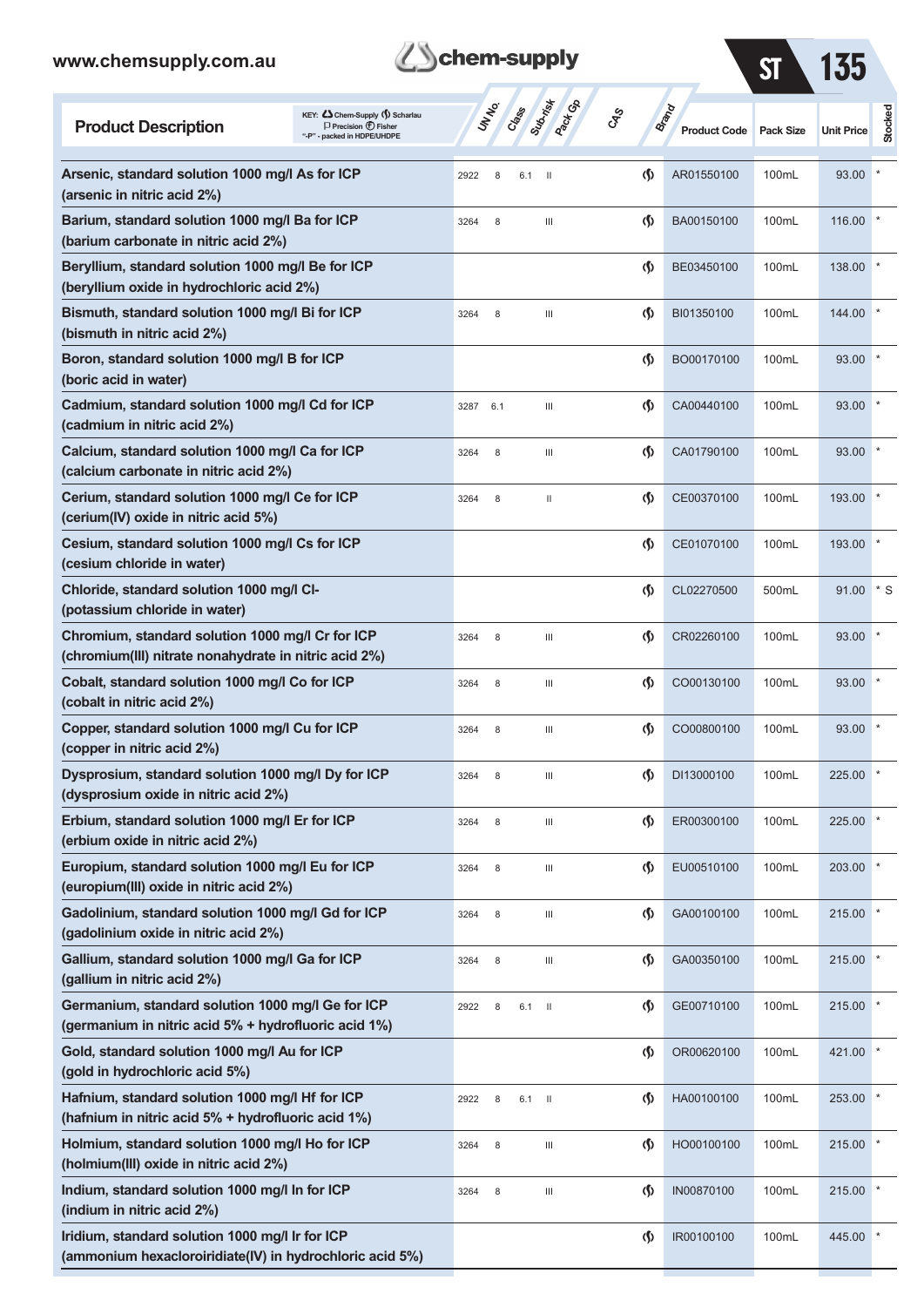

# **Z**Schem-supply

| KEY: Cohem-Supply (5) Scharlau<br><b>Product Description</b><br>$\Box$ Precision $\bigcirc$ Fisher<br>"-P" - packed in HDPE/UHDPE | Submish<br><b>Pack G</b> B<br><b>UNTER</b><br>Crass<br><b>GRS</b> |                                    | Brand<br><b>Product Code</b> | <b>Pack Size</b> | <b>Unit Price</b> | <b>Stocked</b> |
|-----------------------------------------------------------------------------------------------------------------------------------|-------------------------------------------------------------------|------------------------------------|------------------------------|------------------|-------------------|----------------|
| Iron, standard solution 1000 mg/l Fe for ICP<br>(iron in nitric acid 2%)                                                          | 3264<br>8<br>$\mathbf{III}$                                       | $\langle \mathbf{\langle} \rangle$ | HI02900100                   | 100mL            | 155.00            |                |
| Lanthanum, standard solution 1000 mg/l La for ICP<br>(lanthanum oxide in nitric acid 2%)                                          | 3264<br>8<br>Ш                                                    | $\langle \mathbf{\langle} \rangle$ | LA00800100                   | 100mL            | 164.00            |                |
| Lead, standard solution 1000 mg/l Pb for ICP<br>(lead in nitric acid 2%)                                                          | 3264<br>8<br>$\mathbf{III}$                                       | $\langle \mathbf{\langle} \rangle$ | PL01070100                   | 100mL            | 116.00            |                |
| Lithium, standard solution 1000 mg/l Li for ICP<br>(lithium carbonate in nitric acid 2%)                                          | 3264<br>8<br>Ш                                                    | $\langle \mathbf{\langle} \rangle$ | LI00630100                   | 100mL            | 98.00             |                |
| Lutetium, standard solution 1000 mg/l Lu for ICP<br>(lutetium oxide in nitric acid 2%)                                            | 3264<br>8<br>Ш                                                    | $\langle \mathbf{\langle}$         | LU00150100                   | 100mL            | 548.00            |                |
| Magnesium, standard solution 1000 mg/l Mg for ICP<br>(magnesium in nitric acid 2%)                                                | 3264<br>8<br>$\mathbf{III}$                                       | $\langle \mathbf{\langle} \rangle$ | MA00150100                   | 100mL            | 93.00             |                |
| Manganese, standard solution 1000 mg/l Mn for ICP<br>(manganese in nitric acid 2%)                                                | 3264<br>8<br>Ш                                                    | $\langle \mathbf{\langle} \rangle$ | MA01150100                   | 100mL            | 115.00            | * S            |
| Mercury, standard solution 1000 mg/l Hg for ICP<br>(mercury in nitric acid 2%)                                                    | 2922<br>6.1<br>- 111<br>8                                         | $\langle \mathbf{\langle} \rangle$ | ME01150100                   | 100mL            | 93.00             |                |
| Molybdenum, standard solution 1000 mg/l Mo for ICP<br>(molybdenum in ammonia 2%)                                                  |                                                                   | $\langle \mathbf{\S} \rangle$      | MO00230100                   | 100mL            | 109.00            |                |
| Neodymium, standard solution 1000 mg/l Nd for ICP<br>(neodymium oxide in nitric acid 2%)                                          | 3264<br>8<br>Ш                                                    | $\langle \mathbf{\langle} \rangle$ | NE00630100                   | 100mL            | 211.00            |                |
| Nickel, standard solution 1000 mg/l Ni for ICP<br>(nickel in nitric acid 2%)                                                      | 3264<br>8<br>$\mathbf{III}$                                       | $\langle \mathbf{\langle} \rangle$ | NI01250100                   | 100mL            | 93.00             |                |
| Niobium, standard solution 1000 mg/l Nb for ICP<br>(niobium in nitric acid 5% + hydrofluoric acid 1%)                             | 2922<br>8<br>6.1<br>- 11                                          | $\langle \mathbf{\S} \rangle$      | NI00700100                   | 100mL            | 203.00            |                |
| Nitrate, standard solution 1000 mg/l NO3-<br>(ammonium nitrate in water)                                                          |                                                                   | $\langle \mathbf{\langle}$         | NI01900500                   | 500mL            | 340.00            |                |
| Osmium, standard solution 1000 mg/l Os for ICP<br>(ammonium hexachloroosmate(IV) in hydrochloric acid 5%)                         |                                                                   | $\langle \mathbf{\S} \rangle$      | OS00550100                   | 100mL            | 524.00            |                |
| Palladium, standard solution 1000 mg/l Pd for ICP<br>(palladium in hydrochloric acid 5%)                                          |                                                                   | $\Phi$                             | PA00650100                   | 100mL            | 282.00            |                |
| Phosphate, standard solution 1000 mg/l PO43-<br>(potassium dihydrogen phosphate in water)                                         |                                                                   | $\langle \mathbf{\S} \rangle$      | FO01100500                   | 500mL            | 240.00            |                |
| Phosphorus, standard solution 1000 mg/l P for ICP<br>(ammonium dihydrogen phosphate in sulfuric acid 0,05%)                       |                                                                   | $\langle \mathbf{\S} \rangle$      | FO00350100                   | 100mL            | 144.00            |                |
| Platinum, standard solution 1000 mg/l Pt for ICP<br>(platinum in hydrochloric acid 5%)                                            |                                                                   | $\langle \mathbf{\S} \rangle$      | PT00050100                   | 100mL            | 375.00            |                |
| Potassium, standard solution 1000 mg/l K for ICP<br>(potassium nitrate in water)                                                  |                                                                   | $\langle \mathbf{\S} \rangle$      | PO01080100                   | 100mL            | 130.00            |                |
| Praseodymium, standard solution 1000 mg/l Pr for ICP<br>(praseodymium oxide in nitric acid 2%)                                    | 3264<br>8<br>Ш                                                    | $\langle \mathbf{\S} \rangle$      | PR00100100                   | 100mL            | 214.00            |                |
| Rhenium, standard solution 1000 mg/l Re for ICP<br>(ammonium perrhenate(VII) in water)                                            |                                                                   | $\langle \mathbf{\S} \rangle$      | RE00770100                   | 100mL            | 336.00            |                |
| Rhodium, standard solution 1000 mg/l Rh for ICP<br>(ammonium hexachlororhodate in hydrochloric acid 5%)                           |                                                                   | $\langle \mathbf{\S} \rangle$      | RO00220100                   | 100mL            | 390.00            |                |
| Rubidium, standard solution 1000 mg/l Rb for ICP<br>(rubidium chloride in water)                                                  |                                                                   | $\Phi$                             | RU00200100                   | 100mL            | 202.00            |                |
| Ruthenium, standard solution 1000 mg/l Ru for ICP<br>(Ammonium hexachlororuthenate in hydrochloric acid 5%)                       |                                                                   | $\langle \mathbf{\S} \rangle$      | RU00620100                   | 100mL            | 356.00            |                |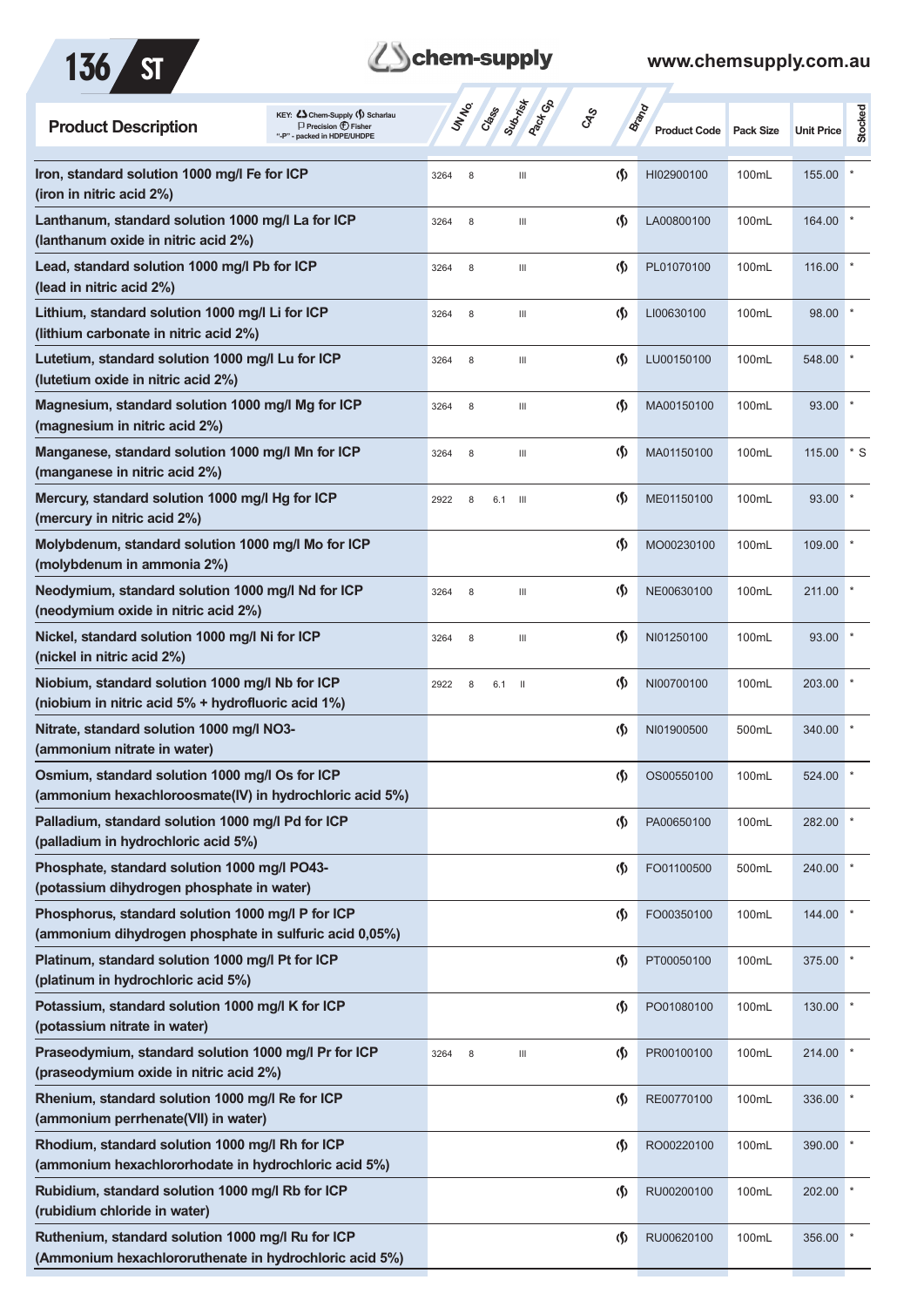| <b>B</b> chem-supply |  |
|----------------------|--|
|                      |  |

ST 137

 $\mathcal{L}^{\text{max}}$ 

| KEY: Cohem-Supply (5) Scharlau<br><b>Product Description</b><br>$\Box$ Precision $\bigoplus$ Fisher<br>"-P" - packed in HDPE/UHDPE | <b>UNTER</b> | Class | Suprist<br>A <sub>ROCK</sub> OS<br>GRS | Brand                              | <b>Product Code</b> | <b>Pack Size</b> | <b>Unit Price</b> | Stocked |
|------------------------------------------------------------------------------------------------------------------------------------|--------------|-------|----------------------------------------|------------------------------------|---------------------|------------------|-------------------|---------|
| Samarium, standard solution 1000 mg/l Sm for ICP<br>(samarium oxide in nitric acid 2%)                                             | 3264<br>8    |       | Ш                                      | $\langle \langle \rangle$          | SA02100100          | 100mL            | 260.00            |         |
| Scandium, standard solution 1000 mg/l Sc for ICP<br>(scandium oxide in nitric acid 2%)                                             | 8<br>3264    |       | Ш                                      | $\Phi$                             | ES00200100          | 100mL            | 336.00            |         |
| Selenium, standard solution 1000 mg/l Se for ICP<br>(selenium in nitric acid 2%)                                                   | 3264<br>8    |       | Ш                                      | $\langle \mathbf{\langle} \rangle$ | SE00150100          | 100mL            | 128.00            |         |
| Silicon, standard solution 1000 mg/l Si for ICP<br>(sodium metasilicate in water)                                                  |              |       |                                        | $\Phi$                             | SI00150100          | 100mL            | 120.00            |         |
| Silver, standard solution 1000 mg/l Ag for ICP<br>(silver in nitric acid 2%)                                                       | 3264<br>8    |       | Ш                                      | $\langle \mathbf{\S} \rangle$      | PL00070100          | 100mL            | 125.00            |         |
| Sodium, standard solution 1000 mg/l Na for ICP<br>(sodium nitrate in water)                                                        |              |       |                                        | $\Phi$                             | SO00080100          | 100mL            | 125.00            |         |
| Strontium, standard solution 1000 mg/l Sr for ICP<br>(strontium carbonate in nitric acid 2%)                                       | 3264<br>8    |       | Ш                                      | $\langle \mathbf{\S} \rangle$      | ES01790100          | 100mL            | 118.00            |         |
| Sulfate, standard solution 1000 mg/l SO42-<br>(ammonium sulfate in water)                                                          |              |       |                                        | $\Phi$                             | SU01000500          | 500mL            | 305.00            |         |
| Sulfur, standard solution 1000 mg/l S for ICP<br>(ammonium sulfate in water)                                                       |              |       |                                        | $\Phi$                             | AZ00390100          | 100mL            | 69.00             |         |
| Tantalum, standard solution 1000 mg/l Ta for ICP<br>(tantalum in nitric acid 5% + hydrofluoric acid 1%)                            | 2922<br>8    | 6.1   | $\mathbf{H}$                           | $\Phi$                             | TA02000100          | 100mL            | 250.00            |         |
| Tellurium, standard solution 1000 mg/l Te for ICP<br>(tellurium in hydrochloric acid 20%)                                          | 3264<br>8    |       | Ш                                      | $\Phi$                             | TE00220100          | 100mL            | 160.00            |         |
| Terbium, standard solution 1000 mg/l Tb for ICP<br>(terbium oxide in nitric acid 2%)                                               | 8<br>3264    |       | Ш                                      | $\Phi$                             | TE00050100          | 100mL            | 296.00            |         |
| Thallium, standard solution 1000 mg/l TI for ICP<br>(thallium (I) nitrate in nitric acid 2%)                                       | 8<br>3264    |       | Ш                                      | $\Phi$                             | TA00300100          | 100mL            | 270.00            |         |
| Thulium, standard solution 1000 mg/l Tm for ICP<br>(thulium oxide in nitric acid 2%)                                               | 8<br>3264    |       | Ш                                      | $\Phi$                             | TU00060100          | 100mL            | 460.00            |         |
| Tin, standard solution 1000 mg/l Sn for ICP<br>(tin in hydrochloric acid 10%)                                                      | 3264<br>8    |       | Ш                                      | $\Phi$                             | ES00590100          | 100mL            | 123.00            |         |
| Titanium, standard solution 1000 mg/l Ti for ICP<br>(titanium in nitric acid 5% + hydrofluoric acid 1%)                            | 2922<br>8    | 6.1   | $\mathbf{H}$                           | $\langle \mathbf{\hat{y}} \rangle$ | TI03640100          | 100mL            | 130.00            |         |
| Tungsten, standard solution 1000 mg/l W for ICP<br>(tungsten in ammonia 2%)                                                        |              |       |                                        | $\langle \mathbf{\hat{y}} \rangle$ | TU00150100          | 100mL            | 180.00            |         |
| Vanadium, standard solution 1000 mg/l V for ICP<br>(ammonium monovanadate in nitric acid 2%)                                       | 3264<br>8    |       | Ш                                      | $\langle \mathbf{\hat{y}} \rangle$ | VA00750100          | 100mL            | 222.00            |         |
| Ytterbium, standard solution 1000 mg/l Yb for ICP<br>(ytterbium oxide in nitric acid 2%)                                           | 8<br>3264    |       | $\ensuremath{\mathsf{III}}\xspace$     | $\langle \mathbf{\hat{y}} \rangle$ | IT00030100          | 100mL            | 210.00            |         |
| Yttrium, standard solution 1000 mg/l Y for ICP<br>(yttrium oxide in nitric acid 2%)                                                | 8<br>3264    |       | Ш                                      | $\Phi$                             | IT00100100          | 100mL            | 129.00            |         |
| Zinc, standard solution 1000 mg/l Zn for ICP<br>(zinc in nitric acid 2%)                                                           | 8<br>3264    |       | Ш                                      | $\Phi$                             | CI01280100          | 100mL            | 110.00            |         |
| Zirconium, standard solution 1000 mg/l Zr for ICP<br>(zirconium in nitric acid 5% + hydrofluoric acid 1%)                          | 2922<br>8    | 6.1   | $\mathbf{H}$                           | $\langle \mathbf{\hat{y}} \rangle$ | CI02550100          | 100mL            | 225.00            |         |
| ICP multielement calibration standard solution II,<br>4 elements in nitric acid 2%                                                 | 8<br>3264    |       | $\,$ II                                | $\Phi$                             | MU01020100          | 100mL            | 250.00            |         |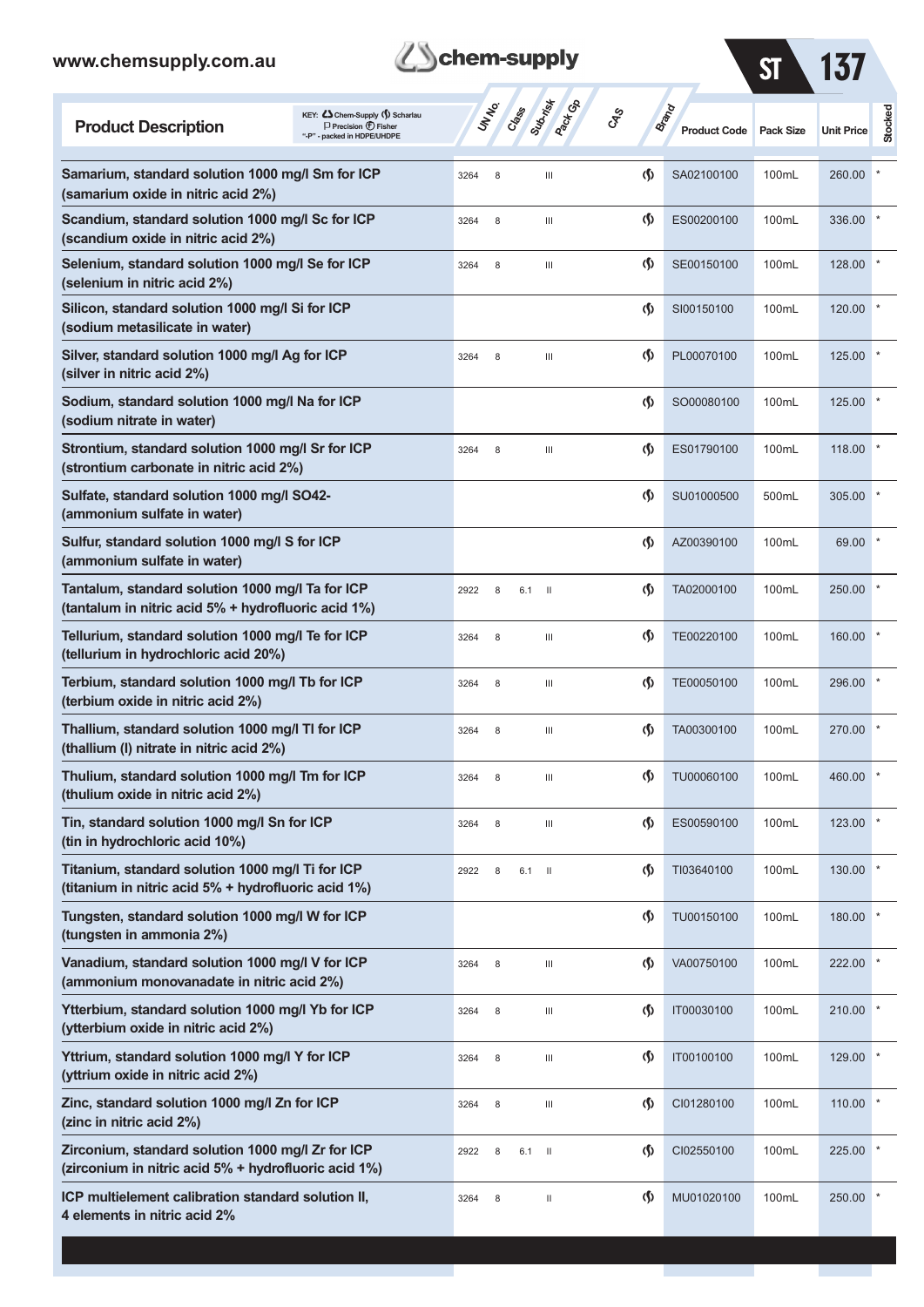



| KEY: C Chem-Supply (5) Scharlau<br><b>Product Description</b><br>$\Box$ Precision $\bigoplus$ Fisher<br>packed in HDPE/UHDPE<br>".p" |      | UNINO<br>Creek | Submist | <b>Pactice</b> | <b>GRS</b>                    | <b>Brand</b><br><b>Product Code</b> | <b>Pack Size</b> | <b>Unit Price</b> | Stocked |
|--------------------------------------------------------------------------------------------------------------------------------------|------|----------------|---------|----------------|-------------------------------|-------------------------------------|------------------|-------------------|---------|
| Stannic chloride pentahydrate LR                                                                                                     | 2440 | 8              | Ш       | 10026-06-9     | ひ                             | SL058-100G                          | 100 <sub>g</sub> | 90.00             | S       |
|                                                                                                                                      |      |                |         |                |                               | SL058-500G                          | 500 <sub>g</sub> | 385.00            | S       |
| Stannic oxide, extra pure                                                                                                            |      |                |         | 18282-10-5     | $\langle \mathbf{\S} \rangle$ | ES00700250                          | 250g             | 135.00            | S       |
|                                                                                                                                      |      |                |         |                |                               | ES00701000                          | 1kg              | 481.00            |         |
| Stannous chloride anhydrous, refer Acros price list                                                                                  |      |                |         |                |                               |                                     |                  |                   |         |
| Stannous chloride dihydrate AR                                                                                                       | 3260 | 8              | Ш       | 10025-69-1     | 45                            | SA060-100G                          | 100 <sub>g</sub> | 66.00             | S       |
|                                                                                                                                      |      |                |         |                |                               | SA060-500G                          | 500 <sub>g</sub> | 162.00            | S       |
|                                                                                                                                      |      |                |         |                |                               | <b>SA060-5KG</b>                    | 5kg              | 1130.00           | $^*$ S  |
|                                                                                                                                      |      |                |         |                |                               | SA060-25KG                          | 25kg             | <b>POA</b>        | $\star$ |
| Stannous chloride dihydrate, reagent grade, ACS, ISO                                                                                 |      |                |         | 10025-69-1     | $\langle \mathbf{\S} \rangle$ | ES00640100                          | 100 <sub>g</sub> | 70.00             | S       |
|                                                                                                                                      |      |                |         |                |                               | ES00640500                          | 500 <sub>g</sub> | 184.00            | S       |
| Stannous chloride dihydrate LR                                                                                                       | 3260 | 8              |         | III 10025-69-1 | 47                            | SL060-100G                          | 100 <sub>g</sub> | 56.00             | S       |
|                                                                                                                                      |      |                |         |                |                               | SL060-500G                          | 500 <sub>g</sub> | 146.00            | S       |
|                                                                                                                                      |      |                |         |                |                               | <b>SL060-25KG</b>                   | 25kg             | <b>POA</b>        | $\ast$  |
| Stannous chloride dihydrate, extra pure, Ph Eur, DAB                                                                                 |      |                |         | 10025-69-1     | (∫)                           | ES00630100                          | 100 <sub>g</sub> | 59.00             |         |
|                                                                                                                                      |      |                |         |                |                               | ES00631000                          | 1kg              | 310.00            |         |
|                                                                                                                                      |      |                |         |                |                               | ES0063005P                          | 5kg              | 924.00            |         |
|                                                                                                                                      |      |                |         |                |                               | ES0063025P                          | $25$ kg          | <b>POA</b>        |         |
| Stannous sulphate, refer Tin(II) sulfate                                                                                             |      |                |         |                |                               |                                     |                  |                   |         |
| <b>Starch indicator for lodometry (Vitex) LR</b>                                                                                     |      |                |         |                | 27                            | SL127-100G                          | 100 <sub>g</sub> | 32.00             | S       |
|                                                                                                                                      |      |                |         |                |                               | SL127-250G                          | 250g             | 69.00             | S       |
| <b>Starch-lodide Test strips</b>                                                                                                     |      |                |         |                | P                             | IS084-100S                          | 100 strips       | 13.00             | S       |
| Starch-lodide test strips (booklet)                                                                                                  |      |                |         |                | P                             | IS150-25S                           | 25 strips        | 5.00              | S       |
| Starch, maize, refer Acros price list                                                                                                |      |                |         |                |                               |                                     |                  |                   |         |
| Starch, potato LR                                                                                                                    |      |                |         |                | 42                            | SL126-500G                          | 500 <sub>g</sub> | 76.00             | S       |
|                                                                                                                                      |      |                |         |                |                               | <b>SL126-5KG</b>                    | 5kg              | 485.00            | $*$ S   |
| Starch, soluble AR                                                                                                                   |      |                |         | 9005-25-8      | 42                            | SA083-100G                          | 100 <sub>g</sub> | 49.00             | S       |
|                                                                                                                                      |      |                |         |                |                               | SA083-500G                          | 500 <sub>g</sub> | 96.00             | S       |
|                                                                                                                                      |      |                |         |                |                               | <b>SA083-5KG</b>                    | 5kg              | 679.00            | $*$ S   |
| Starch, soluble LR                                                                                                                   |      |                |         | 9005-25-8      | 42                            | SL083-500G                          | 500 <sub>g</sub> | 81.00             | S       |
|                                                                                                                                      |      |                |         |                |                               | <b>SL083-5KG</b>                    | 5kg              | 495.00            | $*$ S   |
|                                                                                                                                      |      |                |         |                |                               | <b>SL083-25KG</b>                   | 25kg             | POA * S           |         |
| Starch, soluble, synthesis grade                                                                                                     |      |                |         | 9005-84-9      | $\langle \mathbf{\S} \rangle$ | AL07150500                          | 500 <sub>g</sub> | 56.00             |         |
| <b>Starch, solution 1%</b>                                                                                                           |      |                |         | 9005-84-9      | $\langle \mathbf{\S} \rangle$ | AL07180100                          | 100mL            | 31.00             |         |
|                                                                                                                                      |      |                |         |                |                               | AL07180250                          | 250mL            | 40.00             |         |
| <b>Stearic acid LR</b>                                                                                                               |      |                |         | $57 - 11 - 4$  | 5                             | SL049-500G                          | 500g             | 82.00             | S       |
|                                                                                                                                      |      |                |         |                |                               | <b>SL049-5KG</b>                    | 5kg              | 406.00            | $*$ S   |
| Stearic acid, extra pure, Ph Eur, BP, NF, USP                                                                                        |      |                |         | $57 - 11 - 4$  | $\langle \mathbf{\S} \rangle$ | AC09260500                          | 500 <sub>g</sub> | 91.00             | S       |
| Stearyl alcohol, extra pure, Ph Eur, USP                                                                                             |      |                |         | 112-92-5       | $\langle \mathbf{\S} \rangle$ | AL02361000                          | 1kg              | 104.00            |         |
| Stearyl alcohol, synthesis grade                                                                                                     |      |                |         | 112-92-5       | $\Phi$                        | AL02351000                          | 1kg              | 52.00             |         |
| Stopcock grease, refer Silicone grease                                                                                               |      |                |         |                |                               |                                     |                  |                   |         |
| Strontium, standard solution 1000 mg/l Sr for AA<br>(strontium nitrate in nitric acid)                                               | 3264 | 8              | Ш       |                | $\langle \mathbf{\S} \rangle$ | ES01770500                          | 500mL            | 49.00             | S       |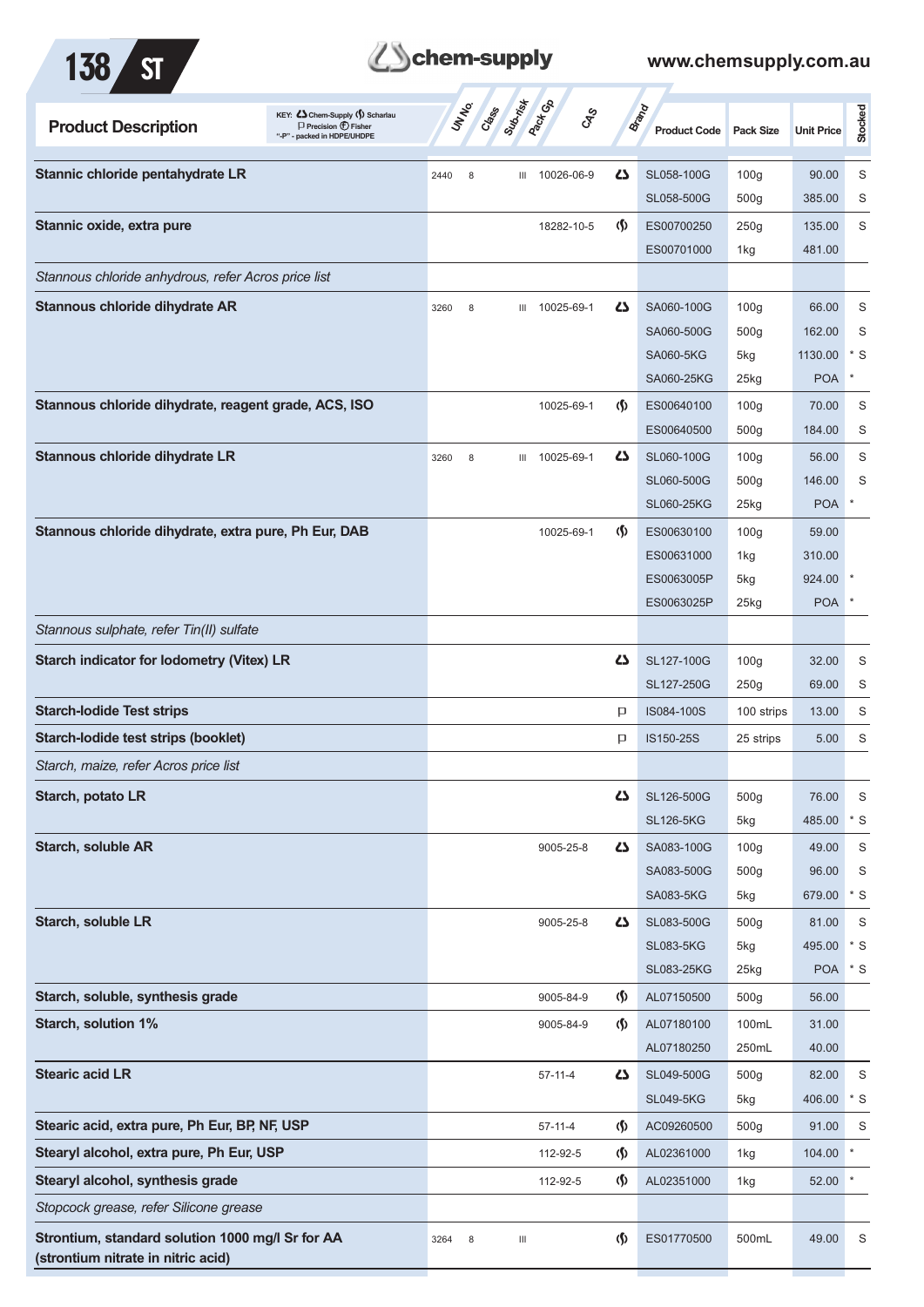| www.chemsupply.com.au                                   |                                                                                                      |                 | chem-supply<br>ST                        |                                    |                              |                  |                   |                  |  |  |  |  |  |
|---------------------------------------------------------|------------------------------------------------------------------------------------------------------|-----------------|------------------------------------------|------------------------------------|------------------------------|------------------|-------------------|------------------|--|--|--|--|--|
| <b>Product Description</b>                              | KEY: Cohem-Supply (5) Scharlau<br>$\Box$ Precision $\bigoplus$ Fisher<br>"-P" - packed in HDPE/UHDPE | UN NO.<br>Crass | Superior<br><b>Pack Go</b><br><b>CAS</b> |                                    | Brand<br><b>Product Code</b> | <b>Pack Size</b> | <b>Unit Price</b> | <b>Stocked</b>   |  |  |  |  |  |
| Strontium, standard solution 1000 mg/l Sr for ICP       |                                                                                                      | 8<br>3264       | Ш                                        | $\Phi$                             | ES01790100                   | 100mL            | 118.00            |                  |  |  |  |  |  |
| (strontium carbonate in nitric acid 2%)                 |                                                                                                      |                 |                                          |                                    |                              |                  |                   |                  |  |  |  |  |  |
| <b>Strontium carbonate LR</b>                           |                                                                                                      |                 | 1633-05-2                                | 45                                 | SL059-500G                   | 500 <sub>g</sub> | 144.00            | S                |  |  |  |  |  |
| Strontium chloride hexahydrate AR                       |                                                                                                      |                 | 10476-85-4                               | 4                                  | SA062-500G                   | 500 <sub>g</sub> | 113.00            | S                |  |  |  |  |  |
|                                                         |                                                                                                      |                 |                                          |                                    | <b>SA062-5KG</b>             | 5kg              | 629.00            | * S              |  |  |  |  |  |
|                                                         |                                                                                                      |                 |                                          |                                    | SA062-25KG                   | 25kg             | <b>POA</b>        | $\ast$           |  |  |  |  |  |
| Strontium chloride hexahydrate LR                       |                                                                                                      |                 | 10476-85-4                               | 5                                  | SL062-500G                   | 500 <sub>g</sub> | 92.00             | S                |  |  |  |  |  |
|                                                         |                                                                                                      |                 |                                          |                                    | <b>SL062-5KG</b>             | 5kg              | 589.00            | $*$ S            |  |  |  |  |  |
|                                                         |                                                                                                      |                 |                                          |                                    | SL062-25KG                   | 25kg             | <b>POA</b>        | $\ast$           |  |  |  |  |  |
| <b>Strontium nitrate AR</b>                             |                                                                                                      | 1507<br>5.1     | III 10042-76-9                           | 4                                  | SA063-500G                   | 500 <sub>g</sub> | 159.00            | S                |  |  |  |  |  |
|                                                         |                                                                                                      |                 |                                          |                                    | <b>SA063-5KG</b>             | 5kg              | 1182.00           | $^*$ S<br>$\ast$ |  |  |  |  |  |
|                                                         |                                                                                                      |                 |                                          |                                    | SA063-25KG                   | 25kg             | <b>POA</b>        |                  |  |  |  |  |  |
| <b>Strontium nitrate LR</b>                             |                                                                                                      | 1507<br>5.1     | III 10042-76-9                           | 5                                  | SL063-500G                   | 500g             | 151.00            | S                |  |  |  |  |  |
|                                                         |                                                                                                      |                 |                                          |                                    | <b>SL063-5KG</b>             | 5kg              | 1112.00           | $^*$ S           |  |  |  |  |  |
|                                                         |                                                                                                      |                 |                                          |                                    | SL063-25KG                   | $25$ kg          | <b>POA</b>        |                  |  |  |  |  |  |
| Styrene monomer, refer Acros price list                 |                                                                                                      |                 |                                          |                                    |                              |                  |                   |                  |  |  |  |  |  |
| Succinic acid, reagent grade, ACS                       |                                                                                                      |                 | 110-15-6                                 | $\langle \mathbf{\langle} \rangle$ | AC20420250                   | 250g             | 80.00             |                  |  |  |  |  |  |
| <b>Succinic acid LR</b>                                 |                                                                                                      |                 | 110-15-6                                 | 4                                  | SL068-500G                   | 500g             | 72.00             | S                |  |  |  |  |  |
|                                                         |                                                                                                      |                 |                                          |                                    | <b>SL068-5KG</b>             | 5kg              | 483.00            | $\cdot$ s        |  |  |  |  |  |
| Succinic acid, disodium salt hexahydrate, reagent grade |                                                                                                      |                 | 6106-21-4                                | $\Phi$                             | SO06450500                   | 500g             | 131.00            |                  |  |  |  |  |  |
| Succinic anhydride, synthesis grade                     |                                                                                                      |                 | 108-30-5                                 | $\langle \mathbf{\langle} \rangle$ | AN03201000                   | 1kg              | 66.00             |                  |  |  |  |  |  |
|                                                         |                                                                                                      |                 |                                          |                                    | AN0320005P                   | 5kg              | 210.00            |                  |  |  |  |  |  |
| <b>Sucrose AR</b>                                       |                                                                                                      |                 | $57 - 50 - 1$                            | 45                                 | SA030-500G                   | 500g             | 28.00             | S                |  |  |  |  |  |
|                                                         |                                                                                                      |                 |                                          |                                    | SA030-5KG                    | 5kg              | 120.00            | $\cdot$ s        |  |  |  |  |  |
|                                                         |                                                                                                      |                 |                                          |                                    | SA030-25KG                   | 25kg             | POA * S           |                  |  |  |  |  |  |
| Sucrose (Saccharose), reagent grade                     |                                                                                                      |                 | $57 - 50 - 1$                            | $\Phi$                             | SA00210500                   | 500g             | 48.00             | S                |  |  |  |  |  |
|                                                         |                                                                                                      |                 |                                          |                                    | SA0021005P                   | 5kg              | <b>POA</b>        | $^{\ast}$        |  |  |  |  |  |
| <b>Sucrose LR</b>                                       |                                                                                                      |                 | $57 - 50 - 1$                            | 42                                 | SL030-500G                   | 500g             | 25.00             | S                |  |  |  |  |  |
|                                                         |                                                                                                      |                 |                                          |                                    | <b>SL030-5KG</b>             | 5kg              | 110.00 * S        |                  |  |  |  |  |  |
|                                                         |                                                                                                      |                 |                                          |                                    | SL030-25KG                   | 25kg             | POA * S           |                  |  |  |  |  |  |
| Sucrose (Saccharose), extra pure, Ph Eur, BP, NF, DAB   |                                                                                                      |                 | $57 - 50 - 1$                            | $\Phi$                             | SA00200500                   | 500g             | 27.00             | S                |  |  |  |  |  |
|                                                         |                                                                                                      |                 |                                          |                                    | SA0020005P                   | 5kg              | <b>POA</b>        |                  |  |  |  |  |  |
|                                                         |                                                                                                      |                 |                                          |                                    | SA0020025P                   | 25kg             | POA <sup>*</sup>  |                  |  |  |  |  |  |
| Sucrose (Saccharose), molecular biology grade           |                                                                                                      |                 | $57 - 50 - 1$                            | $\langle \mathbf{\S} \rangle$      | SU00301000                   | 1kg              | 240.00            |                  |  |  |  |  |  |
|                                                         |                                                                                                      |                 |                                          |                                    | SU0030005P                   | 5kg              | POA <sup>*</sup>  |                  |  |  |  |  |  |
| Sudan 3 (C.I. 26100) LR                                 |                                                                                                      |                 | 85-86-9                                  | 4                                  | SL090-25G                    | 25g              | 66.00             | S                |  |  |  |  |  |
| Sudan III, C.I. 26100, for microscopy                   |                                                                                                      |                 | 85-86-9                                  | $\langle \mathbf{\langle} \rangle$ | SU00400025                   | 25g              | 89.00             |                  |  |  |  |  |  |
|                                                         |                                                                                                      |                 |                                          |                                    | SU00400100                   | 100 <sub>g</sub> | 275.00 *          |                  |  |  |  |  |  |
| Sudan 4 (C.I. 26105) LR                                 |                                                                                                      | 2811 6.1        | III 85-83-6                              | 5                                  | SL089-25G                    | 25g              | 60.00             | S                |  |  |  |  |  |
| Sudan IV, C.I. 26105, for microscopy                    |                                                                                                      |                 | 85-83-6                                  | (§)                                | SU00450025                   | 25g              | 83.00 *           |                  |  |  |  |  |  |
|                                                         |                                                                                                      |                 |                                          |                                    | SU00450100                   | 100 <sub>g</sub> | $213.00$ *        |                  |  |  |  |  |  |

**Sudan Black B, C.I. 26150, for microscopy 1997-25-5 197-25-5 1997-25-5 1997-25-5 1998 NE00500025** 25g 79.00 \*

NE00500100 100g 206.00 \*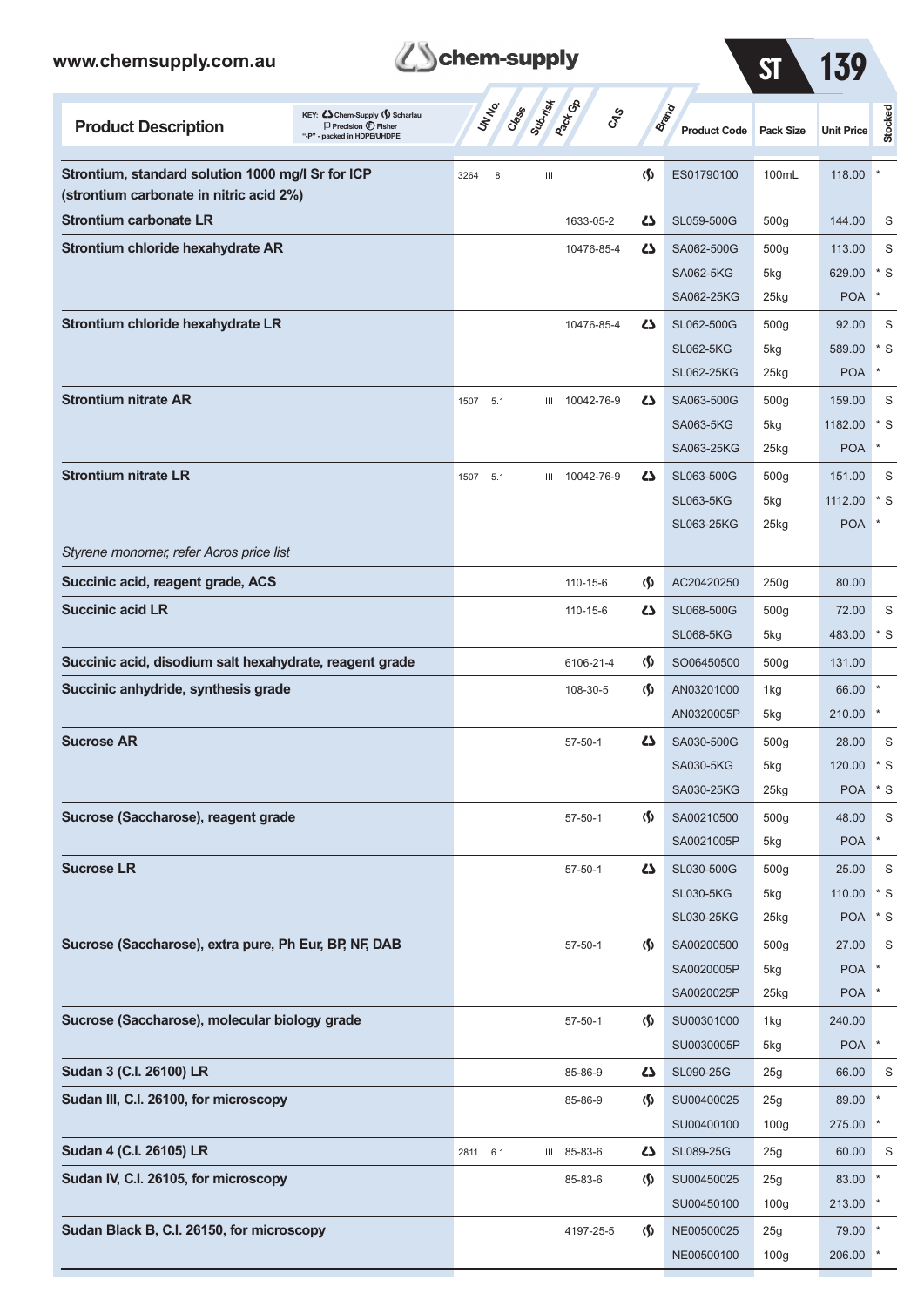



| KEY: C Chem-Supply () Scharlau<br><b>Product Description</b><br>$\Box$ Precision $\bigoplus$ Fisher<br>"-P" - packed in HDPE/UHDPE |      | <b>UNTER</b><br>Crass | Submish      | <b>Pack</b> Ga | <b>GRS</b>                         | <b>Brand</b><br><b>Product Code</b> | Pack Size        | <b>Unit Price</b> | Stocked      |
|------------------------------------------------------------------------------------------------------------------------------------|------|-----------------------|--------------|----------------|------------------------------------|-------------------------------------|------------------|-------------------|--------------|
| <b>Sulfamic acid LR</b>                                                                                                            | 2967 | 8                     |              | III 5329-14-6  | ひ                                  | SL091-500G                          | 500 <sub>g</sub> | 47.00             | S            |
|                                                                                                                                    |      |                       |              |                |                                    | <b>SL091-5KG</b>                    | 5kg              | 251.00            | * S          |
|                                                                                                                                    |      |                       |              |                |                                    | SL091-25KG                          | $25$ kg          | <b>POA</b>        |              |
| Sulfamic acid, extra pure                                                                                                          | 2967 | 8                     |              | III 5329-14-6  | $\langle \mathbf{\langle} \rangle$ | AC20511000                          | 1kg              | 89.00             |              |
| Sulfanilamide, extra pure, Ph Eur                                                                                                  |      |                       |              | 63-74-1        | $\langle \mathbf{\langle} \rangle$ | SU00600100                          | 100 <sub>g</sub> | 70.00             | S            |
|                                                                                                                                    |      |                       |              |                |                                    | SU00601000                          | 1kg              | 236.00            | S            |
| Sulfanilic acid, reagent grade, ACS                                                                                                |      |                       |              | 121-57-3       | $\langle \mathbf{\langle} \rangle$ | AC20600100                          | 100 <sub>g</sub> | 81.00             |              |
|                                                                                                                                    |      |                       |              |                |                                    | AC20600250                          | 250g             | 163.00            |              |
| Sulfate, standard solution 1000 mg/l SO42-<br>(ammonium sulfate in water)                                                          |      |                       |              |                | $\langle \mathbf{\langle}$         | SU01000500                          | 500mL            | 305.00            |              |
| Sulfite Test strips (10-50-100-250-500 ppm)                                                                                        |      |                       |              |                | Þ                                  | IS128-50S                           | 50 strips        | 27.00             | S            |
| 5-Sulfosalicylic acid dihydrate, reagent grade, ACS                                                                                | 3261 | 8                     | Ш            | 5965-83-3      | $\langle \mathbf{\langle} \rangle$ | AC20930250                          | 250g             | 198.00            | S            |
|                                                                                                                                    |      |                       |              |                |                                    | AC20931000                          | 1kg              | 525.00            |              |
| <b>Sulfur powder LR</b>                                                                                                            | 1350 | 4.1                   |              | III 7704-34-9  | 5                                  | SL006-500G                          | 500 <sub>g</sub> | 38.00             | S            |
| Sulfur flower, extra pure, Ph Eur, USP, BP                                                                                         | 1350 | 4.1                   |              | III 7704-34-9  | $\langle \mathbf{\langle} \rangle$ | AZ00411000                          | 1kg              | 72.00             |              |
| Sulfur sublimated, extra pure, Ph Eur, USP, BP                                                                                     | 1350 | 4.1                   |              | III 7704-34-9  | $\langle \mathbf{\langle} \rangle$ | AZ00421000                          | 1kg              | 72.00             | S            |
| <b>Sulfur roll TG</b>                                                                                                              |      |                       |              | 7704-34-9      | ひ                                  | ST053-1KG                           | 1kg              | 63.00             | S            |
| Sulfur, standard solution 1000 mg/l S for ICP<br>(ammonium sulfate in water)                                                       |      |                       |              |                | $\langle \mathbf{\langle} \rangle$ | AZ00390100                          | 100mL            | 69.00             |              |
| Sulfuric acid 95-98% AR                                                                                                            | 1830 | 8                     | $\mathbf{H}$ | 7664-93-9      | ひ                                  | SA008-500M                          | 500mL            | 29.00             | S            |
|                                                                                                                                    |      |                       |              |                |                                    | SA008-2.5L                          | 2.5L             | 65.00             | S            |
| Sulfuric acid, 95 - 97%, reagent grade, ISO                                                                                        | 1830 | 8                     | Ш.           | 7664-93-9      | <sub>(</sub> f)                    | AC20691000                          | 1L               | 58.00             |              |
|                                                                                                                                    |      |                       |              |                |                                    | AC20692500                          | 2.5L             | 67.00             | S            |
| Sulfuric acid, 95 - 97%, reagent grade, ACS, ISO,                                                                                  | 1830 | 8                     |              | II 7664-93-9   | $\langle \mathbf{\langle} \rangle$ | AC20971000                          | 1L               | 104.00            |              |
| max. 0,0000005% Hq                                                                                                                 |      |                       |              |                |                                    | AC20972500                          | 2.5L             | 182.00            |              |
| Sulfuric acid, 95 - 97%, VLSI grade                                                                                                | 1830 | 8                     | Ш.           | 7664-93-9      | $\langle \mathbf{\S} \rangle$      | AC20771000                          | 1L               | <b>POA</b>        | $\pmb{\ast}$ |
| Sulfuric acid 95-98% LR                                                                                                            | 1830 | 8                     | H.,          | 7664-93-9      | 5                                  | SL008-500M                          | 500mL            | 28.00             | S            |
|                                                                                                                                    |      |                       |              |                |                                    | SL008-2.5L                          | 2.5L             | 63.00             | S            |
| Sulfuric acid, 95 - 98%, extra pure, Ph Eur, USP, BP, NF                                                                           | 1830 | $\,8\,$               |              | II 7664-93-9   | $\langle \mathbf{\S} \rangle$      | AC20702500                          | 2.5L             | 96.00             |              |
| Sulfuric acid 98% TG (packed in black HDPE container)                                                                              | 1830 | 8                     | Ш.           | 7664-93-9      | 45                                 | ST008-2.5L-P                        | 2.5L             | 54.00             | S            |
|                                                                                                                                    |      |                       |              |                |                                    | ST008-10L-P                         | 10 <sub>L</sub>  | <b>POA</b>        | $*$ S        |
| Sulfuric acid, 96% ± 0,1%, reagent grade                                                                                           | 1830 | 8                     |              | II 7664-93-9   | $\langle \mathbf{\S} \rangle$      | AC20712500                          | 2.5L             | 147.00            |              |
| Sulfuric acid, 94%, for trace analysis                                                                                             | 1830 | 8                     |              | II 7664-93-9   | (∫)                                | AC20911000                          | 1L               | 679.00            |              |
| Sulfuric acid 90-91% w/w for milk testing LR                                                                                       | 1830 | 8                     |              | II 7664-93-9   | 5                                  | SL419-2.5L                          | 2.5L             | 83.00             | S            |
| Sulfuric acid, 90 - 91%, for Gerber fat determination and                                                                          | 1830 | $\,$ 8 $\,$           |              | II 7664-93-9   | $\langle \mathbf{\S} \rangle$      | AC20641000                          | 1L               | 74.00             |              |
| testing nitrates in milk                                                                                                           |      |                       |              |                |                                    | AC2064005P                          | 5L               | 165.00            | $\pmb{\ast}$ |
| Sulfuric acid (SG=1.73) for milk testing LR                                                                                        | 1830 | 8                     |              | II 7664-93-9   | 5                                  | SL137-2.5L                          | 2.5L             | 83.00             | S            |
| Sulfuric acid, 62%, according to Röder and Van Gulik,<br>for determination of fat in milk                                          | 1830 | 8                     | Ш.           | 7664-93-9      | $\langle \mathbf{\langle} \rangle$ | AC20921000                          | 1L               | 83.00             |              |
| Sulfuric acid, 50% w/v, reagent grade                                                                                              | 2796 | 8                     |              | II 7664-93-9   | $\langle \mathbf{\S} \rangle$      | AC20791000                          | 1L               | 77.00             |              |
| Sulfuric acid, 25%, reagent grade                                                                                                  | 2796 | 8                     | Ш.           | 7664-93-9      | $\langle \mathbf{\S} \rangle$      | AC20781000                          | 1L               | 73.00             |              |
| Sulfuric acid, solution 10%w/v, extra pure                                                                                         | 2796 | 8                     | $\mathbf{H}$ | 7664-93-9      | $\langle \mathbf{\S} \rangle$      | AC20681000                          | 1L               | 63.00             |              |
| Sulfuric acid, solution 5 mol/l (10 N)                                                                                             | 2796 | 8                     | Ш.           | 7664-93-9      | $\langle \mathbf{\S} \rangle$      | AC20891000                          | 1L               | 104.00            |              |
|                                                                                                                                    |      |                       |              |                |                                    | AC2089010C                          | 10L              | 585.00            |              |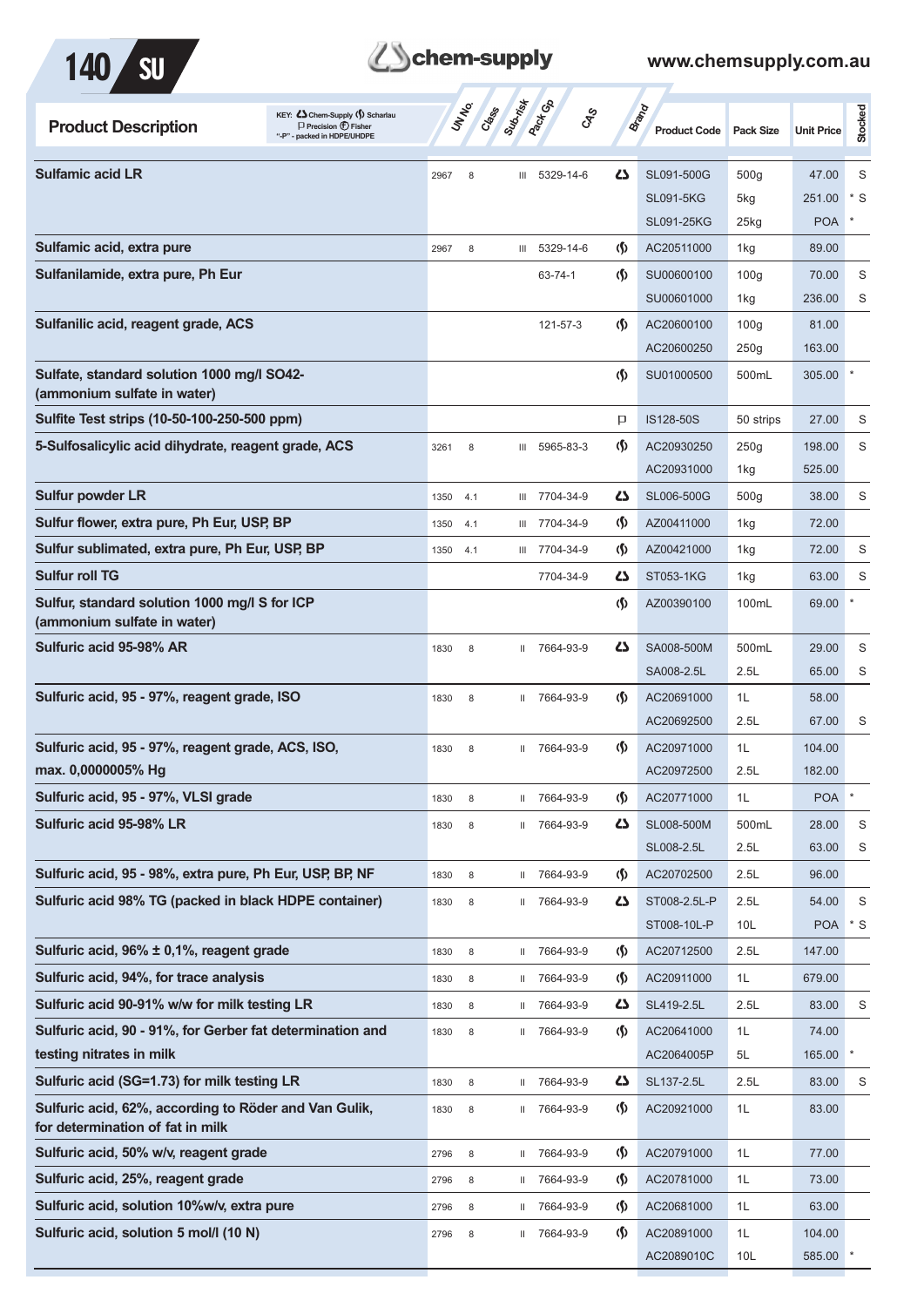| www.chemsupply.com.au                                                                                                              | chem-supply               |                              |                                        |                              | <b>SU</b>       | 141               |           |
|------------------------------------------------------------------------------------------------------------------------------------|---------------------------|------------------------------|----------------------------------------|------------------------------|-----------------|-------------------|-----------|
| KEY: Cohem-Supply (5) Scharlau<br><b>Product Description</b><br>$\Box$ Precision $\bigoplus$ Fisher<br>"-P" - packed in HDPE/UHDPE | Suprist<br>UNINO<br>Crass | <b>Pack Go</b><br><b>GRS</b> |                                        | Brand<br><b>Product Code</b> | Pack Size       | <b>Unit Price</b> | Stocked   |
| Sulfuric acid, solution 4 mol/l (8 N), for COD determination,<br>according to ISO 6060                                             | 2796<br>8<br>Ш            | 7664-93-9                    | $\langle \mathbf{\S} \rangle$          | AC20751000                   | 1L              | 84.00             |           |
| Sulfuric acid, solution 2,5 mol/l (5 N)                                                                                            | 2796<br>8<br>Ш            | 7664-93-9                    | $\langle \mathbf{\S} \rangle$          | AC20861000                   | 1L              | 73.00             |           |
| Sulfuric acid, solution 1 mol/l (2 N)                                                                                              | 2796<br>8<br>Ш            | 7664-93-9                    | ற                                      | AC20851000                   | 1L              | 73.00             |           |
| Sulfuric acid 0.500M (1.000N) solution LR<br>(packed in black HDPE container)                                                      |                           | 7664-93-9                    | دے                                     | SL138-2.5L-P                 | 2.5L            | 64.00             | S         |
| Sulfuric acid, concentrated solution to prepare 1 l of solution<br>$0,5$ mol/l $(1 N)$                                             | 2796<br>8<br>$\mathbf{H}$ | 7664-93-9                    | $\langle \mathbf{\langle}$             | AC207300PA                   | Ampoule         | 42.00             | S         |
| Sulfuric acid, solution 0.5M, (1N), concentrated volumetric<br>standard to prepare 1L of solution                                  | 8<br>2796<br>$\mathbf{H}$ | 7664-93-9                    | $^{\circledR}$                         | J/8430C/05                   | Ampoule         | 47.00             | S         |
| Sulfuric acid, solution 0,5 mol/l (1 N)                                                                                            |                           | 7664-93-9                    | $\langle \mathbf{\S} \rangle$          | AC20801000                   | 1L              | 67.00             | S         |
|                                                                                                                                    |                           |                              |                                        | AC2080005P                   | 5L              | 151.00            |           |
|                                                                                                                                    |                           |                              |                                        | AC2080010C                   | 10L             | 207.00            |           |
| Sulfuric acid, solution 1/3 w/v                                                                                                    | 8<br>2796<br>Ш            | 7664-93-9                    | $\langle \mathbf{\S} \rangle$          | AC20740500                   | 500mL           | 52.00             |           |
| Sulfuric acid, solution 0,25 mol/l (0,5 N)                                                                                         |                           | 7664-93-9                    | $\langle \mathbf{\S} \rangle$          | AC20811000                   | 1L              | 66.00             |           |
| Sulfuric acid, solution 0,13 mol/l (0,26 N)                                                                                        |                           | 7664-93-9                    | $\langle \mathbf{\langle} \rangle$     | AC20841000                   | 1L              | 65.00             |           |
|                                                                                                                                    |                           |                              |                                        | AC2084005P                   | 5L              | 153.00            |           |
|                                                                                                                                    |                           |                              |                                        | AC2084010C                   | 10L             | 220.00            |           |
| Sulfuric acid, solution 0,125 mol/l (0,25 N)                                                                                       |                           | 7664-93-9                    | $\langle \mathbf{\langle} \rangle$     | AC20881000                   | 1L              | 62.00             |           |
|                                                                                                                                    |                           |                              |                                        | AC2088005P                   | 5L              | 155.00            |           |
|                                                                                                                                    |                           |                              |                                        | AC2088010C                   | 10L             | 220.00            |           |
| Sulfuric acid, solution 0,1 mol/l (0,2 N)                                                                                          |                           | 7664-93-9                    | $\langle \mathbf{\S} \rangle$          | AC20871000                   | 1L              | 64.00             | S         |
| Sulfuric acid 0.050M (0.100N) solution LR                                                                                          |                           | 7664-93-9                    | 47                                     | SL136-2.5L-P                 | 2.5L            | 63.00             | S         |
| Sulfuric acid, concentrated solution to prepare<br>1 l of solution 0,05 mol/l (0,1 N)                                              | 2796<br>8<br>$\mathbf{H}$ | 7664-93-9                    | O.                                     | AC207200PA                   | Ampoule         | 42.00             | S         |
| Sulfuric acid, solution 0.05M, (0.1N), concentrated<br>volumetric standard to prepare 1L of solution                               | 8<br>2796<br>Ш.           | 7664-93-9                    | $^{\circledR}$                         | J/8460C/05                   | Ampoule         | 47.00             | S         |
| Sulfuric acid, solution 0,05 mol/l (0,1 N)                                                                                         |                           | 7664-93-9                    | $\Phi$                                 | AC20821000                   | 1L              | 62.00             |           |
|                                                                                                                                    |                           |                              |                                        | AC2082005P                   | 5L              | 120.00            | $\cdot$ s |
|                                                                                                                                    |                           |                              |                                        | AC2082010C                   | 10 <sub>L</sub> | 195.00            |           |
| Sulfuric acid, solution 0,025 mol/l (0,05 N)                                                                                       |                           | 7664-93-9                    | $\langle \mathsf{S} \rangle$           | AC20761000                   | 1L              | 62.00             |           |
| Sulfuric acid, solution 0,01 mol/l (0,02 N)                                                                                        |                           | 7664-93-9                    | $\langle \mathbf{\mathbf{\S}} \rangle$ | AC20831000                   | 1L              | 62.00             | S         |

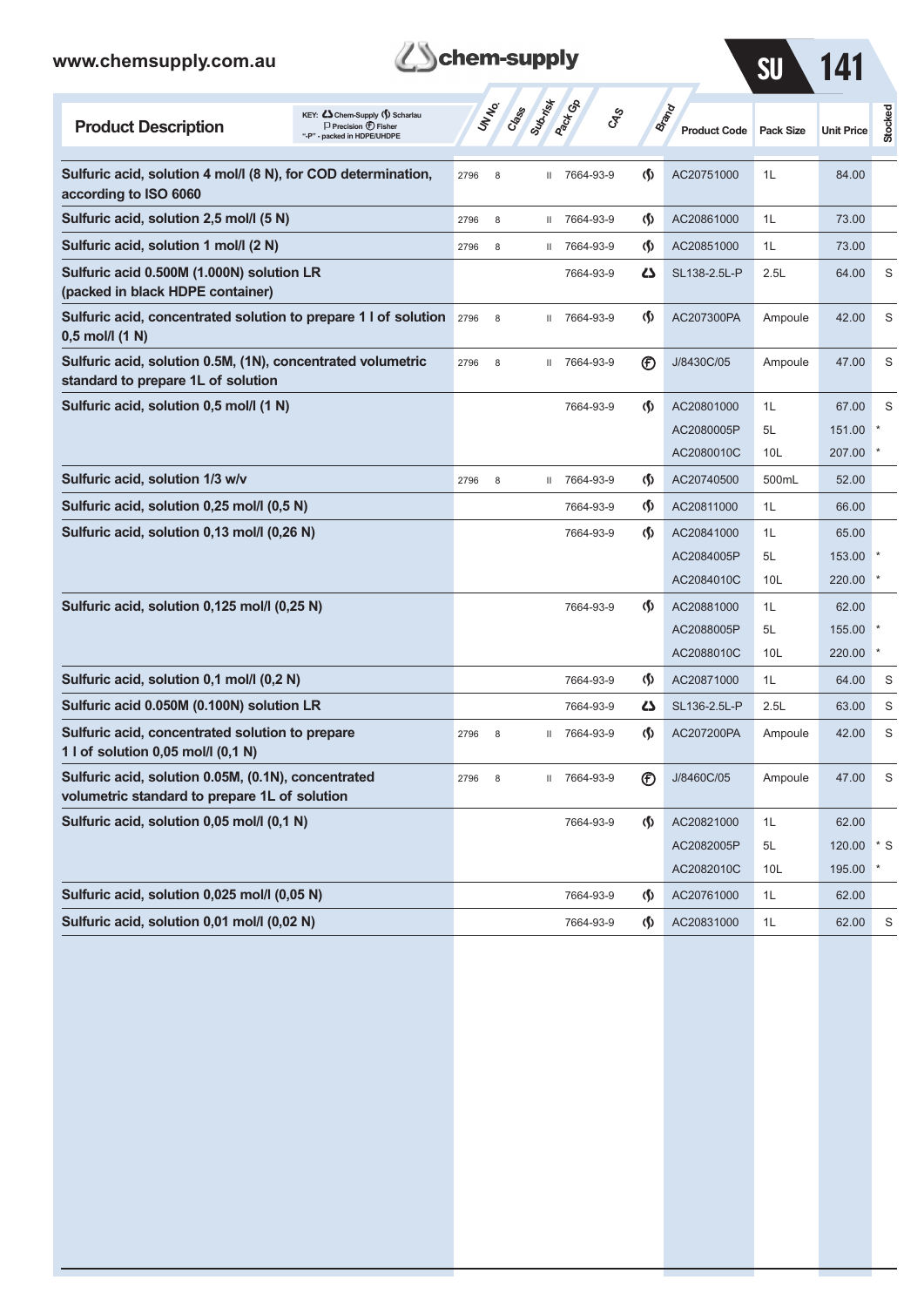



| <b>Product Description</b>                                                                              | KEY: <<br>Chem-Supply ()Scharlau<br>$\Box$ Precision $\bigoplus$ Fisher<br>"-P" - packed in HDPE/UHDPE | UN NO.      | Class | Suprist<br><b>Pactical</b>            | <b>GRS</b>   |                                      | <b>Brand</b><br><b>Product Code</b> | <b>Pack Size</b> | <b>Unit Price</b>    | Stocked |
|---------------------------------------------------------------------------------------------------------|--------------------------------------------------------------------------------------------------------|-------------|-------|---------------------------------------|--------------|--------------------------------------|-------------------------------------|------------------|----------------------|---------|
| <b>Talc, purified TG</b>                                                                                |                                                                                                        |             |       |                                       | 14807-96-6   | 27                                   | TT043-500G                          | 500 <sub>g</sub> | 62.00                | S       |
| <b>TAN solvent mixture</b>                                                                              |                                                                                                        | 1993<br>3   |       | $\begin{array}{c} \hline \end{array}$ |              | 45                                   | TS184-20L-P                         | 20L              | 210.00               | $*$ S   |
| <b>Tannic acid white LR</b>                                                                             |                                                                                                        |             |       |                                       | 1401-55-4    | 45                                   | TL037-500G                          | 500 <sub>g</sub> | 99.00                | S       |
|                                                                                                         |                                                                                                        |             |       |                                       |              |                                      | <b>TL037-5KG</b>                    | 5kg              | 716.00               | $*$ S   |
| Tannin, refer Tannic acid                                                                               |                                                                                                        |             |       |                                       |              |                                      |                                     |                  |                      |         |
| Tantalum, standard solution 1000 mg/l Ta for ICP<br>(tantalum in nitric acid 5% + hydrofluoric acid 1%) |                                                                                                        | 2922<br>8   | 6.1   | - 11                                  |              | $\langle \langle \rangle$            | TA02000100                          | 100mL            | 250.00               |         |
| Tap, black plastic                                                                                      |                                                                                                        |             |       |                                       |              | ひ                                    | <b>MIS-TAP</b>                      | Each             | 4.00                 | S       |
| Tartar emetic, refer Antimony potassium tartrate                                                        |                                                                                                        |             |       |                                       |              |                                      |                                     |                  |                      |         |
| L(+)-Tartaric acid AR                                                                                   |                                                                                                        |             |       |                                       | 87-69-4      | 45                                   | TA010-500G                          | 500 <sub>g</sub> | 61.00                | S       |
|                                                                                                         |                                                                                                        |             |       |                                       |              |                                      | <b>TA010-5KG</b>                    | 5kg              | 378.00               | $*$ S   |
| L(+)-Tartaric acid, reagent grade, ACS, ISO                                                             |                                                                                                        |             |       |                                       | 87-69-4      | $\langle \mathbf{\langle} \rangle$   | AC30010500                          | 500 <sub>g</sub> | 92.00                | S       |
|                                                                                                         |                                                                                                        |             |       |                                       |              |                                      | AC3001005P                          | 5kg              | 528.00               |         |
| L(+)-Tartaric acid LR                                                                                   |                                                                                                        |             |       |                                       | 87-69-4      | ひ                                    | TL010-500G                          | 500 <sub>g</sub> | 55.00                | S       |
|                                                                                                         |                                                                                                        |             |       |                                       |              |                                      | <b>TL010-5KG</b>                    | 5kg              | 341.00               | * S     |
| Tartrazine, refer Acros price list                                                                      |                                                                                                        |             |       |                                       |              |                                      | <b>TL010-25KG</b>                   | $25$ kg          | <b>POA</b>           | $*$ S   |
| Taurine, extra pure                                                                                     |                                                                                                        |             |       |                                       |              | (∫)                                  | TA02700250                          | 250g             | 70.00                |         |
| TBE 5X buffer $pH = 8,3$ , molecular biology grade                                                      |                                                                                                        |             |       |                                       | 107-35-7     | $\langle \mathbf{\S} \rangle$        | TB00101000                          | 1L               | 127.00               |         |
|                                                                                                         |                                                                                                        |             |       |                                       |              |                                      | TB0010010C                          | 10L              | 507.00               |         |
| <b>TBN solvent mixture</b>                                                                              |                                                                                                        | 2924<br>3   | 8     | $\mathbf{III}$                        |              | 45                                   | TS088-20L-P                         | 20L              | 343.00               | * S     |
| Tellurium, standard solution 1000 mg/l Te for ICP<br>(tellurium in hydrochloric acid 20%)               |                                                                                                        | 3264<br>8   |       | Ш                                     |              | $\langle \mathbf{\mathbf{\Diamond}}$ | TE00220100                          | 100mL            | 160.00               |         |
| Tellurium dioxide, extra pure                                                                           |                                                                                                        |             |       |                                       | 7446-07-3    | $\langle \mathbf{\S} \rangle$        | TE00400025                          | 25g              | 189.00               |         |
| <b>TEMED, reagent grade</b>                                                                             |                                                                                                        | 2372<br>3   |       |                                       | 110-18-9     | (Ş)                                  | TE00500010                          | 10 <sub>mL</sub> | 22.00                |         |
|                                                                                                         |                                                                                                        |             |       |                                       |              |                                      | TE00500100                          | 100mL            | 61.00 * S            |         |
| Terbium, standard solution 1000 mg/l Tb for ICP<br>(terbium oxide in nitric acid 2%)                    |                                                                                                        | 3264<br>8   |       | $\ensuremath{\mathsf{III}}\xspace$    |              | $\varphi$                            | TE00050100                          | 100mL            | 296.00               |         |
| TES biological buffer, refer Acros price list                                                           |                                                                                                        |             |       |                                       |              |                                      |                                     |                  |                      |         |
| 1,1,2,2-Tetrabromoethane, refer Acros price list                                                        |                                                                                                        |             |       |                                       |              |                                      |                                     |                  |                      |         |
| sym-Tetrabromoethane, refer 1,1,2,2-Tetrabromoethane                                                    |                                                                                                        |             |       |                                       |              |                                      |                                     |                  |                      |         |
| Tetrabutylammonium bromide, HPLC grade                                                                  |                                                                                                        |             |       |                                       | 1643-19-2    | $\langle \mathbf{\S} \rangle$        | BR02000025                          | 25g              | 320.00               |         |
| Tetrabutylammonium hydrogen sulfate, for                                                                |                                                                                                        |             |       |                                       | 32503-27-8   | $\langle \mathbf{\S} \rangle$        | TE01200010                          | 10 <sub>g</sub>  | 376.00               |         |
| ion-pair chromatography                                                                                 |                                                                                                        |             |       |                                       |              |                                      | TE01200100                          | 100 <sub>g</sub> | <b>POA</b>           |         |
| Tetrabutylammonium hydroxide, solution 0,1 mol/l,<br>buffered with phosphates, HPLC grade               |                                                                                                        |             |       |                                       | 2052-49-5    | $\langle \mathbf{\S} \rangle$        | TE01150250                          | 250mL            | 566.00               |         |
| Tetrabutylammonium hydroxide, solution 0,1 mol/l,                                                       |                                                                                                        |             |       |                                       | 2052-49-5    | $\varphi$                            | TE01151000<br>TE01161000            | 1L<br>1L         | <b>POA</b><br>462.00 |         |
| in 2-propanol/methanol                                                                                  |                                                                                                        | 1992<br>3   | 6.1   | $\mathbf{H}$                          |              |                                      |                                     |                  |                      |         |
| Tetrabutylammonium iodide, extra pure                                                                   |                                                                                                        |             |       |                                       | 311-28-4     | $\langle \mathbf{\S} \rangle$        | YO00701000                          | 1kg              | 1461.00              |         |
| Tetrabutylammonium iodide, HPLC grade                                                                   |                                                                                                        |             |       |                                       | 311-28-4     | $\langle \mathbf{\mathbf{\Diamond}}$ | TE01300010                          | 10 <sub>g</sub>  | 367.00               |         |
| Tetrachloroethene, refer Tetrachloroethylene                                                            |                                                                                                        |             |       |                                       |              |                                      |                                     |                  |                      |         |
| <b>Tetrachloroethylene LR</b>                                                                           |                                                                                                        | 1897<br>6.1 |       |                                       | III 127-18-4 | 5                                    | PL083-2.5L                          | 2.5L             | 113.00               | S       |
|                                                                                                         |                                                                                                        |             |       |                                       |              |                                      | PL083-10L                           | 10L              | 174.00               | $*$ S   |
| Tetrachloroethylene, extra pure                                                                         |                                                                                                        | 1897<br>6.1 |       |                                       | III 127-18-4 | $\langle \mathbf{\S} \rangle$        | TE01252500                          | 2.5L             | 146.00               | S       |
|                                                                                                         |                                                                                                        |             |       |                                       |              |                                      | TE0125025A                          | 25L              | 675.00               | $\ast$  |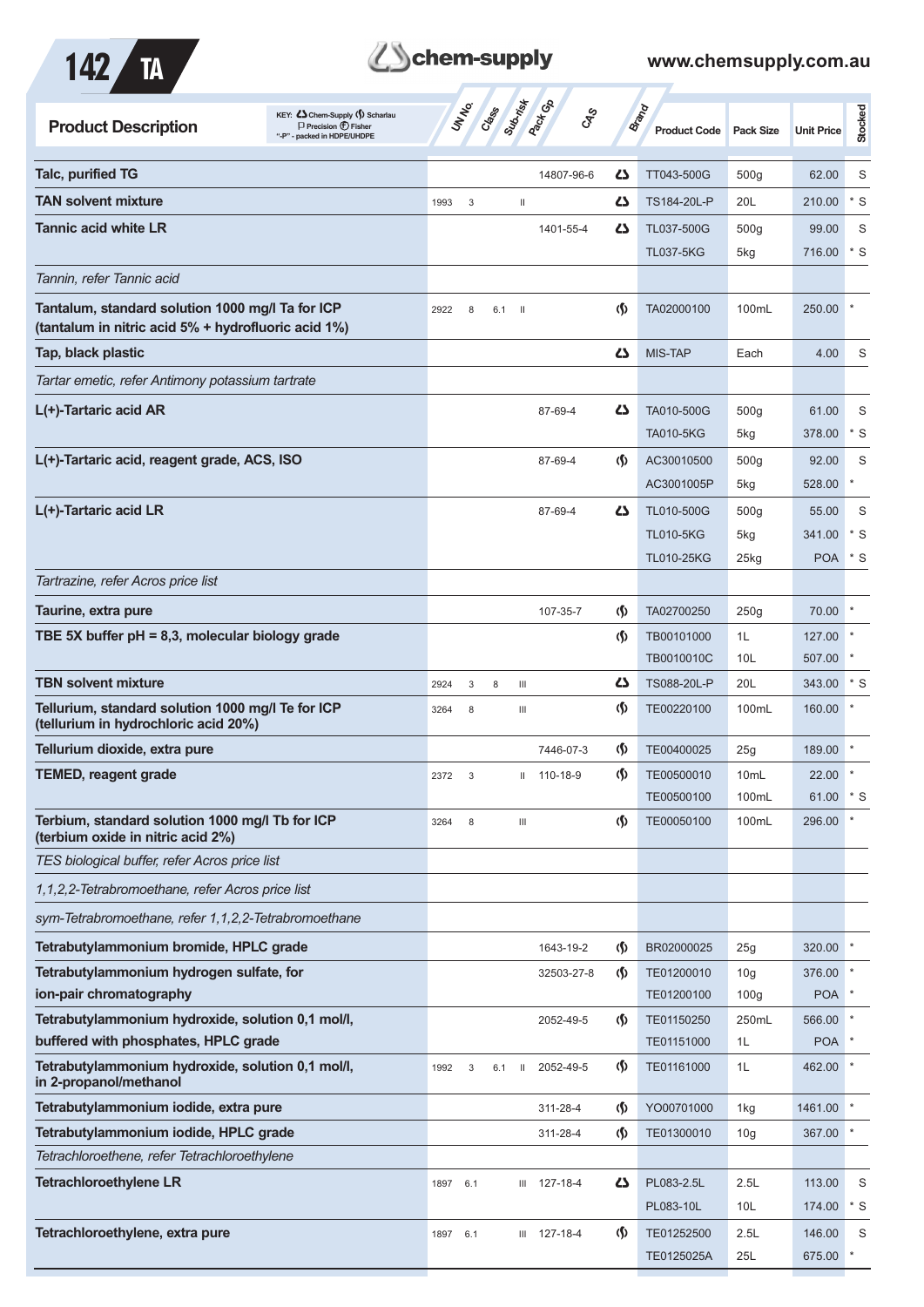



| <b>Product Description</b>                                                                                         | KEY: Cohem-Supply (5) Scharlau<br>$\Box$ Precision $\Box$ Fisher<br>"-P" - packed in HDPE/UHDPE |      | <b>UNTA</b>               | Cass Cass    | <b>Pack Co</b><br>CAS |                                    | <b>Brand</b><br><b>Product Code</b>   | <b>Pack Size</b>     | <b>Unit Price</b>         | Stocked       |
|--------------------------------------------------------------------------------------------------------------------|-------------------------------------------------------------------------------------------------|------|---------------------------|--------------|-----------------------|------------------------------------|---------------------------------------|----------------------|---------------------------|---------------|
| Tetrachloroethylene, Multisolvent <sup>®</sup> HPLC grade UV-VIS                                                   |                                                                                                 | 1897 | 6.1                       | Ш            | 127-18-4              | $\langle \mathbf{\langle} \rangle$ | TE01271000                            | 1L                   | 163.00                    |               |
| Tetracycline hydrochloride, for biochemical purposes                                                               |                                                                                                 |      |                           |              | 64-75-5               | $\langle \mathbf{\langle} \rangle$ | TE01320010                            | 10 <sub>g</sub>      | 58.00                     | $*$ S         |
|                                                                                                                    |                                                                                                 |      |                           |              |                       |                                    | TE01320050                            | 50 <sub>g</sub>      | 149.00                    |               |
| 1-Tetradecanol, synthesis grade                                                                                    |                                                                                                 |      |                           |              | 112-72-1              | $\langle \mathbf{\langle} \rangle$ | AL03600250<br>AL03601000              | 250g<br>1kg          | 44.00<br>71.00            |               |
| Tetradecyltrimethylammonium bromide, HPLC grade                                                                    |                                                                                                 | 1759 | 8                         | Ш            | 1119-97-7             | $\langle \mathsf{S} \rangle$       | BR02010025                            | 25g                  | 365.00                    |               |
| Tetraethylammonium bromide, refer Acros price list                                                                 |                                                                                                 |      |                           |              |                       |                                    |                                       |                      |                           |               |
| Tetraethylammonium hydroxide, refer Acros price list                                                               |                                                                                                 |      |                           |              |                       |                                    |                                       |                      |                           |               |
| 1,2,3,4-Tetrahydrobenzene, refer Cyclohexene                                                                       |                                                                                                 |      |                           |              |                       |                                    |                                       |                      |                           |               |
| <b>Tetrahydrofuran AR</b>                                                                                          |                                                                                                 | 2056 | 3                         | Ш            | 109-99-9              | دے                                 | TA011-500M<br>TA011-2.5L<br>TA011-20L | 500mL<br>2.5L<br>20L | 77.00<br>286.00<br>850.00 | S<br>S<br>* S |
| Tetrahydrofuran, Multisolvent® GPC grade ACS, stabilized                                                           |                                                                                                 | 2056 | 3                         | Ш            | 109-99-9              | $\langle \mathbf{\S} \rangle$      | TE02282500                            | 2.5L                 | 84.00                     | $*$ S         |
| with 250 ppm of 2,6-Di-tert-butyl-4-methylphenol (BHT)                                                             |                                                                                                 |      |                           |              |                       |                                    | TE02284000                            | 4L                   | 145.00                    | * S           |
| <b>Tetrahydrofuran LR</b>                                                                                          |                                                                                                 | 2056 | 3                         | $\mathbf{H}$ | 109-99-9              | دے                                 | TL011-500M                            | 500mL                | 41.00                     | S             |
|                                                                                                                    |                                                                                                 |      |                           |              |                       |                                    | TL011-2.5L                            | 2.5L                 | 152.00                    | S             |
|                                                                                                                    |                                                                                                 |      |                           |              |                       |                                    | TL011-20L                             | 20L                  | 711.00                    | * S           |
| Tetrahydrofuran, anhydrous, 99,9%, stabilized with 250 ppm<br>of 2,6-Di-tert-butyl-4-methylphenol (BHT)            |                                                                                                 | 2056 | 3                         | Ш            | 109-99-9              | $\langle \mathbf{\S} \rangle$      | TE02220500<br>TE02221000              | 500mL<br>1L          | 131.00<br>202.00          |               |
| Tetrahydrofuran, anhydrous, with molecular sieves, stabilized                                                      |                                                                                                 | 2056 | 3                         | Ш            | 109-99-9              | $\langle \mathbf{\S} \rangle$      | TE02291000                            | 1L                   | 130.00                    |               |
| with 2,6-Di-tert-butyl-4-methylphenol (BHT)                                                                        |                                                                                                 |      |                           |              |                       |                                    |                                       |                      |                           |               |
| Tetrahydrofuran, dried (max. 0,005% H2O), reagent grade,                                                           |                                                                                                 | 2056 | $\mathsf 3$               | $\mathbf{H}$ | 109-99-9              | $\langle \mathbf{\langle} \rangle$ | TE02231000                            | 1L                   | 107.00                    |               |
| stabilized with 250 ppm of 2,6-Di-tert-butyl-4-                                                                    |                                                                                                 |      |                           |              |                       |                                    | TE02232500                            | 2.5L                 | 235.00                    |               |
| methylphenol (BHT)                                                                                                 |                                                                                                 |      |                           |              |                       |                                    |                                       |                      |                           |               |
| Tetrahydrofuran, Multisolvent® GPC grade ACS, stabilized<br>with 250 ppm of 2,6-Di-tert-butyl-4-methylphenol (BHT) |                                                                                                 | 2056 | 3                         | Ш            | 109-99-9              | $\langle \mathbf{\langle} \rangle$ | TE02282500<br>TE02284000              | 2.5L<br>4L           | 84.00<br>145.00           | * S<br>* S    |
| Tetrahydrofuran, HPLC grade, without stabilizer                                                                    |                                                                                                 | 2056 | 3                         | Ш            | 109-99-9              | $\langle \mathbf{\langle} \rangle$ | TE02252500                            | 2.5L                 | 91.00                     | * S           |
|                                                                                                                    |                                                                                                 |      |                           |              |                       |                                    | TE02254000                            | 4L                   | 127.00                    | $*$ S         |
| Tetrahydrofuran, spectroscopy grade, Spectrosol®                                                                   |                                                                                                 | 2056 | 3                         | Ш            | 109-99-9              | $\langle \mathbf{\S} \rangle$      | TE02241000                            | 1L                   | 217.00                    |               |
| Tetrahydrofuran-d8, deuteration degree min. 99,5%,<br>NMR spectroscopy grade, Spectrosol®                          |                                                                                                 | 2056 | $\ensuremath{\mathsf{3}}$ | Ш            | 1693-74-9             | $\langle \mathbf{\S} \rangle$      | TE0230.750                            | 8x0.75mL             | 587.00                    |               |
| 1,2,3,4-Tetrahydronaphthalene, pure                                                                                |                                                                                                 | 3082 | 9                         | Ш            | 119-64-2              | $\langle \mathbf{\S} \rangle$      | TE02401000                            | 1L                   | 66.00                     |               |
| Tetramethylammonium bromide, extra pure                                                                            |                                                                                                 |      |                           |              | 64-20-0               | $\langle \mathbf{\S} \rangle$      | TE03050100                            | 100 <sub>g</sub>     | 198.00                    |               |
| Tetramethylammonium chloride, synthesis grade                                                                      |                                                                                                 | 2811 | 6.1                       | Ш            | 75-57-0               | $\langle \mathbf{\S} \rangle$      | CL03550025                            | 25g                  | 59.00                     |               |
| Tetramethylsilane, reference substance for NMR spectroscopy                                                        |                                                                                                 | 2749 | 3                         | $\mathbf{I}$ | 75-76-3               | $\langle \mathbf{\S} \rangle$      | TE03800100                            | 100mL                | 151.00                    |               |
| Tetrasodium pyrophosphate, refer tetra-Sodium diphosphate                                                          |                                                                                                 |      |                           |              |                       |                                    |                                       |                      |                           |               |
| Thallium, standard solution 1000 mg/l TI for ICP (thallium<br>(I) nitrate in nitric acid 2%)                       |                                                                                                 | 3264 | 8                         | Ш            |                       | $\langle \mathbf{\langle} \rangle$ | TA00300100                            | 100mL                | 270.00                    |               |
| Thallium(I) nitrate, refer Acros price list                                                                        |                                                                                                 |      |                           |              |                       |                                    |                                       |                      |                           |               |
| Thallous nitrate, refer Acros price list                                                                           |                                                                                                 |      |                           |              |                       |                                    |                                       |                      |                           |               |
| Thioacetamide, reagent grade, ACS                                                                                  |                                                                                                 |      |                           |              | 62-55-5               | $\langle \mathbf{\S} \rangle$      | TI01400050                            | 50 <sub>g</sub>      | 136.00                    |               |
| Thioacetamide, synthesis grade                                                                                     |                                                                                                 |      |                           |              | 62-55-5               | $\langle \mathbf{\S} \rangle$      | TI01390250                            | 250g                 | 240.00                    | S             |
| Thiocarbamide, refer Thiourea                                                                                      |                                                                                                 |      |                           |              |                       |                                    |                                       |                      |                           |               |
| Thioglycolic acid, 80%, extra pure                                                                                 |                                                                                                 | 1940 | 8                         |              | $II$ 68-11-1          | $\langle \mathbf{\S} \rangle$      | AC30800500                            | 500mL                | 81.00                     | * S           |
| Thiomersal, refer Ethylmercurithiosalicylic acid, sodium salt                                                      |                                                                                                 |      |                           |              |                       |                                    |                                       |                      |                           |               |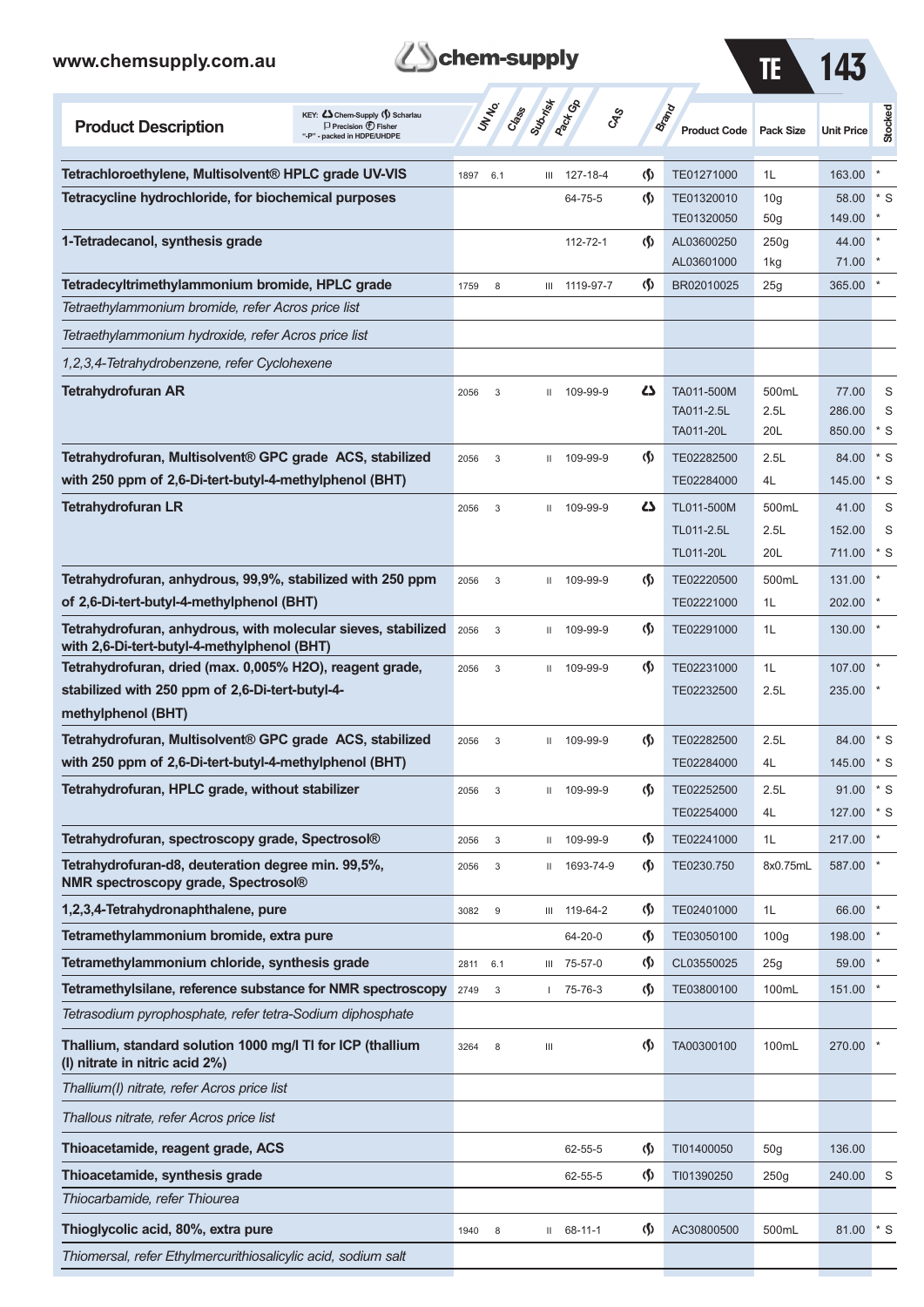

# **Them-supply**

| KEY: Cohem-Supply (5) Scharlau<br><b>Product Description</b><br>$\Box$ Precision $\bigoplus$ Fisher<br>"-P" - packed in HDPE/UHDPE |      | UNINO | Class                 | <b>Pack</b> CB    | <b>GRS</b>                         | Brand<br><b>Product Code</b> | <b>Pack Size</b> | <b>Unit Price</b> | Stocked |
|------------------------------------------------------------------------------------------------------------------------------------|------|-------|-----------------------|-------------------|------------------------------------|------------------------------|------------------|-------------------|---------|
| Thionine, C.I. 52000, for microscopy                                                                                               |      |       |                       | 78338-22-4        | $\Phi$                             | TI02500005<br>TI02500025     | 5g<br>25g        | 183.00<br>660.00  |         |
| Thionyl chloride, synthesis grade                                                                                                  | 1836 | 8     |                       | 7719-09-7         | $\langle \mathbf{\langle} \rangle$ | CL03601000                   | 1L               | 64.00             | $\star$ |
| Thiophene, synthesis grade                                                                                                         | 2414 | 3     |                       | $11 110 - 02 - 1$ | $\langle \mathbf{\langle} \rangle$ | TI01800250                   | 250mL            | 50.00             |         |
|                                                                                                                                    |      |       |                       |                   |                                    | TI01801000                   | 1L               | 169.00            |         |
| Thiourea, reagent grade, ACS                                                                                                       | 3077 | 9     |                       | III 62-56-6       | $\langle \mathbf{\S} \rangle$      | TI03030500                   | 500 <sub>g</sub> | 171.00            | S       |
| Thiourea, extra pure                                                                                                               | 3077 | 9     |                       | III 62-56-6       | $\langle \mathbf{\langle} \rangle$ | TI03000500                   | 500 <sub>g</sub> | 69.00             | S       |
|                                                                                                                                    |      |       |                       |                   |                                    | TI0300005P                   | 5kg              | 376.00            | $\ast$  |
| <b>Thiourea Taste test paper</b>                                                                                                   |      |       |                       |                   | P                                  | IS141-100S                   | 100 strips       | 13.00             | S       |
| Thorin LR (Thorin octahydrate)                                                                                                     | 3465 | 6.1   | Ш                     | 3688-92-4         | 42                                 | TL212-5G                     | 5g               | 143.00            | S       |
| DL-Threonine, refer Acros price list                                                                                               |      |       |                       |                   |                                    |                              |                  |                   |         |
| Thulium, standard solution 1000 mg/l Tm for ICP<br>(thulium oxide in nitric acid 2%)                                               | 3264 | 8     | Ш                     |                   | $\langle \mathbf{\langle}$         | TU00060100                   | 100mL            | 460.00            | ×       |
| Thymol, extra pure, Ph Eur, BP, NF, DAB                                                                                            | 3261 | 8     |                       | III 89-83-8       | $\langle \mathbf{\S} \rangle$      | TI00800100                   | 100 <sub>g</sub> | 57.00             | $*$ S   |
|                                                                                                                                    |      |       |                       |                   |                                    | TI00800500                   | 500 <sub>g</sub> | 123.00            |         |
| Thymol blue, indicator, ACS                                                                                                        |      |       |                       | 76-61-9           | $\langle \mathbf{\S} \rangle$      | AZ02250005                   | 5g               | 74.00             |         |
|                                                                                                                                    |      |       |                       |                   |                                    | AZ02250025                   | 25g              | 249.00            |         |
| Thymol blue free acid LR                                                                                                           |      |       |                       | 76-61-9           | ひ                                  | <b>TL060-5G</b>              | 5g               | 46.00             | S       |
|                                                                                                                                    |      |       |                       |                   |                                    | TL060-25G                    | 25g              | 146.00            | S       |
| Thymol blue, solution 0,04%, indicator                                                                                             |      |       |                       | 76-61-9           | $\varphi$                          | AZ02260100                   | 100mL            | 96.00             |         |
| Thymolphthalein, indicator, reagent grade, ACS                                                                                     |      |       |                       | 125-20-2          | $\langle \mathbf{\S} \rangle$      | TI01000005<br>TI01000025     | 5g<br>25g        | 61.00<br>212.00   | S       |
|                                                                                                                                    |      |       |                       |                   |                                    | TI01000050                   | 50 <sub>g</sub>  | 395.00            |         |
| Tin (II) compounds, refer Stannous compounds                                                                                       |      |       |                       |                   |                                    |                              |                  |                   |         |
| Tin (IV) compounds, refer Stannic compounds                                                                                        |      |       |                       |                   |                                    |                              |                  |                   |         |
| Tin, foil (0.2mm) LR                                                                                                               |      |       |                       | 7440-31-5         | 5                                  | TL017-100G                   | 100 <sub>g</sub> | 135.00            | S       |
|                                                                                                                                    |      |       |                       |                   |                                    | TL017-500G                   | 500 <sub>g</sub> | 366.00            | S       |
| Tin, granules LR                                                                                                                   |      |       |                       | 7440-31-5         | 45                                 | TL018-100G                   | 100 <sub>g</sub> | 67.00             | S       |
|                                                                                                                                    |      |       |                       |                   |                                    | TL018-500G                   | 500 <sub>g</sub> | 217.00            | S       |
| Tin, granulated, extra pure                                                                                                        |      |       |                       | 7440-31-5         | $\langle \mathbf{\S} \rangle$      | ES00500250                   | 250g             | 194.00            |         |
| Tin, powder (325 Mesh), refer Acros price list                                                                                     |      |       |                       |                   |                                    |                              |                  |                   |         |
| Tin, standard solution 1000 mg/l Sn for AA (tin(IV) chloride<br>in hydrochloric acid 5 mol/l)                                      | 1789 | 8     | Ш                     |                   | $\langle \mathbf{\S} \rangle$      | ES00610500                   | 500mL            | 49.00             | S       |
| Tin, standard solution 1000 mg/l Sn for ICP<br>(tin in hydrochloric acid 10%)                                                      | 3264 | 8     | $\  \ $               |                   | $\Phi$                             | ES00590100                   | 100mL            | 123.00            |         |
| <b>TISAB II buffer LR</b>                                                                                                          |      |       |                       |                   | 42                                 | TL216-5L                     | 5L               | 248.00            | $*$ S   |
| <b>TISAB III, for fluorides determination</b>                                                                                      |      |       |                       |                   | $\langle \mathbf{\S} \rangle$      | TI03290500                   | 500mL            | 292.00            |         |
| TISAB IV, for fluorides determination, according to<br><b>ASTM D1179</b>                                                           |      |       |                       |                   | $\langle \mathbf{\S} \rangle$      | TI03300500                   | 500mL            | 97.00             |         |
| Titan yellow, C.I. 19540, reagent for magnesium and indicator                                                                      |      |       |                       | 1829-00-1         | $\langle \mathbf{\S} \rangle$      | AM00950025                   | 25g              | 108.00            |         |
|                                                                                                                                    |      |       |                       |                   |                                    | AM00950100                   | 100 <sub>g</sub> | 323.00            |         |
| Titanium, standard solution 1000 mg/l Ti for AA (titanium(IV)<br>chloride in hydrochloric acid)                                    | 3264 | 8     | $\mathop{\rm II}$     |                   | $\langle \mathbf{\langle} \rangle$ | TI03600500                   | 500mL            | 49.00             | S       |
| Titanium, standard solution 1000 mg/l Ti for ICP<br>(titanium in nitric acid 5% + hydrofluoric acid 1%)                            | 2922 | 8     | 6.1<br>$\blacksquare$ |                   | $\langle \mathbf{\S} \rangle$      | TI03640100                   | 100mL            | 130.00            |         |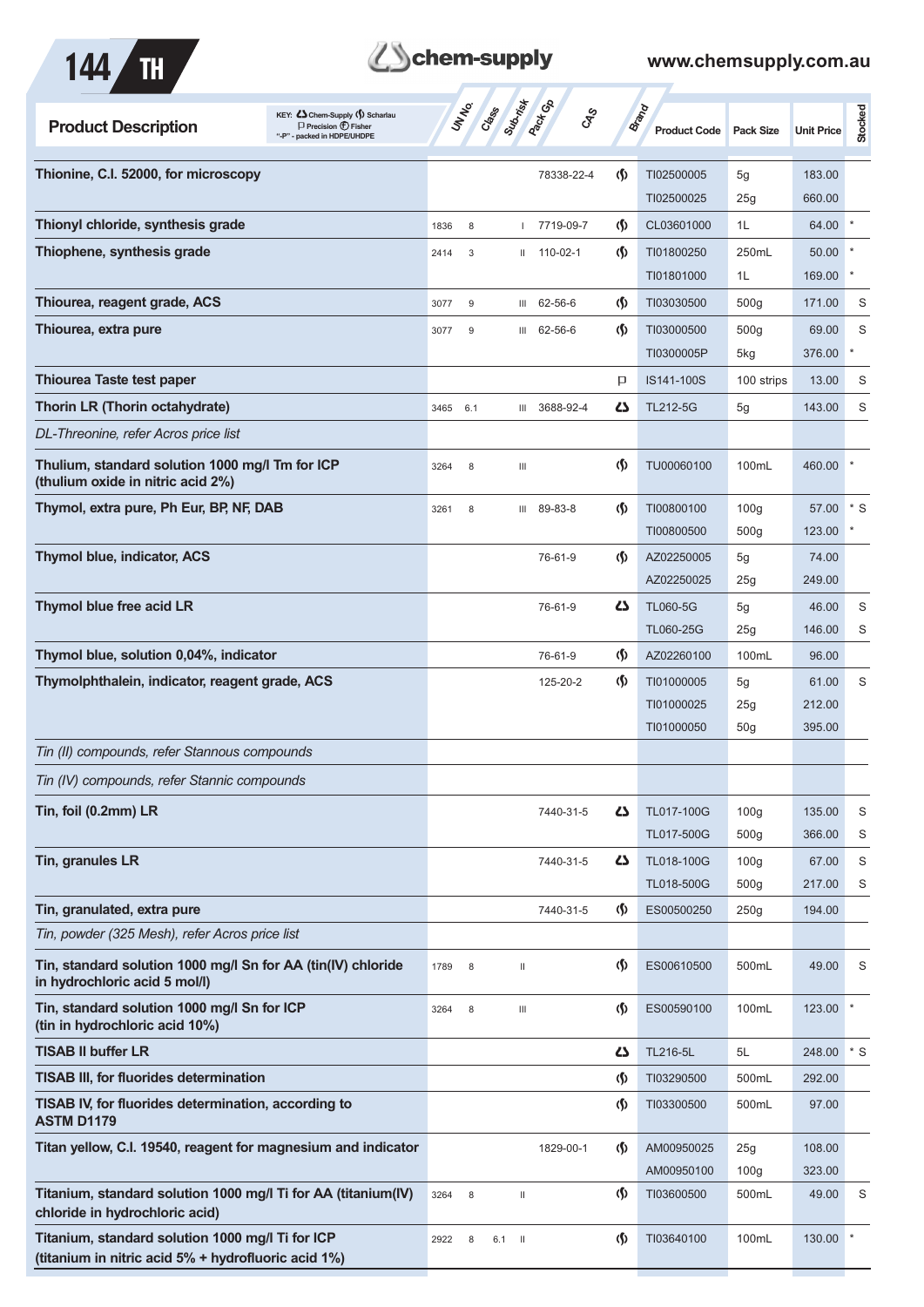

 $\overline{11}$  145

| KEY: C Chem-Supply (5) Scharlau<br><b>Product Description</b><br>$\Box$ Precision $\bigoplus$ Fisher<br>"-P" - packed in HDPE/UHDPE |          | UNIVO<br>Class | Subsition     | <b>Pack Go</b><br><b>GRS</b> |                                    | <b>Brand</b><br><b>Product Code</b> | Pack Size        | <b>Unit Price</b> | Stocked      |
|-------------------------------------------------------------------------------------------------------------------------------------|----------|----------------|---------------|------------------------------|------------------------------------|-------------------------------------|------------------|-------------------|--------------|
| <b>Titanium dioxide LR</b>                                                                                                          |          |                |               | 13463-67-7                   | 5                                  | TL025-500G                          | 500 <sub>g</sub> | 52.00             | S            |
|                                                                                                                                     |          |                |               |                              |                                    | <b>TL025-5KG</b>                    | 5kg              | 349.00            | $*$ S        |
| Titanium dioxide, synthesis grade                                                                                                   |          |                |               | 13463-67-7                   | $\Phi$                             | TI03670500                          | 500 <sub>g</sub> | 69.00             | S            |
| <b>Toluene AR</b>                                                                                                                   | 1294     | 3              |               | $11$ 108-88-3                | 4                                  | TA014-500M                          | 500mL            | 36.00             | S            |
|                                                                                                                                     |          |                |               |                              |                                    | TA014-2.5L                          | 2.5L             | 59.00             | S            |
|                                                                                                                                     |          |                |               |                              |                                    | <b>TA014-10L</b>                    | 10L              | 137.00            | $*$ S        |
|                                                                                                                                     |          |                |               |                              |                                    | TA014-20L                           | 20L              | 193.00            | * S          |
| Toluene, analytical grade, ACS                                                                                                      | 1294     | 3              |               | $11$ 108-88-3                | $\langle \mathbf{\langle} \rangle$ | TO00791000                          | 1L               | 51.00             | S            |
|                                                                                                                                     |          |                |               |                              |                                    | TO00792500                          | 2.5L             | 63.00             | S            |
|                                                                                                                                     |          |                |               |                              |                                    | TO0079025A                          | 25L              | <b>POA</b>        | $\ast$       |
| <b>Toluene LR</b>                                                                                                                   | 1294     | 3              | $\mathbf{II}$ | 108-88-3                     | 45                                 | TL014-500M                          | 500mL            | 33.00             | S            |
|                                                                                                                                     |          |                |               |                              |                                    | TL014-2.5L                          | 2.5L             | 51.00             | S            |
|                                                                                                                                     |          |                |               |                              |                                    | TL014-10L                           | 10 <sub>L</sub>  | 128.00            | * S          |
|                                                                                                                                     |          |                |               |                              |                                    | <b>TL014-20L</b>                    | 20L              | 173.00            | $*$ S        |
|                                                                                                                                     |          |                |               |                              |                                    | TL014-200L                          | 200L             | <b>POA</b>        | $*$ S        |
| <b>Toluene sulfur free LR</b>                                                                                                       | 1294     | 3              | Ш.            | 108-88-3                     | 4                                  | <b>TL161-20L</b>                    | 20L              | 185.00            | $*$ S        |
| <b>Toluene, ASTM</b>                                                                                                                | 1294     | 3              | $\mathbf{H}$  | 108-88-3                     | $\langle \mathbf{\langle} \rangle$ | TO0083200L                          | 200L             | <b>POA</b>        |              |
| Toluene, anhydrous, 99,8%                                                                                                           | 1294     | 3              | $\mathbf{H}$  | 108-88-3                     | $\langle \mathbf{\langle} \rangle$ | TO00840500                          | 500mL            | 89.00             |              |
|                                                                                                                                     |          |                |               |                              |                                    | TO00841000                          | 1L               | 143.00            |              |
| Toluene, anhydrous, with molecular sieves                                                                                           | 1294     | 3              | $\mathbf{H}$  | 108-88-3                     | $\Phi$                             | TO00871000                          | 1L               | 78.00             |              |
| Toluene, dried (max. 0,0075% H2O), reagent grade                                                                                    | 1294     | 3              | $\mathbf{H}$  | 108-88-3                     | $\Phi$                             | TO00741000                          | 1L               | 97.00             |              |
| Toluene, for GC residue analysis                                                                                                    | 1294     | 3              | Ш             | 108-88-3                     | $\Phi$                             | TO00812500                          | 2.5L             | 135.00            | $*$ S        |
| Toluene, GC ultra-trace analysis grade                                                                                              | 1294     | 3              | Ш.            | 108-88-3                     | $\Phi$                             | TO00821000                          | 1L               | 118.00            |              |
|                                                                                                                                     |          |                |               |                              |                                    | TO00822500                          | 2.5L             | 184.00            |              |
| Toluene, for liquid scintillation, Normascint®                                                                                      | 1294     | 3              | $\mathbf{H}$  | 108-88-3                     | ゆ                                  | TO00782500                          | 2.5L             | 166.00            |              |
| Toluene, Multisolvent® HPLC grade ACS ISO UV-VIS                                                                                    | 1294     | 3              |               | $11$ 108-88-3                | $\langle \mathbf{\S} \rangle$      | TO00852500                          | 2.5L             | 50.00             | $\mathbf{S}$ |
|                                                                                                                                     |          |                |               |                              |                                    | TO00854000                          | 4L               | 62.00 * S         |              |
| Toluene, spectroscopy grade, Spectrosol®                                                                                            | 1294     | 3              |               | II 108-88-3                  | $\langle \mathbf{\S} \rangle$      | TO00761000                          | 1L               | 83.00 *           |              |
|                                                                                                                                     |          |                |               |                              |                                    | TO00762500                          | 2.5L             | 174.00 *          |              |
| Toluene-d8, deuteration degree min. 99,5%, NMR                                                                                      | 1294     | 3              |               | II 2037-26-5                 | $\langle \mathbf{\S} \rangle$      | TO0080.750                          | 10x0.75mL        | 337.00 *          |              |
| spectroscopy grade, Spectrosol®                                                                                                     |          |                |               |                              |                                    | TO00800010                          | 10mL             | 297.00 *          |              |
| Toluene/methanol mixture refer Mixture toluene/methanol                                                                             |          |                |               |                              |                                    |                                     |                  |                   |              |
| Toluene-4-sulfonic acid monohydrate, reagent grade                                                                                  | 2585     | 8              |               | III 6192-52-5                | $\langle \mathbf{\S} \rangle$      | AC31230250                          | 250g             | 107.00            |              |
| Toluene-4-sulfonic acid monohydrate, synthesis grade                                                                                | 2585     | 8              |               | III 6192-52-5                | (Ş)                                | AC31200250                          | 250g             | 64.00 *           |              |
|                                                                                                                                     |          |                |               |                              |                                    | AC31201000                          | 1kg              | $105.00$ *        |              |
|                                                                                                                                     |          |                |               |                              |                                    | AC3120005P                          | 5kg              | 366.00 *          |              |
| o-Toluidine, reagent grade                                                                                                          | 1708     | 6.1            |               | $11$ 95-53-4                 | $\langle \mathbf{\S} \rangle$      | TO01231000                          | 1L               | 364.00 *          |              |
| o-Toluidine, synthesis grade                                                                                                        | 1708     | 6.1            |               | $11$ 95-53-4                 | $\langle \mathbf{\S} \rangle$      | TO01201000                          | 1L               | 58.00 *           |              |
| Toluidine blue (C.I. 52040) LR                                                                                                      |          |                |               | 92-31-9                      | 47                                 | TL026-25G                           | 25g              | 351.00            | S            |
| Toluidine blue, C.I. 52040, for microscopy                                                                                          |          |                |               | 92-31-9                      | $\langle \mathbf{\S} \rangle$      | AZ02350005                          | 5g               | 116.00            |              |
|                                                                                                                                     |          |                |               |                              |                                    | AZ02350025                          | 25g              | 433.00            |              |
| p-Toluidine hydrochloride, extra pure                                                                                               | 2811 6.1 |                |               | $11 540-23-8$                | $\Phi$                             | TO01500250                          | 250g             | 126.00            |              |

**D-Trehalose, for bacteriology 194.00 <b>CD-Trehalose, for bacteriology** 99-20-7 **TR00300005** 5g 94.00 <sup>\*</sup>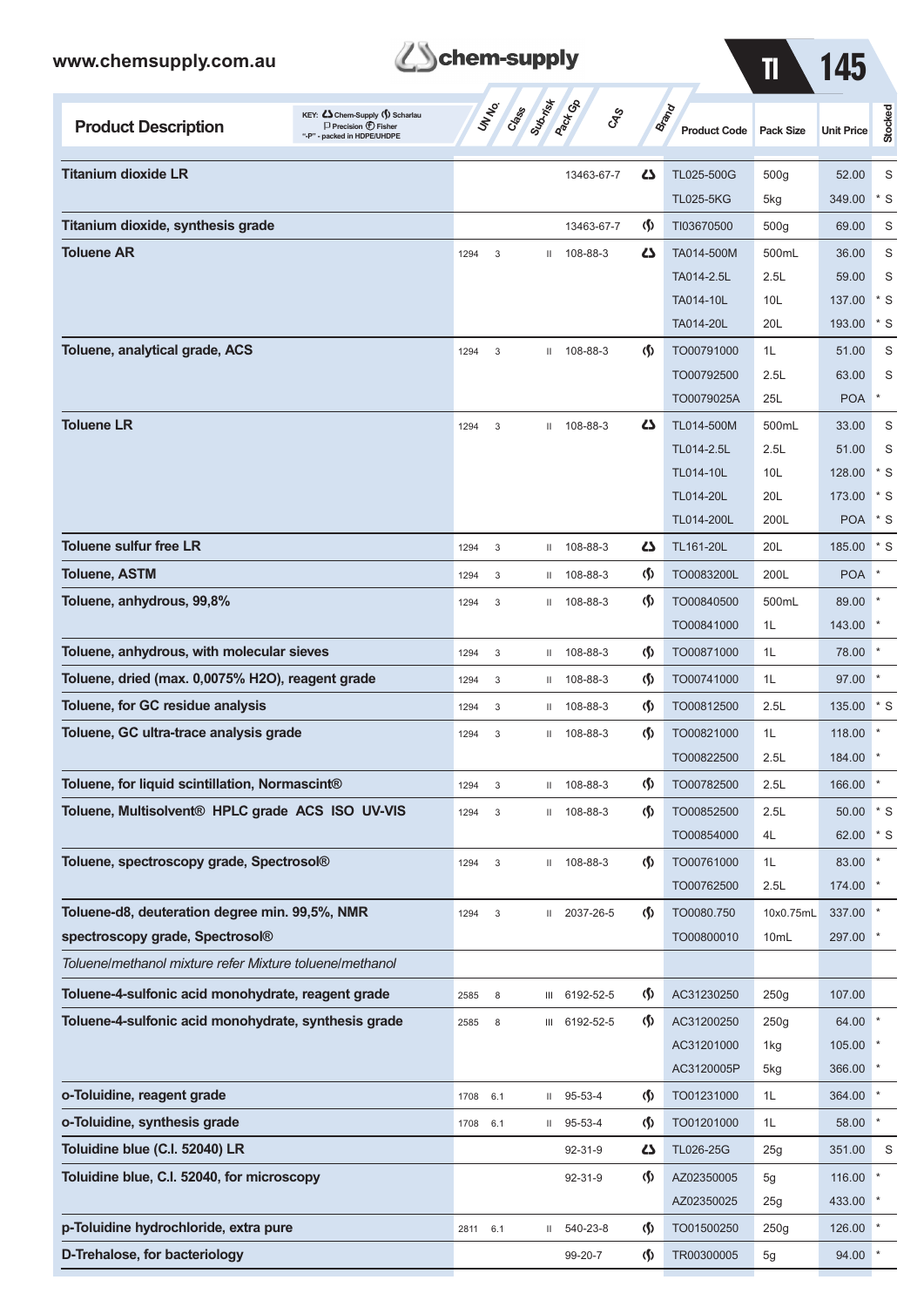



| KEY: Cohem-Supply (5) Scharlau<br><b>Product Description</b><br>$\Box$ Precision $\bigoplus$ Fisher<br>"-P" - packed in HDPE/UHDPE | <b>Superinted</b><br><b>UNTER</b><br>Cass | <b>Pack</b> Co<br>CAS |                                      | <b>Brand</b><br><b>Product Code</b> | <b>Pack Size</b> | <b>Unit Price</b> | Stocked |
|------------------------------------------------------------------------------------------------------------------------------------|-------------------------------------------|-----------------------|--------------------------------------|-------------------------------------|------------------|-------------------|---------|
| Triacetin, 99%, extra pure, Ph Eur, USP, BP                                                                                        |                                           | 102-76-1              | $\langle \mathbf{\langle} \rangle$   | TR00801000                          | 1L               | 116.00            |         |
| Tributyl phosphate, refer Acros price list                                                                                         |                                           |                       |                                      |                                     |                  |                   |         |
| Tri-n-butyl phosphate, refer Acros price list                                                                                      |                                           |                       |                                      |                                     |                  |                   |         |
| Tricaprylyl methyl ammonium chloride, refer Aliquat <sup>®</sup> 336                                                               |                                           |                       |                                      |                                     |                  |                   |         |
| <b>Trichloroacetic acid AR</b>                                                                                                     | 1839<br>8<br>Ш.                           | 76-03-9               | Δ                                    | TA030-100G                          | 100q             | 51.00             | S       |
|                                                                                                                                    |                                           |                       |                                      | TA030-500G                          | 500 <sub>g</sub> | 101.00            | S       |
|                                                                                                                                    |                                           |                       |                                      | <b>TA030-5KG</b>                    | 5kg              | 733.00            | * S     |
| Trichloroacetic acid, reagent grade, ACS                                                                                           | 1839<br>8                                 | $1176-03-9$           | $\langle \mathbf{\langle}$           | AC31320100                          | 100 <sub>g</sub> | 61.00             | S       |
|                                                                                                                                    |                                           |                       |                                      | AC31321000                          | 1kg              | 206.00            | S       |
| <b>Trichloroacetic acid LR</b>                                                                                                     | 8<br>1839<br>$\mathbf{H}$                 | 76-03-9               | ひ                                    | TL030-500G                          | 500 <sub>g</sub> | 91.00             | S       |
| Trichloroacetic acid, extra pure, USP, BP                                                                                          | 1839<br>8<br>$\mathbf{H}$                 | 76-03-9               | $\langle \mathbf{\langle} \rangle$   | AC31301000                          | 1kg              | 196.00            | S       |
|                                                                                                                                    |                                           |                       |                                      | AC3130005P                          | 5kg              | 698.00            |         |
| Trichloroacetic acid, solution 20% w/v, extra pure                                                                                 | 2564<br>8                                 | II 76-03-9            | $\langle \mathsf{S} \rangle$         | AC31341000                          | 1L               | 165.00            |         |
| 1,2,4-Trichlorobenzene, reagent grade                                                                                              | 2321<br>6.1                               | III 120-82-1          | $\langle \mathbf{\langle} \rangle$   | TR01191000                          | 1L               | 169.00            |         |
| 1,2,4-Trichlorobenzene, HPLC grade                                                                                                 | 2321<br>6.1<br>Ш                          | 120-82-1              | $\langle \mathbf{\S} \rangle$        | TR01202500                          | 2.5L             | 260.00            | $\ast$  |
| 1,1,1-Trichloroethane LR                                                                                                           | 6.1<br>2831<br>Ш                          | 71-56-6               | دے                                   | TL044-500M                          | 500mL            | 186.00            | S       |
|                                                                                                                                    |                                           |                       |                                      | TL044-2.5L                          | 2.5L             | 525.00            | S       |
| <b>Trichloroethylene LR</b>                                                                                                        | 1710<br>6.1                               | III 79-01-6           | دے                                   | TL039-500M                          | 500mL            | 48.00             | S       |
|                                                                                                                                    |                                           |                       |                                      | TL039-2.5L                          | 2.5L             | 120.00            | S       |
| Trichloromethane, refer Chloroform                                                                                                 |                                           |                       |                                      | TL039-10L                           | 10 <sub>L</sub>  | 241.00            | $*$ S   |
|                                                                                                                                    |                                           |                       |                                      |                                     |                  |                   |         |
| 2,4,6-Trichlorophenol, synthesis grade                                                                                             | 2020<br>6.1                               | III 88-06-2           | $\langle \mathbf{\mathbf{\Diamond}}$ | TR01700250                          | 250g             | 184.00            |         |
| Tricine biological buffer, refer Acros price list                                                                                  |                                           |                       |                                      |                                     |                  |                   |         |
| <b>Triethanolamine LR</b>                                                                                                          |                                           | 102-71-6              | Ω                                    | TL019-500M<br>TL019-2.5L-P          | 500mL<br>2.5L    | 44.00<br>156.00   | S<br>S  |
|                                                                                                                                    |                                           |                       |                                      | TL019-20L                           | 20L              | 407.00            | $*$ S   |
| Triethanolamine, extra pure, NF                                                                                                    |                                           | 102-71-6              | $\Phi$                               | TR02021000                          | 1L               | 107.00            | S       |
| Triethylamine, reagent grade                                                                                                       | 3<br>1296<br>8                            | $11 121 - 44 - 8$     | $\langle \mathbf{\S} \rangle$        | TR02161000                          | 1L               | 334.00            |         |
|                                                                                                                                    |                                           |                       |                                      | TR02162500                          | 2.5L             | 597.00            |         |
| Triethylamine, HPLC grade                                                                                                          | 1296<br>3<br>$\,8\,$                      | $11 121 - 44 - 8$     | $\Phi$                               | TR02182500                          | 2.5L             | 364.00            | $\star$ |
| Triethylamine, synthesis grade                                                                                                     | 1296<br>3<br>8                            | $11 121 - 44 - 8$     | $\langle \mathbf{\S} \rangle$        | TR02151000                          | 1L               | 51.00             | $*$ S   |
|                                                                                                                                    |                                           |                       |                                      | TR02152500                          | 2.5L             | 85.00             | $*$ S   |
| <b>Triethylene glycol (Trigol) LR</b>                                                                                              |                                           | 112-27-6              | 5                                    | TL069-500M                          | 500mL            | 56.00             | S       |
|                                                                                                                                    |                                           |                       |                                      | TL069-2.5L-P                        | 2.5L             | 162.00            | S       |
| Triethylene glycol, extra pure                                                                                                     |                                           | 112-27-6              | $\langle \mathbf{\mathbf{\Diamond}}$ | TR02401000                          | 1L               | 63.00             |         |
| Triethylenetetramine, synthesis grade                                                                                              | 2259<br>8                                 | $11 112 - 24 - 3$     | $\langle \mathbf{\mathbf{\Diamond}}$ | TR02600250                          | 250mL            | 61.00             |         |
| Trifluoroacetic acid, buffer substance, HPLC grade                                                                                 | 8<br>2699<br>$\mathbf{L}$                 | 76-05-1               | $\langle \mathbf{\S} \rangle$        | AC31430100                          | 100mL            | 187.00            |         |
| Trifluoroacetic acid, synthesis grade                                                                                              | 8<br>2699                                 | 76-05-1               | $\langle \mathsf{S} \rangle$         | AC31410100<br>AC31411000            | 100mL<br>1L      | 76.00<br>560.00   | $*$ S   |
| Trifluoroacetic acid, peptide synthesis grade                                                                                      | 8<br>$\mathbf{L}$                         | 76-05-1               | $\langle \mathbf{\S} \rangle$        | AC31420100                          | 100mL            | 172.00            |         |
|                                                                                                                                    | 2699                                      |                       |                                      | AC31421000                          | 1L               | 1186.00           |         |
| Trifluoroacetic acid-d, deuteration degree min. 99,5%,                                                                             | 2699<br>8<br>$\mathbf{L}$                 | 599-00-8              | $\langle \mathbf{\S} \rangle$        | AC31400005                          | 5mL              | 129.00            |         |
| <b>NMR spectroscopy grade, Spectrosol®</b>                                                                                         |                                           |                       |                                      | AC3140.750                          | 10x0.75mL        | 173.00            |         |
| Trigol, refer Triethylene glycol                                                                                                   |                                           |                       |                                      |                                     |                  |                   |         |
|                                                                                                                                    |                                           |                       |                                      |                                     |                  |                   |         |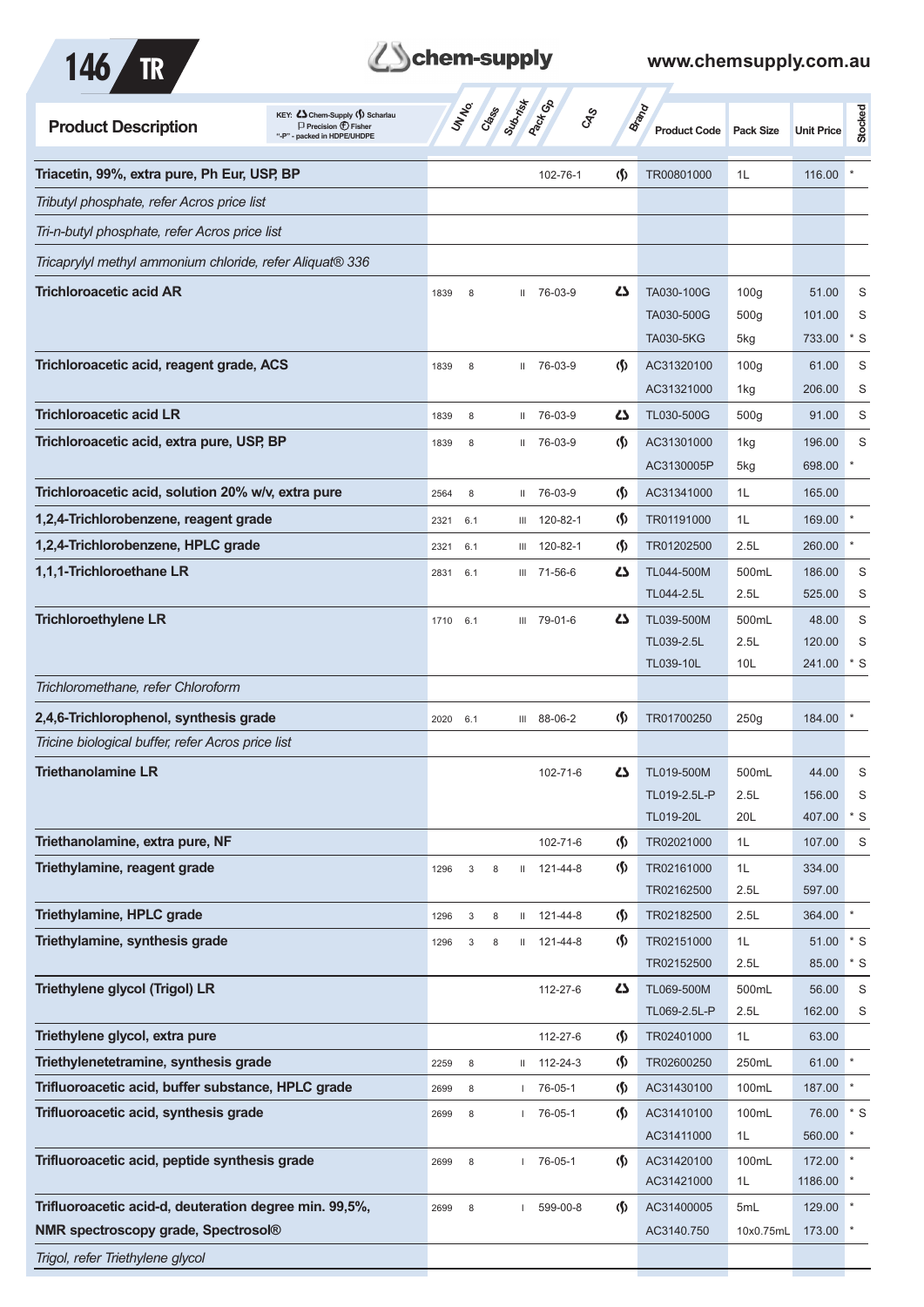



| <b>Product Description</b>                                                     | KEY: Cohem-Supply (5) Scharlau<br>$\Box$ Precision $\bigcirc$ Fisher<br>"-P" - packed in HDPE/UHDPE |      | <b>UNTA</b> | Class Superinted |               | <b>GRS</b>                         | <b>Brand</b><br><b>Product Code</b> Pack Size |                         | <b>Unit Price</b> | Stocked    |
|--------------------------------------------------------------------------------|-----------------------------------------------------------------------------------------------------|------|-------------|------------------|---------------|------------------------------------|-----------------------------------------------|-------------------------|-------------------|------------|
| 1,2,3-Trihydroxybenzene, refer Pyrogallol                                      |                                                                                                     |      |             |                  |               |                                    |                                               |                         |                   |            |
| 1,2,3-Triketohydrindene monohydrate, refer Ninhydrin                           |                                                                                                     |      |             |                  |               |                                    |                                               |                         |                   |            |
| Trimethylchlorosilane, refer Acros price list                                  |                                                                                                     |      |             |                  |               |                                    |                                               |                         |                   |            |
| 2,2,4-Trimethyl pentane AR                                                     |                                                                                                     | 1262 | 3           | Ш                | 540-84-1      | Ω                                  | TA066-500M                                    | 500mL                   | 71.00             | S          |
|                                                                                |                                                                                                     |      |             |                  |               |                                    | TA066-2.5L                                    | 2.5L                    | 217.00            | S          |
|                                                                                |                                                                                                     |      |             |                  |               |                                    | TA066-20L                                     | 20L                     | 698.00            | * S        |
| 2,2,4-Trimethylpentane, reagent grade, ACS                                     |                                                                                                     | 1262 | 3           | Ш                | 540-84-1      | $\langle \mathbf{\langle} \rangle$ | IS01542500                                    | 2.5L                    | 268.00            | S          |
| 2,2,4-Trimethyl pentane LR                                                     |                                                                                                     | 1262 | 3           | Ш                | 540-84-1      | دے                                 | TL066-2.5L                                    | 2.5L                    | 119.00            | S          |
|                                                                                |                                                                                                     |      |             |                  |               |                                    | <b>TL066-20L</b>                              | 20L                     | 514.00            | * S        |
| 2,2,4-Trimethylpentane, anhydrous                                              |                                                                                                     | 1262 | 3           | Ш                | 540-84-1      | $\langle \mathbf{\langle} \rangle$ | IS01610500                                    | 500mL                   | 144.00            |            |
| 2,2,4-Trimethylpentane, anhydrous, with molecular sieves                       |                                                                                                     | 1262 | 3           | Ш                | 540-84-1      | $\Phi$                             | IS01641000                                    | 1L                      | 122.00            |            |
| 2,2,4-Trimethylpentane, ASTM                                                   |                                                                                                     | 1262 | 3           | Ш                | 540-84-1      | $\Phi$                             | IS0160200L                                    | 200L                    | <b>POA</b>        |            |
| 2,2,4-Trimethylpentane, for GC residue analysis                                |                                                                                                     | 1262 | 3           | Ш                | 540-84-1      | $\langle \mathbf{\langle} \rangle$ | IS01572500                                    | 2.5L                    | 149.00            |            |
|                                                                                |                                                                                                     |      |             |                  |               |                                    | IS01574000                                    | 4L                      | 190.00            | * S        |
| 2,2,4-Trimethylpentane, HPLC grade                                             |                                                                                                     | 1262 | $\mathsf 3$ | Ш                | 540-84-1      | $\langle \mathsf{S} \rangle$       | IS01562500                                    | 2.5L                    | 95.00             | $*$ S      |
| 2,2,4-Trimethylpentane, spectroscopy grade, Spectrosol®                        |                                                                                                     | 1262 | $\mathsf 3$ | Ш                | 540-84-1      | $\langle \mathbf{\langle} \rangle$ | IS01551000                                    | 1L                      | 136.00            |            |
|                                                                                |                                                                                                     |      |             |                  |               |                                    | IS01552500                                    | 2.5L                    | 224.00            | * S        |
| Trinitrophenol wetted, refer Picric acid                                       |                                                                                                     |      |             |                  |               |                                    |                                               |                         |                   |            |
| <b>Triphenylphosphine LR</b>                                                   |                                                                                                     | 3077 | 9           |                  | III 603-35-0  | دے                                 | TL182-100G                                    | 100 <sub>g</sub>        | 53.00             | S          |
|                                                                                |                                                                                                     |      |             |                  |               |                                    | TL182-500G                                    | 500 <sub>g</sub>        | 121.00            | S          |
| Tris buffer, refer Tris (hydroxymethyl) methylamine                            |                                                                                                     |      |             |                  |               |                                    |                                               |                         |                   |            |
| Tris-(hydroxymethyl)-aminomethane, refer Tris (hydroxymethyl) methylamine      |                                                                                                     |      |             |                  |               |                                    |                                               |                         |                   |            |
| Tris (hydroxymethyl) methylamine AR                                            |                                                                                                     |      |             |                  | 77-86-1       | دے                                 | TA034-500G                                    | 500 <sub>g</sub>        | 137.00            | S          |
|                                                                                |                                                                                                     |      |             |                  |               |                                    | <b>TA034-5KG</b>                              | 5kg                     | 882.00            | $*$ S      |
|                                                                                |                                                                                                     |      |             |                  |               |                                    | TA034-25KG                                    | $25$ kg                 | <b>POA</b>        |            |
| Tris-(hydroxymethyl)-methylamine, buffer substance,                            |                                                                                                     |      |             |                  | 77-86-1       | $\langle \mathbf{\langle} \rangle$ | TR04230100                                    | 100 <sub>g</sub>        | 49.00             |            |
| reagent grade, ACS                                                             |                                                                                                     |      |             |                  |               |                                    | TR04230250                                    | 250g                    | 83.00             |            |
|                                                                                |                                                                                                     |      |             |                  |               |                                    | TR04231000                                    | 1kg                     | 219.00<br>898.00  | $^\star$ S |
| Tris (hydroxymethyl) methylamine LR                                            |                                                                                                     |      |             |                  | 77-86-1       | دے                                 | TR0423005P<br>TL034-100G                      | 5kg<br>100 <sub>g</sub> | 49.00             | S          |
|                                                                                |                                                                                                     |      |             |                  |               |                                    | TL034-500G                                    | 500 <sub>g</sub>        | 116.00            | S          |
| Tris-(hydroxymethyl)-methylamine, molecular biology grade                      |                                                                                                     |      |             |                  | 77-86-1       | $\langle \mathsf{S} \rangle$       | TR04240100                                    | 100 <sub>g</sub>        | 65.00             |            |
|                                                                                |                                                                                                     |      |             |                  |               |                                    | TR04240500                                    | 500 <sub>g</sub>        | 193.00            |            |
|                                                                                |                                                                                                     |      |             |                  |               |                                    | TR04241000                                    | 1kg                     | 345.00            |            |
|                                                                                |                                                                                                     |      |             |                  |               |                                    | TR0424005P                                    | 5kg                     | <b>POA</b>        |            |
| Tris-(hydroxymethyl)-aminomethane, secondary<br>volumetric standard Titrasure® |                                                                                                     |      |             |                  | 77-86-1       | $\Phi$                             | TR04270080                                    | 80 <sub>g</sub>         | 179.00            |            |
| Tris-HCI, molecular biology grade                                              |                                                                                                     |      |             |                  | 1185-53-1     | $\Phi$                             | TR04250100                                    | 100 <sub>g</sub>        | 87.00             |            |
|                                                                                |                                                                                                     |      |             |                  |               |                                    | TR04251000                                    | 1kg                     | 422.00            |            |
|                                                                                |                                                                                                     |      |             |                  |               |                                    | TR0425005P                                    | 5kg                     | 1688.00           |            |
| Triton <sup>®</sup> X-100 LR                                                   |                                                                                                     |      |             |                  | 9036-19-5     | 47                                 | TL125-500M<br>TL125-2.5L-P                    | 500mL<br>2.5L           | 56.00<br>146.00   | S<br>S     |
| Triton <sup>®</sup> X-100, extra pure                                          |                                                                                                     |      |             |                  | 9002-93-1     | $\Phi$                             | TR04441000                                    | 1L                      | 94.00             |            |
| Triton® X-100, molecular biology grade                                         |                                                                                                     |      |             |                  | 9002-93-1     | $\langle \mathbf{\S} \rangle$      | TR04470050                                    | 50 <sub>mL</sub>        | 87.00             | $\star$    |
| Tropaeolin OO (C.I. 13080) LR                                                  |                                                                                                     |      |             |                  | 554-73-4      | دے                                 | TL031-25G                                     | 25g                     | 150.00            | S          |
| Trypan Blue LR (C.I. 23850)                                                    |                                                                                                     |      |             |                  | $72 - 57 - 1$ | 47                                 | TL213-25G                                     | 25g                     | 262.00            | S          |
| Trypsin (ex pig pancreas) LR                                                   |                                                                                                     |      |             |                  | 9002-07-7     | 4                                  | TL032-25G                                     | 25g                     | 69.00             | S          |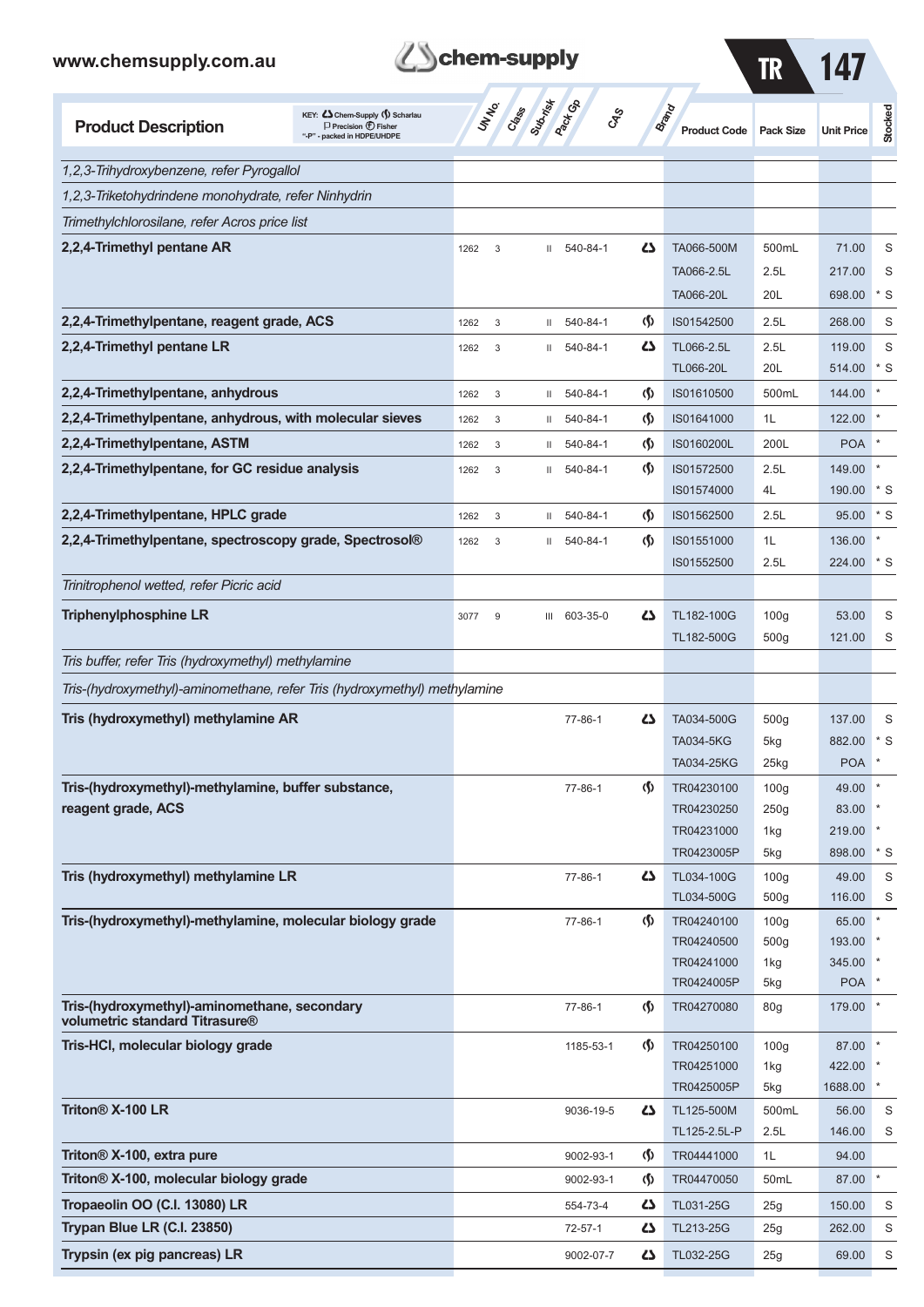

# **Zohem-supply** www.chemsupply.com.au

| KEY: C Chem-Supply (5) Scharlau<br><b>Product Description</b><br>$\Box$ Precision $\bigoplus$ Fisher<br>"-P" - packed in HDPE/UHDPE | <b>ST Cases</b> Strategy<br>$c_{\rm x}^2$ |                            | <b>Brand</b><br><b>Product Code</b> | Pack Size        | <b>Unit Price</b> | Stocked |
|-------------------------------------------------------------------------------------------------------------------------------------|-------------------------------------------|----------------------------|-------------------------------------|------------------|-------------------|---------|
| L-Tryptophan, extra pure, Ph Eur, USP, BP                                                                                           | 73-22-3                                   | (\$)                       | TR04000025                          | 25g              | 84.00             |         |
|                                                                                                                                     |                                           |                            | TR04000100                          | 100 <sub>g</sub> | 187.00            |         |
| Tungsten, approx. 99,5%, powder                                                                                                     | 7440-33-7                                 | (\$)                       | TU00200100                          | 100 <sub>g</sub> | 238.00            |         |
|                                                                                                                                     |                                           |                            | TU00200250                          | 250g             | 430.00            |         |
| Tungsten, standard solution 1000 mg/l W for AA<br>(ammonium tungstate in water)                                                     |                                           | (\$)                       | TU00110500                          | 500mL            | 49.00             | S       |
| Tungsten, standard solution 1000 mg/l W for ICP<br>(tungsten in ammonia 2%)                                                         |                                           | (\$)                       | TU00150100                          | 100mL            | 180.00            |         |
| dodeca-Tungstophosphoric acid hydrated AR                                                                                           | III 12501-23-4<br>3260<br>8               | <b>45</b>                  | TA065-100G                          | 100 <sub>g</sub> | 167.00            | S       |
|                                                                                                                                     |                                           |                            | TA065-500G                          | 500 <sub>g</sub> | 654.00            | S       |
| dodeca-Tungstophosphoric acid hydrate, reagent grade                                                                                | 12501-23-4                                | (∫)                        | AC11300025                          | 25g              | 76.00             |         |
|                                                                                                                                     |                                           |                            | AC11300100                          | 100 <sub>g</sub> | 181.00            |         |
| dodeca-Tungstophosphoric acid hydrated LR                                                                                           | III 12501-23-4<br>3260<br>8               | 4                          | TL065-100G                          | 100 <sub>g</sub> | 156.00            | S       |
|                                                                                                                                     |                                           |                            | TL065-500G                          | 500 <sub>g</sub> | 565.00            | S       |
| Tween <sup>®</sup> 20 LR                                                                                                            |                                           | 4                          | TL020-500M                          | 500mL            | 86.00             | S       |
|                                                                                                                                     |                                           |                            | TL020-20L-P                         | 20L              | 468.00            | $*$ S   |
| Tween <sup>®</sup> 20, molecular biology grade                                                                                      | 9005-64-5                                 | (\$)                       | TW00220100                          | 100mL            | 69.00             |         |
| Tween <sup>®</sup> 20, synthesis grade                                                                                              | 9005-64-5                                 | (\$)                       | TW00201000                          | 1L               | 114.00            |         |
| Tween <sup>®</sup> 40, extra pure                                                                                                   | 9005-66-7                                 | $\Phi$                     | TW00400250                          | 250mL            | 35.00             |         |
|                                                                                                                                     |                                           |                            | TW00401000                          | 1L               | 103.00            |         |
| Tween <sup>®</sup> 60, synthesis grade                                                                                              | 9005-67-8                                 | $\langle \mathbf{\langle}$ | TW00600250                          | 250mL            | 38.00             |         |
|                                                                                                                                     |                                           |                            | TW00601000                          | 1L               | 97.00             |         |
| Tween <sup>®</sup> 80 LR                                                                                                            | 9008-65-5                                 | 27                         | TL038-500M                          | 500mL            | 86.00             | S       |
|                                                                                                                                     |                                           |                            | TL038-20L-P                         | 20L              | 471.00            | $*$ S   |
| Tween® 80, synthesis grade                                                                                                          | 9005-65-6                                 | (\$)                       | TW00801000                          | 1L               | 118.00            |         |
| <b>DL-Tyrosine, extra pure</b>                                                                                                      | 556-03-6                                  | $\langle \mathbf{\langle}$ | TI03200005                          | 5g               | 83.00             |         |
|                                                                                                                                     |                                           |                            | TI03200025                          | 25g              | 285.00            |         |
| L-Tyrosine, extra pure                                                                                                              | $60 - 18 - 4$                             | (\$)                       | TI03250100                          | 100 <sub>g</sub> | 86.00             |         |
|                                                                                                                                     |                                           |                            | TI032500250                         | 250g             | 165.00            |         |
|                                                                                                                                     |                                           |                            |                                     |                  |                   |         |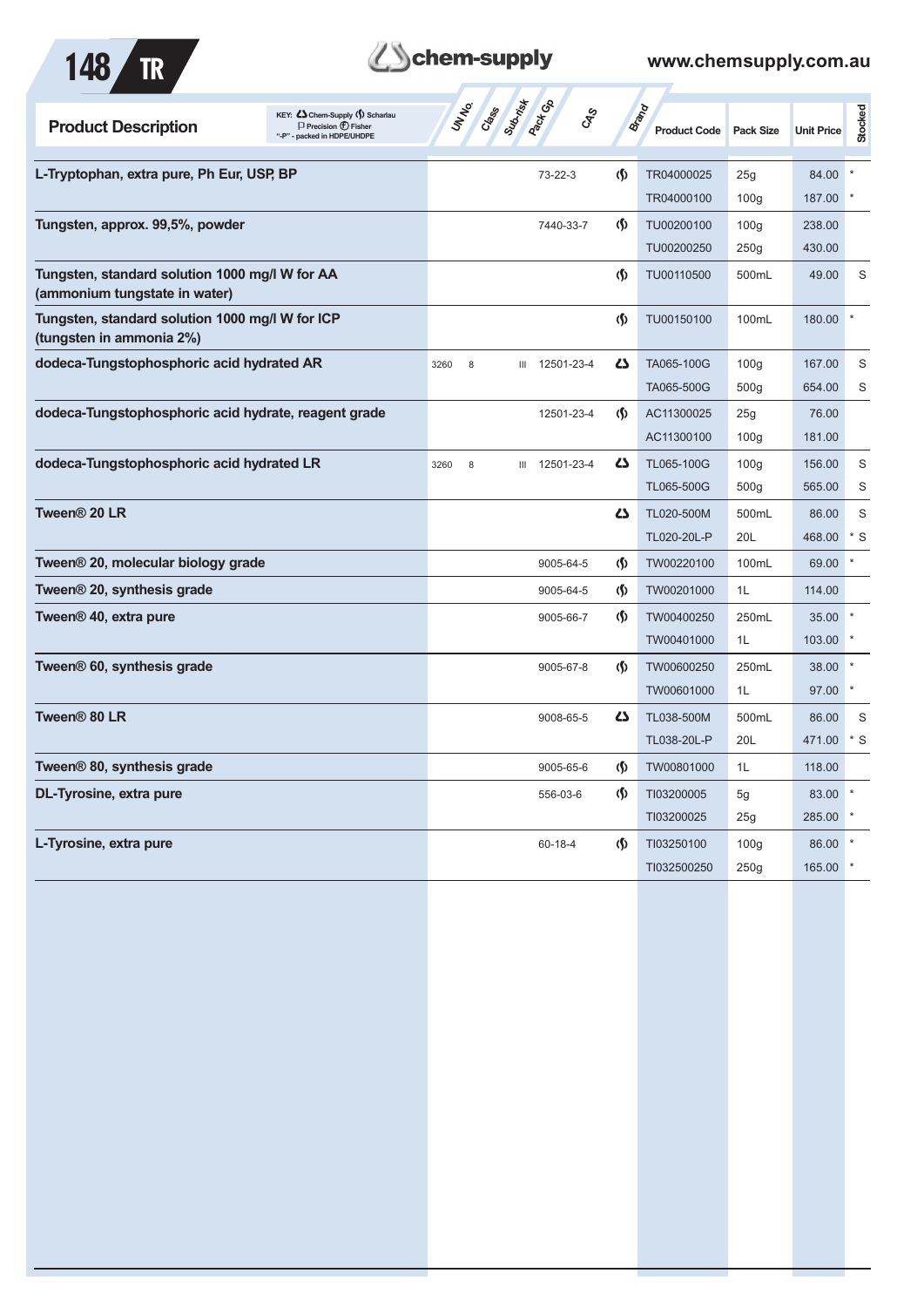| www.chemsupply.com.au                                                                                                              | chem-supply                                               |                               |                                     | UN                      | 149               |         |
|------------------------------------------------------------------------------------------------------------------------------------|-----------------------------------------------------------|-------------------------------|-------------------------------------|-------------------------|-------------------|---------|
| KEY: Cohem-Supply (5) Scharlau<br><b>Product Description</b><br>$\Box$ Precision $\bigoplus$ Fisher<br>"-P" - packed in HDPE/UHDPE | <b>Pack CR</b><br>Submist<br><b>UNTER</b><br>Class<br>GRS |                               | <b>Brand</b><br><b>Product Code</b> | <b>Pack Size</b>        | <b>Unit Price</b> | Stocked |
| 10-Undecylenic acid, extra pure, USP                                                                                               | 112-38-9                                                  | $\Phi$                        | AC31950250                          | 250mL                   | 96.00             |         |
|                                                                                                                                    |                                                           |                               | AC31951000                          | 1L                      | 248.00            |         |
| Universal indicator solution (pH 3 - pH 11)                                                                                        | 1993<br>3<br>Ш                                            | دے                            | UL000-100M                          | 100mL                   | 44.00             | S       |
|                                                                                                                                    |                                                           |                               | UL000-500M                          | 500mL                   | 92.00             | S       |
|                                                                                                                                    |                                                           |                               | UL000-2.5L-P                        | 2.5L                    | 247.00            | S       |
| Universal indicator colour charts                                                                                                  |                                                           | دے                            | UT002-10                            | Pack of 10              | 40.00             | S       |
|                                                                                                                                    |                                                           |                               | UT002-50                            | Pack of 50              | 92.00             | S       |
| Universal Indicator strips pH 2-10 (With colour chart)                                                                             |                                                           | P                             | IS087-100S                          | 100 strips              | 19.00             | S       |
| Universal Indicator strips pH 2-12 (with colour chart)                                                                             |                                                           | Þ                             | IS147-100S                          | 100 strips              | 19.00             | S       |
| Uranin, refer Fluorescein, sodium salt                                                                                             |                                                           |                               |                                     |                         |                   |         |
| Urea AR                                                                                                                            | $57-13-6$                                                 | دے                            | <b>UA001-500G</b>                   | 500g                    | 46.00             | S       |
|                                                                                                                                    |                                                           |                               | <b>UA001-5KG</b>                    | 5kg                     | 242.00            | * S     |
|                                                                                                                                    |                                                           |                               | <b>UA001-25KG</b>                   | 25kg                    | <b>POA</b>        | S       |
| Urea, reagent grade, ACS                                                                                                           | $57-13-6$                                                 | $\langle \mathbf{\S} \rangle$ | UR01310500                          | 500g                    | 50.00             | S       |
|                                                                                                                                    |                                                           |                               | UR0131005P                          | 5kg                     | 271.00            |         |
| <b>Urea LR</b>                                                                                                                     | $57-13-6$                                                 | دے                            | UL001-500G                          | 500g                    | 42.00             | S       |
|                                                                                                                                    |                                                           |                               | <b>UL001-5KG</b>                    | 5kg                     | 220.00            | * S     |
|                                                                                                                                    |                                                           |                               | <b>UL001-25KG</b>                   | 25kg                    | <b>POA</b>        | $*$ S   |
| <b>Urea BP</b>                                                                                                                     | $57-13-6$                                                 | Ω                             | <b>UP001-10KG</b>                   | 10kg                    | 320.00            |         |
| Urea, molecular biology grade                                                                                                      | $57-13-6$                                                 | $\langle \mathbf{\S} \rangle$ | UR01330100                          | 100 <sub>g</sub>        | 24.00             |         |
|                                                                                                                                    |                                                           |                               | UR01330500                          | 500g                    | 69.00             |         |
|                                                                                                                                    |                                                           |                               | UR01332500                          | 2.5kg                   | 216.00            |         |
| Urethane, refer Acros price list                                                                                                   |                                                           |                               | UR0133005P                          | 5kg                     | 345.00            |         |
| Urine Test strips (Glucose - Detects 0-300mg-%)                                                                                    |                                                           |                               |                                     |                         |                   |         |
| Urine Multi-purpose test strips (Detects Glucose, Protein,                                                                         |                                                           | p<br>P                        | IS129-50S<br>IS130-50S              | 50 strips<br>50 strips  | 33.00<br>86.00    | S<br>S  |
| pH and Ketones)<br>Vacuum grease, refer Silicone grease                                                                            |                                                           |                               |                                     |                         |                   |         |
| DL-Valine, refer Acros price list                                                                                                  |                                                           |                               |                                     |                         |                   |         |
|                                                                                                                                    |                                                           |                               |                                     |                         |                   |         |
| L-Valine, extra pure                                                                                                               | 72-18-4                                                   | $\langle \mathbf{\S} \rangle$ | VA00550025<br>VA00550100            | 25g<br>100 <sub>g</sub> | 27.00<br>86.00    |         |
| Vanadium, standard solution 1000 mg/l V for AA                                                                                     | 8<br>$\ensuremath{\mathsf{III}}\xspace$<br>3264           | $\langle \mathbf{\S} \rangle$ | VA00710500                          | 500mL                   | 49.00             | S       |
| (ammonium monovanadate in nitric acid 0,5 mol/l)                                                                                   |                                                           |                               |                                     |                         |                   |         |
| Vanadium, standard solution 1000 mg/l V for ICP<br>(ammonium monovanadate in nitric acid 2%)                                       | $\ensuremath{\mathsf{III}}\xspace$<br>3264<br>8           | $\langle \mathsf{S} \rangle$  | VA00750100                          | 100mL                   | 222.00            |         |
| Vanadium pentoxide LR                                                                                                              | III 1314-62-1<br>2862 6.1                                 |                               | <b>ZS</b> VL002-100G                | 100 <sub>g</sub>        | 161.00            | S       |

| Vanadium pentoxide LR                          | 2862<br>6.1 | 1314-62-1<br>Ш | $\mathbf{Z}$                       | VL002-100G | 100q            | 161.00 | S     |
|------------------------------------------------|-------------|----------------|------------------------------------|------------|-----------------|--------|-------|
|                                                |             |                |                                    | VL002-500G | 500q            | 476.00 | S     |
| Vanillin, extra pure, Ph Eur, BP, NF           |             | 121-33-5       | $\Phi$                             | VA00250100 | 100q            | 57.00  | $*$ S |
|                                                |             |                |                                    | VA00250250 | 250g            | 112.00 |       |
| Vaseline, white, refer Petroleum Jelly         |             |                |                                    |            |                 |        |       |
| Vaseline oil, refer Paraffin oil, light        |             |                |                                    |            |                 |        |       |
| Victoria blue B, C.I. 44045, for microscopy    |             | 2580-56-5      | $\langle \mathbf{\S} \rangle$      | AZ03450010 | 10 <sub>g</sub> | 59.00  |       |
|                                                |             |                |                                    | AZ03450025 | 25g             | 116.00 |       |
| Vitamin B1 hydrochloride, Ph Eur, USP, BP, FCC |             | 67-03-8        | $\langle \mathbf{\langle} \rangle$ | VI01500025 | 25g             | 48.00  |       |
| Vitamin B2, Ph Eur, USP                        |             | 83-88-5        | $\langle \mathsf{S} \rangle$       | VI01600100 | 100q            | 332.00 |       |
| Vitamin B6 hydrochloride                       |             | 58-56-0        | $\langle \mathsf{S} \rangle$       | VI01800010 | 10 <sub>g</sub> | 46.00  |       |
|                                                |             |                |                                    |            |                 |        |       |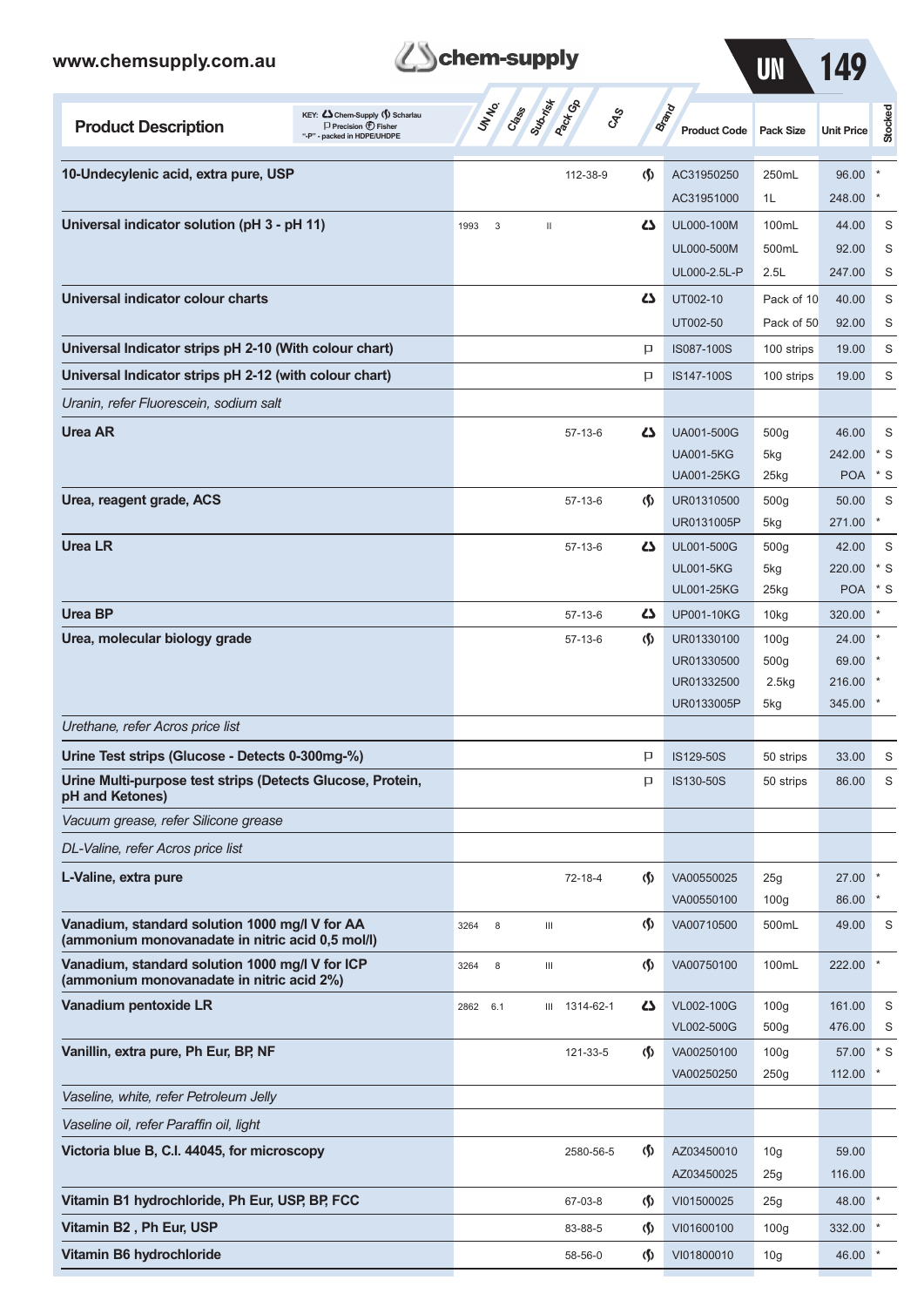



| <b>Product Description</b>                                  | KEY: Cohem-Supply (5) Scharlau<br>$\Box$ Precision $\bigoplus$ Fisher<br>"-P" - packed in HDPE/UHDPE | UN NO.                            | Class Subdivideo<br>$\mathcal{S}_{\mathcal{S}}$ |                                    | Brand<br><b>Product Code</b> | <b>Pack Size</b>  | <b>Unit Price</b>    | Stocked            |
|-------------------------------------------------------------|------------------------------------------------------------------------------------------------------|-----------------------------------|-------------------------------------------------|------------------------------------|------------------------------|-------------------|----------------------|--------------------|
| Vitamin C, refer Ascorbic acid                              |                                                                                                      |                                   |                                                 |                                    |                              |                   |                      |                    |
| Vitex, refer Starch indicator                               |                                                                                                      |                                   |                                                 |                                    |                              |                   |                      |                    |
|                                                             |                                                                                                      |                                   |                                                 |                                    |                              |                   |                      |                    |
| Water, reagent grade (packed in HDPE/UHDPE)                 |                                                                                                      |                                   | 7732-18-5                                       | $\langle \mathbf{\langle} \rangle$ | AG00022500                   | 2.5L              | 42.00                | S<br>$\ast$        |
|                                                             |                                                                                                      |                                   |                                                 |                                    | AG0002005P<br>AG0002025P     | 5L<br>25L         | 51.00<br>202.00      | * S                |
|                                                             |                                                                                                      |                                   |                                                 |                                    |                              |                   |                      |                    |
| Water, gradient HPLC grade                                  |                                                                                                      |                                   | 7732-18-5                                       | $\Phi$                             | AG00012500                   | 2.5L              | 33.00                | $*$ S              |
|                                                             |                                                                                                      |                                   |                                                 |                                    | AG00014000                   | 4L                | 50.00                | $*$ S              |
| <b>Water, LC-MS</b>                                         |                                                                                                      |                                   | 7732-18-5                                       | (\$)                               | AG00061000                   | 1L                | <b>POA</b>           |                    |
| Water with 0.1% of TFA, LC-MS                               |                                                                                                      |                                   | 7732-18-5                                       | (∫)                                | AG00071000                   | 1L                | <b>POA</b>           |                    |
| Water with 0.1% of formic acid, LC-MS                       |                                                                                                      |                                   | 7732-18-5                                       | (\$)                               | AG00081000                   | 1L                | <b>POA</b>           |                    |
| Water with 0.1% of acetic acid, LC-MS                       |                                                                                                      |                                   | 7732-18-5                                       | (∫)                                | AG00091000                   | 1L                | <b>POA</b>           |                    |
| Water with 0.1% of ammonium acetate, LC-MS                  |                                                                                                      |                                   | 7732-18-5                                       | $\langle \mathbf{\S} \rangle$      | AG00101000                   | 1L                | <b>POA</b>           |                    |
| Water, purified (by de-ionisation)                          |                                                                                                      |                                   | 7732-18-5                                       | 5                                  | PP005-10L                    | 10 <sub>L</sub>   | 31.00                | $^{\star}$ S       |
| Water hardness Test strips (0-500 ppm)                      |                                                                                                      |                                   |                                                 | P                                  | IS131-50S                    | 50 strips         | 27.00                | S                  |
| Waterglass, refer Sodium silicate solution                  |                                                                                                      |                                   |                                                 |                                    |                              |                   |                      |                    |
| Wijs solution, ICI solution 0,1 mol/l (0,2 N)               |                                                                                                      | 2920<br>8<br>3                    | $\mathbf{H}$                                    | $\langle \mathbf{\S} \rangle$      | RE00700500                   | 500mL             | 86.00                |                    |
|                                                             |                                                                                                      |                                   |                                                 |                                    | RE00701000                   | 1L                | 142.00               |                    |
| Wintergreen oil, refer Methyl salicylate                    |                                                                                                      |                                   |                                                 |                                    |                              |                   |                      |                    |
| Wood alcohol, refer Methanol                                |                                                                                                      |                                   |                                                 |                                    |                              |                   |                      |                    |
| Wright's eosin methylene blue                               |                                                                                                      |                                   |                                                 |                                    |                              |                   |                      |                    |
| Wright's eosin methylene blue solution                      |                                                                                                      |                                   |                                                 | $\varphi$                          | EO00570100                   | 100 <sub>g</sub>  | 424.00               |                    |
|                                                             |                                                                                                      | 1992<br>3                         | $6.1$ II                                        | $\langle \mathbf{\S} \rangle$      | EO00580500<br>EO00582500     | 500mL<br>2.5L     | 85.00<br>186.00      |                    |
| X-Gal, for biochemical purposes                             |                                                                                                      |                                   | 7240-90-6                                       | $\langle \mathbf{\langle} \rangle$ | XG0010.100                   | 100 <sub>mg</sub> | 164.00               |                    |
|                                                             |                                                                                                      |                                   |                                                 |                                    | XG0010.500                   | 500 <sub>mg</sub> | 396.00               |                    |
| o-Xylene, extra pure                                        |                                                                                                      | 1307<br>3                         | III 95-47-6                                     | $\langle \mathsf{S} \rangle$       | XI00251000                   | 1L                | 156.00               |                    |
|                                                             |                                                                                                      |                                   |                                                 |                                    | XI00252500                   | 2.5L              | 297.00               |                    |
| p-Xylene, extra pure                                        |                                                                                                      | $\mathsf 3$<br>1307               | III 106-42-3                                    | $\langle \mathsf{S} \rangle$       | XI00351000                   | 1L                | 207.00               |                    |
|                                                             |                                                                                                      |                                   |                                                 |                                    | XI00352500                   | 2.5L              | 416.00               |                    |
| <b>Xylenes AR</b>                                           |                                                                                                      | 1307<br>3                         | III 1330-20-7                                   | 4                                  | XA003-500M                   | 500mL             | 44.00                | S                  |
|                                                             |                                                                                                      |                                   |                                                 |                                    | XA003-2.5L                   | 2.5L              | 62.00                | $\mathsf S$        |
|                                                             |                                                                                                      |                                   |                                                 |                                    | XA003-10L                    | 10L               | 130.00               | $*$ S              |
|                                                             |                                                                                                      |                                   |                                                 |                                    | XA003-20L                    | 20L               | 231.00               | $*$ S              |
|                                                             |                                                                                                      |                                   |                                                 |                                    | XA003-200L                   | 200L              | <b>POA</b>           | $^*$ S             |
| Xylene, mixture of isomers, analytical grade, ACS           |                                                                                                      | 1307<br>3                         | III 1330-20-7                                   | $\langle \mathbf{\hat{y}} \rangle$ | XI00571000                   | 1L                | 68.00                |                    |
|                                                             |                                                                                                      |                                   |                                                 |                                    | XI00572500                   | 2.5L<br>25L       | 111.00<br><b>POA</b> | S<br>$\star$       |
|                                                             |                                                                                                      |                                   |                                                 |                                    | XI0057025A                   |                   |                      |                    |
| <b>Xylenes LR</b>                                           |                                                                                                      | 1307<br>3                         | III 1330-20-7                                   | 5                                  | XL003-500M                   | 500mL             | 42.00                | S                  |
|                                                             |                                                                                                      |                                   |                                                 |                                    | XL003-2.5L                   | 2.5L              | 58.00                | S                  |
|                                                             |                                                                                                      |                                   |                                                 |                                    | XL003-10L<br>XL003-20L       | 10L<br>20L        | 126.00<br>211.00     | $*$ S<br>$\cdot$ s |
| Xylenes, mixed, electronic use grade, for residue analysis, |                                                                                                      |                                   |                                                 |                                    |                              |                   |                      |                    |
| refer Acros price list                                      |                                                                                                      |                                   |                                                 |                                    |                              |                   |                      |                    |
| Xylenes, sulfur free LR                                     |                                                                                                      | 1307<br>$\ensuremath{\mathsf{3}}$ | III 1300-20-7                                   | 4                                  | XL005-2.5L                   | 2.5L              | 54.00                | S                  |
|                                                             |                                                                                                      |                                   |                                                 |                                    | XL005-10L                    | 10L               | 116.00               | $\cdot$ s          |
|                                                             |                                                                                                      |                                   |                                                 |                                    | XL005-10L-P                  | 10 <sub>L</sub>   | 113.00 * S           |                    |
|                                                             |                                                                                                      |                                   |                                                 |                                    | XL005-20L                    | 20L               | 186.00 * S           |                    |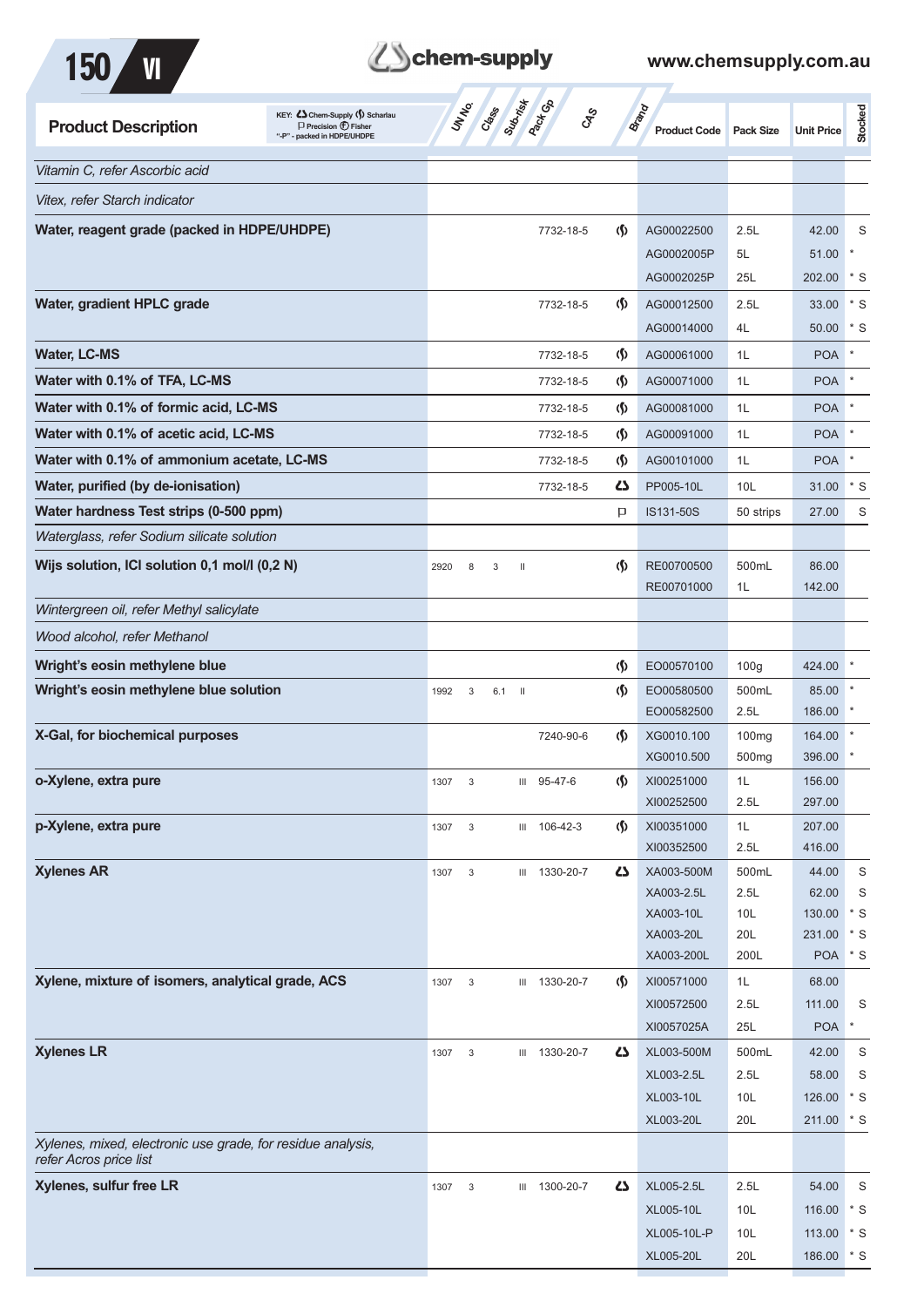| www.chemsupply.com.au                                                                  |                                                                                                      | chem-supply |       |          |                              |                                    |                                     | ХY                      | 151               |                |
|----------------------------------------------------------------------------------------|------------------------------------------------------------------------------------------------------|-------------|-------|----------|------------------------------|------------------------------------|-------------------------------------|-------------------------|-------------------|----------------|
| <b>Product Description</b>                                                             | KEY: Cohem-Supply (5) Scharlau<br>$\Box$ Precision $\bigoplus$ Fisher<br>"-P" - packed in HDPE/UHDPE | UNIVO       | Crass | Superior | <b>Pack</b> Ga<br><b>GRS</b> |                                    | <b>Brand</b><br><b>Product Code</b> | <b>Pack Size</b>        | <b>Unit Price</b> | Stocked        |
| Xylene, mixture of isomers, Multisolvent <sup>®</sup> ACS                              |                                                                                                      | 1307        | 3     |          | III 1330-20-7                | $\langle \mathbf{\S} \rangle$      | XI00592500                          | 2.5L                    | 180.00            |                |
| Xylene cyanol FF (C.I 42135), refer Acros price list                                   |                                                                                                      |             |       |          |                              |                                    |                                     |                         |                   |                |
| Xylenol orange, sodium salt, AR                                                        |                                                                                                      |             |       |          | 3618-43-7                    | دے                                 | XA000-5G                            | 5g                      | 89.00             | S              |
| Xylenol orange, tetrasodium salt, indicator for                                        |                                                                                                      |             |       |          | 3618-43-7                    | $\langle \mathbf{\langle} \rangle$ | AN00900001                          | 1g                      | 71.00             |                |
| metal titration, ACS                                                                   |                                                                                                      |             |       |          |                              |                                    | AN00900005                          | 5g                      | 214.00            |                |
| Xylenol orange tetra-sodium salt LR                                                    |                                                                                                      |             |       |          | 3618-43-7                    | 45                                 | <b>XL000-1G</b>                     | 1g                      | 61.00             | S              |
|                                                                                        |                                                                                                      |             |       |          |                              |                                    | XL000-25G                           | 25g                     | 519.00            | S              |
| D(+)-Xylose, extra pure, Ph Eur, BP                                                    |                                                                                                      |             |       |          | 58-86-6                      | $\langle \mathbf{\langle}$         | XI00800100                          | 100 <sub>g</sub>        | 81.00             | S              |
|                                                                                        |                                                                                                      |             |       |          |                              |                                    | XI00800250<br>XI00801000            | 250g<br>1kg             | 170.00<br>412.00  |                |
| Yeast powder LR                                                                        |                                                                                                      |             |       |          |                              | دے                                 | YL000-500G                          | 500g                    | 43.00             | S              |
| Ytterbium, standard solution 1000 mg/l Yb for ICP                                      |                                                                                                      | 3264        | 8     | Ш        |                              | $\langle \mathsf{S} \rangle$       | IT00030100                          | 100mL                   | 210.00            |                |
| (ytterbium oxide in nitric acid 2%)                                                    |                                                                                                      |             |       |          |                              |                                    |                                     |                         |                   |                |
| Yttrium, standard solution 1000 mg/l Y for ICP<br>(yttrium oxide in nitric acid 2%)    |                                                                                                      | 3264        | 8     | Ш        |                              | $\langle \mathbf{\S} \rangle$      | IT00100100                          | 100mL                   | 129.00            |                |
| <b>Zinc granules LR</b>                                                                |                                                                                                      |             |       |          | 7440-66-6                    | دے                                 | ZL007-500G                          | 500 <sub>g</sub>        | 78.00             | S              |
|                                                                                        |                                                                                                      |             |       |          |                              |                                    | ZL007-25KG                          | $25$ kg                 | <b>POA</b>        | $*$ S          |
| Zinc powder LR                                                                         |                                                                                                      |             |       |          | 7440-66-6                    | دے                                 | ZL010-500G                          | 500 <sub>g</sub>        | 54.00             | S              |
| <b>Zinc sheet TG</b>                                                                   |                                                                                                      |             |       |          | 7440-66-6                    | 47                                 | ZT006-500G                          | 500 <sub>g</sub>        | 106.00            | S              |
| Zinc, standard solution 1000 mg/l Zn for AA (zinc nitrate<br>in nitric acid 0,5 mol/l) |                                                                                                      | 3264        | 8     | Ш        |                              | ⊛                                  | CI01260500                          | 500mL                   | 49.00             | S              |
| Zinc, standard solution 1000 mg/l Zn for ICP (zinc in nitric<br>acid 2%)               |                                                                                                      | 3264        | 8     | Ш        |                              | $\spadesuit$                       | CI01280100                          | 100mL                   | 110.00            |                |
| Zinc acetate dihydrate AR                                                              |                                                                                                      |             |       |          | 5970-45-6                    | ひ                                  | ZA001-500G                          | 500 <sub>g</sub>        | 161.00            | S              |
|                                                                                        |                                                                                                      |             |       |          |                              |                                    | ZA001-5KG                           | 5kg                     | 946.00            | $*$ S          |
|                                                                                        |                                                                                                      |             |       |          |                              |                                    | ZA001-25KG                          | 25kg                    | <b>POA</b>        | $\ast$         |
| Zinc acetate dihydrate, reagent grade, ACS                                             |                                                                                                      |             |       |          | 5970-45-6                    | $\langle \mathbf{\langle} \rangle$ | CI01510500<br>CI0151005P            | 500 <sub>g</sub><br>5kg | 175.00<br>1012.00 | S              |
|                                                                                        |                                                                                                      |             |       |          |                              |                                    | CI0151025P                          | $25$ <sub>kg</sub>      | <b>POA</b>        | $\ast$         |
| Zinc acetate dihydrate LR                                                              |                                                                                                      |             |       |          | 5970-45-6                    | 45                                 | ZL001-500G                          | 500 <sub>g</sub>        | 66.00             | S              |
|                                                                                        |                                                                                                      |             |       |          |                              |                                    | ZL001-25KG                          | 25kg                    | <b>POA</b>        | $*$ S          |
| Zinc acetate dihydrate, extra pure, Ph Eur, USP                                        |                                                                                                      |             |       |          | 5970-45-6                    | $\langle \mathbf{\hat{y}} \rangle$ | CI01500500                          | 500g                    | 75.00             |                |
|                                                                                        |                                                                                                      |             |       |          |                              |                                    | CI0150005P                          | 5kg                     | 482.00            |                |
|                                                                                        |                                                                                                      |             |       |          |                              |                                    | CI0150025P                          | $25$ <sub>kg</sub>      | <b>POA</b>        | $\ast$         |
| Zinc bromide anhydrous LR                                                              |                                                                                                      | 3077        | 9     |          | III 7699-45-8                | 45                                 | ZL003-500G                          | 500g                    | 290.00            | S              |
|                                                                                        |                                                                                                      |             |       |          |                              |                                    | ZL003-5KG                           | 5kg                     | 1976.00           | * S            |
| Zinc carbonate basic LR                                                                |                                                                                                      |             |       |          | 5263-02-5                    | 45                                 | ZL004-500G                          | 500 <sub>g</sub>        | 66.00             | S<br>$*$ S     |
| Zinc chloride, reagent grade, ACS, ISO                                                 |                                                                                                      |             |       |          |                              | $\langle \mathbf{\langle} \rangle$ | ZL004-25KG<br>CI01620250            | 25kg<br>250g            | <b>POA</b>        | S              |
|                                                                                        |                                                                                                      | 2331        | 8     |          | III 7646-85-7                |                                    | CI01621000                          | 1kg                     | 61.00<br>163.00   |                |
| Zinc chloride anhydrous LR                                                             |                                                                                                      | 2331        | 8     |          | III 7646-85-7                | 45                                 | ZL005-500G                          | 500 <sub>g</sub>        | 46.00             | S              |
|                                                                                        |                                                                                                      |             |       |          |                              |                                    | ZL005-5KG                           | 5kg                     | 289.00            | $\mathbf{S}^*$ |

ZL005-25KG 25kg POA \* S